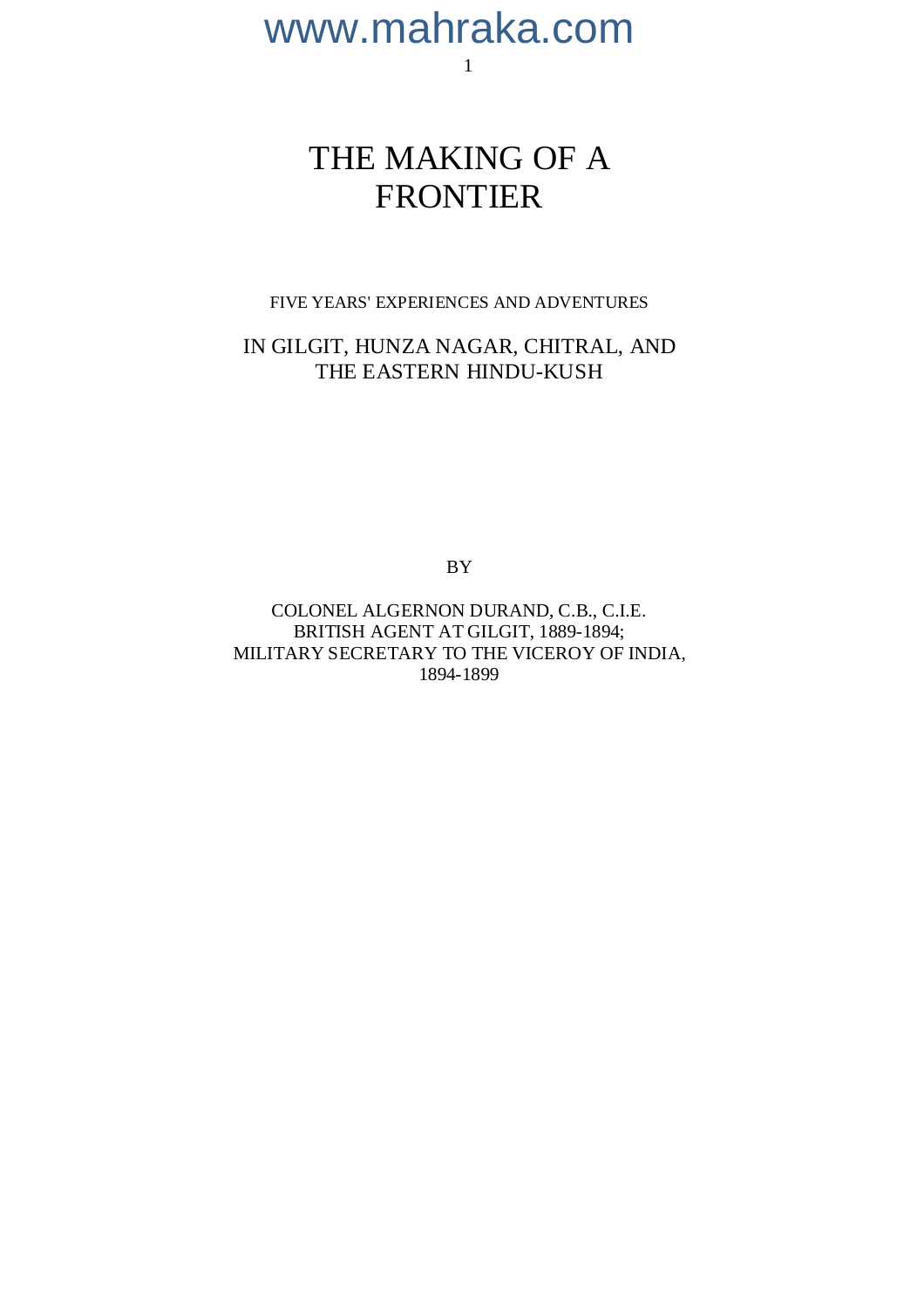#### **PREFACE**

SOME word of explanation seems due when an unknown writer obtrudes a personal narrative on the public. My reason for writing this book was, that as the story of the development of the Gilgit Frontier, told in my letters and diaries, was read with interest by some who saw those papers, it seemed probable that its publication might give to those who have no chance of seeing the sort of life their countrymen lead on an uncivilised frontier, a faithful idea of what such an existence means. The book is a plain and unvarnished tale of the experiences of a frontier officer in times of peace as well as in those of war.

It was written under adverse circumstances, in the scanty hours of leisure snatched from official work in India, and it could not, for obvious reasons, have been published while I was Military Secretary to the Viceroy of India. The events it describes began ten years and ended five years ago. It contains no information which has not been at the disposal of the man in the street, but it has this advantage: that, having been behind the scenes, it has been possible for me to avoid including the inaccuracies of the mere looker-on.

The book contains no dissertations on Frontier policy, no criticisms or attacks on those who direct that of the Government of India. I have no wish to join the bands who ride out to do battle with the windmills of the forward or backward policy, and it is, in my old-fashioned opinion, disloyal for an officer still in the service to criticise his superiors, even should he consider that he has grounds for his views, which is not my case. Moreover, such criticism is generally foolish; for the man on the Frontier sees but his own square on the chess-board, and can know but little of the whole game in which he is a pawn. It has been my aim merely to give a faithful account of the policy pursued on the Gilgit Frontier, of the steps taken to give it effect, and of the result attained. The reader who expects to find cut-and-dried dogmatic opinions as to the management of our relations with Frontier tribes will be disappointed. These, as a rule, can only be given, with their full effect, by men who know nothing about the question.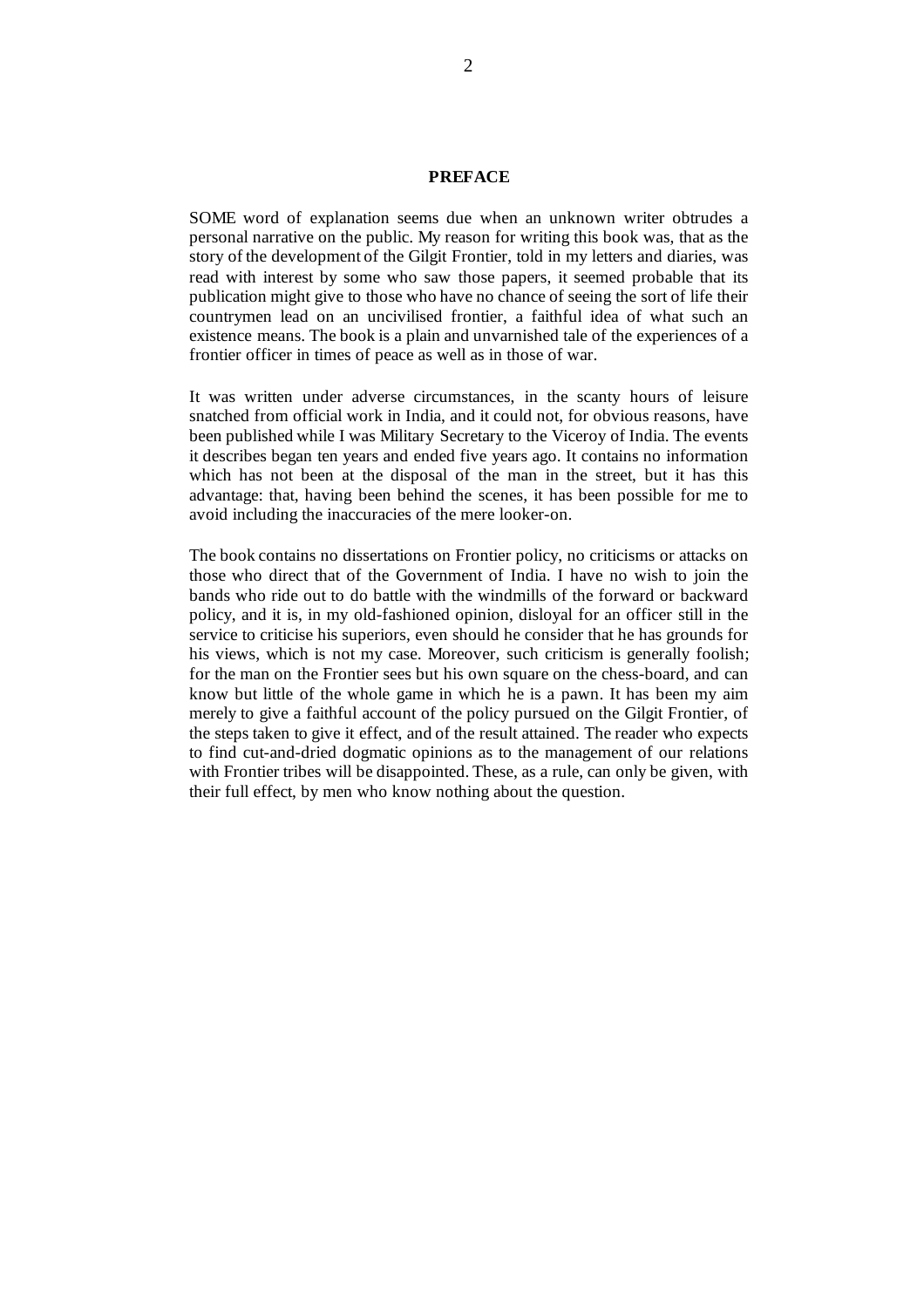The reader also who expects to find a book on the Frontier stuffed with "tales of wild adventure ----mostly lies"----will not find them here. A certain amount of exciting incident there could not help being in five years' work in a wild country, but much of the book is a record of peaceful service. It tells of a constant struggle to raise a stretch of Frontier 300 miles in length from a condition of incessant war, anarchy, and oppression into a state of fairly established peace, prosperity, and good government.

For much of the ethnological information in the book I am indebted to *The Tribes of the Hindu-Kush* by Colonel Biddulph, who was for some time in Gilgit.

Owing to the courtesy of the Editors of the *Fortnightly* and *Contemporary,* I have been enabled to make use of articles published in their reviews, portions of which are incorporated in the book.

> ALGERNON DURAND.

> > 1900.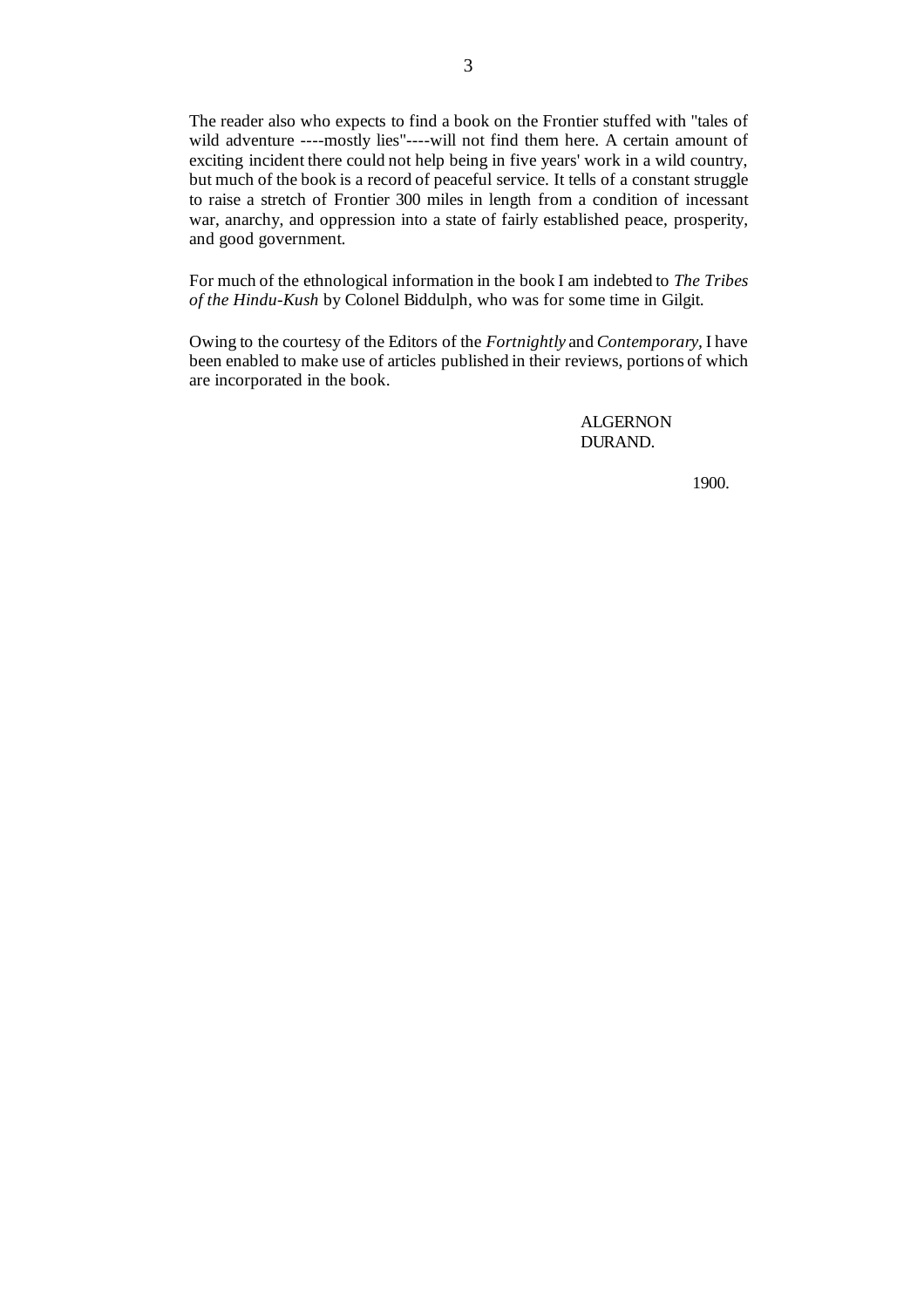# *CONTENTS*

I. A MISSION OF ENQUIRY . . . . 15

II. FIRST VISIT TO CHITRAL . . . . 69

III. A MONTH IN CHITRAL . . . . 107

IV. ESTABLISHMENT OF THE GILGIT AGENCY ..... 160

V. VISIT TO HUNZA NAGAR . . . 199

VI. SECOND VISIT TO CHITRAL. . . . 234

VII. DARDISTAN ..... 264

VIII. FOLK-LORE AND SPORT . . . . 278

IX. ADMINISTRATION AND WAR . . . 300

X. THE HUNZA-NAGAR EXPEDITION. . 335

XI. THE INDUS VALLEY RISING . . . 356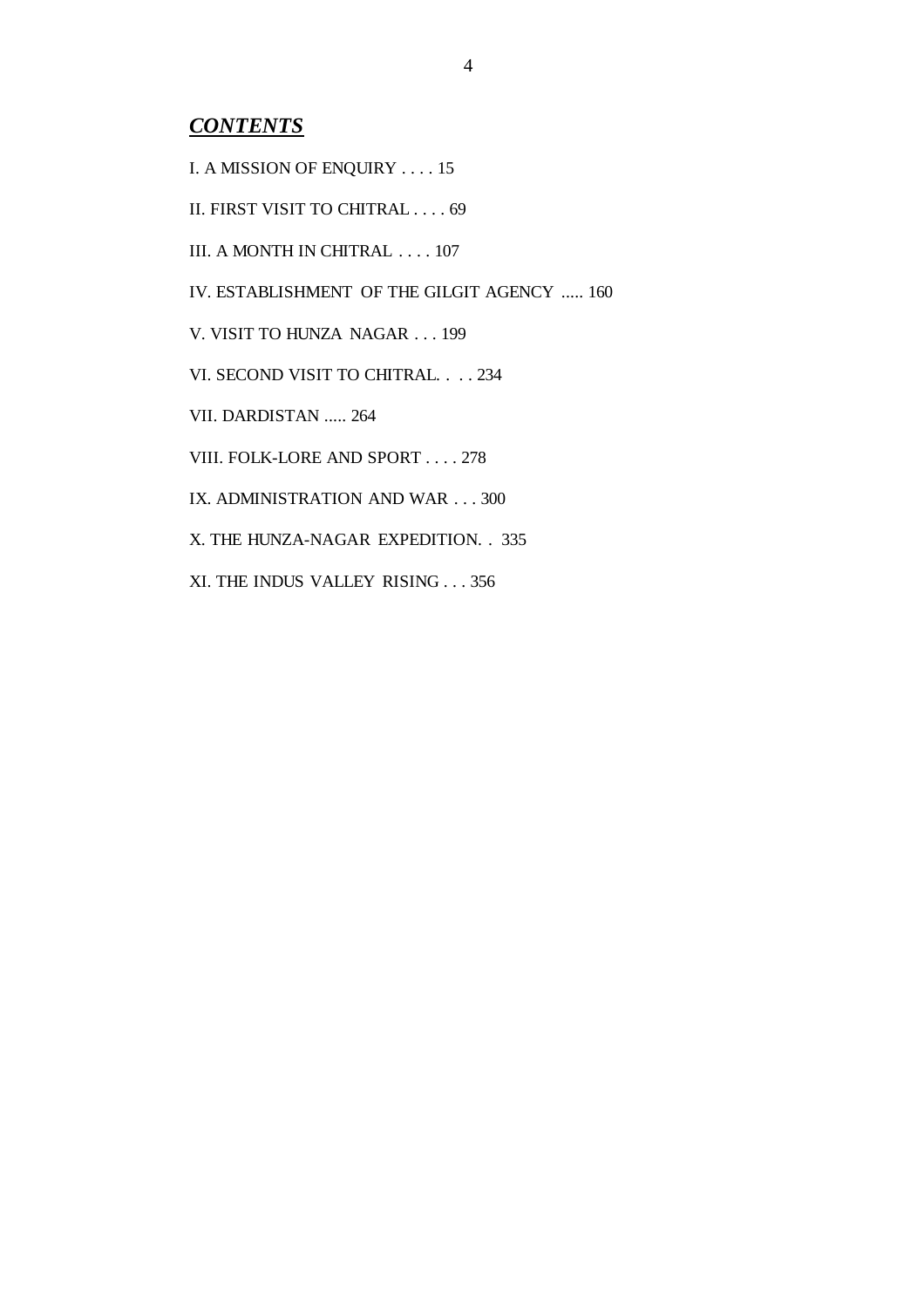# **THE MAKING OF A FRONTIER**

#### **CHAPTER I**

### **A MISSION OF ENQUIRY**

THE interest which attaches to the work of Englishmen on the borderlands of our great Empire has prompted me to write the following plain record of work and travel in the Hindu-Kush. For four years Warden of the Marches on the northernmost point of our Indian frontier, it was my good fortune, in peace and war, to deal with the most primitive races, to penetrate mountain fastnesses where the foot of a European had never trod, and to wander through the most magnificent scenery that the eye of man has ever looked upon. I trust, therefore, that the following pages may give some idea of what life on the frontier really means.

The stretch of frontier to which I refer lies south of that portion of the Himalayan range which divides Chinese and Russian Turkestan and Eastern Afghanistan from the Indian Empire. Officially it is known as the region of the Eastern Hindu-Kush. From east to west its length is some five hundred miles; from north to south its depth is about a hundred and fifty. It comprises the districts and States of Baltistan or Little Thibet, Gilgit, Hunza and Nagar, Chitral, and the Indus Valley from Bunji to Sazin.

The whole of these are either directly under the rule of, or tributary to, Kashmir, which State again is one of the most important of the Native States of India acknowledging the suzerainty of the Queen.

The importance of this portion of the frontier lies mainly in the proximity of the Russian outposts.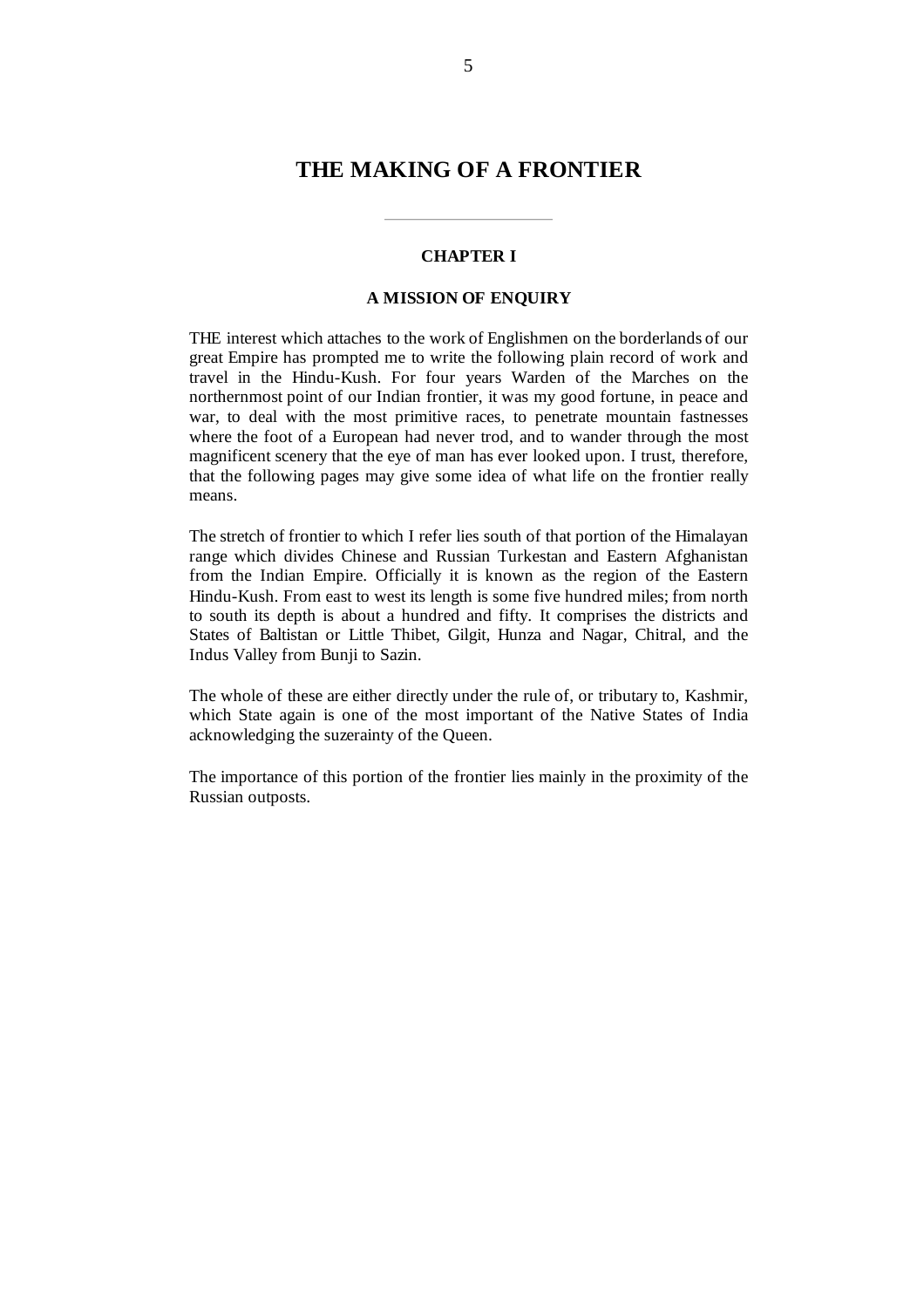It is difficult of access. Gilgit, which is roughly its centre, lies four hundred miles from the line of railway at Rawal Pindi in the Punjab, and the only road leading to it, over which we have permanent control, runs over high passes closed for six months of the year by snow. From a military point of view, therefore, it is a bad position in which to lock up troops. But military considerations alone cannot decide the actions of a Government.

The Sikhs, during the time they ruled Kashmir, had been drawn into crossing the Indus at Bunji, owing to the persistent aggression of their Gilgit neighbours. The Dogras, the present rulers of Kashmir, had inherited their responsibilities, and had added to them by contracting agreements with the neighbouring States. As the suzerain power the responsibilities of Kashmir became ours, and it was recognised that the Hindu-Kush for these hundreds of miles must be our natural frontier.

If I have mentioned Russia, it is not to enter into dissertations as to the feasibility of her attacking India. The Great Empire----the coming shadow of which Napoleon saw with prophetic eye----is expanding in many directions. Central Asia is now hers. That her soldiers, and the ablest of them, consequently believe in the possibility of conquering India, no one who has had the chance of studying the question can doubt. Her diplomats may not consider the task one to be undertaken----they are fairly busy elsewhere. None the less do her tentacles creep cautiously forward towards our Indian frontier. To-day it is the Pamirs, tomorrow it will be Chinese Turkestan or part of Persia, which is quietly swallowed. For every point of possible attack gained is to her advantage, and every man of ours who can be kept locked up in India, or guarding its frontier, when the Battle of Armageddon does come, must be withdrawn from the real chessboard, wherever that may be. That, to my mind, is the crucial point.

If this is no place to discuss "the Russian menace," still less is it to raise the vexed question of frontier policy. I am no believer in catch-words, though they are useful as terms of abuse. The "forward policy," and that of "masterly inactivity," have been wrangled over quite sufficiently. No sensible man nails either colour to his mast. Circumstances, and the races you have to do with, decide cases. Successive Cabinets in England, Conservative and Radical, agreed with the Government of India, that in the case of the Gilgit frontier certain steps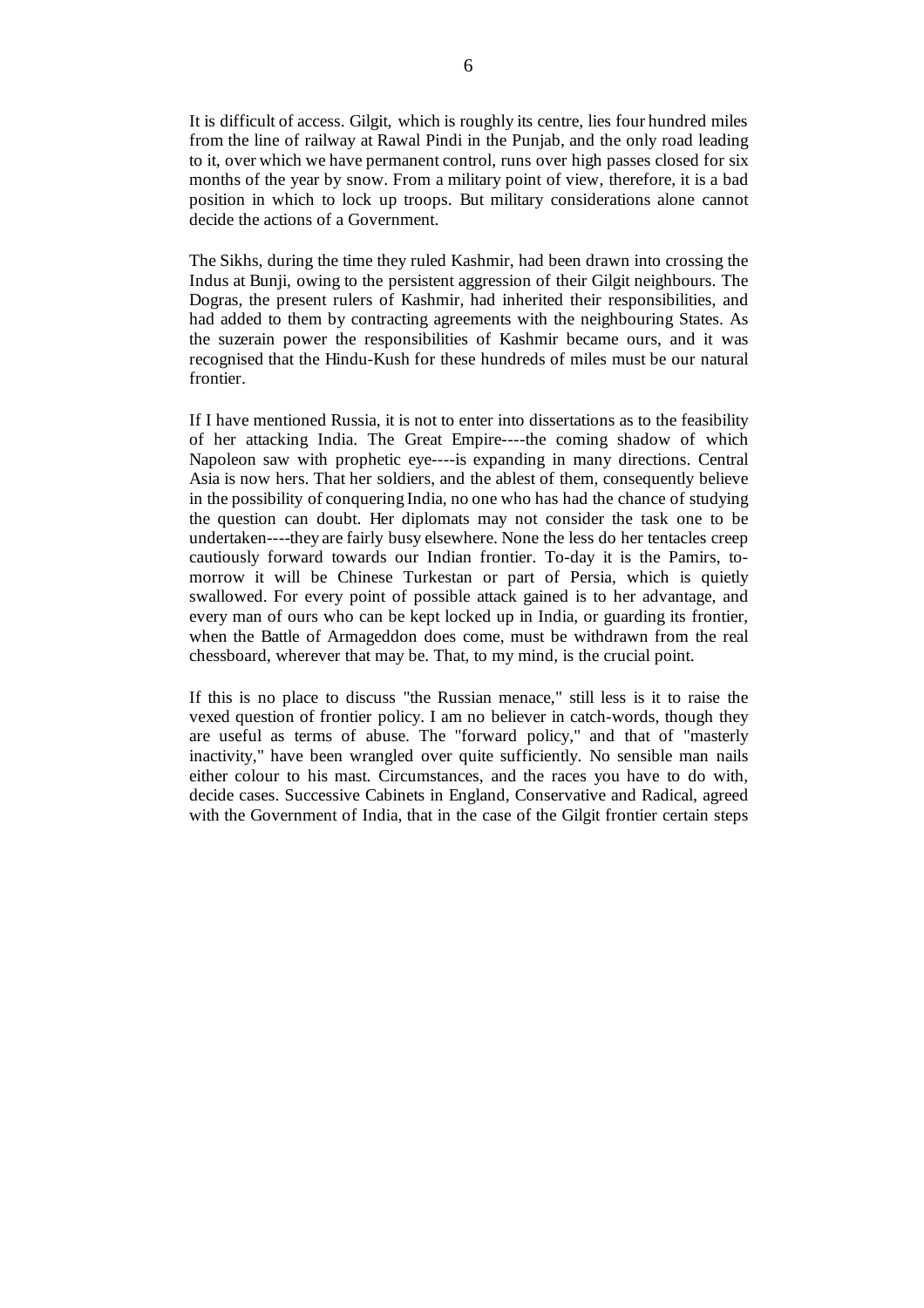were necessary, and the steps were taken. The following pages tell the tale of what was done.

In the summer of 1888 an officer of the Quarter-Master-General's Department being required by Lord Dufferin's Government to visit Gilgit to enquire on the spot into the causes which had led to the outbreak of hostilities between Kashmir and two of its tributary States, Hunza and Nagar, I was fortunate enough to be selected for the duty.

Once or twice before the name of Gilgit had appeared for a moment, to be forgotten again immediately. The adventurous traveller, Hayward, had been murdered in the neighbouring valley of Yasin under circumstances of the blackest treachery, and his bones had been laid to rest in Gilgit. An English officer, Major Biddulph, had, in Lord Lytton's Vice-royalty, spent some years there, and had been recalled from the too isolated position after a stormy experience. A mission under Colonel Lockhart, now Sir William Lockhart, Commander-in-Chief in India, had wintered at Gilgit, and from it, as a base, had traversed Hunza, crossed the Hindu-Kush, passed through Wakhan down the Abi-Panja, the southernmost branch of the Oxus, and had traversed Chitral territory from end to end. A few adventurous travellers and sportsmen had visited Gilgit, but to most men in India it was a name and nothing more. My satisfaction, therefore, at the thought of penetrating to this little known country was great.

My brother was at the time Foreign Secretary to the Government of India, and from him at Simla I received all the information available on the subject, and my instructions. These preliminaries completed, I started for Gilgit.

At Rawal Pindi, the railway terminus for Kashmir, I found my companion, George Robertson, now Sir George Robertson, K.C.S.I., it having been decided that a doctor should form one of the little party of two. Nothing can, it is said, be such a test of compatibility of temper as travelling with only one companion for a length of time. For four months we lived alone together, sharing the pleasures and troubles of hard travelling, and we emerged from the trial the fastest friends. With such a companion, delighting in the people, the scenery, and the novelty of the life, the four months of marching was a continual pleasure.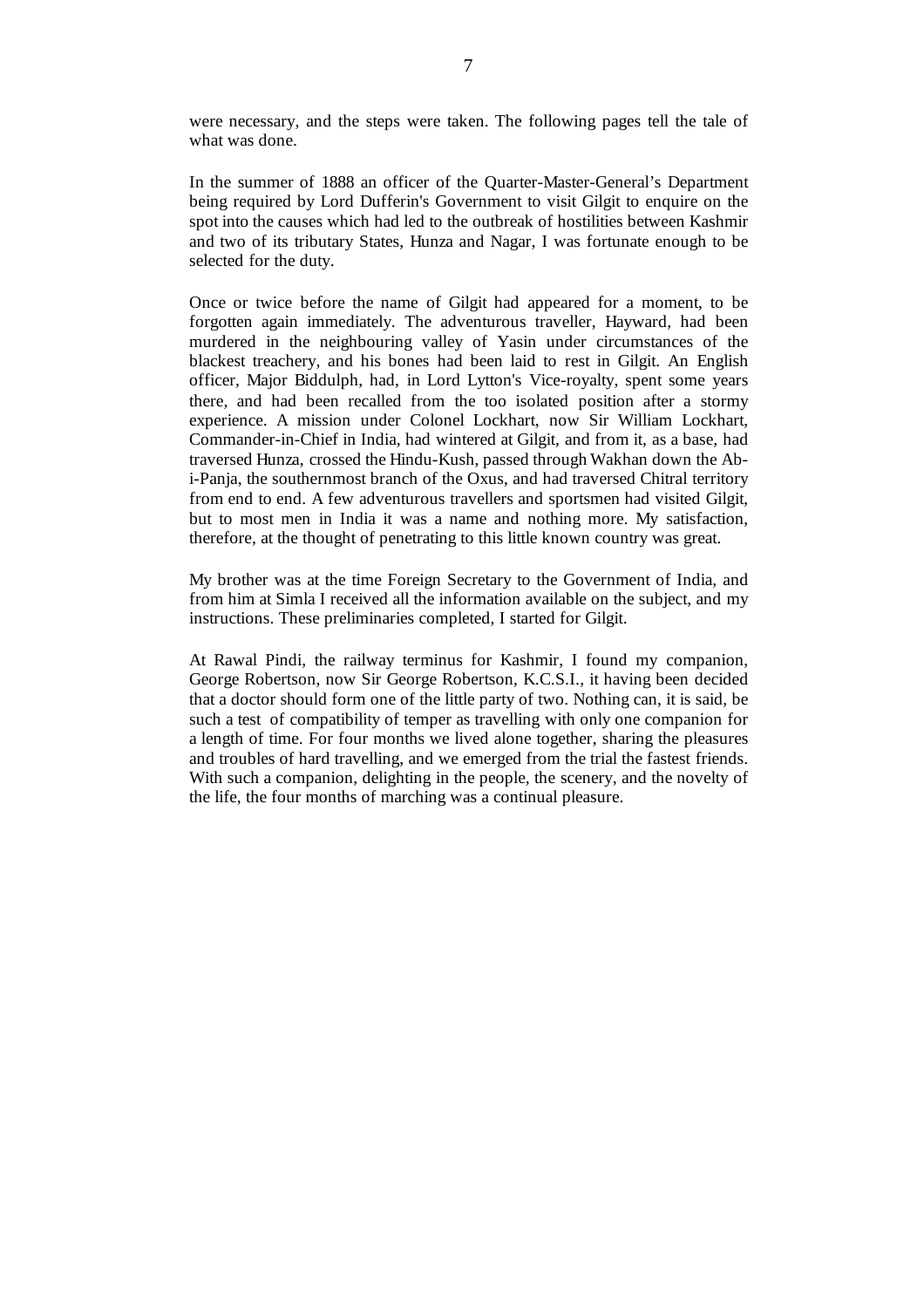From Rawal Pindi, where the rail is left, the road into Kashmir runs for forty miles uphill to Murree, the summer headquarters of the Punjab Military Command, and from there descends twenty-eight miles to Kohala, in the valley of the Jhelum, which river is here the boundary between British India and Kashmir. The Jhelum is crossed by a suspension bridge at Kohala, and from this point the road runs for over ninety miles along the left bank of the river till it debouches at Baramulla into the main valley of Kashmir, within a few miles of the spot where the river leaves the Woollar Lake. The road is a very fine one, admirably aligned, but at the time I write of it was only partially completed, and we had to march about half the distance between Kohala and Baramulla, at which place the traveller into Kashmir usually enters the boats that convey him to Srinagar, the capital of the Kashmir State.

In the summer the heat in the Jhelum valley is very great, and though the scenery is fine, the river in a constantly recurring series of rapids cutting its way through the gorges of the impeding hills, there is not anything as a rule of remarkable beauty, and one's only object is to get through the journey as quickly as possible. The last few marches, however, are striking. The road runs below great cliffs clothed with forest, at one time through the terraced fields of rich rice cultivation, at another through thickets of lilac, barberry, and hazel, and at another through the forest itself, here composed of magnificent deodars. Ruins of Buddhist temples by the roadside----some of them of great interest, and in a fair state of preservation----bear witness here, as do other remains on every well-known natural line of communication throughout the Hindu-Kush and Northern India, to the widespread power of the creed once ruling from Kandahar and Kabul to Bengal, of which now throughout the continent of India, scarcely a trace remains, except in time-worn stones.

The valley of Kashmir, which is about eighty miles long by twenty broad, contains and leads to some of the most beautiful scenery in the world. Shut in by a great circle of snowy mountains, traversed by a fine river running through richly cultivated lands, adorned by a chain of lovely lakes, watered by a thousand streams, covered with numerous villages embowered in every species of fruittree, with lake and stream bordered by plane-trees, the magnificent "chenar," dear to the Mogul Emperors, and planted by them wherever they loved to dwell, the vale of Kashmir is, outwardly at least, the earthly paradise of the East.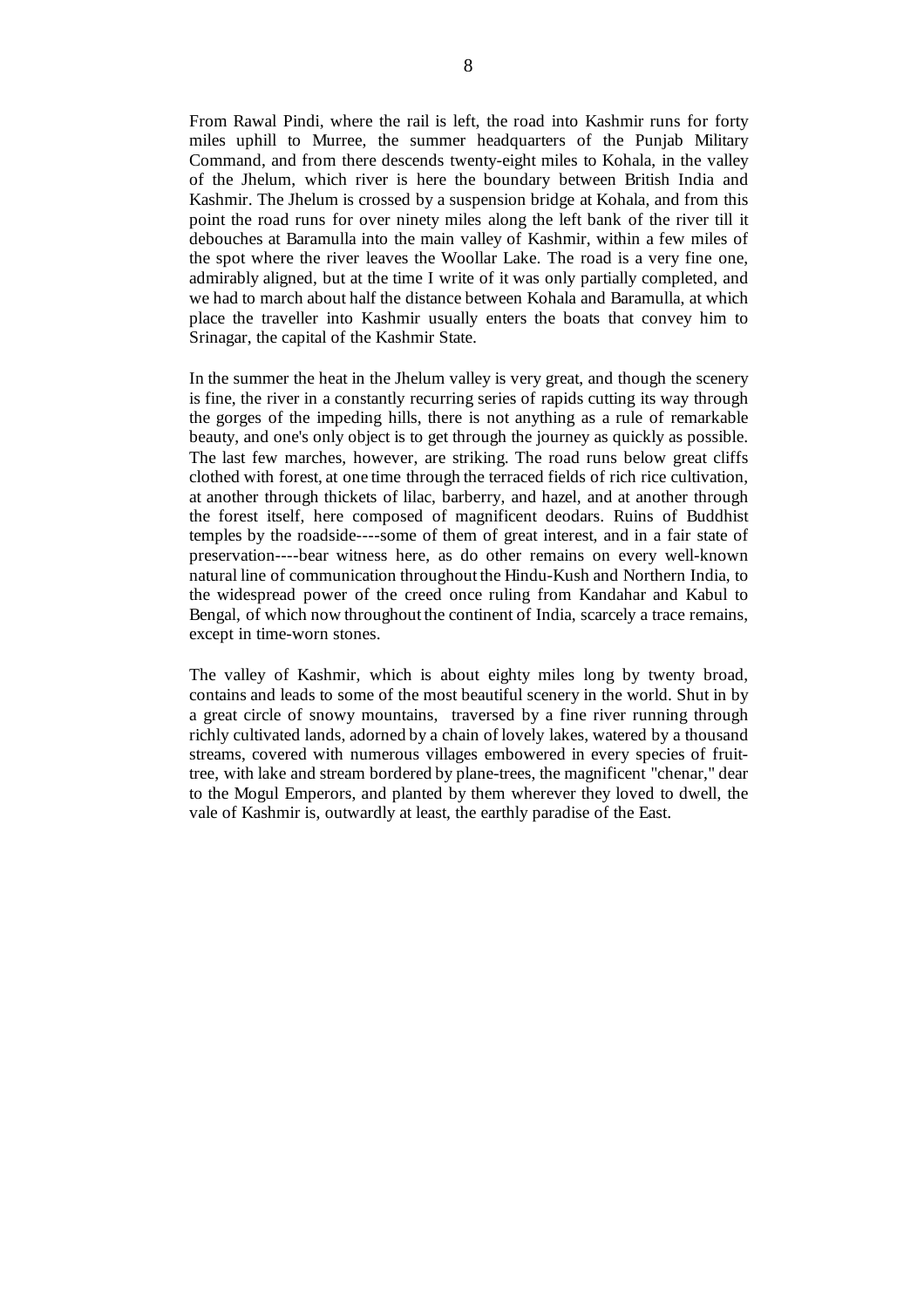The traveller generally leaves Baramulla in the evening, and his barge is paddled and towed up by sunset to a spot where boats tie up for the night. From this point, at early dawn, a start is made to cross the Woollar Lake. This great stretch of water has an evil name among the boatmen, for it is subject to swift and terrible storms, against which the keel-less boats, with their heavy top hamper of mat roofs, cannot possibly make head. It is an unpleasant experience to be caught in a storm on the lake. All that is feasible in this case is to drift with the wind, paddling as rapidly as possible towards the nearest reed bed, and to tie up there till the storm is past; but many a boat caught in the open lake has been swamped, and the boatmen are full of tales of shipwreck. By starting before sunrise it is possible, however, to cross by mid-day to the other side of the lake, where the river flows into it, and storms as a rule do not come down till after-noon.

The scene as your boat steals out into the lake an hour or more before sunrise is one never to be forgotten; many a time did I get up to enjoy it, and each time new beauties revealed themselves. It always reminded me of a picture of the Dutch School in varying gradations of pearly greys. The night has passed, and the cold, clear light of dawn steals over every feature of the scenery. The great snow mountains stand out white and pure against the cloudless sky, in which the morning star still burns; not a touch of pink has yet warmed their silent summits. Reed beds, swathed in gently-moving mist, and long grassy promontories, on which stand motionless cattle, project into the lake in ever-varying outline as the boat glides on, all showing grey in the yet sunless light. The weird call of the water-pheasant sounds on all sides, as the black and white birds, disturbed by the sound of the paddles, wheel over the marshes; and for miles around you stretches the great expanse of water, cool and grey, swept here and there with washes of pale blue, or dark-blue greys where the lake shallows.

The journey up the river, though it offers many beautiful views, is monotonous, and it is a relief to gets out of your boat occasionally, and to walk along the bank ahead of the men towing, or to cut off bends of the river by striking across country. In the spring the banks of the Jhelum are bordered for miles by broad bands of purple iris, with an occasional mass of the white iris showing the village graveyard; the air is delightful, and breathes new life into anyone who has come up from the burning plains of India. When tired of walking there is nearly always a clump of the great plane-trees, or a single one growing on the river bank, to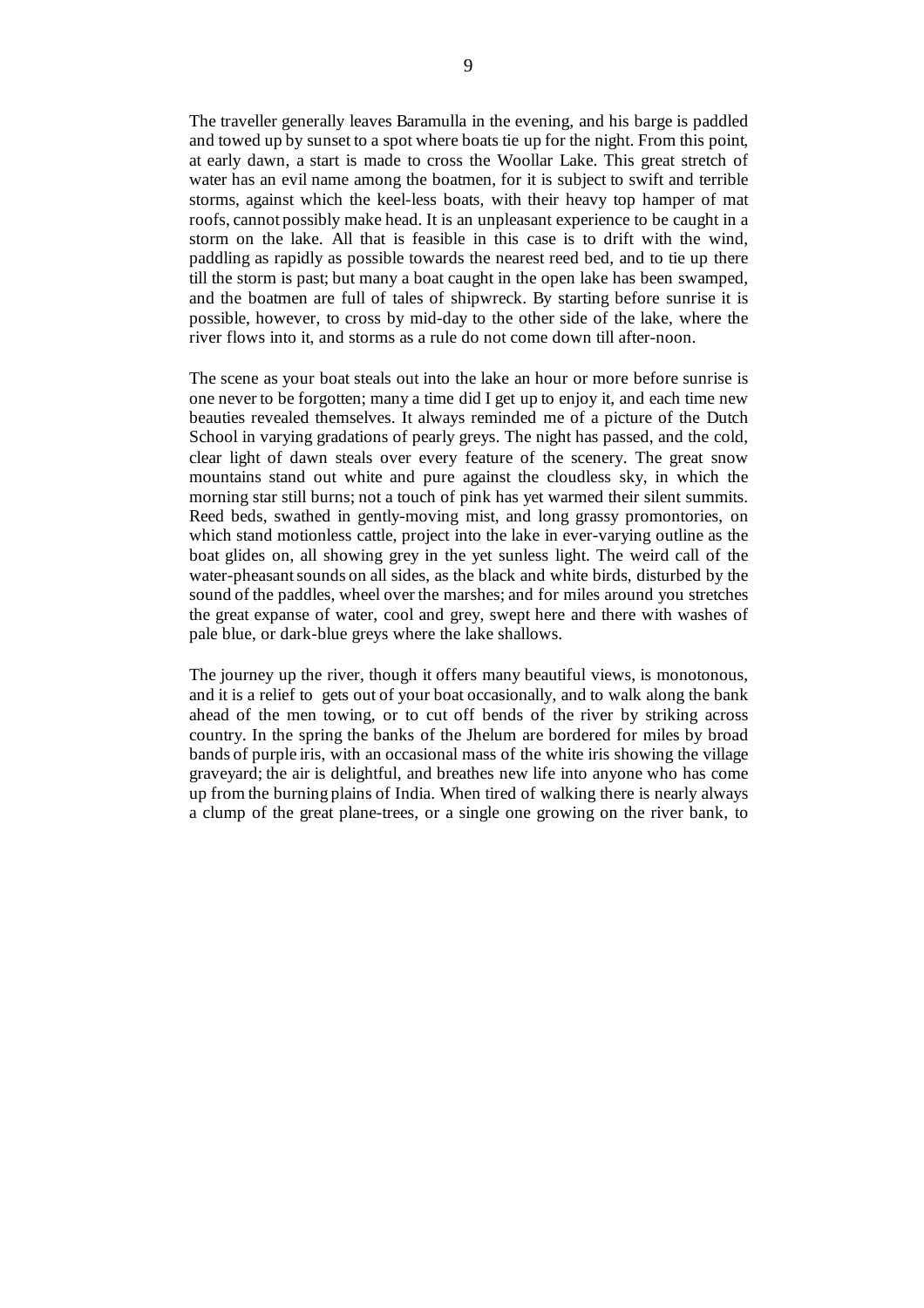give the wayfarer pleasant shade, where he can sit and wait for his boat, sung into day-dreams of home in the far West by a chorus of sky-larks.

Srinagar itself is picturesque as approached by boat. The town, a huddled mass of lightly-built houses, in the construction of which timber takes a prominent part, lines both banks of the river. It is dominated by two isolated hills, one crowned with the battlements of the State prison and fortress called Hari Parbet, the other the Takht-i-Suleiman,or Throne of Solomon, topped by an ancient temple which has looked down on the crowded life below for many centuries, for it was built before the secret of the true arch was known. Behind these hills rise the rugged outlines of the mountains which form the boundary of the valley. As your boat ascends the stream it passes under bridge after bridge of wood built out from massive wooden piers on timber cantilevers, and the bank is lined with temples, whose roofs, covered with tin, shine like silver. Ruined quays, retaining walls of masonry, in which can be traced the spoils of many a temple; ill-kept flights of stairs leading to filthy gullies, or here and there to broader roads; houses leaning at all angles, telling of the passing of the last earthquake; one wooden Mahomedan mosque, with a roof recalling Chinese architecture; the great mass of the Maharaja's palace, broken by the golden dome of the princely temple----all these combine to make a picture unique in the East. Passing under the last bridge your boat floats into a long reach, bordered on the left with stately planes and long lines of poplars, amongst which you land at the gate leading to the Residency, where lives the officer belonging to the Political Department of the Government of India, who holds the post of Resident in Kashmir. The house is a charming one, the most English house in India, but it is very badly situated, and lies below the bank of the river scarcely above the ordinary high-water level, and it has more than once been in imminent danger of being flooded out. A few words as to the position of a Resident in a Native State may not be amiss. There are in India, surrounded by districts entirely under British rule, or lying, as in the case with Kashmir, on the borders of the Empire, some hundreds of Native States, great and small, having a total population of over eighty millions. These States, for want of a better word, may be described as feudatories of the Suzerain Power. Their relations with the latter pass through a thousand gradations, from *quasi*-independence to complete subservience. Hundreds of treaties, engagements, and grants ratified during the past hundred and fifty years, define their position and the duties of the contracting powers. In no case has a Native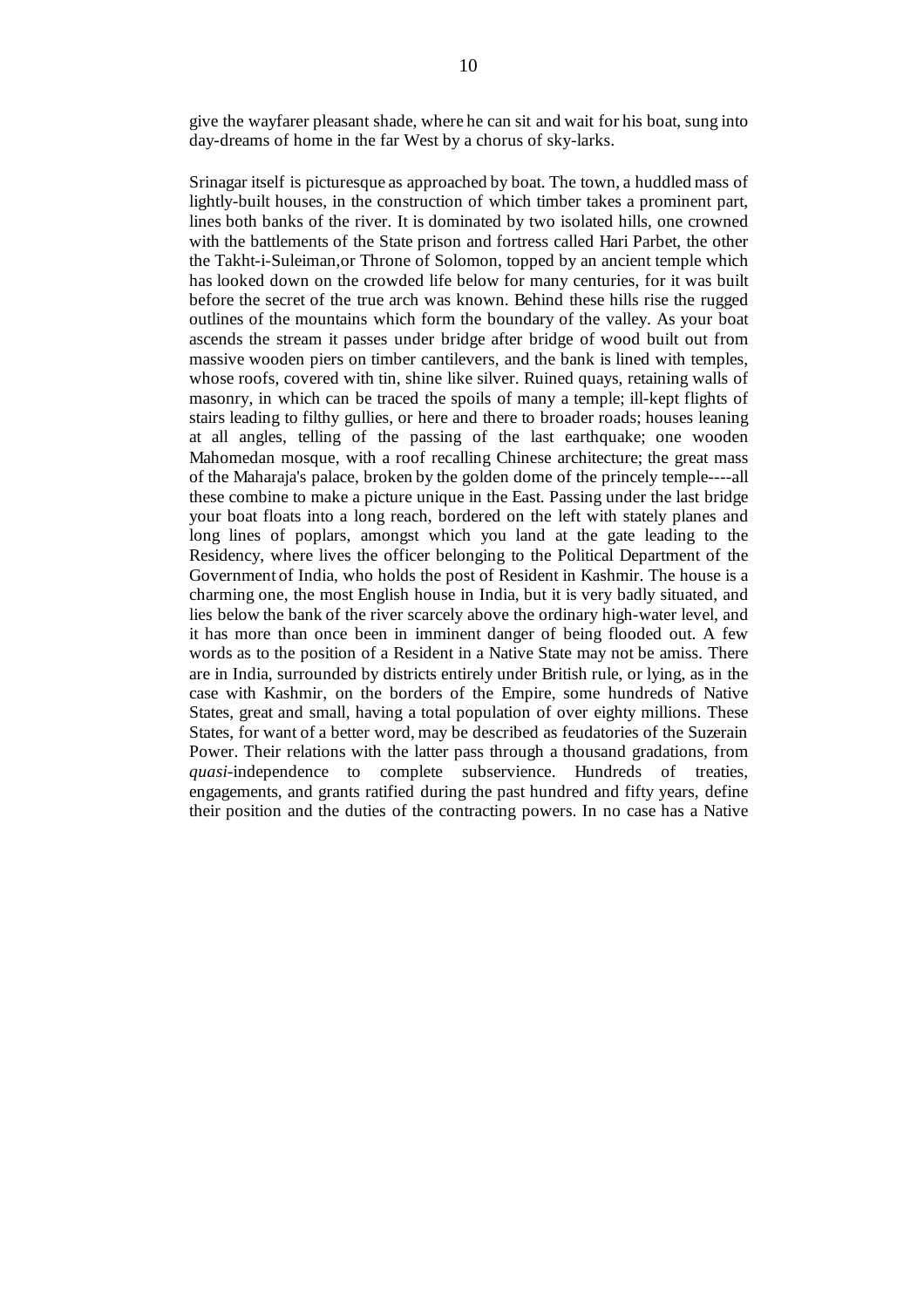State the power of waging war, and no external relations can be entered into. The powers of the ruling chiefs, the forms of internal administration, vary in innumerable ways; at one end of the scale you may find the constitutional government of a State like Mysore, with its elaborate systems of revenue and education, its assemblies and councils; at the other the rude patriarchal rule of a border chief; but in all cases in the background, ready to further schemes of improvement, or to step in should mismanagement lead to oppression and danger, stands the, paramount power of the British Crown. The greater Native States have all a resident political agent living in the State, the smaller, as a rule, has a political officer in charge of a collection of three or four of them. The whole of the work in connection with Native States which needs to be referred to the Government of India passes up to the Secretary in the Foreign Department, under whose orders, with exceptions which do not affect the general question, are the officers employed in the most important of the Native States. The head of this great department works directly under the Viceroy.

The department is recruited at the bottom from the ranks of the Indian Civil Service, and from officers of the Indian Army. Promotion in the higher grades is not necessarily by seniority, Government reserving itself the right to bring in suitable officers from other departments whenever advisable. Many of the highest offices are often thus filled, distinguished officers of the civil or military service being brought in at the top of the tree.

Mr Chichele-Plowden, then Resident in Kashmir, very kindly put us up in Srinagar. The first thing to be done was to pay my respects to the Maharaja, which I did in company with the Resident. My reception was exceedingly warm and cordial; an old-established friendship of many years' standing had existed between the Maharaja's father and mine, and this was extended at once to the next generation. I found the Maharaja's brothers, Raja Ram Singh, the Commander-in-Chief of the Kashmir State, and Raja Amar Singh, who shortly after became Prime Minister and President of the State Council, equally disposed to be friendly. The acquaintance so auspiciously begun, ripened, I am glad to think, into warm regard and friendship, and during the five years I was connected with the affairs of Kashmir I received, however inconvenient my demands may have sometimes been, the heartiest assistance.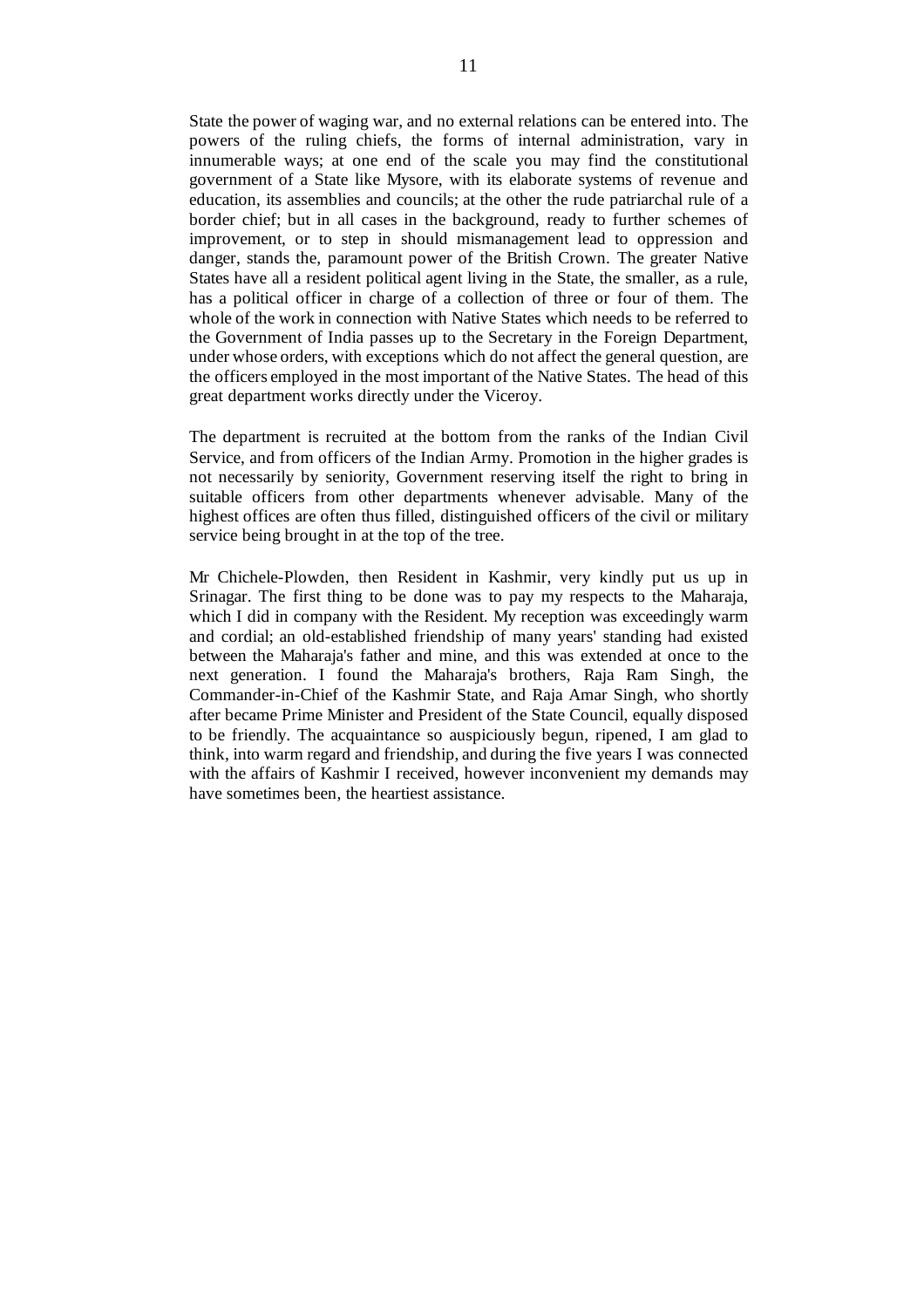I found the Maharaja quite satisfied with the idea of my going to Gilgit, and, if necessary, on to Chitral, but he was very averse to my going to Chaprot. This was the frontier fort out of which the Kashmir garrison had been turned by the Hunza-Nagar combination during the preceding winter, and the Maharaja had not yet heard of its having been re-occupied by his forces. He was very averse, therefore, to my adventuring myself north of Gilgit, and as I, on my part, had not the least anxiety to have my throat cut, or to fall a prisoner into the hands of the tribesmen and to bring difficulties on Government, it was agreed that my movements, after my arrival at Gilgit, should depend on the position of the Maharaja's troops and the advice of His Highness's local authorities.

The occupation of the Gilgit district had never paid. The Dogras had suffered heavy loss in it again and again, but the honour of the Kashmir Durbar (the title usually applied to the government of a native state), would not for a moment permit of withdrawal. Moreover, withdrawal would not have answered the purpose of securing peace; it would merely have opened, by uncovering the right bank of the Indus, a road constantly used in former days for raiding into Baltistan or Little Thibet, the next province on the north-east belonging to Kashmir. The remedy would have been worse than the disease; a State which begins retiring is in the East the natural and lawful prey of its adventurous neighbours. I found no question of withdrawal being discussed; the attention of the Durbar was entirely turned to securing its position on the frontier, and to retaking the Fort of Chaprot. Throughout the winter nothing could be done, the passes leading to Gilgit were closed by snow, but with the return of spring every nerve had been strained to accomplish this object.

The Durbar was immensely proud of its army, which at this time was very numerous and costly. It was quite ignorant of the fact that the army was without the very rudiments of organisation, that it was merely an unwieldy agglomeration of units, and that its leaders, men for the most part of good family and of fighting instincts, were one and all as innocent as the babe unborn of the art of war. Trusting to the numbers of their troops and to the well-known gallantry of the Dogra race, the rulers in Kashmir seemed determined to restore order on the frontier, and to wipe out the disgrace which had been inflicted on their arms.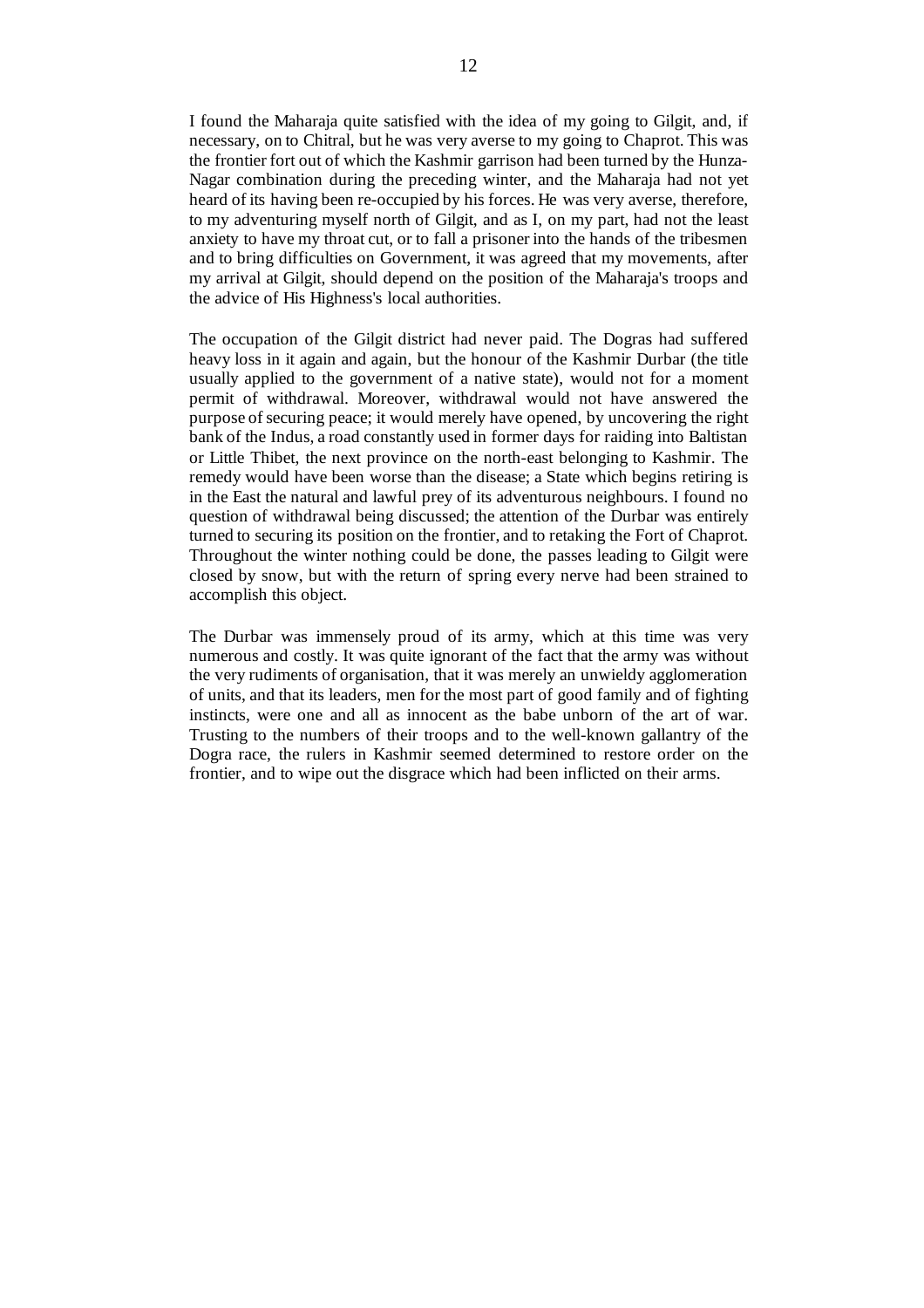Ignoring the enormous natural difficulties of the country, the villainous state of the existing tracks ----roads there were practically none, when once the valley of Kashmir was left----and the conditions under which an expedition on its frontier must be carried on, the Durbar all through the spring and summer of 1888 poured thousands of men towards Gilgit. The army was without a trained general, had no staff, no proper transport, commissariat, medical, or ordnance departments, and was in short a mass of armed men without the semblance of organisation. The operations at Gilgit against the Hunza-Nagar tribesmen were to be directed by a committee of generals and sirdars, assisted by the Governor of Gilgit. Such an arrangement would elsewhere have been recognised as ensuring the failure of any military operations. As a matter of fact there was in the end no fighting, which was a mercy, considering the condition of the Kashmir army. The Durbar built a golden bridge for its revolted vassals, peace on the frontier was temporarily patched up, and the Kashmir troops, with the exception of the usual garrison, were withdrawn from Gilgit by the autumn. After paying a farewell visit to the Maharaja, we started in one of His Highness's house-boats for Bandipur, the place on the Woollar Lake from which the road to Gilgit starts. The distance between Bandi-pur and Gilgit is about a hundred and ninety miles.

At Bandipur we were met by two officials of the Kashmir State, who had been deputed to accompany me----the one with strict injunctions never to lose sight of me for a moment wherever I might go, the other with orders to see me as far as Gilgit. A guard of twenty Kashmir sepoys, Dogras of one of the best regiments, had also been told off as my escort. I had, in addition, four Pathan orderlies belonging to my regiment, the Central India Horse. They were picked men of tried gallantry, true as steel, worthy of the implicit trust I placed in them. The baggage of the party was carried by coolies, the roads not being suitable for animal transport.

The second of the Kashmir officers was a charming companion, a Hindoo gentleman of the old school, who had passed much of his life at the Kashmir Court. Bright, always cheerful, with a supreme contempt for the savage people among whom we were to spend our time, and also it must be allowed for the beauties of their wild country, he invariably saw the amusing side of life, and was ready to extract some fun out of the difficulties and mishaps of frontier travel. We became the greatest friends, and spent hours in endless talk. The last time I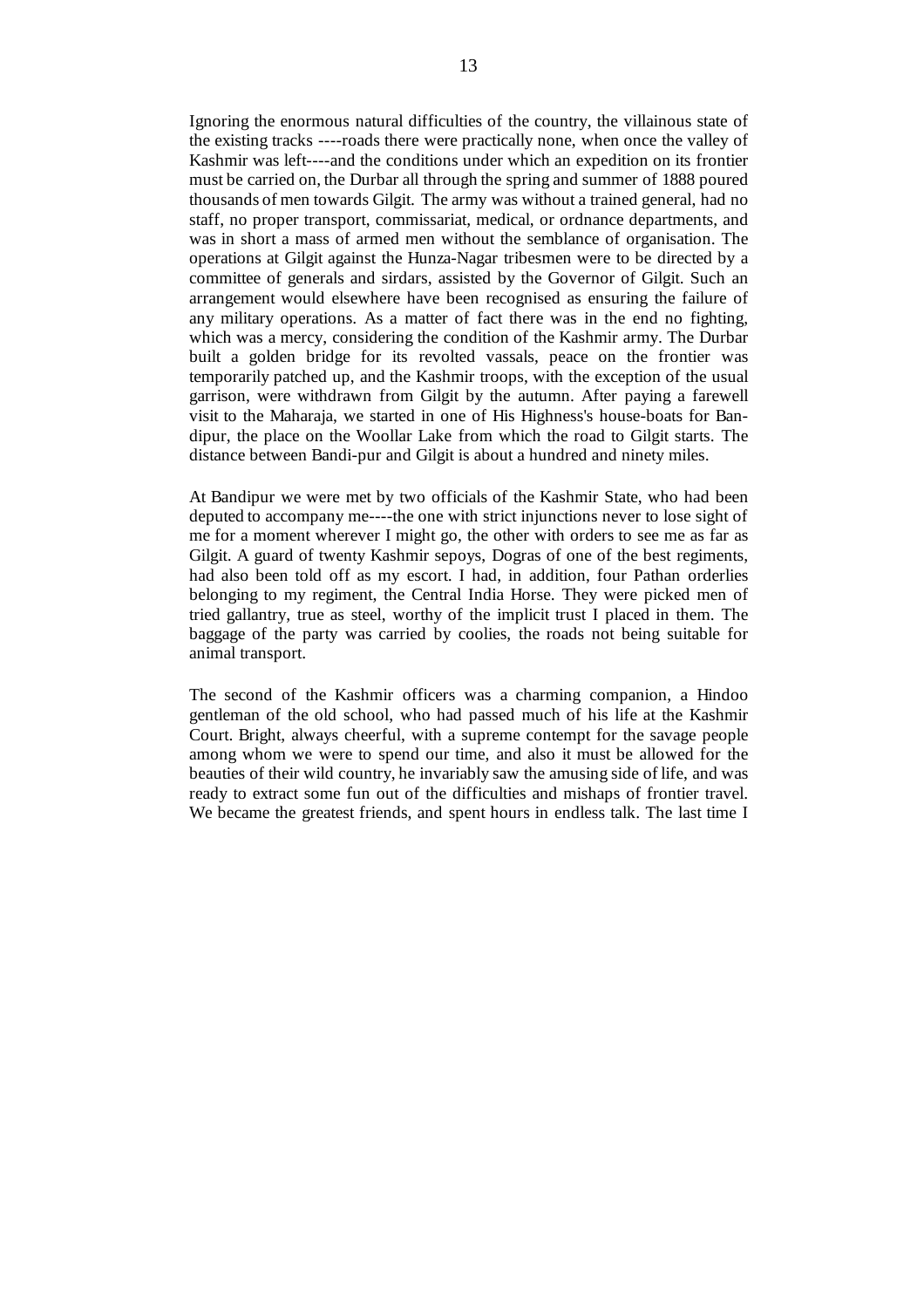saw him his humour was a trifle gruesome. He came to take leave of me, and told me with much glee how the Brahmin astrologer whom he had consulted about his return to Kashmir had fixed the lucky day for his start, but had not been able to foresee his own departure on a longer journey. The unfortunate man had died of cholera that morning.

From Bandipur the road runs straight out of the valley over the Tragbal pass, the highest point of which is about twelve thousand feet. Our first camp was at an altitude of over nine thousand feet in a glade in the pine forest, the turf covered with blue forget-me-nots. The march up was lovely, through one succession of copses of jasmine and scented wild rose, the latter of all colours from white to dark red. Close to the camp we came on the first signs of the army which had preceded us----a line of graves of men who had died of cholera. The troops and coolies were said to have suffered much from this scourge, and we arranged to avoid their camping grounds in future. The following morning we continued our march, the road winding up through pine forest till the rounded tops of the watershed were reached. We halted for an hour at the top, surrounded by a wilderness of flowers, blue gentian, anemones, acres of white and yellow blossoms bordering the wreaths of snow, masses of small pink alpine flowers, wild rhubarb and sorrel in profusion, and patches of dwarf juniper, for we were well above the pine and birches. The views from here are lovely----to the left, steep pine-clad slopes descend into the famed Lolab valley, behind, stretched out thousands of feet below, lie the valley of Kashmir and the blue sheet of the Woollar Lake, backed by the snowy range of the Pir Panjal; to the right stand the great square peak and snowfields of Haramukh; in front, a hundred miles away, towers Nanga Parbat, from which on both hands as far as the eye can reach tossed ranges patched with snow fill up the picture.

I had an example on reaching camp this day of the extraordinary carrying power of the Kashmiri coolie; my tent was late coming up, and when it arrived I found one man carrying it, a large solid leather kit bag, and his own rations. The weight was at the least a hundred and fifty pounds. I was extremely angry, and made it very unpleasant all round, as plenty of coolies had been arranged for. Nothing of the sort ever occurred again, but my orderlies told me, and I saw enough to show that the report was true, that the sepoys treated the coolies like dogs, and beat them as they would a beast of burden. The fact is, the Kashmiri villager proper,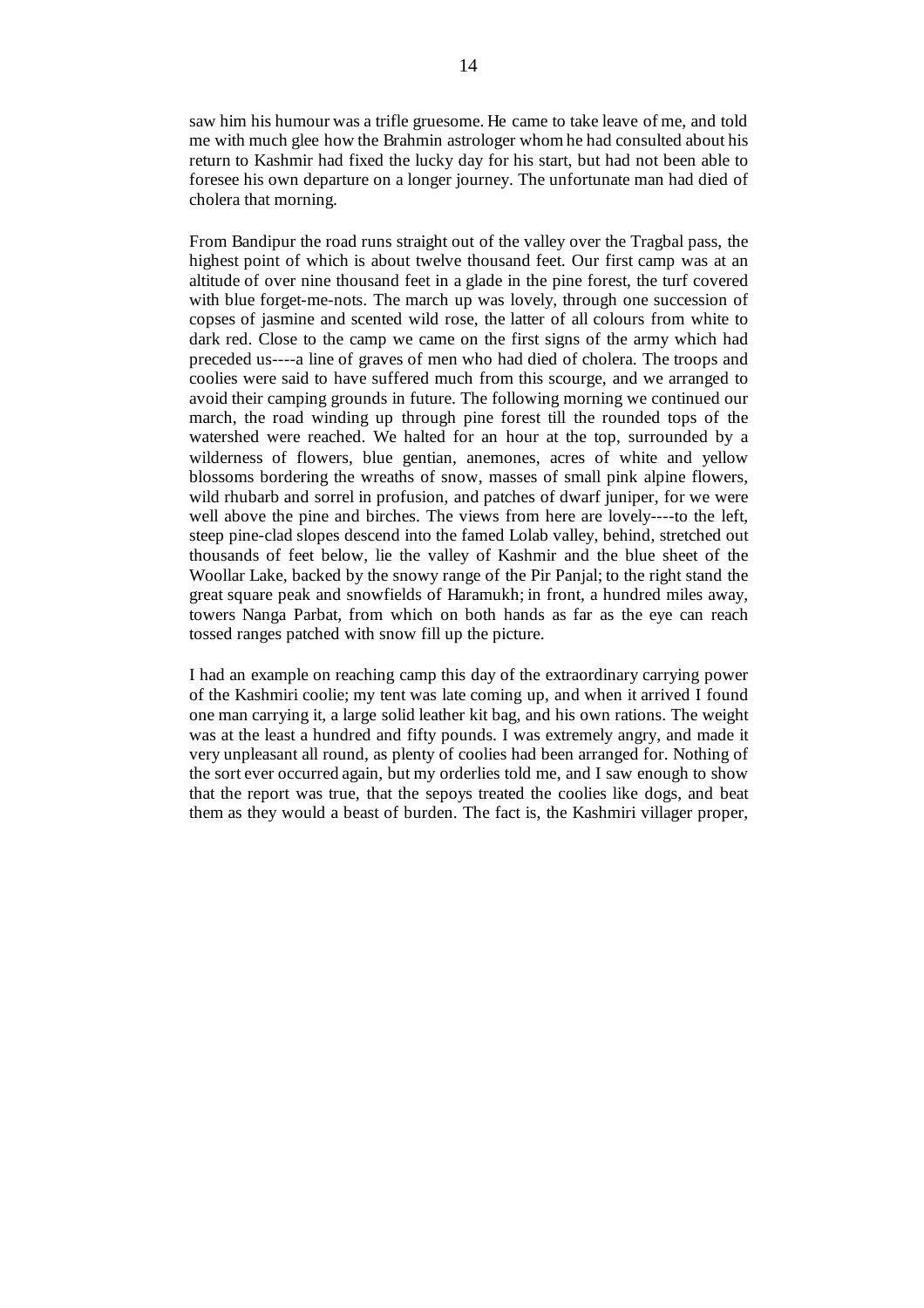to which class our carriers belonged, comes of a race that has been mercilessly oppressed for centuries by foreign Mahomedan rulers from India. Being a Mahomedan, he has been specially ill-used since Kashmir passed under Hindu rule. The sepoys and officials of all classes are almost to a man Dogras and other Hindus who have absolutely no sympathy with the Kashmiri. The race is physically fine, great, strong men and well fed, but morally they are, what their oppression has made them, liars and pitiful cowards, who cringe to the stick of the sepoy like spaniels. My coolies said they were never paid when employed on Government work, and that they generally had to supply their own rations. They certainly expected no pay on this occasion, and were delighted |35 and astonished beyond measure when I saw them paid myself. The Durbar made nothing by the transaction when coolies were impressed, it was duly charged for their hire, but the money stuck in the hands of those drawing it. A new era has now opened, owing to the revenue settlement carried out by my friend, Mr. Walter Lawrence, a distinguished member of the Indian Civil Service, whose services were lent to the Durbar for this purpose by Government. The villagers are no longer liable to be dragged out for forced labour if they do not satisfy the extortionate demands of tax collectors and plundering officials. But it will take many a long year before the Kashmiri becomes a man.

The next few marches are up the valley of the Kishengunga, one of the most beautiful in Kashmir. The road runs for the most part near the river, through fir forest and thickets of deciduous trees and bushes, amongst which the white Persian lilac and wild roses show in great profusion. At the lower end of the valley is a splendid grove of branching poplars, beyond which, near Gurais, are a few miles of open cultivation and stretches of meadow land. The steep hill sides for the most part, however, close in on the river; the slopes facing north covered with forest, those facing south bare of trees but grass grown, as is usual in the Himalayas, where the summer sun burns up the southern exposed slopes too much to permit of young woods growing. The mountains rise in grand peaks, broken into precipices hung with fir and birch, and interspersed with alpine meadows.

The height of the Gurais valley is about eight thousand feet, and the climate as near perfection in spring, summer, and autumn as can be found on earth. We habitually marched early for the sake of the coolies, starting any time after four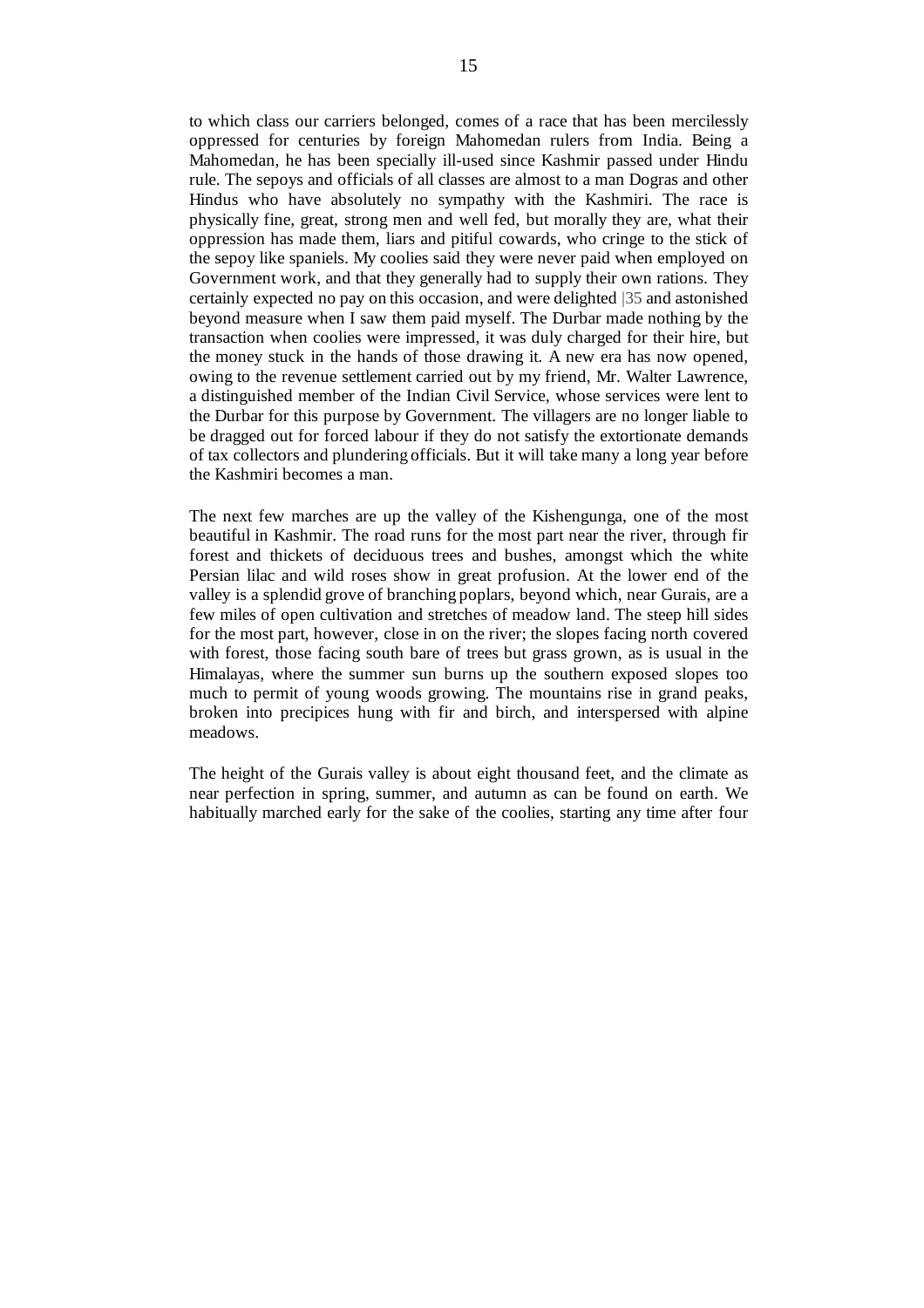or five, stopping to breakfast at some tempting spot, where we would spend most of the day reading or wandering off the road in search of views and game, and finally reaching camp sometime in the afternoon. It was the existence of the nomad, the charm of which once tasted works like madness in the blood, and suddenly fills the sufferer, when mewed up within the four walls of a house, with a wild longing to be away, wandering, it matters not where. I had my fill of it for five years, and nothing comes up to it for pure enjoyment.

The road out of the Gurais valley is either by the Kamri Pass or the Burzil. We chose the former, as by it the distance to Astor is about a march shorter. The road over the Kamri leaves the valley at the village of Bangla, goes straight up the side of the hill, and crosses the ridge at an altitude of over thirteen thousand feet. The ascent is very severe, but on the other side the descent is gentle. We camped on both sides of the pass just below snow level in most delicious air, like Northumberland in clear autumn, and again our marches were through miles of flowers, acres of spirea, and thickets of roses in full bloom.

The road requires but little description. Across open downs or grassy slopes it was simply the footpath worn by men and animals. In narrow valleys it wound in and out, now at the level of the stream, again a hundred feet up, over boulders, stone staircases, and along shelves of rock, anywhere and everywhere, so long as man and beast could find a foothold. Perhaps a quarter of the length of the road may be said to have been made, the rest had evidently "growed."

As we dropped down towards Astor the valley we were in deepened, and was crowned by perpendicular cliffs broken into the most fantastic shapes. We began now to get occasional glimpses of Nanga Parbat, 26,620 feet high, which dominates this part of the country, and close under whose shadow we were marching,----magnificent views, giving an overpowering impression of towering height. Locally it is called Deomir, "the mountain of the gods," a fitting name.

The last few marches showed miles of terraced land out of cultivation, the result of the incursions of the murderous Chilasis who raided from the Indus valley. In a country where every foot of cultivation has to be won with heavy toil from nature, nothing appeals so to your heart as the sight of deserted land and ruined homesteads.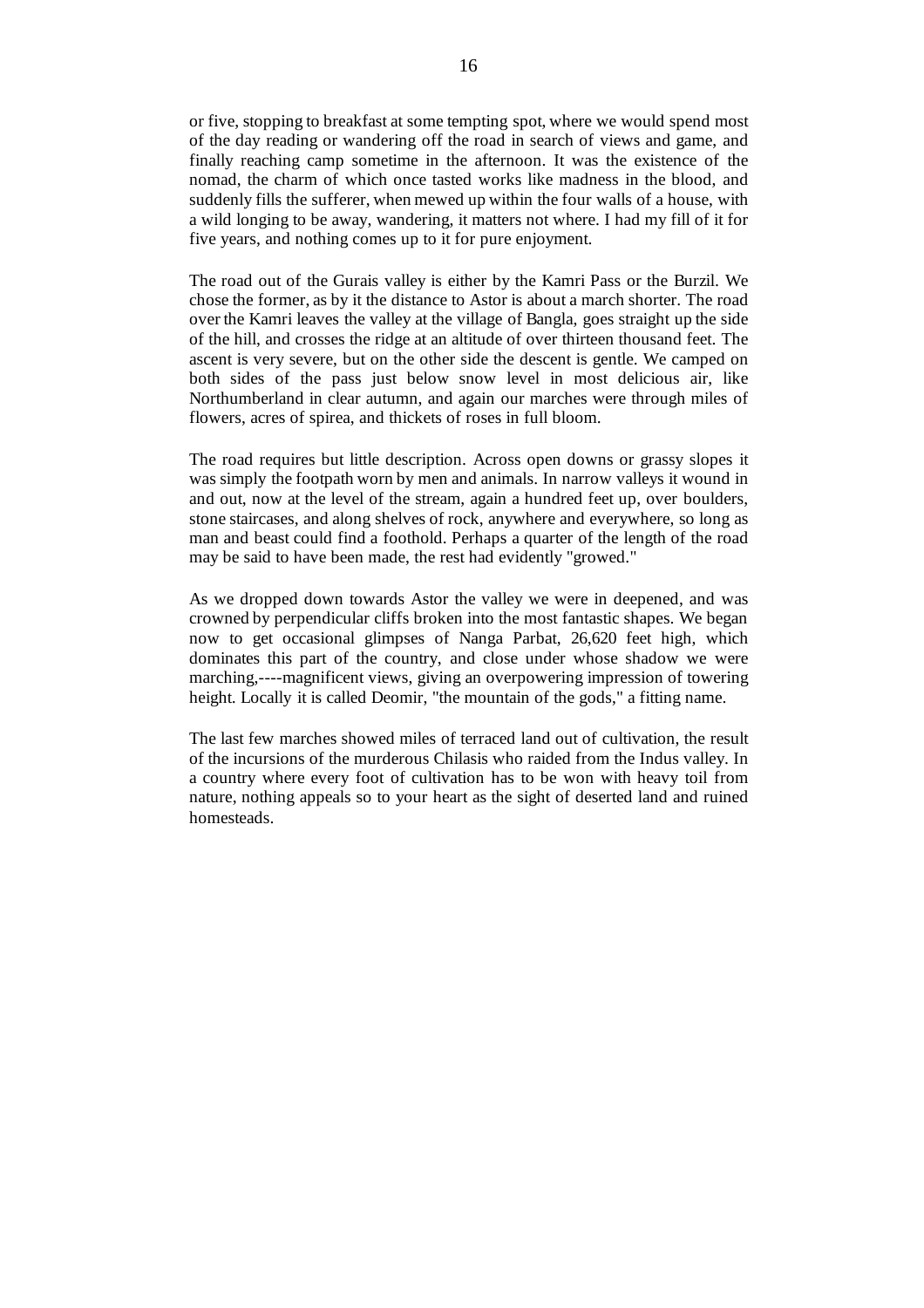Finally, after thirteen days' marching, we reached Astor, which used to be the capital of a kingdom important enough in a small way in the Hindu-Kush. The Sikhs absorbed it, all that remains of its former glories being a fort now held by the Dogras.

Astor boasts of a bazaar, the first met with since leaving Kashmir; beyond it there are only two, at Gilgit and Chitral. Most of the trade was at this time done by itinerant traders from Koli and Palas in the Indus valley, who brought goods from India, taking back gold-dust and products of Central Asia, and who penetrated into the remotest glens. The more peaceful state of things which we introduced has given a start to Gilgit, which is now becoming the emporium of this portion of the Hindu-Kush.

I here made the acquaintance of Bahadur Khan, Raja of Astor, the representative of the old ruling race, an old gentleman whose honesty, intimate knowledge of the country, and connection with all the local rajas were to be of the greatest value to me on more than one occasion. Deprived of his kingdom and very poor, living on a small grant of land given to him by the Durbar, treated with contempt by the Kashmiri Governor of Gilgit, under whom is the valley of Astor, he had the loyalty and respect of his former subjects, who reserved for their Kashmiri rulers the hatred, fear, and contempt begotten of oppression.

We saw at Astor for the first time polo as it is played in what is either the home of its birth or the land of its earliest adoption. In very few places does flat open ground exist; consequently the polo grounds are merely terraces annexed from the cultivation, through which, as a rule, the main road into the village runs. The Astor ground is about a hundred and fifty yards long by twenty yards wide, and it is one of the best. Any number of men play, the usual limit is ten-a-side, and at the beginning of the game both sides assemble at one of the goals. When all is ready the captain of one side, usually the local raja or the most important guest, dashes down the ground at full speed, carrying the ball and followed by the whole mob of players, all shouting madly; the band, which is seated outside the boundary wall at the centre of the ground, plays its loudest, the lookers-on yell and whistle in a way a London street boy might be proud of, and, without checking his speed for a moment, the holder of the ball throws it into the air and hits it as it falls. The hit should be made from the centre of the ground, and a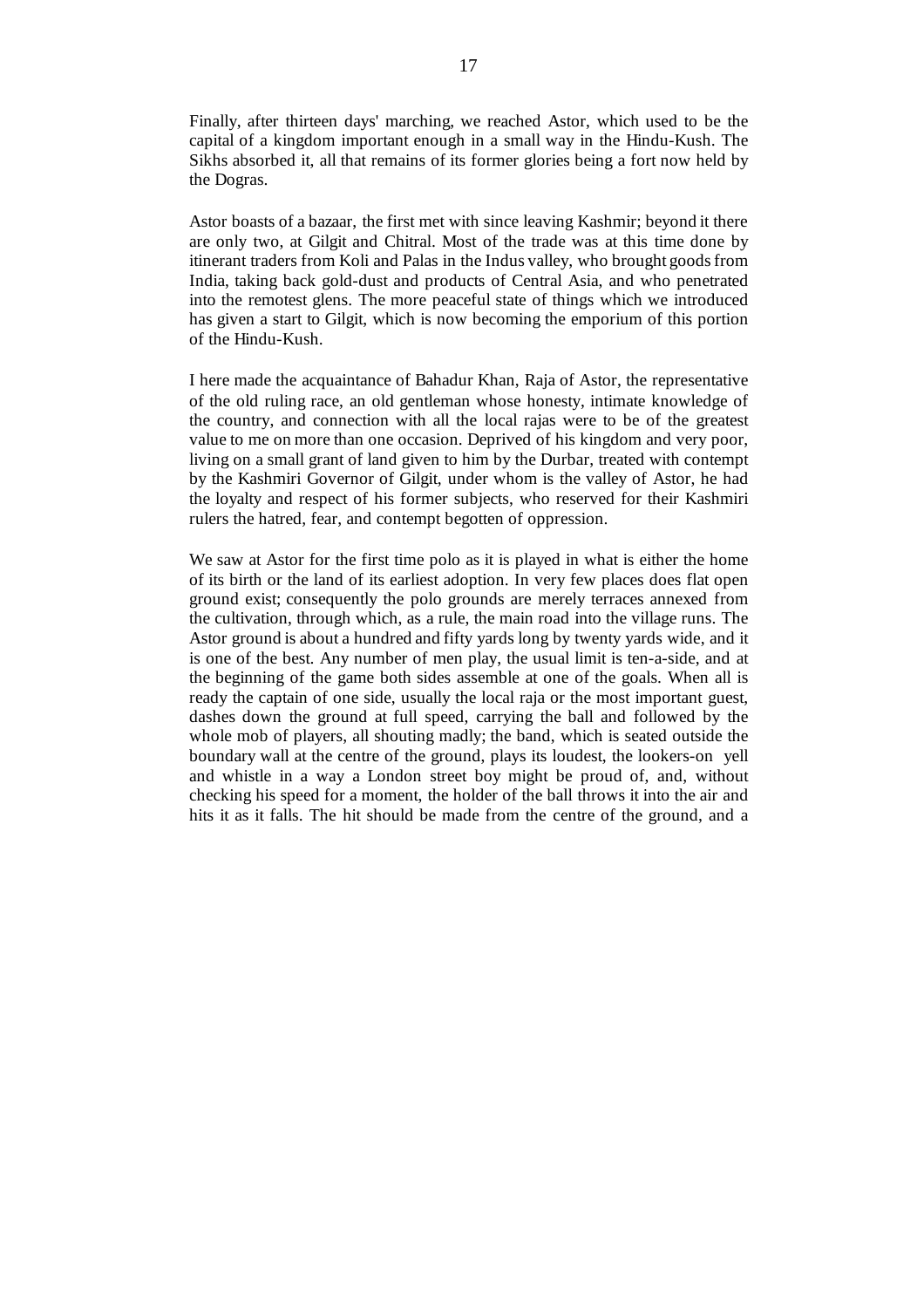good man will often hit a goal. A man who is inclined to be a bit too sharp will gallop well beyond the centre before hitting, and gain an unfair advantage. One of my worst enemies, who murdered his brother because he was a friend of ours, who gave me endless trouble, and finally made war on us, but on whom the hand of Fate at last descended with crushing power, always cheated in this way. I used to think it was very typical of his brutal, overbearing, treacherous nature.

The game is very rough and ready, and each goal hit produces a wild *mêlée,* as the striker or his side must be able to pick up the ball for the goal to count. The man who has hit the goal will throw himself off his pony and try and pick up the ball, while the other side, with fine impartiality, hit him or the ball, or ride over him, in their endeavours to save the goal. Why each game does not end in sudden death and a general free fight I could never imagine, but a serious accident is rare. In most parts the losing side has to dance before the winners when the game is over. As all the men love dancing, this is no great hardship. With the advent of the British Subaltern the polo rules of the Hindu-Kush have undergone revision and improvement.

A day at Astor enabled us to rest our camp and attend to letters. Then we started again, double marching ourselves to Doian, the last stage before the descent into the Indus valley is made, where I proposed to shoot for a few days in the Lechur, one of the nullahs leading into the Indus, and good for markhor. Our camp was to go on by single marches to Bunji, where the Indus is crossed.

The character of the mountains now began to change completely. Below eight thousand feet hardly a tree is to be seen, except where irrigation fertilises the lands of a village. Steep bare hillsides, streaked with reds and ochres, but generally grey and pale sandy yellow, covered where anything will grow with wormwood scrub, plunge down thousands of feet into the valleys, which are only wide enough at the bottom to admit the passage of the chafing stream. If you happen fortunately to be about the altitude of eight to twelve thousand feet, where the rain falls, you will march through forest and grass lands. Above that, again, run bare rock-strewn hillsides, the last vegetation being always the dwarf juniper, and from thirteen to fourteen thousand feet is the line of eternal snow. As a rule your road runs in a valley as near the bottom as possible; for days at a time you see no forest; when you do see it, it is a green patch thousands of feet above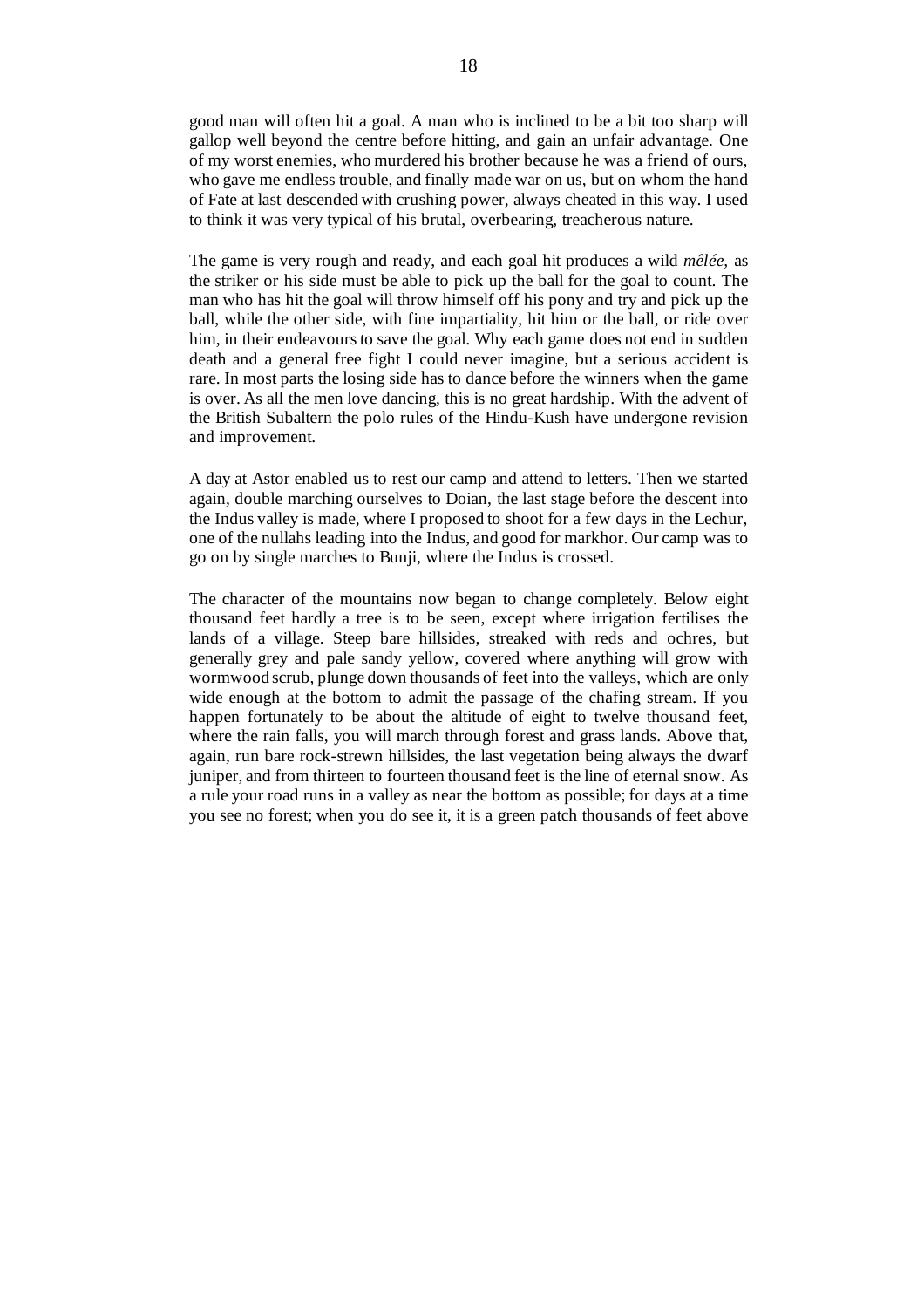you, and you only get an occasional peep at a snow peak. Mile after mile of arid sand and rock is passed, unrelieved by a single tree, except where a stream has cut its way from the higher hills and piled up an alluvial fan at right angles to the main valley. Then you find a lovely little oasis of green terraced fields running hundreds of feet up the hillside, a village embowered in fruit-trees and vines, and you sit down and thank God for the shade.

The march to Doian was severe; the road ran first through scattered forest of edible pine and pencil cedar, then dropped into the river-bed to climb, by laborious zigzags, a thousand feet to avoid a cliff. This was repeated again and again, the road running occasionally for miles in sand full of loose stones, the *debris* of the hills above. The last ten miles of the march is, however, lovely: much of it through one of the finest pine forests in the world, which fills an enormous bay in the hills. The moon had risen before we reached camp, and the view, as we topped the last spur and saw below us the twinkle of the torches carried by the men coming to meet us, was one I shall never forget. A veil of mist, flooded by brilliant moonlight, stretched across the great abyss which yawned a thousand fathoms deep at our feet, and turned the peaks of the Hindu-Kush, which lay before us, into visionary delectable mountains of Beulah, barred with silvery grey.

Whatever dreams the beautiful scene evolved were rudely dispelled. We had only the inside fly of one tent, and were sleeping on the ground, having come as light as possible. It began to rain steadily directly we got to bed, and poured all night. I managed to keep perfectly dry, sleeping in an explorer's bag, but the unfortunate Robertson, with nothing but waterproof sheets, spent the night in pools of water. We stayed at Doian a few days, and I was lucky enough to get a fine markhor with a forty-seven-inch head.

We moved up to a camp about eleven thousand feet high, from which we had the most superb views. We were on a spur of Nanga Parbat, the watershed between the Indus and Astor River, and surrounded by a complete ring of snow-peaks, the average height of which is about twenty thousand feet. The view from the crest, a couple of thousand feet above our camp, is one of the finest I should think in the world, certainly one of the finest in the Hindu-Kush. In a gorge nine thousand feet below, at your very feet, runs the Indus, giving that depth and proportion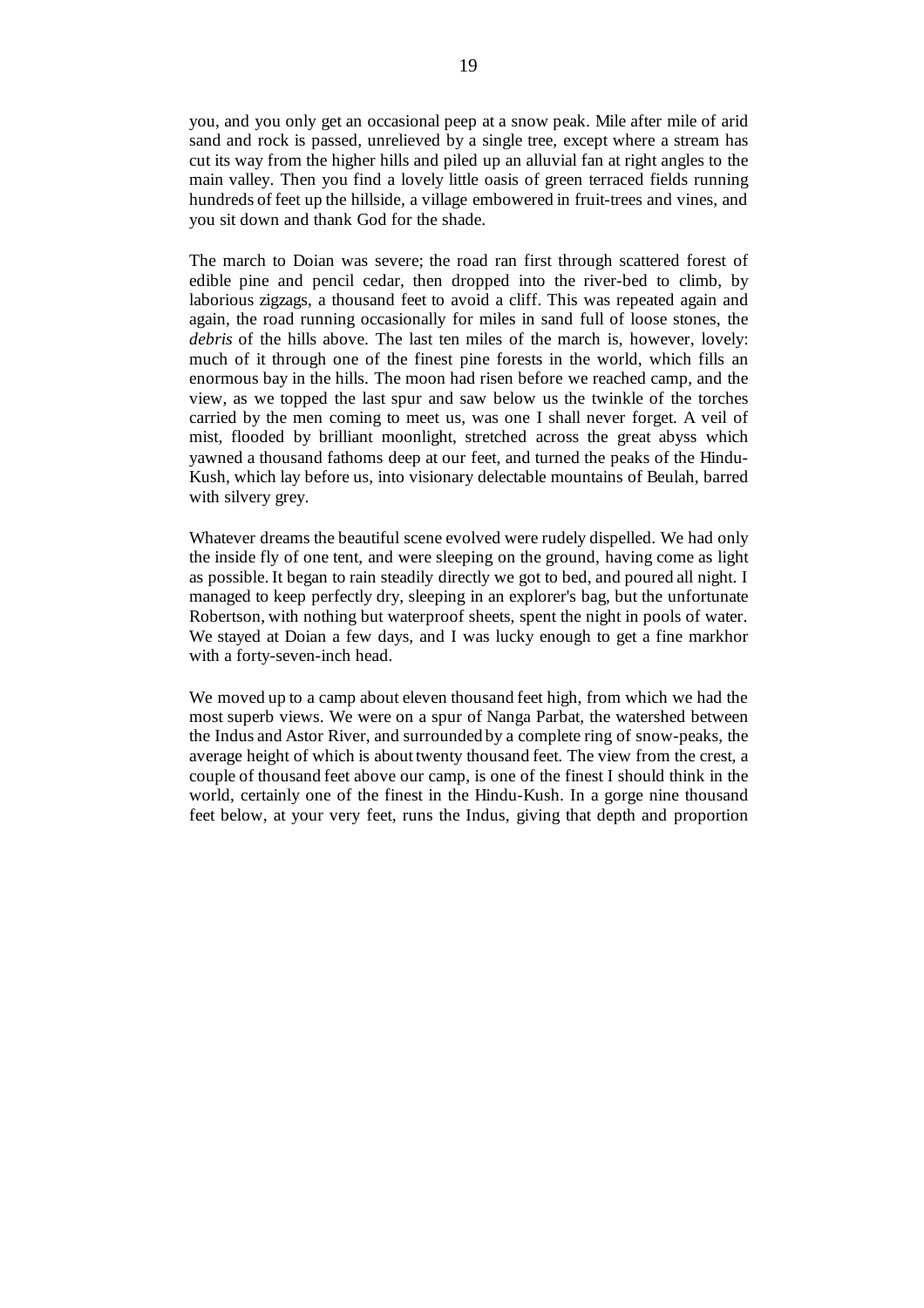which is so often lacking in a mountain view; to the south, solitary, sublime, rises in one sweep from the spot on which you stand the mighty mass of Nanga Parbat, thirteen thousand feet of snow-field and glacier; to the east, magnificent peaks succeed each other till they join the main chain of the Hindu-Kush, which stretches in an unbroken line before you; while to the west the Hindu Raj towers over the Indus, backed by the snows of Chitral and of the Pathan Kohistan.

It is very rare to get a view which gives you a range in height of twenty-two thousand feet, but when you are fortunate enough to obtain it the effect is overpowering. The Hindu-Kush once seen in its most majestic aspects crushes all comparison.

We spent several days in this shooting camp, and then moved down again to Doian and started for Bunji, where the Indus is crossed. The march was the worst on the whole road. Running along the last spur between the Indus and the Astor river the path struck the watershed at the height of ten thousand feet, and then dropped down the Hattu Pir six thousand feet in about five miles to Ramghat, or Shaitan Nara, the "devil's bridge," as it was more appropriately called, until the Maharaja piously renamed it. It is impossible to exaggerate the vileness of this portion of the road; it plunged down over a thousand feet of tumbled rock, in steps from six inches to two feet deep; then for a mile it ran ankle-deep in loose sand filled with sharp-edged stones; it crossed shingle slopes which gave at every step; it passed by a shelf six inches wide across the face of a precipice; in fact it concentrated into those five miles every horror which it would be possible to conceive of a road in the worst nightmare, The culminating point was that, for the whole way from top to bottom, there was not a drop of water to be found on it, not an atom of shade. With coolies in the hot weather the only way to tackle the ascent was by marching at night and sending on water half way for them; the descent we managed fairly comfortably by starting at from two to four in the morning. The road was so execrable that ponies which had made the trip once from Astor to Bunji were always considered unfit for further work without a fortnight's rest and good grazing. The Hattu Pir was a Golgotha; the, whole six thousand feet was strewn with the carcasses of expended baggage animals, and in more than one place did we find a heap of human bones.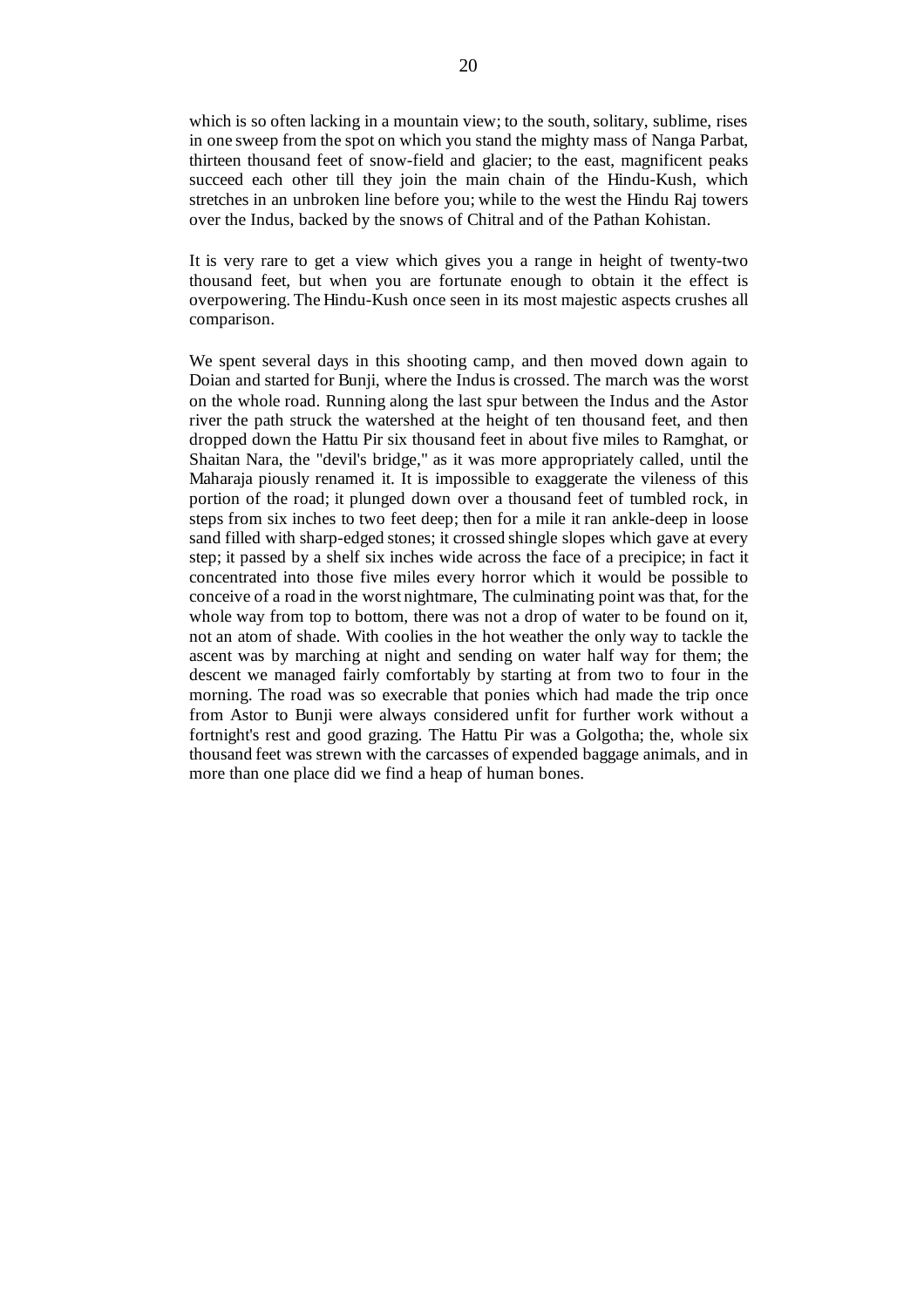Ramghat was a place of the greatest importance, as the only line of communication between Gilgit, Astor, and Kashmir crossed the Astor river here. It is a weird spot; the river about a hundred to a hundred and fifty feet wide dashes through a gorge, making two turns at almost complete right angles, so that, standing on the bridge, you cannot see more than a couple of hundred yards in all. The force of the water is terrific, the noise deafening, and the heat in summer awful. The river was bridged by a rope bridge, and also by a wooden cantilever bridge of great length and doubtful strength, which rocked and swayed in a way to try bad nerves. This bridge had no hand-rail, was about five feet wide, and fifty feet above the water; it was not safe to ride over, though my engineer friend, Colonel Aylmer, V.C., when up with me, used habitually to ride over it and every other similar bridge in the country. But then his nerves were not those of the ordinary mortal. Once, when leading my horse over it, the bridge swayed so much that the sensible beast stuck out all four feet, and stood still till it stopped swinging.

On this occasion we elected to try the rope bridge for the first time. It was not nearly so alarming as it looked. The bridge is made of ropes of twisted birch twigs, each rope being about the thickness of a man's arm. Three of these make the footway, bound together here and there by withes; the hand-rails are similar ropes, the footway and hand-rails being fastened together by light one-inch ropes at every six feet or so. All three sets of ropes pass over one piece of timber set across uprights on each bank, and they are anchored as a rule to another baulk of timber buried in loose stone masonry. Advantage is taken of a high rock or bit of cliff for a take-off; the nearer both ends of the bridge are to being at the same level the better, but this is not essential, and one end may be twenty feet higher than the other. Even with the take-off at each end on a level, the bridge sags very much in the centre; if there is much variation in the level the pitch at one end is necessarily much steeper than at the other, and at either end there is a very decided slope. This is trying for a tall man, for the nearer to the anchorages the shallower the **V** made by the ropes, and in order to get hold of the side-ropes you must stoop forward very much, which is apt to be unpleasant when you necessarily look down and see, sixty feet below you, hard rocks. Once you get above the water all feeling of discomfort passes off, and in the hot weather it is pleasant to stand leaning your back against the side-rope, swaying in the wind, and facing the cold air which rushes down above the centre of these ice-fed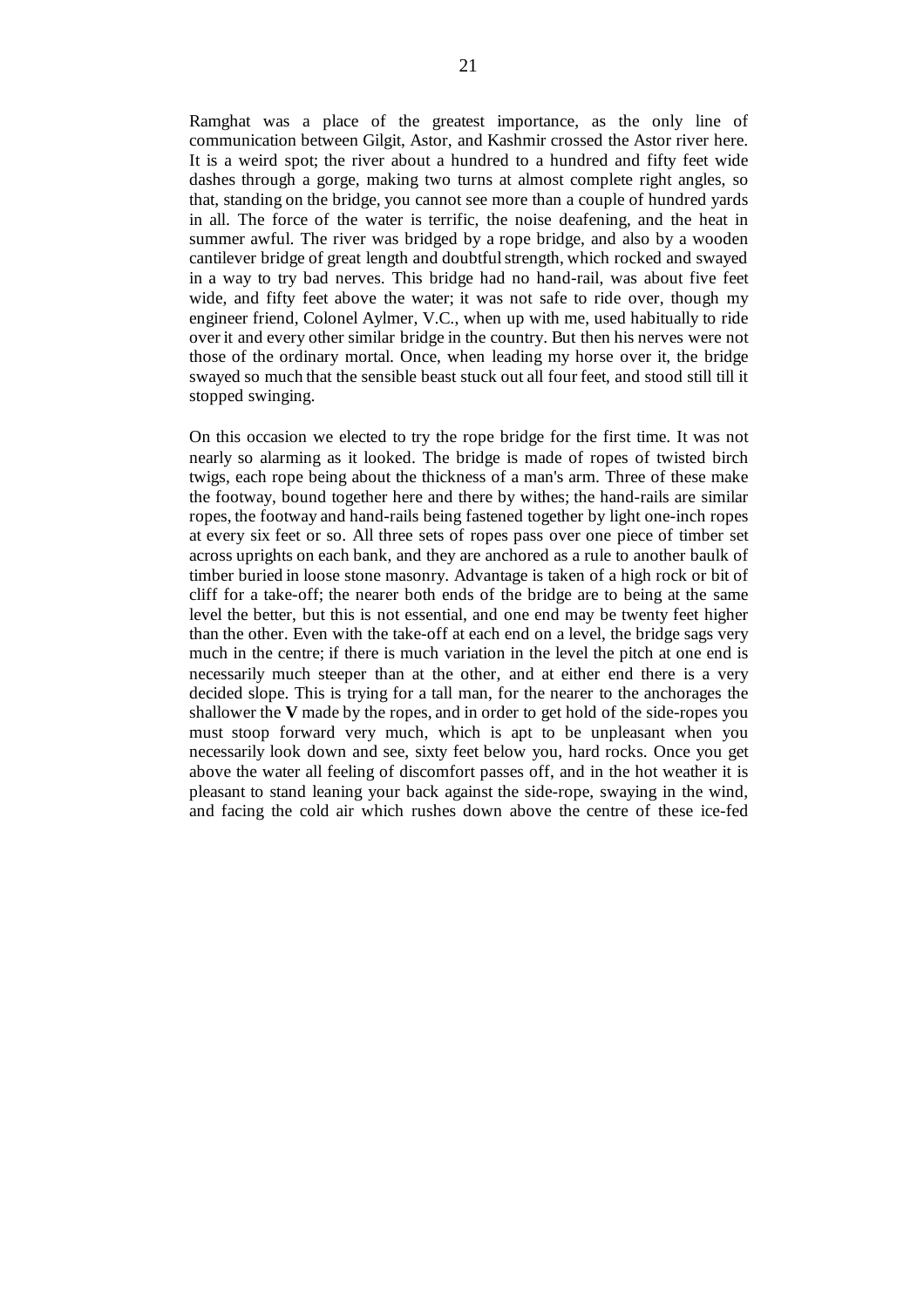torrents. In order to prevent the side-ropes getting close together they are kept apart by sticks inserted at every few yards, over which you have to step. This is rather an acrobatic performance, as in the middle of the bridge the side ropes are two-and-a-half to three feet above the foot rope, but you soon get used to it. Every one crosses these bridges, old women, children, men carrying any loads, alive or dead. Some dogs negotiate them quite easily, but many get frightened and lie down, half way and have to be picked up. We had one pariah, who followed us from Kashmir, drowned, alas! three years afterwards in the Indus, who always tried to walk over the rope bridge, and invariably fell into the water when half way over. He did not try the Shaitan Nara: nothing that fell into that boiling torrent could come out alive.

From Ramghat the road runs for eight miles over an open sloping plain bordering the Indus to Bunji. This plain extends north for another ten miles, and is reported to have been richly cultivated, to have been partially ruined during the numerous wars at the beginning of the century, and to have had its devastation completed by the great flood in 1841. This was caused by a gigantic landslip, probably following an earthquake. The whole hillside facing the Indus, just above the Lechur nullah, from a height of about four thousand feet above the river, was precipitated into the valley below, impinging on the opposite bank, and bringing down on that side a secondary hill-fall. The course of the river was completely arrested by a huge dam thousands of feet thick and some hundreds high; the water must have risen at the dam to fully a thousand feet above its present level. Whatever may have been the ordinary level then, the Bunji plain was converted into a lake, and the Gilgit river, which runs into the Indus six miles above Bunji, was dammed up for thirty miles to just below the present fort of Gilgit. The tradition is that the dam held for months, and that, when it began to cut, the river completed its work in one day, and swept down in a solid wall of water carrying all before it. All down the Indus valley to the plains the people were of course prepared for the rush, and though miles of cultivated land were ruined, one does not hear of much loss of life. But where the river begins to open out into the plains of India near Attock, a great disaster occurred. A portion of the Sikh army was encamped practically in the river-bed, and the flood caught it and swept it away. In the picturesque native description it is said: "As an old woman with a wet cloth sweeps away an army of ants, so the river swept away the army of the Maharaja." All down the Indus valley ruined village lands covered with sand still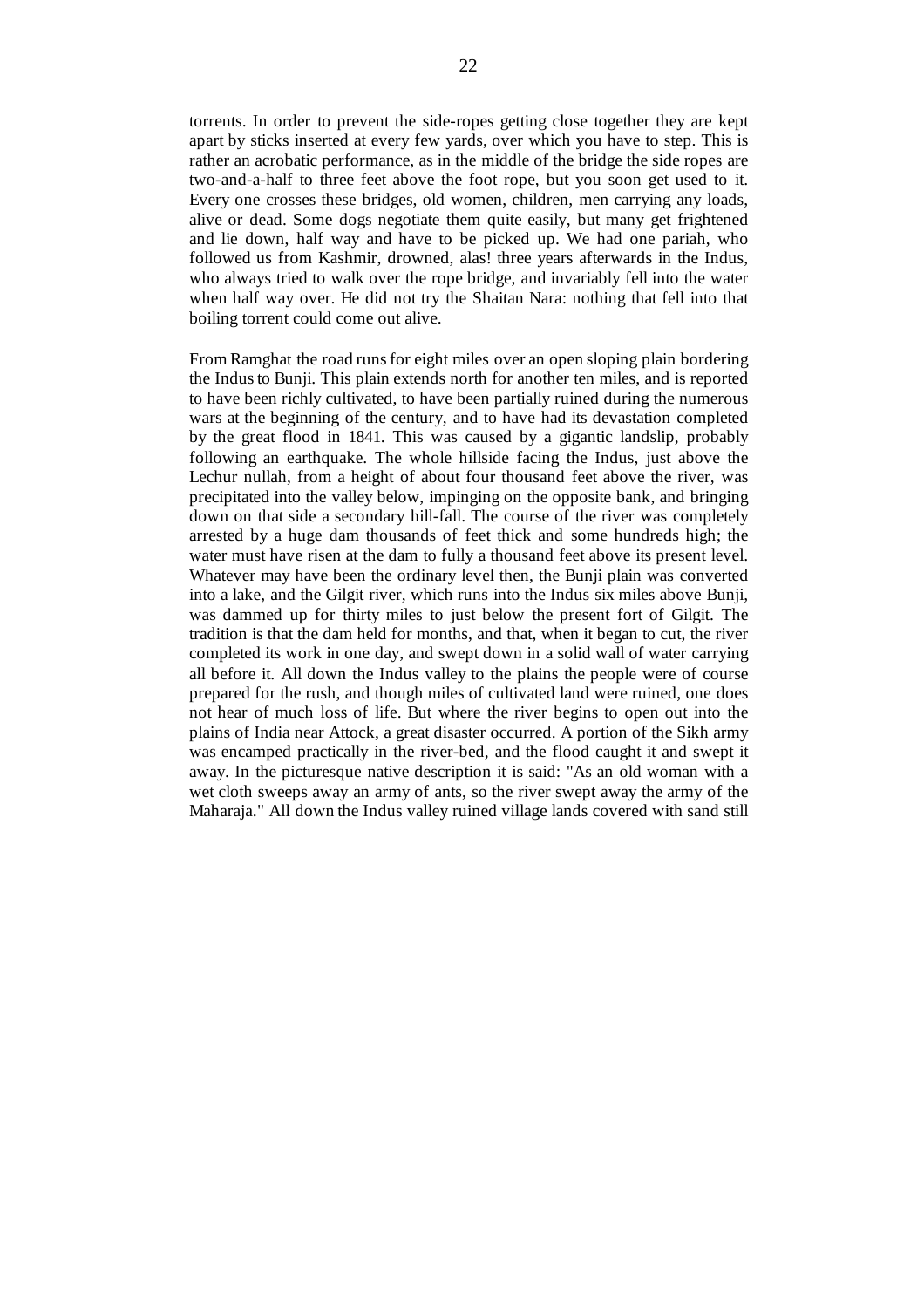attest the violence of the flood. You pass through a mile or more of the great dam, a mass of crumpled and distorted hillocks, on the road by the left bank of the Indus to Chilas; and the remains of a great pile of drift-wood left by the flood, which had for fifty years formed an inexhaustible supply of firewood for every traveller, shepherd, shikari, or raider who had passed that way, was still to be seen a year or two ago.

The Bunji plain now holds but a small fort, commanding the ferry six hundred feet below, and a patch of cultivation. It only wants water brought on to it to make it blossom like the rose. But the climate is not pleasant; the heat in summer all down the Indus valley is very great;  $125^{\circ}$  in tents is not uncommon in May. We found our camp very hot, as our tents were little double-fly tents, seven or eight feet square, just high enough for a tall man to stand up in with a few inches to spare. Our servants, orderlies, and guard were in single-fly sepoys' tents, and we were all thankful for the shade of a few trees. We visited the fort, which stood on the edge of a great ravine leading into the Indus, surrounded on two sides up to the very walls by fruit-trees, under which some hundreds of Kashmiri irregular troops were now camped. All the arrangements for water-supply, magazines, and commissariat were of the vaguest.

At Astor we had begun to hear rumours of the heavy losses the Kashmir troops and coolies who had preceded us had suffered crossing the passes, pushed through as they had been in the early spring. Here we heard more details of losses by snow, and now the losses from cholera, dysentery, and other diseases incidental to bad food, over-work, and no sanitary or medical arrangements, began to be evident.

We crossed the river next day. It was running three hundred yards wide, a very mill race, with huge waves boiling over deep hidden rocks in the centre of its course. We crossed on a large raft, about eight feet by ten, made of a light framework of wood and bamboo, floated on half-a-dozen inflated bullock skins. It was a most exhilarating performance; once you had pushed out from the shore and began rowing, the raft was caught in the stream, and went dancing madly down, tossed in all directions by the waves, the men pulling for their lives so as to avoid being swept past the landing-place and through the heavy rapids below. A few minutes of racing down-stream, and you pulled into quieter water on the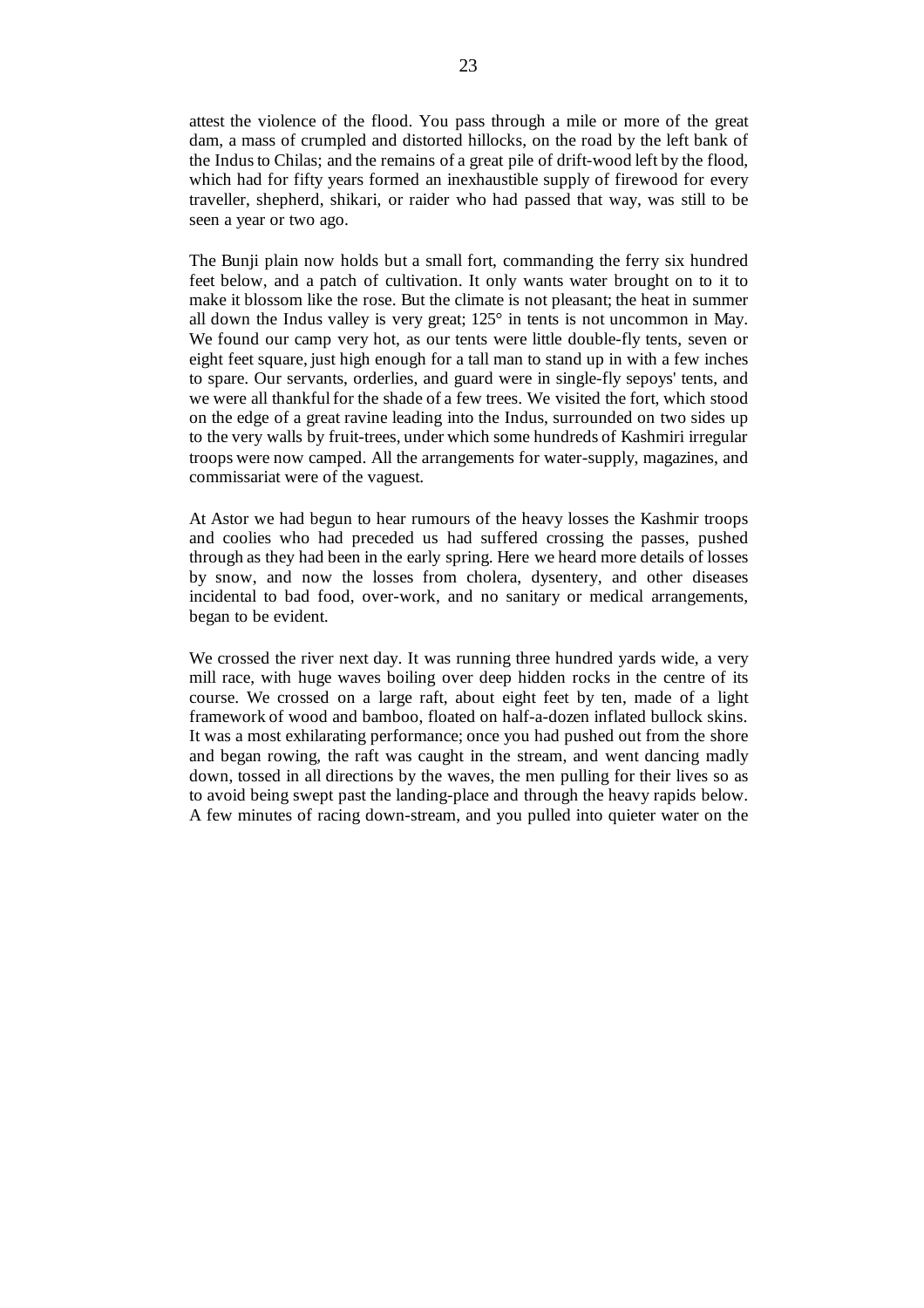opposite side, some hundreds of yards lower down than you started. All our kit, guard, etc., crossed in the boats, a much more dangerous performance, unless most carefully watched, for the Kashmir officials had never realised that the flatbottomed boats, suitable to the navigation of the Woollar Lake, and of the quiet upper reaches of the Jhelum, were not fitted to the roaring stream of the Indus in flood. Consequently, year by year, they continued to build slab-sided flatbottomed boats, and to man them with unfortunate impressed Kashmiri boatmen, accustomed to use a futile heart-shaped paddle instead of an oar; the natural result was that every year, as a rule, there was a disaster, and twenty to thirty men drowned The local officials did not even trouble to select the best place for a ferry; there were far better places a little up the stream. A Kashmir officer, while the arrangements for crossing were being made, explained to us the advantages of the rafts, and thoughtfully remarked: "The boat is very dangerous; we will not go in it ourselves, but send the coolies and guard." I crossed often afterwards by boat, but it was most unpleasant, and with a lot of men and horses in it, really unsafe. There were the usual casualties this year, a couple of boat-loads of men being lost Two years afterwards Robertson lost the whole of his kit, especially got together for his exploration of Kafiristan, a couple of horses and about twenty men going down at the same time, owing to the officer in charge having allowed the boat to be overloaded. Luckily for Robertson he was not there, having gone up-stream to look at a bridge site for me, but it was an expensive way of having the lesson rubbed in that you should never in wild countries permit other people, however well-meaning, to take charge of your baggage.

The road led up from the Indus through a bare plain to the Sai valley and passed through thousands of acres of once cultivated land, now almost entirely abandoned. We halted to breakfast and to pass the heat of the day at Damot, a village at the mouth of the Damot nullah, famous for its markhor ground, in an orchard which was a great natural arbor bound together by countless vines. Amongst these, making at a distance a lovely picture, little naked boys played and swung on loops of vine; close at hand they were too dirty to be even picturesque.

We passed on the road a group of Balti coolies, who threw themselves at my horse's feet in a body, and prayed for help. There was nothing I could do for them at the moment, though the mere fact that I enquired into their grievances had, as I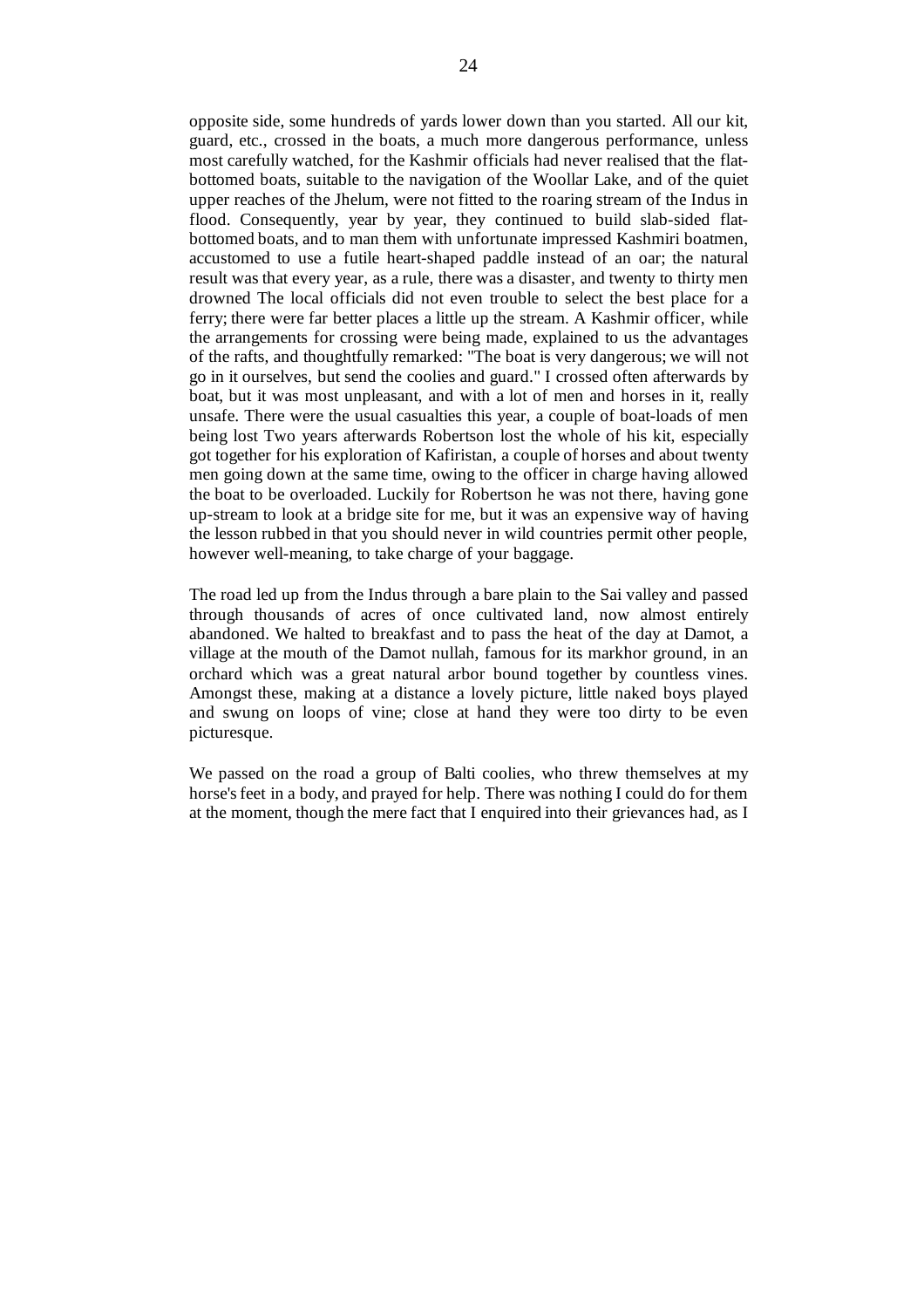afterwards heard, a good effect, and got them dismissed to their homes, but Robertson stopped behind to see what a little doctoring could do. It was not much; the men, fifty-three in number, were the remains of a body of a hundred coolies who had left Baltistan six months before, impressed by the Kashmir authorities as transport for the army assembling at Gilgit; they were, to a man almost, suffering from diarrhoea and dysentery brought on by overwork and bad food, and several were dying, the worst cases being placed by the runnel of an irrigation channel, close enough to reach the water with their hands. This was all the help their companions could give them. Forty men of the original band were said to have died, the remainder were being slowly worked to death, and were then being taken to Bunji to bring up grain to Gilgit for the troops. One poor wretch had a hole in his back where his load had worn away the flesh. The whole thing was sickening; war is bad enough at any time, but mismanaged war is hell.

In the evening we moved further up the Sai stream to Chakarkot, another pretty little camp in the village orchards.

The next three marches to Gilgit were at that time horrible, through a howling wilderness; for nearly twenty miles there was not a drop of water, except when the road dipped right down to the bank of the Gilgit river, and that was running thick and slab like gritty cocoa. Up and down over spurs of hills, into gaping ravines, now at the level of the river, now a thousand feet up, along cliffs glaring and blazing in the sun, the miserable path ran on. Going free and comfortable as we were, it was easy to realise what such a road meant to laden coolies or troops. Once we had some rain at night, and were treated on a small scale to one of the most curious phenomena to be met with in this weird country, namely, the mud flow, which forms the alluvial fan.

If you stand high up on a mountain side, in any part of the Hindu-Kush, and look up or down the valley, you will always see projecting into it, at varying intervals, usually making an angle of from ten to fifteen degrees with the river level, and invariably at an entirely different slope to that of the main hillsides, a series of fan-shaped spurs, poured out as it were from the mountains behind. These are the alluvial fans on which in almost all cases the first cultivation in a valley commences, and from which, if there is flat ground round their bases and enough water is available, the cultivation extends. The fans are formed by streams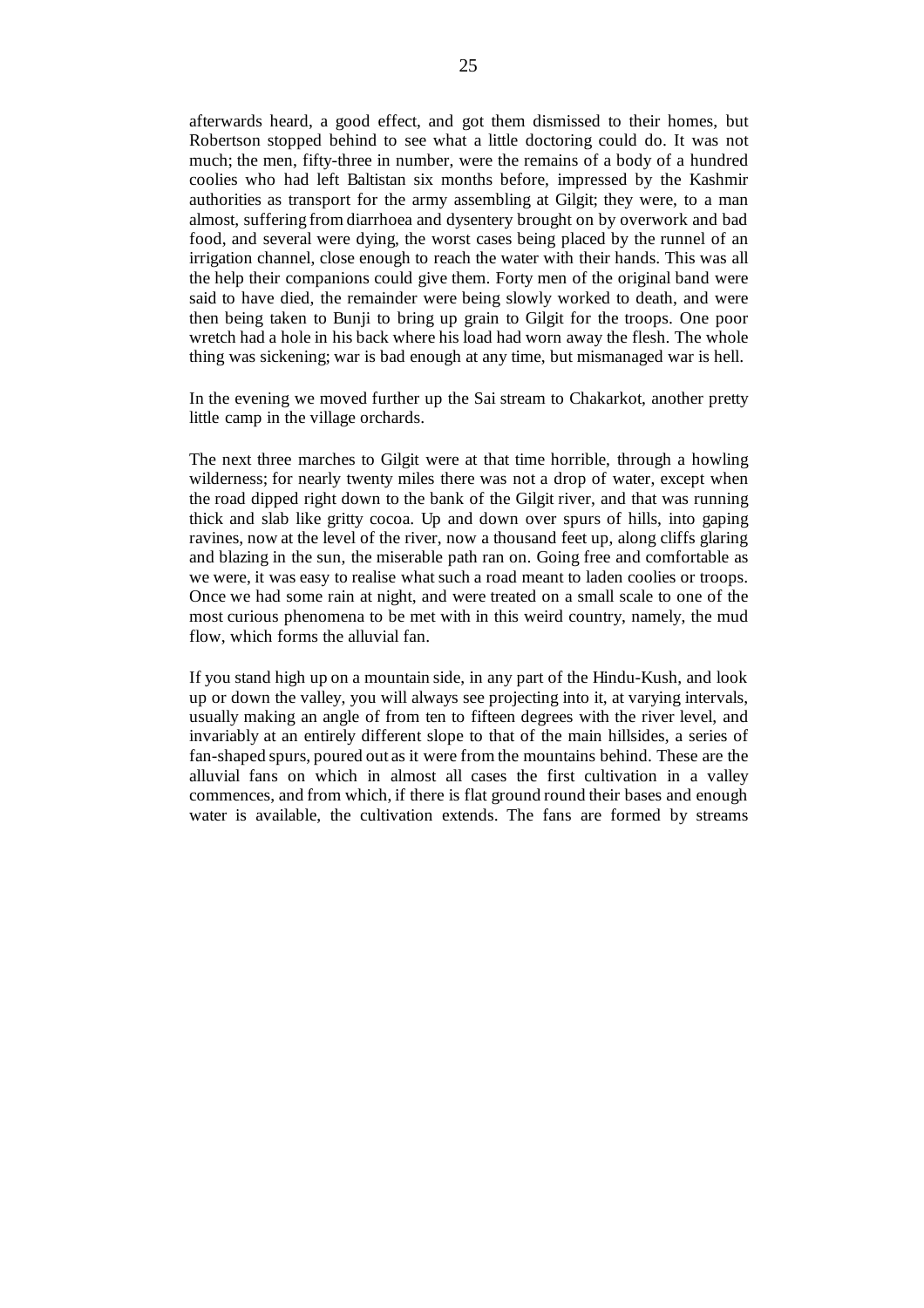draining the inner mountains which have cut their way through the hills forming the main valleys. They are composed of boulder clay, and show very often distinct traces of stratification. Rain rarely falls below an altitude of eight thousand feet in these parts, and the streams as a rule can cope with the drainage from the hills. But in the spring, when the heavy melt of snow commences, and when consequently the hills above that level are for days together clothed in mist and drenched with rain; or in summer when, after ten days of brilliant weather, a three days' storm rages and the fountains of heaven are opened on the higher hills, the streams cannot drain the hillsides sufficiently quickly. They become heavy with mud, loosened boulders crash into them and are swept down, the main ravine becomes more and more choked as the tributary streams pour in, and at last in a solid mass forty, fifty, sixty feet deep, it pours its stream of mud, out of the hills into the river valley, the stream at once expanding as it leaves the embrace of the enclosing cliffs. In this way every fan has been formed, the stream which made it cutting its way through its own fan to reach the river. The mud flow of which we saw the traces was a mere baby; it had only covered rocks ten feet high in the stream bed, and made a miniature fan where it debouched, but its force was attested by the huge boulders it had moved. These mud flows come down with terrible rapidity and irresistible force, and with no further warning than a tremble of the ground like an earthquake and a grinding roar, followed immediately by the wall of mud and rock: man or beast caught in a ravine by them is lost. The peculiar formation so common in the Hindu-Kush by which a stream, with a catchment area "perhaps thirty to fifty miles round, cuts its way into the main river through a gorge fifty feet wide, with walls several hundred feet in height, is what makes these mud flows possible and so dangerous. No one who had not had his attention drawn to them would believe in their action. When making the road down to Chilas in 1893 I found a bridge being built over a ravine apparently in a perfectly safe situation about thirty feet above the bed. The engineer in charge would not believe that it could be unsafe till I showed him on the cliffs not fifty yards from the bridge traces of a mud flow, which I knew was only a year or so old, some thirty feet higher than his bridge site.

About twelve miles from Gilgit we passed lines of sungahs, stone breast-works, following the edge of the cliff above the river, and blocking the ravine heads leading into it, and asked their meaning. The road at this point dropped into the river bed, and led for a few hundred yards along a flat sandy bank by the water's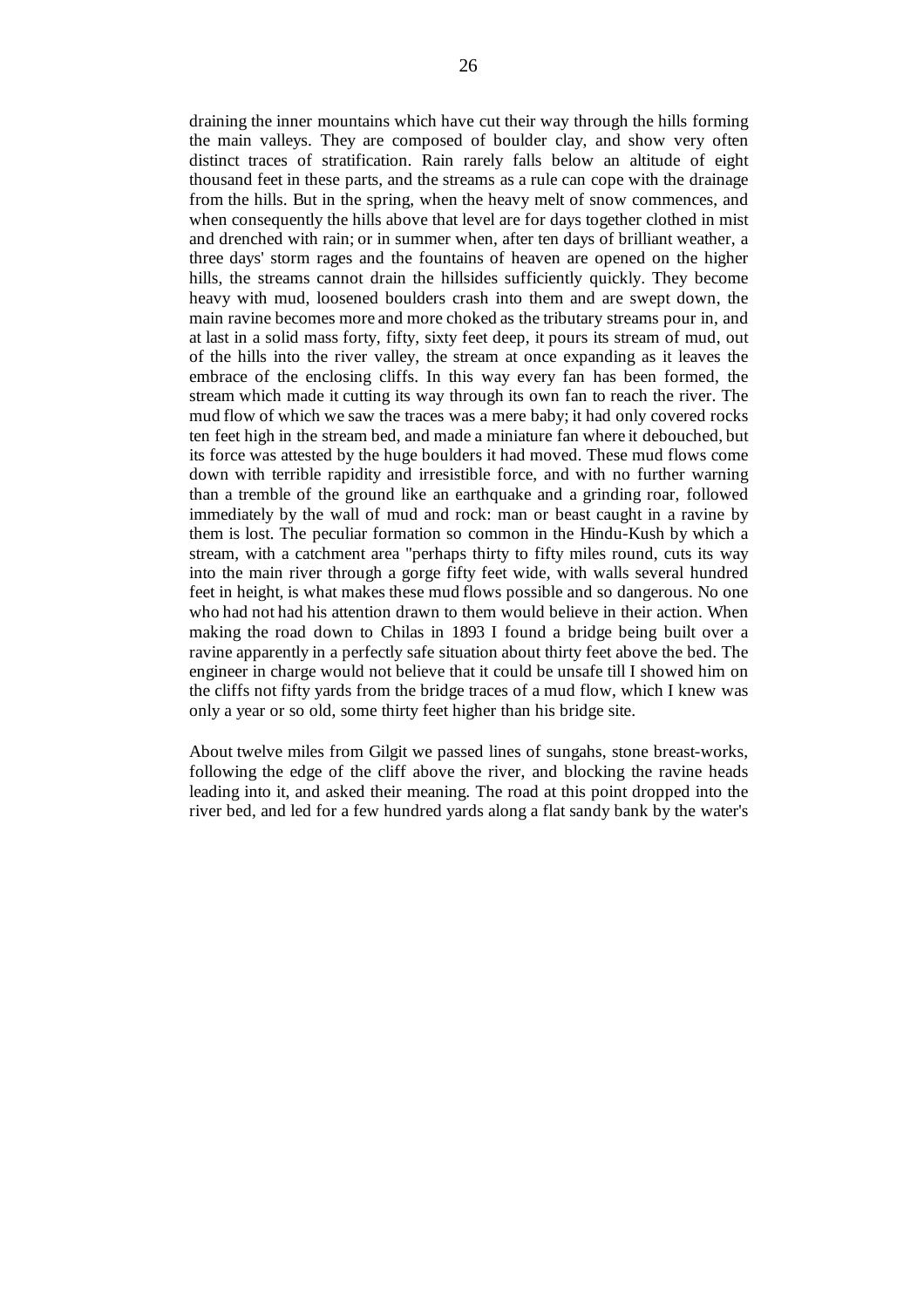edge. We were told that the place was called "the fort of Bhoop Singh," from a Kashmir general of that name who, some forty years before, had marched up to the relief of Gilgit. Instead of pushing on to the high ground beyond, he had halted his men here, and had neglected to hold the heights. Immediately taking advantage of his folly, the insurgents who were beleaguering Gilgit came down during the night, seized both the paths leading up from the river bed, and built the sungahs we saw, while the Hunza-Nagar men came down and took up a position on the opposite bank. After some days of hopeless fighting, the force, which numbered twelve hundred, was wiped out, every single man killed or carried off into slavery.

One could see the tragedy; the wretched men under a plunging fire, with inaccessible cliffs above them, and a raging torrent in front of them, badly equipped, badly led, and with nothing but death or worse staring them in the face. It was a useful reminder to all soldiers passing by. I never rode through the place without feeling the horror of the long past days of agony, and without having the difficulties and dangers of campaigning in such a country forcibly brought in on me. It would have saved us many a life before some years were over had all ranks, British and native, taken the lesson to heart. But it was not to be: each generation must apparently make the same mistakes, men will be reckless, and some apparently can only buy experience with the wasted blood of their men, and gain common-sense for themselves when comes to them hand-in-hand with death……………………..

The approach to Gilgit is rather fine. The road runs up the flank of a huge alluvial fan several hundred feet in depth, where it bursts out of the hillside, and which stretches a mile into the valley. From the east as you approached you saw then no trace of cultivation, only line after line of ruined terraced fields bare and brown. High up on the main hillside, visible for miles, stands a Buddhist tower, the landmark which must for centuries have welcomed the traveller to Gilgit. The extraordinary dryness of the climate, with its average rainfall of under a couple of inches a year, has kept it, ancient as it is, in a state of almost perfect preservation.

From the highest point where the road crosses the fan there is a splendid view of the triple peaks of Rakapushi, the great mountain above Nagar to the north, and the Gilgit oasis bursts into view. This is a mass of cultivation five or six miles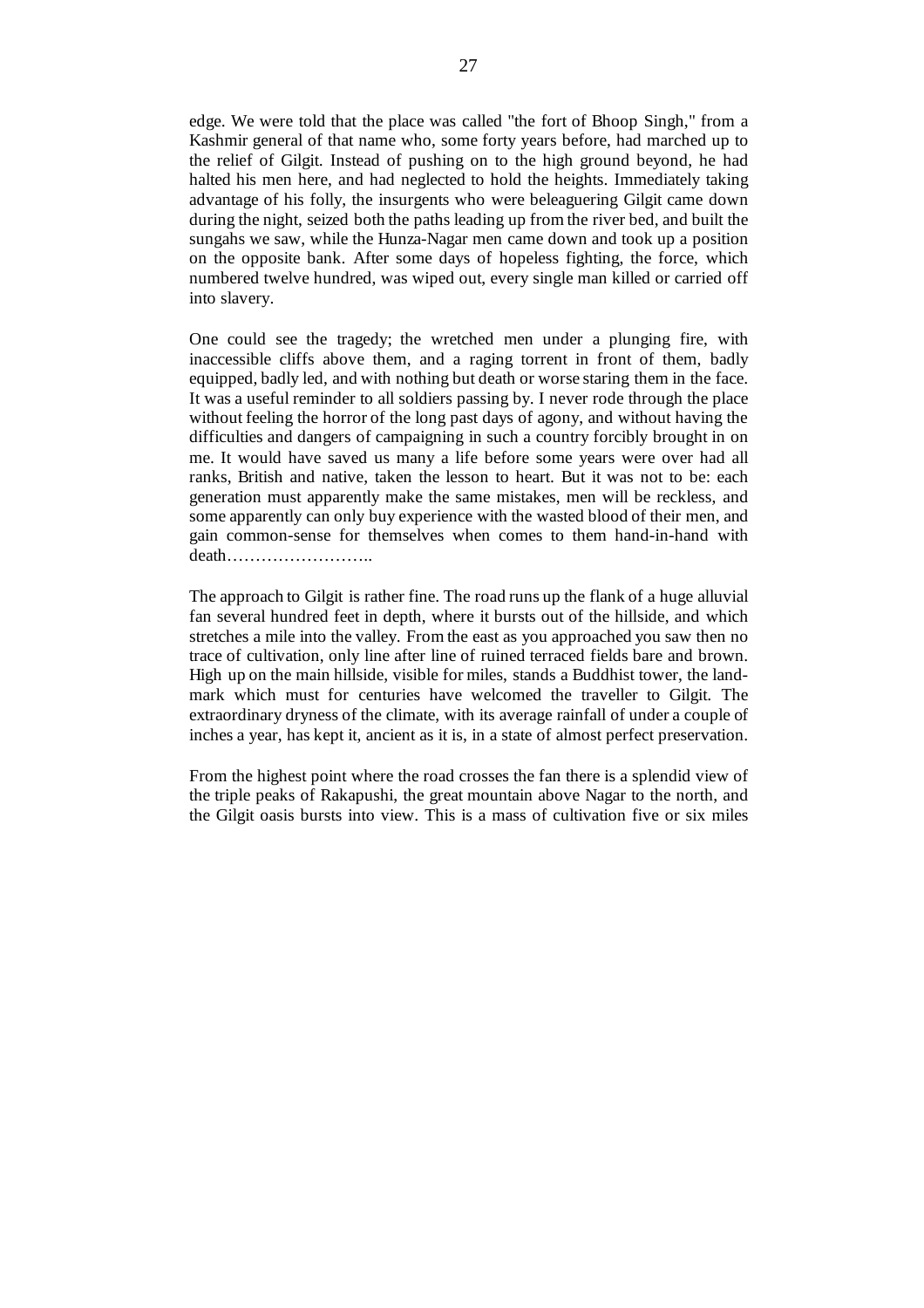long by a mile wide at the widest, studded with villages and covered with fruittrees, the whole irrigated and depending for its water on one stream which enters the valley at the western end.

I was met on the road at intervals by all the important men in Gilgit; the lower the status of the official the further he came out, according to Eastern custom, to receive me. The rajas of Punyal, the country tributary to Kashmir, which is the continuation of the valley of the Gilgit river towards Chitral, refugee princes from Yasin, driven out by the Mehtar of Chitral, local wazirs and Kashmir officials met me one after the other, the culminating point being my reception by the Governor of Gilgit and the officers of the Committee directing the operations on the frontier. It was a motley crowd and picturesque, but I was glad when, after passing the fort, we were conducted to the house built in Major Biddulph's day, and left there in peace.

The next few days were spent in making acquaintance with the Governor and the members of the Committee, which consisted of the General commanding at Gilgit, the General commanding the regular reinforcements, the Sunadés or officer commanding the irregular troops, and of a couple of high civil officials, the most important of all being Mehta Sher Singh, an old gentleman of high family and position in Kashmir. The ablest among these gentlemen was, perhaps, the Governor, who had held his post for eight years, was heartily sick of it, and was most anxious to settle matters with Hunza and Nagar somehow, and to be permitted to return to Kashmir. He was an adept at intrigue, the threads of all the frontier affairs were in his hand, and the puppets on both sides of the border generally danced at his bidding.

My position was difficult; I had distinct orders not to give advice, but I could see very well that, if the negotiations going on failed, the Committee would come to me for it, and that whatever decision they came to, the onus would be thrown on me. Every endeavour was of course made to throw dust in my eyes, and to prevent my getting information as to what had really happened, why the tribes had broken out, what was going on at the moment, and as to the condition of the troops. I was told, however, and I knew the information was true, that between Astor and Nomal, the fort eighteen miles north of Gilgit, then the last Kashmir outpost towards Hunza and Nagar, the Durbar had a force of eight thousand men.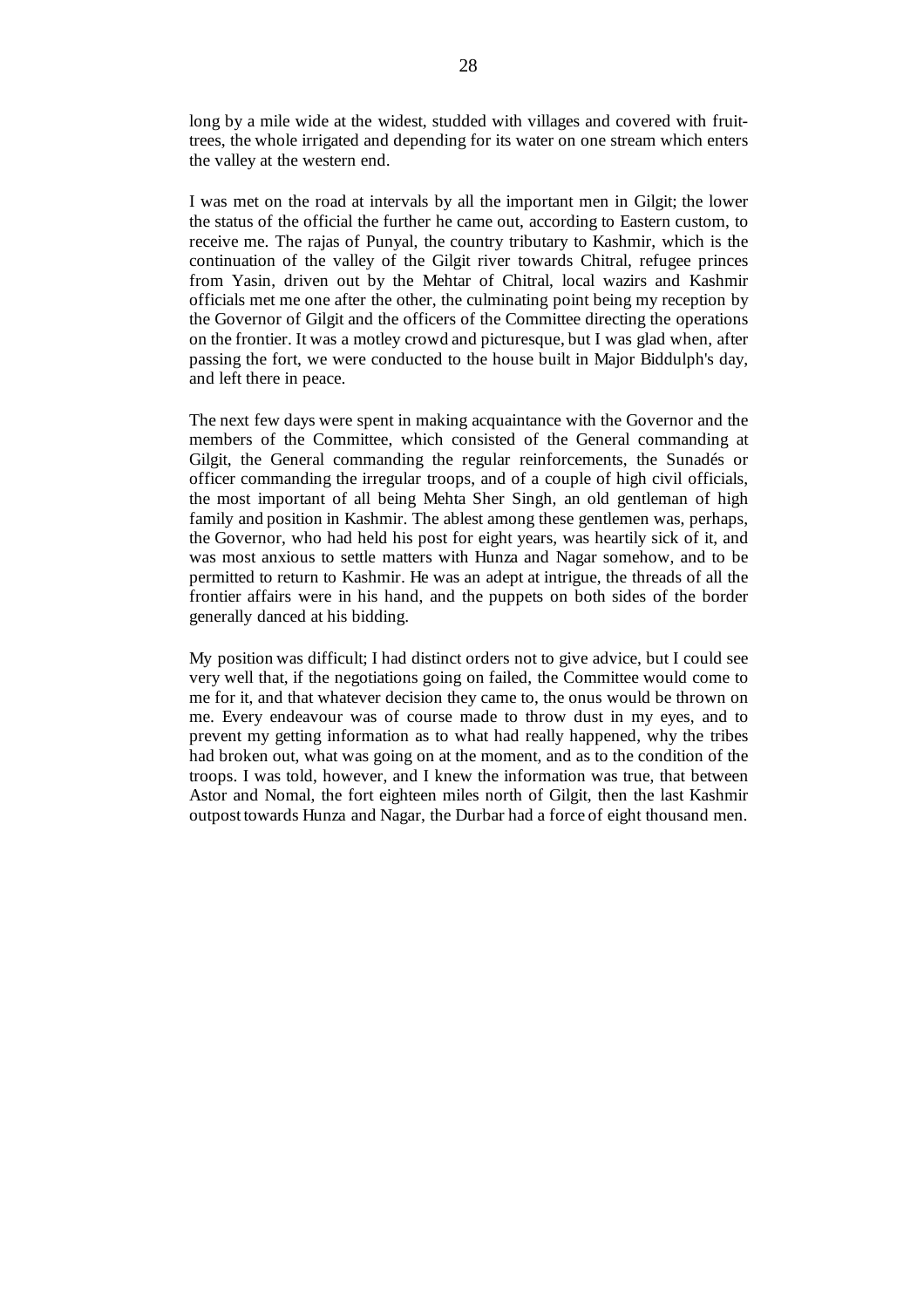I knew, what I was not intended to know, that the men were half starved, fed on the worst form of grain, the food-grain which ought to have been in the granaries having been fraudulently made away with, and that there was only a month's food for the troops on the Gilgit side of the Indus, and no carriage to bring on any more. The Durbar had poured hundreds of tons of grain into Astor, which was easy enough to do, but had left it to the local authorities to forward this to Gilgit, a task, with their then resources, impossible of accomplishment.

I have before described the want of system which existed, so I was not surprised at what I saw *en route* and at Gilgit. Here I found the Kashmir regiments scattered all about the valley in orchards, a sensible enough measure, as they had suffered considerably from cholera, but without a semblance of military precautions being taken. The senior officers never visited their men, not once were the troops under arms during my stay, and I do not think they had ever been properly fallen in since they had left Kashmir. Some days after my arrival at Gilgit nine hundred men were despatched unarmed, without an escort even, and without one single superior officer, four marches back, to fetch up for themselves a month's grain. The day before I arrived the troops were issued a day's supply of good flour to disarm enquiry on my part, but, as a rule, their food was vile, and the men received nothing but two pounds of unground grain, absolutely no extras, not even salt. What could be done with troops so treated? The men were well enough, and, poor wretches, looked eagerly to my coming to relieve them of their misery. Some of the officers were keen, but peculation and corruption were rampant; the honest men, if they existed, had no chance, and the condition of the force was deplorable.

If from the military point of view things were bad, from the civil they were no better. The Durbar was robbed by every official from the highest to the lowest; granaries that should have been full of good grain were empty or full of rubbish substituted for a consideration, bribery and corruption ruled the land, disloyalty and treachery were in its high places. The man to send warning to the Hunza-Nagar forces, when after the capture of Chaprot they had advanced south and were besieging Nomal, the last Kashmir fort between them and Gilgit, of the advance of the Kashmir troops to its relief, was the Governor of Gilgit's righthand man, Wazir Ghulam Haidar. Every one knew this, yet he was still employed and passed backwards and forwards between both sides, apparently the trusted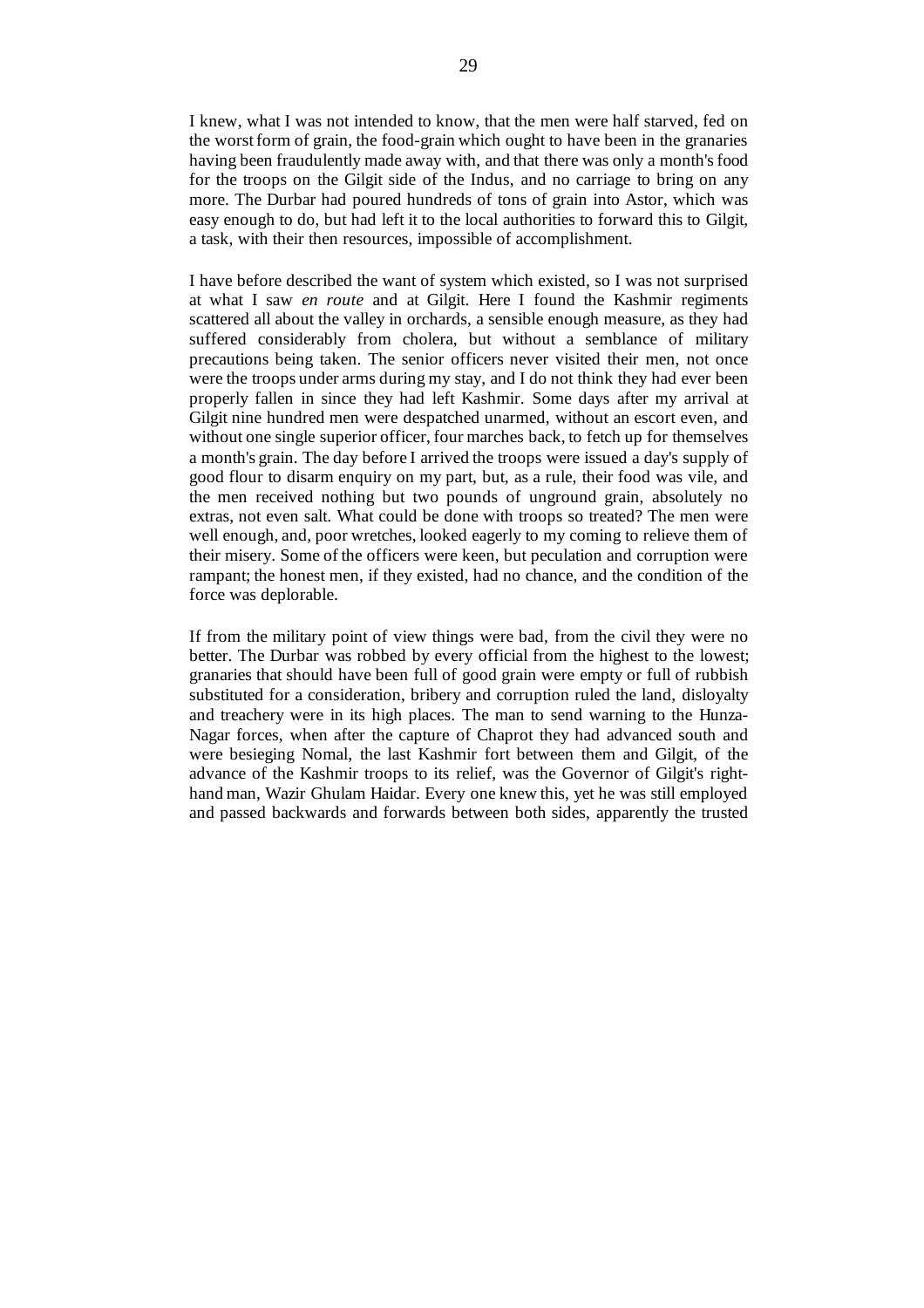servant of the Governor. A more villainous-looking scoundrel I never saw. He came one day, bringing the sons of the Raja of Nagar, who had come as ambassadors from their father, to see me. One of them had some years before been made Rá or Chief of Gilgit by the Durbar, the old line of chiefs having died out, and he having married the last surviving girl belonging to it. He had distinguished himself by bolting from Gilgit and leading the attack of the Nagar forces on Chaprot some months before. I thought this rather ungrateful at the time, till I found that, with the Governor's connivance, Wazir Ghulam Haidar had previously seized his best house and lands. It was double-dealing of this kind which had brought on the troubles for the Durbar, a mixture of weakness and bullying, fear and swagger, which had half-frightened and half-exasperated the tribesmen into attack. There was also a Helen in the case.

A fortnight at Gilgit put me in full possession of the leading facts bearing on the existing difficulties, which may be summarised as follows:----Hunza was extremely difficult of attack, and practically could have but little pressure brought to bear on it, having exits to the north on to the Pamirs. It could get all its luxuries from Kashgar and Yarkand, and had some connection with China; an Amban being at the time I was in Gil'git, or shortly before, in Hunza, to enquire as to the cause of the trouble. He was plundered and practically sent naked away, but that is another story. Nagar being a *cul-de-sac,* and depending for its salt and other luxuries on Gilgit, could be squeezed, and was, moreover, supposed to be easier of access. The Durbar, while jealous of its military reputation, and ostensibly making great preparations for war, really wished to avoid fighting, and was anxious to arrive at peace by any means in its power. The Committee at Gilgit fully recognised the difficulties of supply and carriage, and were also most anxious to come to some *modus vivendi.* The Hunza-Nagar people were sick of the game, and wanted to make peace, so that the men might look after the crops instead of spending the best part of their time sitting like vultures on the tops of cliffs on the look-out for the Kashmir army of invasion. With things in this condition, and nothing much more to be learnt, there was no use in my staying longer, and I welcomed the invitation I now received from the Mehtar of Chitral, and prepared to start for that country.

And here, perhaps, will be a fitting place to point out more clearly the importance of Gilgit It is a poor valley, separated from India by snow passes, situated on the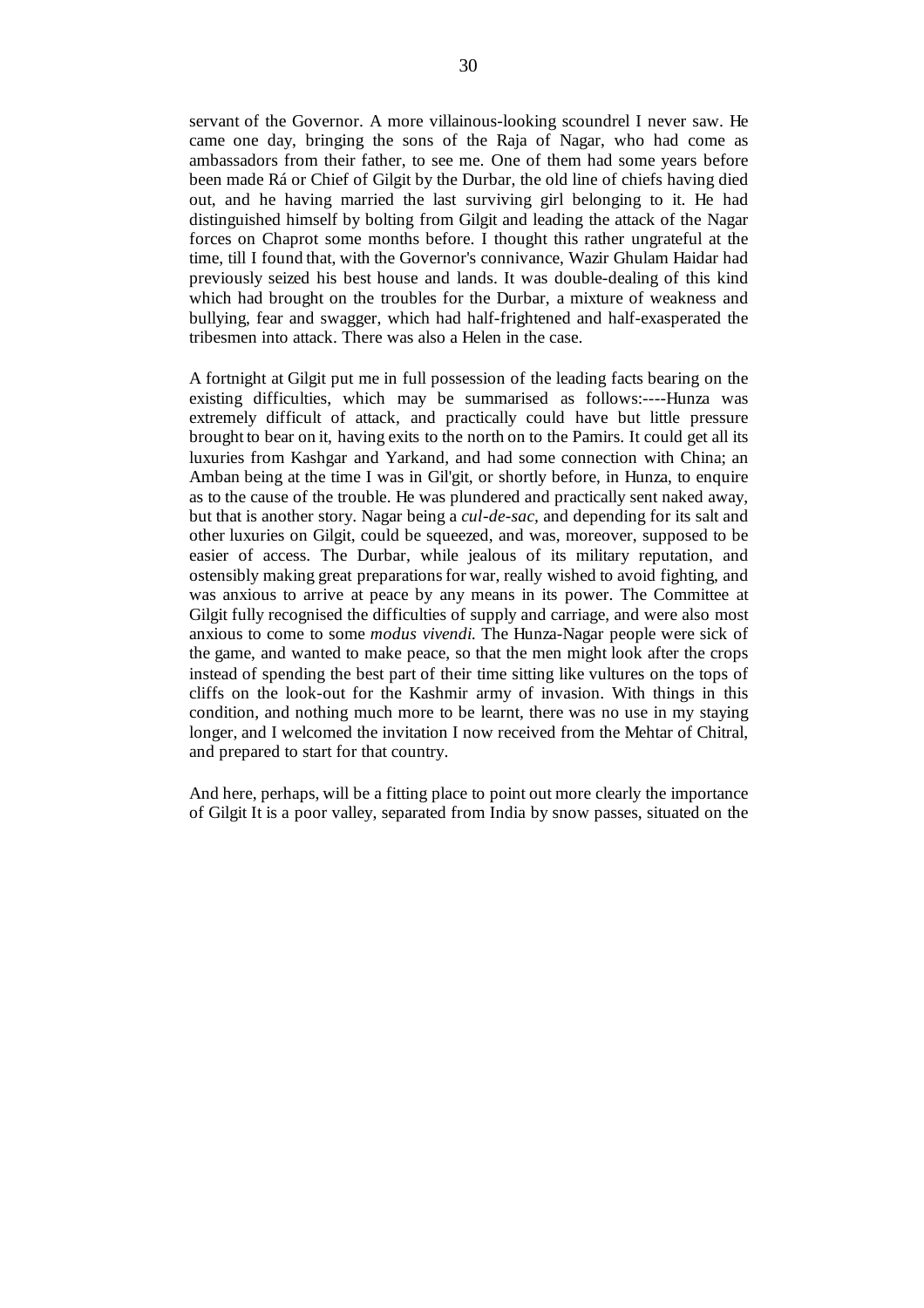far side of the Indus at the extreme verge of Kashmir territory. Why, it has been asked should it be worth our while to interfere there whatever happened? The answer is, of course, Russia. She had advanced practically to the Hindu-Kush; it was necessary to see that she did not cross it. No man in his senses ever believed that a Russian *army* would cross the Pamirs and attack India by the passes of Hunza and Chitral, but we could not overlook the fact that in 1885, when war hung in the balance, some thousands of her troops were moved down towards the Pamirs. What was this for?----hardly for change of air or to shoot big game, as the British public were asked to believe later, when similar moves were made. The object was to get a footing on the south side of the Hindu-Kush, and to paralyse numbers of our troops who would have to be kept in observation of possible Russian lines of advance. Further, I have no hesitation in saying, and I know every inch of the country, and every important man in it, that at the time of which I am now writing, had war broken out between us and Russia, there was absolutely nothing to prevent a Russian officer, with a thousand Cossacks, from reaching Astor in ten days after crossing the passes of the Hindu-Kush, and from watering his horses in the Woollar Lake four days later. The Kashmir troops usually kept on the frontier would have gone like chaff before the wind, and there would have been no local opposition; far from it, an invader promising the loot of Kashmir would have been welcomed. We should have been treated in India to a bolt from the blue.

That a thousand Cossacks could not hold Kashmir is very true, but think what the effect in India would have been when the Maharaja and his Court, the Resident, and any Europeans in the country, came tumbling out of Kashmir, flying from a Russian force, the strength of which no one could tell. There would have been no British troops within two hundred miles of Kashmir, all eyes would have been turned to the Peshawar and Bolan fronts where our troops would have been massing, and the word would suddenly have gone forth----"The Russians have turned our flank, they are in Kashmir, and will be in the Punjab and on our line of communications in a week." The consideration that though the main fact might be correct the deduction from it was unsound would have carried but little weight. Public opinion, both in India and England, could not fail to be seriously stirred by the invasion of Kashmir, the wildest rumours would have been credited, the most dismal prophecies believed. The alarmist within the country is a worse enemy than the foe at the gates. For the moment the effect would have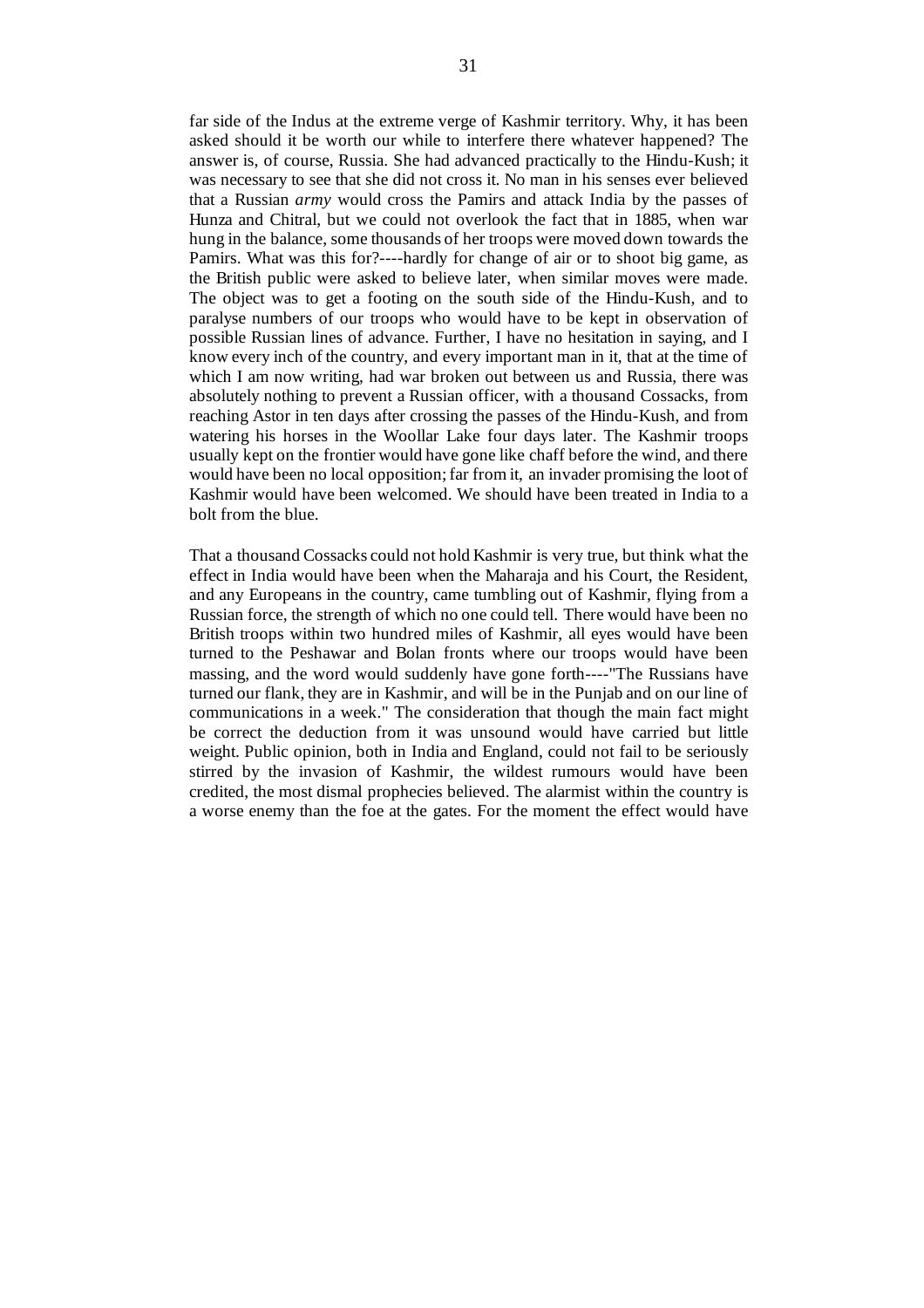been stunning, and though in the end we should have recovered from the blow, it would have been a terribly effective move with which to open a campaign. Let people consider for a moment what a born leader like Skobelef would have made of a chance like this, and they will, I think, agree, that expensive as the Gilgit game may have been, it was worth the candle.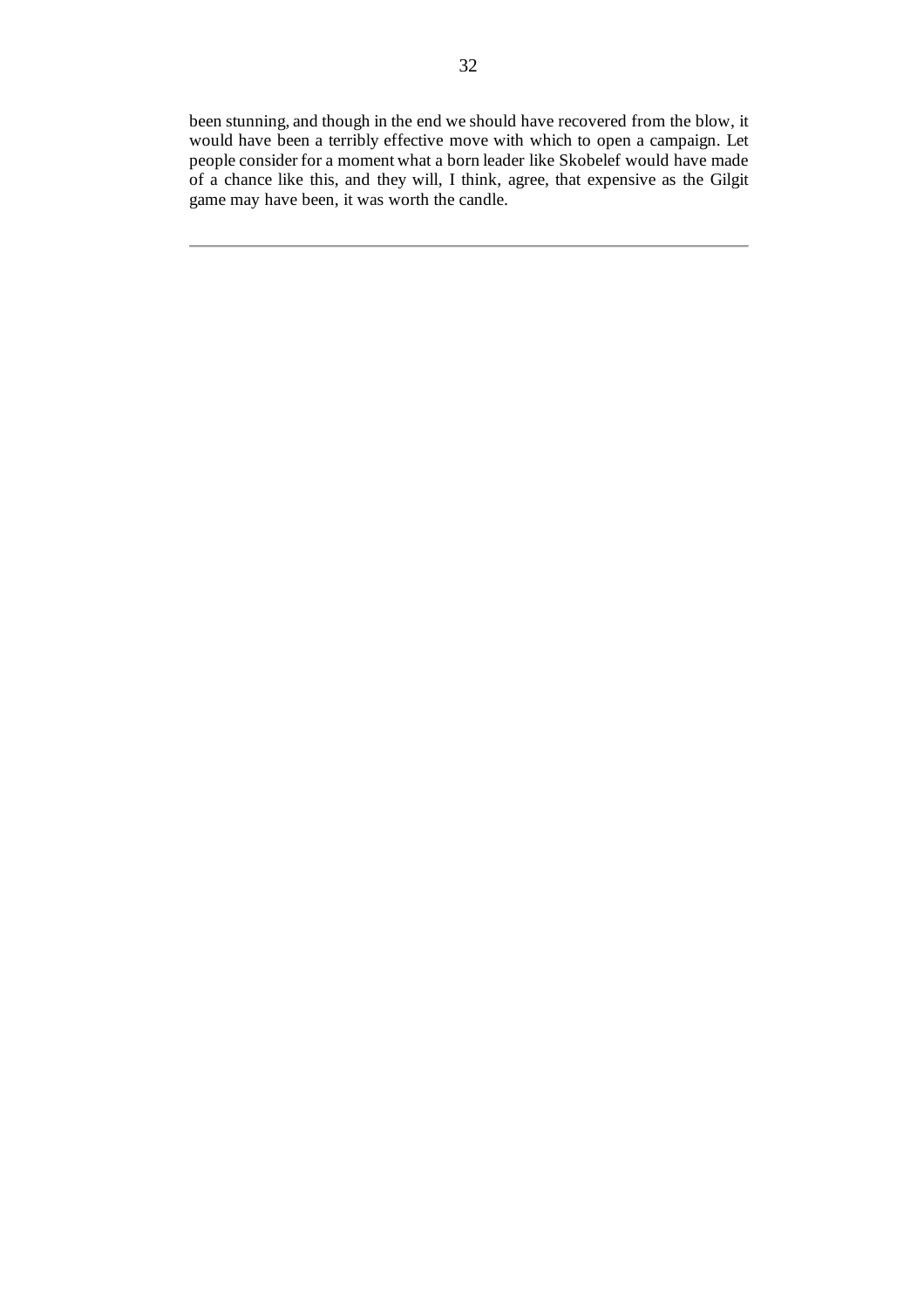#### **CHAPTER II**

# **FIRST VISIT TO CHITRAL**

AFZUL-UL-MULK, second son of the Mehtar or King of Chitral, who had passed the winter in a visit to India, and had been in Kashmir as I passed through, now arrived in Gilgit, and came to see me. He was generally known in Chitral as the Tsik Mehtar, or little Mehtar, his elder brother Nizam-ul-Mulk, in consideration of being heir-apparent, having the title of Sirdar. He was a goodlooking young man with beautiful eyes and well-shaped face, the mouth being the bad part, the lower lip of which was heavy. It was the family feature, borne by every Katúr, as the clan of the ruling family was called. Colonel Lockhart had taken a great fancy to Afzul-ul-Mulk, and he had certainly a taking personality. Bright, cheery, of an enquiring turn of mind, talking Persian fluently, as does every gentleman in the Hindu-Kush, interested in everything he had seen in India, realising what the British power meant better than his father, who had never left Chitral, and extravagantly loyal, open-handed, courteous to all, young, handsome, hospitable, a good shot, and, for a Chitrali, a fine rider, it would have been curious if he had failed to be popular. But there was a different side to his character, as I very soon learnt. At heart he was a pure savage, a mixture of the monkey and the tiger. Loyal from calculation, and from hopes of being recognised by Government as the heir-apparent, he was, under his cloak of open bonhomie, generosity, and transparent honesty, the most persistent plotter, and the most treacherous and ruthless foe. At his father's death, he very naturally seized the throne, and his elder brother fled the country, defeated by superior powers of intrigue. But with all his cunning Afzul-ul-Mulk was a fool. He tried to strike terror by cutting down the leading men; he cut down too many or too few. The cold-blooded and treacherous murder of three brothers would have passed with little comment, the death of leading adherents of his brother was natural, but the announcement that a list of head men existed, who were to be killed, and the uncertainty as to whose turn was to come next, were too much. A carefully prepared plot, hatched in Afghanistan, overthrew him; his trusted adherents betrayed him, his most confidential servant opened the gates of his fort and let in the enemy, and he fell as he had risen, by treachery and murder.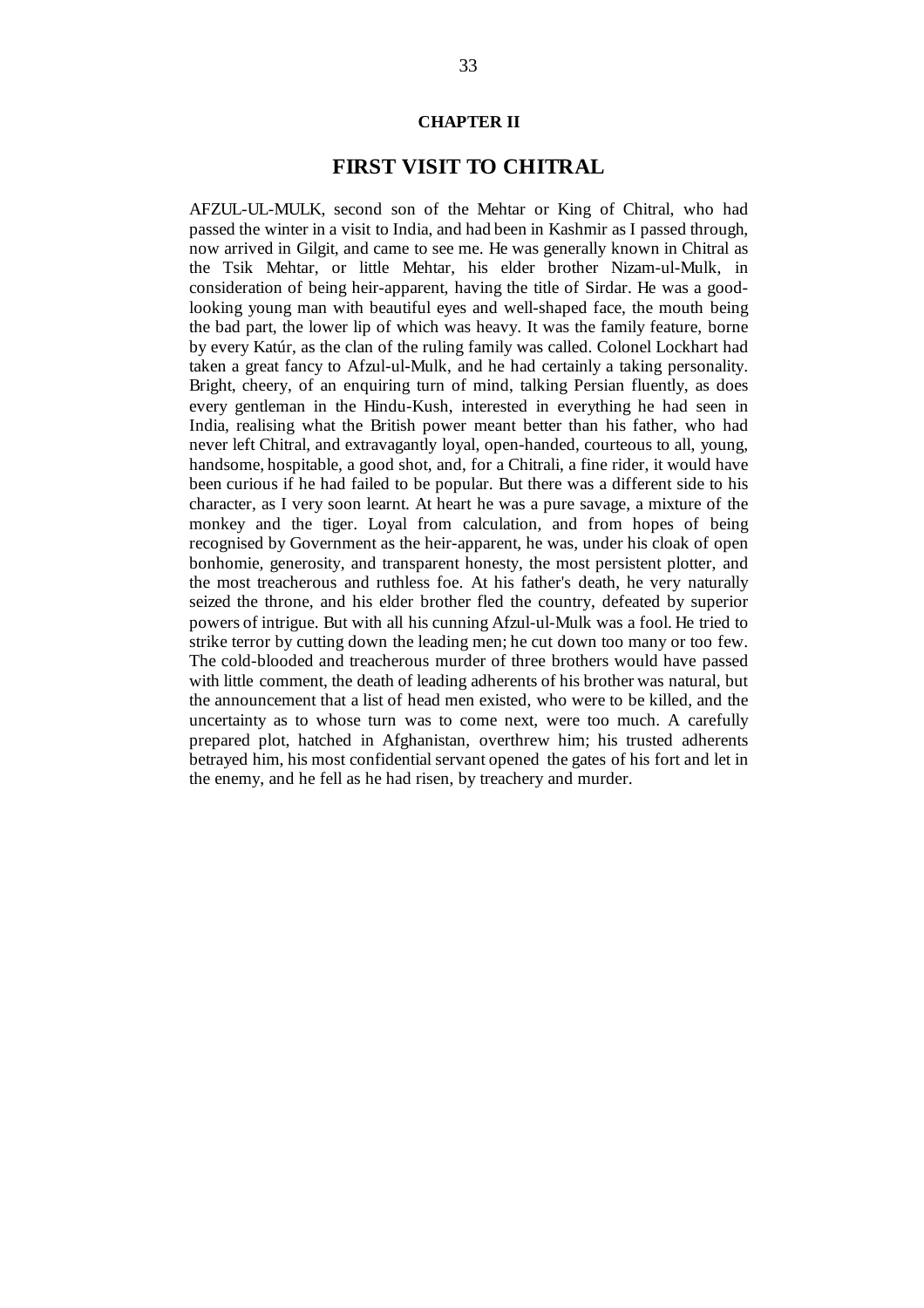However, at the moment, everything was rosy. No shadows of coming events chilled us, and I gladly arranged to accept the Mehtar's invitation to visit his country, so courteously delivered by Afzul. It was decided that he should move on ahead of me, as he took up a great deal of carriage, and that he should await me at Mastuj, the headquarters of the district he governed. I wanted a few days to arrange about my carriage, and to take farewell of my Kashmiri friends, to each one of whom I had to make a present of more or less value on the part of Government.

We were not sorry to start; the valley was horribly hot and unhealthy, the rice cultivation in full swing, the fields a sea of putrid water, cholera was more or less all round us, and. we had both been rather out of sorts. The measures taken to stop the cholera were curious. No attention was paid to such trifles as watersupply or sanitation, but morning and evening the Brahmins used to march round the camps of the troops, blowing conch-shells and invoking their gods, a plan which, however effective against the walls of Jericho, left something to be desired during a cholera epidemic.

We found the country we marched through to Gakuch, the last fort in Punyal, and for many marches beyond, wilder than anything we had yet seen. For the most part the road runs through a narrow valley just wide enough to give room for a roaring torrent sixty to eighty yards across, with an average fall of forty feet to the mile, the valley here and there opening out and showing alluvial fans and patches of cultivation. The two most marked features of the road for a hundred miles from Gilgit, and practically throughout the Hindu-Kush, are shingle slopes and the "parris." Thousands of feet above you are the mountain tops, shattered by frost and sun into the most fantastic outlines, from whose rugged summits fall masses of rock. Below any precipice you consequently see the shingle slope in existence; these slopes sometimes running up thousands of feet at a steep unbroken angle, almost universally of thirty degrees. The sizes of the stones forming the slope vary with the character of the rock and the length of the fall. You may pass through the foot of a slope by a path running over and amongst a heap of gigantic fragments weighing many tons each, or you may ride across a slope of fine slatey shingle which gives at every step, but wherever you cross a slope you generally find all the stones at that point very much the same size. Whenever there is heavy rain, or snow begins to melt in the spring, rock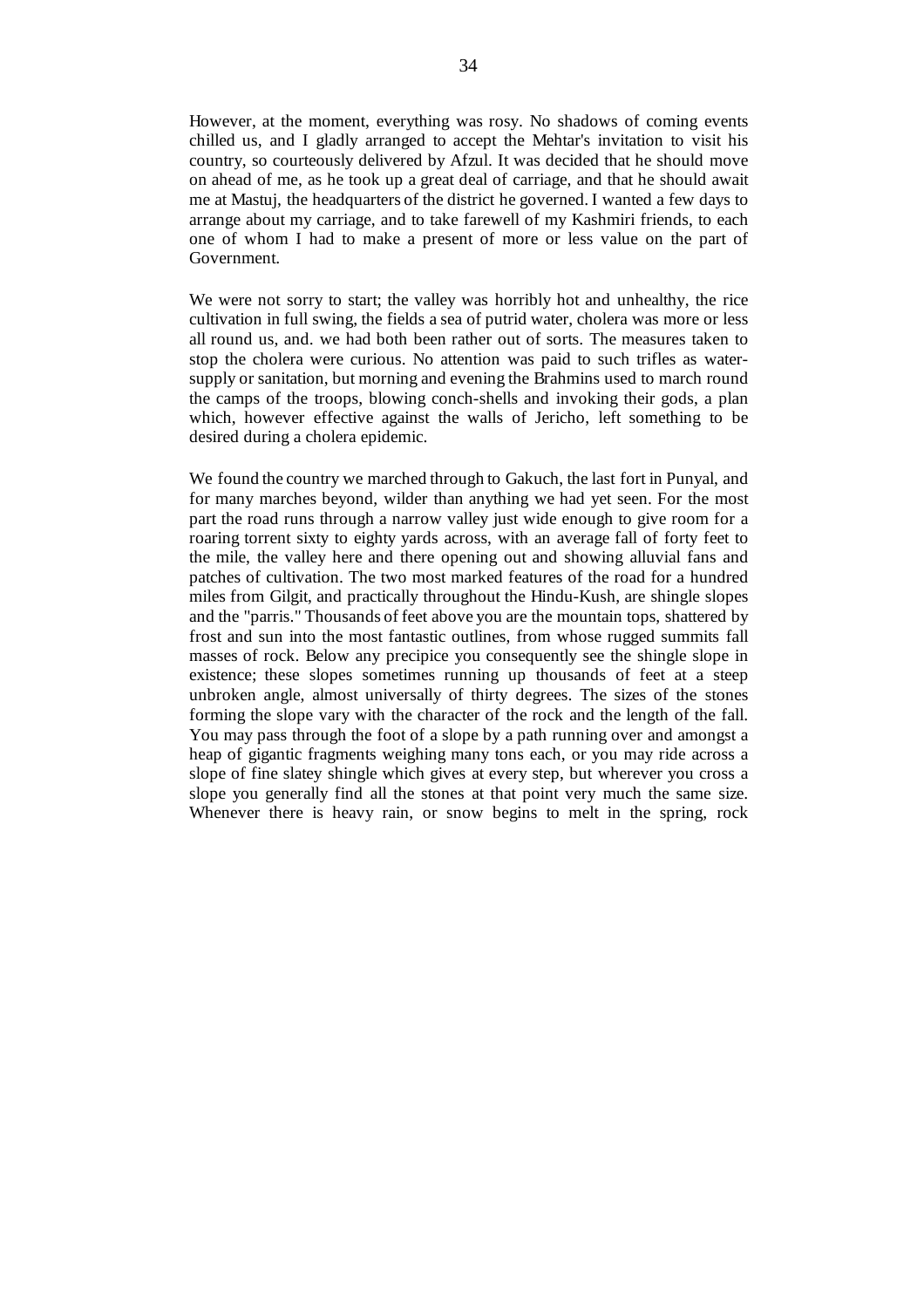avalanches come down, and I have lain at nights for hours listening to the thundering roar of great fragments plunging down from thousands of feet above one's camp. In the day-time you have to keep a sharp look-out when marching. There are many places well-known as extremely dangerous, in crossing which it is prudent not to loiter. I have never seen a man killed, but I have seen a man's leg broken a few yards in front of me by a falling stone, and have witnessed very narrow escapes. There was one particularly nasty stone shoot at Shaitan Nara, where stones fell all day long, the smaller whizzing by like a bullet, and the larger cannonading down in flying leaps, the last of which frequently carried them nearly across the Astor River. Starting stone avalanches on to an enemy below is a well understood and thoroughly appreciated form of warfare in these parts, and a very effectual means of offence it is.

A "parri" is a cliff, across the face of which the road is carried. These cliffs constantly occur, either where the hills close in on the river, or where a long alluvial fan projects into its bed. Rising sheer from the water in such cases you find generally a precipice of conglomerate. One path is carried across the face of the cliff, a second rises over it. The former, or lower path, is never more than a foot or so wide. Taking advantage of a ledge in the rock here, supported on pegs driven into its face there, carried across a bad place on a single shaky plank or light bundle of tamarisk, ascending fifty feet up a cleft in the rock by a series of small tree-trunks notched to give a foothold, and polished by years of use, the lower path is impossible for animals, and is exclusively used by men on foot, whether carrying loads or not. There is often a sheer drop of a hundred feet from the path on to the rocks below, but I never saw a really dangerous place. Our coolies and servants habitually used the lower paths, and I have had mountain guns carried over some of the worst, in order to give the men confidence in bad ground. The upper path toils laboriously up in endless zigzags till it surmounts the cliff, and drops in the same way to meet the lower path on the far side. This is the riding road, and that by which laden animals go; but though you can, and do, ride over these paths, there are very few marches where you can take laden animals along without constant unloading. Many of these "parris" make capital defensive positions, and have been |75 fought on scores of times: the lower path can be entirely destroyed in a couple of minutes by knocking away a few pegs, and the upper path is commanded at a dozen places by carefully placed sungahs.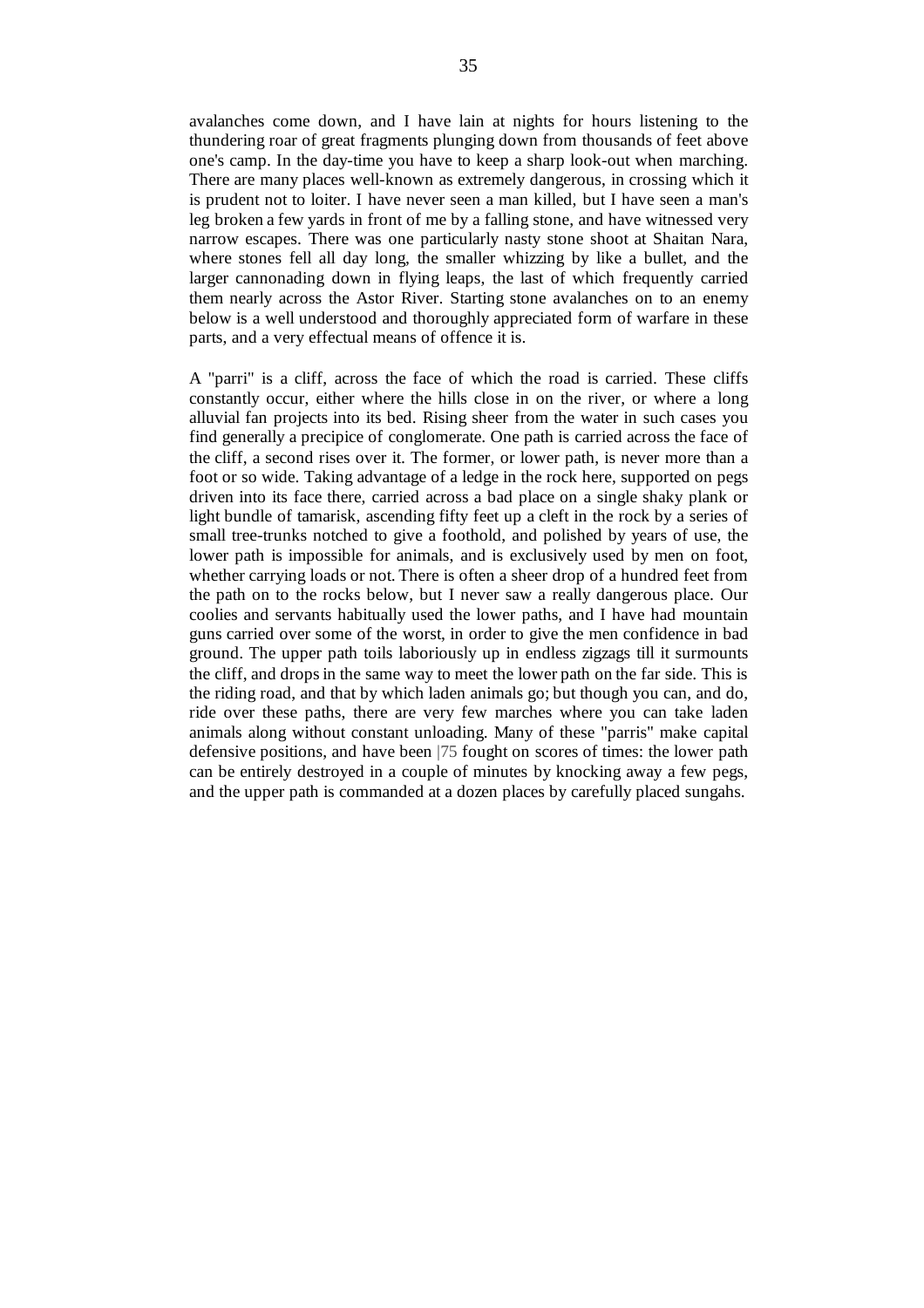I had to halt several days at Gakuch, forty miles from Gilgit, to wait for my Balti coolies, who were to follow me, and I spent the time in cultivating the acquaintance of Raja Akbar Khan, the Chief of Punyal, and his brothers and cousins. Fine fellows, magnificent mountaineers, who were later, under us, to prove "tall men of their hands."

The climate was perfect after Gilgit. We were camped in an apricot orchard, at an altitude of seven thousand feet and over, and the delicious air soon set us up.

Gakuch fort and its cultivation stand high, seven hundred feet or so above the river bed. The formation is curious; the hills, in one fine slope from the snows, sweep out till they finish in an almost sheer cliff into the river, the last few hundred yards before the cliff is reached being comparatively flat. Through this level portion project great rounded masses of rock, water-worn and full of "potholes," the remains of glacial action. It looks as if, at some remote period, a huge glacier had flowed down the Ishkuman, and had swept to its left down the Gilgit valley. These rounded hillocks were full of chikor, the mountain partridge, which gave us good sport. In one of them is a cave reputed to be fathomless----really, I suppose, about twenty feet deep----heaped up with human bones. It was said to have been filled by a former ruler of Yasin, and a terror to his neighbours, whose bloodthirsty nature gained him the title of Adam khor, "the man-eater."

During my halt at Gakuch, Sirdar Nizam-ul-Mulk, the Mehtar's eldest son, who ruled Yasin, and who was to meet me just across the border, bombarded me with letters, and a curious incident occurred with one of his letter carriers. When I handed this man my answer to Nizam's letter, I gave him, as usual, a present, in this case a small round looking-glass in a brass cover, a thing much prized in these parts. He declined to receive it, and said the last man had got five rupees and a knife, and that he would not take less. It would have been impossible to carry on if I allowed myself to be rushed for presents in this way, so I dismissed him, and sending for the Mehtar's half-brother, who was accompanying me, explained the man's impertinence to him. The result was startling; the old gentleman was furious, said that, had we been in Chitral territory, he would have cut the man to pieces at once, and that the Mehtar would certainly, if he heard of it, kill the man and sell his wife and children for slaves. I interceded for him, and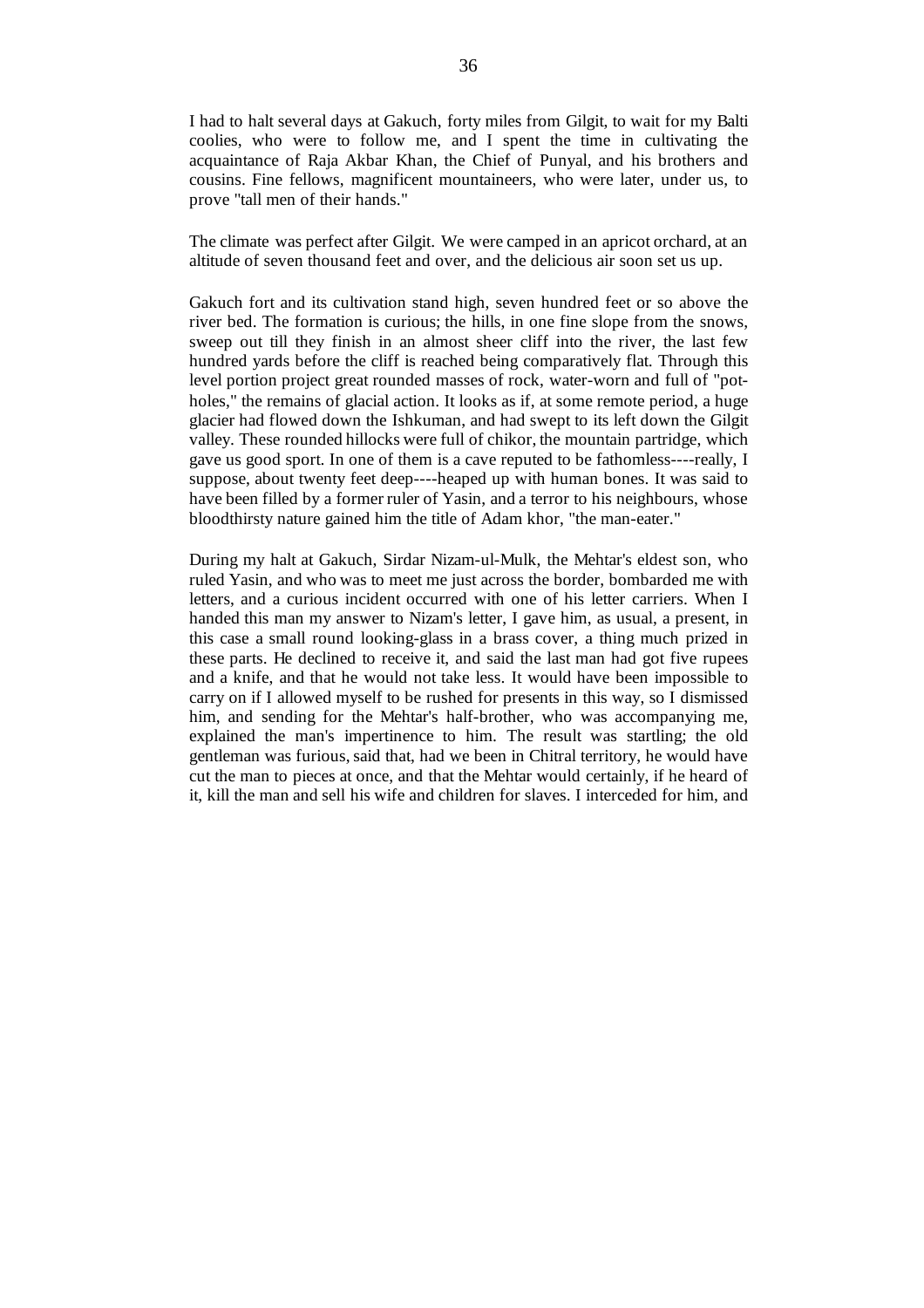he got off without punishment, but it gave one an idea of how the Mehtar ruled, and why he was obeyed as he was.

Nizam-ul-Mulk met us the first march across the border, and was with us a couple of days. He was a handsomer man than his brother, but had the same heavy under-lip. His manners were charming, but his morals, like those of almost every leading man in the country, excepting the Mehtar, Afzul, and one or two others, left much to be desired. He was a worse governor than Afzul, a mixture of cruelty, indolence, and good-nature, but he was popular too in his way, being a fine shikari. He was always accompanied by his dancing and singing boys, without whom he would move nowhere, and he was consequently an intolerable nuisance on the march, as they kept up their music right through the night. During his first interview with me he rather embarrassed us by asking, after a pause in the conversation, during which he had been fixedly staring at Robertson, whether the latter was a really good doctor. You had to be prepared to receive any question or statement with an impassive face, a feat at first a little difficult, for Chitrali views of life were quaint.

Nizam mentioned casually that he had sold forty of his people into slavery this year, and explained that he had selected them from houses in which there were several men, so that it would make no difference in cultivating the land, an arrangement which he seemed to think showed a good deal of consideration. Afzul, when discussing the slavery question later with me, pointed out that in India we could afford to keep up jails, but that in a poor country like Chitral this was impossible, and that selling into slavery answered to our penal servitude; it was the only way of punishing a man who was too much of a scoundrel to be allowed at large. If selling into slavery had been ruled by these conditions, there might not have been so much to say against it in a country in the condition of Chitral, but this was not the case. The Mehtar and his sons looked upon selling men into slavery as a natural source of revenue, and they took every opportunity they could of making money in this way. The market value of an able-bodied man was about a hundred rupees, a good-looking young woman ran up to two hundred or two hundred and fifty, a boy or a girl was usually worth a horse, and could be got for from forty to eighty-five rupees, an old man was worth a good sporting dog or a donkey, but I never heard the value of an old woman quoted. I lived in perpetual terror of being presented with a slave, and was prevented by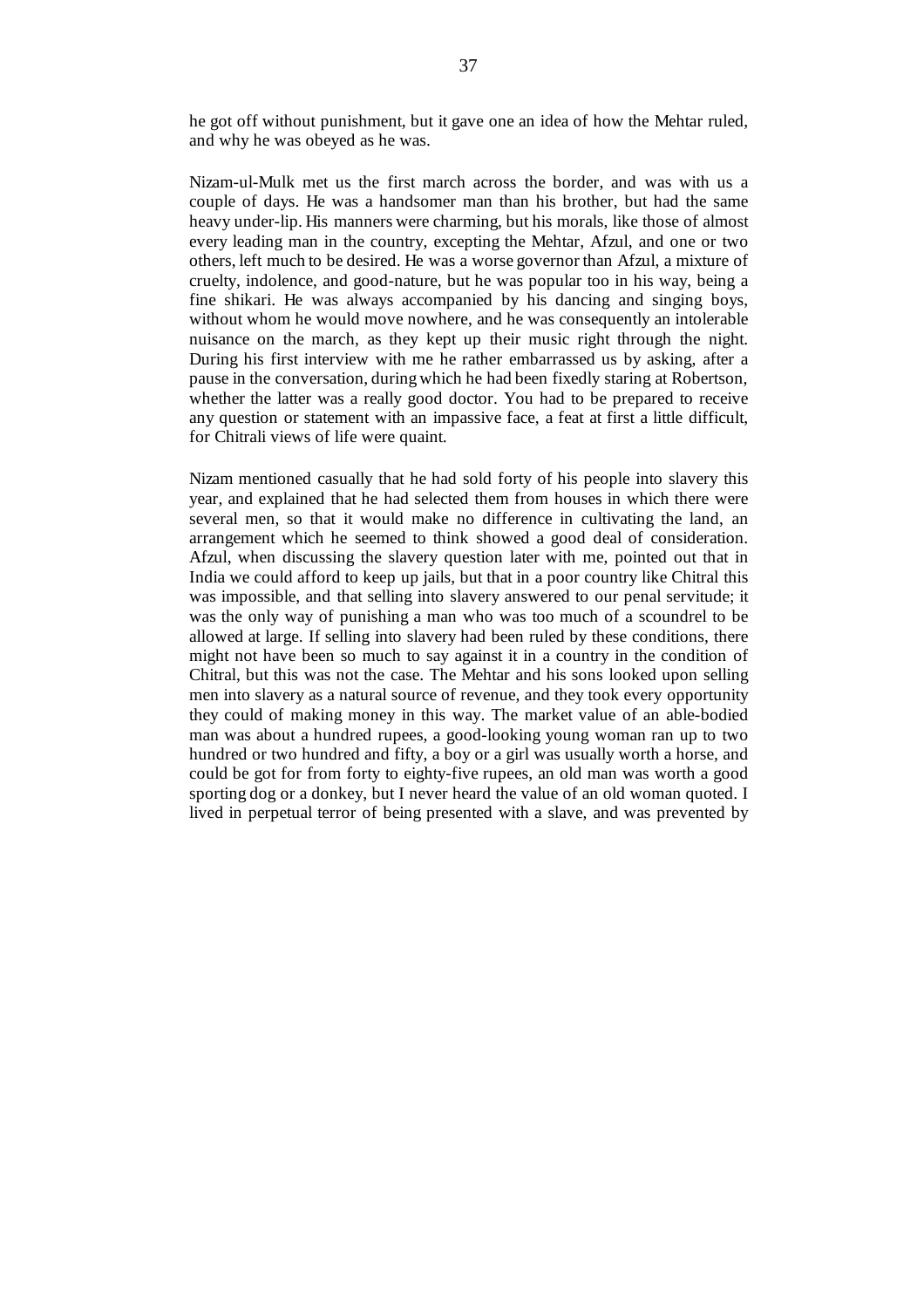this and other obvious considerations----one being that I did not want spies in my household----from attempting to start Chitrali servants, which was a loss when later I wanted to learn something of the language.

Throughout Chitral on this occasion I was not allowed to pay for any supplies. As my camp was very small, this was no great tax, and I tried to make up for it by giving presents. I found that the ruler and his guests were always supplied with food and firewood, and that this levy really took the place of part of the land tax, and that in some places it was the sole cess on land. In theory, it is a perfectly natural and harmless tax in a wild country like Chitral, but in practice it is bad, as the strong man in a village does not produce his own milk or sheep when the king's camp comes along and has to be fed, but takes those of his poorer neighbour, and presents them, with protestations of joy and loyalty. When I visited Chitral again, or officers under my orders did so in after years, it was always the rule that all supplies and carriage should be paid for by a British officer in person. In the case of coolies this ensured the right man getting the money, but with supplies one was never certain of paying the rightful owner, and, in any case, the strong man armed took his share. That we could not help, you cannot alter the immemorial East; all that we could do was to make it evident to the people that we wanted to pay honestly for whatever we took, and that we were not on the side of oppression. The result was natural----the slaves and labouring classes liked us; the Adamzadas or nobles, who thought all the money should go to them, hated the sight of us.

The next point in our journey was Mastuj, a hundred and twenty miles from Gakuch, and the capital of Afzul's government. Afzul met me a march from it, and it was a pleasure, after passing some days in marching through Nizam's country, where such luxuries were unheeded, to get into his territory, and to find roads improved and cleared of stones so far as possible, and bridges repaired.

There was plenty of interest on the road: the first five or six marches from Gakuch were much as usual, over the most dreadful ground, but after that the valley opened a little. An extract from my diary for one day will give an idea of the road:---- "The road very stony, in many places passing over the rocky *débris*  slopes from the cliffs above, and going for some distance over nothing but broken rocks of all sizes: in fact, yesterday and to-day we have been riding gaily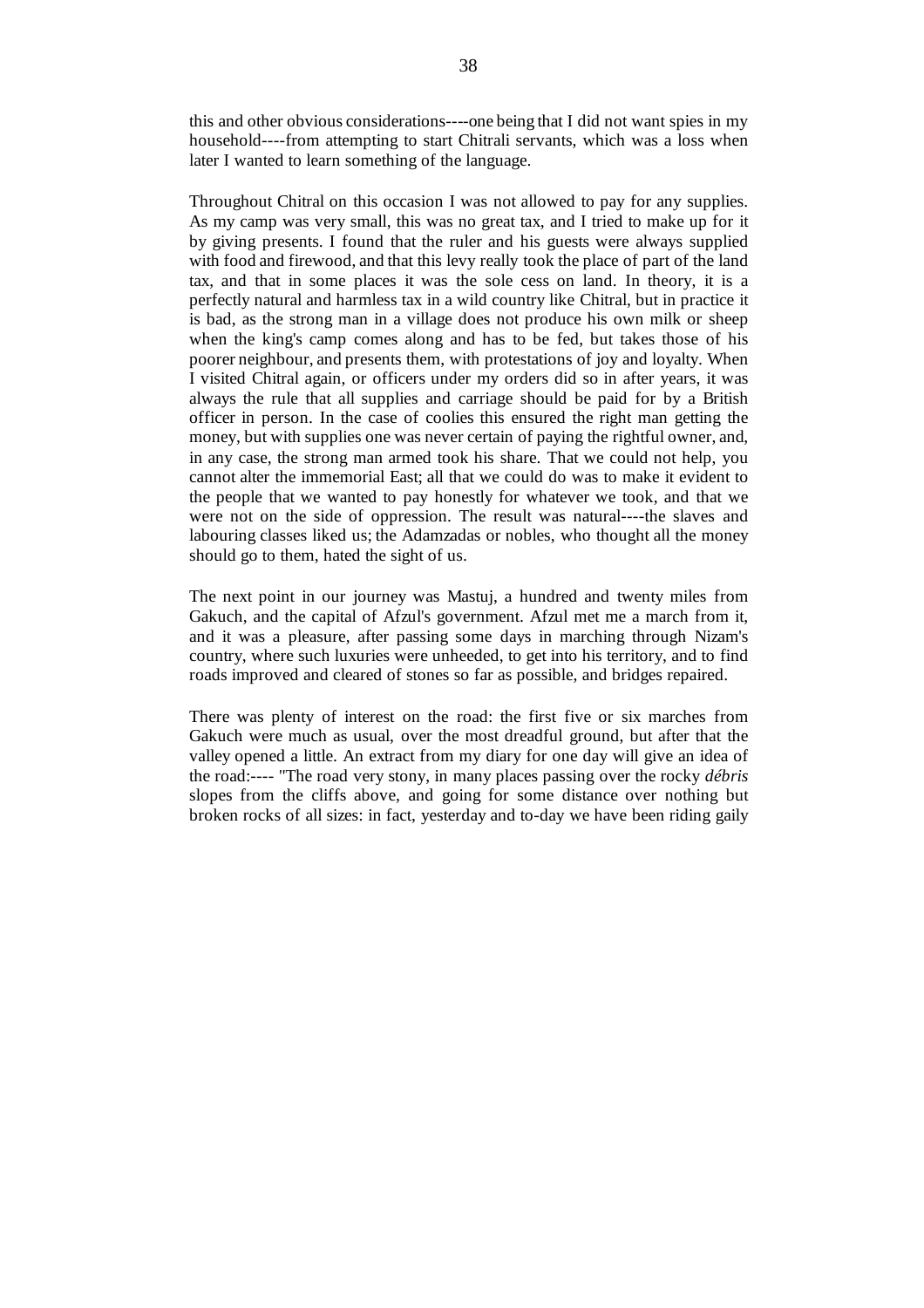over places I should be afraid to lead an English horse over, but my 'Badakshani,' given me by Nizam, with his unshod feet goes over them as smoothly as a cat. We came by the lower road, along a small 'parri,' about three miles back, which is, I think, the most dangerous bit of road we have seen. For twenty yards or so you go along a sort of ledge of *polished* rock, with inequalities here and there where you can put your feet, and there is a clean drop below you of a hundred feet. All the coolies with loads use it, so that no one without a load ought to mind it."

Still, however bad the track, so long as a man stuck to the rimding road he stuck to his horse; nowhere in the world, I should think, do men habitually ride over such awful ground, and yet the Chitrali is no horseman, but then he has no nerves. I used to get off the first few days after leaving Gilgit at particularly vile places, but when I found that this entailed every one doing the same, and that the men of the country would not have thought of dismounting, I saw this would never do, and I put a horseman in front to show the way, and followed till he got off. It was a liberal education, and my heart used to be in my mouth when my inner leg would be brushing the cliff and the outer hanging over eternity. The only time a native ever got off was to use the short cut of a "parri" himself, if it were really a very short distance to walk, and so preferable to the longer riding road, to ascend or descend some obviously impossible rock staircase---- they counted about half a dozen of these between Gilgit and Chitral, ordinary mortals would have counted as many hundreds----or to get round some corner where the road ran over polished rock, and where it was considered advisable to hang on to the horse's tail to prevent his quarters going over the edge. I always hated riding over these roads, but it is wonderful what you can do if you make up your mind, and we gave them a most exhaustive and impartial trial.

At Chashi the valley opens out, three streams meeting here----one from Yasin to the north, and one from the mountains above Tangir to the south, joining the main valley. Riding up you seemed to be coming to a *cul-de-sac,* a broad low hill, the terminal moraine of a glacier, which must have filled the valley to the west, completely barring it from side to side. Above this lay the Pandur lake. Below this hill the valley stretches away well cultivated, the foreground filled with low masses of rock and small hills, whose rounded tops and smooth and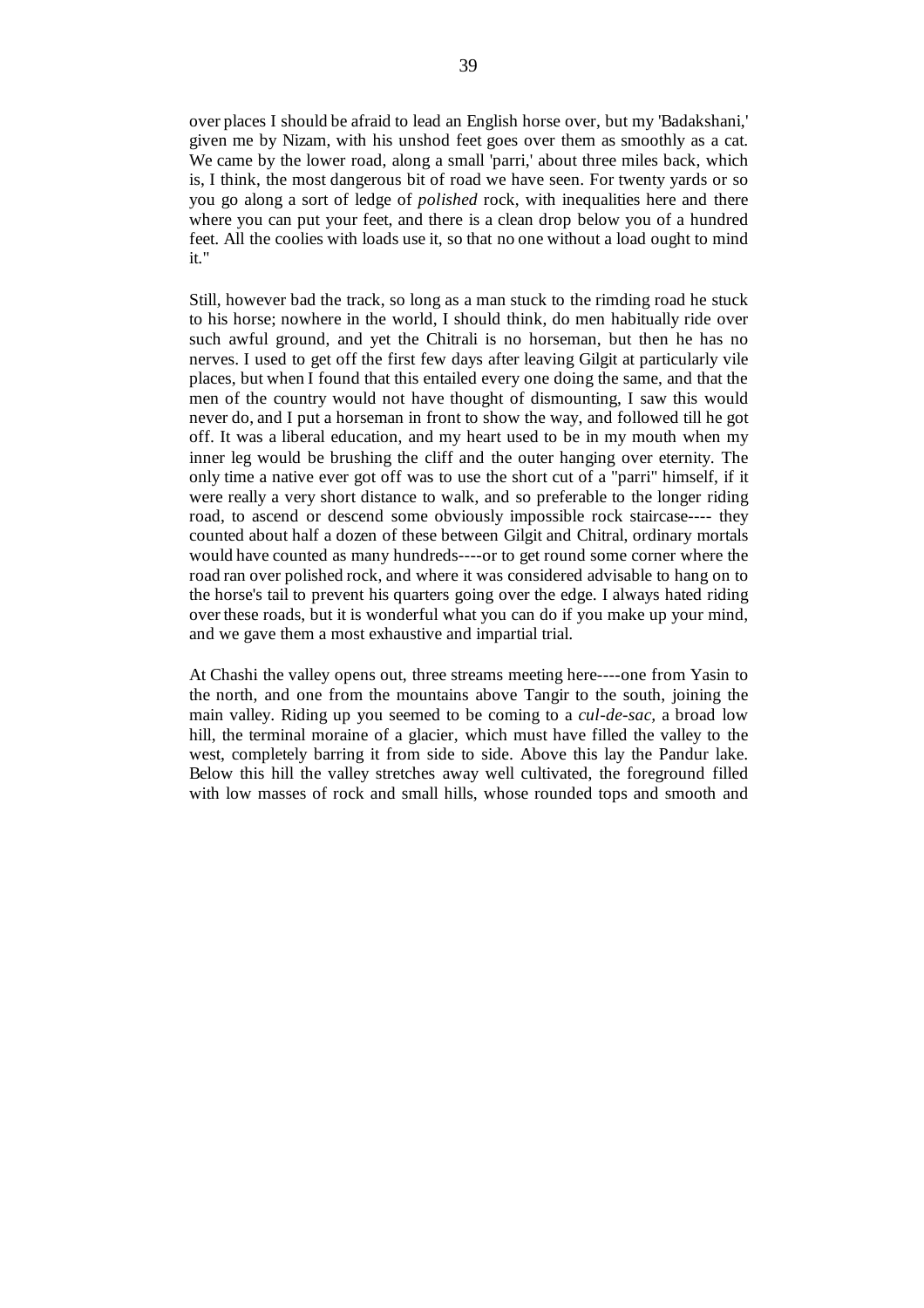polished rocks tell of a glacier action. Here and during the next march I saw splendid crops of bearded wheat, the finest we had yet come across.

We were met at Chashi by Rahim-ut-Ullah Khan, the Mehtar's Governor of the Ghizr district, a fine-looking, tall man, with dignified manners. He was one of the Mehtar's most trusted adherents, but he had a deservedly evil reputation. He was the man said to have been employed in the murder of poor Hayward. The tradition as to the latter's death is, that finding he was in danger he sat up all night armed, with his rifle on the table before him, and that, overcome with sleep, he dozed about dawn, with his head on his arms. His enemies at once rushed in and overpowered him; he asked for a few moments, walked to the top of a mound by his tent, took his last look at the rising sun, and then quietly faced his murderers, who despatched him. One object in his murder was plunder; there were others, but it is unnecessary to enquire who prompted the deed, one of the foulest which stains the annals of the frontier. I always hated the sight of Rahim-ut-Ullah, and found it difficult to be civil to him, but on the frontier you must deal with men as you find them: half my most intimate friends were murderers, and the standard to judge them by is not ours. Amongst an avaricious race, one and all from the highest to the lowest shameless beggars, Rahim-ut-Ullah was about the most barefaced in his attempts to wheedle money out of the passing stranger.

The Pandur lake when we passed it was very beautiful, a sheet of water about six miles in length by a mile in width. The shores are quite bare, the mountain to the north coming sheer down into the lake, while the southern shore, along which runs the road, is formed by very steep-sided flat-topped spurs jutting out from the mountains which lie some way back. The view was lovely, the water, which was of a peculiar opal tint, taking the most beautiful colouring from sky and cloud, and giving perfect reflections of the hills and islands. The wild duck on it floated double, duck and shadow, and kept carefully out of shot. Above the Pandur lake, and close to Ghizr, the road was prettier than anything since Kashmir; the river was here the picture of a small salmon river, and occasionally you rode over excellent turf. Again, at Ghizr has the valley been blocked by a moraine, through which the river has cut a gorge some hundreds of feet deep. The road runs out of the Ghizr cultivation up a narrow gully, possibly the original outlet of the lake above, or the grip between the end of the moraine and the mountain side, over a confused mass of rock of all sizes constantly being added to from the crags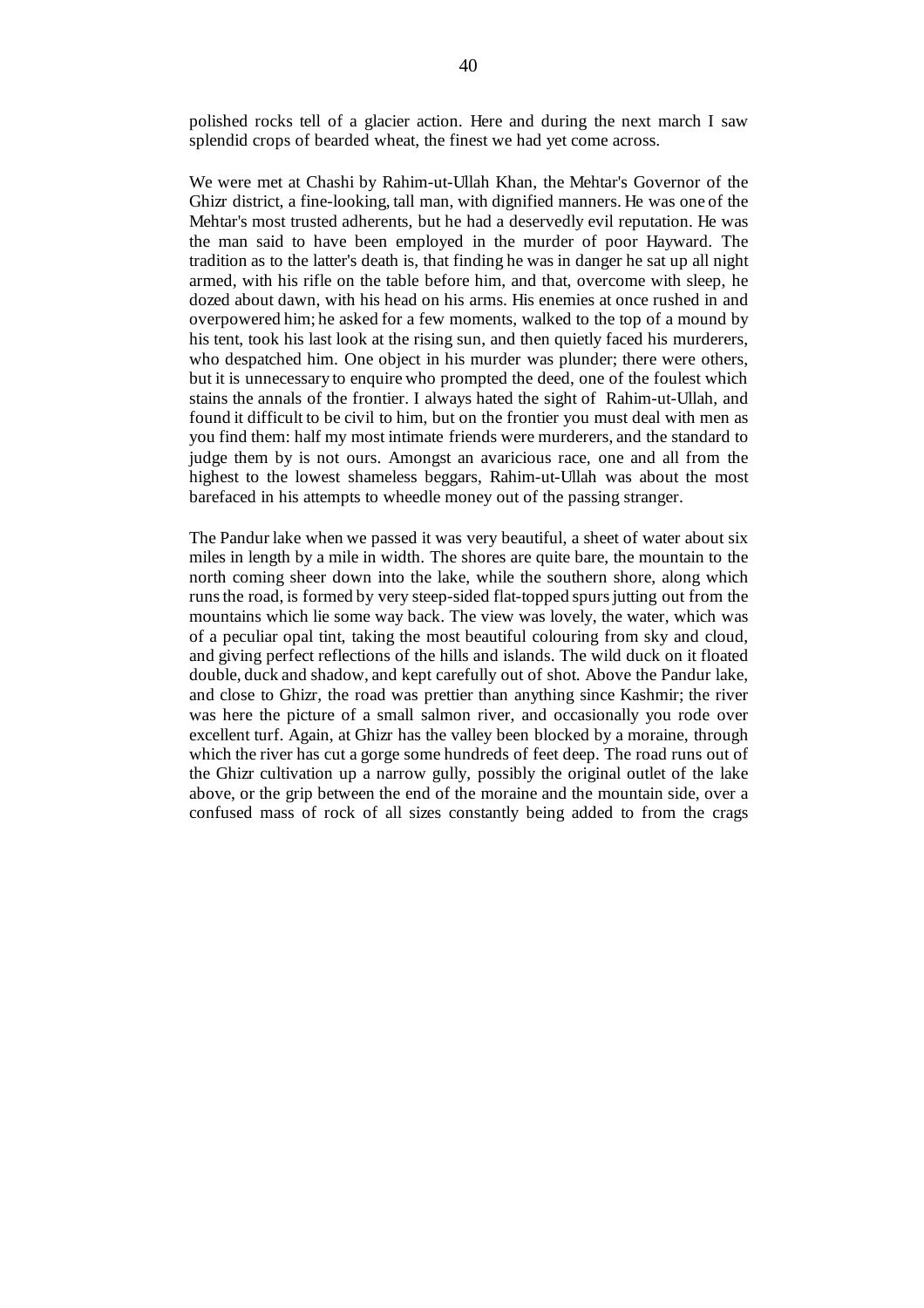above. The whole of this part of the country shows unmistakable signs of ice action. Polished and ice-marked rocks, *roches moutonnées,* the remains of dead and gone glaciers, glacial lakes like the Pandur and stretches of flat land of lacustrine formation meet you at every turn. There is a good deal of red and other coloured rock in the mountains at the head of the Ghizr valley, which makes a pleasant change after the monotony of the everlasting grey of the mountains and shingle slopes.

One thing disappointed me very much in the country, and that was the paucity of remains of archaeological interest. Here and there you see an undoubted Buddhist tope, though, curiously enough, I do not think that a single piece of Buddhist masonry, such as you would find in any other portion of the frontier, exists in any fort or road embankment. There is not one single inscription in the whole country, except one found by Colonel Lockhart between Mastuj and Chitral commemorating the invasion of a Chinese army. I hunted the country high and low, promised rewards, did all I knew to get information, and the Chitralis would have shown us anything, for they are no bigots, but I never found the trace of an inscription. There are no buildings of historical interest, there were no written records, but there is a wonderful folk-lore which, I am sure, will repay research. It is rapidly being ruined by Mahomedanism, and in a few years, I am afraid, many of the old beliefs and legends will have passed away, but it was a mine of wealth which I had no time to explore.

Throughout the country are traces of past inhabitants, the remains of rock-built villages, attributed to the Kafirs, perched on some almost inaccessible crag, great circular enclosures, looking like gigantic sheepfolds, the reputed halting-places of Moghul armies, but so far from water that they cannot have been fortifications, and circles of stones pointing to dead worships. But all these are of the rudest type and construction, and in no case, search however closely, did I find trace of an inscription or of carving. In one place cup markings on a rock built into a wall caught my eye, but I was at the moment being swept along in the centre of a cavalcade of Chitralis who had come to receive me, and I could not stop. I hunted for this stone again many times, but never found it, and, in any case, cup markings are an enigma. The only attempt I ever saw at sculpture was the production, in outline, chipped through the glazed weather surface of rocks, of the figures of animals, generally markhor and ibex. I examined a great many of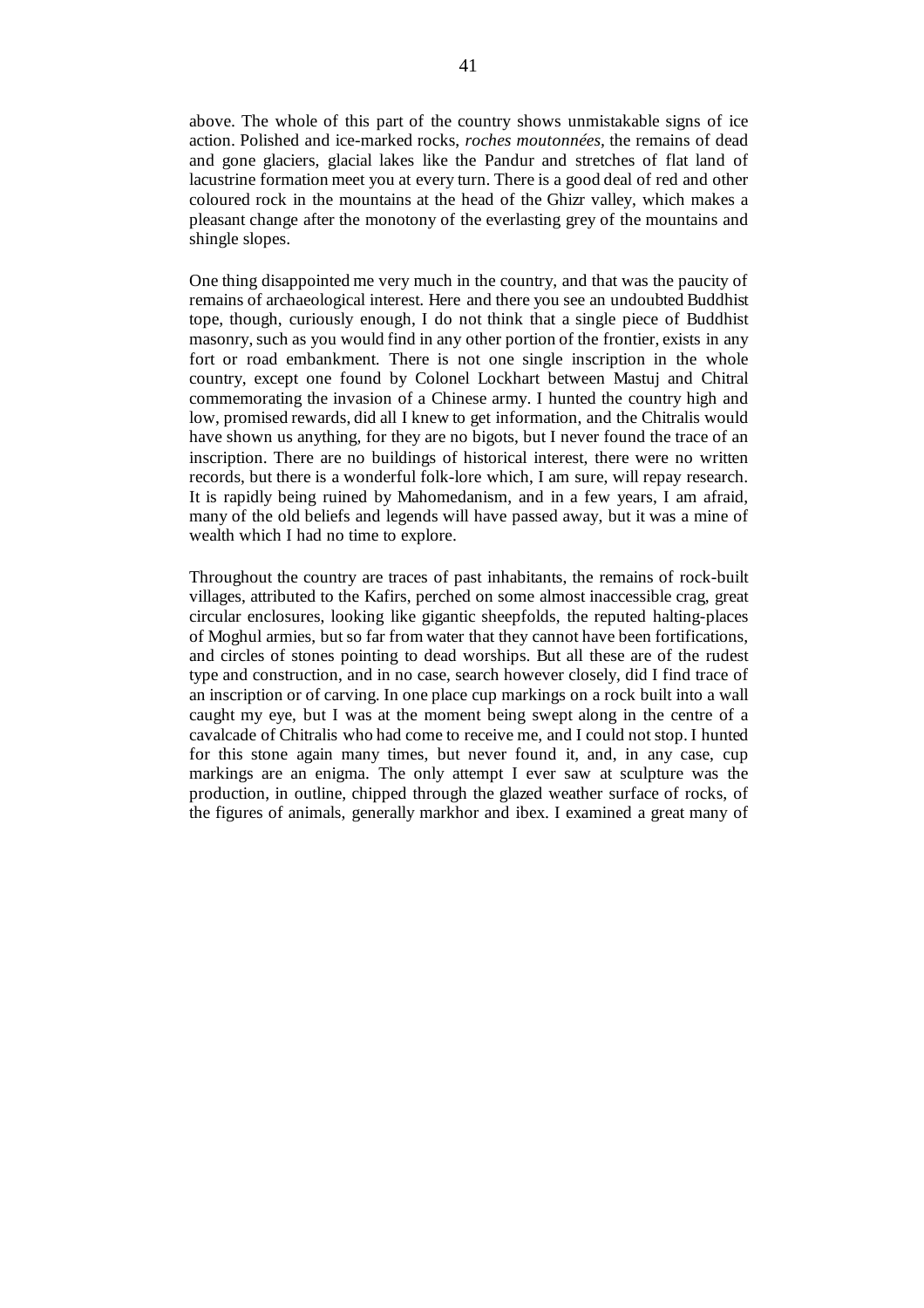these carefully, but it was extremely difficult to arrive at any satisfactory conclusion as to their age. Some were evidently very ancient, others may have been quite modern, though I must say I never found one fresh cut. The curious thing to me was that I never found the figure of a man or horse. I never got any satisfactory explanation about them, but they are probably the outcome of a desire to pass the time on the part of shepherd, sentry, or mere idler.

We crossed over to Mastuj by the Shandur pass, at an altitude of over twelve thousand feet, camping on the top of the pass, which is a flat plateau with lakes on it The line of mountains over which the pass leads is the connecting link, the only one, between the Hindu-Kush and the Hindu Raj ranges. The march from Ghizr to the top of the Shandur is easy, through a broad valley filled with willow and with scattered birch. We passed the road to Mastuj by the Chamarkand, which we were to use later. The cold on the Shandur was felt a good deal by our men, and this was not to be wondered at, for when we got to our camp, at about four in the afternoon, an icy wind was blowing, and the thermometer was at forty----a few days before at the same time it had stood at a hundred and fifteen in the shade! In the winter the pass is very cold, but generally practicable. We found black-currant bushes on one side of the pass but no fruit.

Afzul-ul-Mulk's Deputy Governor, Abdulla Khan, met us on the Shandur. He was one of the most picturesque of all the Chitrali nobles, and on this occasion was dressed in a loose "choga," a garment cut like a dressing-gown, of gold brocade, covered with a pattern of large tea roses and bouquets of smaller flowers. The Chitrali always wears a small turban; he was no exception, but his was almost entirely gold. His under coat was of the brightest Bokhara silk; his loose bright green velvet breeches were stuffed into long Turkestan riding boots with extravagantly high heels and square toes. He was a great sportsman, and I never saw him without a hawk on his wrist, sometimes the beautiful grey falcon, often a smaller one to kill little birds. He rode a very fast walking horse with brilliantly-decorated saddlery, bits, headstall, stirrups, all heavily plated with silver, and was altogether a pleasure to look upon.

Between the foot of the pass and Mastuj the ground was much the same as before, and I noted a formidable position which Afzul said was always held against an enemy coming from the south. A few years later it was held by the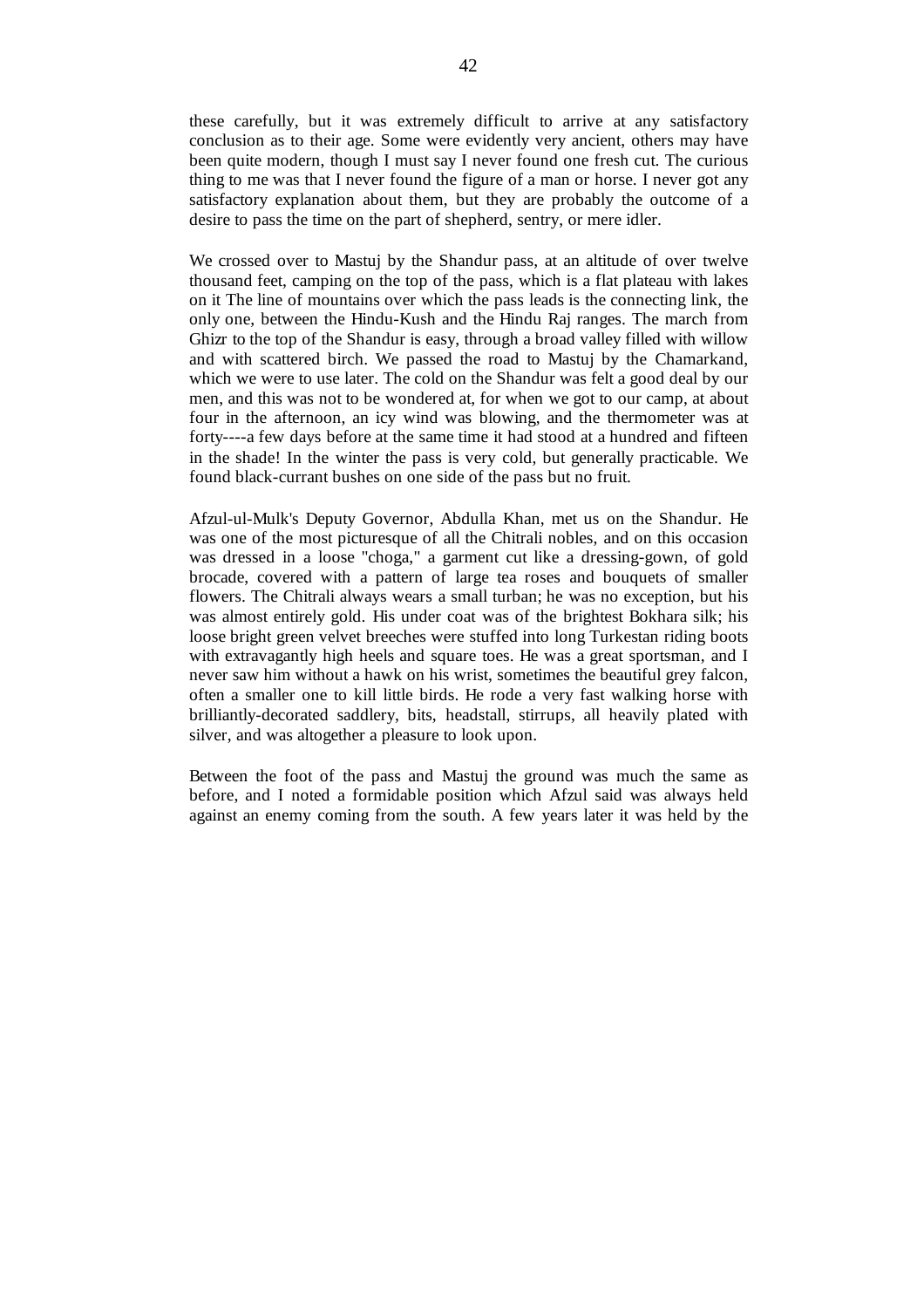Chitralis against Kelly's force, which was advancing to the relief of Robertson, who was besieged in Chitral.

Mastuj we found a horrible place. The valley is much broader than usual, and at one time probably held much cultivation; there is but little now. The fort is close to the junction of the Laspur valley, down which we had come, and the main valley, and we camped a mile beyond it, at the far end of the polo ground. Mastuj is about the windiest place I know; being at the junction of three large valleys there is always a wind, generally a gale.

In Afzul's territory we first saw the Chitralis show off on the "janáli," the exercise ground, which belongs to every fair-sized village. We used to be taken to this before reaching our camp, and had to sit for some time, either on our horses or on the ground, watching various feats of arms. A high pole is set up, on the top of which are fixed gourds, sometimes silver globes full of dust, and man after man dashes by at full gallop and fires at these marks. They load their guns as a rule with a cylinder of wood instead of a bullet, though a handful of fine pebbles, or a charge of shot if they can get it, does not come amiss. The latter practice is not regarded as quite fair. The mark is occasionally hit, the prize going to the lucky marksman. Sometimes you are treated to an exhibition of archery, the riders flying by and shooting at a mark on a mound of earth. The bows are very strong, being made of markhor horn, but the shooting is, as a rule, of the poorest. This sort of thing, though interesting when you first see it, becomes very wearisome when you are constantly called on to sit in a hot sun for an hour or more after a long march to watch it. But the humours of the scene were various. Afzul fairly took my breath away one day during the performance by calling to one of his attendant courtiers, and by blowing his nose on the end of the latter's turban. Here we first got the splendid white grape, reserved for the royal family. It almost equals the finest muscatel grown in an English hothouse. Properly cultivated, it would be about the best grape in the world. It is said to have been imported from Central Asia.

Our reception at Mastuj was very striking. Afzul had joined us the day before, and had with him some hundred and fifty mounted men, who formed an irregular bodyguard. They were ablaze with colour; their chogas of gold kinkob, green and blue velvets, gorgeous silks of Bokhara, or brilliant broadcloths, floated loose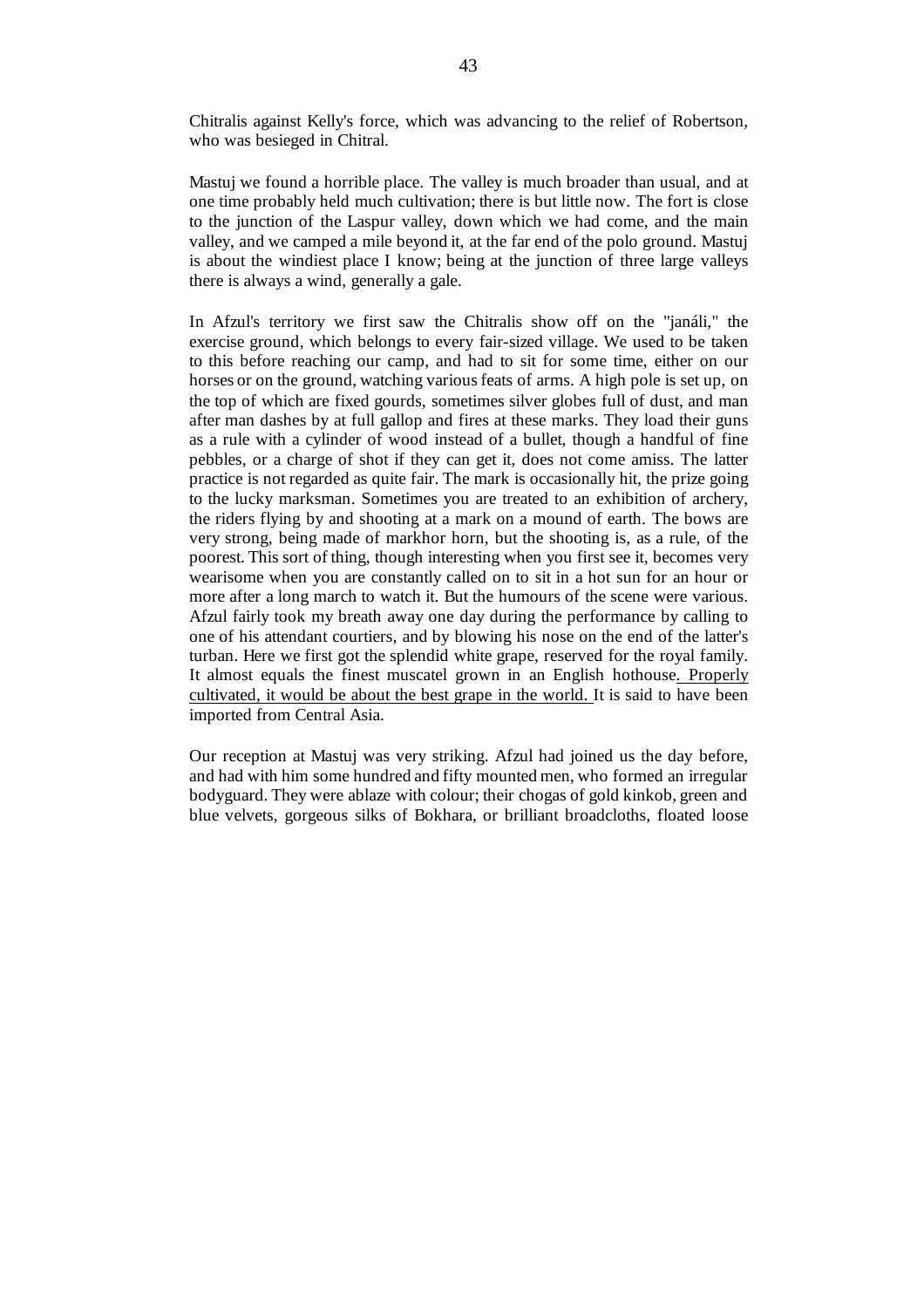over bright silk or coloured cotton undercoats; their voluminous breeches were tucked into high brown or black boots, or merely into the gay-patterned knitted woollen stockings which all Chitralis wear. Every man was armed to the teeth. All had a rifle or gun slung over the shoulder; most had a polished metal or leather shield on the back; nearly all, in addition to a sword, carried a dagger and pistol stuck in the belt. On narrow portions of the road they could only go in single file, some ahead of us and some behind, but as we got into more open ground they swarmed all round us. As we approached the fort of Mastuj itself, a horseman would suddenly single himself out from the crowd and dash downhill at breakneck speed, circle over the small cultivated space near the fort, and join the men waiting to receive us. These notabilities of Afzul's Government, to the number of a hundred, stood in one long line before the entrance to the fort, and as we approached they advanced altogether and bowed as one man; the effect of the dignified Eastern salaam so given was fine.

We had our first Chitrali dinner at Mastuj, and excellent it was. It was served under the great plane tree which shaded the gate of the fort, on a raised platform running round the trunk. This must have been the place of gossip and assembly for the last two hundred years or more. The dinner consisted of pillaus of all sorts, one excellent pillau of beef being on a huge dish, three feet across, piled high with rice. The drink was water cooled with snow. After dinner we were given little cups of tea, with salt in it instead of sugar, a most atrocious mixture. I barely tasted mine, but Robertson, who had insisted on our dining *à la Chitrali,*  using our fingers for forks, a most unpleasant and greasy proceeding, drank the whole of his at a draught. He was no companion to me for the rest of the day.

After breakfast was over Afzul came out and gave us the usual presents--- horses, pieces of Bokhara silk, caps and waist-belts embroidered by the women of his household. By the time I left Chitral I had a string of about twenty horses of sorts, most of them dreadful screws, but useful on the march to mount orderlies and servants. I got rid of a good many in presents on my way down through Punyal, and the rest were sold, together with all other presents received, in India, and their value, as is the custom in these cases, credited to the Foreign Office Toshekhana or treasure-house.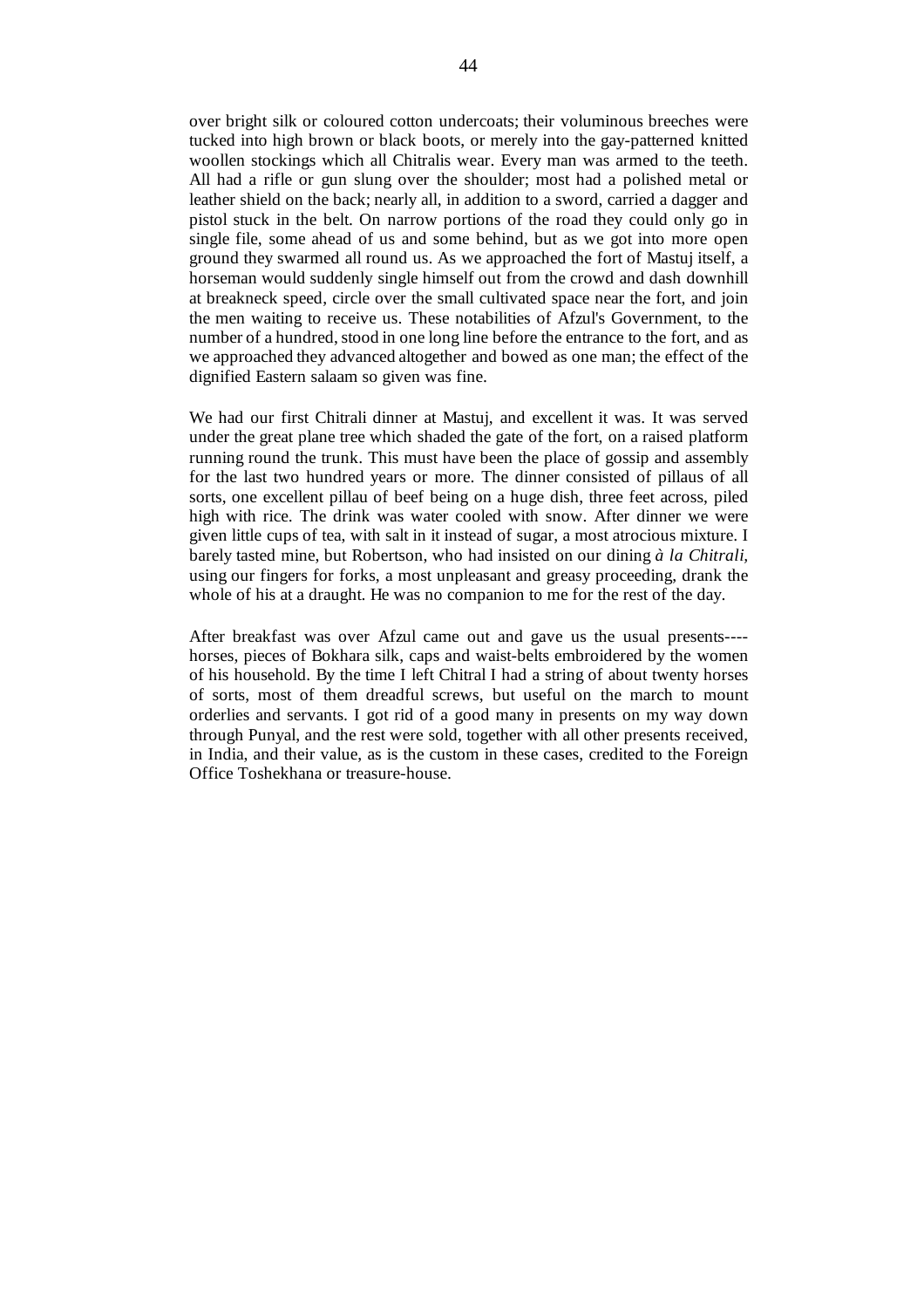We remained at Mastuj about a week to give the Mehtar time to make his preparations for receiving me, to get a little shooting, and to rest our camp. Afzul also was most pressing for us to stay, thinking that every day he spent with me was another nail in Nizam's coffin, another step towards getting the Government of India to recognise him, and not his elder brother, as heir-apparent. Needless to say, Government had not the remotest intention of interfering in any way in the matter.

We beguiled the time during our enforced idleness by moving up the valley and visiting the Chamar-kand. This pass leads into the valley we had come by above Ghizr. I had originally meant to use it, but did not owing to the weather: it is in some ways more difficult than the Shandur. The road leading into it from the Mastuj valley winds through a narrow gorge cut through clay, the sides being carved out by water action into the wildest collection of pinnacles and ravines imaginable, with numerous balanced rocks. We came out very light, and I left my personal servants behind. The consequence was that my orderlies put up my camp bed, an English "paragon," without fitting the joints properly, and it smashed irretrievably directly I sat on it. For the next two months I slept on the ground, and in cold weather, when there are no centipedes about, or other horrors, there is no doubt that it is far the most comfortable arrangement, and very much warmer than a bed. My orderlies used to get a lot of *bhoosa*, the broken straw from the threshing floors, and put a foot of it down all over the floor of the tent, stretch my tent carpet over this, and put down the bedding on the top of all. In real cold this makes the most perfect sleeping-place; there is no gale of icy wind blowing about under you as is usually the case if you have a bed; it is a soft, warm, elastic nest with no draughts.

We had been brought out by Afzul to see the national sport of shooting markhor or ibex over dogs. Long before sunrise one morning we were riding up the valley, our point being the ground between the junction of two small ravines at an altitude of ten thousand feet. A cutting wind blew in our faces, and it was bitterly cold till sunrise, when the wind dropped, and was soon blowing gently uphill. This behaviour of the wind is universal except in rainy and cloudy weather, and is of great assistance to the stalker. Leaving your camp or sleeping-place under a rock,, one, two, or three hours before sunrise, according to the height you are at, and the height you wish to reach, you toil uphill. By sunrise you are well above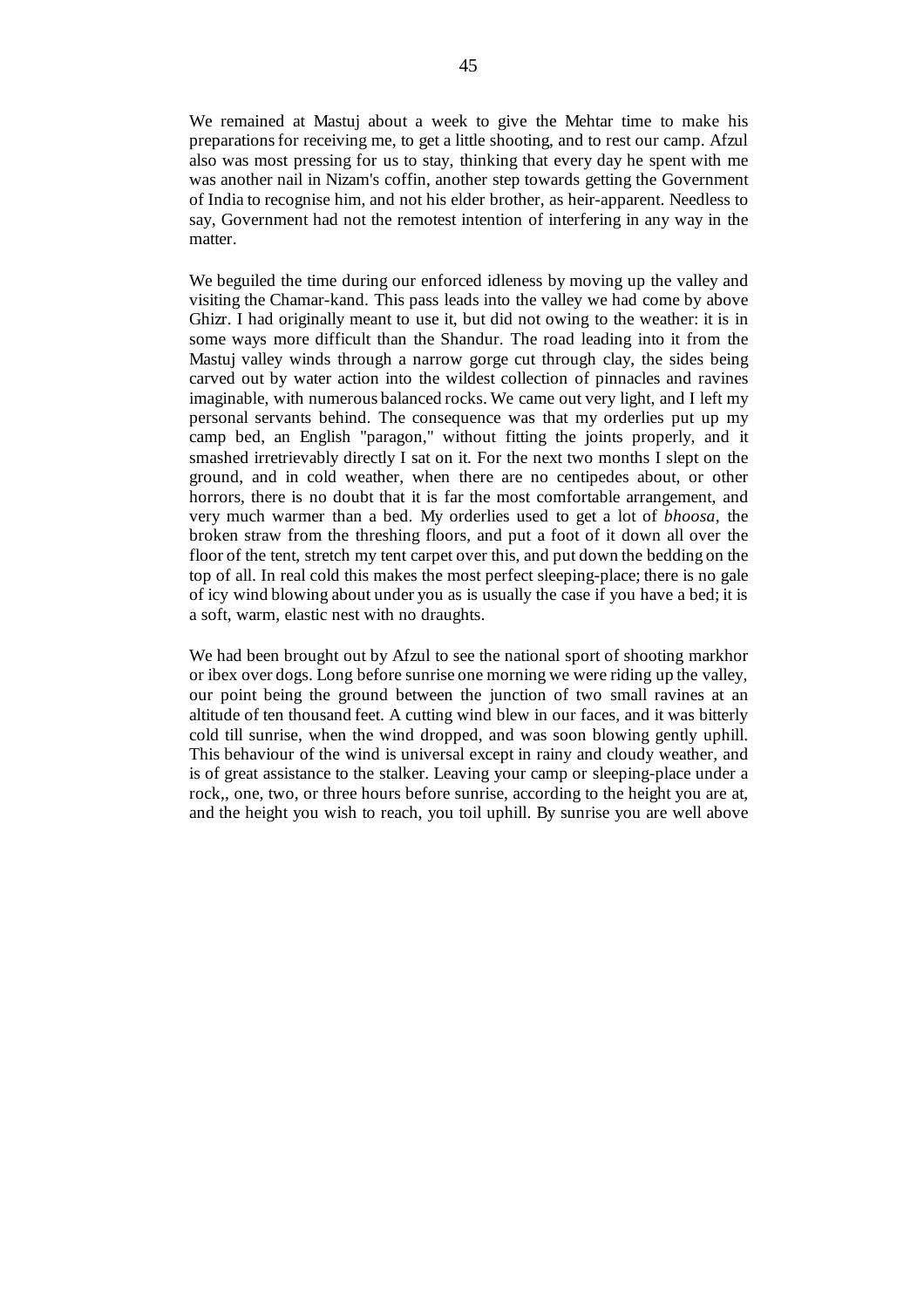the game, which in another hour or so, after feeding, will also begin moving uphill; the wind, by that time blowing from them to you, is in your favour. The uniform slope of the gigantic mountain sides, the generally uniform character of the ravines which cut straight down the hill, tend to make the wind very steady, and you have few of the exasperating shifts which you would expect at home. The moment that cloud and mist envelop your stalking ground, however, the conditions change, and the wind becomes as treacherous and catchy as elsewhere. Advantage is taken of the wind in hunting with dogs. They are let out an hour before dawn and are hunted along the base of a line of hills in which game is supposed to harbour. The moment the dogs get the scent they are off, lost sight of immediately in the dark, and as they run mute it is hours perhaps before they are found. They are admirably trained, or their instinct prompts them to do exactly the right thing. Dashing silently along, in a few minutes they rouse the game, ibex or markhor----if the former, it will take uphill, if the latter, probably down; but in all cases the point is some fastness in the rock, where the mountain goat feels at home, and where its instinct tells it no enemy, snow leopard or hunting dog, dare rush into the attack. The game once driven into bad ground of this sort, the dogs bay it, and the shikari, led by his hounds' voices, comes up and gets the shot. Good dogs will remain twenty-four hours----it is said they have been known to remain longer----baying a herd of markhor or ibex. The Chitralis assured me that if the game is caught in open ground, a good set of dogs were able to round them up like sheep and keep them from moving. This I had no opportunity of seeing.

We sat for some hours waiting for news of our dogs, and I beguiled the time ; by showing Afzul and his men the use of a burning glass with the lens of my fieldglasses which I was cleaning. Afzul was delighted, seized the glass, and at once proceeded to burn a hole in the back of one of his followers' hands. In the midst of our trifling came the news that the dogs had found game, and there was mounting in hot haste, and a ride of about three thousand feet straight uphill over ground that had been carved out by glaciers centuries ago, moraines now covered with grass and scanty scrub. Finally we arrived close to a glacier, its face reflecting the early sun, and showing the most glorious colours, but we had no time to admire this at the moment We had been riding over ground which I should have said was absolutely impossible for horses; it was steeper than the roof of most houses, and but for its soft and shaley character, no horse ever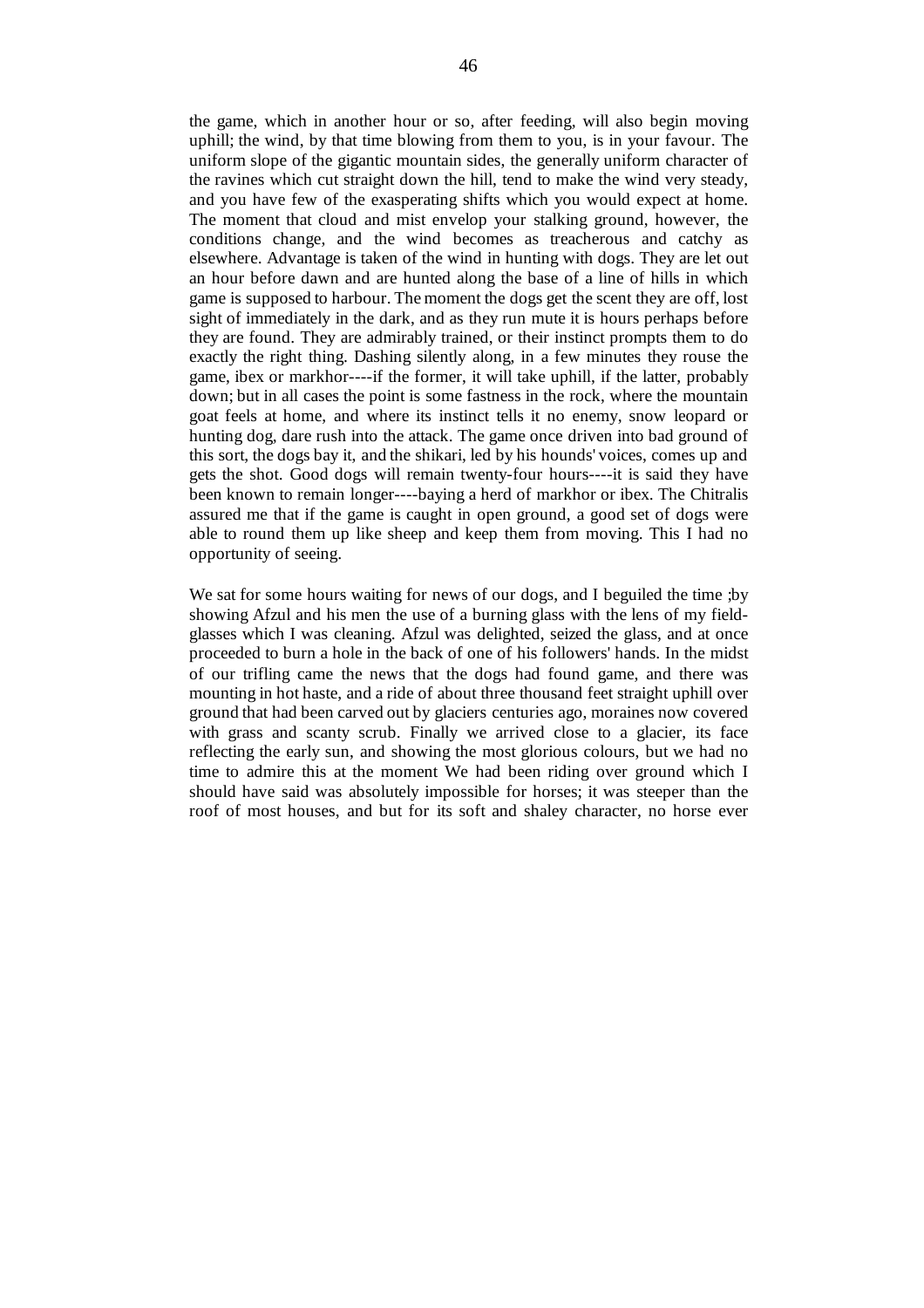foaled could have carried a man up it. At the top of the last steep pitch we found ourselves on the edge of a moraine, and a couple of hundred yards from us on the main mountain side were half a dozen dogs baying an ibex, which they had driven on to a niche a foot square in the face of a precipice. There was no way down even for an ibex, the crack in the cliff he had come down was now guarded by two savage hounds, who dashed at him and drove him back if he tried to ascend. It was a picturesque sight, but a sad one, the ibex now standing facing despairingly out from the cliff, and then turning and trying to force his way up, butting at the dogs as they barred his way, only to be driven back every time. Getting off our horses we walked up under cover to within a hundred yards, when Robertson took his shot, and the ibex came crashing down, the most fearful fall, the body bounding twenty feet at a time, knocking two of the hounds who had been half-way up head over heels, and carrying them to the bottom of the cliff. The horns were not good, thirty-four inches in length, but it was a curious trophy. It was a thing to have seen, but of course not sport to an Englishman's mind.

The descent from our glacier showed how steep the ground was we had ridden up; it was out of the question to ride down, and without a stick you had to use your hands to steady yourself. Afzul put on all the royal Chitrali airs at once, and had to be helped down, a man on each side of him and his arms round their necks. An affected limpness came over him, and he flopped down the hill like an animated rag doll, only to recover when we got on to more rideable ground, where he was hoisted on his horse and was at once himself again.

On my return to Mastuj I found awaiting me Jemadar Rab Nawaz Khan, a native officer of good family in Multan, who was our representative in Chitral, and two more of the Mehtar's sons. They had been sent by the Mehtar to escort me to Chitral. I gathered that the Mehtar was expecting magnificent presents from me, and that he had given strict injunctions that I was to be nursed and prevented from wasting my substance on giving any one else anything.

I found that the Chitralis who had been to India with Nizam and Afzul during the last two years could and would talk of nothing but the Mint at Calcutta. Afzul's followers also expatiated on the beauties of a British cavalry regiment seen at Rawal Pindi. But, unfortunately, those in charge of the tours of these savages had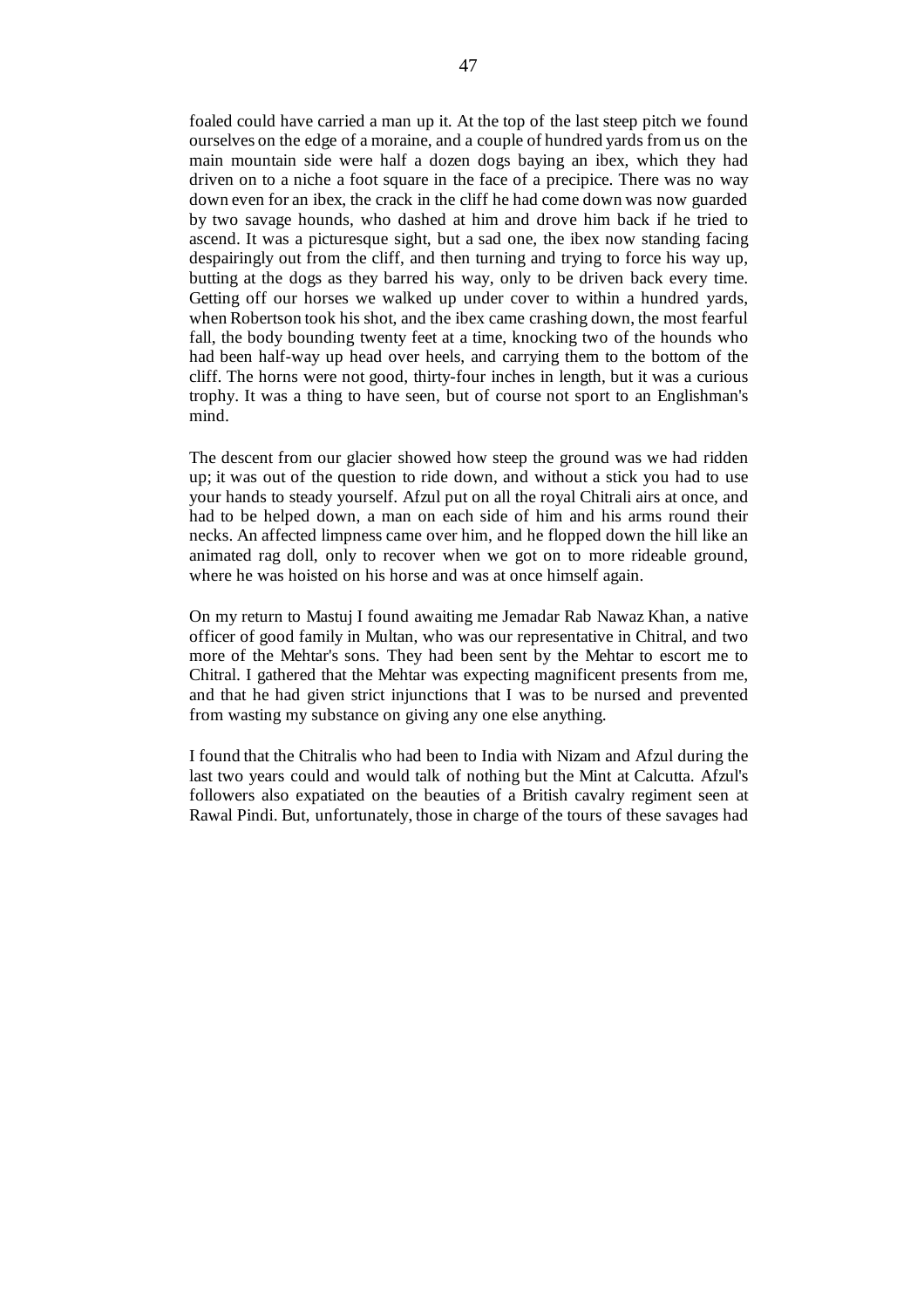taken them all round India, and had practically shown them no troops. The triumphs of local self-government at Calcutta and Bombay did not impress them, their own villages were almost as filthy; the railway was a convenient curiosity, but it obviously could only run about on the flat; the plains of India, one sea of crops, were a source of wonder, and suggested untold loot; but the real joy was the Mint. Constantly we were told of its wonders, how it could turn out fourteen lakhs of rupees a day----a lakh is a hundred thousand----how it coined every day in the year without cessation. The Kashmir officer with us, with what object it was not necessary to enquire (every man in his position must intrigue, and has an axe of his own to grind), capped these stories by informing the Chitralis that our rulers never were at a loss for the white metal, as we could turn copper into silver.

Altogether I soon saw that my prospects of satisfying everybody, or for the matter of that, anybody, were remote. My difficulties would have been much lightened in Chitral had Nizam and Afzul gone through, during their visit to India, a course of sightseeing at some big military centre. Twenty thousand men on parade, "horse, foot, and dragoons," would have given them and their headmen a much more intelligent appreciation of what the power of the Government of India meant than could wandering about cotton and jute mills, or being driven through foul and crowded bazaars.

Between Mastuj and Chitral we found at Sanoghar, Buni, and other places, miles of splendid cultivation, and we saw above us, on the right bank of the river, the extensive fields of the Murikho valley. But for the most part the road was, as before, extremely difficult; the last couple of marches it was purposely left in the worst condition, running through gorges and along cliffs on rickety brackets which could be destroyed in a moment.

Glacial action is again well marked below Mastuj, the road running over huge masses of rock, rounded, smoothed, and polished by the ice, and showing the characteristic surface scratchings.

Many "darbands" or positions were shown us, that, on the Parwak plain being the most curious. The road runs across a huge fan once cultivated, now a desert owing to the failure of the stream which formed and watered the fan. Suddenly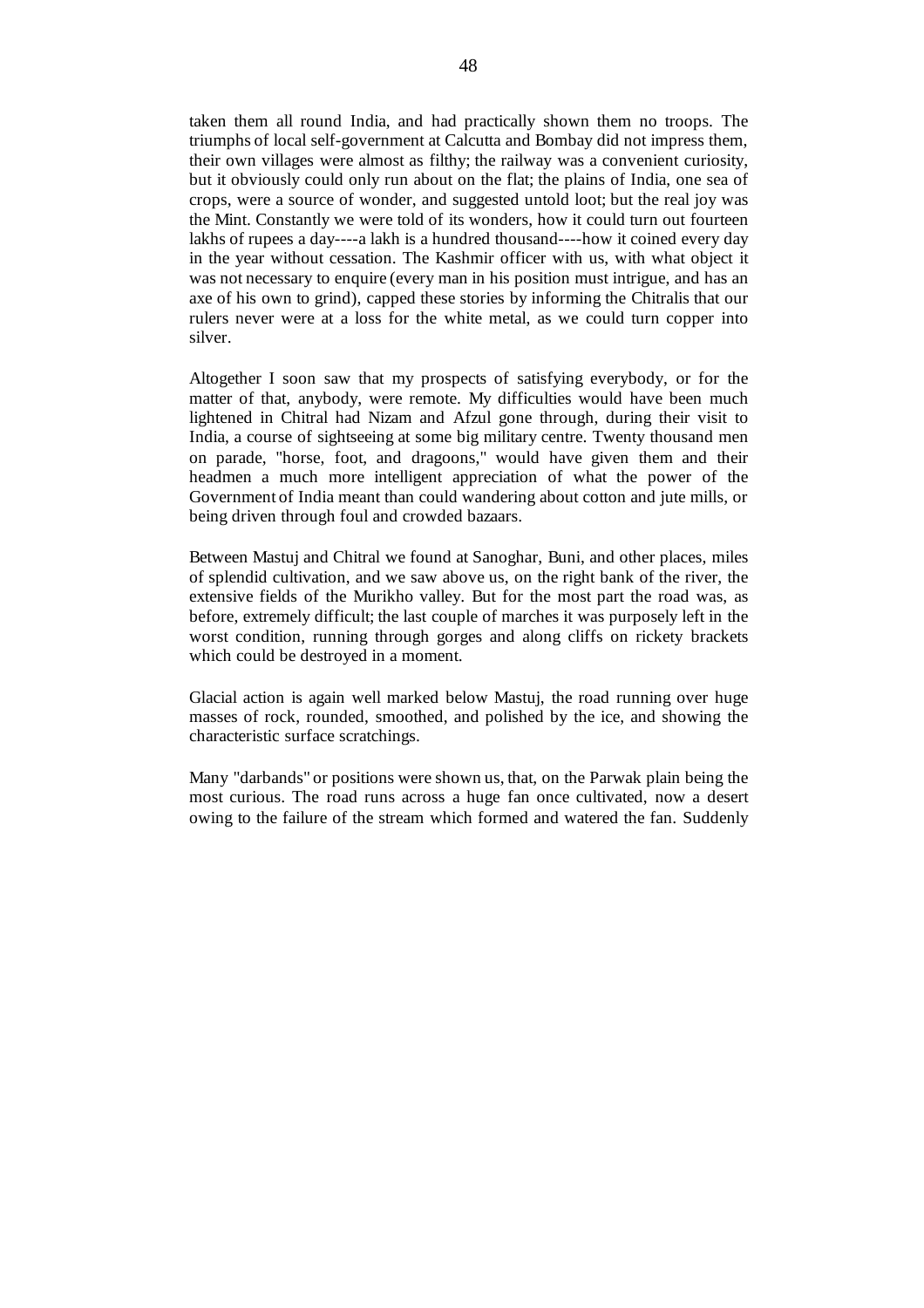you come to a great ravine with perpendicular walls sixty to a hundred feet deep. The ravine runs without a break up into the mountains to the right, and into the river to the left; there is only one path leading down into it at its debouchure. Elsewhere one or two goat tracks exist, the heads of which are covered by sungahs. These sungahs, planted apparently without purpose in the open plain, are the first intimation you get of the existence of this ravine. This was the second position forced by Colonel Kelly on his march to the relief of Chitral, and it was carried by a turning movement to his right in the hills. It is the only position in the open that I ever came across in Chitral; it possessed great natural strength, but like all positions taken up with only the idea of passive resistance, it was of course doomed to fall to an enterprising enemy. An invading army from Badakshan had been here checked and defeated.

Below Parabek was position after position, and every day impressed me more with the difficulties of making war in this country, and with the danger to which isolated bodies must be exposed. A small body of troops moving in the valley could so easily, as our men found to their cost when Chitral was besieged in 1895, be headed by mountaineers using paths thousands of feet above them, and would then find themselves in a trap with the road cut on both sides of them, advance or retreat equally impossible.

Near Barnas there is a defile connected with one of the proudest days in Chitrali history. In Shah Katur's day the Badakshani ruler attacked him, and the invading army penetrated to Barnas. An envoy from the Mehtar met the conquering general in the gorge, threw himself at his feet, made complete submission on his master's part, and, clasping the conqueror's knees, he implored mercy, then with a sudden jerk hurled him off the road to plunge a hundred feet into the roaring torrent below. Both ends of the defile were in a moment in Chitrali hands, and the whole invading force, said to have numbered seven thousand men, was destroyed or taken prisoner.

It was impossible not to be taken with the Chitralis. Putting aside their avarice, which was but natural, and their cruelty and treachery amongst themselves, their nobles were pleasant men to meet, fond of sport, courteous and hospitable, and with a great love of their wild country. The people----that is, the freemen, not the slaves----were bright, cheery, impervious to fatigue, splendid mountaineers, fond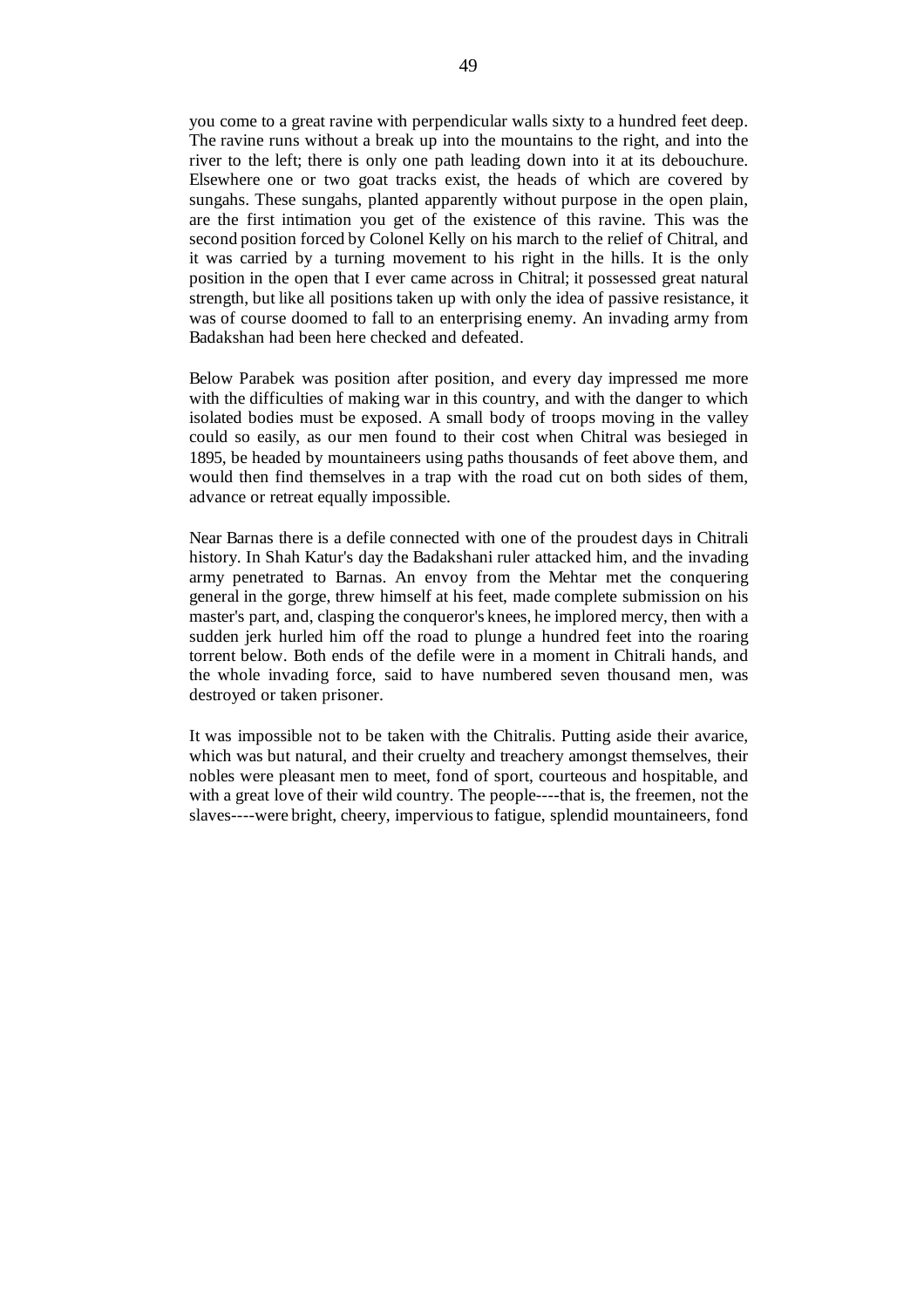of laughter and song, devoted to polo and dancing. The man striding along before your horse, with his loins girt, and the front end of his choga tucked into his waistband to give his legs free play, his chest open, and his shoulders thrown back by a sword carried across his back hooked into his elbows, would sing all the way uphill and down dale, and would gather the wild flowers as he passed them, and stick them into his turban. As a race they are slight and wiry; there were only half a dozen tall men in the country, and I never saw a fat one. This is no doubt partly due to the fact that there is no superabundance of food available, but the result is good. The children were really a joy to see; they had bright rosy cheeks and well-shaped faces; and the small girls, who were not kept within doors, were in many cases extremely pretty.

As we neared Chitral we were met by an increasing number of grandees, of regularly increasing rank. Eight miles from Chitral itself my old friend Raja Bahadur Khan, the Mehtar's half-brother, received me. I never understood how he had acquired a Hindu title, but in the Hindu-Kush they are not very particular. Half a mile further on, after passing through the narrowest part of a gorge along a path a foot wide, pegged on to the rock----one of the few places not even a Chitrali would ride over----a mass of armed men met us. One of them presented me from the Mehtar with a horse most gorgeously caparisoned with gold embossed head-stall, high demi-pique saddle ----instrument of torture for an Englishman accustomed to the familiar Whippy----and prettily embroidered and spangled body cloth. Another half mile and the river leaves the gorge, and on the opposite side there is an isolated rocky mound, along the top of which were ranged some two hundred men, who fired a wild *feu de joie* as we passed. A mile or so further we emerged into the plain, and saw the Mehtar sitting surrounded by a brilliant crowd. Dismounting when about one hundred and fifty yards from him, I walked forward, the Mehtar walking to meet me half way. It was an interesting moment for both of us, as we shook hands and looked into each other's eyes. The Mehtar was a big man, and heavy, about sixty-five years of age, with a very strong and clever face, but the mouth was spoilt by the loss of his front teeth.

After a few words of welcome we mounted, our horses, and rode off. The Mehtar was surrounded by his court, Afzul-ul-Mulk and various other sons were there, and representative nobles from all parts of the country. The scene was one of the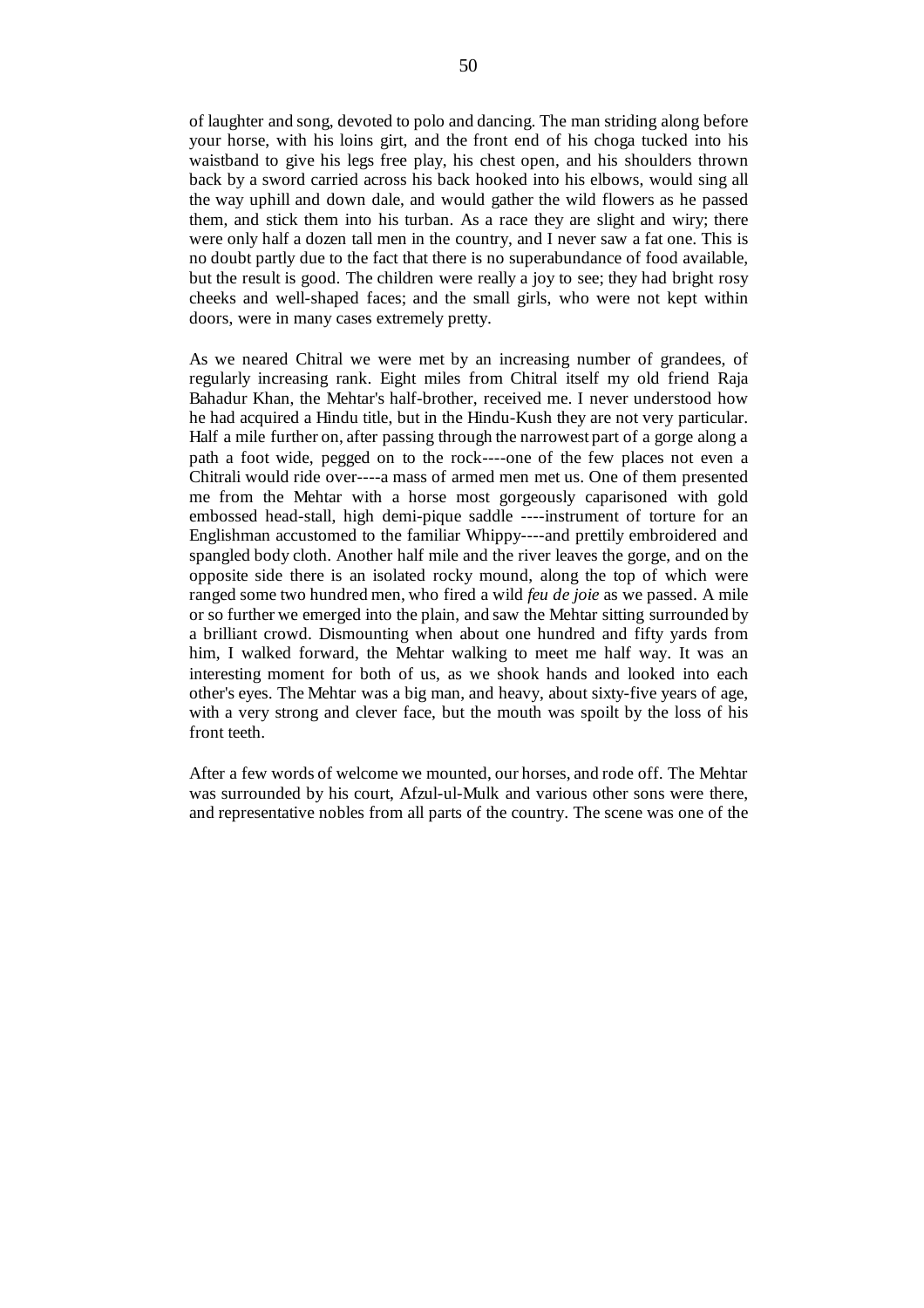most brilliant and striking it is possible to imagine. It could not compare with the more ordered magnificence of the court of an Indian prince, but what was lost in splendour and numbers was made up by its wild picturesqueness. The Mehtar, dressed in green silk (he was a most devout Mahomedan), riding a big horse covered with brilliant silver trappings, moved off, with me on his right hand, the

centre of a crowd of hundreds of horsemen and footmen in the brightest array. Cloth of gold, the rich silks of Central Asia, the most superb velvet coats, the colour almost hidden by the gold embroidery, the brightest English and Chinese silks in all colours, scarlets and blues, crimsons and purple, plain and brocaded, chogas of plain whole-coloured velvets, or of English broadcloths, flaring cottons, and the dull, brown haircloth of the country were all mingled without the semblance of order in inextricable confusion. The only appearance of uniform was in the Mehtar's *corps de ballet,* all the men and boys of which were dressed alike in blue sleeveless coats over white muslin shirts covered with huge red spots, finished off with bright red trousers, a costume at once startling and effective We rode in this way three miles to the bridge, which we dismounted to cross, then on past the fort, which Robertson was a few years later to know so well, and to assist in defending so splendidly, to the polo ground There the usual performance was gone through, but on a greater scale than I had seen before, with many more riders and more brilliantly arrayed. Then we rode back to my camp, which was in an orchard a few hundred yards from the fort, I having had quite enough of riding hand-in-hand with my host, a custom which, however honourable, involves you in difficulties when you have to ride over small stone walls, narrow water-courses, and in and out of deep ravines. The Mehtar took his leave after a few minutes' conversation, and soon after sent us in a most excellent dinner cooked by the ladies of his household. In the couple of hours I had been with him he had made a deep impression on me. He was a fine old man, a striking figure as he rode along, sitting his horse upright and well; and had the history of his forty years of rule been unknown, there was that in him which attracted your attention at once. I felt instinctively that I was face to face with a ruler of men.

## **CHAPTER III**

## **A MONTH IN CHITRAL**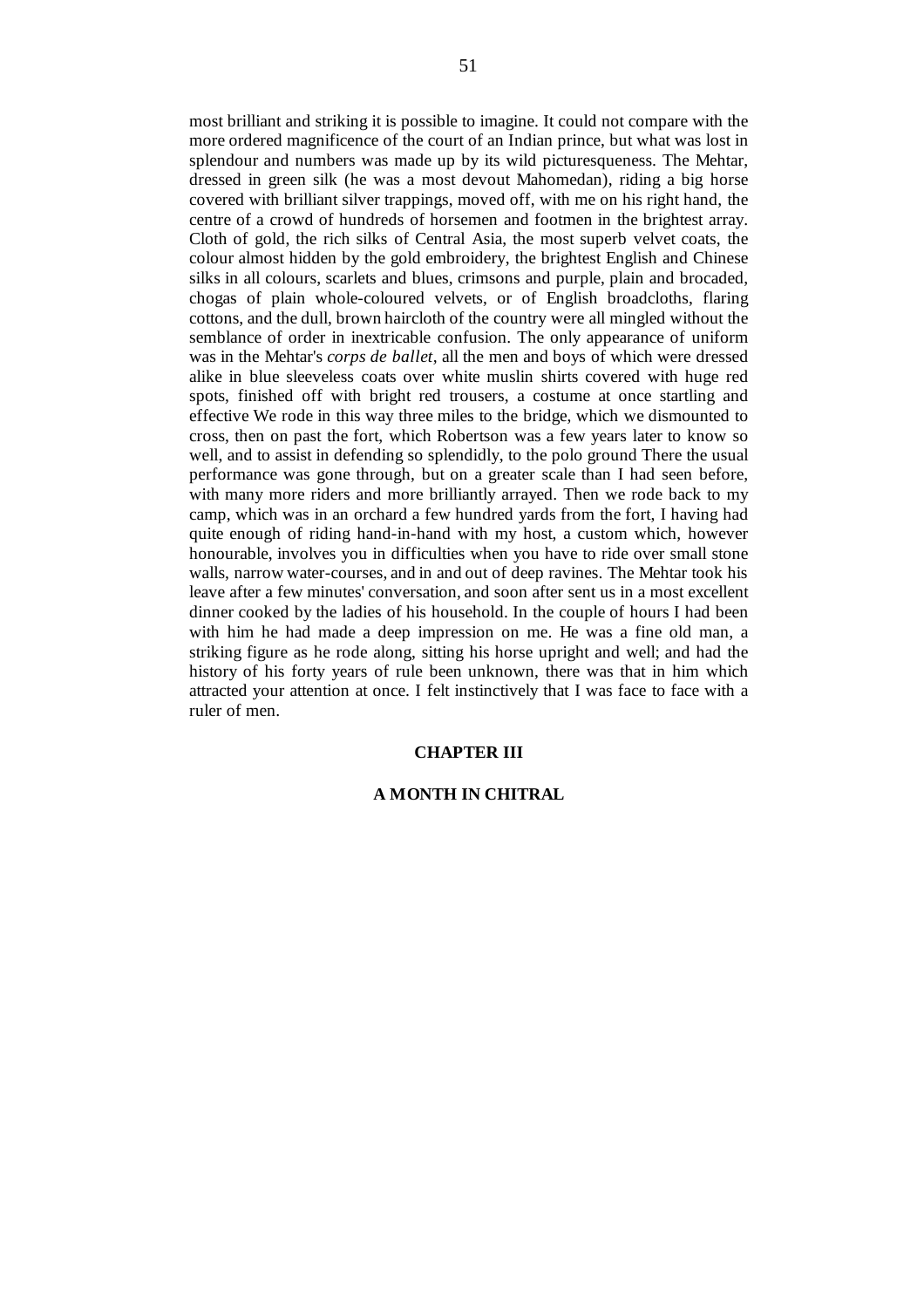MEHTAR AMAN-UL-MULK was a very remarkable man. For forty years his had been the chief personality on the frontier; even in his father's time he had made his mark. It would be wearisome to attempt to unravel the long story of battle and murder, treachery and intrigue, formed by his life. Suffice it to say that he ruled a united Chitral, extending from the borders of Punyal on one hand, to the borders of Kafiristan and Dir on the other, and that the watershed of the Hindu-Kush was his northern boundary. He was tributary to Kashmir, and received from that State a subsidy, which had been doubled a few years before our meeting, for his assistance when Gilgit was besieged by the then ruler of Yasin.

A brief account of this incident will give a good idea of the Mehtar's methods. Yasin was ruled by the Kushwakt family, descended from Shah Kushwakt, the brother of Shah Katúr, the founder of the Chitral royal family. The families of course frequently intermarried, and were closely connected. In the year 1880, Pahlwán Bahadur, the Kushwakt ruler of Yasin, and a nephew of Aman-ul-Mulk, who had had an adventurous and stormy career, took it into his head to invade Punyal and to expel the Dogras from Gilgit. The Mehtar encouraged him in every way, promised him assistance, and urged him to the enterprise. Pahlwán started and laid siege to Cherkilla, the chief fort of Punyal. The moment he was well committed to his adventure the Mehtar, who had secretly collected his forces, occupied Yasin. The unfortunate Pahlwán was at once deserted by his people, and threw himself on his uncle's mercy. It was of the usual kind, and he died suddenly.

The Mehtar was steeped to the lips in treachery; his hands were crimson with the blood of his nearest relations; two out of his three brothers he had murdered; the third was in exile in Kabul; his Kushwakt cousins had equal cause to rue his name. He was continually plotting to get his refugee relations to return to his country, with small success, for they well knew theirs would be but a short shrift. But such a character cannot be judged by our standards: in wild Mahomedan states it is always, and must always be, a case of kill or be killed amongst the sons of a ruling chief after their father's death. Polygamy, and the pernicious habit of parcelling out a kingdom into governorships during a ruler's lifetime among his sons, invariably led to civil war; and when one brother falls into the hands of the other there can be but one result, and that as much in the interest of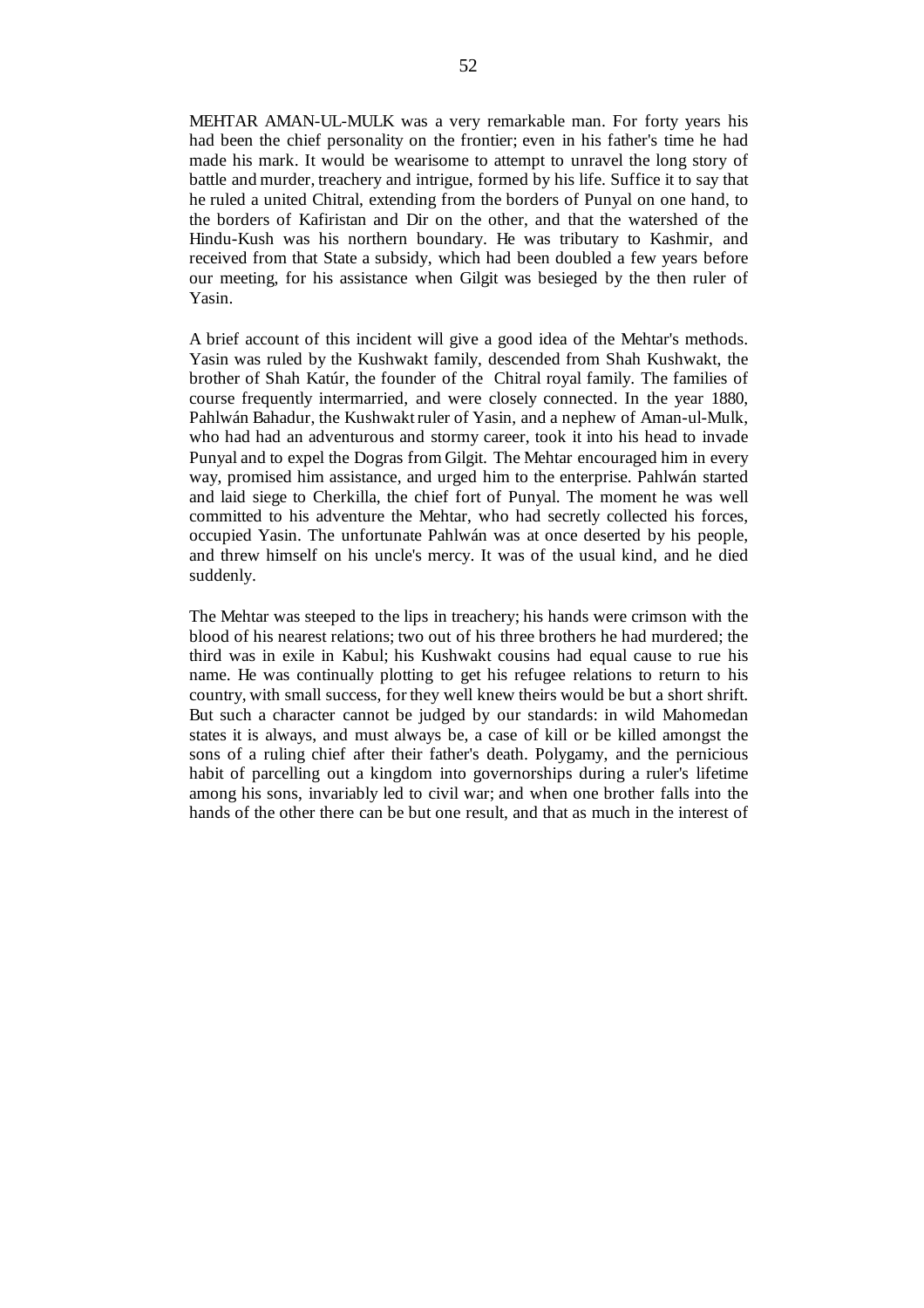the state which is saved from war as in that of the conqueror, for "stone dead hath no fellow."

The Mehtar ruled his country with a rod of iron, and none dared gainsay his commands. But his rule was not popular----far from it. His oppression extended in all directions: he sold large quantities of timber yearly to Peshawari merchants, and the whole of it was cut and conveyed to the streams by forced labour----of course unpaid for; he interfered in trade, and levied prohibitive taxes on merchandise passing through his country; he bought the goods of passing merchants, if he wanted them, at his own valuation; he sold his subjects into slavery, and sent presents of slave boys and girls to the Amir and to neighbouring chiefs. At the same time he had many good points. He was deeply religious according to his lights, yet he was no bigot. His view was that so long as a man was a good subject the ruler had no call to interfere with his religious opinions, and while I was in Chitral he soundly rated his son Murid for trying to enforce orthodoxy among his people. He was a kind and indulgent father, and devoted to his small sons, who used to form a pretty group round him when he came to see me, clustering about him with the fearlessness of affection. In a country where unnatural vices were rampant he was unstained. He had a religious horror of them, and attributed his success over the Kushwakt chiefs to their depravity, against which God's wrath had kindled. He was much married, not "cursedly confined" to one wife, or for the matter of that, to some dozens of wives and concubines. Like David, he "scattered his Maker's image through the land," and at every village you found a small son or heard of a daughter. He had eighty children.

His bearing was royal, his courtesy simple and perfect, he had naturally the "courtly Spanish grace" of a great hereditary noble, the dignity and ease of manner which is the birthright of every gentleman in the East, but which were none the less striking from the fact that the Mehtar had never left his mountain fastnesses. I had read several descriptions of the Mehtar; my lamented friend, Ney Elias, had put him down as in his second childhood, still full of cunning and intrigue, but unable to follow an idea or to keep the thread of a conversation, and had warned me that I should find him hopeless to do business with. I believe that the cause of this judgment was that Ney Elias had seen the Mehtar during the fast month, which was naturally very trying for an old man. Moreover, when passing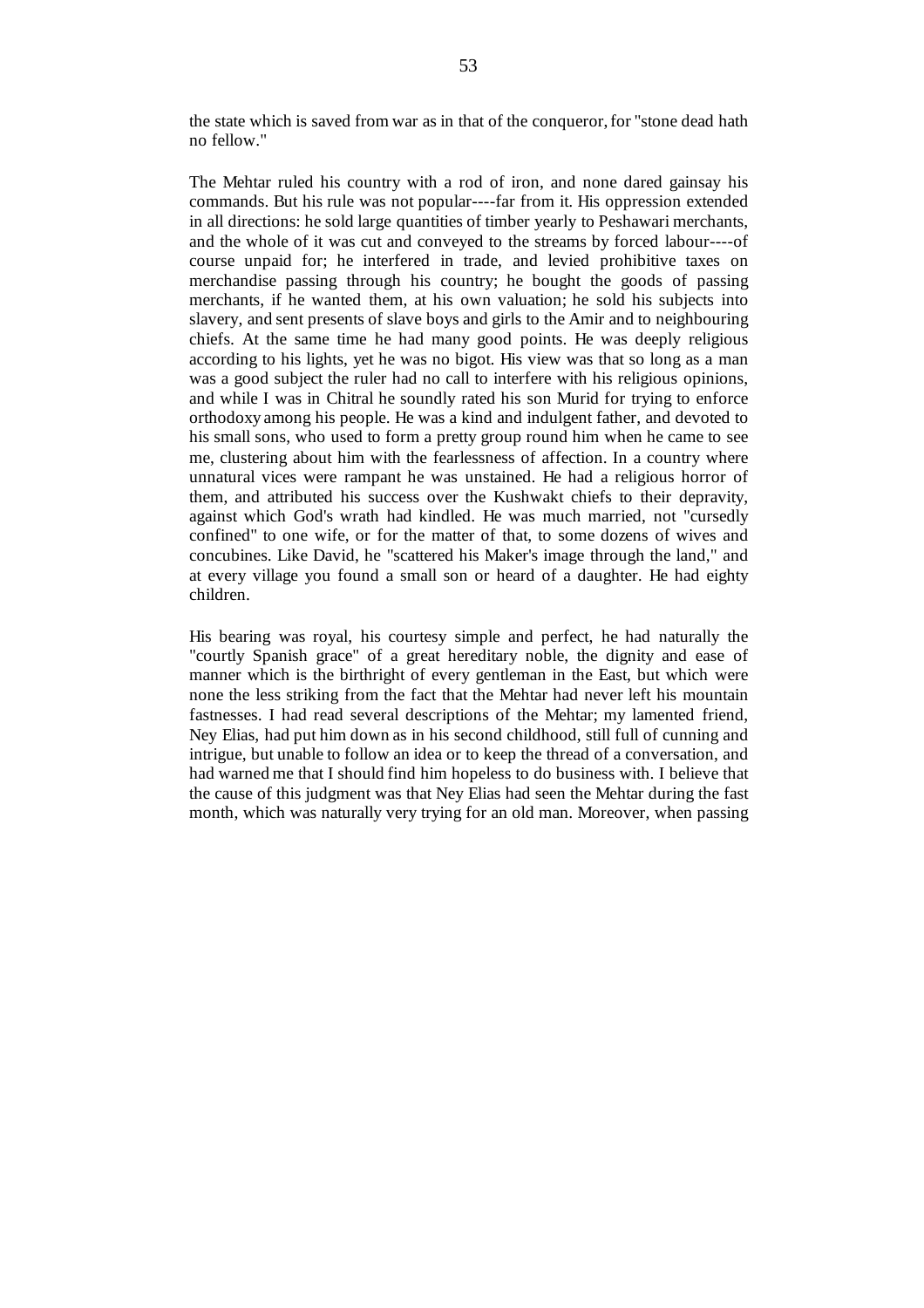through Chitral, Ney Elias had no official position, and the Mehtar may have thought there was nothing to gain by being attentive to his conversation. Anyone more thoroughly competent to conduct affairs I never met.

I saw a great deal of him; he used to drop into my camp after his morning's hawking expedition, or come in before his afternoon's ride, always waiting at the entrance of my camp to be invited in, for, by the etiquette of the country, the ground I occupied was my own. I used to have to keep a sharp look-out not to be caught *en déshabillé,* for I always met him at the entrance of the camp, and conducted him to my tent. He used to sit for hours discussing everything under the sun, drinking tea, and eating gingerbread nuts soaked in it, distributing pieces to his small sons, and occasionally to a favourite courtier. He would wander apparently aimlessly from subject to subject, but you had to be very careful of what you said or admitted, for, like lightning, would shoot out some sudden searching question about the matter on which his mind was really working. It was his little way, practised I imagined originally as an art, but which had become second nature.

The moment was an interesting one to be in Chitral; Mahomed Ishak had invaded Afghanistan from Russian Turkestan, Afghan Turkestan had fallen into his hands, the old princes of Wakhan, who had taken refuge in Chitral territory from the Amir, had been summoned by him, and momentarily reinstated in their country, his emissaries were passing through Chitral, and going to Dir, Bajaur, and Swat, endeavouring to raise trouble for the Amir. The Mehtar was very anxious; he was between the devil and the deep sea; he feared the Amir, and rightly, and hated him with a bitter and deadly hatred; he was afraid of the consequences if he espoused Mahomed Ishak's cause, for the success of which he prayed incessantly, and the latter failed in his attempt. On the other hand, Mahomed Ishak made great promises, and, if successful, might be a good friend; he could scarcely be a more dangerous and unpleasant enemy than Abdur Rahman. Altogether, it was a very difficult question, and he came and discussed it with me. I advised him, in what were the interests of Government as well as his own, not to stir up strife: a war once kindled on the frontier spreads frequently in unexpected directions. I pointed out that the Amir was our ally, that we did not desert our allies, and that Government would not be best pleased if the Mehtar started a conflagration. In the end, whether my counsel had anything to do with it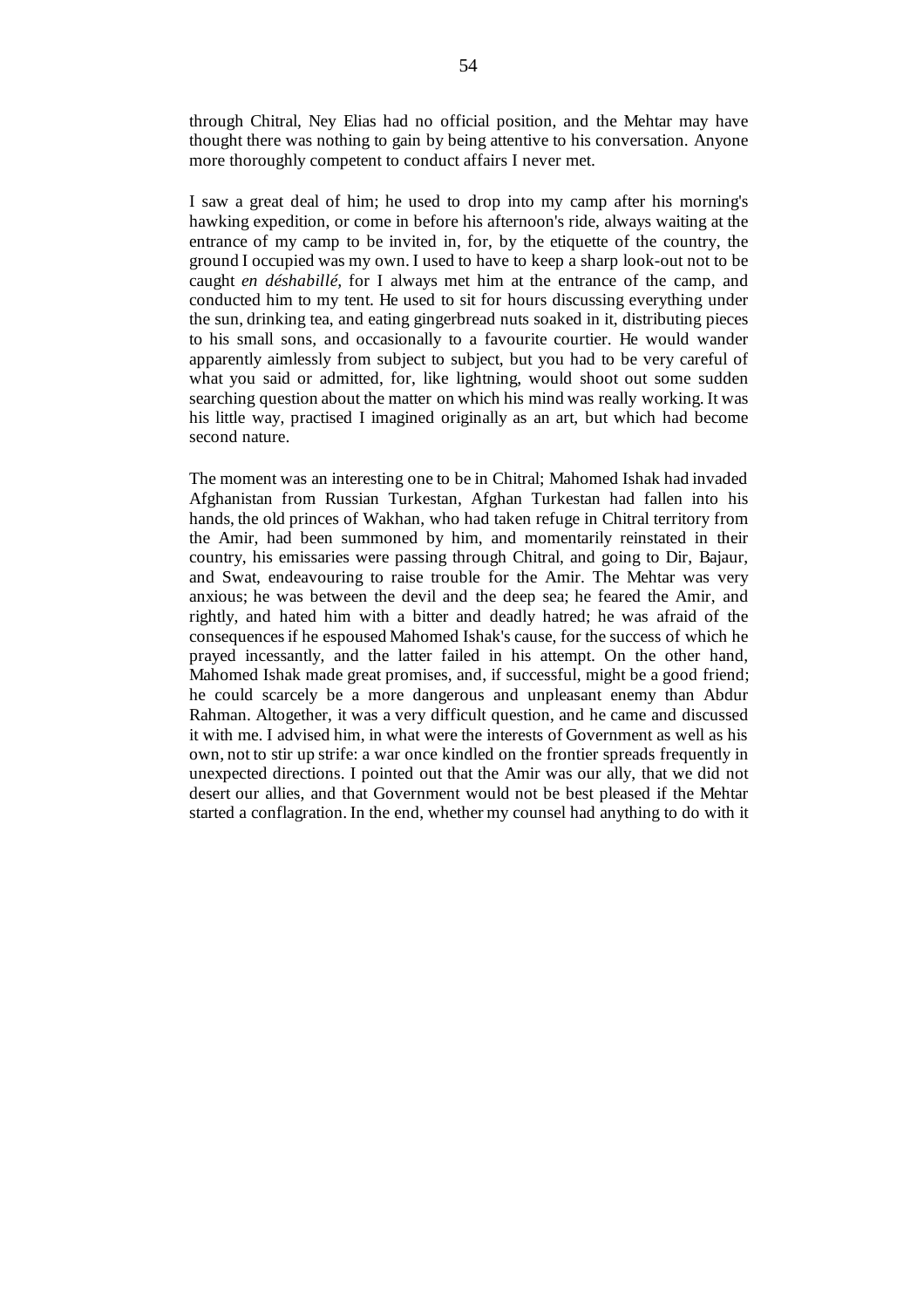or not, the old gentleman decided to sit on the fence and do nothing. The Mehtar's views on the condition of frontier affairs were interesting, and his knowledge of men and matters varied and wide. A man does not rule a frontier state forty years for nothing. He saw that, so far as his dynasty and country were concerned, safety lay in alliance with us, danger in any closer intercourse with Afghanistan. For this reason he was delighted to have an unconquered Kafiristan on his flank as a buffer between him and the "God-given Government." He might occasionally, in retaliation for too numerous murders on the part of the Kafirs, raid their country with the object of getting some slaves, but he had no desire to see it conquered, and he was delighted that the Kafirs made the road down towards Asmar, and up the Ashreth valley to the Lowari pass, their happy hunting-ground, and murdered stray Pathans. The more dangerous the road was, the more isolated and safe his state. We discussed many questions, to which I cannot refer, with daily increasing interest and amusement on my part. Some of his ideas with all his shrewdness were very quaint; one of his most persistent demands was that, given any agreement with Government, it should be engraved on a sheet of copper. Some ruffian had persuaded him that no treaty would be binding on us if only written on paper.

My state visit to the Mehtar was most ceremonious. A deputation of his courtiers came and escorted us to the fort, at the gate of which the Mehtar met us, and conducted us to a dais outside, under some magnificent chenar trees. It was a very picturesque sight: row after row of the Mehtar's sons and courtiers in the most brilliant dresses sat on each side of us on the ground, in the shade of the trees. The usual band, composed of half a dozen kettle-drums played with sticks, double-headed drums played with the hand, and pipes, struck up, and the *corps de ballet* of men and boys, in their smart new uniform, dashed into the space in front of the daïs and began dancing. The dances, as a rule, are much the same as the Indian *nautch,* but a trifle quicker and more varied. There are, however, some very quick and lively dances full of energy, where the men dash round with flying steps, and one or two rather good sword dances, which are worth seeing.

The Chitralis will dance, and look on at dancing, all night long; they are passionately fond of it; the only thing which they will stop it for is to hear their boys sing. The songs are the usual love songs with occasional songs of war. I never picked up enough of the language to understand them, but some of the airs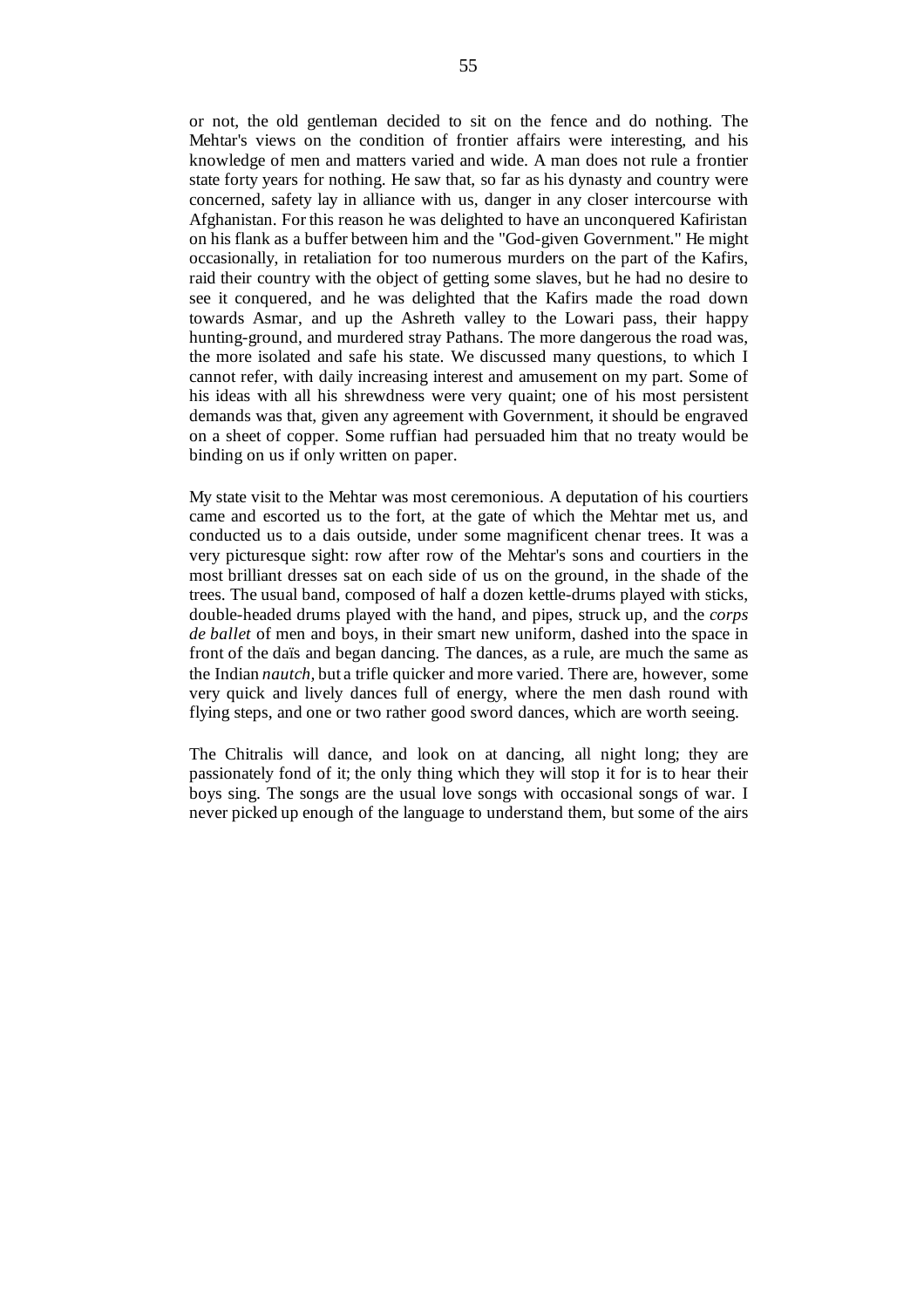were charming, and deserve to be collected. I was always thankful when the boys came on instead of the dancers. The boys' voices are really beautiful, and one would willingly have called for them oftener had it been possible to do so without giving the enemy cause to blaspheme. They had a pleasant way sometimes at night, as you sat round a camp fire smoking, of bringing a boy, and starting him singing in the darkness behind you. Very pretty plaintive melodies they sang, accompanied by a few notes of the pipe.

The chorus at the Mehtar's durbar was composed of all his men off duty, men from all the neighbouring villages who had come to see the fun, a stray Kafir or two who grinned in a friendly way at us, all the heterogeneous rabble possible to collect in Chitral. The price they paid for being present and looking at the dancing was continued applause, shouts of encouragement to the dancers, in which they were led by an official who was described as the head of the Mehtar's household. He was a very wild-looking creature, who rushed along the ranks of the spectators dressed in a scarlet cloth choga, and armed with a big ornamented stick, with which he belaboured any of the crowd who did not shout loud enough. After we had sat through the performance for some time the Mehtar rose, and, taking me by the hand, escorted me along a narrow path made by laying down cotton cloth, white and coloured, and stuffs of various kinds, finishing in a strip of sham kinkob, all of which became the perquisite of my servants after I had passed over it. The path led along the faces of the fort to the private garden, from which there was a door leading to the household offices and ladies' apartments. In the garden we found a tent pitched, into which we entered, followed by three or four of the Mehtar's most important sons and nobles.

Directly we had sat down the Mehtar began an oration which lasted an hour, with interruptions to drink iced water, and to rub snuff on his gums, the Chitrali way of taking this most seductive form of the weed. The upshot of his discourse was that he was a faithful servant of the British Government, and that he wanted various things, mostly rifles and money. Some of his remarks were amusing, as when looking a Kashmiri officer full in the face he said that he had been in the habit, in the old days, of beating the Kashmiris and looting them, but that out of consideration for us he had abandoned this source of revenue. All this time I was getting horribly hungry; we generally breakfasted about eleven, and had been fetched away from camp just before our breakfast was ready, and it was long past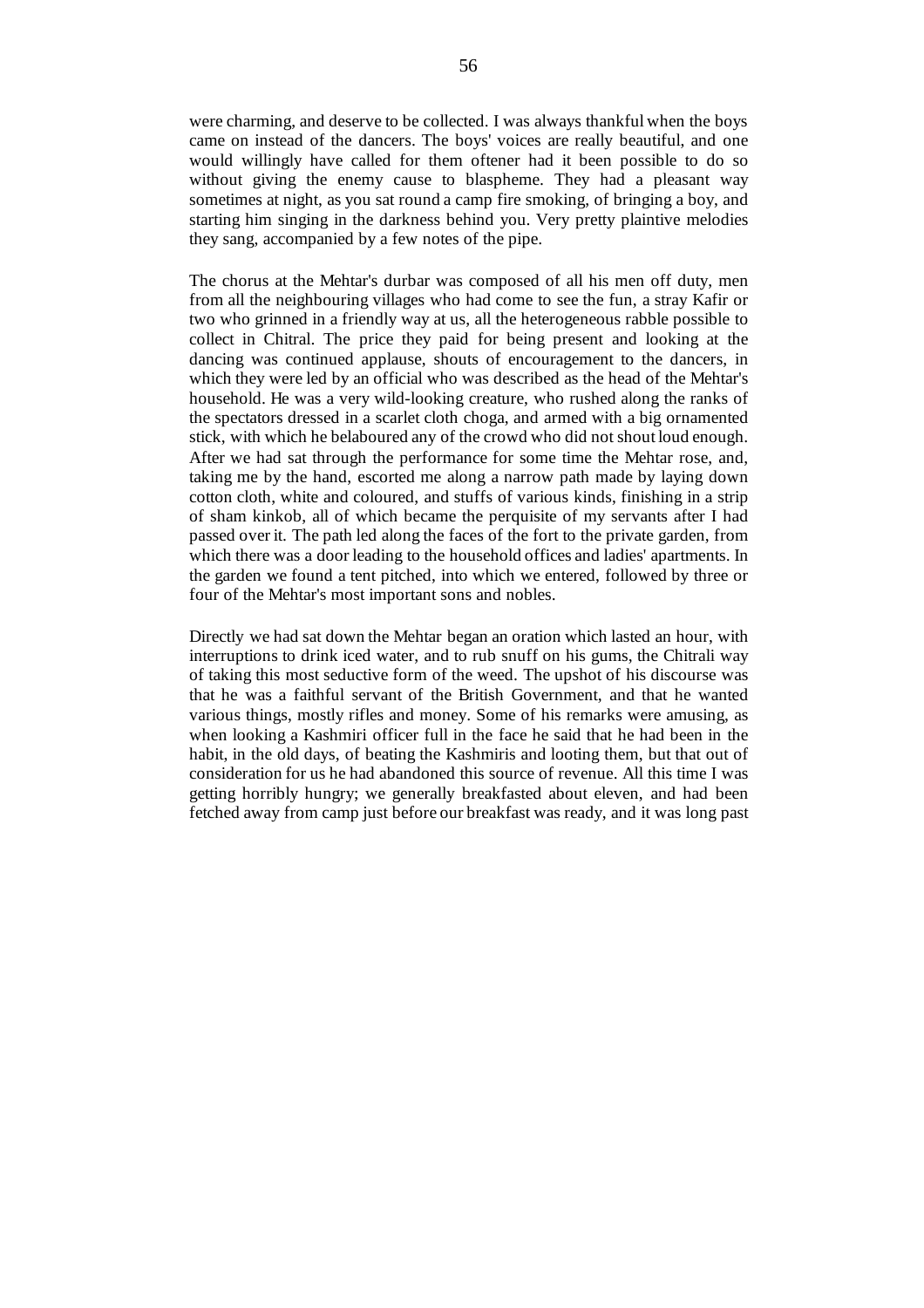two before the Mehtar showed signs of having talked himself out. There was nothing for me to say beyond the usual diplomatic *banalités* about the assurances I had received from the Viceroy's and the Foreign Secretary's lips of the interest felt by the Government in the welfare of Chitral, and of their personal regard for the renowned chief who ruled its destinies. The whole thing was a sort of fulldress debate, the object of which, on the Mehtar's part, was to let it be known throughout Chitral, and in the adjacent Pathan countries, Asmar, Dir, and Bajour, that he was definitely putting himself on the side of the British Government, and under its powerful protection.

The Mehtar, having thoroughly talked himself out, departed, leaving Afzul-ul-Mulk to do host. The dinner was excellent of its kind, and we were introduced to various famous royal dishes, about the best being large flat unleavened cakes of bread full of minced meat, and sweet omelets made with honey.

I remained some time in Chitral, seeing the Mehtar, formally or informally, every day, and talking to his leading men and advisers whom he sent to see me very frequently. To obtain any influence or information in the East an Englishman must always remember that to an Eastern, time is no object, and he must be prepared apparently to waste endless hours in desultory conversation. The time so spent is not really wasted; something can be learnt every day, and confidence is engendered by frequent intercourse. Accessibility is a duty on the part of a frontier officer, and I always made it a point during my time on the border to put aside any work to receive a visitor. Talking to a live man is of more value to yourself, and generally, in the end, of more service to Government, than writing or reading reports.

The result of my conversations with the Mehtar and his leading men was to leave in my mind a very poor opinion of the military qualities of the Chitralis. They had an inordinate idea of their power, but they had never been properly shot at. There was no tradition of severe fighting amongst the people. The nature of the country favoured wars of positions, and I found that once a position was turned, and a few men shot, it was a recognised rule of the game that the defenders should bolt. The rule appears to have been strictly adhered to, and I never heard of an action in which more than ten or fifteen men were killed. The people are naturally hopelessly *laissez aller,* and organisation is unknown amongst them.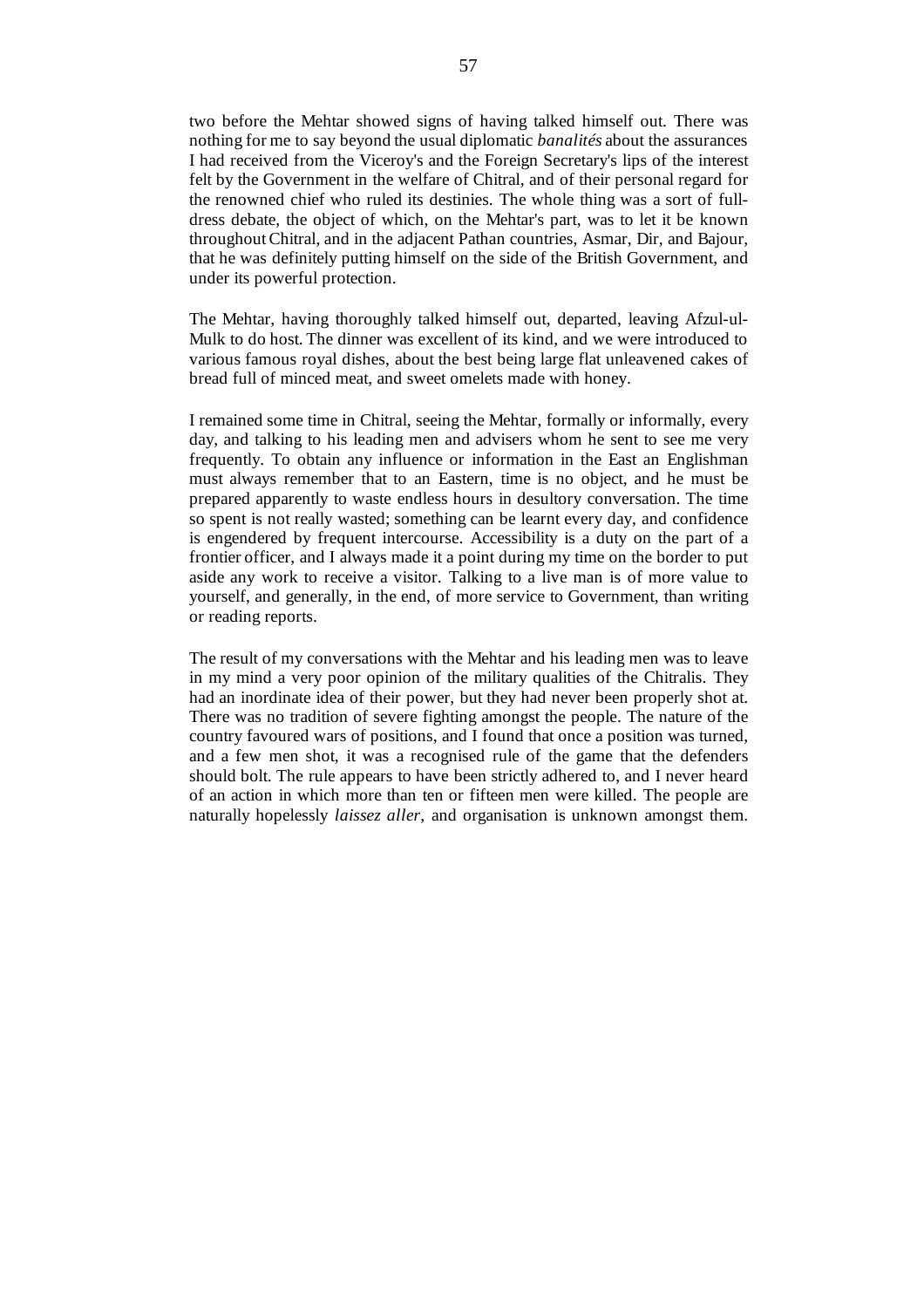The Adamzadas, I find noted in my diary, might possibly fight, but the common people most probably would only do so in a half-hearted way; at the same time, their rapidity in movement, and intimate knowledge of their country, and its capabilities for defence, would make them dangerous enemies to a small invading force, and valuable auxiliaries while on the winning side.

Events proved the justness of the opinion then formed and recorded. A few years later saw Chitral in the throes of civil war, and a Mehtar in possession one day, ousted and flying the next, after the fall of a position attended with the loss of one man. The feeble resistance made to Colonel Kelly's advance by the Chitralis, though holding splendidly defensible positions, the secondary part played by the Chitralis in the memorable siege of Chitral, when all the real fighting was done by Umra Khan's Pathans, and the skill they showed in cutting off small parties of Sikhs, all went to prove that, though not wanting in courage and endurance, they lack the tenacity and grit which is wanted to enable men to face severe loss and to make real soldiers. As Napoleon says, "*Un homme ce n'est pas un soldat.*" The Chitrali is wanting in the something which makes a soldier.

I found that the Mehtar had no conception of our real strength, no standard by which to judge our power. He undervalued our troops, his only idea of a standing army being taken from the old Kashmir regulars, a body with whose name disaster was associated, and some of which he had himself defeated, driven into the fort of Gilgit, and besieged there. His sons and leading men who had been to India had not seen enough of our troops for their reports on them to impress him. One thing I found he was most anxious to have, and that was a properly organised hospital and dispensary at Chitral, under a good native doctor; that this was to be at our expense went without saying. I am glad to say I was able to arrange this, a hospital was established next year, and it has flourished and done much good in the country.

Before leaving Chitral I sent the Mehtar the presents I had brought up for him. The local etiquette forbade the gifts being offered in public, as everything so received had at once to be given away. My presents, therefore, were taken to the Mehtar by my head orderly. They consisted of a double-barrel express rifle, a pair of shot guns, and a miscellaneous assortment comprising silver goblets, cutlery, gold cloth from Benares, silks and broadcloths; and as the ladies were to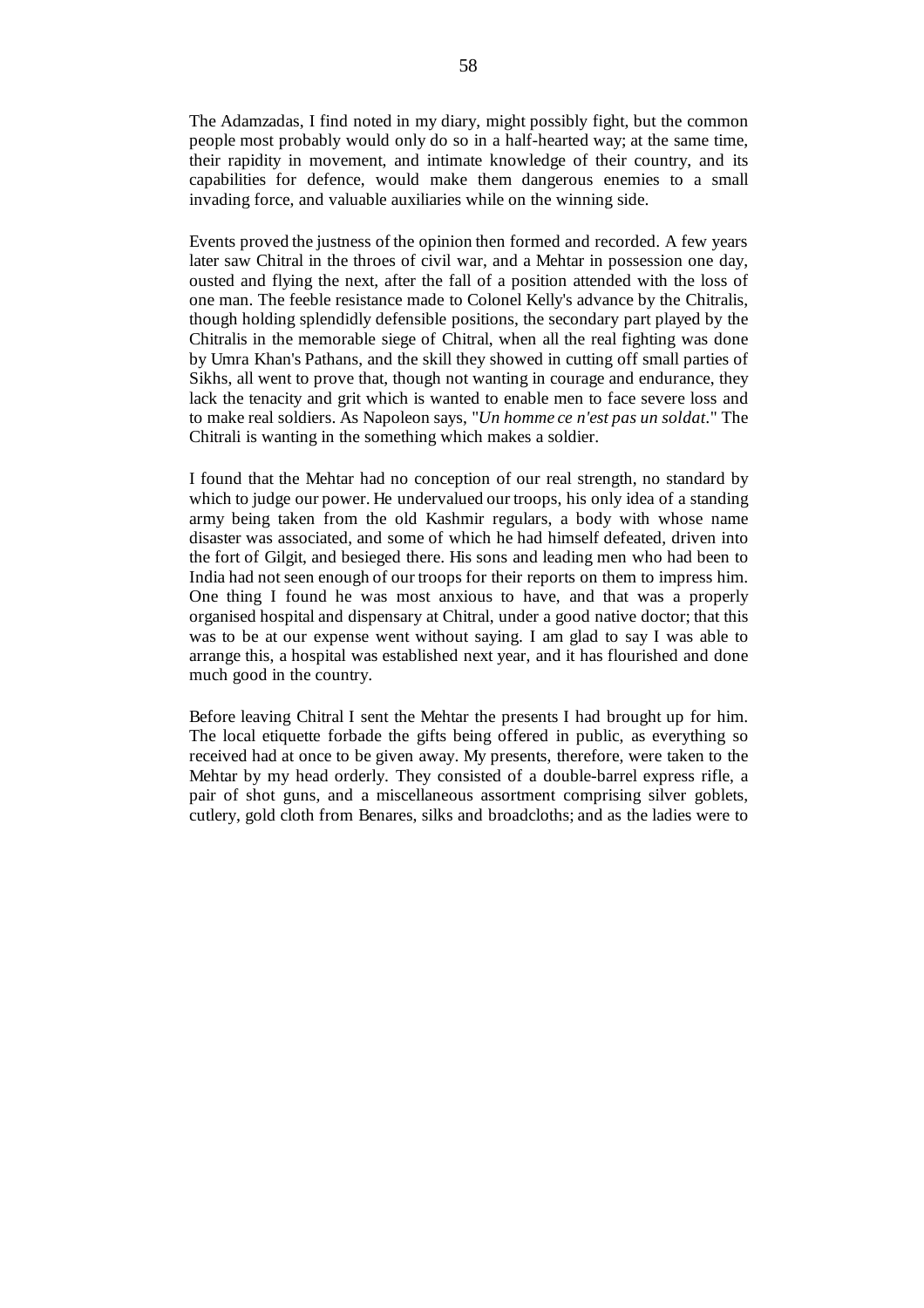be propitiated, carefully-graduated collections of rich brocades, silks, embroidered muslins, looking-glasses, jewelled trinkets, and last, but not least, boxes of scented soap and cases of perfumery. I was careful to ascertain the proper proportion to be observed in graduating the presents for the Mehtar's leading wives, and had a solemn interview with his minister on the subject. The result was excellent, and to my surprise and satisfaction I found that the Mehtar was delighted with the presents, and valued them at considerably more than treble what they had cost in India, and that the ladies were extremely pleased with theirs. The Mehtar's appreciation of some of my gifts was amusing. He was much taken with a nest of silver cups in a case, the innermost of which was shaped like a champagne glass. He was delighted with this, and pointed out that it would be most useful as a spittoon when he chewed snuff. The |122 ladies, I heard, revelled in the soap; and, judging from the men, I should say it was needed.

From Chitral I sent letters to Peshawar through Dir and Bajour, and asked permission to come back to India that way. The Peshawar authorities said afterwards we should have had our throats cut had we attempted it. This, "from information received," I did not believe, and in any case it was worth trying, as we had no accurate knowledge of the road. The Khan of Dir and Umra Khan of Jandol were ready to pass me through their territories, and as both wished to come to an understanding with Government, I believed the opportunity to be a good one, more especially as the Mehtar had at the moment considerable influence with them both, and was prepared to do all in his power to assist me in the attempt, believing that Government would take any help given me by him into consideration. However, the fates were against me, and I did not get permission. I arranged to spend the time pending the receipt of an answer in visiting the Dorah, Agram, Nuksán, and Katinza passes, leading over the Hindu-Kush into Badakshan, but the early setting in of the snowfall rendered it impossible for me to visit the last three, and I had to content myself with the Dorah, the main pass, over which runs a rough kafila or caravan road, which has from time immemorial connected Badakshan through Chitral, Dir, and Swat with India.

I had a final interview with the Mehtar before leaving Chitral, and he presented me at parting with the usual number of horses, and with some fur coats, one qf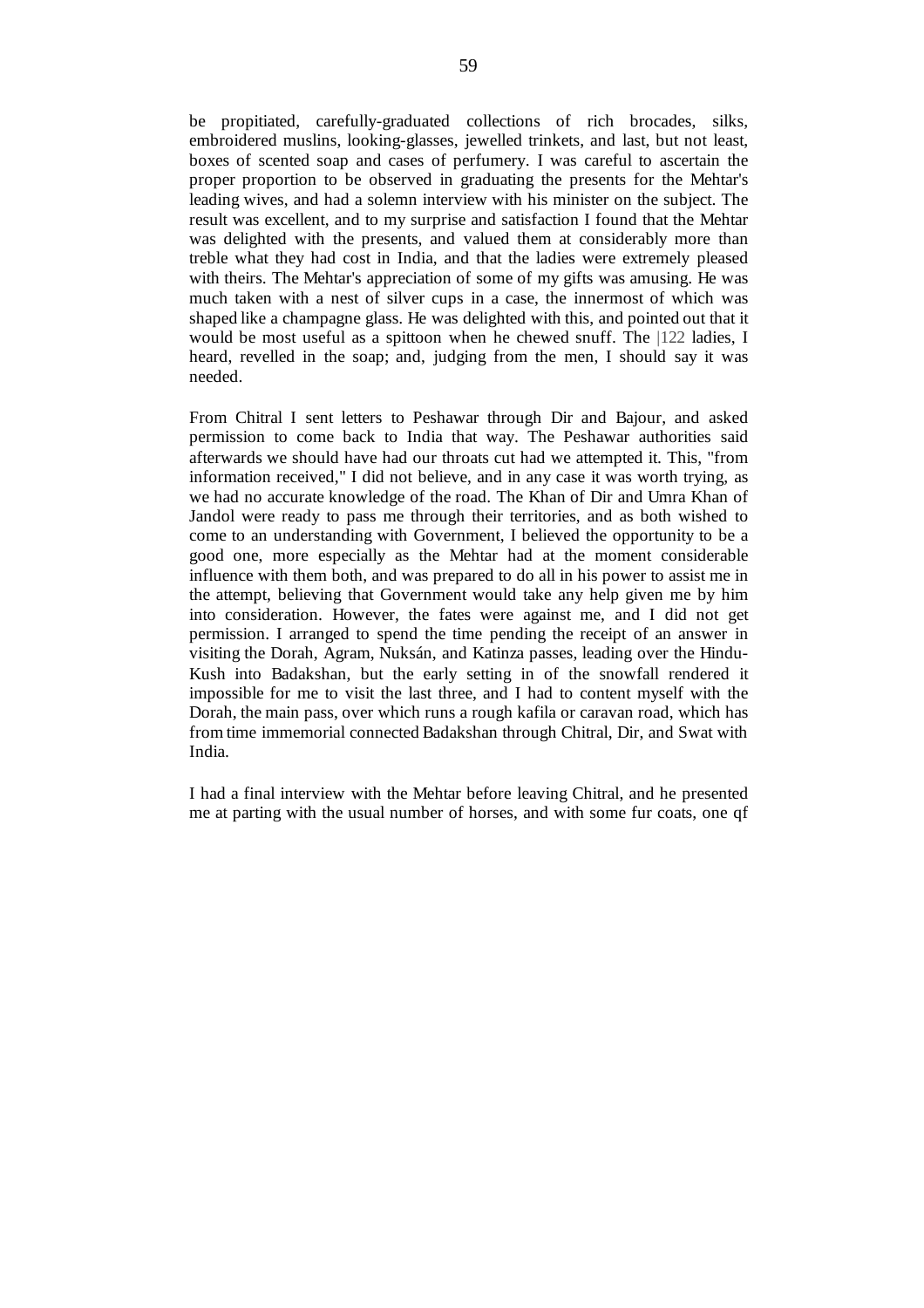which was much admired when I wore it in camp, the outside being composed of Bokhara silk in broad bands of red and gold. Our first halt was at Shoghot, a point at which all the roads leading over the passes mentioned above converge. We passed over the Chitrali racecourse on the way, a stretch nearly four miles long of flat ground which, once cultivated, has been ruined by floods, and is one mass of sand and stones. At the far end of the plain is a raised mound, the Mehtar's grand stand, and the course was the full distance. How any horse could survive being raced four miles over the stones is difficult to understand, but they did. Afzul-ul-Mulk amused me by saying he had a horse which was undefeated over this course, and that he much regretted he had not taken him to Calcutta and entered him at the races there, as he certainly would have won the Viceroy's Cup, the Derby of India. After passing over this open ground, the road runs through a limestone gorge, with absolutely perpendicular sides.

As it was now autumn, and the rivers had shrunk, we marched as a rule up the bed of the stream, which was crystal clear and full of fish, fording a dozen times a day with the water to our saddle-flaps. The trees were just turning, and every valley you looked up was ablaze with "the flying gold of the ruined woodland." We passed many wild-duck decoys, at constructing which the Chitralis seem very clever. They run off a portion of the stream on to a flat field, making a pool twenty yards or so square, at one corner of which, the water runs in. Here they make a wicker cage with a wide mouth and tunnel gradually tapering up-stream. They stick decoy ducks about the open water, and when the wild duck settle, drive them into the tunnel, catching sometimes two and three hundred at a time. The bridges speak for the lightness of foot of the people; they are merely, as a rule, light hurdles of willow; our heavy-footed English labouring folk would crash through them, but they seem strong enough for the people who use them. Horses of course ford.

We reached the top of the Dorah, fourteen thousand eight hundred feet in height, without difficulty, riding practically to the top of the pass. We had a lovely day, the air was perfect, and the view from the top is fine. Immediately below you the ground drops very suddenly to the Hauz-i-Dorah, Lake Dufferin as it was christened by Lockhart's party, but the lake itself is out of sight. We stayed a short time at the top, looking out over the Badakshan mountains towards that mysterious Central Asia which attracts by the glamour of its past history, by the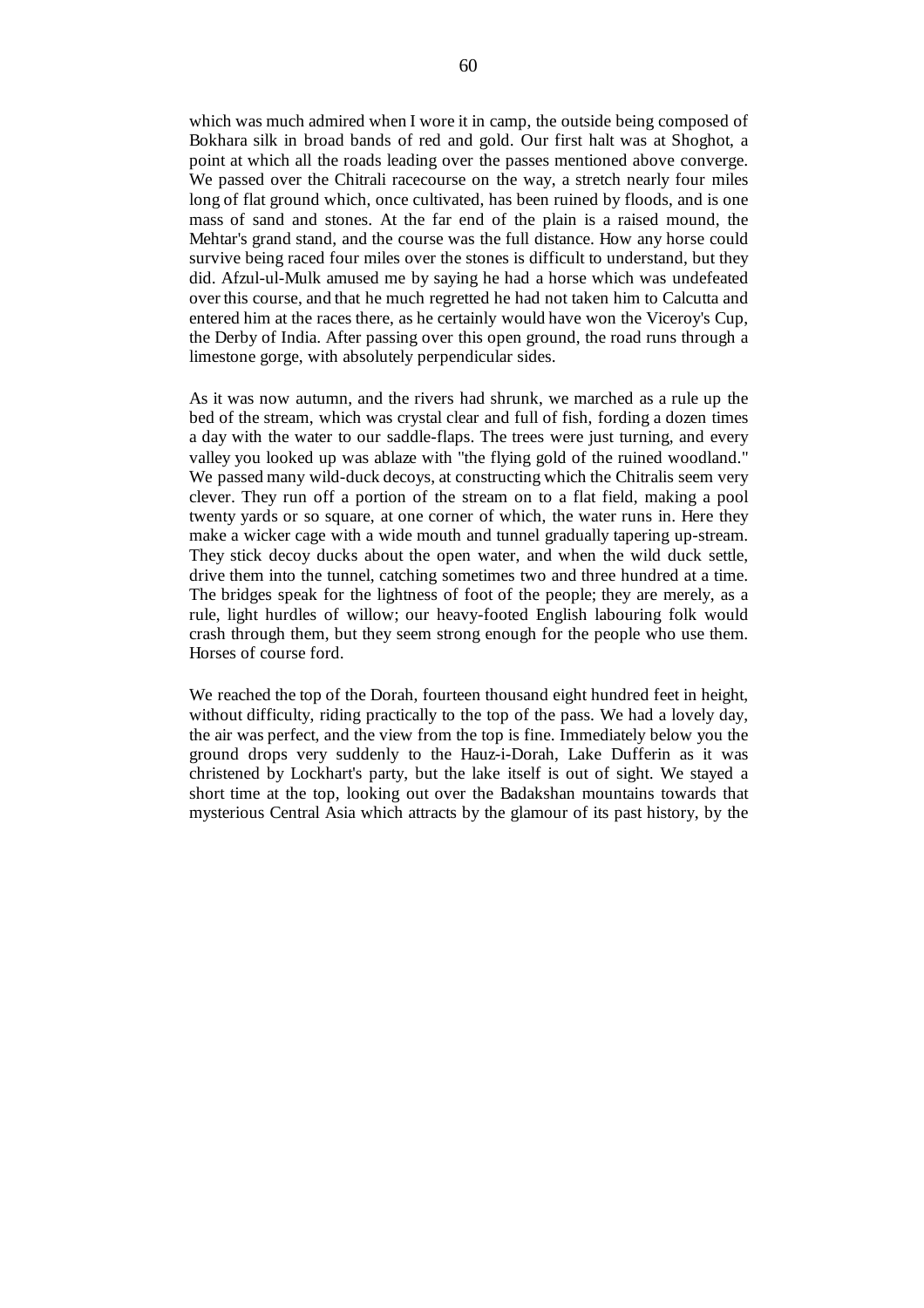veil which shrouds its future. Balkh, Bokhara, Samarkhand, what visions come trooping as their names arise! The armies of Alexander, the hordes of Gengis Khan and Timur go glittering by; dynasties and civilisations rise and fall like the waves of the sea; peace and prosperity again and again go down under the iron hoof of the conqueror; for centuries past death and decay have ruled in the silent heart of Asia. Are we now looking on the re-awakening? Shall the land again blossom like the rose, and proud cities rise on the ruins of the old under semi-European sway, and greater emperors than the Great Khan rule through centuries of generally lasting peace a greater and united empire? Let us hope so. But who that knows her methods can dare to prophesy that Russian rule will necessarily prove better for the people than Mahomedan.

One last look out over the forbidden land through which our feet might not stray, and we turned away and set our faces for India, feeling happy that we had come so far and seen so much, sad to think that the limits of our wanderings had been reached, and that each day now brought us nearer the dull routine of civilisation, from which six hundred miles now separated us. There is a fascination which no description can convey to those who have not experienced it in the nomad's life.

We had passed a Kafir village on our way up the Dorah, the people outlaws from Kafiristan owing to some blood feud, and had been hospitably entreated to stay and dine. This, as we were doing a double march to the top of the pass and back, we were forced to decline, but our would-be hosts turned up in our camp in the evening, and brought us a huge cream cheese, weighing about a stone, excellent to eat when you ignored the dirt of their methods. One boy was very handsome, with an aquiline nose and finely cut mouth, and really beautifully-shaped head and face, but the majority were uninteresting looking. We parted on the best of terms, as I gave each man and boy a looking-glass, knife, scissors, needle and thread, a priceless collection for them. We passed some wonderful hot sulphur springs at Shah Salim, a few miles below the head of the pass, and one of the curious circles of stones before mentioned, which are attributed by the people of the country to the Kafirs.

The Lutkú valley, through which our road ran, is famous in Chitral, and rightly so, for its cultivation, and we were more struck by its wealth on our return than on our march up. Riding up you often see nothing but a series of walls, the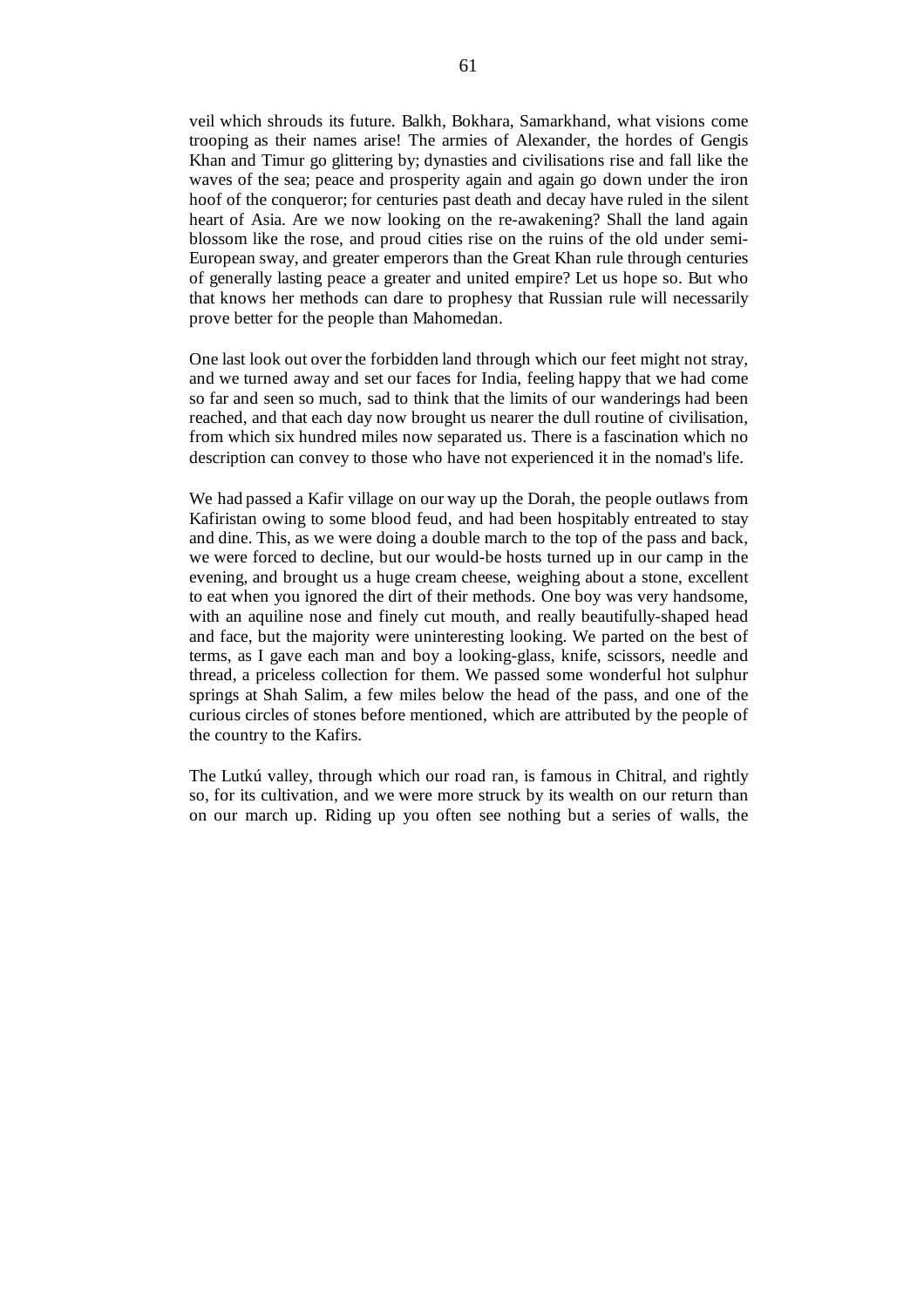retaining walls of the fields; coming downhill the whole of the cultivation is spread before you. Every inch of the ground is utilised, the soil being cleared wherever possible, the stones taken off it and piled in huge heaps, and every large rock which is too big to move has stones stacked upon it. The fruit of the valley is renowned, peaches, apples, pears, and splendid grapes abound; the grain crops could not be finer, and every village is embowered in huge walnut trees, truly a land flowing with milk and honey! It had its drawbacks for the native traveller. We came across a kafila *en route* from Bajour to Badakshan, and found one of the Hindu traders bewailing the loss of a fine mule killed by a fall from a cliff, the second lost since they had left Chitral, and half the load washed away in the stream. Several roads lead from the Lutkú valley to Kafiristan upside valleys, and right and left of the points where the valleys joined were well-known places of slaughter, where Kafirs might be expected suddenly to dash out of the tamarisk thickets, and swoop on any caravan not heavily guarded, or on any isolated man. Some of these side valleys were very beautiful from the distance, particularly one leading by the Shui pass into Kafiristan. We had gone to visit some more hot springs which came out some hundred feet or so above the road, and the view up the side valley was lovely, a sea of autumn colour in which the gold of the willow shaded off into the dark red of the rose thickets.

On our way down we branched off to try and get some shooting. We got none, but were amply repaid by the magnificent scenery. We camped one night at an altitude of about twelve thousand feet on a hillside so steep that our small tent could only be pitched by raising one pole on a pile of stones, and our bed places had to be similarly built up. We here got an insight into the reckless way the Chitralis destroy their timber. Some of our hosts! followers were belated, and in order to attract their attention, the men with us calmly fired a patch of forest. The next morning we rode up and crossed the shoulder of the range we were on at a height of sixteen thousand feet. I was pretty well accustomed by then to riding over anything, but we crossed ground that day that a few months before I should have considered impossible for a horse----long, sloping stretches of shaley rock across which our horses picked their way in the most extraordinary manner. The view from the top was grand: right opposite us, with only one range of lower mountains in between, rose Tirich Mir, twenty-five thousand feet high; no cloud obscured the view, and so close did we seem that every turn of the glaciers could be traced, and the lines of the avalanches distinctly seen.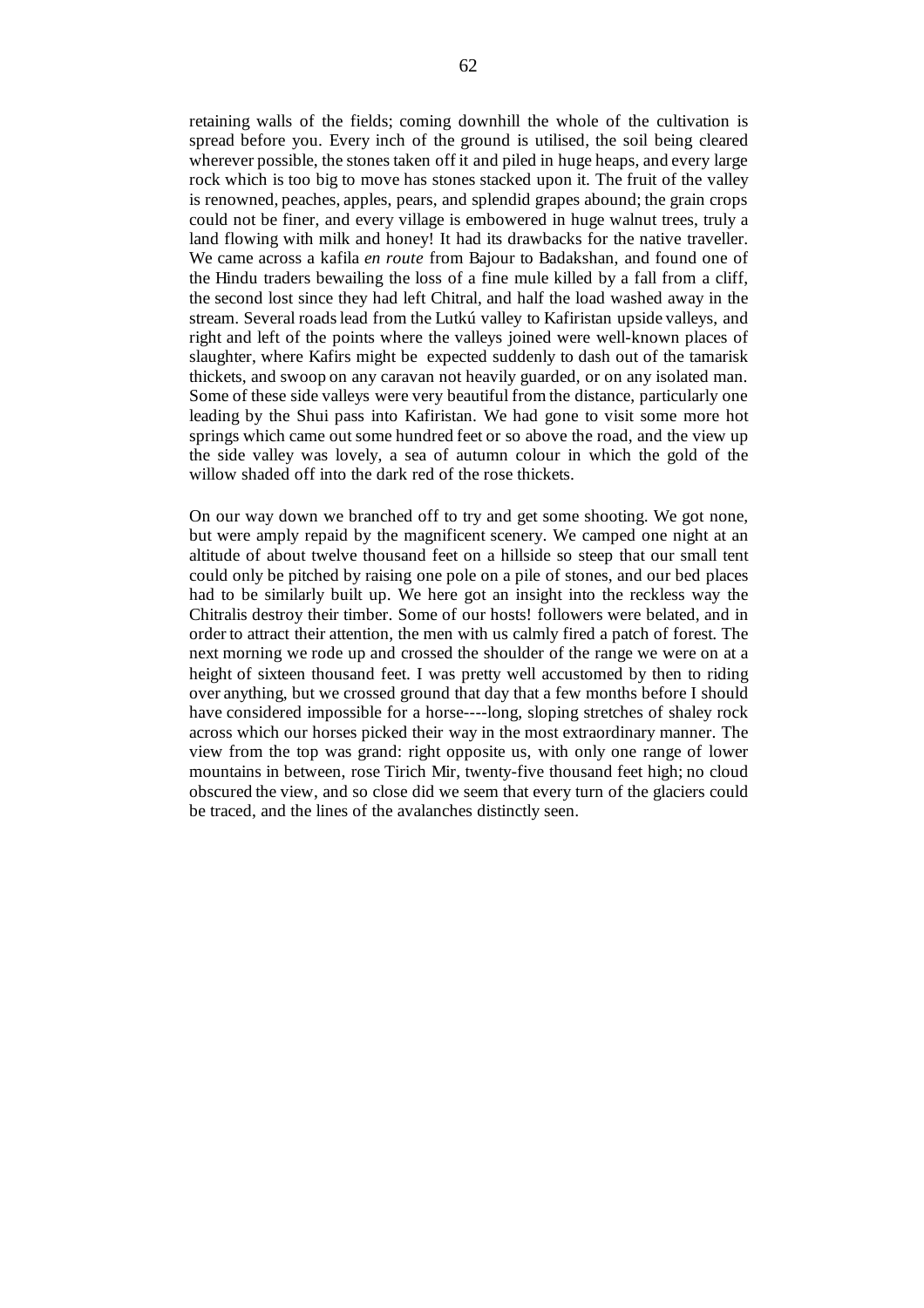The Mehtar came out to see me at Shoghot, and we spent another day together. With him was his son-in-law Rahat Mian, a Kaka-Kheyl timber merchant from within our borders, and at the moment the most important man in Chitral, as the Mehtar trusted almost implicitly in his advice. Our Native Agent in Chitral also came, and had a long talk to me in the morning, during which he inveighed against Rahat Mian, and unfolded his many villainies. Rahat Mian was a study, an old man with a very shrewd face, and an expression entirely under control. He used to sit during my long talks with the Mehtar with a pomegranate in his hand, cutting out all sorts of fantastic geometrical patterns in the rind with a sharp penknife, watching everybody out of the corner of his eye and never losing a word. He produced a letter from Mahomed Ishak, which he said the Mehtar had intercepted, and our Agent praised his loyalty and devotion to Government, and begged that I would bring his services to notice, he having told me all about the letter an hour before, and how copies had been sent post haste weeks ago to their destination. It was interesting to watch the two who hated each other with a deadly hatred, each knowing the other was lying, and both profuse in their compliments and expressions of affection.

Diplomacy in the Hindu-Kush is an interesting game to watch; the men intrigue from their cradle; it is an amusement as well as the business of life. For an Englishman the only safe course is the honest one; he must think pretty carefully before he speaks, and then speak plainly. Every word must prove true, every promise must be fulfilled to the letter; following on these lines a man in the end will get the influence he wants. At first the native diplomatist will not believe him, and will search for hidden meanings, but in the end he will have confidence in this strange being who plays the game on such hitherto unheard-of lines. But the Englishman who believes anything which is told him will get into difficulties. You must learn to disbelieve any story told you, however plausible, unless you have proof positive from other sources of its accuracy; your first thought when any statement is made must always be what is the speaker's motive, especially if he has told you the truth. No man ever approaches the object he aims at directly. By roundabout and devious paths he will lead up to his point, which is perhaps only brought out casually at the end of a long interview. You live in an atmosphere of falsehood and deceit, the men you do business with lying freely and unblushingly on every available occasion; but they bear you no ill-will when you expose their little lapses, and at once set to work to weave some new plot.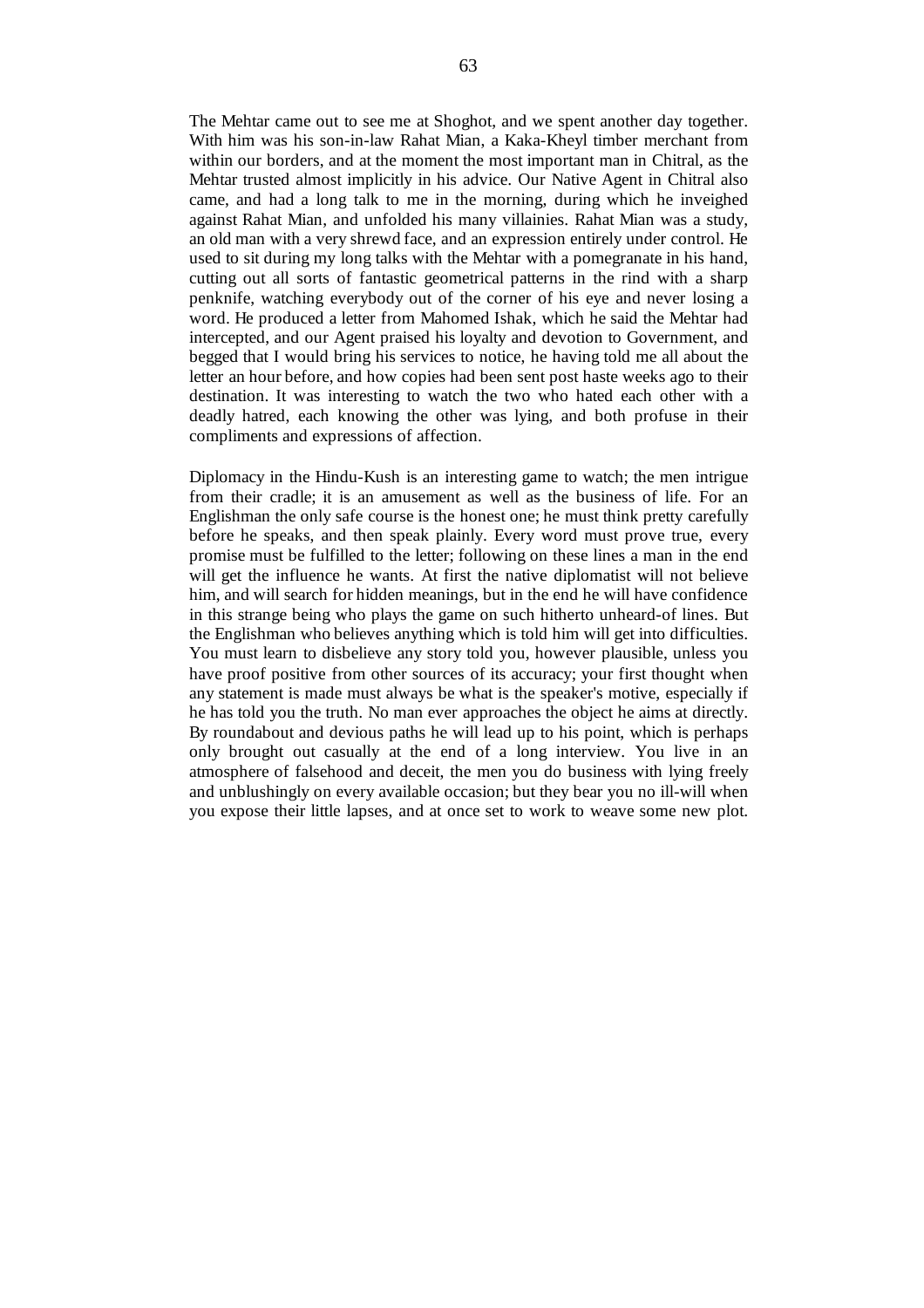The Mehtar was a past master in the art, and it was a never-failing source of excitement and interest to have deailings with him. We got to know each other fairly well by the end of the next four years.

In the afternoon of the last day we spent together we went off to look on at polo. The game was dull, for the players were indifferent, and the ground, at each end of which cropped up huge rocks, was half under water. But the show was diversified by the Mehtar producing various rifles, and making some very fine shooting at a mark across the polo ground, firing over the heads of the players. Then followed the usual dances, one a sword dance to the music of the royal band, the drummer in which, who had only one tooth in his upper jaw, fascinated Robertson and me by his excitement and animation, throwing his arms about frantically, his whole face lighting up, and his eyebrows working furiously in time to the dancing. After the Chitralis had danced, some Bajouri Pathans present gave us an exhibition, the most picturesque piece of dancing we had seen. Five men, dressed in the loose flowing blue Pathan shirt, formed a circle round a flower thrown on to the ground, and danced round it, alternately advancing and retiring, swaying their bodies forward till their heads nearly touched in the centre of the ring, then throwing up their arms and swinging back their bodies and dancing away, their clothes flying and giving a wonderful grace and go to the dance. They then gave us another dance, also in most perfect time, to a plaintive song which they sung, their faces indicative of the deepest grief. This was followed by a wild repetition of the first dance, much faster, and with more dashing action, the accompaniment on the part of their friends being the rapid discharge of their guns. The flower in the centre represented a lovely maiden, and the dance tells the tale of a love story ending in an elopement.

Next morning the Mehtar paid me what was really his final visit, presented me with a last horse, badly galled, and recapitulated all his wants and views. We parted after an exchange of many civil speeches, and promises of eternal friendship, with genuine regret on my side, for I had got to like the old man very much, and to admire his strength of character and undoubted powers. We returned to Mastuj by the right bank of the river, making a detour through some of the higher valleys. The road the first day was very bad in parts; one awful cliff, across which it seemed to run for miles, gave but just room for a horse to move along its face. We crossed a succession of great bowl-shaped bays in the hills,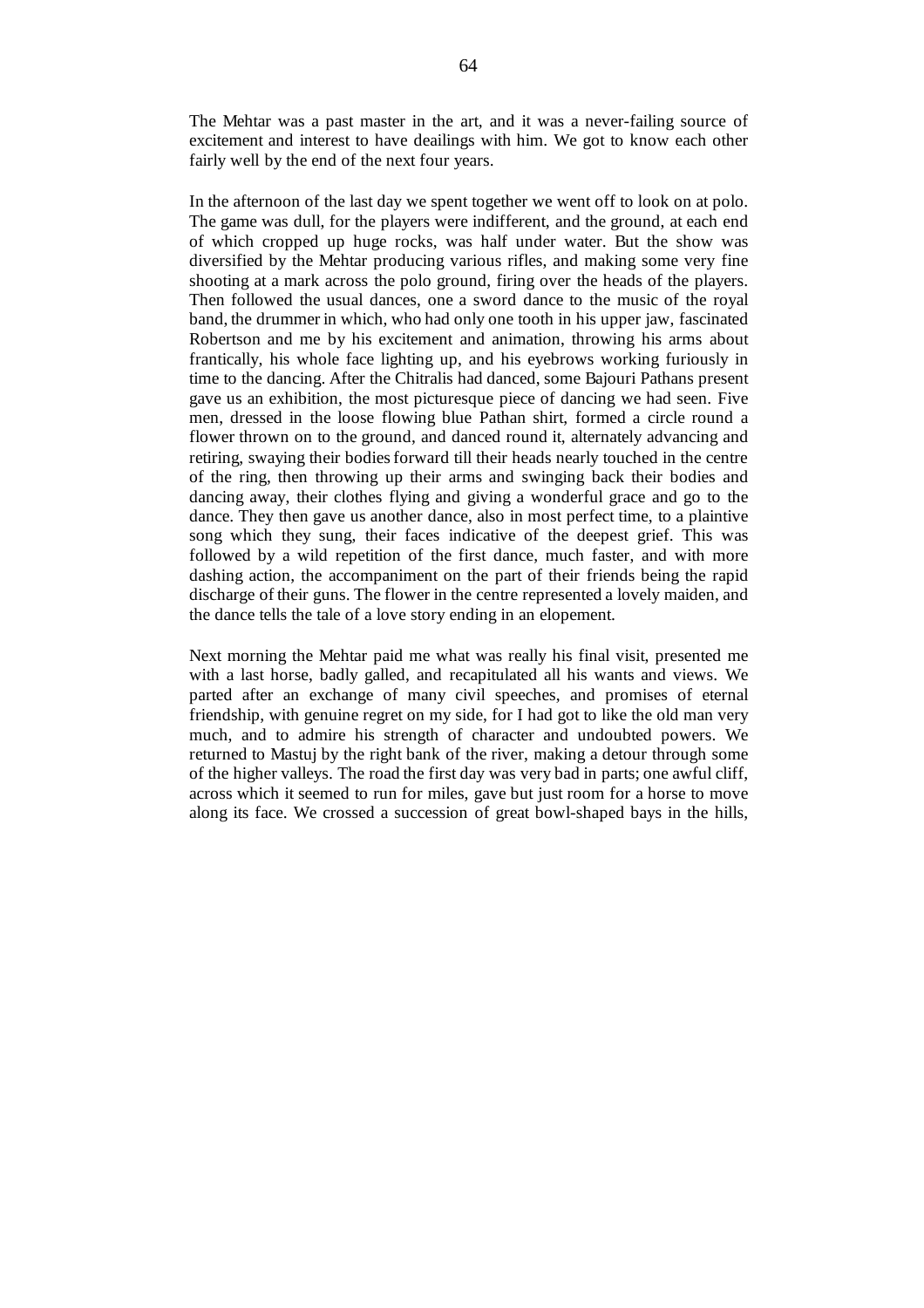several miles across from side to side, cut up by deep ravines, the whole bed of the saucer one mass of cultivation wherever water could be brought to bear. The outlet for the streams which drain these bays into the main river below is generally through a narrow gorge hundreds of feet deep, with walls so precipitous and fall so rapid that no regularly made path can be taken along it. The Chitralis averred that no man had ever succeeded in getting through one particular gorge.

We struck a vein of folk-lore which I should have loved to explore, but I had no time to work it properly, and for really satisfactory results the enquirer must talk the language of the country, which I could not. We were sitting one night after dinner by our camp fire, looking across the valley at the dim form of Tirich Mir, rising ghostly and white in the pale moonlight, when one of our hosts casually mentioned the existence of a lake at the foot of the great mountain by the side of which are the flat stones on which the fairies wash their cloths. Readers need hardly be reminded of the Continental and Eastern habit of beating linen on a flat stone. You could also, he said, find their rice-pounding stones there in great numbers; these must be the round pot holes found in the rocks of all glacier streams, but what the washing-boards were I could not make out, and the lake was unfortunately miles away, so that time could not be spared to explore.

The conversation so begun gave rise to much talk about the fairies. We were told that they were heard to sing or wail round the towers of Shoghot Fort ten or twelve days before one of the ruling family died, and this led to the information that the present Mehtar's great-grandfather had married a fairy, having been a master of the lore which gives command over them. The king and his fairy bride lived on for years as husband and wife without any one knowing it, as he was in the habit of going to Gairat, a village seven miles below Chitral, where the fairies from Tirich Mir assemble every Friday night to say their prayers, and meeting her there. This place is still used by the fairies for their devotions, which take place at a spot marked by a large flat stone. No one will go shikaring there alone, and my informant, who was once belated, and had to spend the night dose to the spot with a single companion, heard the ghostly call to prayer, and the air full of the voices of a great multitude talking Chitrali. The union of the old king with the fairy was blessed with one daughter, and she, though a very old woman now, has continued to take an interest in the fortunes of the royal family, and warns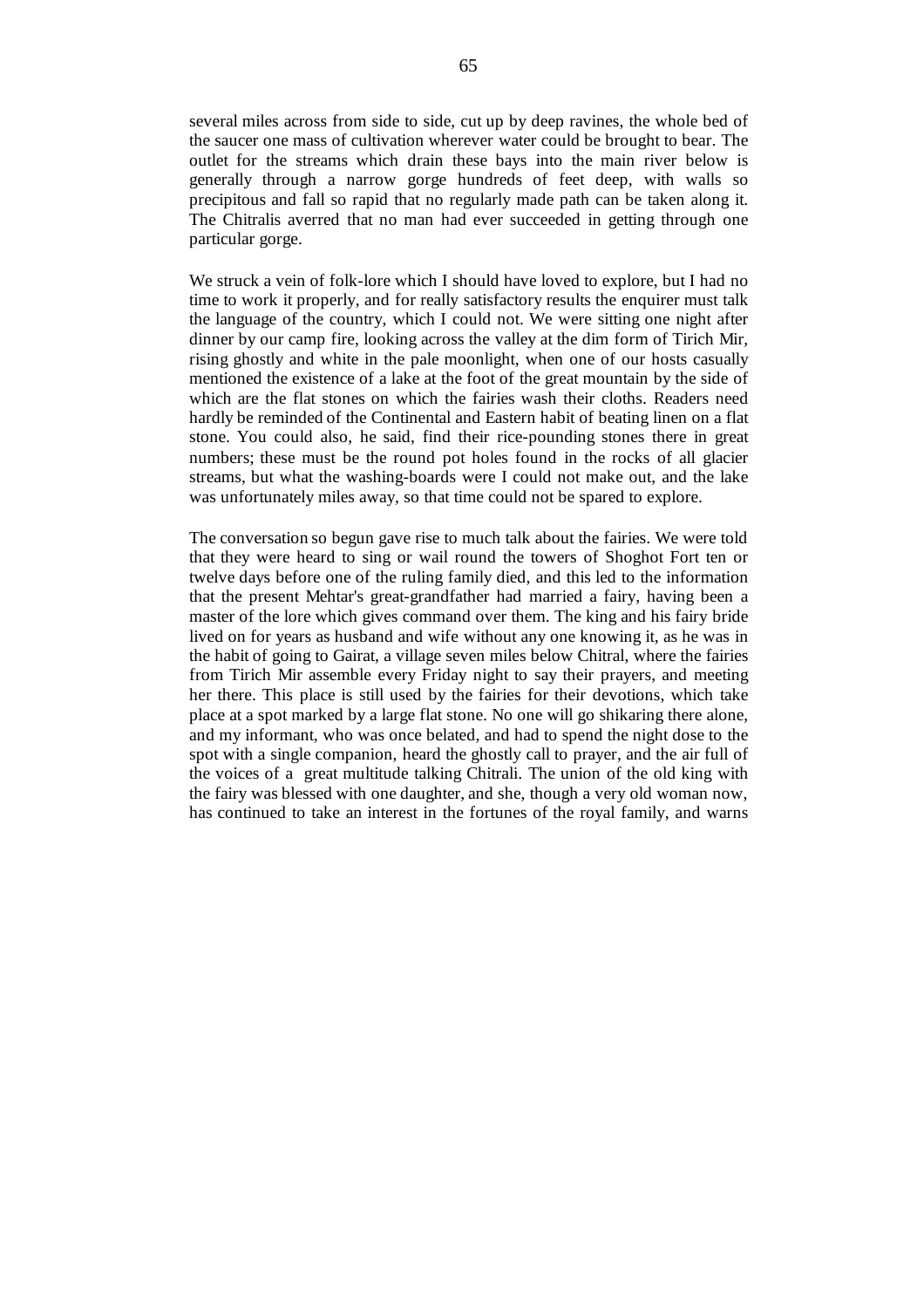them of the approaching death of any member by the sounds heard at Shoghot. Many men had seen her, notably a man still living at Owir, with whom we were promised an interview which unluckily did not come off.

Those who have seen the fairies, and a couple of years before a large number of them were seen by many of the inhabitants of the valley, flying through the air to Tirich Mir, some on horseback and some on foot, describe them as exactly like and women, but very beautiful, and dressed mostly in white. Their only peculiarity seems to be that they have no knee or ankle joints, and that the toes of their feet point to the rear, the heel being to the front. This by the way must be inconvenient when riding. They occasionally carry off men for ten days or so, and treat them well. The man at Owir, who was carried off, lived with them for ten days, and saw the old king's fairy daughter. He reports having seen very large numbers of fairies, and that he was pressed to marry by them, but on his refusing was returned to his home. They appear never to do any one good, and to distribute their thievish tricks and the harm they do indiscriminately among the righteous and the evil-doers.

Asked what the fairies subsisted on, our informant explained that if any man lied about the amount he had harvested, and told his neighbour that he had only ten sacks of grain when he really had garnered twenty, the fairies took the balance, and left him with what he professed to have harvested. He had never heard of their doing any harm to cows, but said they undoubtedly rode the horses at night, and that if a man had done his horse's mane up nicely, he was likely to find him in the morning completely tired out, and with the mane tangled, knotted, or plaited. I could not quite make out which, or whether the knotting |the mane corresponded with our "witches' stirrups." He also told us of a man living at a village above Chitral who had gone out shooting, and shot at and wounded an ibex, which escaped. A few days after a man of the village, who is lame to this day, came up and asked why he had shot him, and on the sportsman denying it, and saying he had only shot at an ibex, the lame man, who is known to be an expert in fairy lore, said, "I was the ibex."

We then unfortunately asked about their religion, and here got away from folklore proper to the made-up stories of the wizard, for we were told that those skilled in fairy art said the fairies were of all religions, Mahomedans who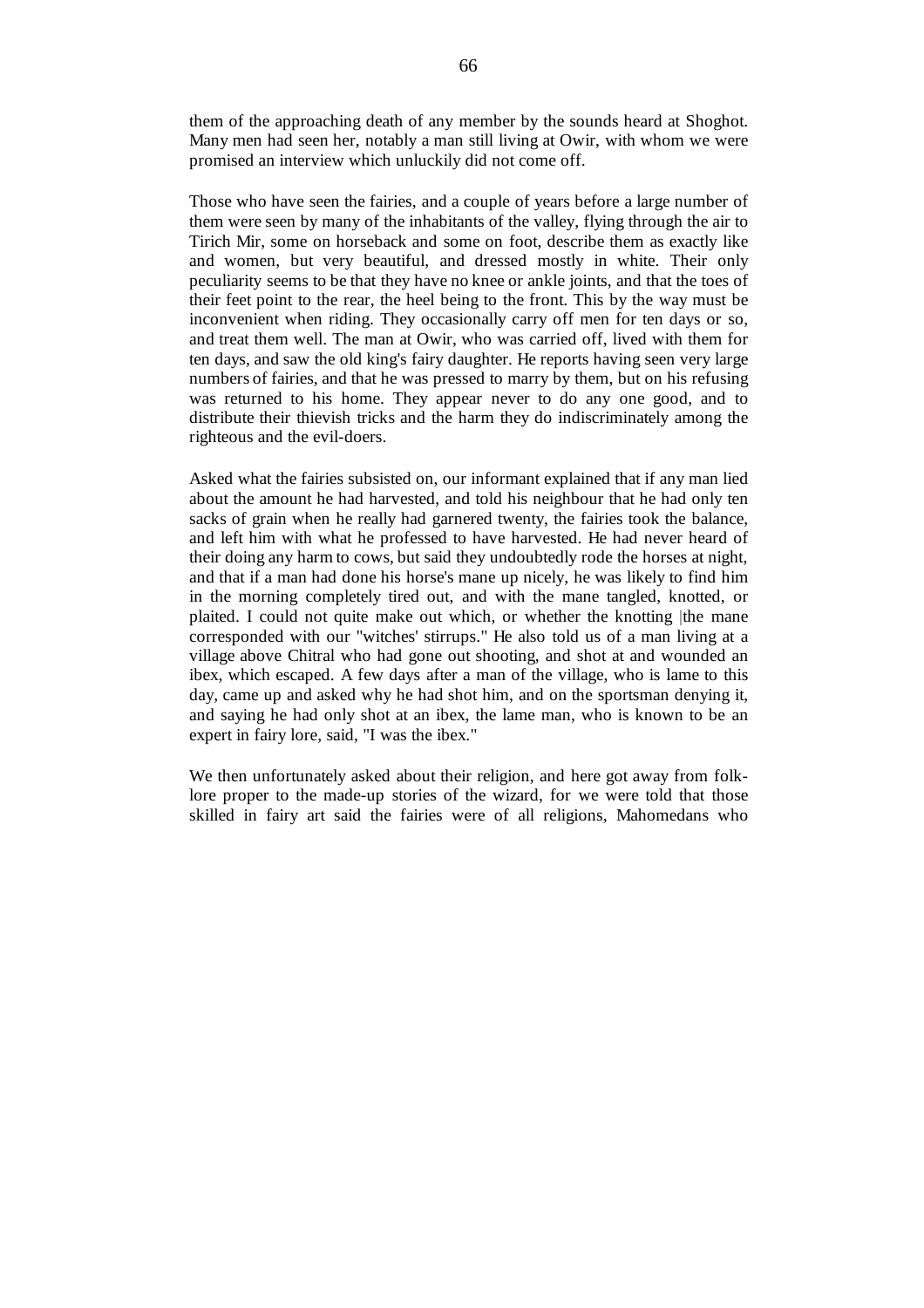worship at Gairat, and who have Mullahs like terrestrial Mahomedans, Hindoos, and others. What the latter worshipped we could not discover. The fairies, we learnt, are at great enmity with the demons, whom they very much fear.

The principal harm they do is to deprive people of their senses and to carry them off. They occasionally make themselves obnoxious by infesting a village. Lately a fairy had taken possession of one, and had wounded several people by throwing stones at them. No one was killed, but the fairy made it especially unpleasant for any one opening any closed box in a house, and finally the nuisance became so great that the Mehtar was appealed to. He called in the help of a wise man who exorcised the fairy, and no further harm was done.

The whole of the above was got from our informant without asking a single leading question, except that I asked him if ever the fairies rode people's horses, but his answer was so ready and detailed that it could hardly have been made up at the moment. Everything he told us was said with an air of conviction, and as if talking of an everyday matter: it was a most delightful experience, and I only wished I could take down the conversation in shorthand, for much of the detail must have been lost. Belief in fairies is universal in the Hindu-Kush, and, for the matter of that, in one form or another throughout the East.

A travelled and well-educated Kashmiri with us was with the greatest difficulty repressed during our talk; he was always wanting to break in with some Kashmiri variation, civilised and thereby ruined, of these local tales. The next day took us to Owir, where we camped at a height of ten thousand feet, having ridden up five thousand feet, and crossed at sixteen thousand a razor-back pass between the two valleys. It was beginning to be very cold, and we enjoyed making the descent on foot, plunging straight down the shaley slopes.

The sandstone strata at the top of the valley seemed full of fossils. I picked up a couple of large ones, some convolutqed shell, but, unfortunately, my orderlies did not understand that I attached any importance to them, and they were lost There is but one drawback to a march such as we were making, and that is the time limit. You pass many things of interest which you cannot visit; you are constantly tantalised by a half glimpse of some beauty or curiosity which you pass with a sigh, knowing that you will never have the chance of seeing it again. I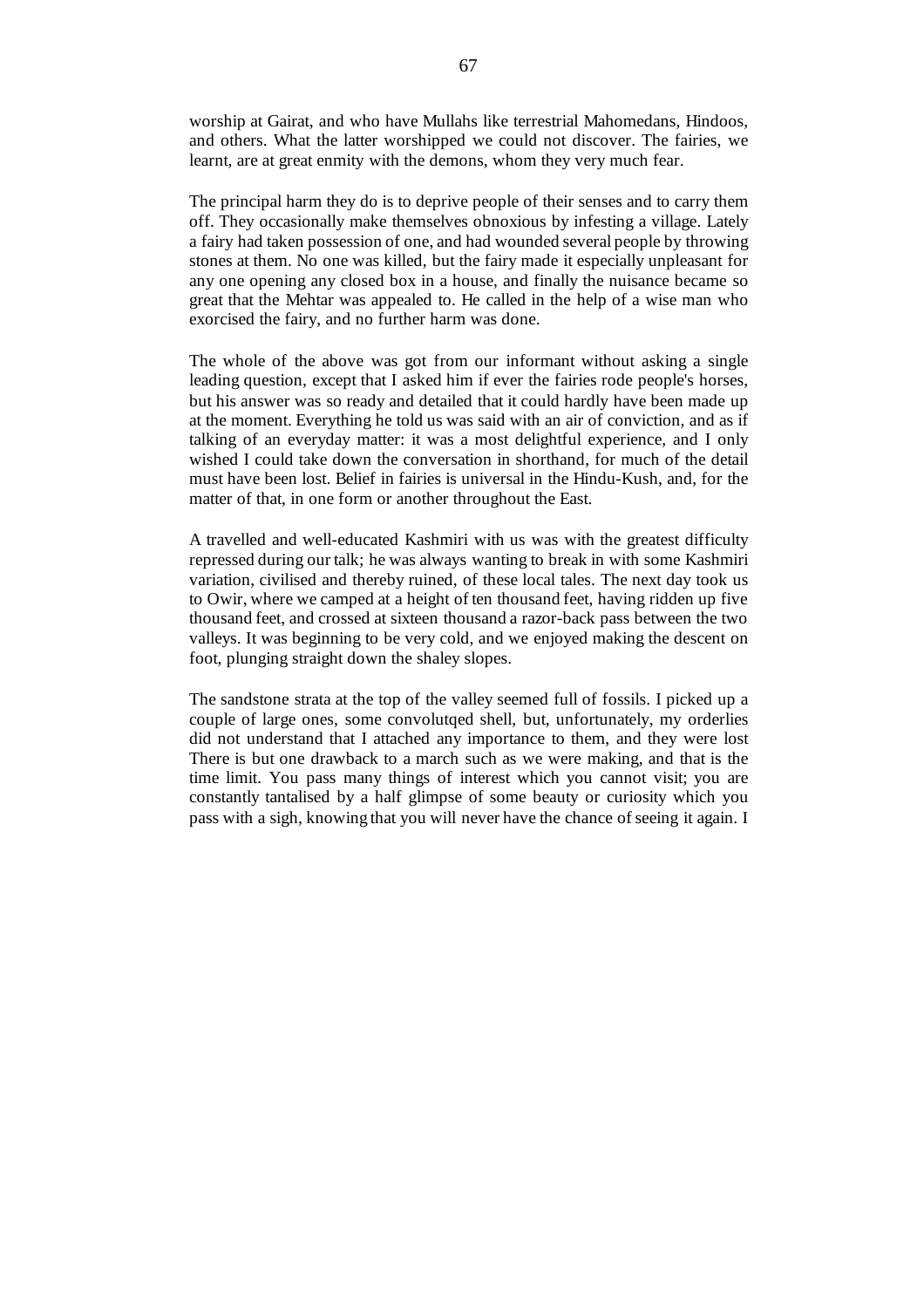longed to stop and dig, and to hunt for fossils here, as I had longed to explore the Buddhist topes on the road, or to spend days trying to get at the folk-lore, but the fates drove as on. We tried to find our fairy-visiting friend in one of the Owir hamlets, but failed, I forget why.

Next day we crossed into another valley, and halted for breakfast "at a place called Barun, the residence of a headman whose ancestors had been kings of this collection of valleys. He was a rich man, the possessor of over three hundred slaves. All the four valleys of the Owir district are of the same type, and are remarkable for the outcrop of saltpetre, which reduces the soil available for cultivation. The Owir stream is formed by the junction of the waters from the four valleys, and runs out finally into the Chitral river, through the narrow gorge described above, up which no man can force his way. The march beyond Barun was terribly severe, in and out of a succession of steep ravines hundreds of feet deep, the last ascent of a thousand feet, up which our horses barely carried us, landing us on the watershed between the Owir and the Mastuj valley. The view back was indescribably grand, we were told: unfortunately for us, Tirich Mir veiled his face. Still it was very fine, a grand circle of snow-clad mountains fencing the valley, which is broken by the four main streams into a series of long promontories, the upper and flatter part of the amphitheatre one mass of cultivation and autumn colouring. After descending a few hundred feet the road turned north, and the view was again lovely; at one's feet the great gently sloping circle of the Lun valley cultivation, and in the distance the Mastuj, Turikho, and Murikho valleys.

The Lun valley is a replica of the Owir; Turikho and Murikho, the upper and lower *kho*, or valley, are districts of some importance. The former, a valley some fifty miles long and a mile wide, as a rule shut in by huge mountains, the latter, shorter and more open, is a continuation of the former. The whole district is most favoured, and abounds in fruit and flocks and herds. In Murikho there are some of the only manufactures of the country, robes woven from the wool of unborn lambs, and others in which the down of the wild duck is intermixed. The latter are more curious than useful, and give the wearer a most fluffy and half-fledged appearance. This sort of cloth is also made in the upper portion of Hunza. From here come the celebrated falcons still exported to India, and smaller hawks used in the sport of falconry.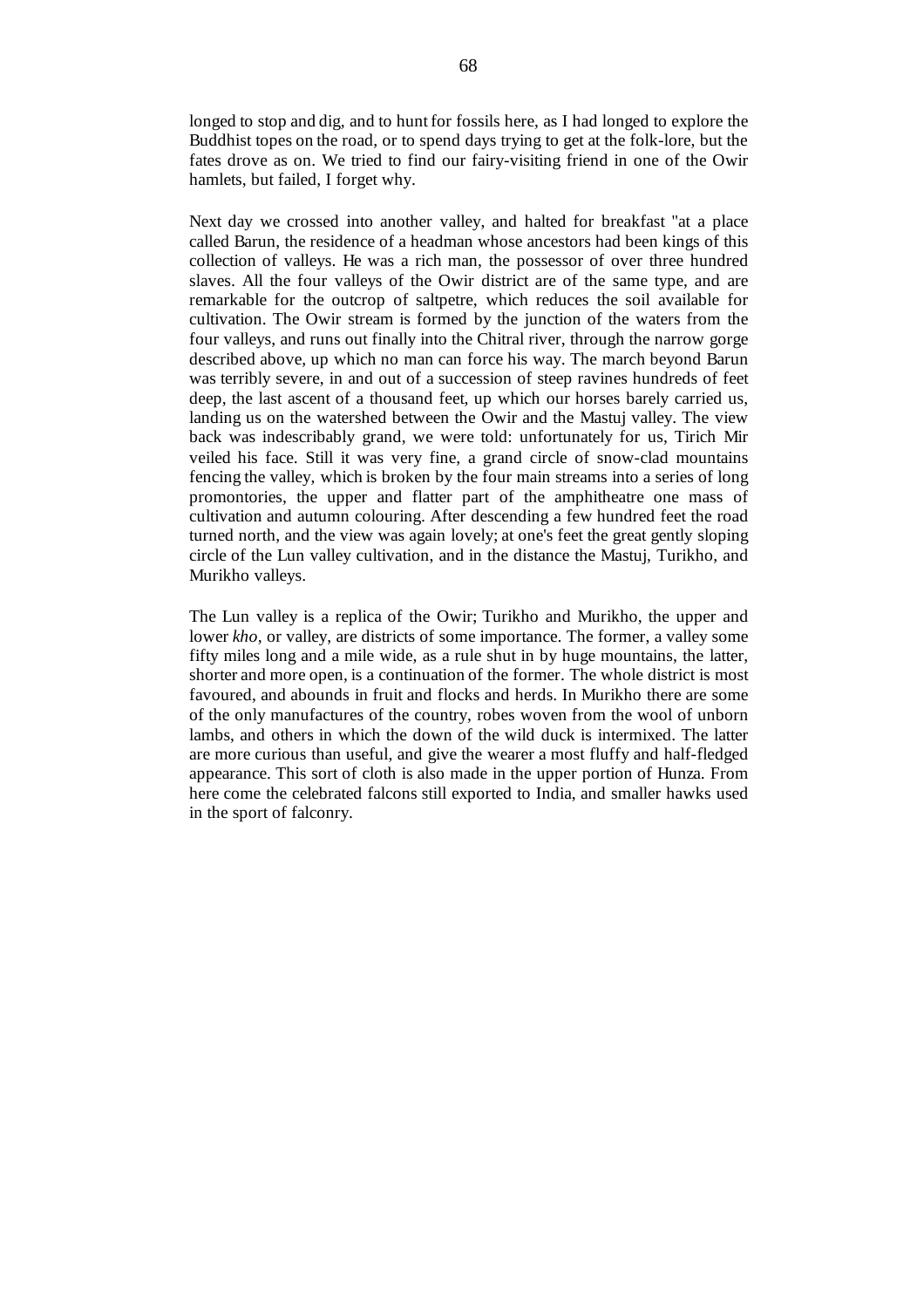The method of catching is simple; a bird, according to the Chitralis, must be full grown to be of any use, and caught when ranging for food. The trapper makes a little stone box in which he sits, a small hole being left in the roof on which a chicken tied by the leg moves about, the string being in the man's hand below. After the hawk or falcon has seized his victim, the string is gently pulled, and, thinking that it is merely the chicken moving in his struggles to escape, the bird grips the harder, and is pulled to the hole, when the man below seizes it by the legs, and its liberty is over. The Chitralis are wonderfully clever at breaking their birds----I have seen one flown captured not fully a week----and trust for taming them to keeping them awake. They keep the bird awake for about three nights, constantly talking to it, and, finally, when it is tamed by want of sleep and hunger, begin to feed it, and to use the lure. The large grey falcon they mostly use is a lovely bird, and they are devoted to the sport.

The Mehtar used to go after chikor every day almost, and we once got an excellent exposition of the sport in his company. We rode up the valley a short way, and took our stand on the edge of a very steep fan, beaters having gone a couple of miles further up the valley to move chikor, the mountain partridge. In a few minutes we saw a covey coining skimming along, following the contour of the hillside, as they always fly to avoid the dangerous open, and going the pace driven partridges can go. The Mehtar unhooded his falcon, and stood at the edge of the cliff, eagerly watching the approaching birds; as they passed there was a quick move of the wrist, and the grey death shot down like a passing shadow, and killed a couple of hundred yards from us. This was repeated again and again, generally with success, but a falcon loosed a moment too late had no chance. I had a beautiful falcon given me, and had some very good sport with it sometimes, but my native friends coveted it so dreadfully, and begged for it so persistently, that I finally had to give it away.

The winter was now coming on, though it was but the beginning of October, and we had heavy falls of snow on the higher hills, which made the weather perfect, but rather cold at night. The Chitralis began to dress accordingly, and in addition to the ordinary brown woollen gown, which all classes wear, we now saw bright cotton-wadded coats of flowered green or pink.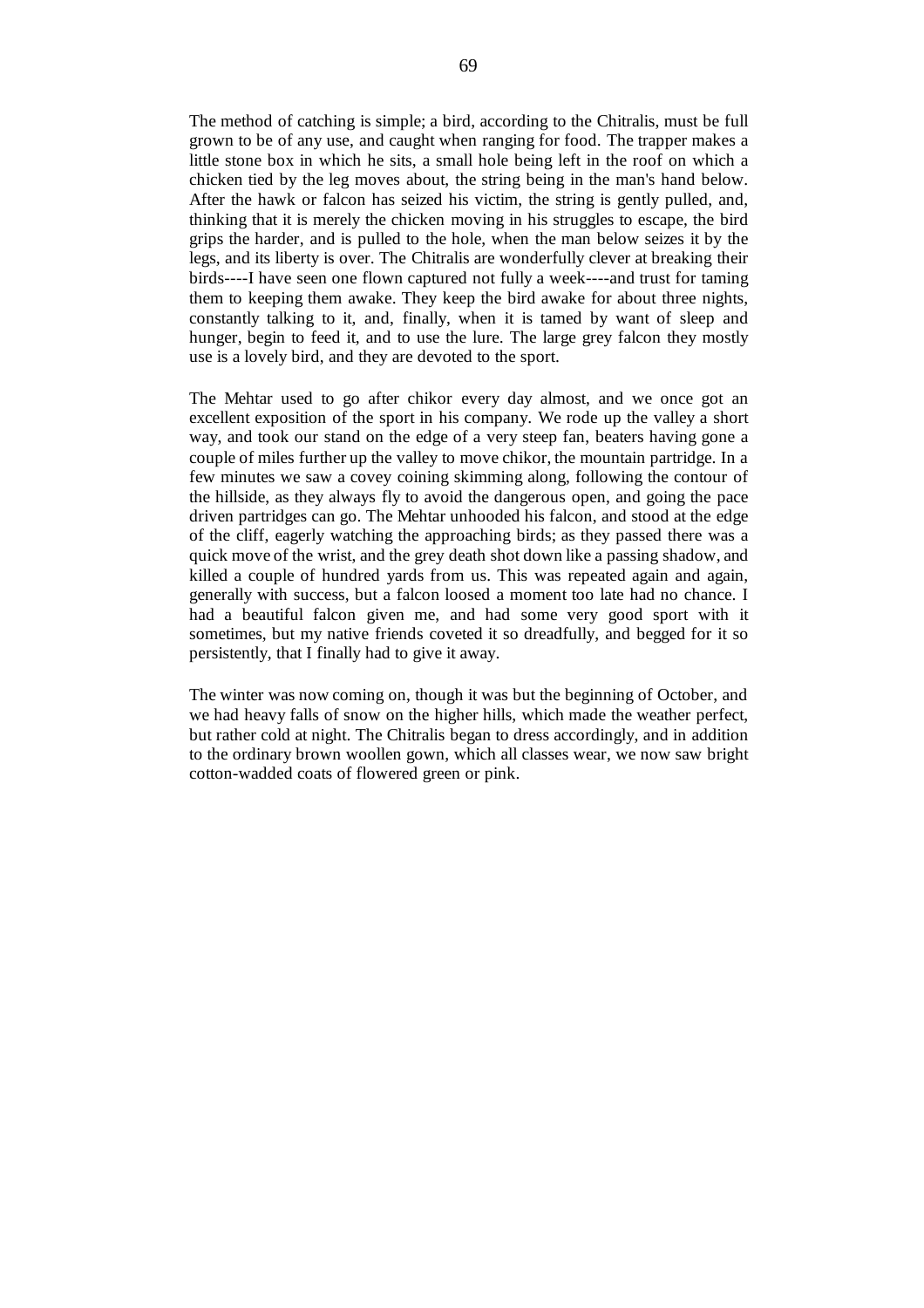Finally, dropping into the bed of the Turikho river, we reached Drasan, Afzul-ul-Mulk's favourite residence, a fort of the usual type, square, with high corner towers, and were given a right royal reception. Nizam-ul-Mulk was very anxious for me to go and see him in Turikho, but the passes out were under snow, and I could not afford to go twice over the same ground very far, so I had, much to my regret, to decline. This was rather unfortunate, as Afzul-ul-Mulk was thereby given another opportunity of entertaining me, which delighted him very much, but made his brother and his brother's retainers perfectly furious. It was very disappointing for me also, as I wanted to make friends with all equally, and, moreover, it prevented my visiting the Baroghil, one of the most important passes over the Hindu-Kush. But with snow falling every night marches over glaciers were not to be lightly undertaken; even over some of the rocky marches the roads would have been dangerous. There is nothing worse than floundering over rocks you cannot see, hidden by a covering of new snow which gives no foothold to man or beast.

So we marched into Mastuj again, and after a day spent in sorting out our kit, we despatched our servants, heavy baggage, and extra horses towards Gilgit by the road we had come, while we ourselves started for another tour. We cut ourselves down to the strictest necessities, one small tent, seven feet square, for the two of us, one for orderlies and servants, no beds, tables, chairs, or unnecessary luxuries, for I meant to double march steadily for a fortnight. Every follower was mounted, and we managed to do all we wanted.

And here I would pay a tribute to our native servants, the routine of whose work on the march would astonish servants at home. They called us shortly after daybreak, and produced a welcome cup of tea, water for washing was ready outside, and the moment we were up, and at our chilly ablutions, the tent came down, our bedding was packed, and the ponies loaded and despatched. We mounted shortly after, and rode for three or four hours, then halted for our midday meal, which one of our men would cook and serve beautifully hot by the side of the road. We probably stopped here for an hour or so to let the baggage get well ahead, and our servants used to go on. Sometime in the afternoon we would get to camp to find tents up and tea ready. Dinner was usually served at dark, and after that we turned in. It sounds easy and pleasant enough, but let anyone try marching twenty miles a day for a week over the impossible roads we were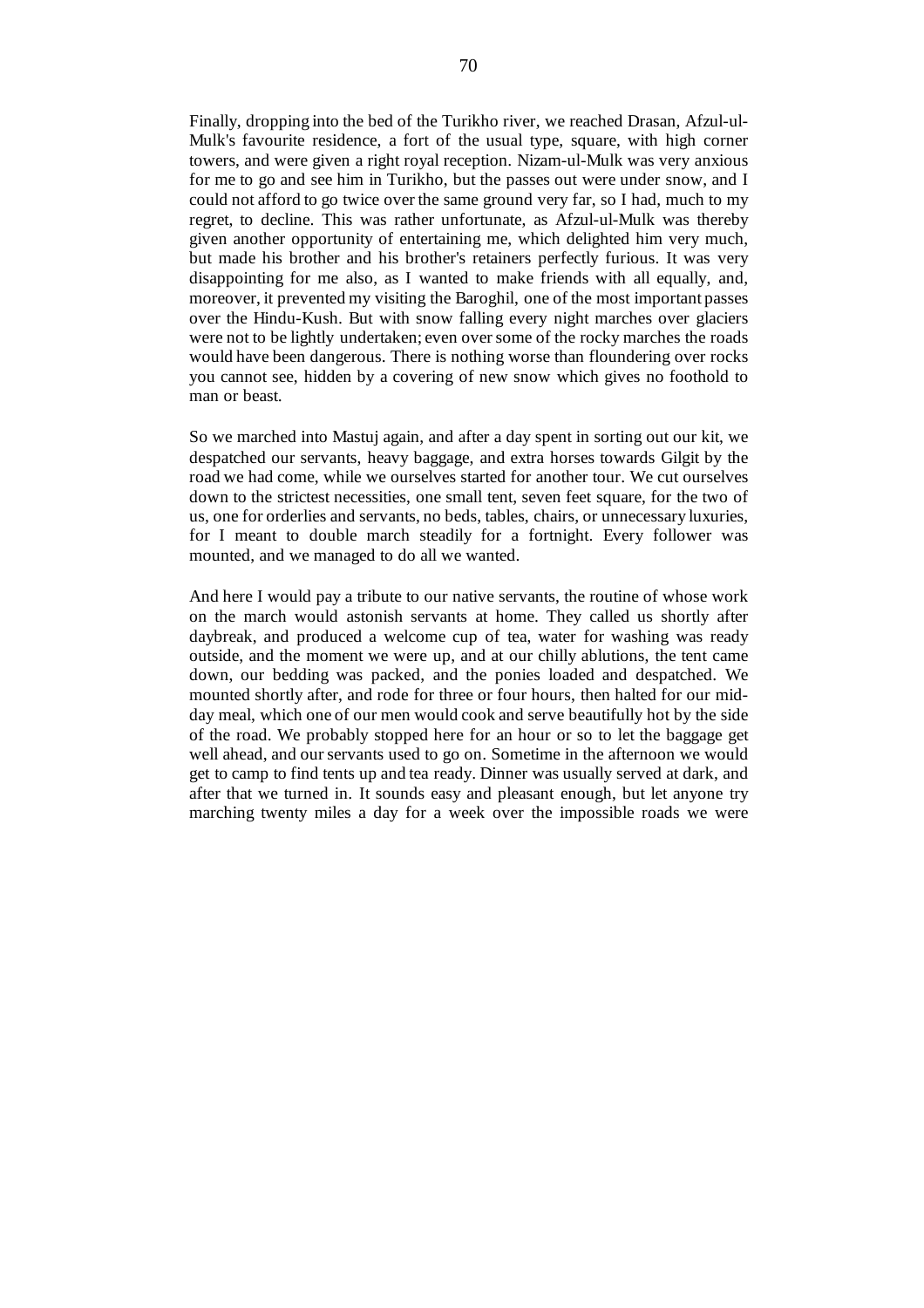using, most of the way necessarily at a foot's pace, with cooking, tent-pitching and striking, baggage-loading, etc., all thrown in, and I think they would soon have enough of it. I saw, of course, that the servants fared as well as we did; they got any amount of meat and tea, and my orderlies helped in everything except the cooking, so that we got on excellently. Sometime afterwards I did, with the servant who was now with me, two hundred miles at the rate of forty miles a day, with baggage and only one set of baggage mules, the best going over mountains we ever put in, and we had endless variations of level and two passes of over twelve thousand feet to negotiate. I did admire his pluck on this occasion. It was in the summer, and frightfully hot part of the way, and, to avoid the heat as much as possible, we were up at two in the morning. We were on the move twelve to fourteen hours, one day for nearly twenty. I used to get a couple of hours' sleep at the mid-day halt, but do not think my man had time for this, and yet he was always smiling and cheery, and full of energy to the very end.

Our day's halt at Mastuj was no rest for me, for I had to say good-bye to some of the Mehtar's sons who had come with me, to write endless testimonials ---- the fiction as to the value of the testimonial has penetrated even to the innermost recesses of the Hindu-Kush ---- to distribute largess with a discriminating hand on all sides, and to write one or two official letters as well. Next morning we started for our march up the valley of the Yarkhun river, taking the winter road -- -- that is to say, spending half the day fording an ice-cold stream as clear as crystal. The Chitrali footmen shocked our Pathans very much by rolling up their voluminous skirts, taking off their *paijamas*, and fording stark naked. They are the only Mahomedans I have ever come across who go naked, but not ashamed.

After seeing as much as was necessary of the defiles through which the river runs, we retraced our steps, and made for the Chamarkand pass. At the foot of this I met with a bitter disappointment: my messenger who had gone to India from Chitral with special letters returned, after waiting four days in Peshawar, with no answer. It was a terrible blow, the opportunity of returning to India by Dir and Bajour had offered, and I was obliged to throw it away for want of permission. Had anyone else been Foreign Secretary, I might have chanced it, and come without leave, but I could not run the risk of being cut up, and of my brother getting blamed, so bewailing our luck, we turned our faces sadly and definitely to India.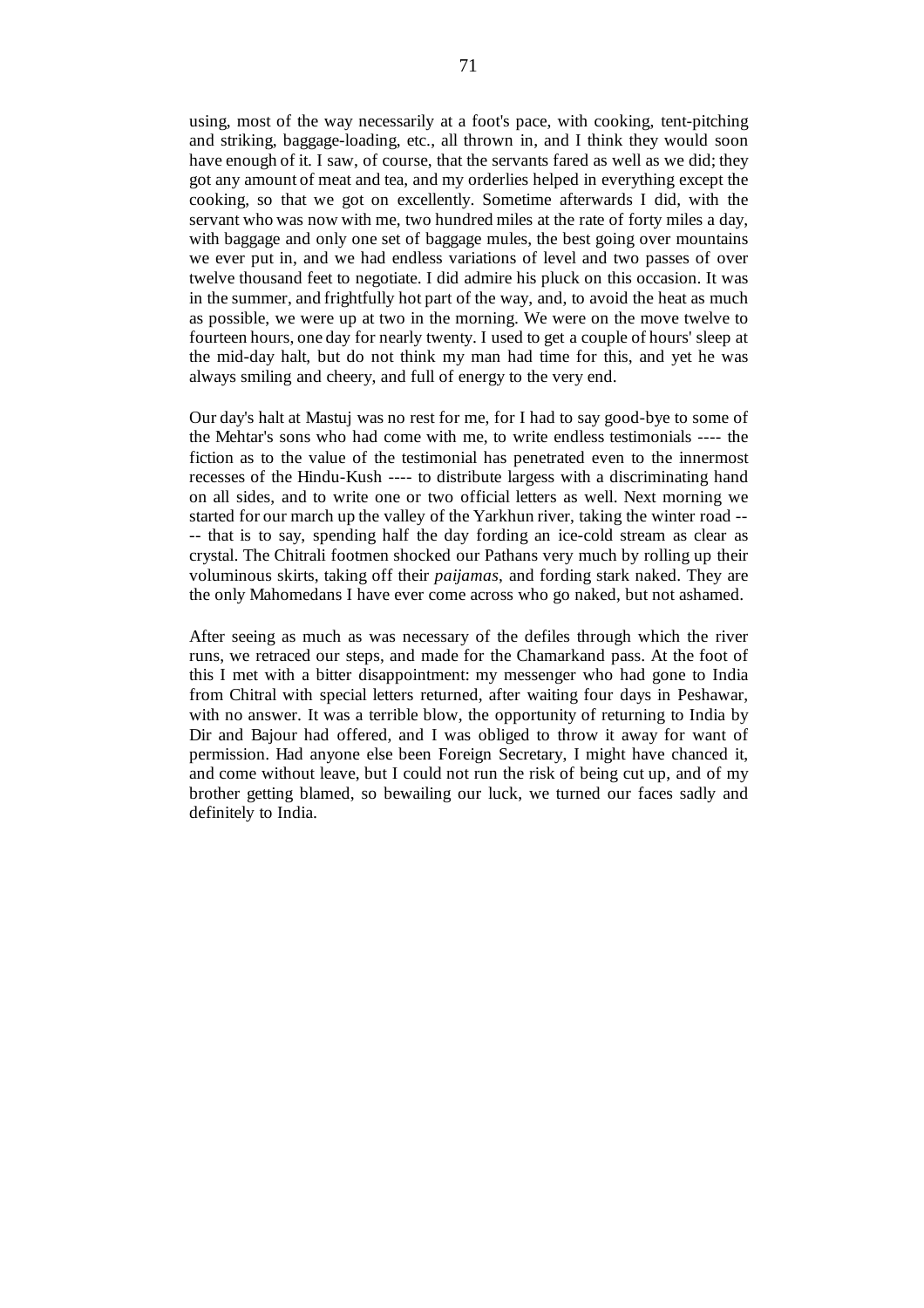Afzul-ul-Mulk came as far as the Chamarkand with us, and took leave there, after an abortive attempt at another ibex hunt with dogs. His country had been a pleasure to travel through, all the roads having been repaired, and the rough places made smooth in his anxiety to please. Pleasant as he had been, the more one saw of him the more the intriguing and ruthless savage came out, and the more I distrusted him. Still, he was a courteous host and a pleasant companion, and I was sorry to say good-bye to him.

There was not much new to be seen on our way down after we had regained our old road above Ghizr; the only change was in the colouring. The willow copses in the river bed were now a blaze of gold; the orchards every colour from dark green to almost scarlet; the streams had shrunk, and now, less violent, ran crystal clear, a beautiful ultramarine colour, turning to opal in the deeper pools, and reflecting all the brilliant colouring of the banks. The roads up to our Punyal border, through Nizam-ul-Mulk's country, were vile, and compared ill with Afzul's. We reached Gakuch again on the 15th October, and were met by our Punyali friends some way out: it had been a very trying double march that day, and for once we came to grief. Robertson's servant went down some small drop, horse and all, and the horse promptly bolted. My servant remained to look after him, so that when our kit came into camp, which it did pretty late, the most necessary things for dinner were of course not forthcoming, and we turned in after dining on dried grapes, the bread of the country, and tea. Many of the marches were nightmares, and the record in my diary becomes monotonous with the detailed horrors of the road, but the picture that night as we rode in would have repaid a good deal. The view, when the moonlight conquered the dying day, was very lovely; snow covered all the hills forming the valley, the broad, stony river bed, with its scattered tamarisk jungle and broken threads of water, lay in a flood of soft light, chequered by the dark shadows of the trees and cliffs, and the great precipices of the hills immediately above us seemed to loom larger and grander every moment. Not that it quite made up for tired horses blundering in the deep shadow over the rocks, the uncertainty as to whether our things would arrive in camp, and the certainty that we should have no dinner.

Next morning we lay peacefully in bed till ten, read accumulated piles of letters and papers, and idled generally. No one who has not marched for months at a time can fully appreciate the luxury of a morning in bed.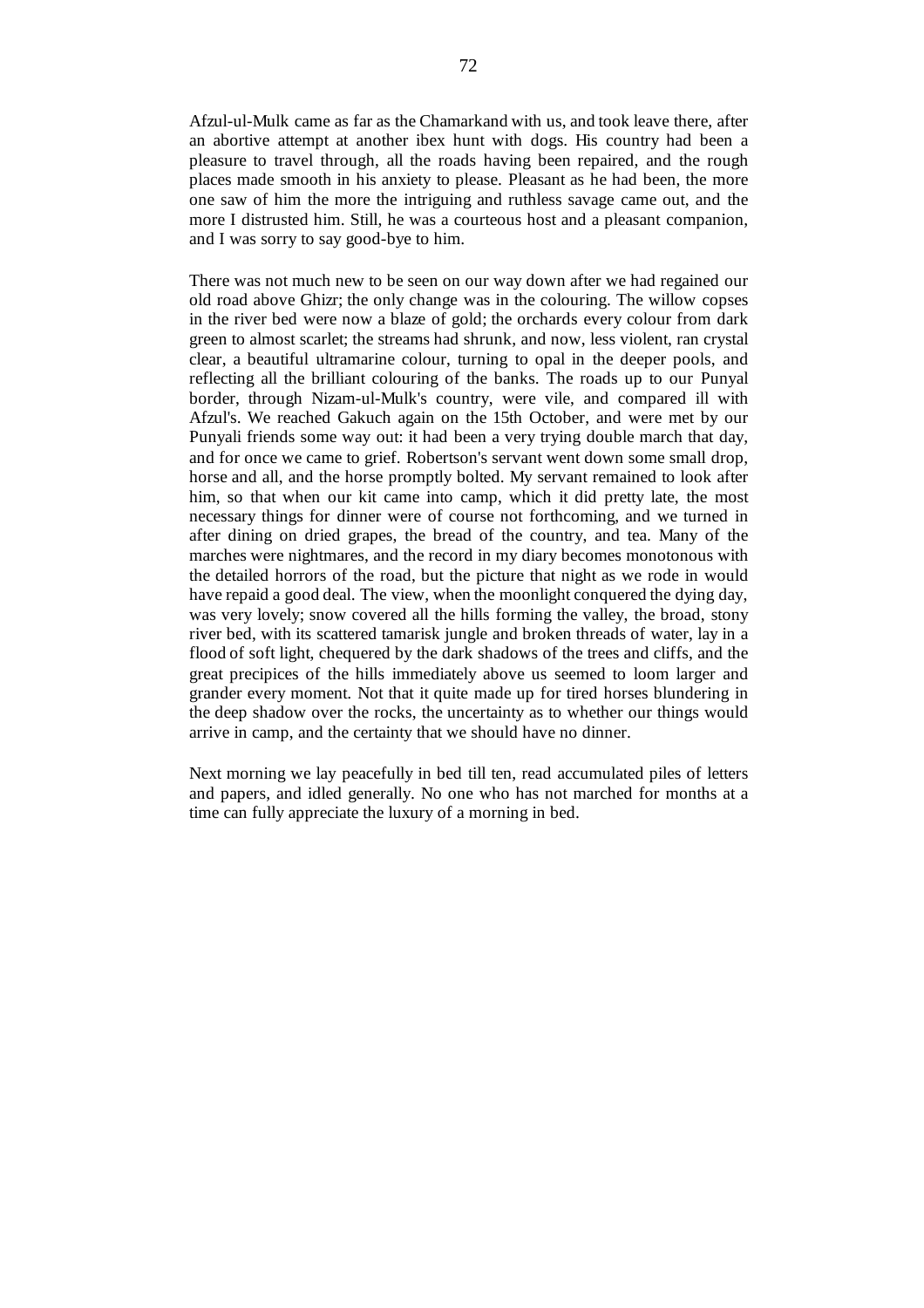In the afternoon we walked down to a great tamarisk jungle in the river bed, and had a drive for a red bear. Many years in India had made me pretty sick of bears, and I would not go across the road for a black one, but the chance of a red bear was different. I had then never seen one. We were perched upon a rock some forty feet high in the river bed, and as soon as we were settled Raja Akbar Khan rode off to superintend the beat. Directly his party got to the far end of the jungle, the inevitable band began to play. Nothing can be done in these wilds without a band, and on this occasion the performers were posted some three hundred yards ahead of us, on the side of the hill forming the river bank. In a few minutes we saw a man emerge from the jungle and run up to them, and a wild fanfare and fierce yells announced a bear was found. The next thing one saw was some dogs and a couple of mounted men flying through the jungle, and then the bear broke in view surrounded by dogs. He headed straight for our rock, and was killed at its foot. It was a pretty beat, and a characteristic bit of sport, the men galloping along keeping the bear straight, sheering off if they were heading him, dashing fearlessly at him if it was necessary to turn him, the dogs all the time driving him along. All this over the usual ground, one mass of rocks and the difficult tangle of a broad river bed covered with tamarisk bush. The swordsmanship was not equal to the hunter's pluck. We found the bear had a slight sword cut, but the swordsman's horse had a far worse, a frightful wound on the stifle caused by a badly delivered backward cut at the bear. One of Robertson's greatest triumphs in surgery was the treatment of the wound, which he sewed up; the horse completely recovered, and the doctor's fame became great. After we had left Gakuch a couple of days they told us the jungle across the river there had been full of bears, but, knowing that I had a huge pile of correspondence, the Rajas said nothing about it. This was rather annoying, for I never again got the chance

Our horses enjoyed their unaccustomed halt to the full, and spent the day lying down fast asleep, one of them snoring persistently, and my favourite doubtless dreaming of war, for he lay neighing quietly and gently moving his legs, like a dog growls and twitches in his sleep. This was the horse Nizam had given me, as he was afraid of riding him himself, and he carried me for five years, and only died, full of years and honour, three years later. Every one knew the "Hubshi" at Gilgit and on the frontier. He was the beau ideal of a horse for a mountainous country, born in the Kirghiz steppes, a rich dark bay stallion, with perfect black

of a good beat at Gakuch.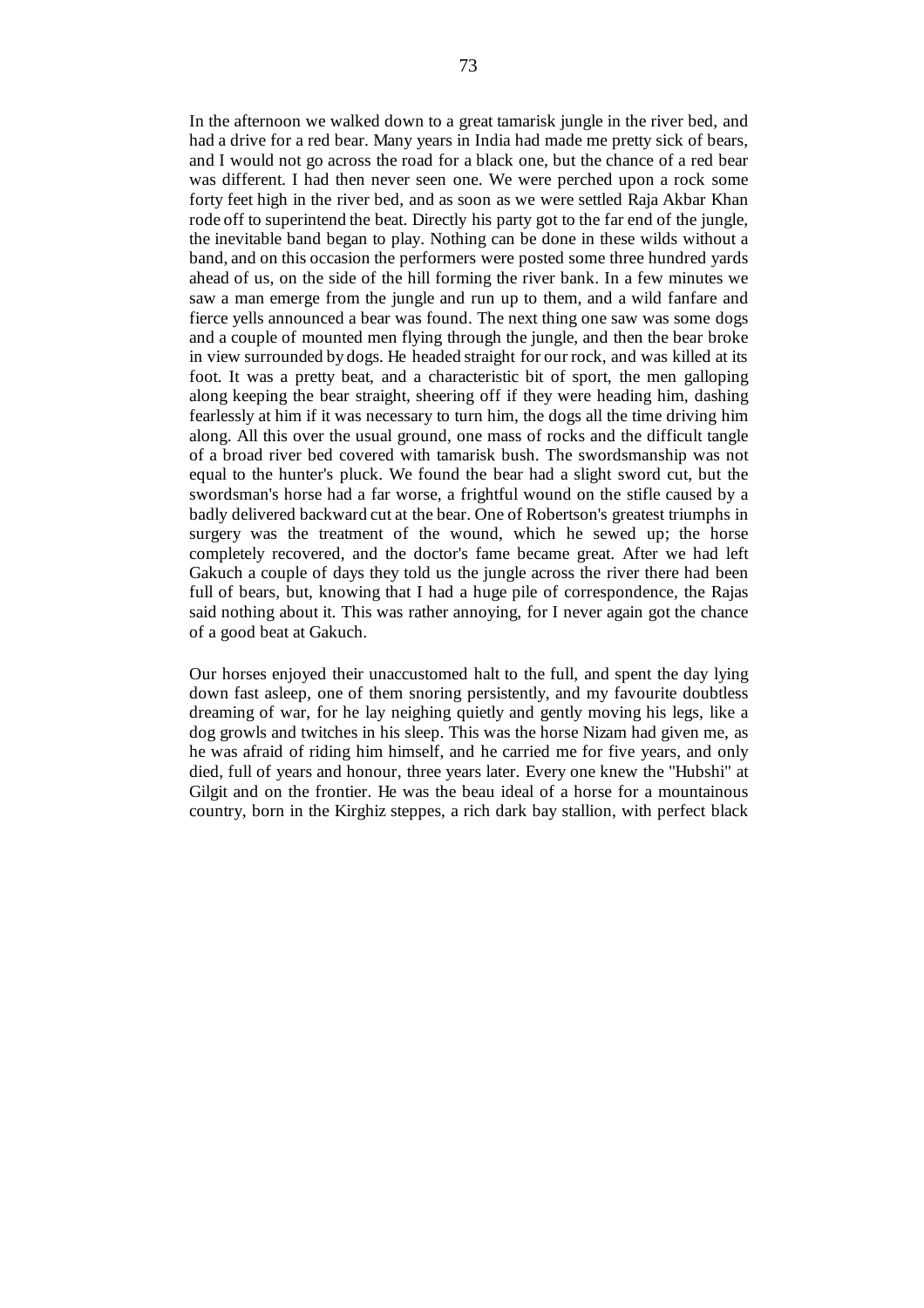points, his coat meant by nature to withstand real cold, curled, when not clipped, in tight astrakan-like curls on his legs, and in broad waves and curls all over his body. From this peculiarity he got the name of the "Hubshi," or negro, all ponies carrying this coat being so called in India. He stood about fourteen two, had great flat legs with sinews of steel, a bold, intelligent eye, good head, fair neck and forehand, a short, round barrel, very powerful but ugly quarters, and feet of flint. I never rode his equal on a hillside. If we got, as we occasionally did, on to an impossible place, he would stand, while I slipped off over his shoulder, there being no room to get off at either side. He climbed like a goat, and if he fell, which happened once or twice, he was far too clever to lose his head and struggle frantically, a proceeding which might have landed him a few hundred feet down. He lay perfectly quiet for a moment, and then, after feeling for his foothold, hoisted himself gently up. He was an angel in every respect but one----he was a confirmed runaway on the flat when excited by other horses. This was the reason Nizam gave him to me. He nearly did for me once at Gilgit. No man could stop him once he was off, but I managed to turn him, and half a mile of flooded ricefield conquered even the Hubshi. Perfectly untiring, I have ridden him day after day, and after we had settled in Gilgit I found him invaluable. He was always put out on a galloping stage; he had no idea of trotting, and his easy wolf's canter went on eating up mile after mile without a check. One can well imagine a horse like this, in the old wild days in Central Asia, being a present for a king. He had come as a colt from Badakshan, through Chitral, with a great reputation, his native name being "Parinda," or the flier, and he had gone to the Akhund of Swat, and had passed from king to king, till my friend Nizam, having ruined him, I suppose, at the janáli, and terrified of his life to get on him, had passed him on to me. It would be curious to know what blood he came from; none, I believe, but the Arab could be responsible for such a combination of courage, fire, endurance, and gentle temper. His bold heart was the only one I trusted in implicitly amongst the dwellers in my kingdom.

We varied the monotony of our march to Gilgit by going down the left bank of the river as far as Cherkilla, the chief fort of Punyal, where we turned up into the mountains, and had a couple of days of abortive attempts at sport. There were some nasty places on the road, one zigzag rising several hundred feet and unusually steep. Half-way up a leading pony dislodged a rock, which came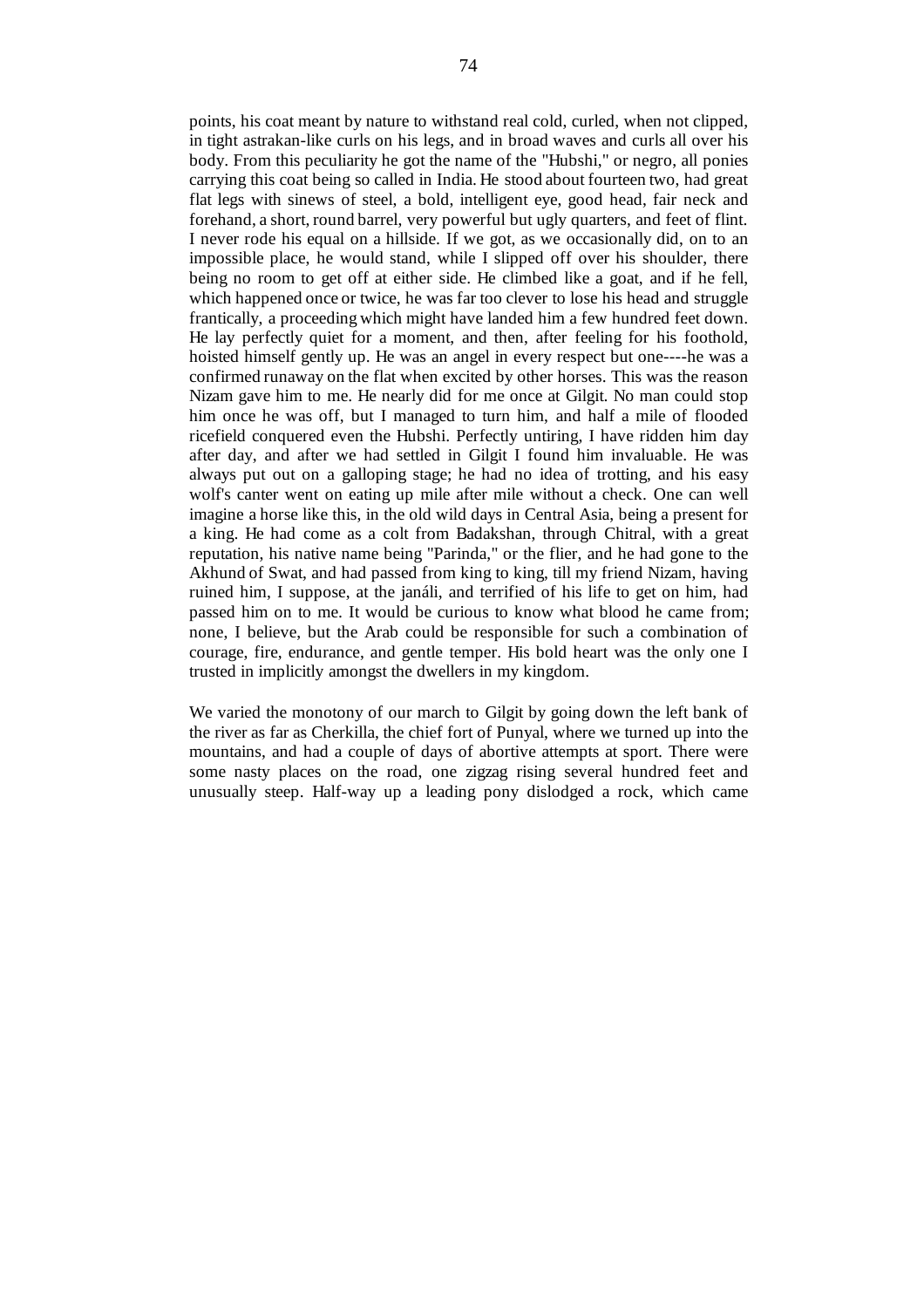rattling down, and cut my pony's legs from under him. For a moment I thought he was over the cliff, but he recovered himself.

We got no sport here, but I got orders to return to India by Kashmir, and not to attempt the Dir road. There was heavy fighting going on in the Black Mountain, and it was not considered advisable that I should risk crossing the doubtful bit of country between Bajour and our border, with the frontier disturbed. A copy of these instructions had been sent to Peshawar, but not in time to catch my messenger.

Robertson left me near Astor, remaining to shoot for ten days in one of the famous nullahs there. He was to bring on all our baggage to India, where the caravan was to be broken up, and the gift horses sold. He had no particular excitements on the way, except that when he struck the main road down the Jhelum valley the whole crowd of baggage ponies, which had never seen a wheeled conveyance, were so terrified at meeting a tonga, that they scattered up and down the hillside, with disastrous results to our tent-poles and camp furniture, every stick of which was smashed to pieces, as well as some mule trunks. My journey was more eventful, in that I nearly finished my earthly career. I was riding along a much-worn path, not more than a foot wide, with an almost perpendicular drop into the river below, and came to a corner where the path ran partly under and round a projecting rock. There seemed just room to pass, and I leant out as far as I could, with all my weight on the off stirrup. There proved to be just a couple of inches too little room. The rock touched my shoulder, and turned me out of the saddle. The moment I felt a smash was unavoidable, I dropped the reins to prevent pulling the pony on the top of me. If we had gone together, we must have been dashed to pieces. As it was, I turned a complete somersault in the air, and landed with my feet down the slope, and one hand on the edge of the road, which I easily regained, not even shaken. But it was a very narrow escape, and made me pretty careful in future.

I took the road by the Burzil pass, fourteen thousand feet in height, by which the road to Gilgit now runs, and examined the route carefully. It is a short march longer than the road I had come by, and there is not so much grass on the way for transport animals, but it offered an easier alignment, was said to be open earlier in the summer, and was accordingly selected. My diary is full of descriptions of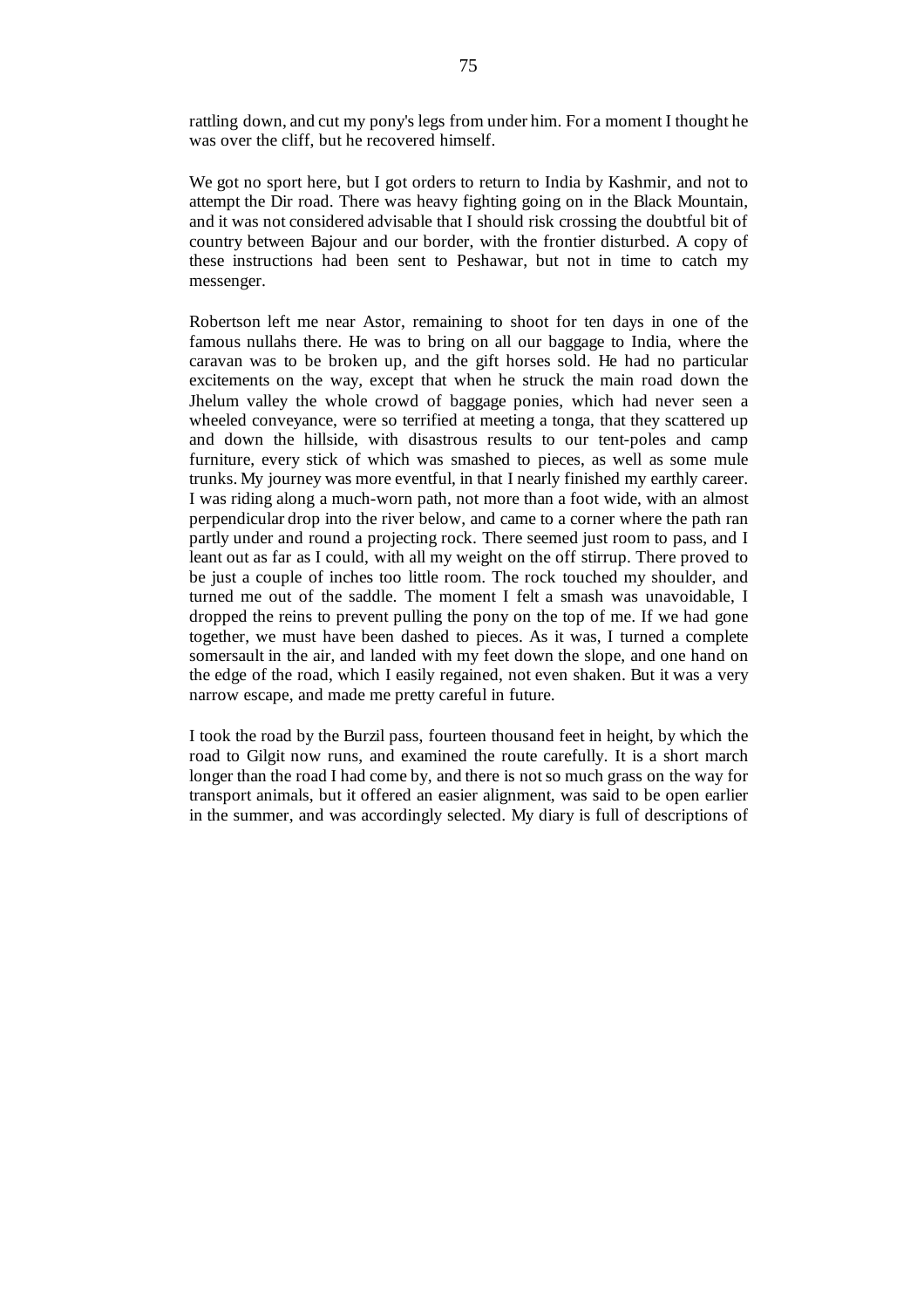glorious views and colouring, but what struck me most after crossing the Burzil, and leaving the gigantic mountain slopes of the Hindu-Kush behind, was how small the scenery of the upper Gurais valley looked. It seemed as I crossed and recrossed the now dwindled stream, and passed under cliffs a couple of hundred feet high, above which stretched pine forest and snow peaks, that I was wandering through the scenery of a doll's house, so accustomed had the eye become to the huge proportions of the great mountains I had left behind. The effect was always the same when I returned from Gilgit, and it took fully a day before one's eye became accustomed to the new proportions of the landscape.

Below Gurais there was a view which, as the sun was only touching a couple of small patches of golden hillside high up in the background, and the rest of the landscape was in the evening shadow, would have made a theme for another "Chill October." In the foreground lay a flat piece of meadow land, the brightness all gone out of the green, framed on each side by copses of leafless willow, through which the stream in a dozen small branches ran cold and clear over a broad bed of grey shingle. To the right great bare grass slopes led up to precipices of granite; to the left a sombre pine forest came down into the plain. In the middle distance a dense wood stretched across the valley, a study in all shades of grey. The lower parts of the tree-trunks were dark and rugged, dashed here and there with black, the upper trunks smooth and silvery, the bare boughs a duller grey, the only touch of colour a few withered willows, whose leaves had not yet fallen, saved by the protecting wood beneath which they grew. Behind rose again grass-covered slopes, broken by masses of grey rock. The wood, with its heavy shadows under the trees, and no sky to be seen through its branches, gave the impression of great size, and was absolutely still. It seemed to appeal more to one in its look of ruin and death, and in some indefinable way of waiting, than when I had seen it kst, and had camped under the shade of the same trees, then in all the beauty of their summer foliage.

A couple of days more carried me to Srinagar, then empty of court and visitors, all having gone to India for the winter, and so, after crossing the Woollar Lake, once more resonant with the musical cry of thousands of wild geese and ducks, and passing through the most magnificent autumn colouring down the Jhelum valley, I reported myself early in November 1888 to my brother at Lahore, where he was with the Viceroy.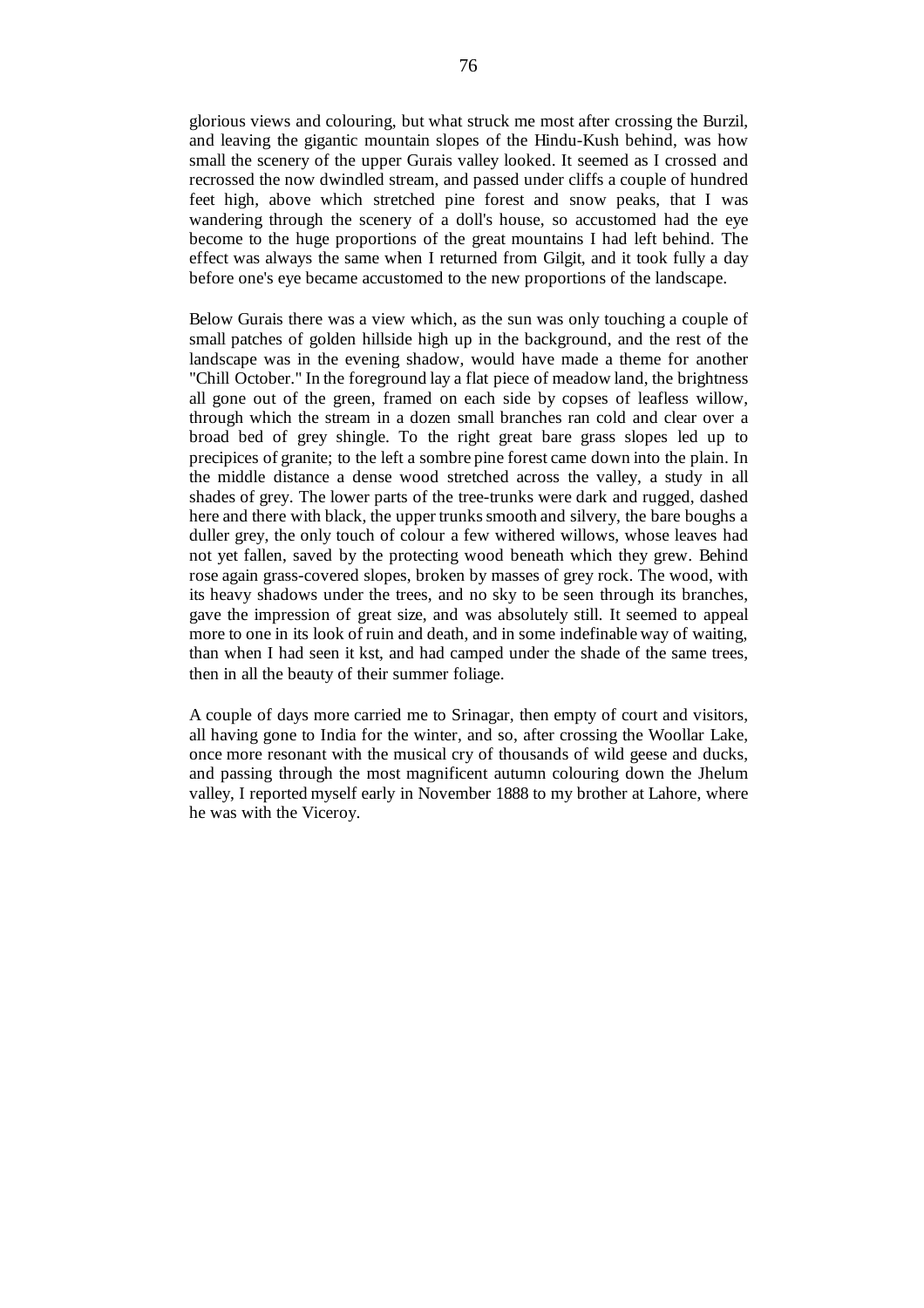So ended my first expedition to the Hindu-Kush. I had marched about twelve hundred miles, visited much interesting country, made the acquaintance of many interesting men, and had been able to study on the spot questions which were soon to rise to importance.

As I passed Gilgit I heard that a Russian officer had just been in Hunza. The game had begun.

## **CHAPTER IV**

## **ESTABLISHMENT OF THE GILGIT AGENCY**

I ARRIVED at Lahore at a momentous time. Lord Dufferin was there to take leave of the Punjab Chiefs before he handed over the Viceroyalty to Lord Lansdowne, and left India in December 1888. He took advantage of the occasion to announce the acceptance, on the part of Government, of the repeated offers of military service made by the Chiefs of India, and the consequent establishment of the now well-known Imperial Service Troops. People in England hardly realise that, with very slight exceptions, the whole of the burden of the maintenance of peace in India, and of the upkeep of the Indian Army, falls on British India, and that the eighty millions of people who form the Native States pay but little to the Imperial Exchequer.

The Native States, following the traditions of their forefathers, kept up at the time of which I speak large and entirely useless armies, which could be nothing but a source of danger in time of trouble; ill-paid, ill-armed, undisciplined, they existed in tens of thousands; no source of strength but a great source of expense to the States which kept them up, and a menace to the internal peace of the country should the armies of the Paramount Power be engaged beyond the frontier. It had been felt for many years that these huge masses of armed men were a danger to the State, and that the danger must be grappled with. The plan adopted involved the reduction of large numbers of the armed rabble in all Native States, and the substitution in their place of small compact bodies, of well-trained, disciplined, and regularly paid troops, whose training should be under the supervision of our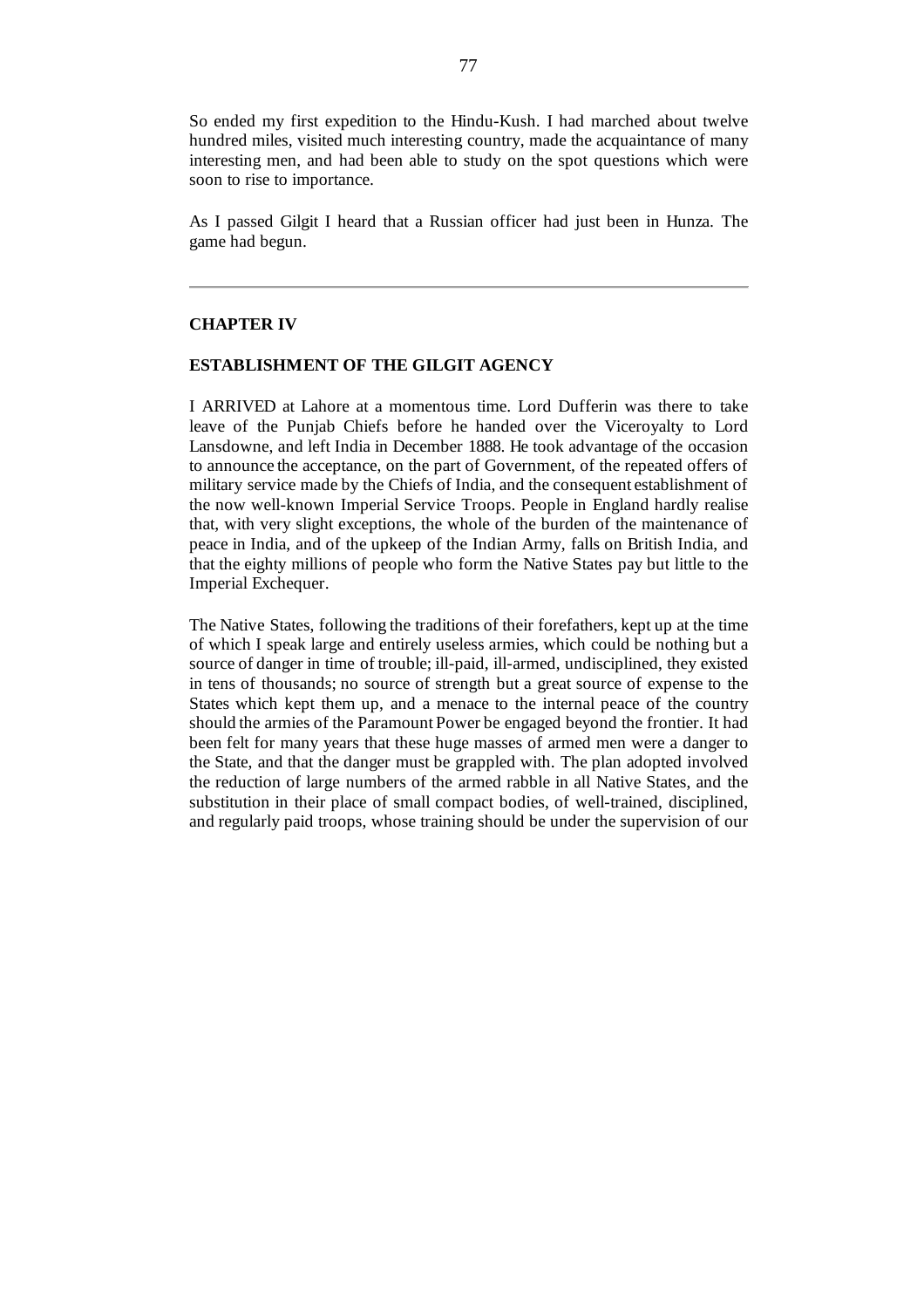own inspecting officers, while the command should be left in the hands, of the gentlemen and nobles of the States. The men were no longer to be, as was often the case heretofore, mercenaries from Oudh and the North-West of India, but inhabitants of the State itself.

The scheme was received with opposition; men of the old school at home and in India croaked and prophesied evil things, but one thing or the other had to be done; either Government must insist on the disbandment of the overgrown armies of Native States, thereby showing its distrust of rulers and people, or it must trust in their loyalty, reorganise their armies, and put them in possession of a force which should be of real use, and which should be worthy to find a place in line with our own troops. Fortunately for the Empire there was a statesman at the helm in India, and Lord Dufferin, in announcing the creation of the Imperial Service Troops, heralded the new era. The duty of the great Chiefs to share in the defence of the Empire was thus emphasised, the readiness of the Supreme Government to give their troops a place of honour, and its open and avowed trust in the loyalty of the great martial races, were proclaimed to the world.

It was a great scheme, giving to fighting races, and to their hereditary leaders, a chance of wearing the sword, of resuming the honourable profession of arms, the only one for many races and castes in which a man of good blood can engage. How splendidly the plan has worked but few realise. The Imperial Service Troops now represent a force of some twenty thousand men, not all of course of equal value, but still the pick of the population of the Native States. The Rajput is there, the Sikh of the Manjha, the Mahratta, the sturdy Dogra, the Mahomedan born to war, and no one who has seen the Rahtor chivalry sweep by in its pride at Jodhpur, led by the Maharaja himself, and commanded by men like Sir Pertab Singh, no one who has seen the cavalry, infantry, and transport trains of other States in peace and in war, can fail to realise the value of the great addition to the armed strength of the Empire created by this movement.

After a few days at Lahore the Viceroy left, and we scattered in all directions, my brother to Sikkim to negotiate with a Chinese Amban, I to write my report on the state of things at Gilgit, and to discuss various questions with the new Resident in Kashmir, Colonel Parry-Nisbet, and with Mr. Merk, the well-known authority on the Peshawar frontier. Having finished my report, and got all the information I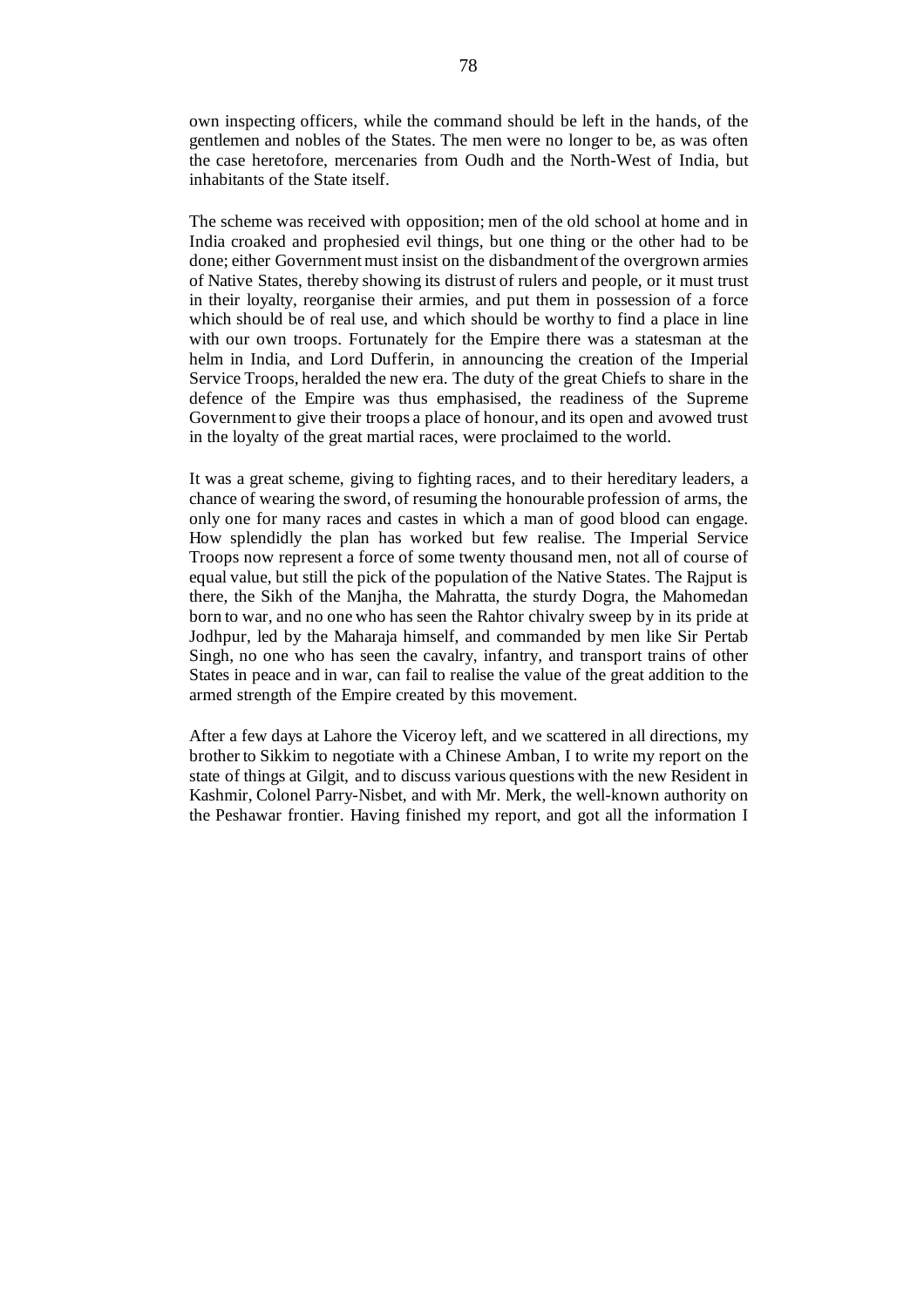wanted, I went down in January 1889 to Calcutta to await developments. It was a good opportunity to see something of the working of the Government mill, which, at the moment I got to Calcutta, was grinding exceedingly slow, so far as my business was concerned. The Sikkim negotiations, however, at last were brought to a conclusion, and my brother returned to Calcutta, but it was long before my fate was decided, many other important questions stopped the way. At last all difficulties were removed, and in March 1889 it was settled that the Gilgit Agency should be re-established, and I was appointed British Agent, with a couple of assistants and an Agency Surgeon ---- Robertson being detailed for the latter post.

The reasons which influenced the Government of India in arriving at this decision were given in a Despatch<sup>1</sup> to the Secretary of State, in which it was stated that the advance of Russia up to the frontiers of Afghanistan, and the great development of her military resources in Asia, had admittedly increased the necessity for strengthening our line of defence, ahd that among the points requiring special attention were the northern passes of the Hindu-Kush, which afford a difficult but not impracticable route for a force large enough to cause excitement, if nothing worse, in Kashmir and among the tribes of Bajour, and perhaps at Jelalabad and on the Punjab frontier. This risk Government could not afford to disregard. It was pointed out that Colonel Lockhart had submitted a scheme with the object of securing this portion of our strategical frontier in 1886, but that his proposals seemed to involve unnecessarily large expenditure, and that I had been sent up the year before with orders to work out a scheme on a more moderate scale, based on the utilisation of the newly-to-be-created Kashmir Imperial Service Troops. The objects in view were declared by Government to be the watching and control of the country south of the Hindu-Kush, and the organisation of a force which would be able in time of trouble to prevent any *coup de main* by a small body of troops acting across the passes. The conditions seemed favourable. The Mehtar ruled over a united Chitral, and had received our officers with cordiality; his sons had been to India, and understood something of our power. We had had a Native Agent established there for some time. The Chiefs of Hunza and Nagar, whose country had lately been visited by a Russian officer, and who had shortly before been in revolt against Kashmir, had of their own accord asked for a visit from a British mission. Finally, the condition of Kashmir was vastly changed, its army was being re-organised, and it would soon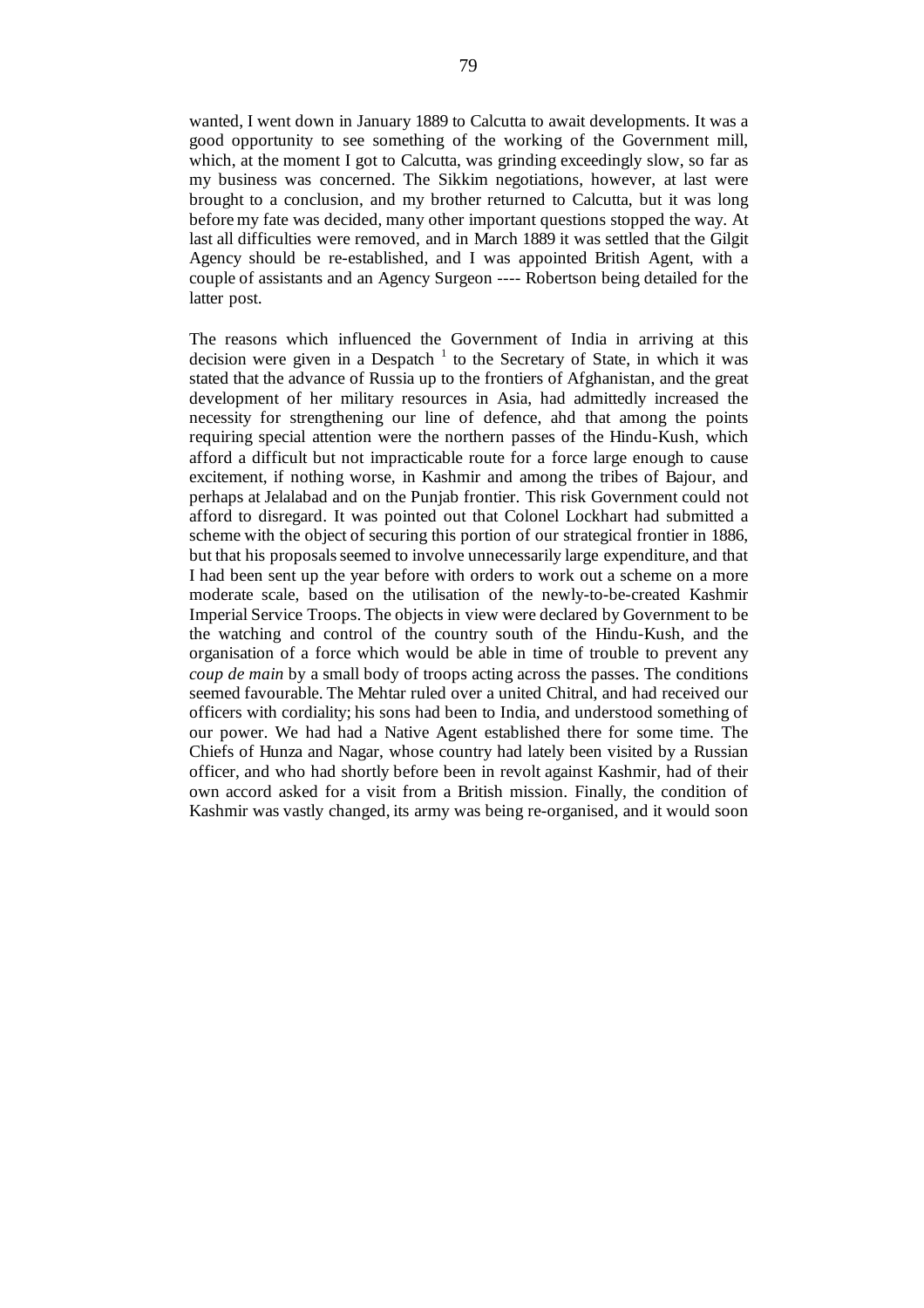have at its command a compact force of well-trained and disciplined troops. In short, though under Lord Lytton's Viceroyalty, the attempt to establish an influential Agency at Gilgit had failed, there was now good reason to hope for success.

That the re-establishment of the Gilgit Agency |166 fulfilled the purposes of Government, and that our influence was rendered paramount in this portion of the frontier south of the Hindu-Kush, the following pages will show.

I was detained in Calcutta throughout the winter, and then in April 1889 travelled directly up to Srinagar. Kashmir was a dream of beauty that spring, a land of sunshine and warm showers, and the profusion of the wild flowers delighted and astonished afresh. I had a busy time for a couple of months here, getting into touch with the Kashmir officials, and making preparations for my summer march, and for my permanent establishment at Gilgit. The latter was no easy matter, considering that Rawal Pindi, the nearest railway station, was separated by four hundred miles from Gilgit, and that for most of that distance there was but a goat track for a road.

My instructions were that, the moment the sanction of the Secretary of State was received to the proposals of Government, I was to proceed to Gilgit, re-establish the Agency there, visit Hunza and Nagar, and then march to Chitral. If feasible, I was to extend my march, and visit the Khans of Dir and Umra Khan of Jandol. I meant to have another try at the road from Chitral to Peshawar, but again I was to be disappointed, and it was not till six years later that I was to traverse it, after the road had been opened by the force which relieved the beleaguered garrison of Chitral.

A still further vision now came to haunt and disturb me, the reported existence of a pass called the Saltoro, which was said to cross the Mustagh range north-east of Skardu in Baltistan, and to give access to the Shimshal valley, and so to Hunza from the north. I knew all about Younghusband's horrible experience in crossing the Mustagh at the end of his great journey across China, and that the road he followed, formerly a well-used one to Yarkand, was completely blocked by glaciers. But rumours were persistent that there was a practicable pass, though its existence was always openly denied. I studied the maps very carefully, and tried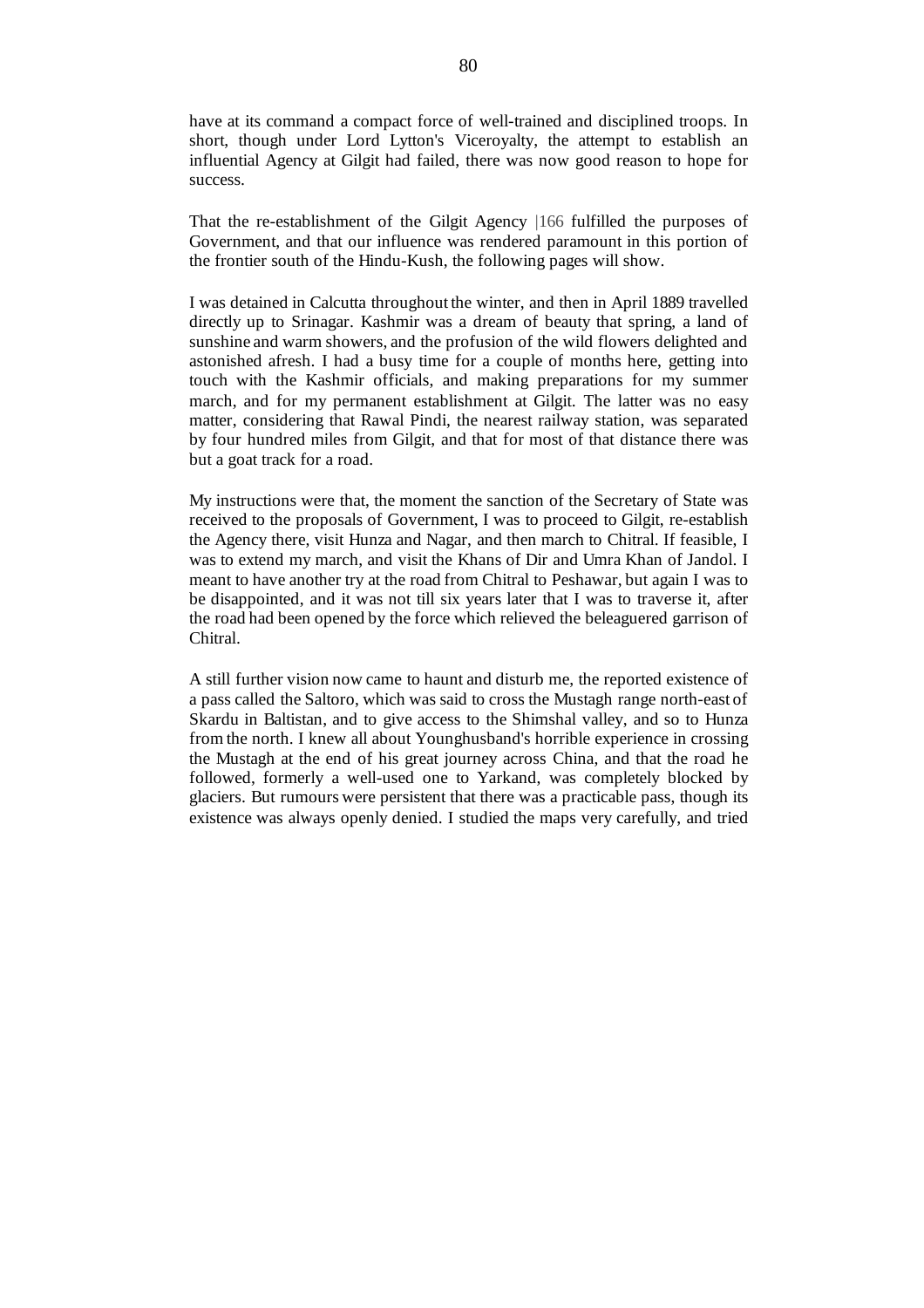to get information which would settle the point one way or the other, but the phantom always eluded me, and the will-o'-the-wisp led me on: my judgment, backed by the experience of Ney Elia, was against the possibility of the existence of such a pass; still there might be one. Some of the shrewdest Kashmir officials believed in it, and they were most anxious to probe the mystery, for, in case of any further trouble with Hunza, a turning road might be invaluable. Their view was that the road existed, but that the friendship between the Hunza Chief and the local Rajas of Baltistan, who were closely connected, prevented the secret being divulged. It was essential to discover the truth and to set the matter at rest.

The Commander-in-Chief in India, Sir Frederick Roberts, came in to Kashmir during my stay there, and the condition of the Kashmir army, and,the best steps to make it efficient, were naturally discussed. It was ascertained that the nominal expenditure on the army the previous year had amounted to twenty-three lakhs, the real expenditure to about twenty-nine, which represented half the revenue of the State, and that the army numbered over seventeen thousand men, with sixtysix guns. The condition of the military machine has been described before. The first thing to be done was to reduce the army, and to organise the portion it was decided to keep up. This, however, did not come within my province; all that concerned me was the number arid the condition of the troops which Kashmir was to keep on the frontier.

By the middle of June 1889 my preparations were virtually complete, and the passes were open. I had a guard of the 20th Punjab Infantry of sixteen Pathans, all picked men, and splendid shots, and three orderlies from my own regiment, the same men as the year before, one of whom had filled up part of the intervening time by going with my brother to the borders of Sikkim.

About the middle of June we started. Robertson had sprained his ankle and could not come and our hospital stores had not arrived. I determined therefore to make a dash for Skardu in Baltistan, going light from the Burzil pass, and to investigate the question of the Saltoro pass on the spot. If a road existed, I meant to enter Hunza from the north-east; if it did not, there would be plenty of time to reach Gilgit and to enter Hunza as originally intended from that side. My assistant, Lieutenant J. Manners-Smith, had been appointed from the Political Department, and joined a few days before we left Srinagar. I was delighted -to get him, for he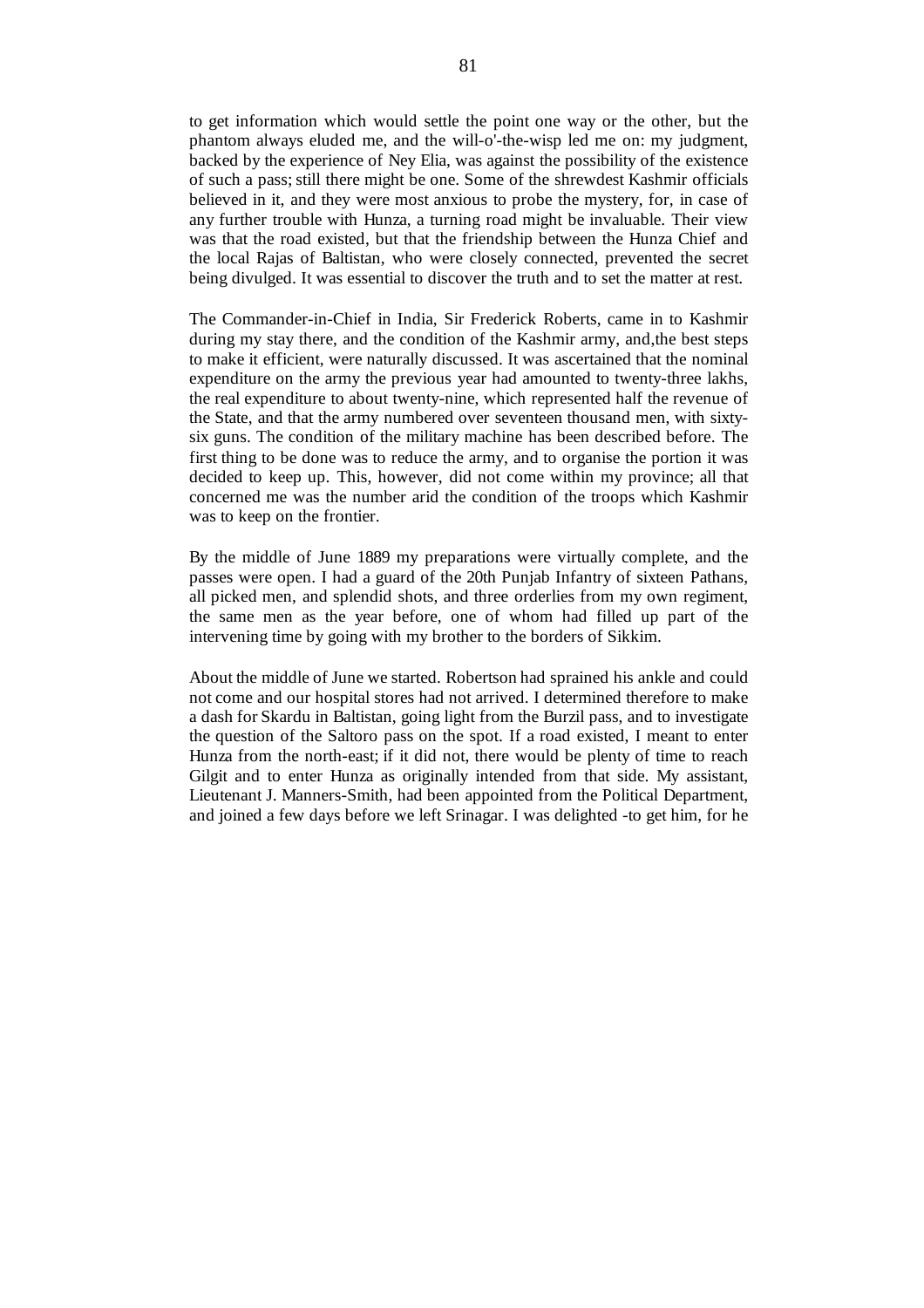was a wonderful man on a hillside, a good shot, a hard rider, absolutely fearless, and most cheery. The Victoria Cross he won three years later at Nilt proved the wisdom of my selection. You want men on the frontier, not machines to grind out files of paper.

We started accordingly without our doctor, and three marches out at Gurais I received word that the Gilgit Agency scheme had been sanctioned by the Secretary of State. It was a great relief to get the business settled. For months I had spun day-dreams, and thought out my various projects, and I was getting sick of the indecision; but when the order finally came, from the very fact of its being so long waited for, it brought none of the elation which would have accompanied it months before. The expatriation and isolation did not look so rosy, and I did not like the Hunza business much; a foreboding warned me there would be difficulty.

But next morning things had taken their proper place, and with the coveted appointment in my hand, and my own selected friends going with me -- I did not know then one would so soon leave me----everything was bright, and the interest increased every moment. Hard work was before me, many bricks to make and but little straw at hand. Satisfactory political relations had to be established with neighbouring States, there were roads to be made, the whole of my kingdom to be explored, barracks for troops to be built, telegraph lines to be opened, dispensaries to be established, troops to be trained, cultivation to be increased, and irrigation works to be undertaken. Last, but not least, there was a *modus vivendi* to be established with the Kashmir civil and military authorities at Gilgit, by which I could get what I wanted without reducing them to the position of ciphers. The longer I looked at the prospect, the pleasanter it seemed; if you are to be exiled, the more work the better.

Leaving all the heavy camp to go by single marches to Astor, we pushed on to the foot of the Burzil pass, from which the road to Skardu branches off over the Deosai plains. We had a disastrous start from the Burzil. First it poured with rain all night, so that we had to wait till nearly nine in the morning to dry the tents partially before marching. Then a stupid driver, instead of unloading the pony with all our stores, and carrying the boxes over a foot-bridge, tried to ford the stream, which was coming down in flood. The pony was carried of his legs, and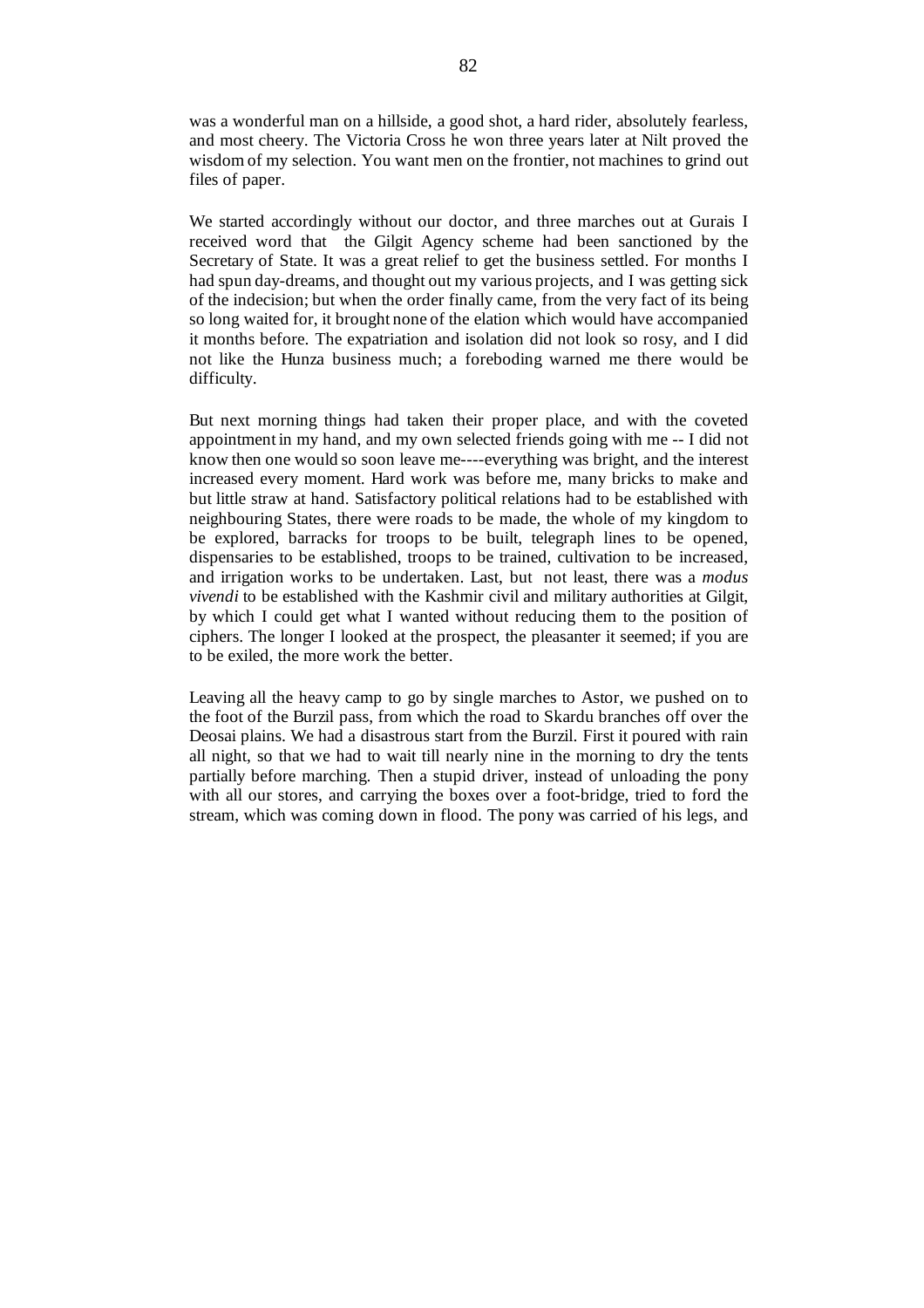swept three hundred yards down stream where he managed to land. The mule trunks were of course wet through, and all our tea, sugar, flour, and salt were ruined. I sent back to our main camp for reserve stores, but no one knew where the things were, and only a bag of sugar could be found and sent after us. This was rather serious, as neither of us was touching spirits, and we depended on our tea. We had to use some of the horrible stuff the people of the country use, the worst form of refuse brick tea, till we rejoined our camp a fortnight later.

We had a rise of fifteen hundred feet or so to the Deosai plain, and then eight miles over snow, and, having started so late, had a very bad time, for the sun had made the snow soft, and men and animals were constantly going in up to their middles. The rest of the march was easy but very wet, the ground soaked by melting snow, and streams to cross at every few hundred yards. We were rather a draggled party when we pitched camp, and the height, about twelve thousand feet, tried some of the men, and gave them mountain sickness. One sepoy got into a most distressing condition of breathlessness, and could not sleep. We had no doctor, and I did not like to try tricks with drugs, so I gave him a brew of hot whisky and water and quinine which sent him to sleep, and he was all right next day. We were obliged, as he was a strict Mahomedan, to assure him that the mixture was medicine and contained no wine.

The Deosai plain is a great basin about forty miles across, averaging twelve thousand feet in height, and surrounded by a circle of snows rising three to four thousand feet higher. It is cut up by rolling spurs projecting from the main ranges into numerous broad shallow valleys, through which run rapid streams. We were too early in crossing it, and the grass had not properly grown, though there were patches here and there and some flowers. It was a most desolate scene. The bare plains stretch away for miles without the vestige of a tree, and with only here and there a few patches of stunted dwarf juniper. Later on, when the grass springs up, they become favourite grazing grounds. We had to carry even the fuel for our camp, and of course could get no supplies, as there is not a trace of habitation throughout the plains. The only animal life is furnished by the marmots, which live there in great numbers, and whose curious whistle sounds weirdly in keeping with their surroundings.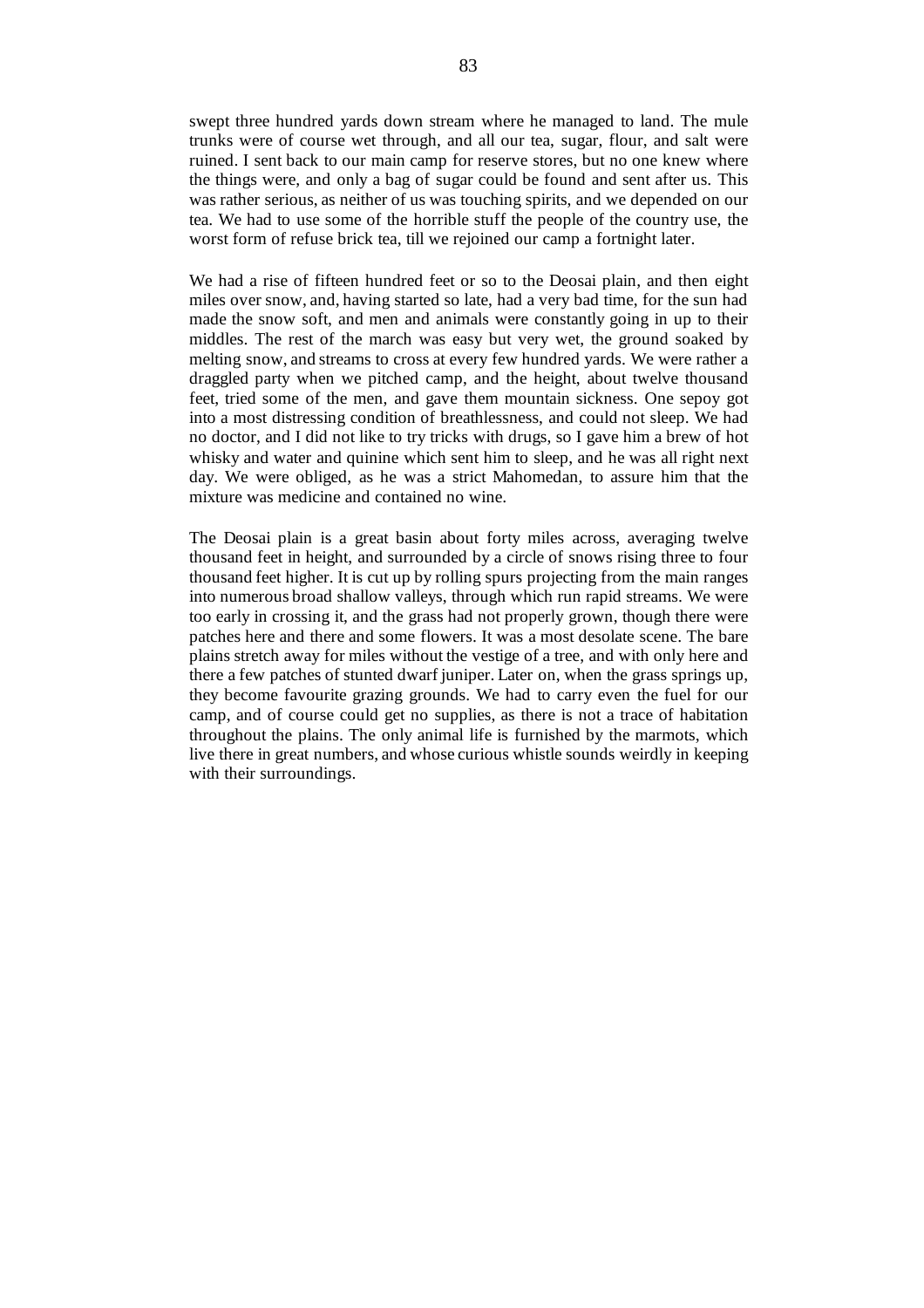We passed out of the plain by a razor-backed pass, about fifteen thousand feet high, the last part of the ascent of which, in greasy mud and soft snow, was very trying for baggage animals. The descent to the Skardu plain is by a steep ravine which drops eight thousand feet in a couple of short marches. It was a funnel down which a raging wind poured at night, making a halt there hideous. The march down was very bad, the stream had to be crossed perpetually, each time getting heavier and more dangerous. We had to make a chain of men across it once or twice, and to pass the animals and laden coolies over above the men. Even then we had an excitement, one man being swept away and only extricated fifty yards down stream, half-drowned, and rather knocked about Skardu, the capital of Baltistan, or Little Thibet, is picturesque; it is a village set in cultivation, above which stands an old fort perched on a great rock, washed by the waters of the Indus. The valley is several miles wide, mostly an expanse of sand-hills and rocky mounds, with scattered stretches of cultivation in between. It is shut in by huge bare mountains, with tremendous cliffs and almost perpendicular shingle slopes, which close in at each end of the valley so much that you seem to stand in a basin with absolutely no outlet. We found Skardu possessed of an odious climate, consisting of considerable heat in the daytime, and of a gale of wind at night, which carried clouds of fine sand down the valley. It is said to be always windy here, and consequently very cold in winter.

I found that to explore the reported road would take me too long, and having received a telegram directing me not to lose time, I prepared to start at once for Astor. Later exploration showed that no pass existed over the Saltoro, and that the tradition as to the existence of a road must have descended from remote times. It is pretty evident that in this portion of the Hindu-Kush the glaciers have advanced, for there seems good ground for believing that Skardu, in Buddhist times, was on a well-used high road leading to Kashgar, and that this high road has been closed by glaciers. It was a relief to find that no easy pass led to the north, for its existence would have very seriously affected the solution of the frontier problem.

I visited one most interesting relic of Buddhism which the lenient Mahomedanism of the Baltis has spared. It is situated at the mouth of a ravine leading up to the Deosai. A great rock, thirty feet high by some fifteen wide, has fallen from the cliffs above, and lies at present so close to the edge of the ravine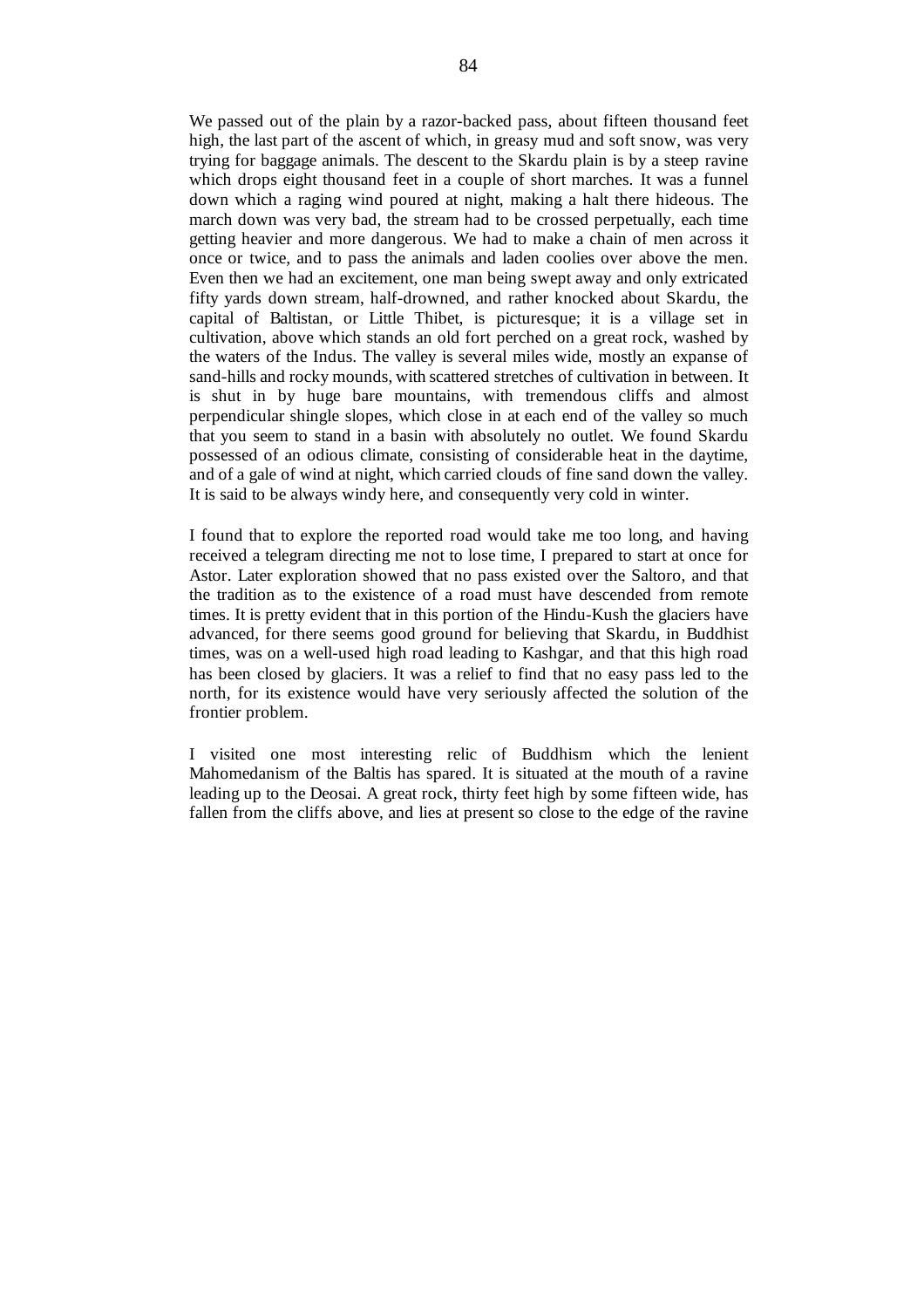that it was impossible to put up a camera directly in front of it: a few more years will assuredly see it undermined and falling forward into the ravine below. The rock faces almost due east, and has been carved *in situ.* On the principal face is a figure of the seated Buddha, surrounded by a frame of small seated Buddhas, with a full length figure in the preaching attitude on each side; below is a beautifully-shaped vase, out of which come sprays of the sacred lotus. Below this again is an inscription partly worn away. On the south side of the rock there are a couple of figures, but owing to the heavy wind and clouds of dust which pour down the ravine they are much worn away. On the west side some other great stones lie against the main rock, and on one is the outline of a Buddhist tope, but I found nothing on the north face. The main sculpture was in perfect preservation, but to my great regret the photographs I took of it were not a success, owing to the great glare of the sun, and the inscription was not deciphered.

The first march from Skardu was unlike anything I had seen in the Hindu-Kush. The road ran through villages and cultivation, and flat grassy commons, shaded for much of its length by avenues of willow and poplar. It was easy marching, but part of the way very unpleasant: the awful smell from the drying flats of the Indus equalling the worst produced by a collection of dead camels. Leaving the valley of the Indus at a point where great moraines jut into the plain, we marched up a side valley, the bed of an ancient glacier, camping in a delightful village surrounded by fruit trees, below which was |177 a lovely little lake. The Skardu valley itself was evidently the bed of a glacial lake at some remote period, having been blocked by the great moraines at the point where our road branched off. The amount of fruit we saw on this march was fairly astonishing. We passed through miles of apricot trees weighed down with fruit, and other trees and vines seem to be equally prolific.

The Baltis of to-day are a quiet inoffensive race, though in old days they were ruled by adventurous kings, who carried their conquering arms as far as Gilgit and Astor. They resemble the Thibetans in appearance, and are for the most part flat-faced and short of stature, though the mixture of Dogra and Kashmiri blood is often noticeable. This is attributable to the lax morality of the women, a casual alliance with outside strangers being apparently looked upon as an honour. The land under cultivation is not sufficient to feed the population, and the existence of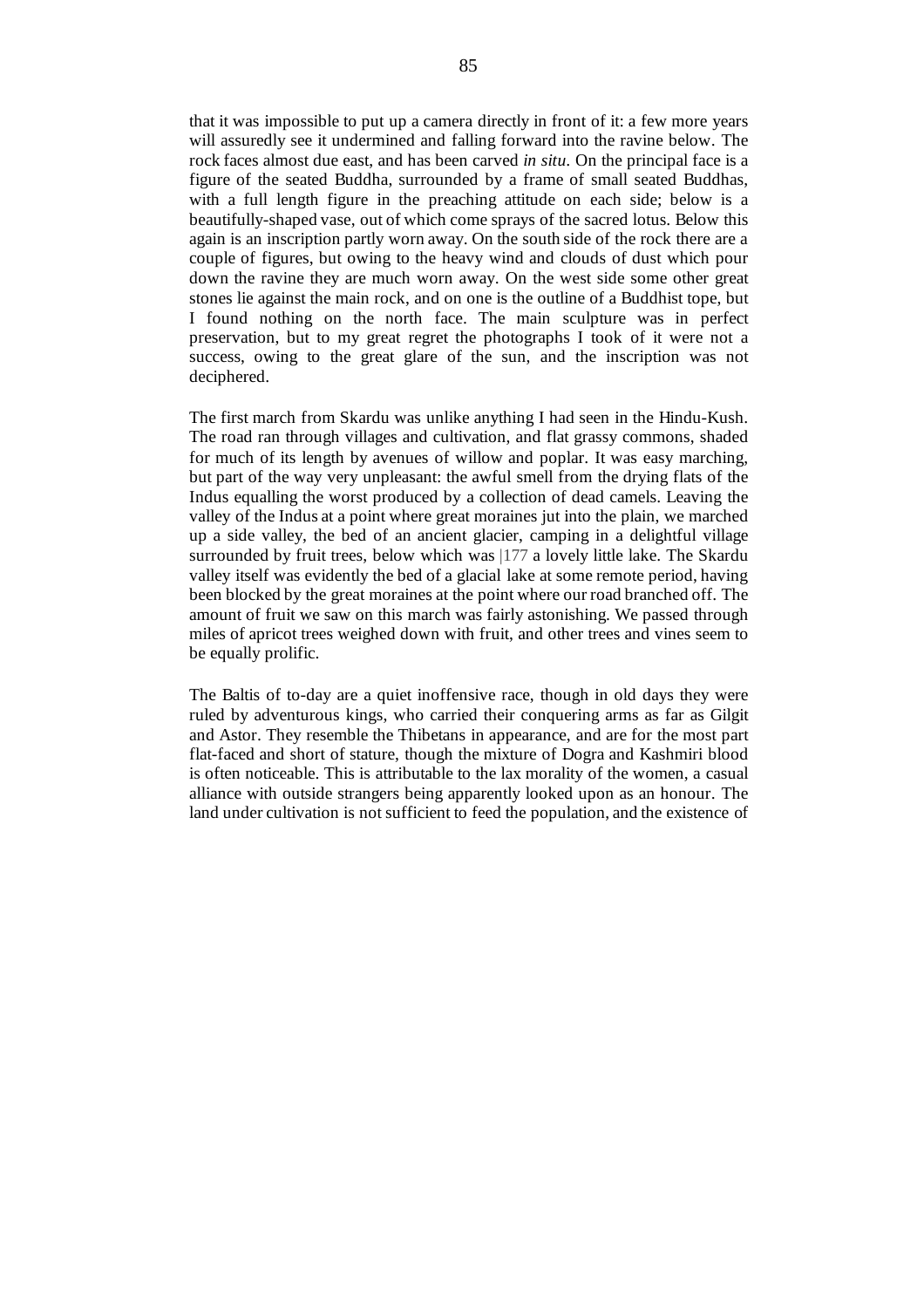polyandry is considered to be thus accounted for. The men leave the country every year in hundreds to find work as labourers and carriers in Kashmir and the hill stations of India, returning to spend in their own homes the money they save. Living at an altitude of never less than eight thousand feet, and often considerably higher, they are quite unable to stand the heat of the plains or of the lower Indus valley and will only work there in the winter. The mortality amongst the Balti coolies, pressed by the Kashmir authorities during the troubles on the Gilgit frontier, had been terrible, owing to their having been kept at work during the summer months; and an attempt to colonise the Bunji plain by Balti emigrants had to be abandoned in consequence of their absolute incapacity to stand the fierce summer heat.

The road we now were on was quite impossible for baggage animals, it ran up a narrow valley in and out of huge blocks of rock, and led one stumbling over the *débris* of great moraines for mile after mile. The stream was very fine in places, coming down in a series of grand cascades, sometimes a mile or more in length, cut through the old moraines. To this succeeded quiet reaches and small pools, hardly to be dignified by the name of lakes, and rolling uplands.

To reach the Astor valley I chose the road by the Banok Lá, a pass fifteen thousand five hundred feet high, and we camped the night before crossing at about thirteen thousand feet, in a shallow basin surrounded by magnificent glaciers with pinnacles of granite, too steep to hold snow, rising out of them. The moraines were full of marmots, and my fox-terriers went a-hunting, and were brought back just before dark "a mask of blood," having been to ground for hours, and interviewed the marmots in their homes with disastrous results. The bite given by the marmot's long upper tusk is very severe, and makes a wound such as a chisel struck by a hammer might inflict.

The ascent of the pass was pretty stiff; a steady grind of two hours and a half over glacier and snow slope, some of it to my mind none too safe for any one with no mountaineering knowledge or appliances. The view from the top was superb: snow-covered glaciers surrounded one; great granite peaks, jagged into the most fantastic shapes, shot out of them; a wall of snow mountains rose ahead, and towering above all was the mass of Nanga Parbat. I loitered on the top of the pass for some time drinking in the glorious scene, and then plunged down over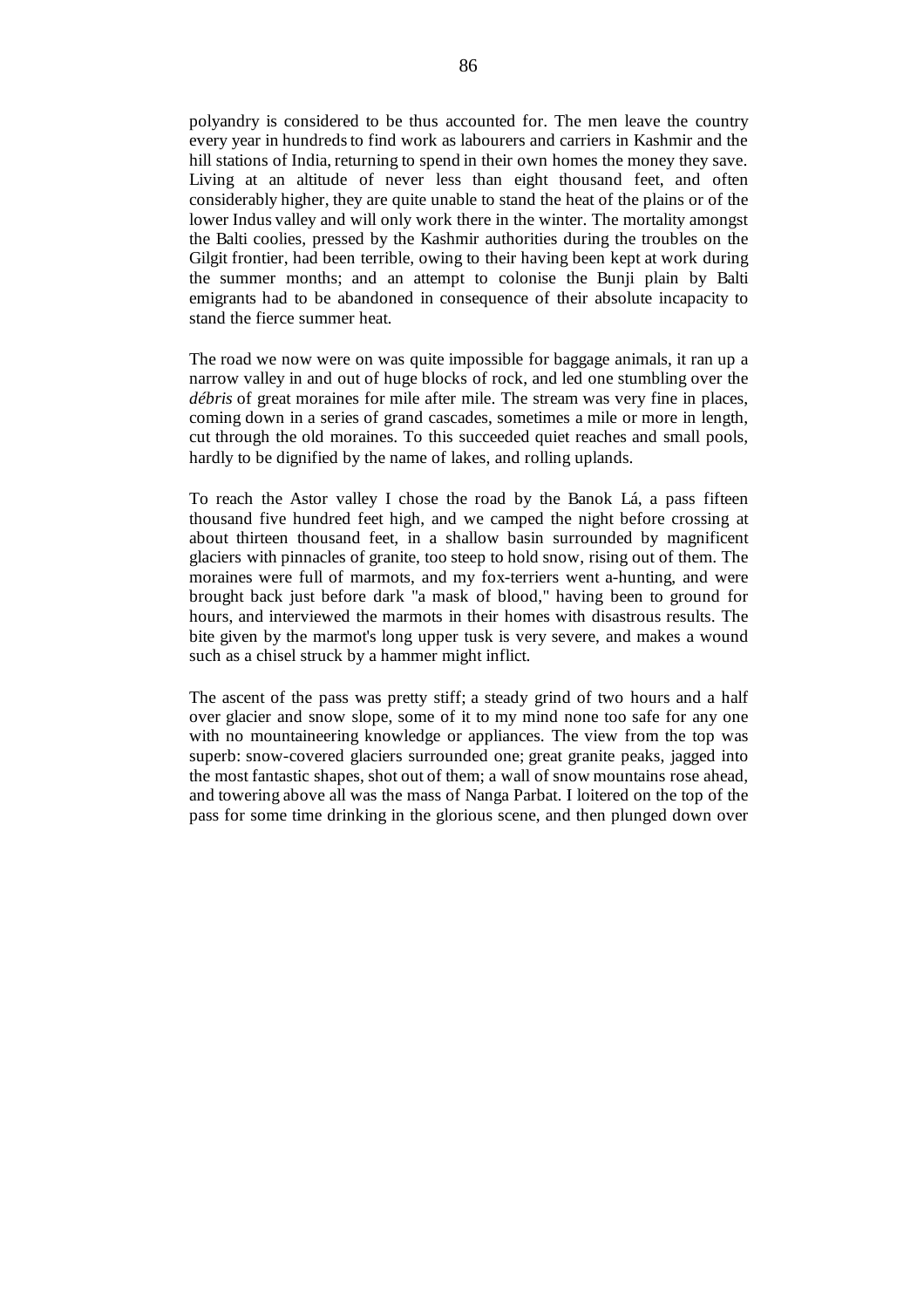sloping snow-beds covering the glaciers, so as to get clear before the sun softened the crust. Once off the snow the path was bad: first descending the terminal face of the moraine, then running for many miles over lateral moraines and shingle slopes till we got to grass; after this it wound through thickets of myrtle and masses of forget-me-not of every colour, ranging from heaven's loveliest blue through pink to white.

We camped well above the birch in a grassy Alpine meadow, and next day a long double march of about thirty miles took us to Astor. The first part of the way was through pine forest, the glades covered with marguerites, violet and white; then the path ran along hillsides one mass of spirea, the air thick with its honey-like scent; and dropped gently down, passing a chain of small lakes, grass and willow bordered, the end of the valley blocked for many miles by a superb view of Nanga Parbat standing entirely alone. The last part of the march was very hot and trying, especially after we reached the Astor valley and got on to the bare slopes again, but even here there was beauty on all sides, and we passed through masses of a flower like a hollyhock, mostly of delicate white, but some of a lovely pink.

At Astor we were met by Raja Bahadur Khan and conducted to our camp. Here I found a collection of letters, and spent a couple of days resting my camp, working off arrears of official correspondence, and inspecting the Kashmir troops, whose condition was deplorable. Robertson rejoined me here, wild to go into Kafiristan, and utterly dissatisfied with the appointment at Gilgit, to his holding which we had both looked forward with so much pleasure. He proposed, if Government agreed to his going, that some young doctor should be sent up to Gilgit to take his place. I was, naturally, much disappointed, but could not stand in his way, and we parted, two months later, in Chitral.

No other doctor was sent up that year, owing to official delays, and the result was that we were left with no one to look after the hundreds of troops in the Gilgit Command, to organise dispensaries and medical arrangements in the country, a thing to which I attached the greatest importance, or to take care of the *personnel*  of the Agency. The medical work was retarded by a year, and there was unnecessary suffering among the troops, for the hospitals, such as they were, were useless.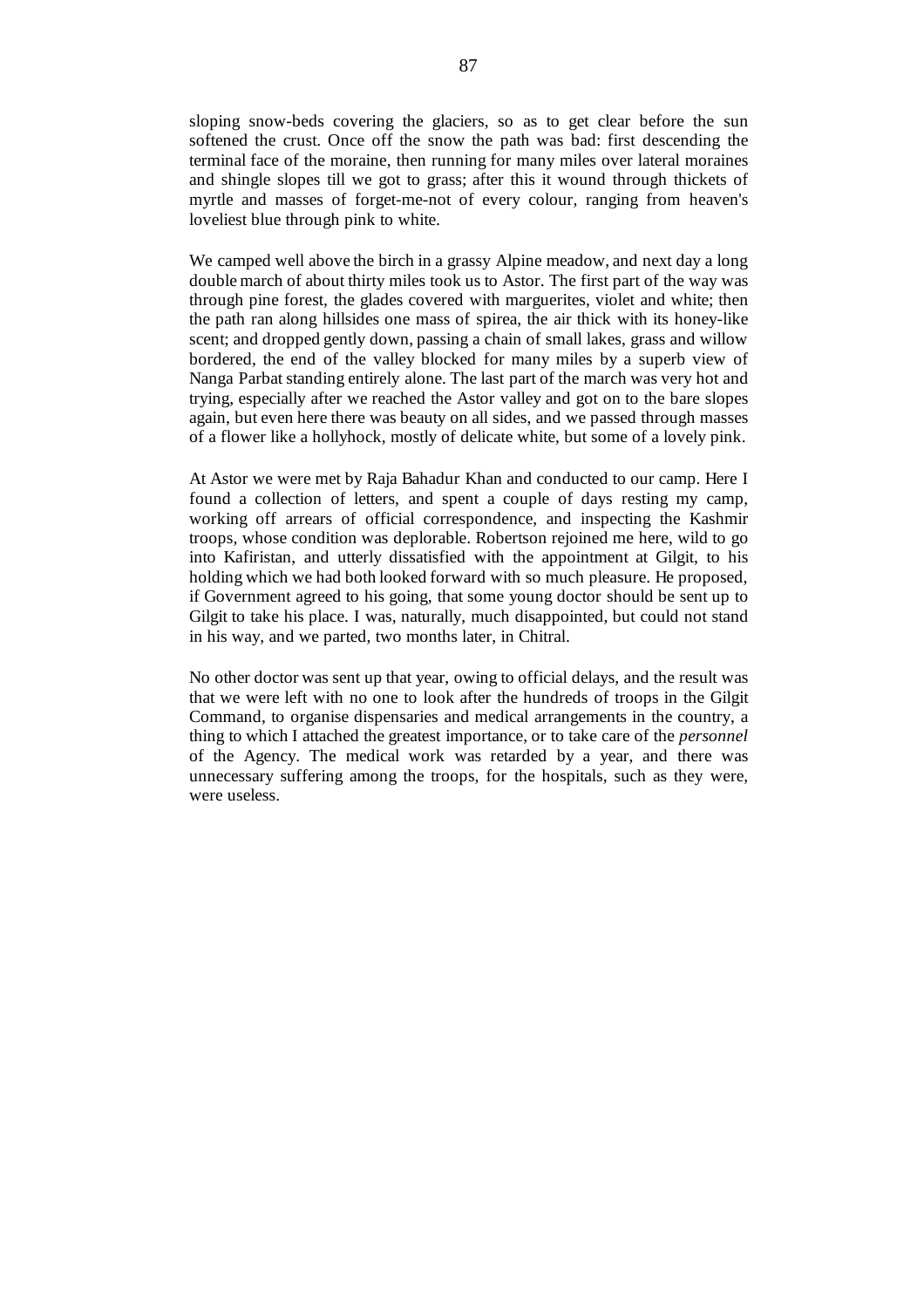I remained a few days at Astor to make myself acquainted with the local conditions, inspected the fort and the grain stores, and explored the hillsides for the site of a summer camp. The barrack accommodation, and the sanitary conditions were dreadful, and the water poisonous, but no one seemed to mind. We found a splendid site for hutting troops three miles above the fort, in a large alpine meadow. It was a natural parade-ground, surrounded by splendid fir forests, watered by pure streams which welled out from the foot of a moraine, behind which a glacier stretched up into the mass of Nanga Parbat. There was ample room for barracks and officer's huts, and it was an ideal summer cantonment; but the exigencies of the work that came upon us later forced me to keep the troops nearer Gilgit, and prevented my utilising the place, which remained undesecrated by the shout of the drill-sergeant and the crack of the rifle on the range.

There was nothing new about the march to Bunji, which place we reached in due course. I inspected the troops and fort here, and found forty per cent, of the former useless, and the latter wholly so. The housing of the men, the sanitary arrangements, the warehouses for stores and supplies, were hopelessly bad, while against any serious attack the fort was impossible to defend. The men were terribly ill-fed, and all from eighteen months to two years in arrears of pay; in many cases they had drawn absolutely not a penny for eight months, and for some time previous to that an equivalent in English money of only two shillings a month. Most of them had received no uniform for several years, though stoppages had regularly been made from their pay for its supply. It was a marvel how the troops existed, but the Dogra is the most patient of men, and there was nothing to be gained by deserting. The irregular regiments were in the most terrible condition, mostly composed of worn-out old men or of boys, and half the force existed only on paper. I calculated that of all the troops fully seventy-five per cent, were unfit to serve.

A couple of days gave me time to consider what steps were most urgently required to put the fort in a proper state for defence, and to go into the most pressing question regarding the increase in the water-supply. On increased watersupply depended increased cultivation, and on this hinged the question of feeding the troops. An inspection of the available positions for a new and safer ferry over the Indus followed, and an afternoon's fishing at the mouth of a stream running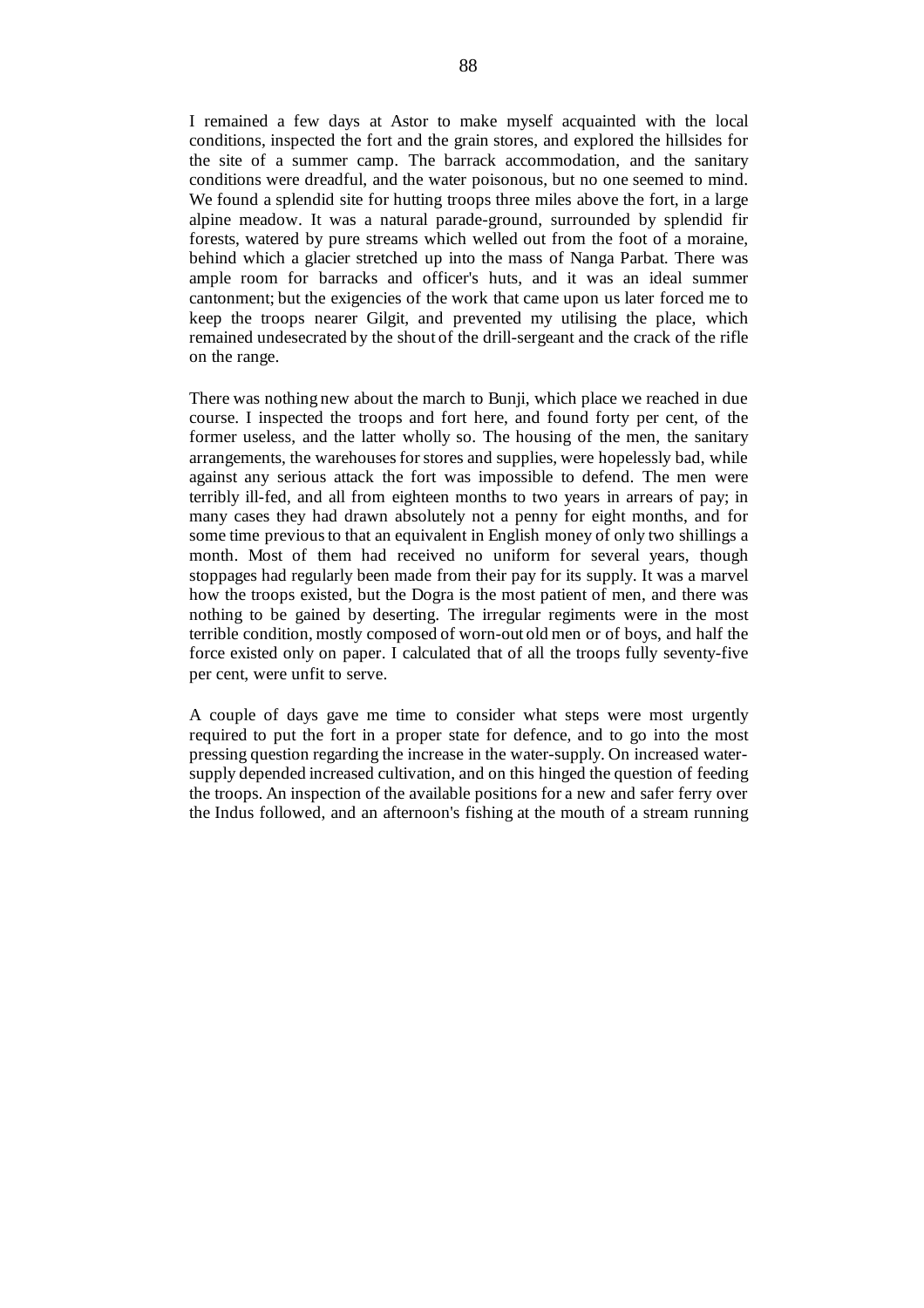into the Indus, where we got fairly good sport. The Indus itself was in high flood, and full of snow water, so we failed to move any big fish, but later in the year it would repay fishing.

A few more days saw us in Gilgit, where I spent a fortnight waiting for my stores and baggage, getting into touch with the local authorities, and in preparing for my visit to Hunza and Nagar. I had received a letter while on the road from the Resident, asking me, in the name of the Kashmir Council, to receive a large sum of money which was being sent up, and to see myself personally to the payment of the troops. This was a fairly strong reflection on the honesty of the Kashmir official to come from the Durbar itself, and irksome though the work was, I welcomed the opportunity offered For me there were several advantages. The people of the country and the troops would see that money and power were on our side; that the Kashmir Government trusted us; that we were not above seeing to things ourselves; and, finally, that when it came to paying out money, none of it would stick in our hands.

The local authorities were, of course, furious at being deprived of the grand opportunity for plunder, which the passage of twenty-five thousand pounds through their fingers would have given, and opposition to the Agency, and to the order's and interests of their own Government, began at once. The treacherous official, who had betrayed the Kashmir troops into the hands of the enemy the year before, was still occupying a very strong position at Gilgit, and intrigued against me at every turn. I found that under his auspices endless lies were being disseminated about me, and every difficulty put in the way of my work; the neighbouring chiefs were warned against having any dealings with me; told that the Agency was not to be re-established, and threatened with the vengeance of this scoundrel and his confederates the moment we left. Cringing in my presence, he was a little too incautious behind my back, insolent to my men, and abusive about his masters in Kashmir. Finally my chance came, and I sent him off to Astor to see to some work there. Confident in his own power, he went straight through to Kashmir, where, to his surprise and disgust, he met with a very bad reception, and found himself banished to an outlying district. I found strong evidence both in Hunza and Nagar that this scoundrel, besides being a traitor, had been largely interested in the slave trade, and instrumental in handing over Sepoys and Balti coolies to the Hunza people to sell across the border.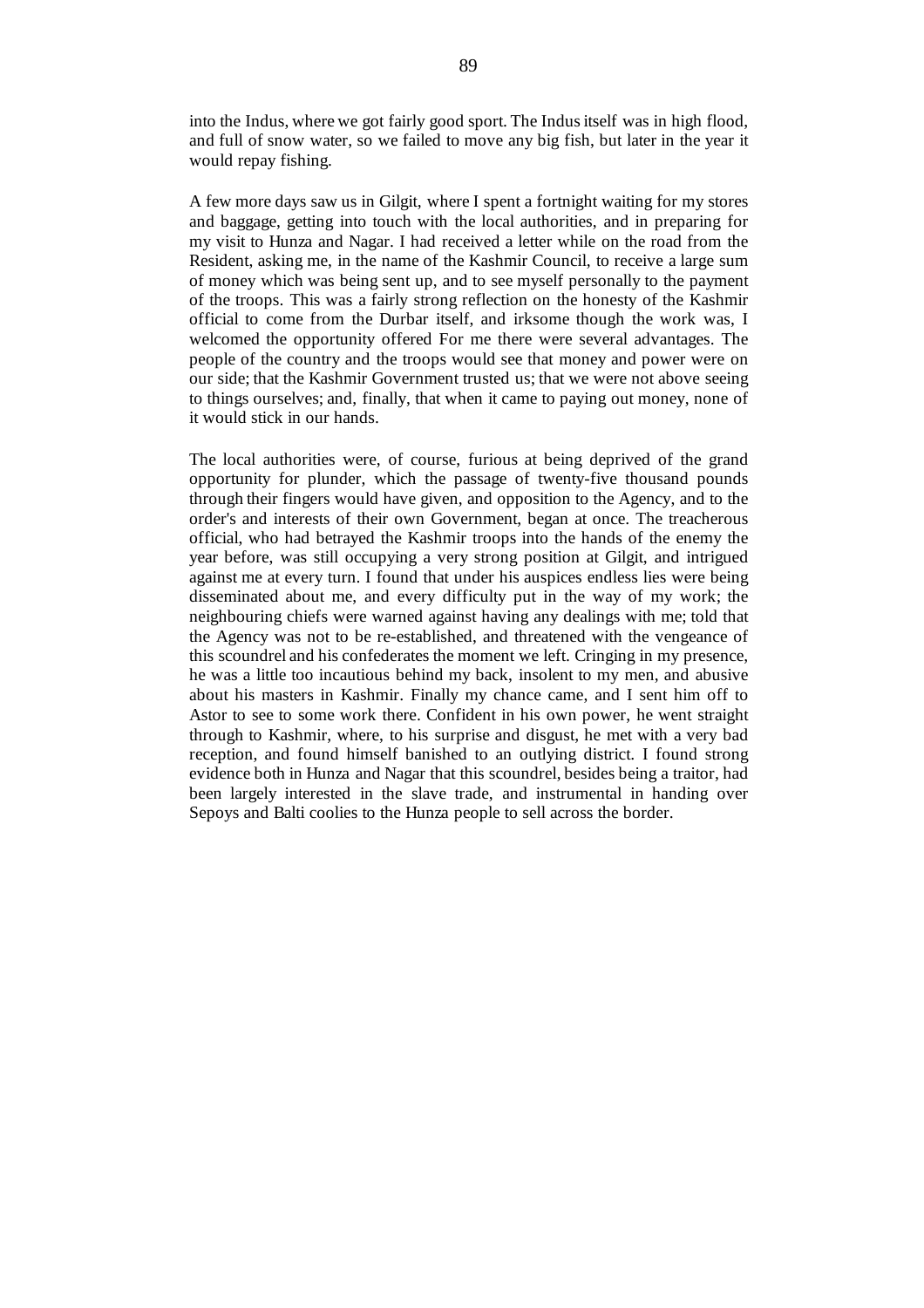Besides being engaged in a duel with the very people who ought to have been helping me, I had plenty of work. The fort, the strongest in the Hindu-Kush in some ways, had to be thoroughly overhauled, and a scheme worked out for hutting the troops, who were huddled together in pitch dark hovels in which it was impossible to stand upright, and in which the stench could be cut with a knife. The drainage and water-supply of the fort had to be gone into, the headwaters of the canal which irrigated the Gilgit oasis visited, and some plan for its improvement devised; a good house for a hospital had to be found, and the drugs and paraphernalia stored, to be useless, alas! for a whole year, and lastly, my own house had to be put in order. The envoys from Hunza and Nagar had to be interviewed, and the details of my visit to these States arranged. I entirely declined to ask for hostages, as had formerly been the custom, and dismissed the hostages sent by Hunza, with handsome presents. Nagar, I felt, would give no trouble. Hunza was different, and was none too safe, but I did not believe that the presence of a relation of the chief's in Gilgit would prevent our throats being cut; and it seemed to me more dignified not to bargain for our safety, but to trust to straightforward dealing on the spot, and to dry powder. The Governor of Gilgit was horrified at my manner of doing business, and took, I heard, a most gloomy view of the situation; it was in so many people's interest apparently to incite an attack upon us, and an attack on a small party like ours, in a country with the natural difficulties offered by Hunza, could have but one result----we should have been wiped out to a man.

It was the middle of August before we left Gilgit, and the heat was very great. The first march to Nomal presented nothing but the normal difficulties, and was on the whole good. The fort, which had been besieged the year before, was a fairly strong one, but was commanded on three sides by modern rifle fire, and was as usual insanitary and crowded. The next two marches to Chalt, the actual frontier post, were very trying; the road ran between great cliffs in a narrow gorge worn by the raging river, and the heat was intense. The parris were the worst we had seen, so bad indeed that we could not take our horses with us. The Chaichar Parri, the last before we reached Chalt, was a famous position, the outpost to the Hunza-Nagar valley, and one which had never been forced. No horse had ever been taken over the cliff, which had been purposely left in its impassable state, the path running across a hideous precipice on the narrowest possible shelf only a few inches wide. Biddulph describes this piece of road as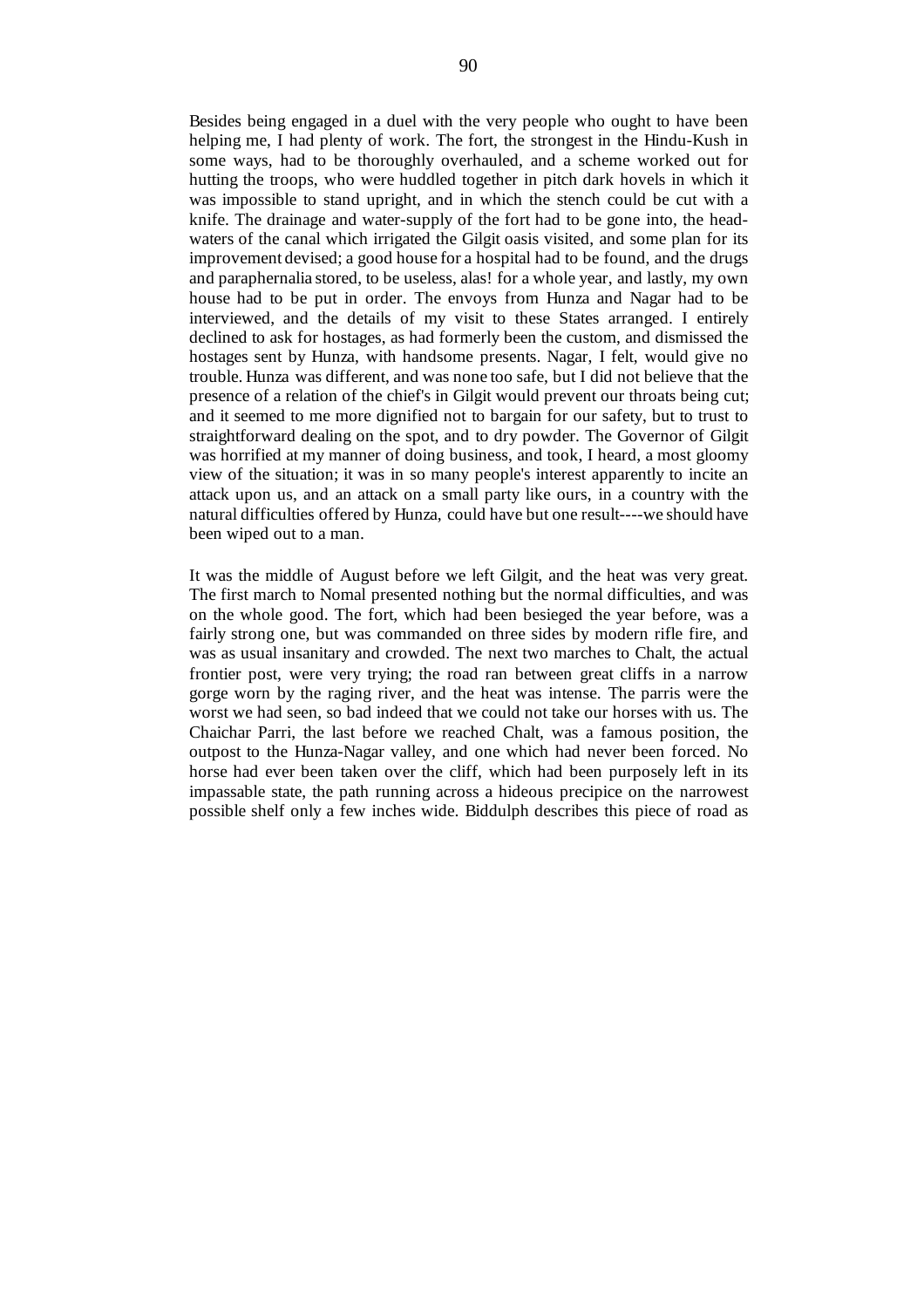worse than any ground he had ever crossed when stalking in the mountains, and it certainly was pretty bad. We were met on the far side by a deputation from Nagar, with horses for our use. The Chalt fort had only been held on sufferance by the Kashmir troops; it was a miserable square enclosure, with no proper command over its water-supply, and was dominated by another fort occupied by the Nagar people, and situated within a couple of hundred yards.

I was joined on my march by Raja Bahadur Khan of Astor, who was closely connected by marriage with both the Hunza and Nagar ruling families, and by Raja Akbar Khan of Punyal. I was anxious to show that it was our policy to be on good terms with the natural leaders of the people of the country, and the Kashmir frontier officials had mismanaged their affairs so hopelessly, and were so distrusted, that I did not wish to have them as intermediaries. In the end Raja Bahadur Khan proved of the greatest service, and his tact and knowledge of the local conditions helped to avert what might have been a very serious disaster.

The position of the small States of Hunza and Nagar, which I was about to visit, is unique; as Biddulph says, "they probably present the spectacle of a race living under almost the same conditions now as their forefathers did fourteen centuries ago." Shut in by a girdle of practically impassable mountains, they had maintained their independence for centuries, though both States apparently had at different times acknowledged the suzerainty of the rulers of Gilgit, and latterly had bound themselves to respect that of Kashmir, and to pay it tribute. The relations of Hunza to Kashmir, and through that State with the Government of India, were complicated by the fact that the Chief of Hunza also recognised the suzerainty of China, paid a nominal tribute to, and received presents in. return from its ruler. The two States, which are divided only by a river which runs in a bed six hundred feet wide between cliffs three hundred feet high, are inhabited generally by people of the same stock, speaking the same language, professing the same form of the Mahomedan religion, and are ruled by princes sprung from the same family. Notwithstanding all this, or more correctly perhaps because of it, they have been for centuries persistent rivals, always at war with each other, but always ready to unite against a common invader, even when that invader had been called in by the one State in order to assist it in coercing the other. The State of Hunza was the most important of the two, from the fact that its possession of the passes leading to the Pamirs, and to the valley of the Yarkand river, gave it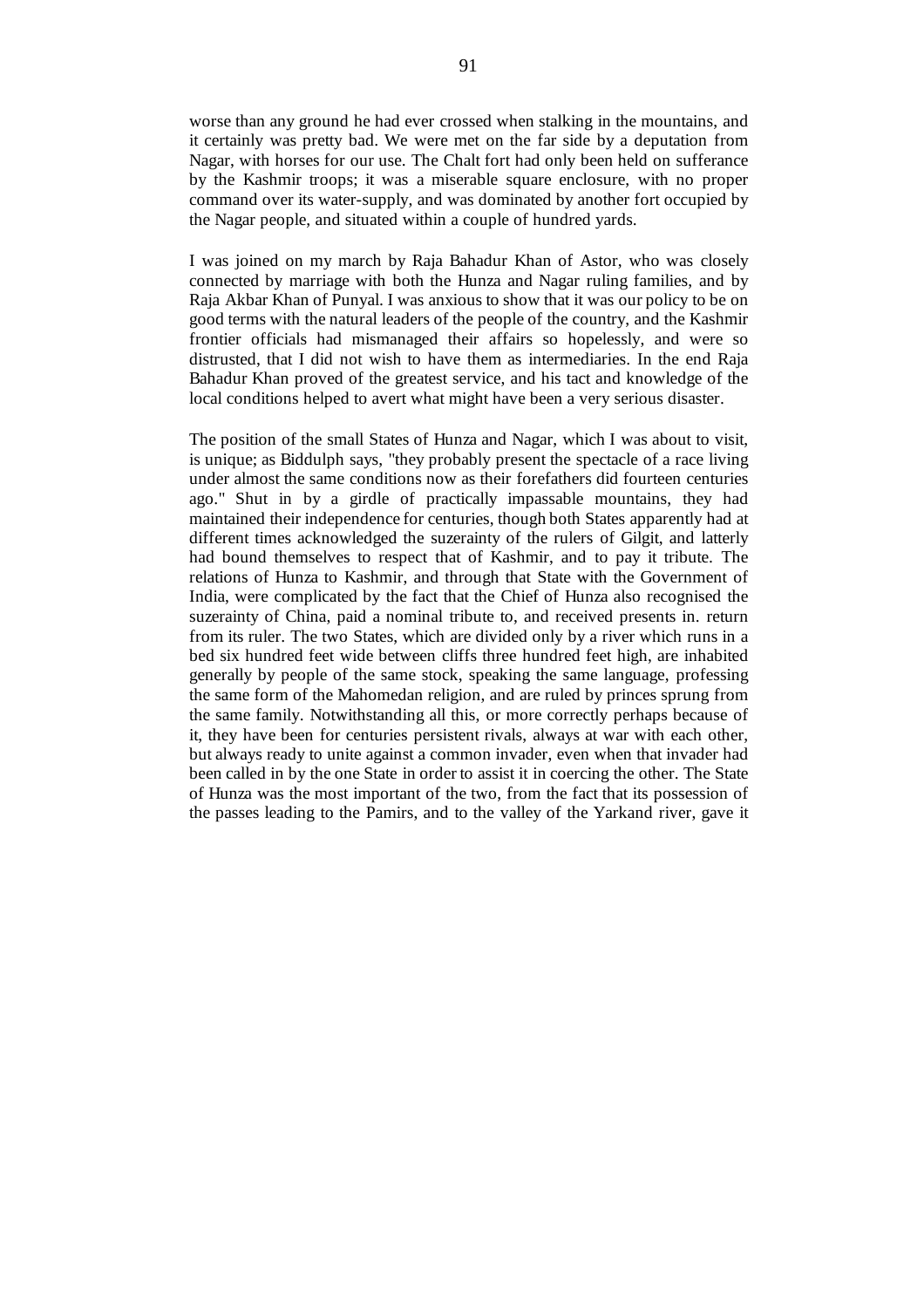the opportunity, in the picturesque Persian phrase, of "striking the road," and looting the caravans on their way between Turkestan and India. The rulers of Hunza availed themselves of this commanding position freely*,* their name was a terror to the merchant and to the gentle Kirghiz, and their success was such that certain roads were entirely abandoned by traders; tracts of country north of the passes were completely depopulated, and Hunza was the centre of the slave trade, the place to which the merchants of Badakshan regularly came to replenish their stocks. The rulers of Hunza were rich compared to those of Nagar, and secure in the fastnesses of their mountains they snapped their fingers at China and Kashmir, and with fine impartiality plundered caravans to the north and kidnapped slaves to the south. But brigands by profession as the people were, they appear to have acted always on the orders of their chief, and the admirable cultivation of their ground, the immense and persistent labour spent on their irrigation channels, and on the retaining walls of their terraced fields, showed that they were worthy of better things. The country itself is some hundred miles in length: from Chalt to Hunza, a distance of about twenty-five miles, it lies entirely on the right bank of the Hunza river; above Hunza, as far as the passes of the Hindu-Kush, it embraces both banks. It is bounded on the north and east by the Hindu-Kush, which separates it from the Pamirs and the valley of the Yarkand river; to the west, by a range which separates it from the |191 Karumbar or Ishkuman valley; and to the south, by the Hunza river which divides it from Nagar. The total population probably amounts to some ten thousand souls. The country is racially separated into two divisions, Gujhal and Kanjut. Gujhal begins at a village called Gulmit, eighteen miles above Hunza, stretches to the passes, and is inhabited by emigrants from Wakhan, who still speak the dialect of their

Hunza and Nagar were, according to tradition, ruled by the same chief till some centuries ago, when the ruler of the day divided the country between his two twin sons, who were deadly enemies. The Hunza ruler was murdered by one of his brother's adherents, and left an only daughter. This young lady fell in love with her cousin, the son of the ruler of Nagar, and the lovers met, necessarily by stealth, the prince swimming across the Hunza river every night. The result was a son, the founder of the present line, which is called Ayeshé, or heavenly; for, to conceal the mishap, the story in Hunza is that the father was a prince from

original home. Kanjut or Hunza proper comprises the rest of the country, and is

inhabited by a Dard race of the Yeshkun caste, speaking Burishki.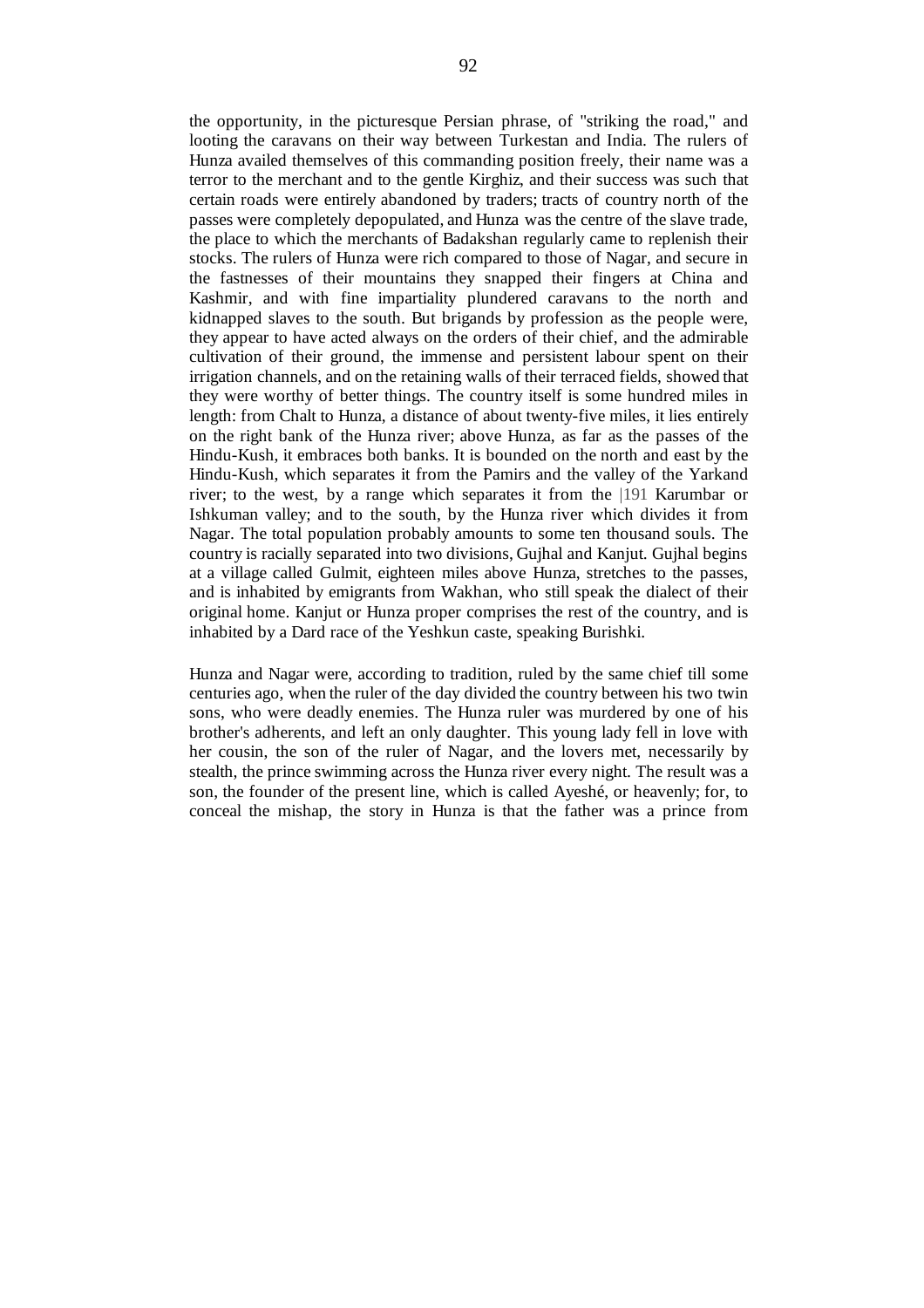Shignan, but that his name having been forgotten he was called Ayesho, or the " heaven-sent." The Hunza chief is styled Thum, as was his brother of Nagar, and the name is supposed to be the corruption of the Chinese word Tung, which forms part of many Chinese titles. The Thum was an absolute ruler, who killed or sold his subjects into slavery as it pleased him; but that the rule, though despotic; must have been tempered by common-sense is shown by the fact that the office of wazir, or minister, has gone down in unbroken succession from father to son for seven generations.

Safdar Ali, the Thum at the time of my visit, had murdered his father, Ghazan Khan, three years previously, and his character caused me some anxiety. He had, it is true, as had the Nagar chief, written to Government, and asked that a mission should be sent to him, but he bore an ill name for treachery, cruelty, and weakness. In common with most of his subjects he belonged to the Maulai sect, the followers of which, though calling themselves Shiahs, were a bye-word on the frontier for their shameless violation of all the leading Mahomedan doctrines. The men drank wine freely; their morals were of the loosest; a man considered himself honoured if his wife attracted the Thum's attentions, and hospitality enjoined that he should offer her to his guest. Withal, they were cheery, pleasant people to deal with, slight, wiry, and very active, first-rate mountaineers, and of untiring energy, a great contrast to the Shins of Gilgit. With none of the bloodthirsti-ness of the Pathan they yet had a great reputation for bravery, and had more than once invaded and severely handled their Nagar neighbours, who wore said never to have carried the war into their country. The cultivation in Hunza is very limited; the finest stretch is just below the fort of the chief, and extends for some six and a half miles in length with a width of from a mile to a mile and a half, the whole of the land being irrigated. This main stretch of arable land, which is studded with villages, lies at an altitude of eight thousand feet, and faces south, and the climate here is delightful. Further up the valley lie scattered patches of cultivation, getting poorer and poorer as the altitude increases. The mountains enclosing the valley are very precipitous even for the Hindu-Kush; wood and grazing for cattle are therefore unusually scarce, and the people suffer in consequence. The clothing of the people is practically the same both in Hunza and Nagar as it is in Ghitral, and has been described before, the only difference being that the men's stockings are not knitted in such elaborate patterns, and that, as a general rule, the woollen outer robe is, in Hunza especially, more often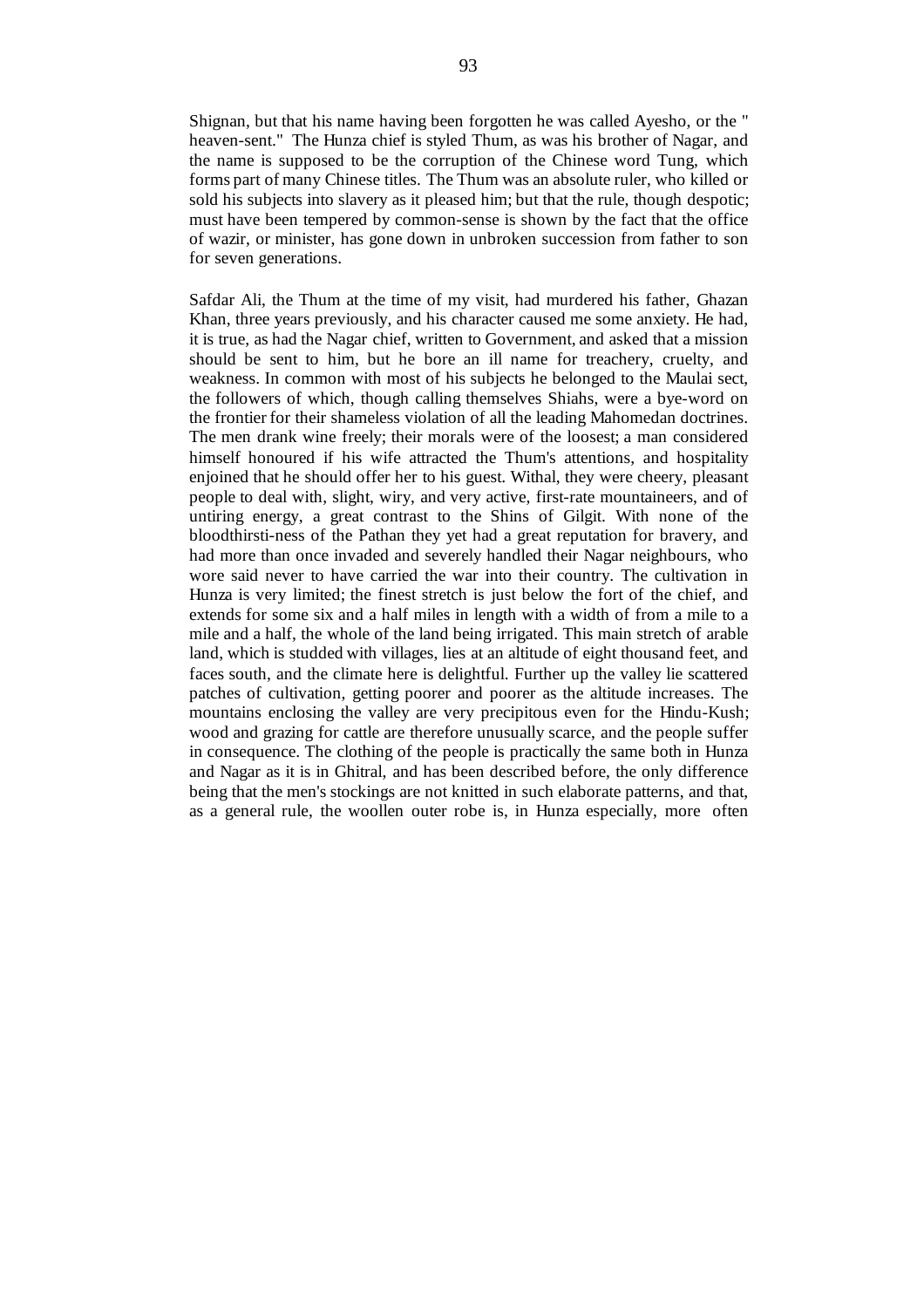white than brown. All, except on State occasions when the higher ranks don the turban, wear the Dard head-dress. This is a long bag of brown woollen cloth rolled back on itself till it forms a cap, which is one fold thick on the top, with a border an inch or so thick round the head. It makes a light, warm, and delightfully comfortable head-dress, but is a very poor protection against severe sun.

Nagar, as most of the surrounding people and the inhabitants themselves generally call it, though they also pronounce the word Nagér, and the scientific, for some cause best known to themselves, insist on spelling it *Nagyr,* is a smaller State than Hunza, The population is about the same, and is composed of Yeshkuns, professing themselves Shiahs, but very nearly as lax in their Mahomedanism as the people of Hunza. There is considerably more cultivation than in Hunza, the land is better watered, and the main slopes of the mountains enclosing the country face north, and are consequently covered with forest. The land has the full benefit of the summer sun, and the crops are splendid. The untold profusion of the apricots, and the quantity of gold which can be washed out of every stream, has gained the country amongst the Nagaris themselves the name of "the land of gold and apricots." The people, though of identically the same stock as those of Hunza, show marked differences. They are less warlike than their neighbours; they were never implicated in the raiding of caravans, owing principally perhaps to there being no outlet to the north or east leading to caravan tracks; they are, on the whole, better off, owing to the better agricultural conditions, and the possession of splendid grazing grounds; and last, but not least, slavery is unknown amongst them----that is, they would not brook their king selling them or their children, and the exile of the present ruler's eldest son is said to have been caused by his attempt to introduce the custom from Hunza. The men are not so bright and cheery as their Hunza cousins; they strike one as more sedate and morose, and their reputation for dash and gallantry is far lower. The reason they themselves assign for the difference, and the one generally accepted, is that in the winter, when the sun is in the south, the great mountains backing their valley shut out all the light and warmth, of which Hunza facing south enjoys the full benefit, and that the depressing effect of passing day after day in the cold and darkness of their uncomfortable houses leaves an indelible mark on the national character.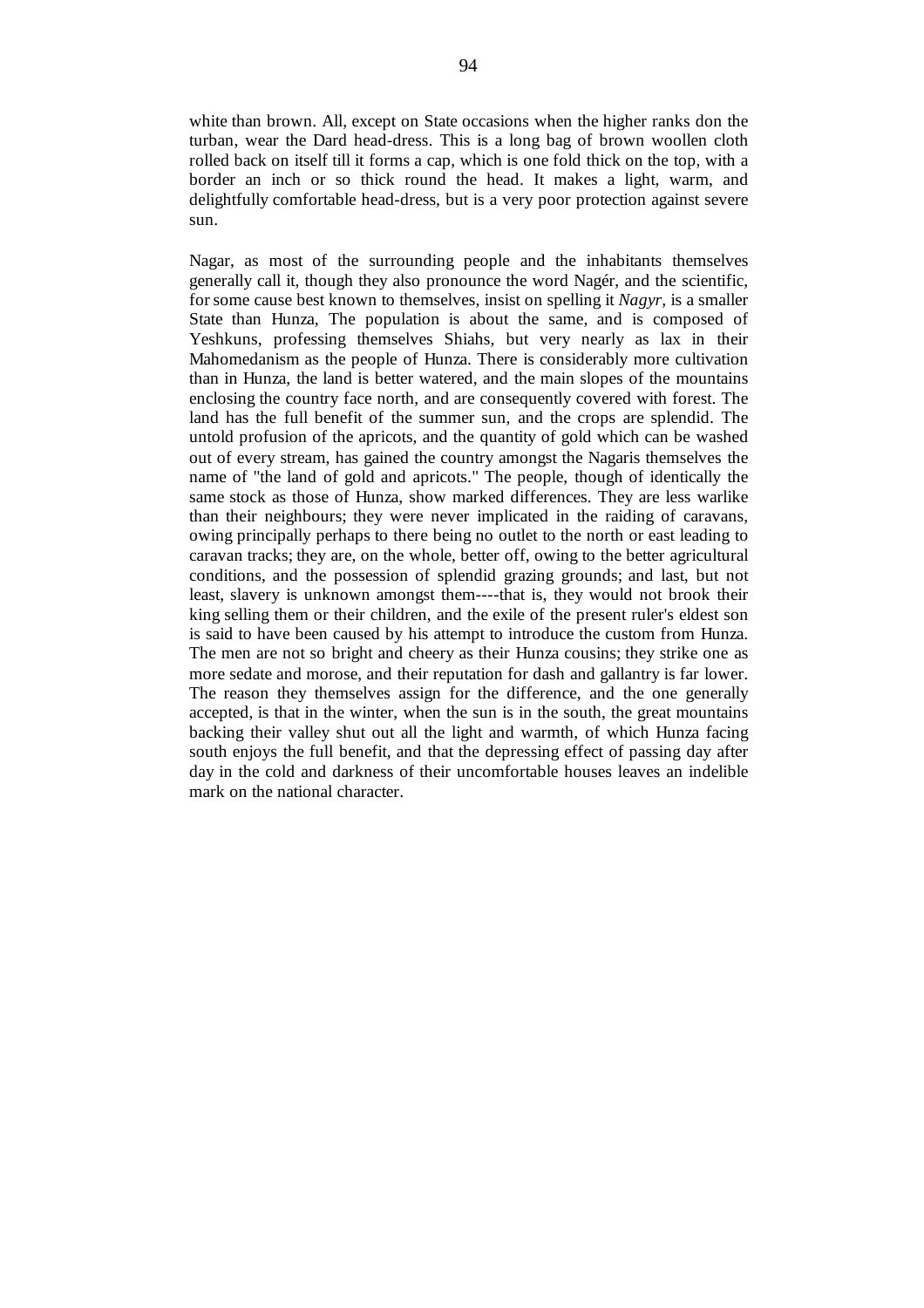It must be remembered that a house in the Hindu-Kush has no glass windows, no comfortable fire-place and chimney corner. The better-class houses are built round a courtyard, but the rooms rarely have windows, all light comes from the open door or from a skylight. Immediately below the skylight is a square open hearth, on which smoulders a fire; round this run raised platforms, on which are the beds and household paraphernalia; the smoke, before escaping through the roof, fills the whole room, blackens walls and pillars, and chokes the unfortunate inhabitants. If it is very cold, or raining and snowing heavily, the skylight is shut, the room is in pitchy darkness but for a sputtering torch, and the atmosphere horrible. It is no wonder that an existence under these circumstances should be rather depressing, and in Nagar the people get the full benefit of it, for there are several villages which during December and January only get twenty minutes' sun a day; some, I believe, get none. The men having no agricultural work on hand, owing to the land being frost-bound, there is practically nothing for them to do during the winter months but to sit idly round their smouldering fires for about sixteen hours out of the twenty-four.

Nagar has practically no outlet except down the river to Gilgit. Shut in to the east by impassable mountains, and to the south by the great Rakapushi range, there is only the bare possibility of reaching Baltistan by the Hispar pass: there is a tradition that the road was once used, but it is very doubtful if the story is true. It needs a mountaineer properly equipped to make use of this road, which runs over one of the greatest glacier masses of the world, as Sir Martin Conway shows in his book, "Climbing and Exploration in the Karakoram Himalayas." Dependent therefore on Gilgit for their luxuries, such as weapons, cotton cloth, salt, sugar, etc., most of them the produce of India, or on Hunza for the products of Turkestan and Central Asia, the Nagar people were more easily squeezable than their neighbours across the water, and not so aggressively insolent in their dealings with Kashmir. They were as little to be trusted, however. It was one of their chiefs who many years ago called in the Kashmir arms to help him break his rival Thum, and who, once the Kashmiris were well within the country, fraternised with his enemy, and turned upon his late allies; and Nagar forces had played a prominent part in the disturbances of the past year. The want of dash on the part of the Nagar warriors was well marked on the former occasion; no badlydisciplined army, abandoned by its chiefs as were the Kashmir forces in the former case, should have been able to escape.Pathans would have wiped them out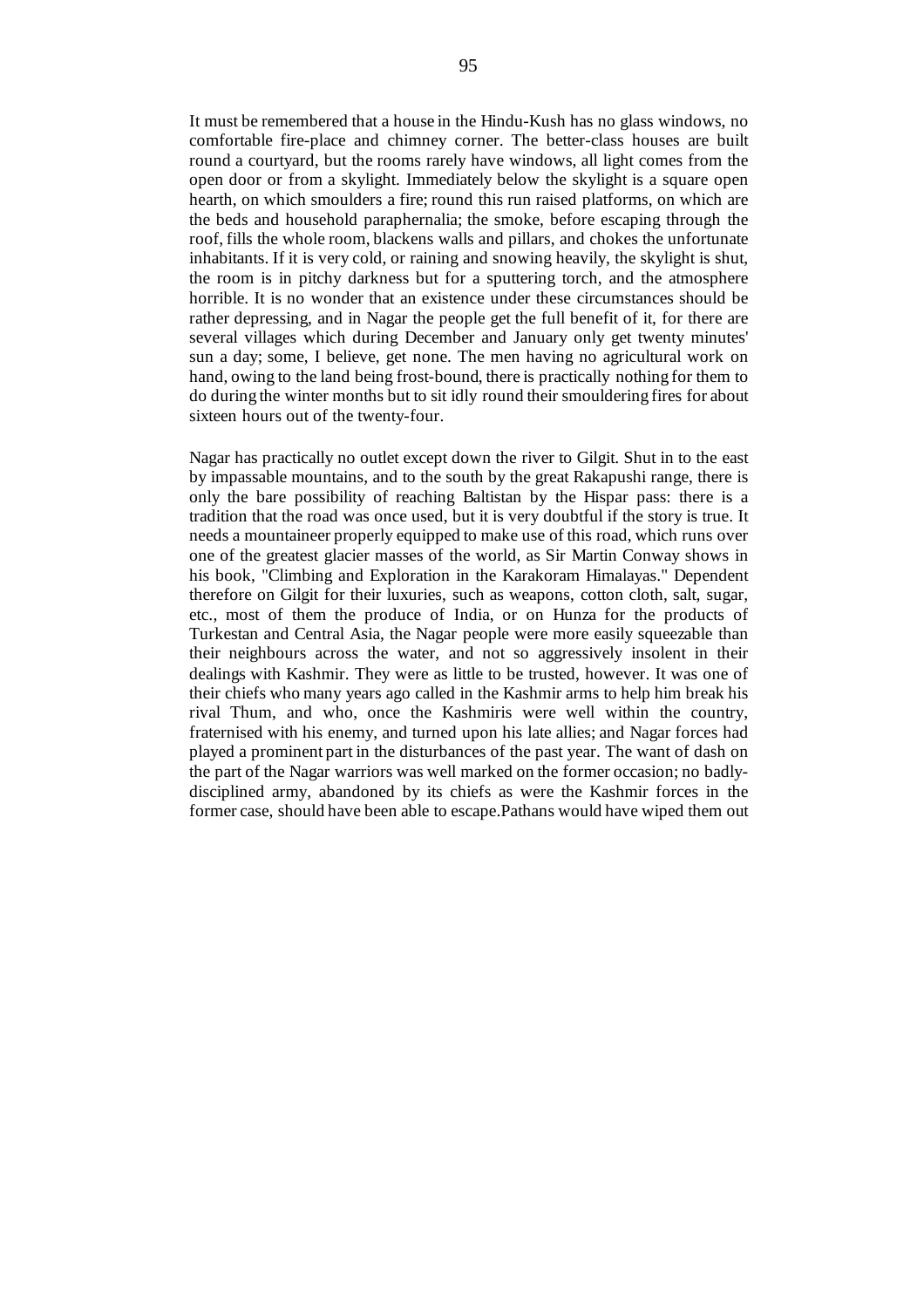to a man, even the Chitralis would have inflicted terrible loss, but the Nagar men allowed their enemies to get out of the country scathless, and even to save, owing to the gallantry of one officer, their small mountain guns carried by coolies. These were points which were worth considering and laying up for future guidance.

1. \* NOTE.----Blue Book Correspondence relating to Chitral, C. 7864, 1895.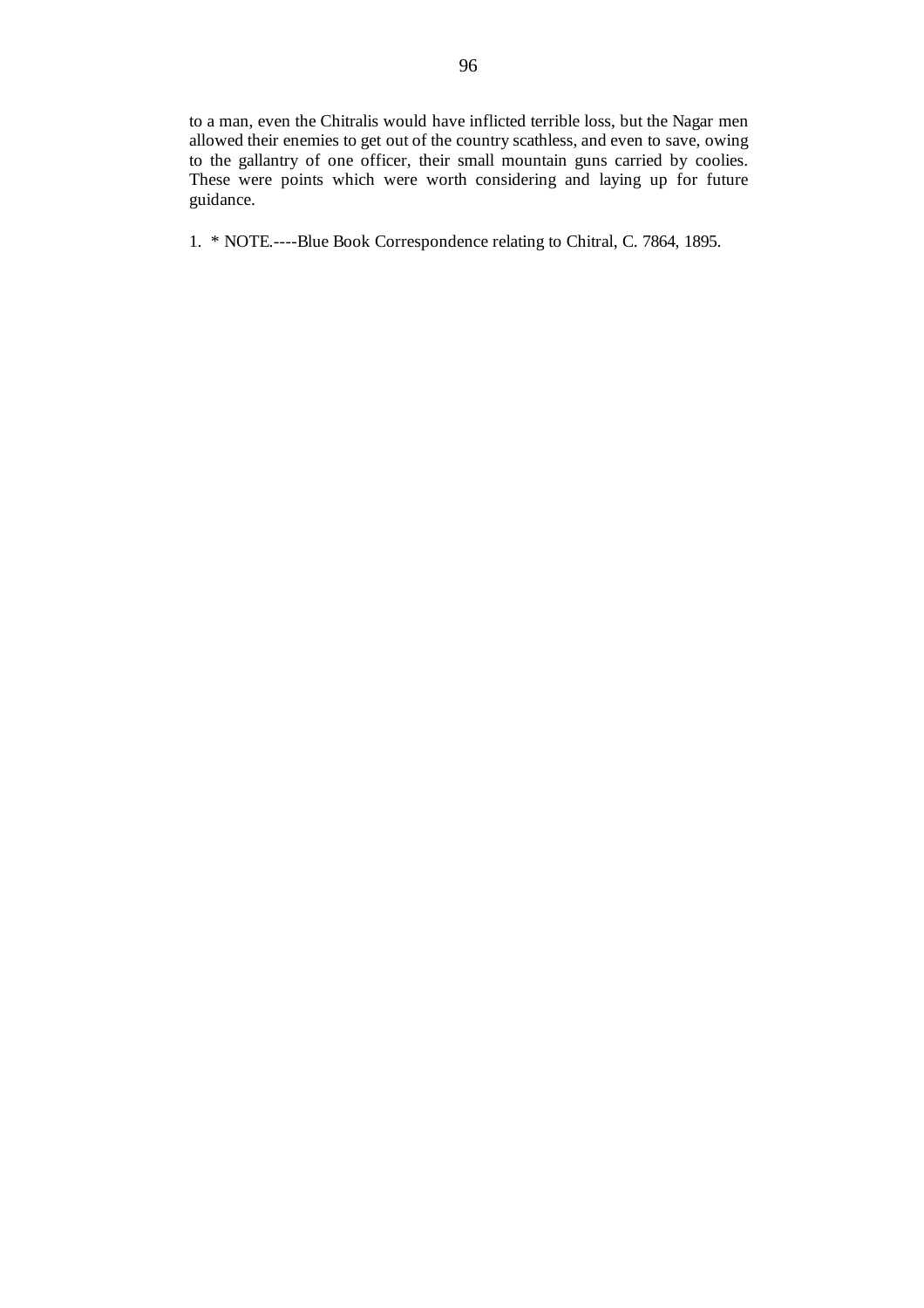## **CHAPTER V**

## **VISIT TO HUNZA NAGAR**

AT Chalt I dismissed the Nagar men who had come to Gilgit to act as hostages during my absence, and sent them away well pleased. The Nagar people seemed to be really keen on my visiting their country, and the Hunza representative with me explained the rather doubtful tone of his master's letters by the fact that the Thum was suffering severely from fever. In addition to this, which might delay our interviews, the chief feared that the height of the river, which was in full flood, might make our journey difficult and dangerous. In the whole course of the river only two bridges existed, both of them twig rope suspension bridges, one at Chalt, the other exactly opposite Hunza, and there was no other means of crossing the river when in flood. There had been latterly some ill-feeling between the Hunza-Nagar Chiefs, and the upper bridge had not been repaired, neither side caring to take the trouble when it might become necessary to cut the bridge at a moment's notice. However, I heard that the relations were no longer strained, and that the bridge was now being renewed by the Nagar people, who had practically the monopoly of the necessary birch. Our crossing into Hunza was therefore assured, and I received civil enough letters from the Thum repeating his invitations. His epistolary style was always quaint and high-flown, and on this occasion, when welcoming me, he compared my party to "camels without noseropes uncontrolled," meaning by this that we were free to wander at our pleasure in all directions. In a former letter he had, with reference to the difficulty of supplying our party, compared us to elephants. On a later occasion he incidentally remarked that he proposed to send my head on a charger as a present to the Government of India: but there was a good deal to come before that.

Crossing a mile above Chalt the rope bridge over the Hunza river, which seemed the longest and steepest we had yet crossed, though that over the Gilgit river had a span of three hundred and sixty feet, we found ourselves in Nagar territory, the first Europeans who had ever penetrated its mysterious wilds. The bridge was a new one, fortunately for us, for they are very unsafe when old, and should be renewed annually. This involves a good deal of labour, as nine cables of twisted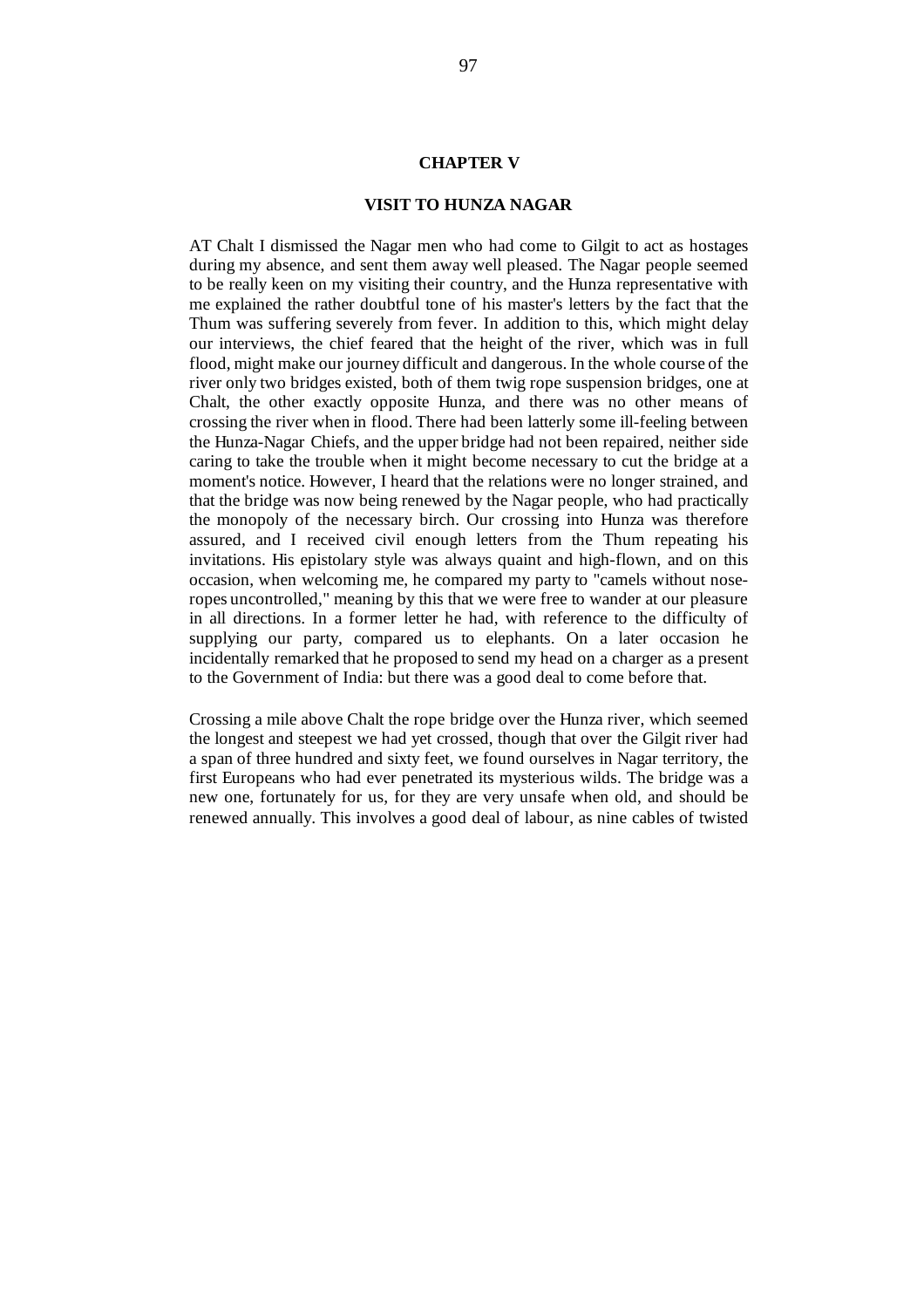birch twigs of the necessary length, in this case some four hundred and fifty feet, have to be prepared. The people therefore often put off the work and chance the bridge lasting, and I have seen bridges three and four years old in use. This is horribly dangerous; the birch twigs dry and perish, and the ropes break suddenly. As a rule they do not go all together, and I have seen a bridge in use consisting only of the foot rope and one side rope, and have crossed them when the connecting ropes were broken and useless, but I never did so willingly, for we had a terrible lesson. A native officer and half a dozen men had been sent on from Gilgit ahead of us to try the bridges, and to arrange for necessary repairs. Corning to one bridge they tried it carefully, going over one at a time, and examining the anchorage and ropes. Thinking all was sound they foolishly returned in a body, crossing, of course, one behind the other. As the leading man got well up the slope towards the timber anchorage, followed by five others, the ropes drew or broke, and the whole party were dashed into the water. Two men, entangled in the ropes, were washed ashore on the bank they had started from, for the anchorages on the far side fortunately held, and the ropes swung across the stream and ashore, but the other unfortunates, caught in the awful torrent, were swept away and instantly drowned. Only one body was recovered, and that forty miles down stream.

The road shortly after crossing the river rose twelve hundred feet to cross the end of a spur from Rakapushi, and, descending again, ran generally at a level of six or eight hundred feet above the river---- which one could hear roaring through its deep-cut bed below----across uncultivated wastes, and in and out of numerous deep ravines till the cultivation of Nilt was reached. Here Uzr Khan, the eldest living son, and the heir-apparent of the ruling chief, Jafr Khan, met us. He was rather a fine-looking fellow, with a pleasant enough face when he smiled, but with generally a boorish and sulky expression. He received us very cordially, and after we had breakfasted under a fine plane tree he came and discussed affairs. I could see that my main difficulty would be to persuade my new friends that we had come to Gilgit to stay. Biddulph's withdrawal had made them very chary of having anything to do with us.

I examined the country very carefully as we marched, and noted the difficulty of the great ravine behind Nilt, which three years later was to baffle for eighteen days the attack of our troops. On the whole the road was better than I expected,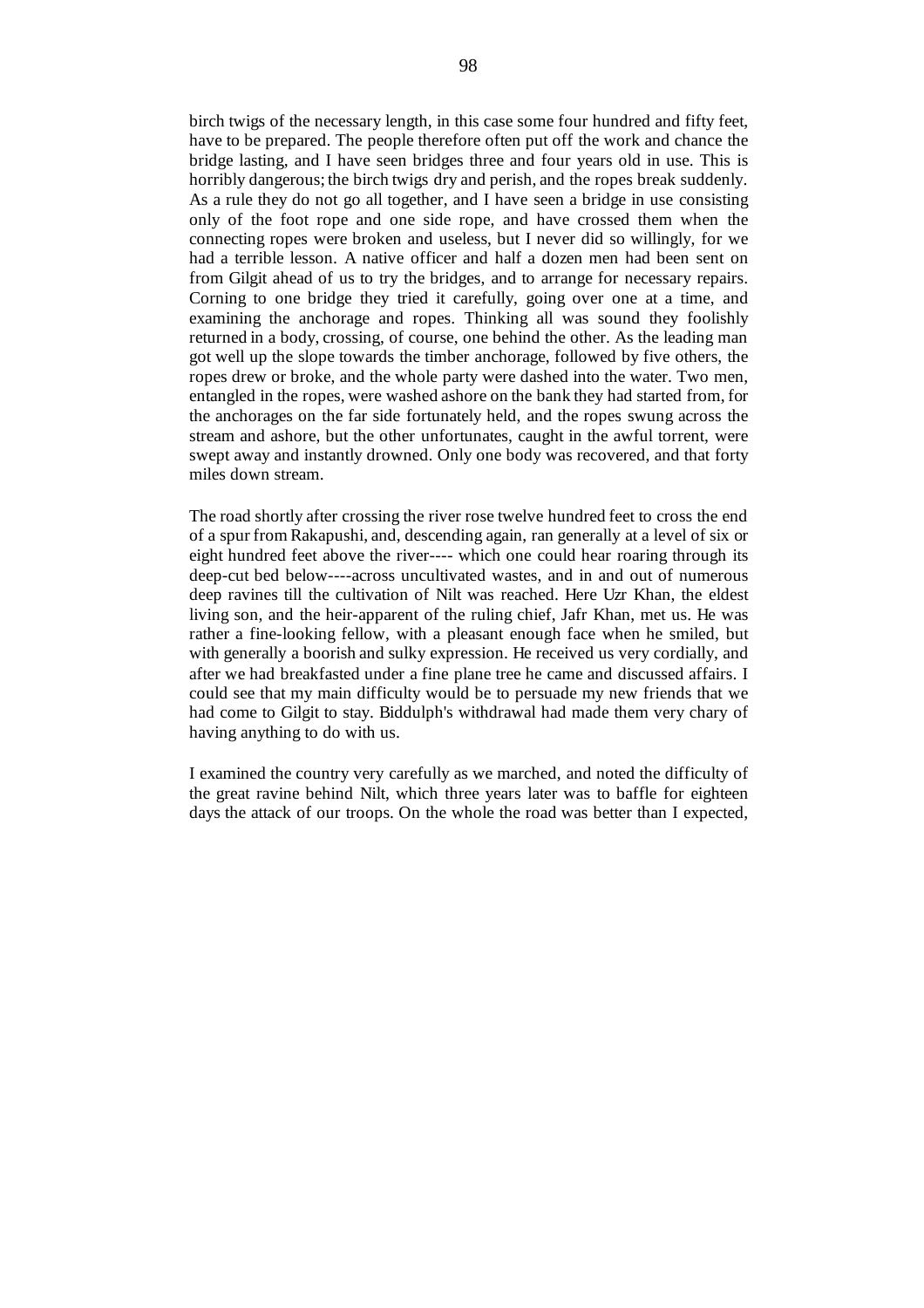and it seemed to me, as I find noted in my diary, "that a decently-armed and led force should not have much difficulty in forcing its way in." My hosts were not averse to my sketching, and I had a road sketch and report made every day, but I did not like to make too much of it, and contented myself personally with noting the positions and the chances of attack they offered. The conclusion I eventually arrived at was that the Hunza-Nagar country presented the most appalling difficulties, and that, with well-armed men holding the country, an advance into it would be terribly costly.

The views of Rakapushi were very fine, though not so grand as I had hoped, for we were marching too close under it. Still, a mountain rising nineteen thousand feet above you, and over twenty-five thousand feet in height, must be fine when you get a glimpse of it. The next day's march was, however, far more striking; the road rose over gigantic moraine masses, crossing ravine after ravine seven and eight hundred feet deep, each one filled up by the end of a glacier, the main mass of which was out of sight. We passed through numerous villages whose cultivation, carried far up the mountain side, was of the richest. Each village was surrounded by fruit trees, and poplar, plane, and walnut trees abounded. Every village was either enclosed in a large square fort, with towers at each corner, or had a fort close to it.

The third day took us into Nagar. On leaving camp we crossed a great shingle slope, nearly a mile in length, at a point hundreds of feet above the river. Huge cliffs crowned the slope, and made this one of the most difficult pieces of road, from a military point of view, that we had yet passed. During our two last marches we saw conglomerate cliffs and rocks full of garnets, some very fine white sandstone, and in one place a cliff of clay, which was said to be full of gold. Nagar lies off the main valley, some three miles up another stream, and the last few miles into it the road ran almost without interruption through cultivation. The fruit trees were a sight to see, apricot trees bending under a burden of red gold fruit, their harvest just beginning, and every house roof, and any other available flat space, was covered with the fruit drying in the sun. As we turned our backs on the main valley the view was superb. Behind us Rukapushi rose in gigantic precipices of thousands of feet of snow and ice, while across the river above Hunza towered another great mountain, its crest broken by sharp granite peaks on which no snow can rest. Its lower spurs are jagged and bare, and below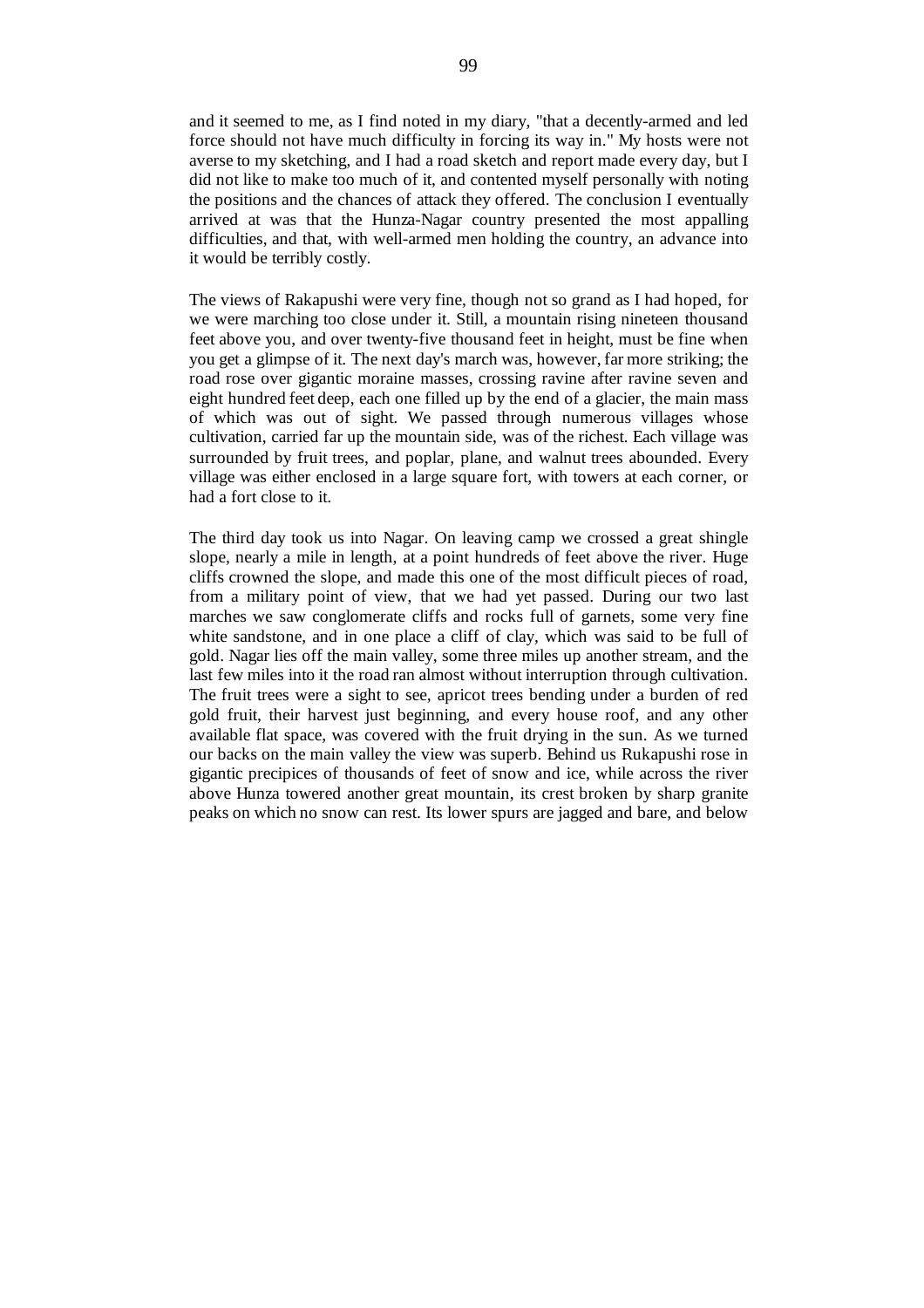them lay a large semi-circle, one mass of villages and of cultivation, the terraced fields carried right down into the river bed. Hunza itself lies on the right bank of a ravine ending in a dark glacier, from whose melting ice is supplied the channel which waters the whole of the Hunza cultivation. The houses of the main village are clustered tier upon tier on a high spur crowned by the Thum's Castle. The arrangement at Nagar is precisely the same.

Our entry into Nagar was very similar to my last year's entry into Chitral, only that the crowd was on a smaller scale, the courtiers not so numerous or so brilliantly arrayed. Still it was picturesque enough; before us rode a man bearing a scarlet and white banner; around us, wherever the road permitted, was the gay crowd in Bokhara silks or dirty woollen homespun. The usual irregular salute was fired as we reached the polo ground, and the band made discordant music. Raja Jafr Khan could not receive me, being paralysed, so we moved without further ceremony into our camp by the polo ground, preceded by Raja Uzr Khan, who showed, by riding before us, a lack of breeding which scandalised the other Rajas, and which compared very unfavourably with the Mehtar of Chitral's courtesy.

Next morning I paid my state visit to Raja Jafr Khan. The road runs up through the village to the Thum's Castle, under a succession of easily defensible doorways, which would make an assault very difficult for bad troops or local enemies. The Palace stairs consisted of the trunk of a tree with notches cut in it, which led up through a square hole in the floor to the terraced rooms above. In this, as in every other house I ever entered in these wilds, the last two of three doors are placed in the right angle turn of a very narrow passage which only one man can use at a time, and the doorways are so low that a tall man has to bend almost double to pass through them. The object is to prevent a rush, and to make it impossible for a man to use his weapons as he passes through the last doorway. Similarly the ascent to the flat-topped roof of a man's house is jealously guarded, and he who considers himself in any danger never sleeps twice in the same part of his room, for the skylight gives an enemy a convenient point of vantage from which to shoot.

We found the Thum in a typical square room, with an open skylight, and a sunk hearth in the floor, seated by a balconied window, from which there was an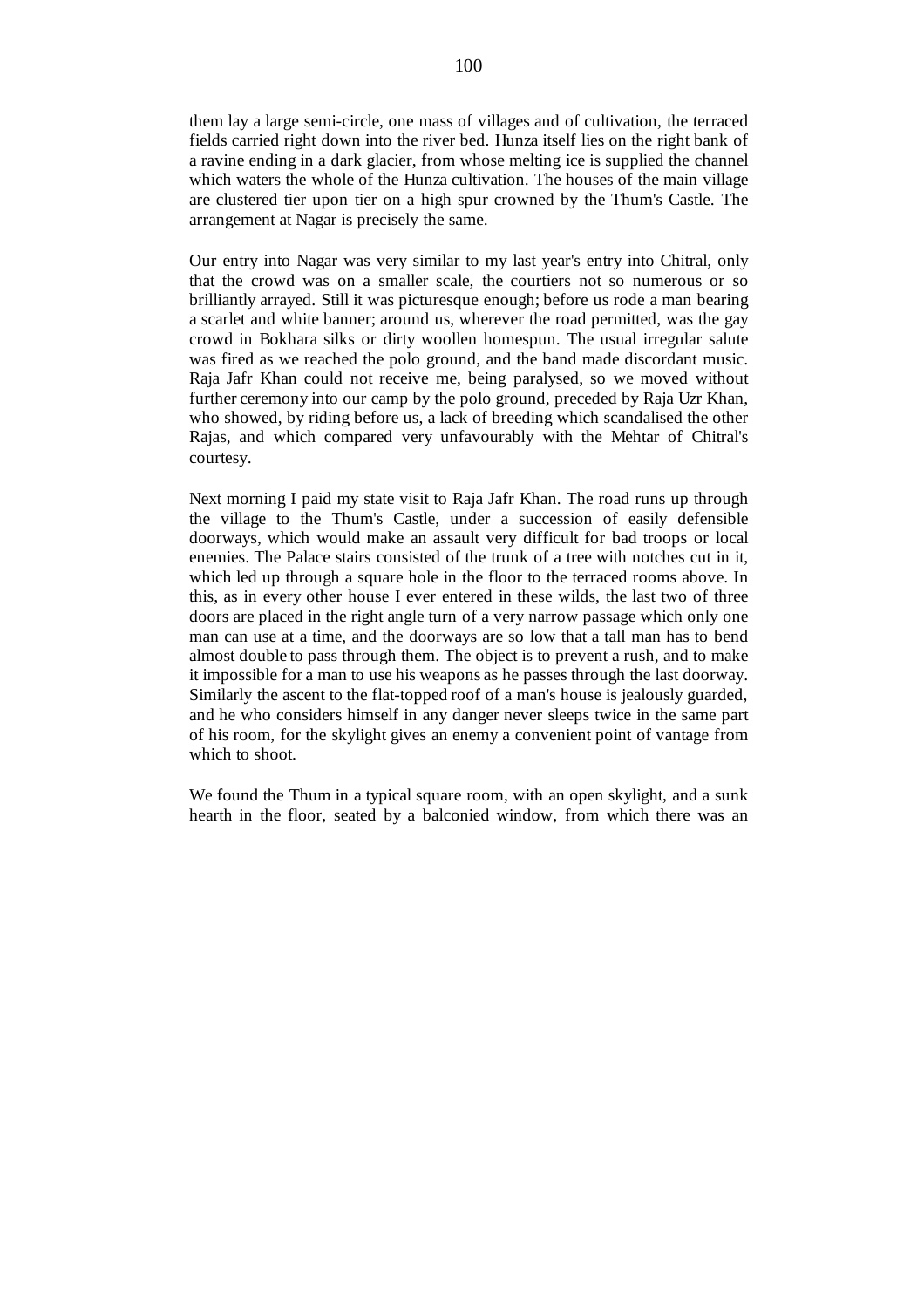extensive view over his country. His beard was carefully dyed, and it was difficult to guess his age, but he was not an old man; drink and debauchery had reduced him to his present state, and paralysed him from the waist down. We did not stop long, as the visit was merely one of ceremony, and the audience room was full of people, before whom business could not be discussed. Our uniforms were a source of much interest to our hosts, and of considerable discomfort to ourselves. Frock coats and spiked helmets, high boots and spurs, sword and sabretache, are not quite the thing for the grand staircases of the country. Later in the day Uzr Khan paid me a visit, and we had to sit through an interminable dance programme, which, as the orchestra consisted of six pairs of kettle-drums, six large drums beaten at both ends, and three pipes, was simply deafening. The dances were all very much the same----six or eight men following each other round and round in a circle---- sometimes with sword and shield and the usual flourishes, sometimes with nothing in their hands, now posturing slowly, again flying round with long jumps and steps. In Nagar every one dances----the younger sons of the Thum, Wazirs, and the common herd, all take part. In the pre-Mahomedan days the women also danced, and I should not be surprised if amongst, themselves they did not even now join in, but, of course, not on a state occasion, or before strangers. Immediately after the dance came a couple of hours of polo, still to the accompaniment of the band, which played just below our tents, and whose monotonous noise became maddening.

In the evening I dismissed the son of the Hunza Wazir, who had come with letters from the Thum, with my answer and a present. He was good enough to express himself quite satisfied personally, at which I was surprised, for he was wearing a coat of velvet covered with gold embroidery, worth at least five-andtwenty pounds, the outcome of Lockhart's lavish habits of largesse. It was a much more magnificent garment than any I had to give his master, and of much greater value than the present I could afford to give him. He informed me, however, that a scoundrel with him, to whom I had given some money and a choga, was going away hopeless, because I had not promised to renew to him a pension which his father had drawn from the Kashmir Durbar. They were difficult people to deal with in some ways, showed no sense of proportion in making their demands, and really, I believe, could not understand that there must be some limit to one's power of giving rewards.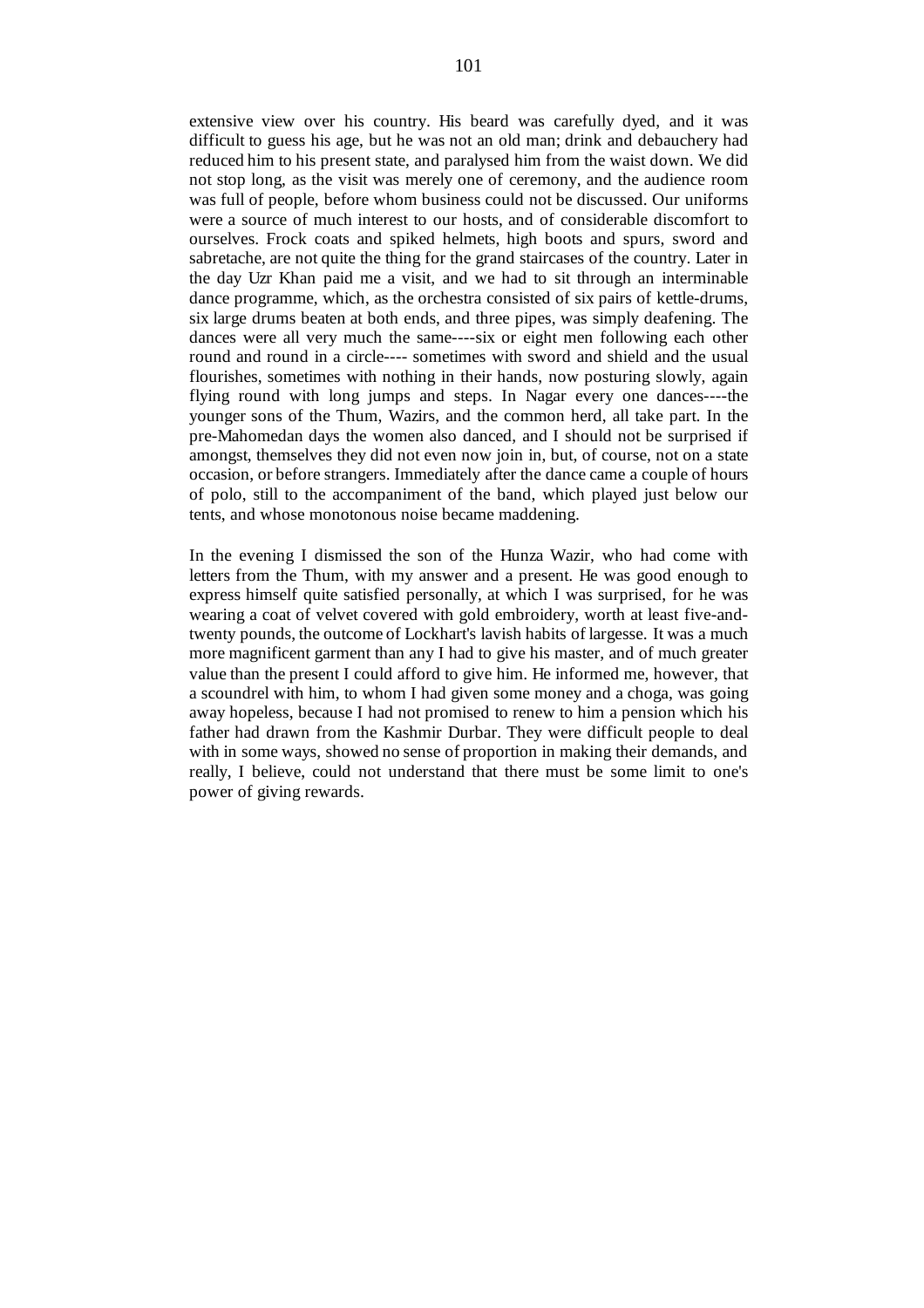The next few days were passed in private interviews and negotiations with Jafr Khan and his son. The former I found very sensible and amenable, but Uzr Khan showed himself day by day more stupid and boorish. He was below the average of the chiefs I had met with in intelligence, and had none of their diplomatic skill. Still I got a good deal of information out of him as to the course of events during the preceding years, an insight into the politics of the country, and a knowledge of the men likely to be important, Here, as in Chitral, the danger of bloodshed and trouble from the enmity of the royal brothers was but too plain.

The only amusement I got out of the negotiations came from the request, put forward by the Chief, that his Wazirs should be granted some pension. I readily agreed, on the condition that the amounts should be deducted from his subsidy, and that of his son. I heard no more of this proposal. After we had had our final State interview, and had sent the old Chief his presents, I held an informal reception of all the Wazirs and head men, gave them presents and robes of honour, and left them fairly satisfied.

During our stay in Nagar we wandered about photographing, in search of anything of archaeological importance. The most interesting thing I saw was a Buddhist chorten, and naturally my camera was not to be found at the moment. The building was in several tiers, stood some fifteen feet high, was circular, with a diameter of about six feet, and was finished off with a crown-shaped storey. I expected to pass that way again, and promised myself to photograph and measure it carefully, but I never saw it more.

We paid several visits to the great glacier which comes to within two or three miles of Nagar from the mountains to the south. It was at this time, late in August, very black and dirty, a mass of irregular columns and broken surfaces, with only one clean white piece, that just above the ice arch, through which the torrent forced its way out. I had no time to go further up the valley, though I should much have liked to have gone up another sixteen miles to see the Hispar glacier, that wonderful stream of ice, forty miles long from the crest of the pass to the foot of the glacier, which at one time must have reached Nagar itself.

The whole country about Nagar and Hunza is carved out by glacier action; gigantic moraines, the skeletons of dead and gone glaciers, meet you on all sides;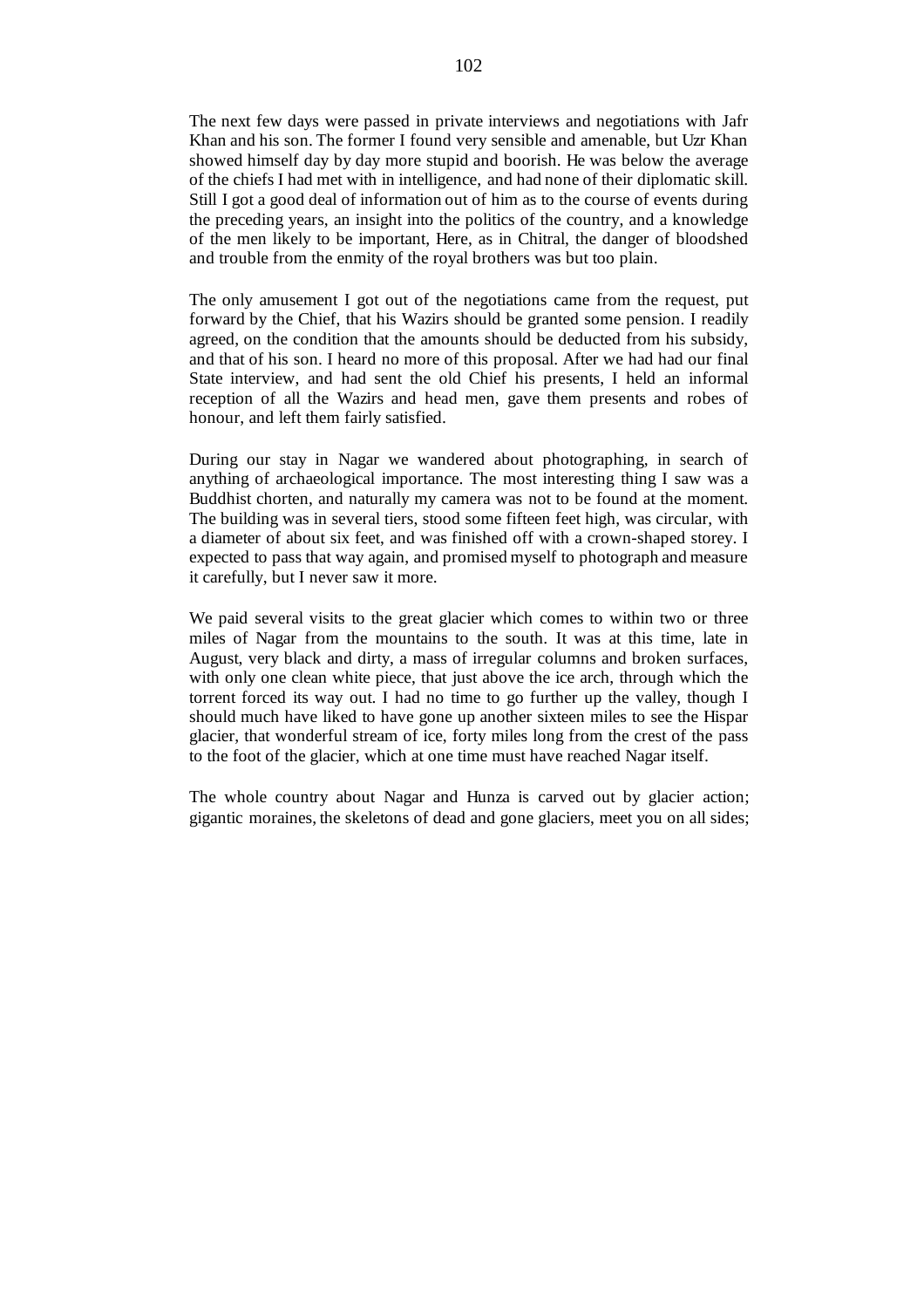above Nagar is a wild tangle of ground, where three huge glaciers fought for the mastery; above Hunza, lakebeds and moraines meet you at every turn. Conway's book and beautiful maps have lifted the veil which obscured one's knowledge of this great glacier land, but at the time I looked on it first there was but little information about it. There was the tradition that an easy road existed over the Hispar pass into Baltistan, to which the people attached sufficient importance to fortify certain positions during the late troubles with Kashmir, fearing an invasion from that side. But to me, as we gazed up the long swell of the glacier towards the well-named Golden Parri----a mass of mountain twenty miles to the southeast of Nagar which dominates the glacier streams below, and whose gigantic precipices take the most splendid colouring from the westering sun----it was a land of silent mystery. Looking up from our vantage ground above the glacier, it was obvious that the ice rivers had receded, and, judging from the people's traditions at no distant date, leaving gigantic moraines to the south and in the direction of Hispar.

The road to this point from Nagar was very pretty, running entirely through cultivation and orchards, and occasionally under the walls of a village fort. The people were evidently very hard working, and the cultivation and labour expended on walling the fields was most thorough. At some villages they used to bring us out presents of fruit, and at all they were civil and pleasant They are a nice people, and independent. One old man was very indignant at the men with us for passing along the edge of his field where there was no footpath. We came in one place on an amusing instance of the world-wide tendency to scamp Government work. We were crossing a field which I noticed was very badly gleaned, and I asked the reason. I was told it was one of the Thum's, and that, as the villagers had to cultivate and reap it for him, they did not take as much trouble as if it had been their own.

A boy came along with us one day, and played on a long pipe with a very sweet note. It was quite a pastoral. The last we saw of him he was wandering below us on a classic lawn, by the side of a stream which ran flecked with sunlight under the shadow of great walnut trees, playing his pipe, whose plaintive notes floated up to us, mingled with the murmur of the water. His dard cap was ornamented with a garland of red and white flowers stuck into its folds.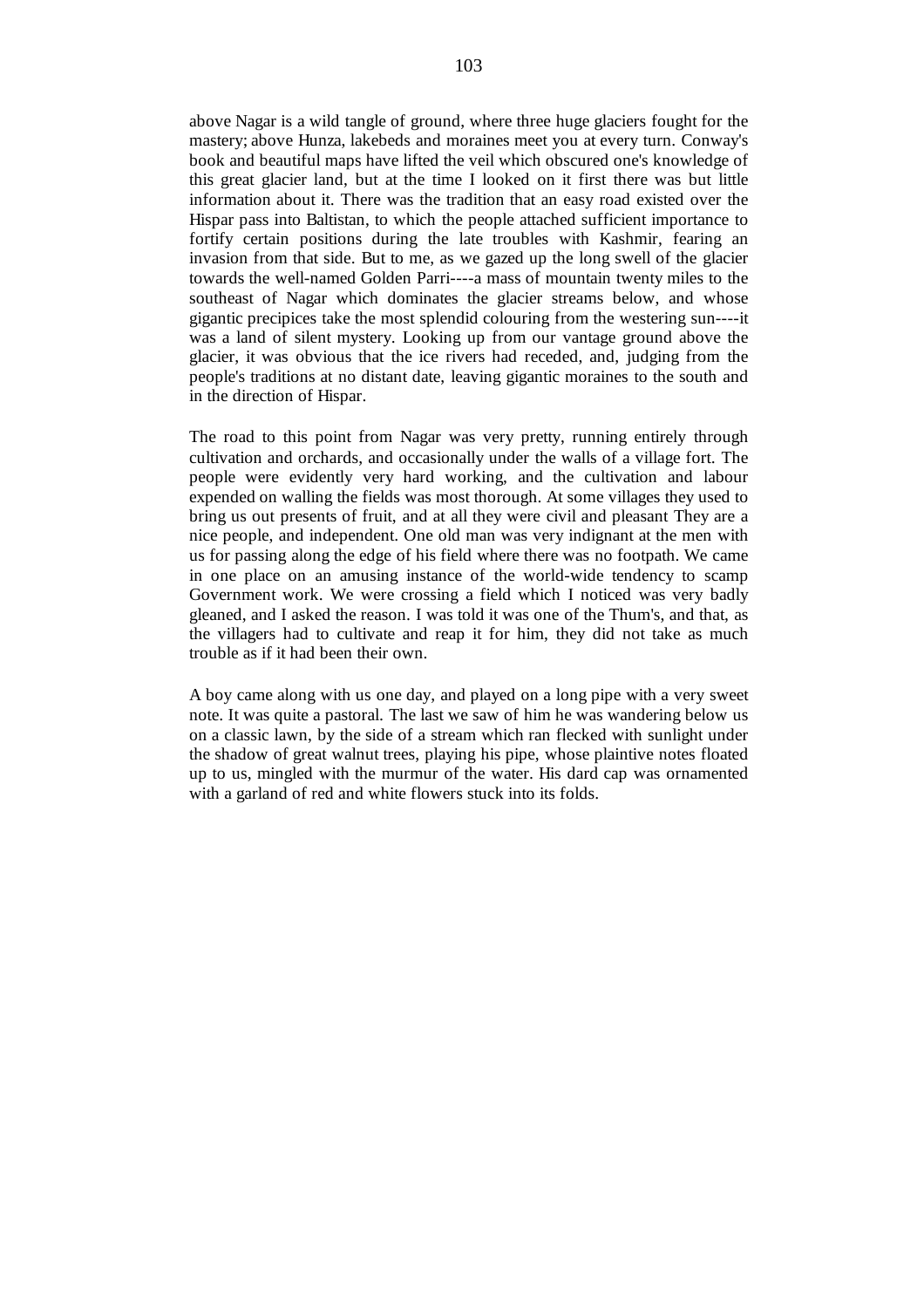I had to leave Nagar long before I had exhausted the objects of interest, and many places had perforce to be left unvisited. The morning we left we plunged down below the fort for several hundred feet to the rope bridge which spans the gorge of the Nagar stream. It was a nasty bridge, with very steep slopes, and I thought one of the servants had gone, for he stumbled badly; but he recovered himself, and merely dropped a bundle he was for some reason carrying, which went floating down amongst masses of ice which, broken from the glacier above, were dancing down the furious stream. There was a stiff climb up a couple of thousand feet to the crest of the ridge between the two streams, and an equally steep descent down to the Hunza river. The approach to the bridge, which springs from two great masses of rock on each side of the river, is villainous, over smooth rock and by pathways a few inches wide, kept bad for safety's sake. We were met by various deputations----one shortly after entering Hunza territory, a second at the bridge, a third on the Hunza bank, and I found it was arranged that we should camp directly we got to the top of the cliff above the river, and that we should make our state entry next day. Accustomed to these ceremonious delays from my experience of Chitral, I agreed.

Next morning we started at about half-past seven in uniform, and rode up through the terraced cultivation to the polo ground. Here we were requested to halt, while our salute was being fired by the Wazir in person, he being the only man who could be trusted to fire the gun. It was a gun with a history, which had been cast by a refugee from Wakhan, all the brass household implements in the country having been melted down to find metal for it. The Thum of the day was so pleased at possessing it that he at once killed the maker, lest he should go to Nagar and make one there. The Wazir had instructions from his King to go on firing till further orders, but after twenty-three guns we thought they had had enough, and I sent a request that they would stop and let us proceed. We were met at the gate of the fort by Wazir Dadu, rather a pleasant-looking man of about forty-five.

The approach to the fort through the village was much the same as at Nagar, but the road was broader. As we passed over the great water channel which fertilises the Hunza oasis, and which at its debouchere from the parent ravine runs through a low tunnel, an ominous whisper informed me that this was the scene of the old Thum's murder by his rascally son, assisted by his present Wazir, Dadu. The old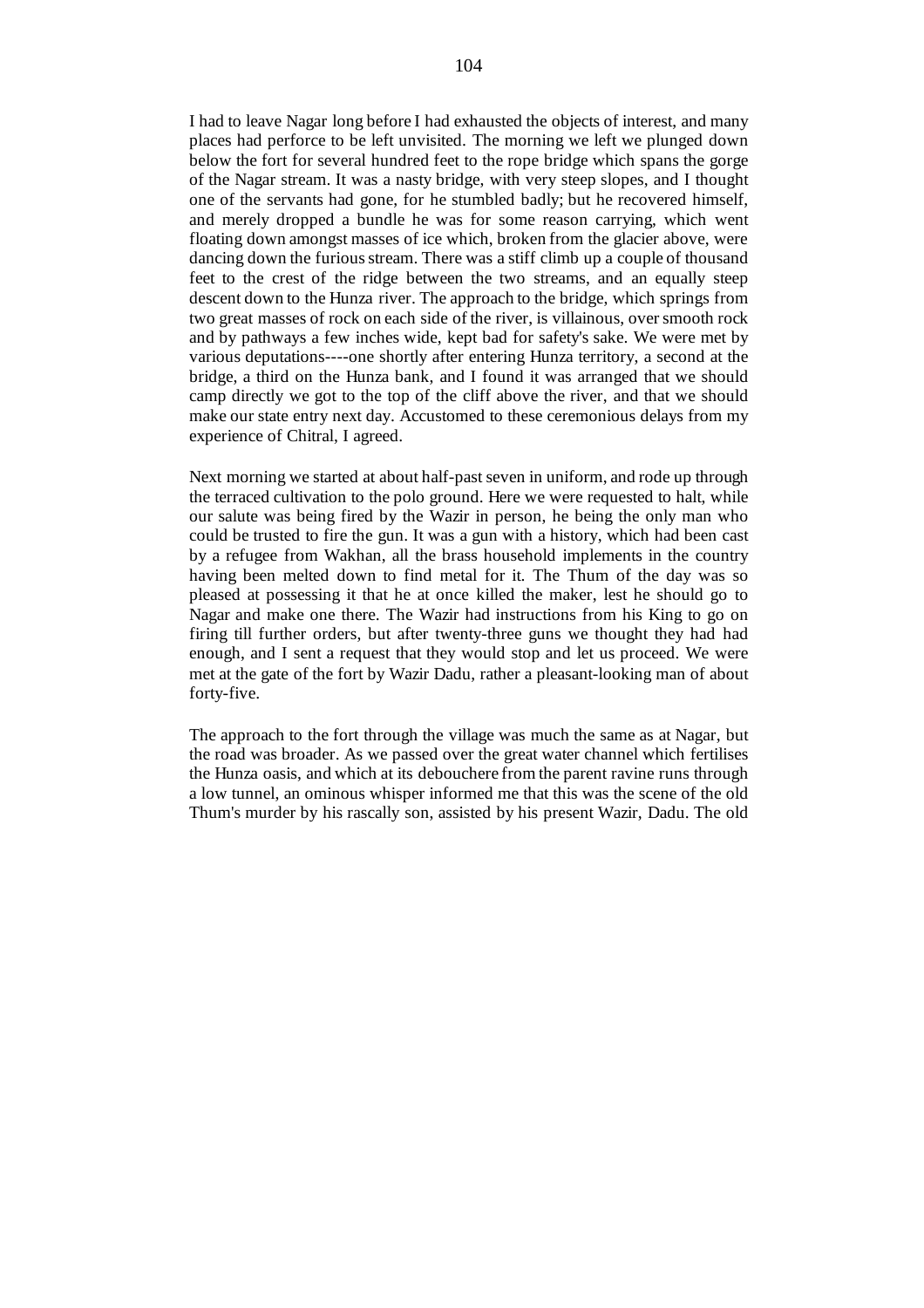105

for a moment in the irrigation tunnel while they raised help, which, by all accounts, was within an ace of coming, but the old Chief refused, saying, "It was no use; he had lived long enough, and his day was come." His Wazir, Humayum, Dadu's elder brother, was away in Gujhal at the time, and the new Chief sent him an urgent letter, stamped with his father's seal, calling him to return at once to Hunza. But though the letter had been prepared beforehand, was sealed before the warmth was out of the old Chiefs body, and was despatched by a trusted messenger, the plot failed. Warned by some friend, or distrusting the wording of the letter, Humayum turned his horse's head, and rode for his life. He reached the passes in safety, and going by Wakhan, entered Chitral, and claimed the hospitality of the Mehtar. This was gladly accorded him, for he was a valuable man in case of trouble with Hunza, and he remained in Chitral, an honoured guest, until his turn came later. Once inside the fort we had only two sets of stairs to ascend, and they were not so primitive as in Nagar, though they were equally defensible. We were received by the Thum at the top, and seated on an open platform overlooking the village and valley. Safdar Ali Khan was a delicatelooking young man of about twenty-two, with shifty Mongolian eyes, and a chestnut-coloured small peaked beard and moustache. The face was a delicate oval in shape, and weak in expression. He was looking decidedly ill, and considerably pulled down by fever.

The surroundings were richer than in Nagar. A guard of fifteen men armed with breechloaders, English and Russian, surrounded the Chief; the courtiers were better dressed, and good Central Asian carpets were spread on the ground. The Thum himself was handsomely dressed in silks, and wore a beautiful velvet belt of Chinese workmanship, with clasps and bosses of gold studded with torquoise and coral. We stayed but a short time, paying a purely ceremonial visit. On my return to camp I found that the four men of my guard had been prevented from coming upstairs, and that an attempt had been made at stopping my orderlies also. I accordingly at once sent up to the Wazir, and protested against this, saying that I concluded that my men had been stopped without the Chiefs knowledge, and that I would not stand being treated in this way for a moment. My message brought a full apology, but the incident showed the tendency to insolence on the Chiefs part, for which I was prepared, and that it was necessary to prove to the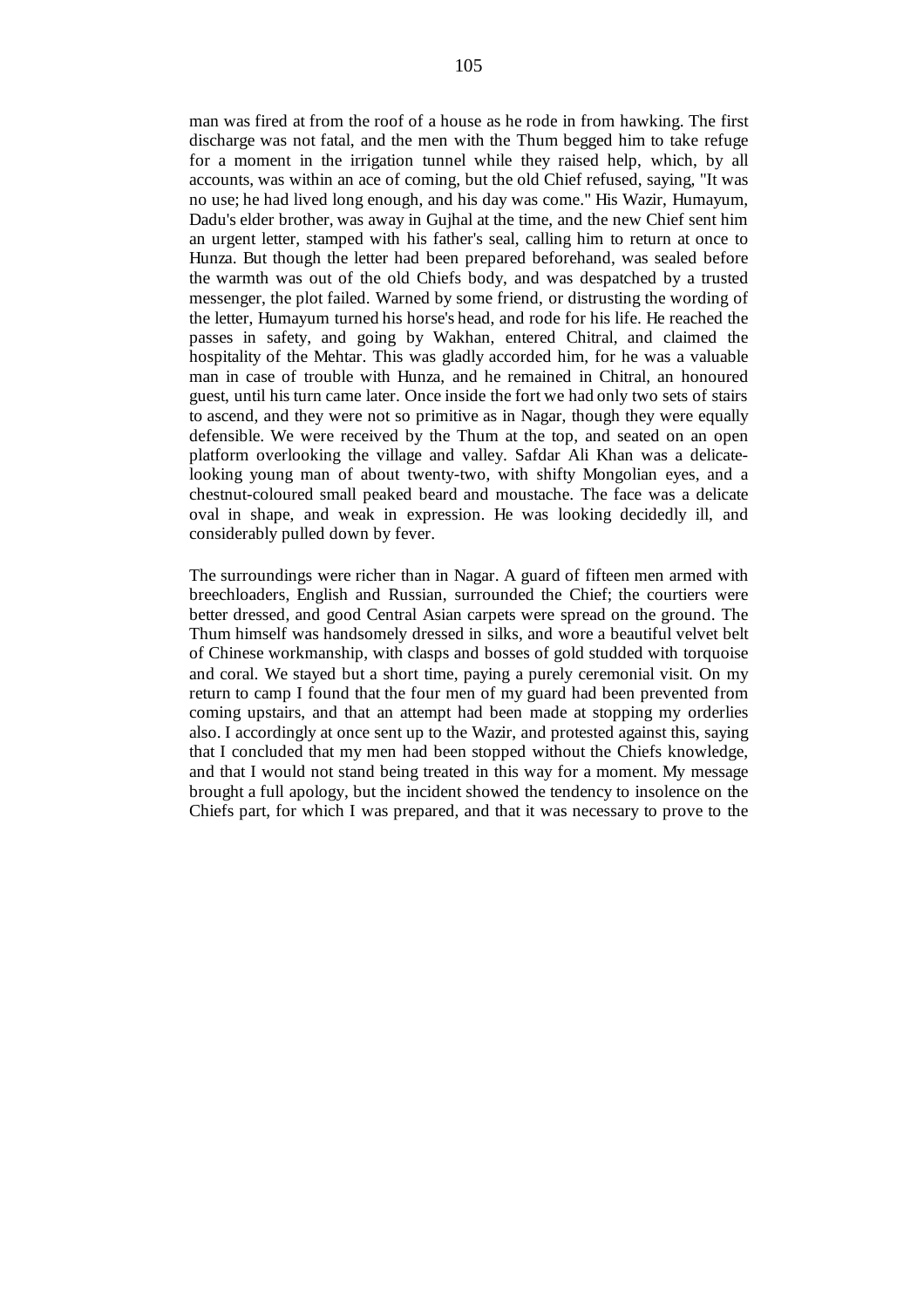young savage that we were not afraid of him, and should insist on being treated with proper distinction.

The Thum sent down during the day a dinner for the whole camp, among the ingredients for which was a half-bred yak. In the old days throughout these regions the chief guest had to cut off the beast's head, or, at all events, to strike the first blow with his sword. This part of the ceremony we dispensed with, but we ate the resulting beef, the first we had tasted since leaving India, for in Kashmir, and its outlying districts----Gilgit, Skardu, and Punyal----taking the life of the sacred cow is a deadly crime, which the Hindu rulers punished severely. There were still at this time unfortunate Mahomedans in prison at Srinagar, who had been confined for years, for keeping themselves and families alive during a famine by killing and eating cows.

In the afternoon we went for a walk and admired the cultivation, which is extraordinarily careful, the terraced fields falling in one continuous sheet to the river hundreds of feet below. Every inch of available ground is made use of, and we found many miniature fields a couple of feet wide and a dozen feet in length, telling of the pressure of the population, and the difficulty of the food supply. I had heard a tradition that during the fruit season the people were prohibited from eating any form of bread or grain, but I was told that this was not the case. What does happen here, and throughout the region of the Eastern Hindu-Kush, is that the fruit crops are so prolific that the people naturally live largely on them in summer. Even the animals take to a fruit diet, and you see donkeys, cows, and goats eating the fallen mulberries. The very dogs feed on them, and our foxterriers took to the fruit *régime* most kindly, and became quite connoisseurs in the different kinds of mulberry, preferring the "Shahtut," the king mulberry, a large luscious purple fruit, to all others.

The great water channel referred to before deserves passing mention. Its head waters are some half a mile up the ravine, on the edge of which Hunza stands, a few hundred feet below the end of the glacier which feeds it. For the whole of this half mile the water channel is a monument of patient labour, and of the clever adaption of the rudest means to the most important end. It is carried across the face of a cliff, in some places of sheer rock, in others of hard conglomerate. Sometimes it runs along the top of a built-up wall thirty or forty feet high, at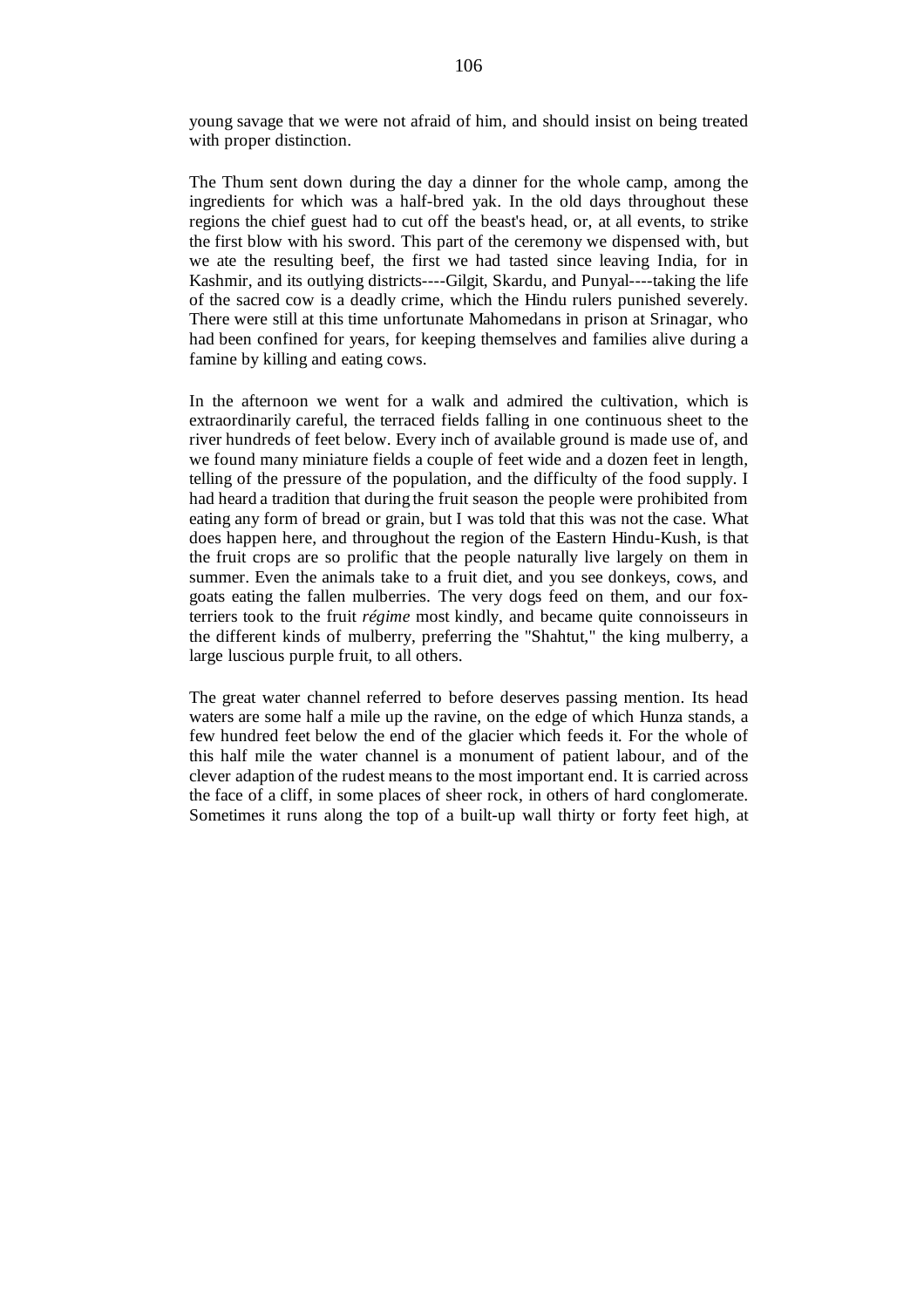others through carefully excavated channels in the conglomerate which avoid the difficulties of a sharp corner by tunnelling through it. Where the face of the rock is perpendicular, and its foot washed by the torrent is unsuitable for the foundations of a retaining wall, the water flows through timber troughs, supported by wooden brackets adroitly fixed into the cliff. I did not measure the output, but, roughly, the channel must have at its widest a section of four and a half feet wide by one foot deep, which means a considerable flow of water. On this channel the cultivation of Hunza proper entirely depends; should it fail, starvation stares the people in the face. It is not surprising, therefore, that the greatest care should be expended on its preservation. But what is wonderful is the excellence of the result arrived at. It must be remembered that the people have no proper tools, no crowbars and dynamite to assist them. A tiny pick of soft iron, which looks like a child's garden tool, shovels fashioned out of wood, and a few poles as levers, are all that they have to work with. The use of mortar is unknown; all their walls are of dry masonry. Yet with all these disadvantages, with nothing but their eye as a guide to levels, they have carried this great irrigation channel for six miles, and turned an arid desert into a garden. For the most part it is true it runs along the side of a gently sloping mountain, but it also crosses many deep and perpendicular-sided ravines, and encounters masses of rock which have to be circumvented. It is a splendid work, and I admired it more every time I walked along it.

The Thum was too unwell with fever to return my visit, and his Wazir came in his stead. Robertson went up to see the Chief, and prescribed for him, with the result that the descendant of Alexander, as he considered and called himself, got into a state of abject terror, thought his last hour was come, and refused to take the second dose which was the natural sequence of the first. Robertson reported that he was a coward, that he had literally funked himself into a state of great nervousness and a sort of nettle-rash five minutes after he had. taken his first dose, which should not have taken effect for an hour. This sounded bad, for a rank coward is a dangerous man to deal with.

The views from our little camp by the polo ground were superb, especially in the afternoons; the great sugar-loaf peak of Dirran, just opposite, seemed to float and melt in the pale blue sky, and Rakapushi was glorious, with great dashes of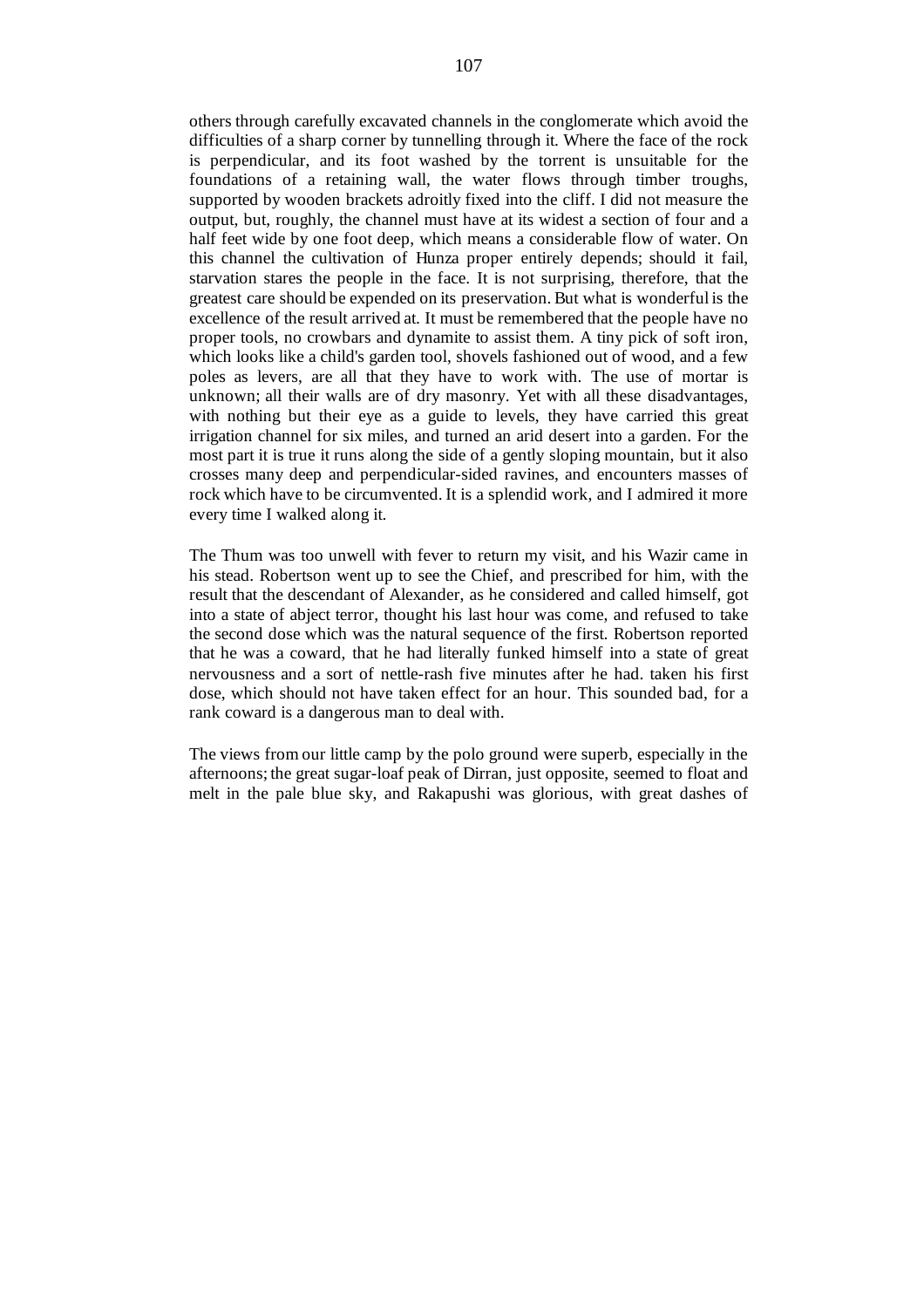sunlight at his base, and bands of clouds resting high up, the great peaks standing out above.

And now, came the important interviews at which business had to be discussed. The first one was |221 quite satisfactory. I found the Thum in a small open room or court leading into the private apartments, and we sat down to discuss business. It was obvious that the Wazir was the important man, but also that the Thum, cowardly, shifty, and with a ridiculous idea of his own importance, must be reckoned with very carefully. Everything passed off well, and the Government conditions were readily assented to, the most important one at the moment being the promise of a free passage to Younghusband, who was to come to Gilgit in November from the Pamirs. Wazir Dadu amused us very much when the question of raiding was raised. He made no attempt at denying that this was the custom of the country, and explained it by saying that Hunza was a poor state, and that necessarily its people looted. The evident enjoyment with which he referred to former exploits, and the expressive grin which accompanied his explanations, were too much for me, and I had to join in the general laugh.

We parted good friends, but in the evening came a letter from the Thum, asking for the same subsidy for his son as had been promised to Raja Uzr Khan of Nagar. As his son was about four years old and Uzr Khan thirty, I thought this was pretty cool In the morning came rather an insolent verbal message to the effect that unless the boy's subsidy was granted, my surveyor would not be allowed to proceed to the north, where there was some surveying work to be done. This was in direct contravention of the agreement entered into, but I took no notice, as we were to pay our farewell visits that day. After breakfast, accordingly, we went up and had a long talk, which was quite satisfactory until the question of the boy's subsidy came up. It was useless to point out that Raja Uzr Khan's grant was taken out of his father's, that he was a grown man, with much weight in the country, and that the case of the small boy would doubtless be considered when he came of age, if his father was loyal to his engagements. The Thum got sulkier and sulkier, ruder and ruder, until the Wazir, who was evidently uneasy at the turn things were taking, brought the discussion to a close with smooth and tactful words. We returned to camp fairly well satisfied, to find that we had been meant to march that day, but that with their usual fecklessness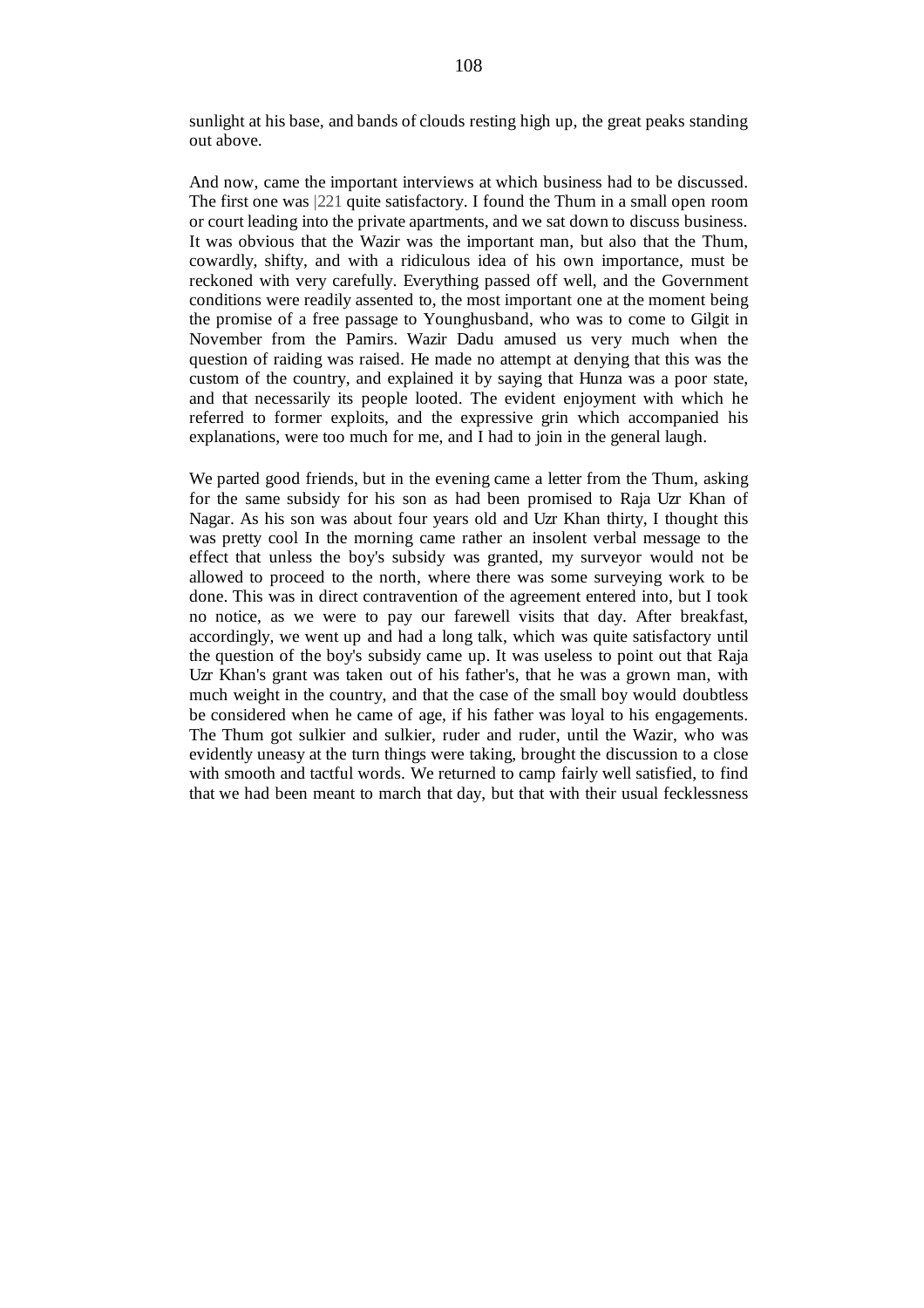the Thum's people had not let us know. It would have saved me hours of anxiety had I but known this the day before.

After sending off the presents I had brought for the Thum by the Raja of Astor and my head orderly, Zyarulla Khan, I sat down and began to write an official letter to India, giving the story of the progress of the negotiations. I had been writing some time, when I saw my orderly strolling towards the tent with a rifle in his hands. I caught his eye, and saw that something was wrong, and that he wanted to see me alone. I therefore dismissed my servant, who was wandering about the tent making preparations for the next day's march, and called Zyarulla in. I never shall forget his coolness that day; he was a well-tried Pathan, for whom danger brought no fears. Looking round to see that no one was within hearing, he walked to the door of my tent, and, laying the rifle on my table, quietly remarked: "Rifle bigr gya, aur Raja bhi bigr gya"----"the rifle has gone wrong, and so has the Raja." Picking up the rifle, a repeater, I set to work to put it right, and listened to the story of his interview with our truculent host. It did not sound pleasant. My envoys had found the Thum sulky about his son's pension, and, after some talk, during which the presents were duly spread before him, he had suddenly flown into a passion, thrown my things about the room, and refused to accept them. He had called for and shown a quantity of presents received from the Russians, and offered to produce the treaty he had made with them, even to show it to me, and generally had behaved like a |224 disappointed and spoilt child. Finally, he had sent me a message that he withdrew all the promises that he had made.

The question I had to solve, and to solve, pretty quickly, was whether this was a serious outbreak, or a mere childish fit of vexation. My position was bad: I was in a camp commanded from the slopes above, as all camps must be in this country; a thousand feet below ran an impassable torrent, flooded to the full by the melting glaciers; the only bridge over it was more than a mile from my camp, could be cut in a moment, and could not possibly be used to remove my men from danger; between me and our own frontier station lay three marches of the most awful road, not to be forced by a handful of men, and with a hundred and fifty followers of my own and the Raja's with me, I had but twenty-one armed men to rely on. I had Younghusband's passage through the country to arrange for, and to get my mission across the border in safety. An attack on us, whatever the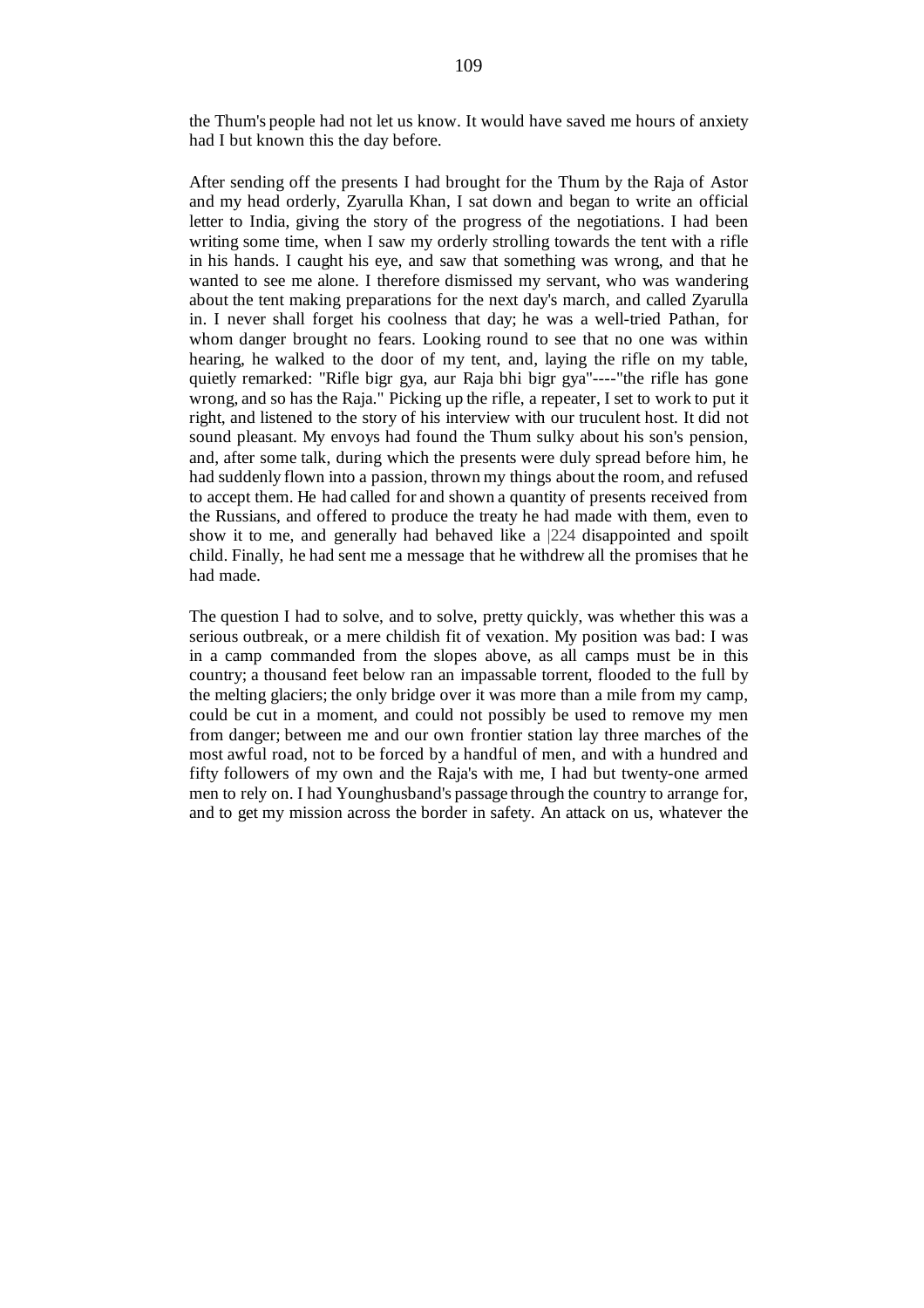result, must bring trouble on the frontier and ruin on my plans. I was in difficulties, and serious ones, but the trouble had its compensations----it showed the Thum and his advisers in their true light. It was perfectly plain that should an attack take place not one of us would get out alive, and that, whatever loss |225 we might inflict on the enemy, it could hardly affect the result: a hundred coolies would be sold as slaves in the bazaars of Turkestan, and the reputation of the Hunza Thum would be enhanced a thousand times. The day of reckoning would come, but war on the frontier was the one thing desirable to avoid.

I sent at once for Raja Bahadur Khan of Astor and Raja Akbar Khan of Punyal, and we discussed the matter. As soon as the rifle was put right, I sent Bahadur Khan up again with it, to negotiate with his savage kinsman. The Thum was a connection of his by marriage. The next few hours were anxious, but gradually, after various pourparlers, peace was restored. The Wazir came to see me in the afternoon, accompanied by the Thum's treasurer, an old villain who was the manager in all sales of slaves; for though the Wazir was his right-hand man, and his brain and hand had helped him to power, the Chief would not trust him to see me alone. I gathered enough, however, to show me that Wazir Dadu had been no party to the day's folly, and that he was for peace and friendliness with us. His companion made the most of his opportunities by stealing, while my attention was fixed on Dadu, an enamel matchbox which was on the table. I found that the man I had to thank for all the trouble was a scoundrel called Daulat Shah, the son of one of the old Chiefs headmen, who used to go regularly to Kashmir with the yearly tribute. On his death the Durbar discontinued a pension they had been in the habit of giving him. Daulat Shah claimed this as a right, and had been refused. He was the man who had been reported to me as "without hope" at Nagar. As I had declined to promise that this pension should be continued to him, he bided his time, and was taking his revenge. Three years later came my turn, and we got more than level.

After Dadu had left, I strolled round camp, and quietly gave orders that none of the fighting men were to leave its precincts, and that the ammunition boxes were to be opened up the moment it was dusk.

It was curious to see the different effect which the knowledge of danger produced on the men in camp. That there was danger all knew by this time, and each faced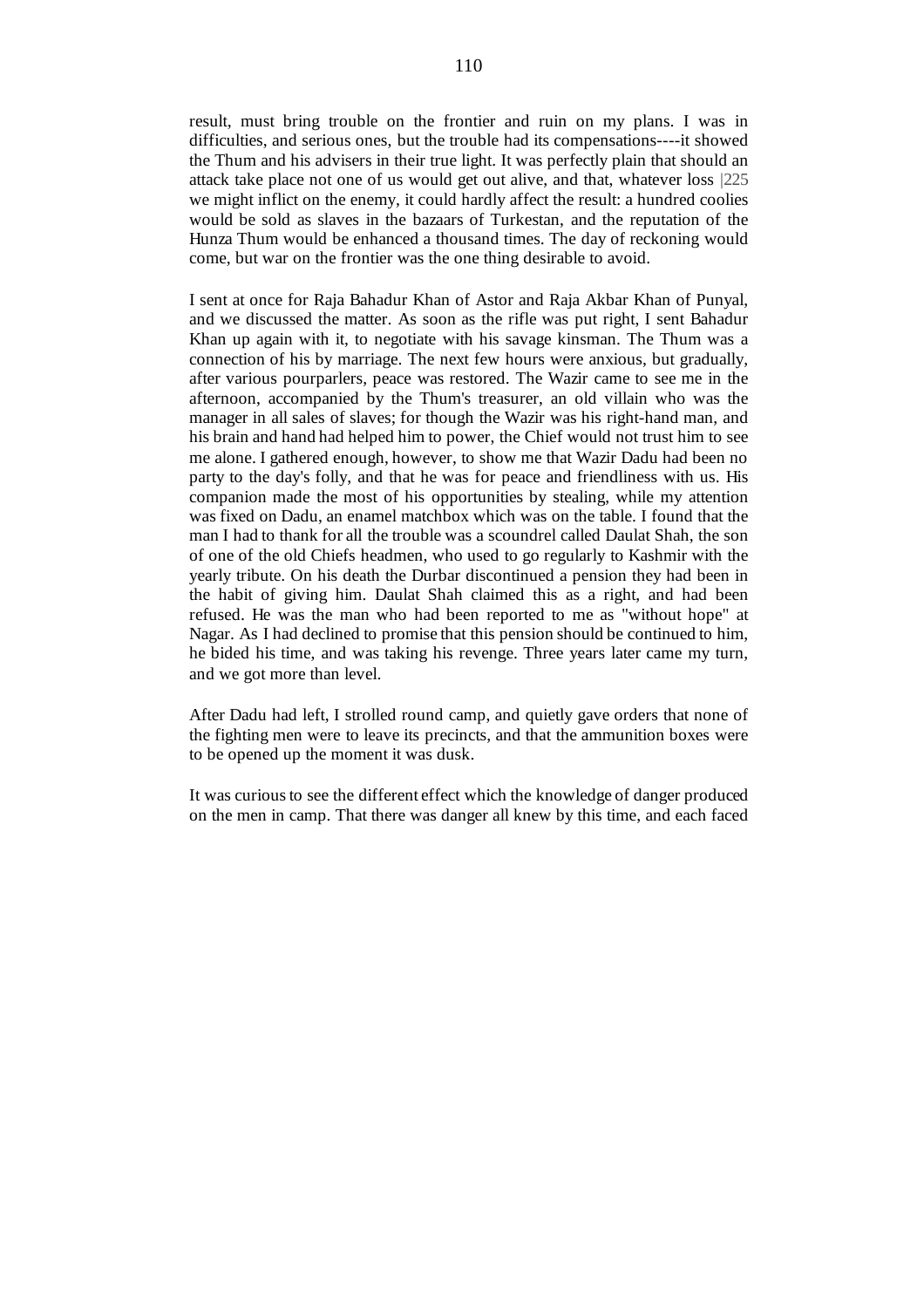it in characteristic style. A Kashmiri paled to a dirty livid green, and cringed to any Hunza man who came in sight. The Balti coolies huddled together like a flock of sheep, and stared wide-eyed towards the Thum's fort, conjuring up visions of slavery. The jolly face of Raja Akbar Khan of Punyal showed lines of determination, and his few followers, with their loins girt and arms always in their hands, never left him; my Pathans got more cheerful and cooler every moment, and busily gave the last finishing touch to the cleaning of their Martinis. Just after dark, when I had seen the ammunition boxes opened, and that all was ready, I was informed that men leaving camp had been rudely stopped, and that we were surrounded by pickets of armed Hunza men. I must say that this seemed to me the beginning of the end. There was, however, nothing more to be done, and, striking all tents, except one which I had promised the Thum, and which I now grudged leaving, we made the best re-arrangement of our little force possible, had dinner, and went quietly to bed, prepared for an attack or an early start as the fates might decide.

I was told afterwards that late into the night our fate had been discussed; the young bloods, like Daulat Shah, urging instant attack, and expatiating on the easily obtainable loot, the older men giving wiser counsels, and the weak and cowardly Thum vacillating between the two parties. Finally prudence prevailed, the Thum retired to sleep, the order was given that it was to be peace, and the pickets round our camp were secretly and silently withdrawn. Feeling that something of this sort must be going on, the night was one of anxiety, and I was glad at half-past three to get up and to prepare for our start. We left in about an hour, in as compact a little column as could be arranged, and it was a great relief to me to find that the head of it was not checked when we left the polo ground as I had half expected. After going an hour or so I heard the guns of my salute, and in a few minutes more Dadu, with a few followers on smoking ponies, galloped up, bringing other ponies as presents for us to ride. He was very civil as usual to me, and we parted on the best of terms; but Akbar Khan told me later that he had been most anxious to find out whether I was going away satisfied or not, had said that if we were not he would stop us----"was he not the Wazir Dadu?" This man's action was a great puzzle to me at the time, and I never quite got to the bottom of it. I doubt if he himself had any very definite programme, beyond making what he could out of us, and keeping in with his master.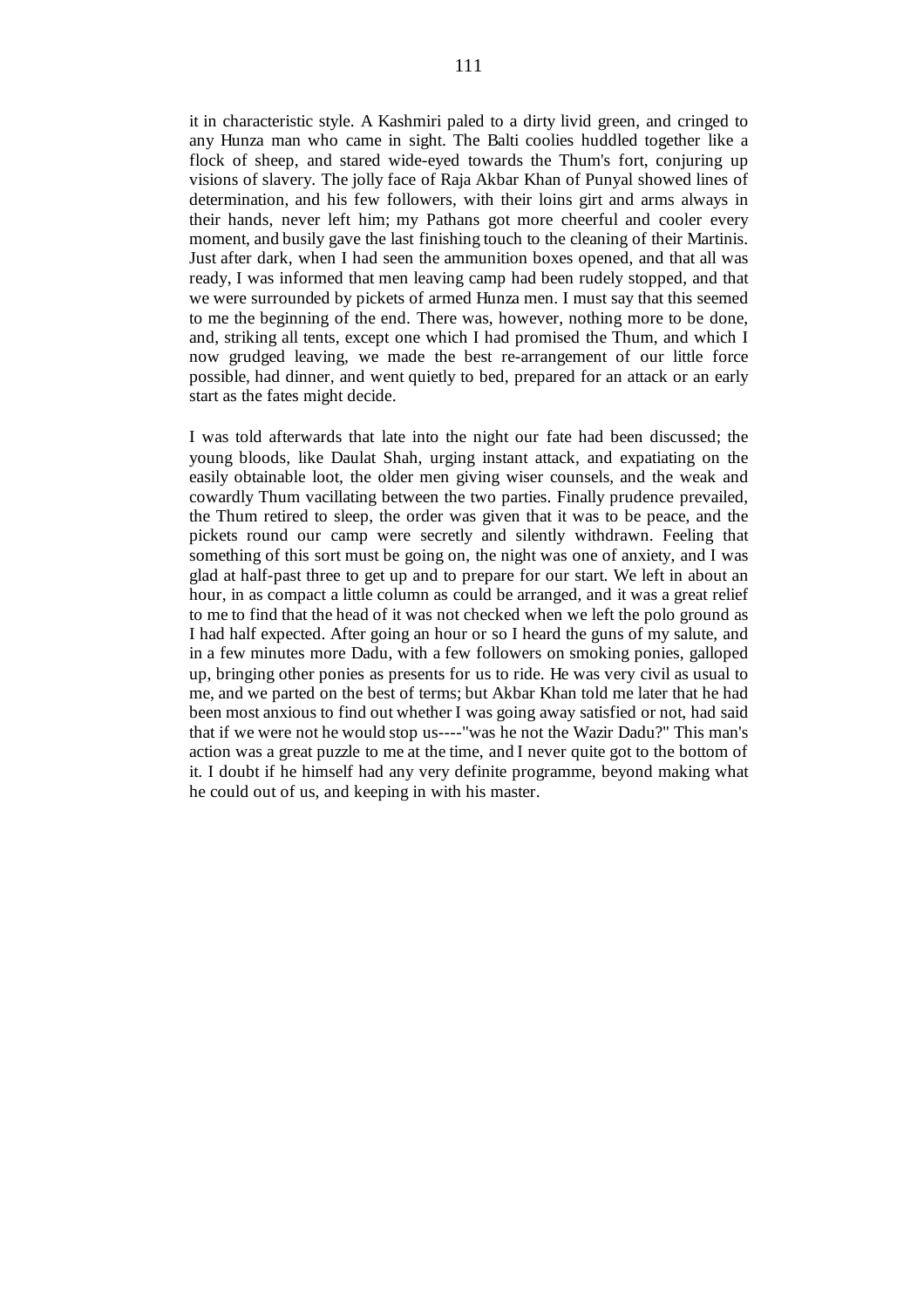The march was a very trying one, but luckily we had cloudy weather. Otherwise, accompanied as we were by laden coolies, whom we were bound to keep near in order to prevent any being kidnapped, toiling along the face of bare precipices, which faced due south, and got the full blaze of the August sun, we should have suffered considerably. Shortly after our arrival in camp came a letter from the Thum, saying our early departure had prevented his coming to see us off, and asking if we were satisfied. This letter was brought by our friend, Daulat Shah, who was most anxious to find out if we were pleased, and who had quite changed his tone and manner. It was a *volte-face* on the part of the Chief, who was probably now cursing those who had counselled him to violence, and in whose fickle and unstable mind the advantages of being well with us were now in the ascendant. My reply to his letter was very much to the point, and the result was a complete climb-down on the part of the Thum, abject apologies and profuse protestations of loyalty to the engagements lately taken. I attached the proper value to his vows, but left the country feeling that, at all events for that year, there would be no further trouble, and that Younghusband's safe passage was assured.

We all liked what we saw of the Hunza people; they were cheery and pleasant and civil as we passed through their villages. The leaders were scoundrels. Dadu and his son had fired the first shots at the old Thum, while the contemptible young parricide who succeeded cowered in a room below them. The moment the old man was dead Safdar Ali entered the fort, seized the wife of one of his father's chief adherents, and murdered his three younger brothers. Two were strangled and cut to pieces, the third was taken to the edge of the cliff, on which the fort stands, and hurled over. He was a mere boy, and only asked that he might be thrown into the water, not on to the rocks; his prayers were unheeded. Safdar Ali's description of the circumstances attending his accession was contained in a letter to Government which ran somewhat as follows: "By the will of God my father and I fell out; he died suddenly, and I have ascended the throne." The old Thum, with all his villainy, had been a man, and I found traces, even during my short visit to Hunza, of deep discontent with Safdar Ali, whose cruelty was unrelieved by any redeeming feature. When the end came, three years later, and he fled like the coward he was without striking a blow, the feelings of the people towards him were well shown; there was a general sigh of relief throughout the country. Daulat Shah may have missed him, for when I next visited Hunza, I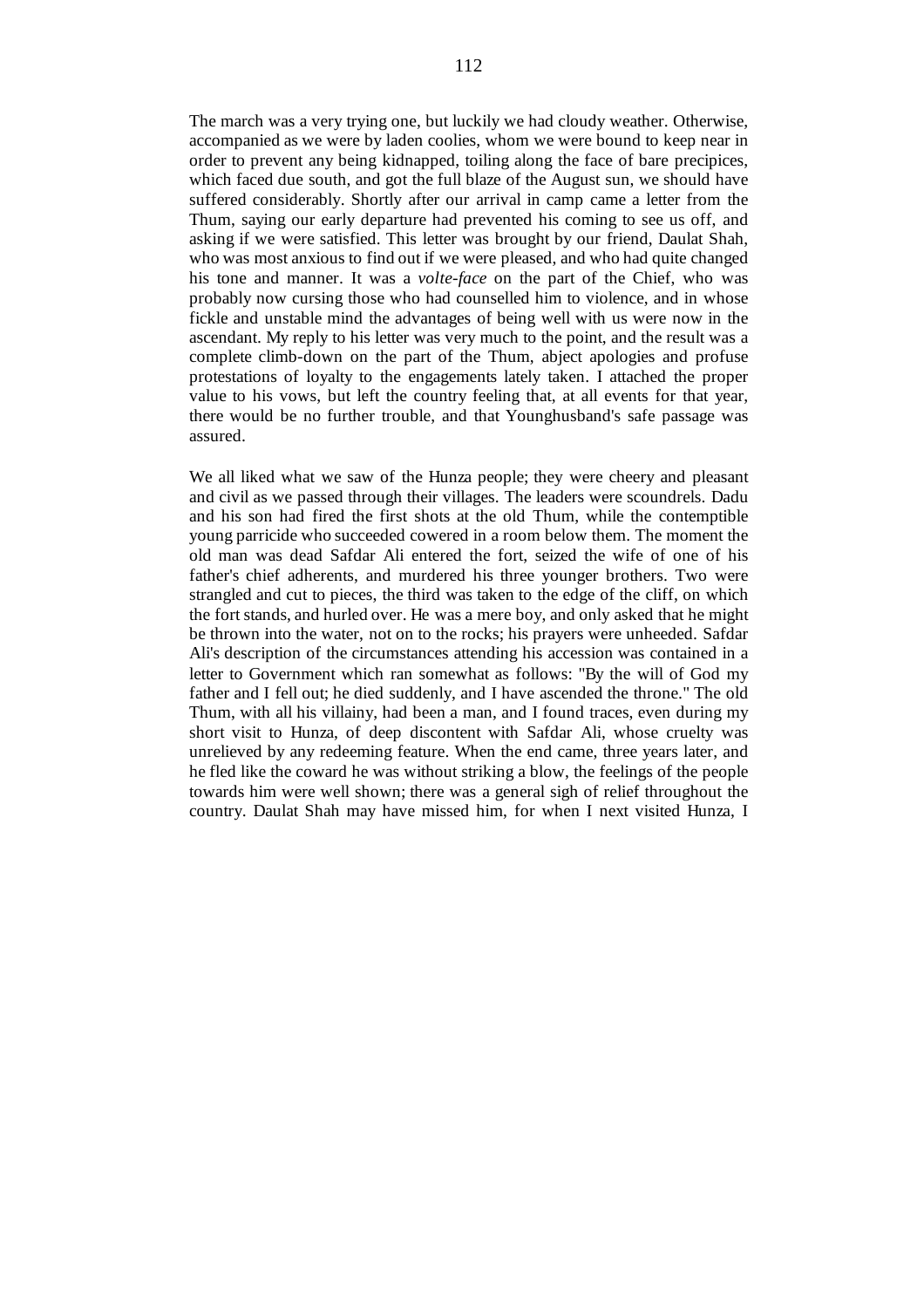heard, with some pardonable satisfaction, that amongst the men carrying stones to build a block house, my orderlies had recognised our old friend.

The last marches out of Hunza were very severe, the road even for the Hindu-Kush was bad; it was perpetually crossing parris with frightful drops or very steep slopes into the river, and it was so narrow that the coolies carrying loads were in constant danger. Fortunately for us the cloudy weather continued, and on the last day we had some rain. The views in consequence were exquisite. All the colouring of the hills, the pale reds and browns and soft shades of green, which are merged by glaring sunlight into one uniform grey, now showed out. The view up the Chaprot valley was particularly fine, heavy clouds lay in a great bar across the mountains, dropping transparent veils of falling rain, through which range after range showed out with delicately softened outline. It was a delightful march, none the less so from my feeling that I had brought my party out of the country safely, and had been able to avoid any serious trouble. We left Hunza territory at the village of Budlas, crossing a heavy torrent by a new bridge, built on the site of the one where the sad accident referred to above had taken place. I halted a couple of days at Chalt to pay the troops there and at Chaprot, and to write my report on the proceedings of the Mission.

Manners-Smith now left me to ride back to Astor and pay the troops there and at Bunji, and I marched into Gilgit, paying the troops at Nomal *en route.* I paid several hundred men with my own hands. Many of them had seen no pay for two years, but I received few complaints as to the correctness of their accounts. The Artillery to a man objected to having to pay extra for greatcoats, in addition to being mulcted for uniform, most of which they had never received, and I sympathised with them. The whole thing was a delightful example of red tape administration, the returns of uniform and pay were accurate and full, the only slight defect being that the uniforms were not forthcoming, and that the men were never paid. I found several men ill at Nomal, and not the slightest attempt made to do anything for them. The General had given orders that no sick men were to be sent into Gilgit, so that the want of medical arrangements might not be too glaringly apparent. But he had not counted on the unpleasant English habit of searching personal inspections. The want of humanity in the treatment of the troops did not strike the high-caste Hindu. You might not kill a cow in the country, but thousands of troops might be left to rot in foul barracks, with no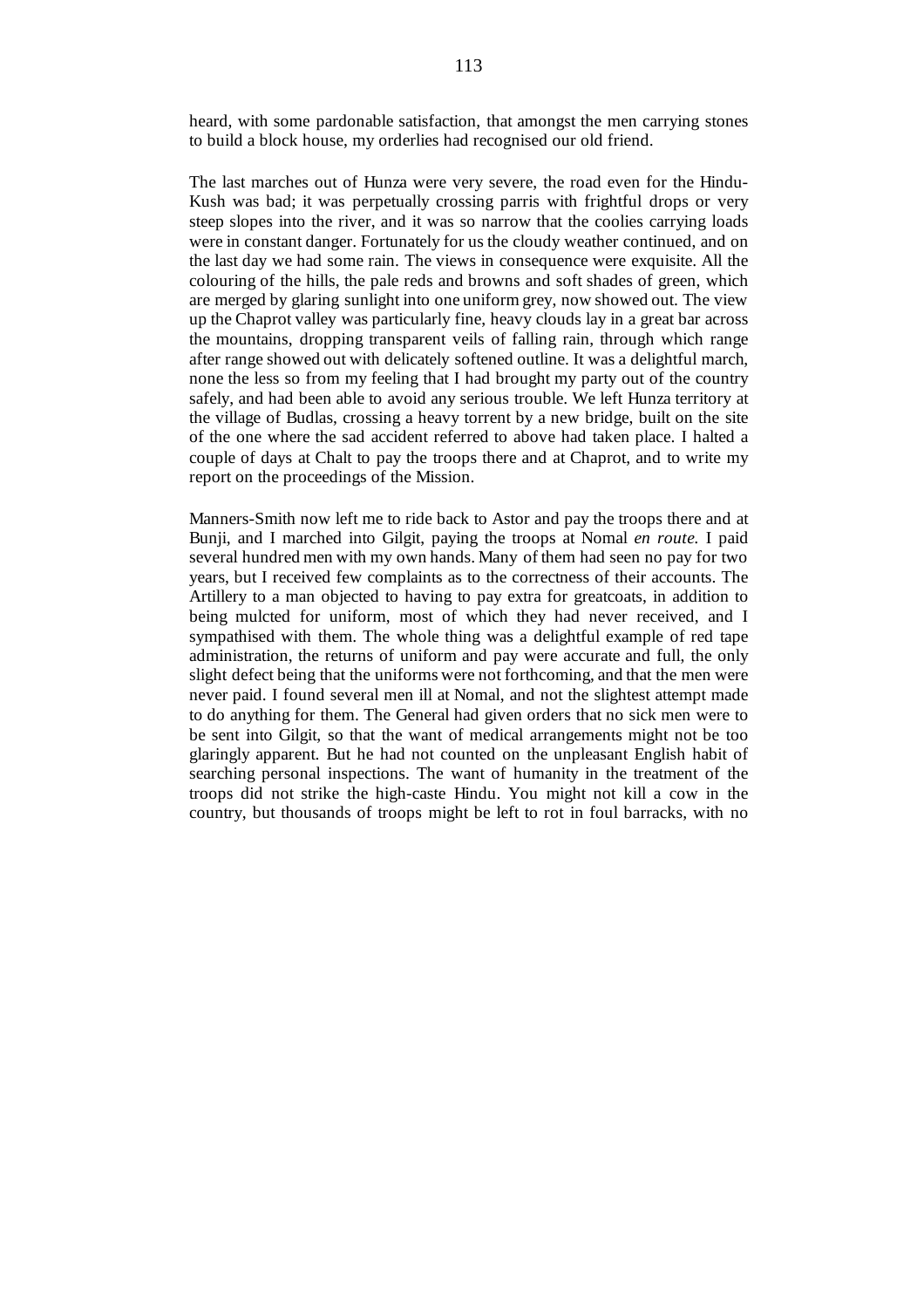medical arrangements for their care or healing, without a word of protest, or an attempt at alleviation. Kashmiri mal-administration was maddening, the covert opposition, obstinacy, and callousness of the officials were disheartening, but I could make allowances for it all, and I realised that the old bottles of prejudice and ignorance must not be suddenly and forcibly filled with the new wine of reform, but that patience and consideration would alone enable me to win the day.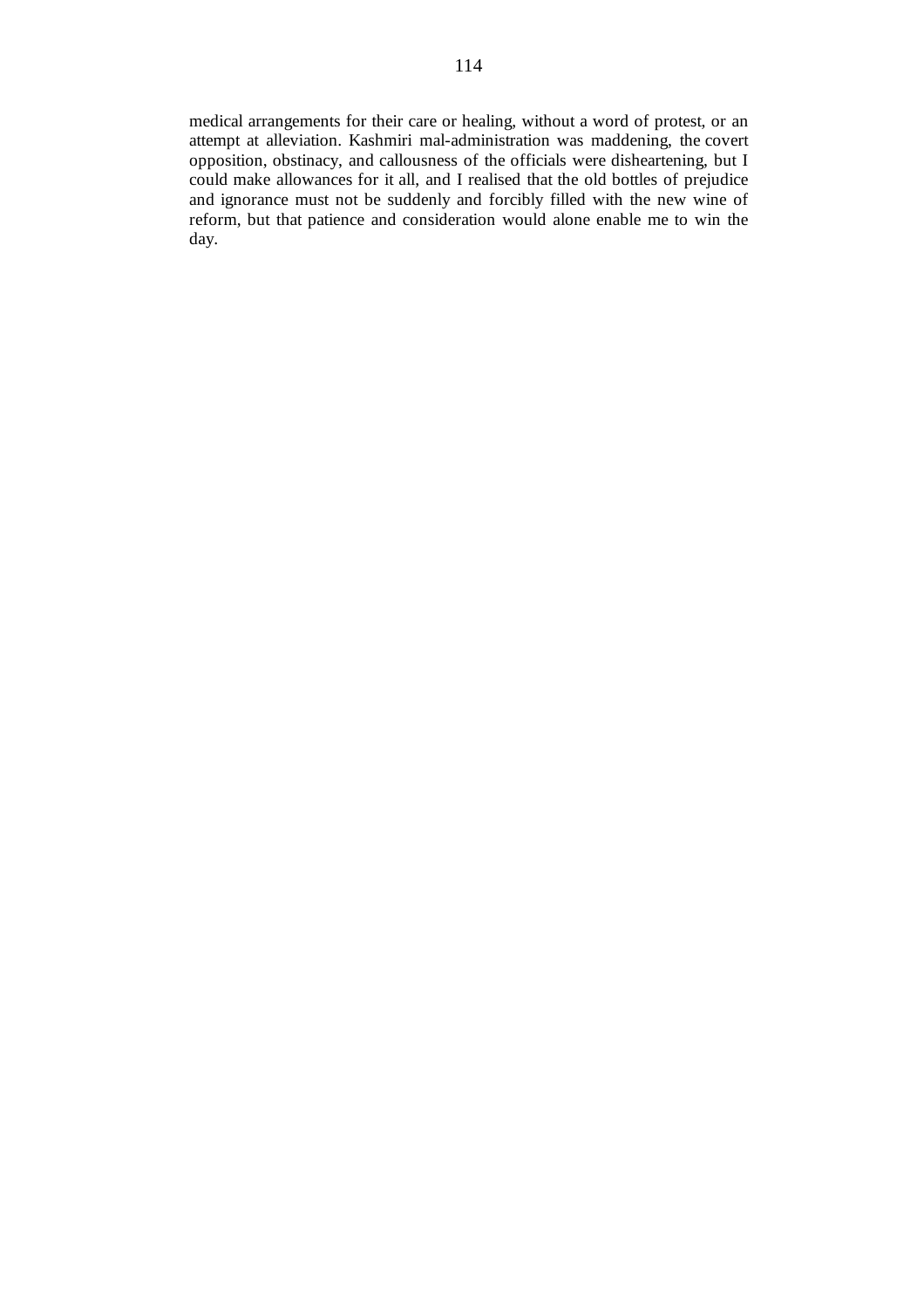# **CHAPTER VI**

# **SECOND VISIT TO CHITRAL**

I REMAINED a fortnight in Gilgit, during which the whole of the troops there were paid by us, and much time was spent with the Kashmir officials going into ways and means. Two hundred of the new Kashmir Imperial Service Troops were on their way up to Gilgit to act as my escort, a similar number of the old troops returning to Kashmir on relief. Barrack accommodation had to be arranged for them; it was impossible to put good troops into the horrible huts then doing duty as quarters. The remodelling of the fort had therefore to be at once considered, and a general scheme, in which the new barracks would fit in, had to be drawn up. The repairs and additions to my own house had to be seen to; timber and labour arranged for. Stores and treasure for the troops were still dribbling over the passes, and some sort of energy had to be infused into the civil authorities responsible for their conveyance. There was much correspondence to be got through with my immediate superior, the Resident in Kashmir. The construction of the road to Gilgit had been sanctioned, and an engineer appointed, and many questions had to be answered on that subject. Lastly, Government had sanctioned Robertson's Kafiristan scheme, my visiting Dir and Bajour, and my returning to India by that road if possible. I was promised full instructions as to the terms I might make with Umra Khan. All this, coupled with the fact that the best part of our personal stores and furniture had not arrived, that I had to try and find out where they had stuck, and to arrange for their being pushed on, ensured one's being busy. There was no telegraph line to Gilgit in those days, a thing for which I was, as a rule, most devoutly thankful, but which at this moment was inconvenient, for it took ten days or so to get a letter to Kashmir by ordinary post. There was an urgent post which was supposed to go night and day, the services of which were secured by the simple process of putting the important letter into a red bag, but knowing the hopeless condition of the mail service, and the paucity of runners, I did not like to make too free use of this.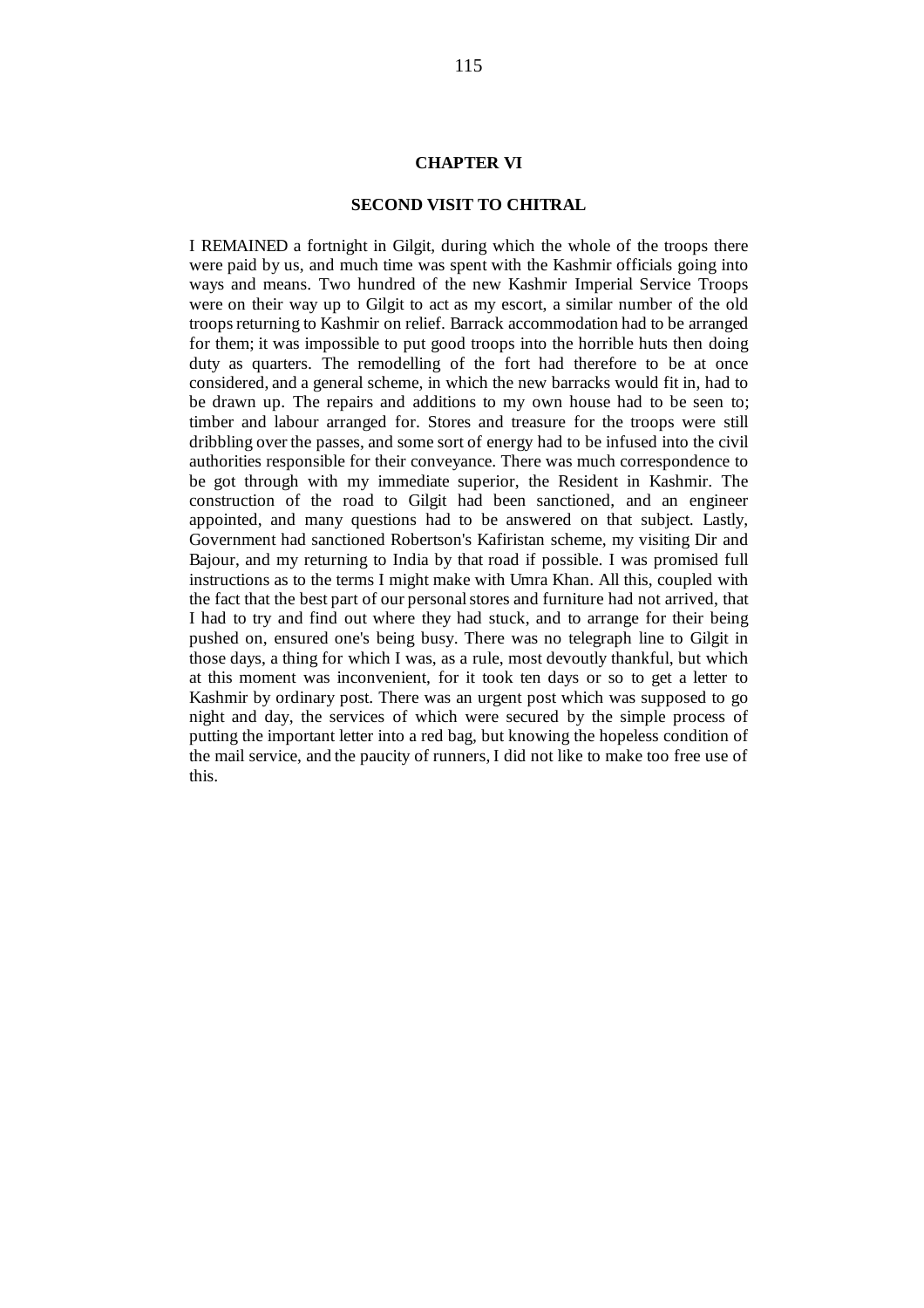Having roughed out my various plans, and got things more or less into working order, I started for my second visit to Chitral in the middle of September, with the intention of returning to Gilgit in a couple of months, either by Dir Bajour and India, or by the direct route, as circumstances might permit. Younghusband was to be in Hunza by the middle of November, and I meant to be in Gilgit at the time in case he wanted help.

The first day brought difficulty. The native surveyor, a Mahomedan, whom we had brought up from India, and whom I had left doing some work in Hunza and Nagar, rejoined my camp, and at once came and proteste'd against going into Kafiristan with Robertson. He threw himself at my feet and wept, put his turban down before me, the last form of entreaty, and begged me to kill him there and then but not to force him to enter Kafiristan. That country, in his opinion, was no place for a lonely Mahomedan. He vowed that he understood, when the subject was first mooted, that Robertson was going in with a guard, and with suitable camp arrangements, and that he dared not go in with him alone. His excuse was absolutely untrue, as the whole conditions under which Robertson meant to undertake his exploration had been carefully explained to him when the question of his going had been originally discussed. The fact was that the Hunza business had shaken his nerve completely, and that he was quite unfit to go. He was full of gruesome stories of parties of Hunza men, guns in hand, peeping over each hill he passed, waiting for the chance of a shot at him, of Nagar treachery, and of a coming attack on us. I felt that I had no right to force a man into a dangerous expedition against his will, and I accordingly ordered him back to India.

There was a further disappointment for us in this matter. A Christian Scripture reader, belonging to the Peshawar Mission, Syed Shah by name, who had already penetrated into Kafiristan, and had some knowledge of the language, was to have accompanied Robertson. But he had not arrived, and it was evident that Robertson would have to go by himself. After much consideration we decided that the best thing would be for Robertson to enter Kafiristan alone at once, remain there a month or so, and return to India. He could there arrange for a surveyor to accompany him, go to England, get instruction in the use of instruments, collect all he wanted for his longer exploration, come up to Gilgit the following year, and again enter Kafiristan. The flying visit would give him a good idea of the difficulties he would be likely to encounter, and of the outfit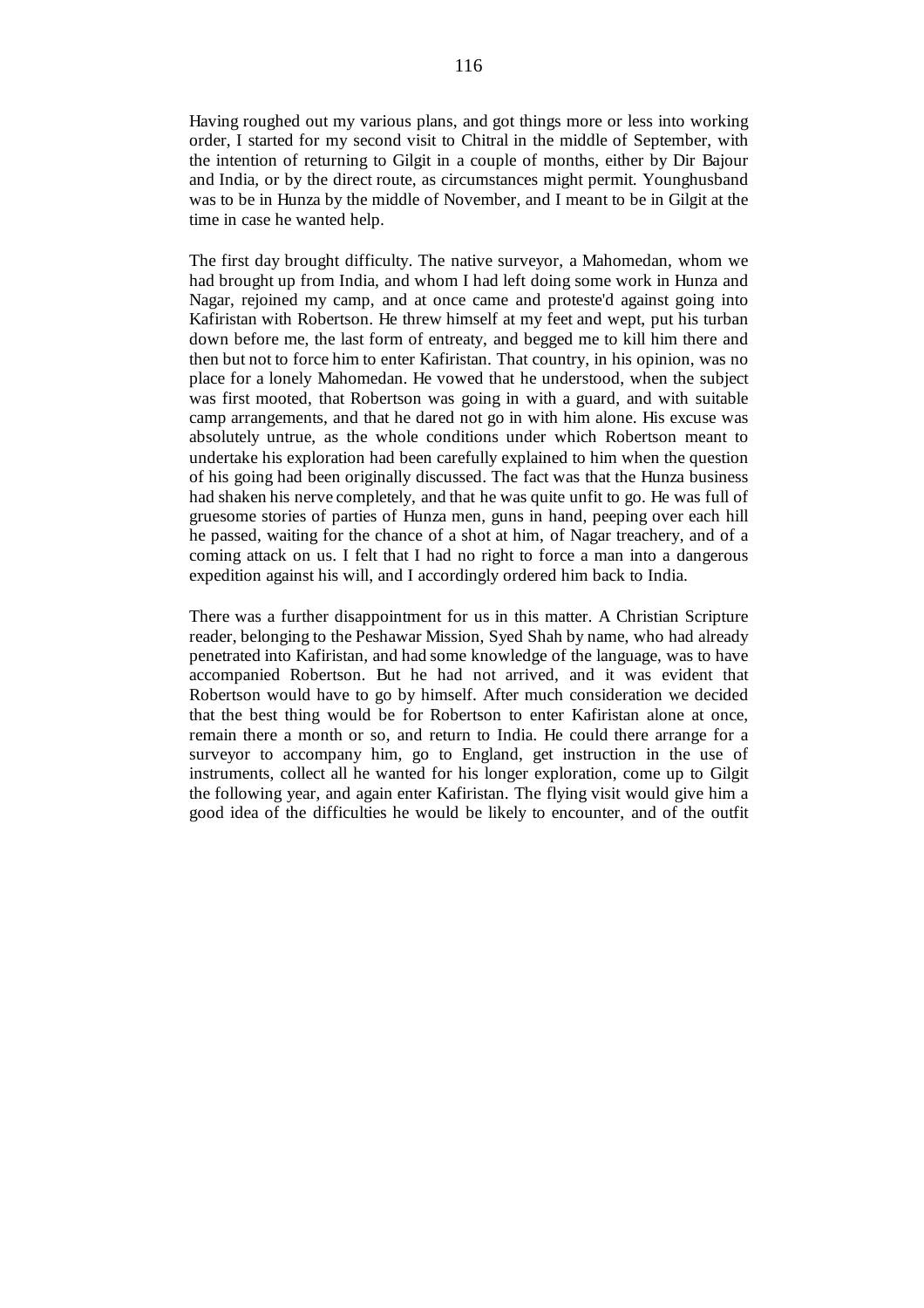which would be most suitable. A proposal on these lines was drawn up and sent off at once to India, and was eventually sanctioned by Government. The scheme was successfully carried out, as readers of Robertson's book on Kafiristan know.

On arrival at Gakuch I found letters from the Mehtar warning me that Raja Akbar Khan of Punyal, in league with the people of Darel and Tangir, in the Indus Valley, had arranged to attack my camp a day's march from Gakuch. The Mehtar solemnly warned me against coming by the direct road over the Shandur to Chitral, and begged me to wait till Nizam-ul-Mulk came to escort me with a suitable force. I was then to march by the Yasin Valley, cross the Darkot Pass, and reach Chitral by the upper road. The whole thing was a plot got up to embroil me if possible with Akbar Khan, whom the Mehtar hated, and to show the necessity for his being supplied by Government with arms in order to be able to repel attacks from Yaghistan, as the independent territory in the Indus Valley is called. The Mehtar had over-reached himself for once, for I had sent trustworthy men into both Darel and Tangir sometime before, and they had just returned reporting everything quiet. Further, he had mentioned as Akbar Khan's accomplice in the plot the man whom I knew to be the latter's bitterest enemy. I wrote at once to the Mehtar saying that I should come by the Shandur or not at all, and that I expected him to make the necessary arrangements for the safety of our party. At the same time I wrote to our native Agent who would, I knew, pass on the gist of my letter to the Mehtar, that the latter's story was untrue. I told him that if my camp was attacked it would be at the Mehtar's instigation, and that if he could not guarantee the safety of a small party of British officers marching through his country the Government of India would attach very little importance to his friendship, and that there would certainly be no question of receiving any proof of its good will. I then sat down at Gakuch for a week to give my letters time to arrive, knowing my hint would be sufficient, and that I should hear no more of impending attacks. It would have been stupid to go on at once, for had an attack come off I should have been naturally blamed by Government for disregarding the Mehtar's warning, and I should have played into my old friend's hands. I knew he was quite capable of arranging a small fight, so that he might reap the reward of having come to my assistance. There was plenty to do at Gakuch. We selected the site for a hut which was to be my headquarters when I visited Punyal, had beats for brown bear, shot chickor, went into the question of establishing a dispensary, and inspected various water-courses which wanted the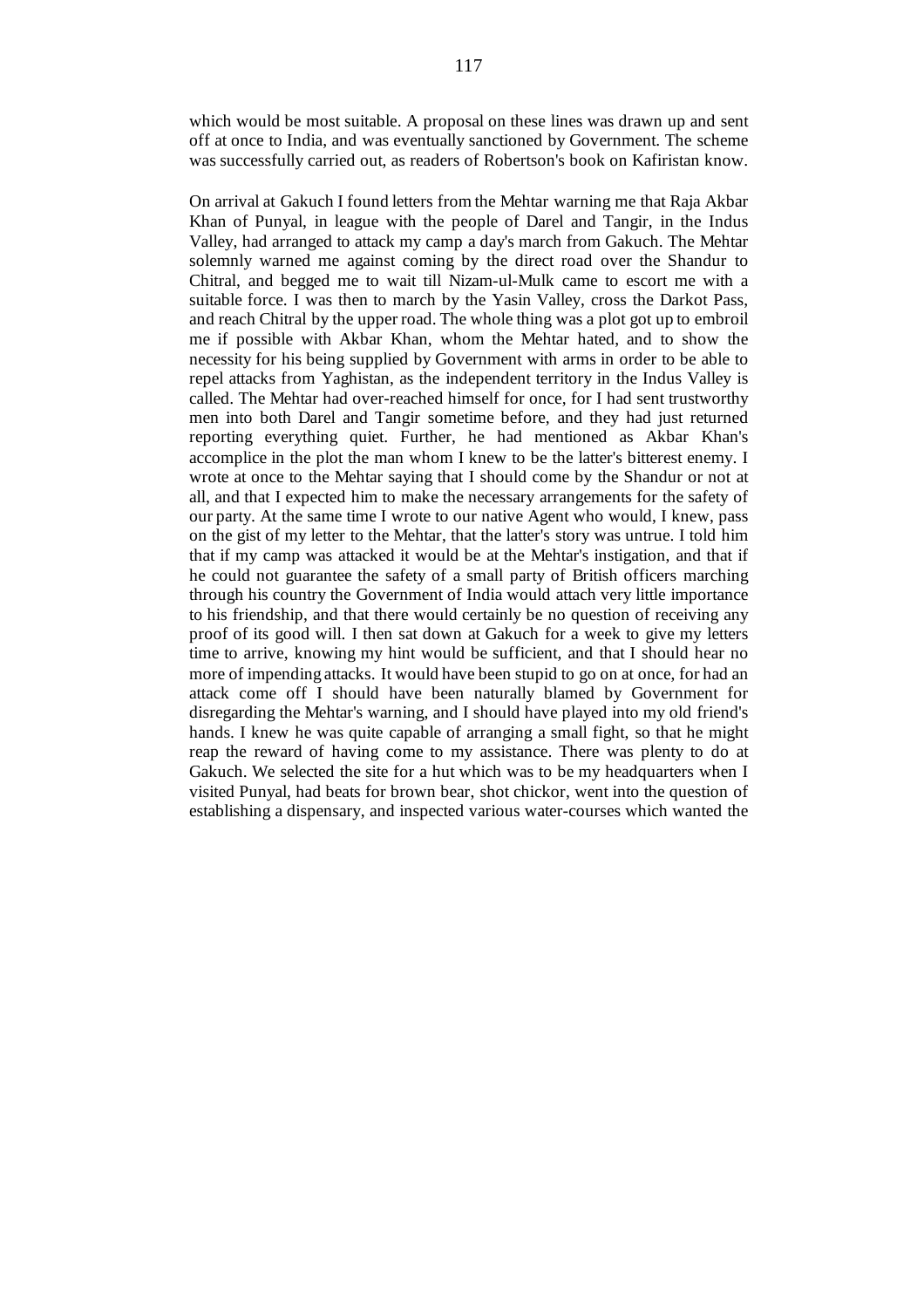assistance of skilled labour to improve them, and to bring much land now lying waste, under cultivation. There were also interminable but interesting interviews with our friends the Punyal Chiefs.

Finally the Mehtar's Agent at Gilgit, who had preceded me to make arrangements for our march, returned to enquire the reason of our not following him. He came to see me, full of indignation at the idea of an attack in the Mehtar's territory being for a moment considered possible. He loudly averred that the whole story was a lie; I said it might be so, but when his master himself wrote and warned me, what was I to do. He was very angry, and said the Mehtar had been deceived, which, considering his knowledge of the frontier, was hardly likely. Altogether it was rather an amusing scene, and showed the importance of warning diplomatic agents of an intended coup.

Next day we started, as I calculated that the Mehtar's letter in reply should reach me at the first Chitrali fort across the frontier. We were met by a great deputation of Nizam-ul-Mulk's head men, amongst whom were many old acquaintances. The marching was now delightful, the stream a dream of beauty, its banks aglow with autumn colouring, and snow falling nightly on the hill-tops. At one camp two nobles from Badakshan, refugees from the Amir's knife, came to see me. The Mehtar had given them asylum, and of course wished to pass them on to our care. They looked very down and unhappy, and I was very sorry for them, but beyond giving them some temporary assistance could do nothing. It was a miserable position for them, wanderers dependent on the charity of a poor and close-fisted Chief, who naturally did not wish to have his country turned into a refuge for penniless exiles. The Mehtar was bound to assist them by the traditions of these wild countries, where a man never knows what his own fate may be. A ruler must extend such hospitality as is in his power, so that if it should come to his turn he may receive the same treatment.

Throughout the march, to keep up the fiction of danger from the Indus Valley, we were furnished with a numerous escort; and strong guards were posted on the passes, from whom hourly messages were received that all was well. Afzul-ul-Mulk met us outside Chashi with a large following, and escorted us into camp. It was the usual medley, a crowd of mounted and dismounted men in velvets, cloth of gold, Bokhara silks and woollen homespun. The effect, as our horses splashed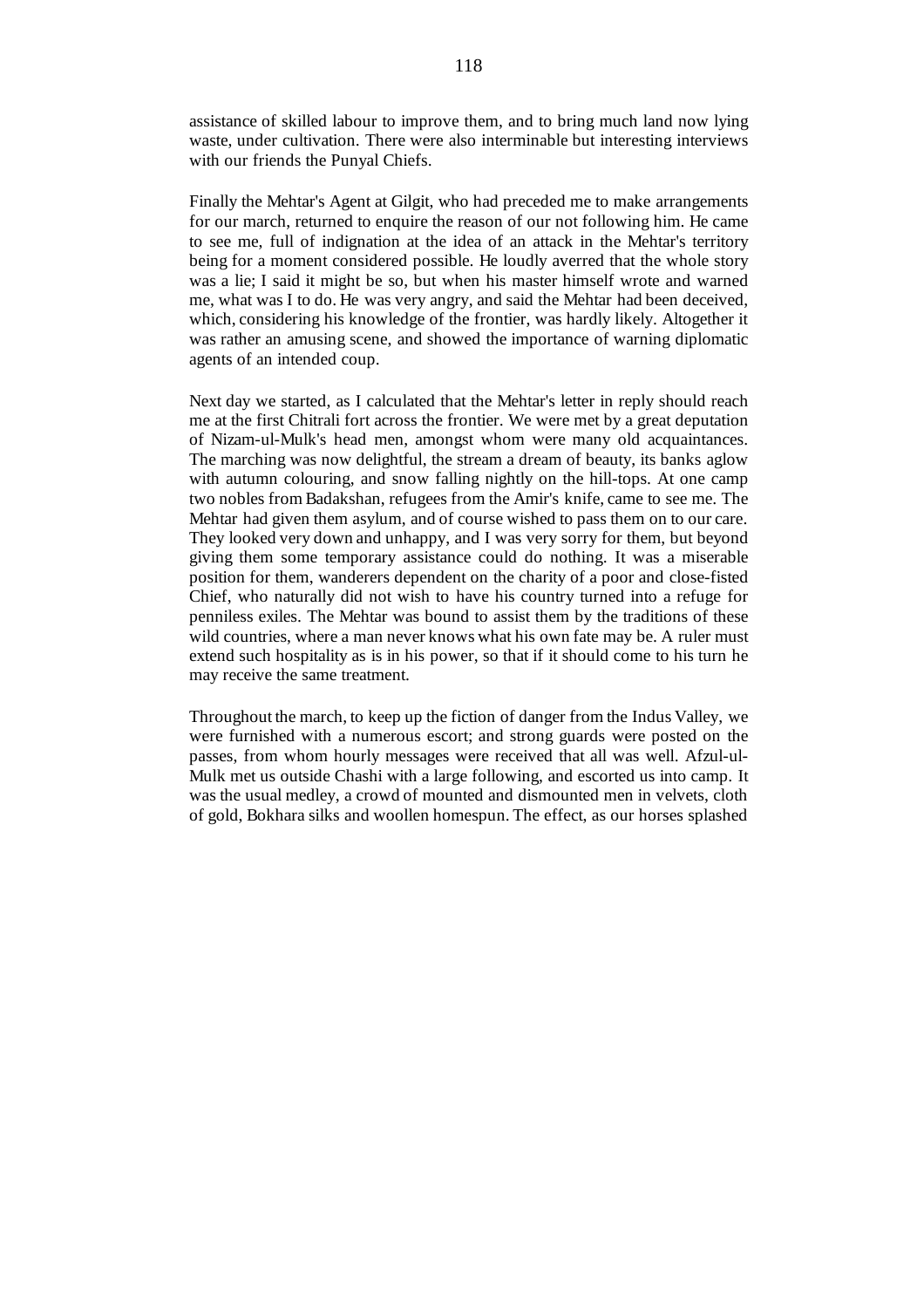through the glittering crystal of the ford, was very picturesque; shields and arms flashed in the sunlight, and the gay colours of the horsemen and the darker mass of the footmen, winding through the autumn-tinted scrub jungle, made a scene which would have delighted an artist. Afzul marched with us for several days, till he left us to go on ahead and make preparations for our reception at Mastuj. Like all Chitralis, he hated riding a march fast, and, as the roads this year were much improved, and we disliked riding at a foot's pace, we used to march independently, our party, as a rule, getting some shooting *en route.* Afzul used to come to my tent and have long talks every day, discussing every possible subject, and full of enquiries as to the political conditions and modes of government of the different European states whose names he knew. He was much shocked to hear that Lord Dufferin had passed from the Viceroyalty of India to the post of Ambassador at Rome, and expressed his opinion that the British Government should pension ex-Viceroys, and place them above the necessity of taking up appointments so little befitting the dignity of the position they had held.

The night before we marched into Mastuj I received a letter from India, eighteen days' old, giving me the gravest news as to my brother's health. It is difficult for any one with all the facilities of the telegraph at hand to realise the terrible anxiety which the absence of the means of rapid communication often entails. I started a couple of mounted men off at once with orders to ride for their lives, and to bring me the next post they should meet on the road. They had to cross the Shandur Pass at night in bitter wind and in parts to get over very bad stretches of road, but they caught me up next day, having done about seventy miles, and brought me a welcome post giving good news. It was good going, and I paid them a royal reward. My brother's severe illness was most unfortunate for me at the time, for it delayed the consideration of points of great importance, and prevented my getting important orders which I was anxiously awaiting.

We had the customary reception at Mastuj, followed next day by a state visit from Afzul-ul-Mulk. It had been raining at night, and was now bitterly cold, so we paid our return visit, and enjoyed Afzai's subsequent dinner in the fort. Our Agent in Chitral and Mian Rahat Shah, the Mehtar's confidant, had met me a few days before, and I had an opportunity of learning all the changes in Chitral politics that had taken place during the preceding year. I found that Afzul-ul-Mulk had made considerable progress, and had detached some of his brother's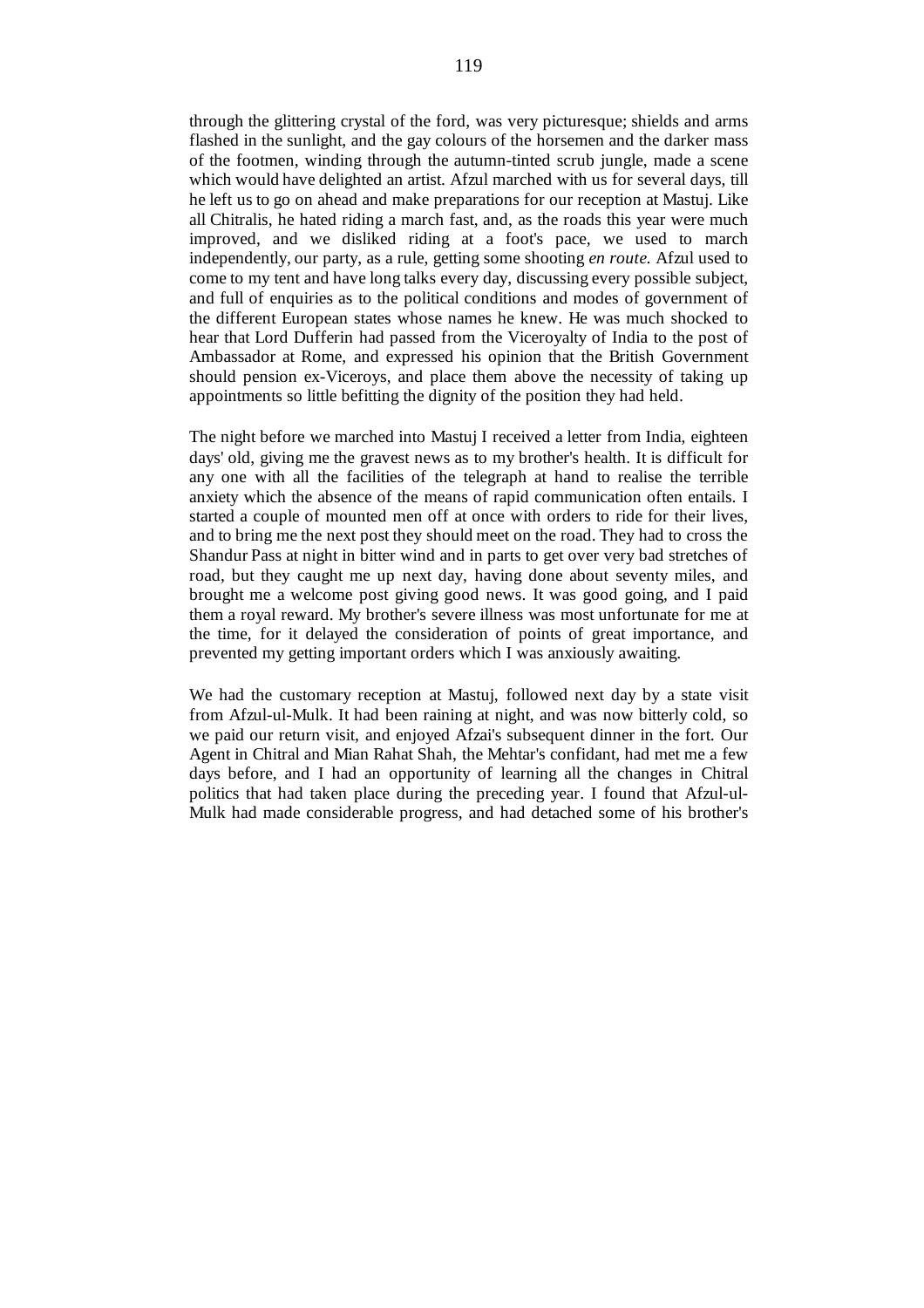most trusted adherents. The proposed return to India *viâ* Dir and Bajour was discussed with care, and the general opinion was that I could go down in safety if Umra Khan invited me. Both the Khan of Dir and the Khan of Aladand, the last man through whose bounds I should have to pass, were said to be most anxious to arrange my passage, but all depended on the Napoleon of Bajour.

Afzul accompanied me on my way to Chitral, and Nizam-ul-Mulk met me halfway there. The brothers, after the first formal meeting, carefully kept out of each other's way, their followers glowered at each other and kept their swords loose in their scabbards. Prince Hal, as we christened Nizam, was the same as ever, in manner and looks infinitely superior to his brother; but feckless as to the future, he was busily throwing away his chances of succession to the throne.

He came to see me after dinner one night and nearly finished his earthly career. We offered him tea, but he voted for something stronger, and we brought out one of our last bottles of champagne. He had never tasted it, and to my surprise was quite delighted with it. Unfortunately, accustomed though he had become to spirits, he was not proof against the sparkling wine, and a couple of glasses got into his head. Towards the end of the interview he looked extremely handsome, had a good colour, and was just sufficiently elevated to be on the best of terms with us all, and to enjoy himself thoroughly, while at the same time he knew perfectly well what he wanted to say, and said it in the confidential, goodhumoured drunken man's way. But the return to his own tents was the serious thing; he did not mind his own men seeing him happy, but did not like Afzul's doing so, and he sat on till near midnight. Then, with protestations of eternal friendship and appreciative remarks as to the efficacy of the Dagonet, he wandered solemnly off, one arm round our Agent's neck, the other round his foster-brother's.

Poor Prince Hal, I was always sorry for him; it was so evident that he was playing a losing game and did not realise it, and if to his other vices he was going to add drink, it did not require a prophet to foresee the end. Afzul's private interview followed next evening, and I heard before he came that the little savage had been furious at his brother's visit the night before. He persuaded himself that I was promising to recognise his brother on the part of Government as the heir, and only the strongest dissuasion on the part of his principal adherents prevented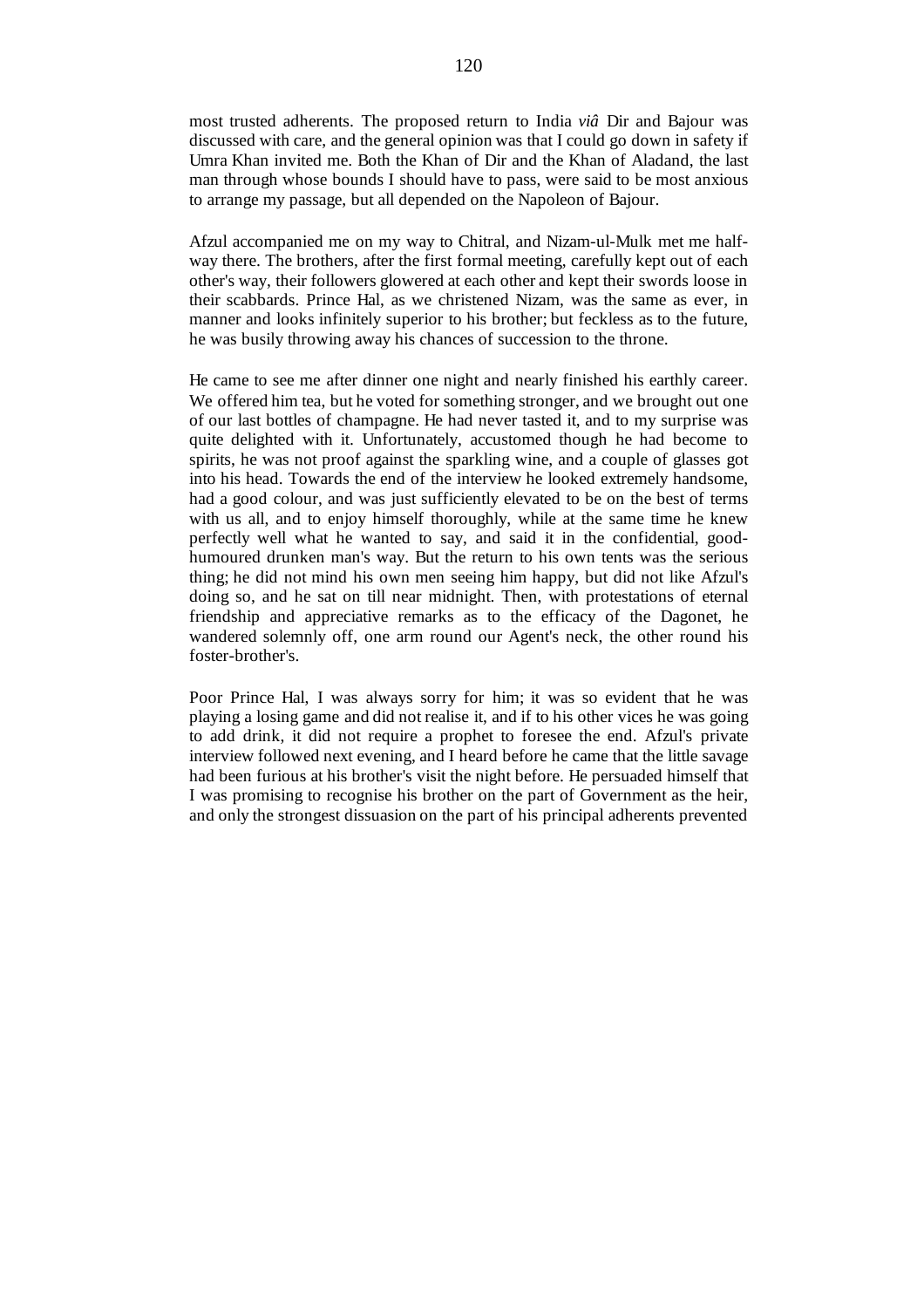his attacking and murdering Nizam as he passed from my tents to his own. We should have been in a pleasant predicament had he done so. After our interview we went and sat round a camp fire and watched Afzul's boys, and afterwards our Balti coolies, dancing. The latter were most grotesque and uncouth in their movements. The entertainment was diversified by a well-acted pantomime, representing the attack and murder of a party of Pathans by Kafirs, the comic element being supplied by the Pathan's servant, who was kicked by all his masters.

We were much amused one day at our old native doctor, whom we were taking up to establish the Chitral dispensary. The road ran for a mile or more along the face of a conglomerate cliff, about sixty feet above the river. It had been much improved, and was six feet wide. We had swung along this at a canter, and turned a sharp corner where the path ran into a side ravine and was steep and narrow. I was leading, and just had time to pull up to prevent riding over the native doctor, who, on all fours, and with a huge blinker of thick paper fixed to the side of his head to prevent his seeing the precipice, was crawling up what he considered the most dangerous piece on his hands and knees. The poor old gentleman never got accustomed to the cliffs, always vowed that he would return to India by Bajour to avoid them, and eventually did so.

The Mehtar met me some miles from Chitral, as he had done beforehand, coming officially as we were, we of course got into uniform. The show was not so fine as the year before, as one of his grandsons was dead, and he had sent a lot of men down the valley to the obsequious. Moreover, he informed me that he had hundreds of men watching the passes into his country. This I knew was untrue, but it was said to emphasise the need of assistance from Government on his part, and the danger of his position from the Amir and others. The reception does not need describing. A Janáli was improvised on our way in, so that we were saved an extra three-mile ride to the polo ground and back; the guns thundered from the fort, and we were escorted by the Mehtar, surrounded by a brilliant crowd of retainers, to our quiet camp in the well-remembered orchard. The day was hot and the dust blinding, and we were delighted when the old Chief, with his tactful courtesy, having seen us home, left us in peace.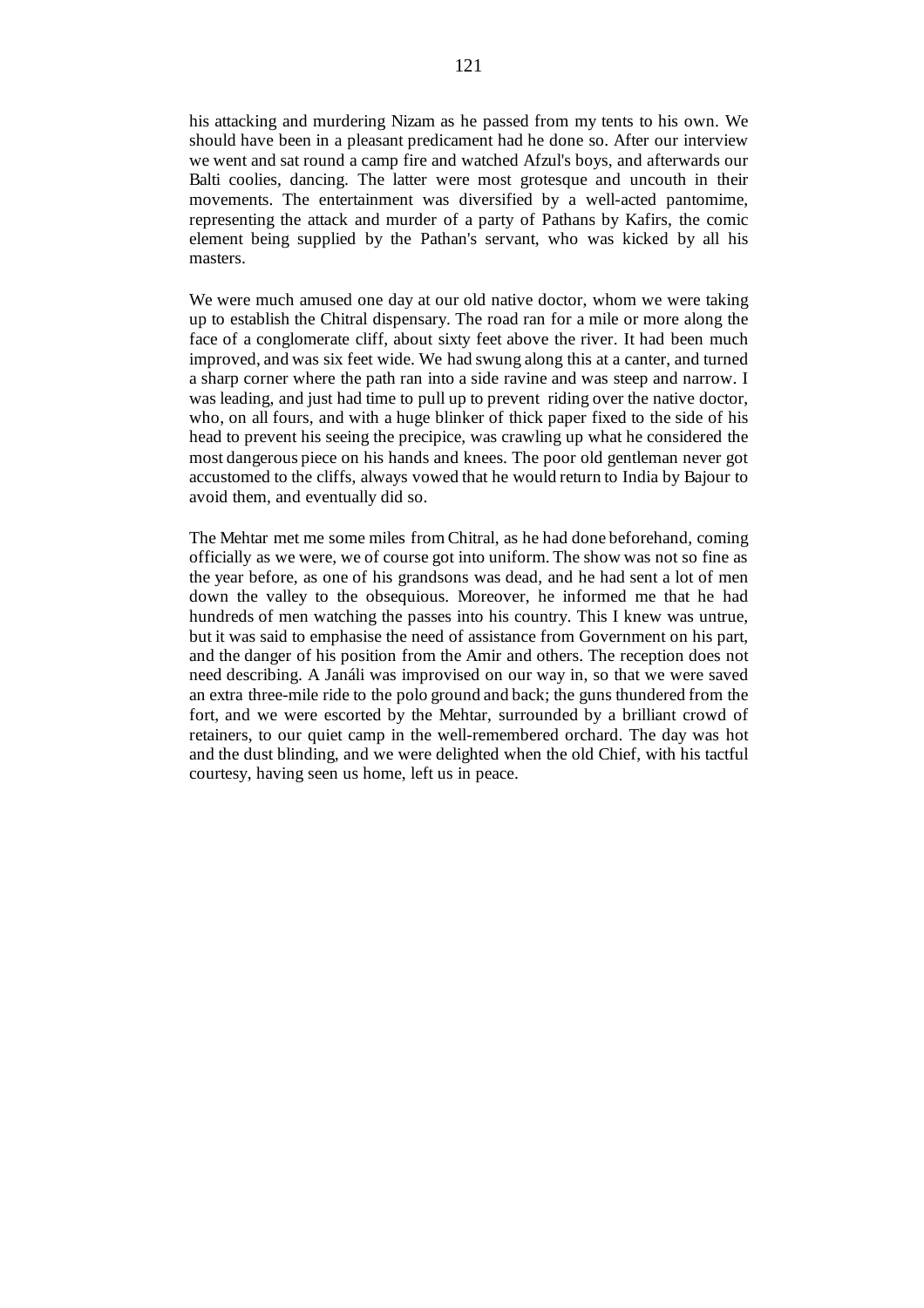Next morning the Mehtar came with a legion of sons, and we received him in uniform, and with a guard-of-honour. He at once began talking business, but as I did not want to discuss my instructions *coram populo,* I turned the conversation first on to Robertson going to Kafiristan, to which he at once assented, and then to the establishment of the dispensary. The native doctor was summoned, and was presented to the Mehtar. I put his hand into the old Chiefs, and entrusted him to his care. As usual the Mehtar's manners were perfect, and he promised to take every care of him, a promise he loyally fulfilled. We then cleared the tent, and proceeded to business, which was concluded in this and following interviews fully to the satisfaction of both sides. The interview closed" by my saying that I hoped this would be always remembered as an auspicious day. By the old Mehtar I am glad to think it was, but the seeds of strife sown in his day were even then germinating, and the little kingdom was to reel through a period of battle, murder, and sudden death; the princes, their hands red with brothers' blood, were to go down in rapid succession into the grave, and of all the sons I saw that day but one, then a child of seven, was to weather the storm.

As soon as the Mehtar had departed, Robertson interviewed his Kafirs, and brought them to me to be given presents. This was his way of impressing upon them that he was merely entering their country as a doctor and friend, empty handed, and that if any one gave presents it was not he. They were a fine representative set of savages who had come to escort him into Kafiristan, and to make as much out of the transaction as possible. The chief among them were Turg Murg, a very grave, handsome old man, Diwan Malik, a shrewd, more pleasant-looking elder, and a wild-looking priest. The old men were rather absurd to look upon, as their beards were dyed, and for about an inch from the roots the hair was bright violet, shading from there gradually down to black. They all carried walking-sticks, Turg Murg's being ornamented with a small brass bell, in token of his having killed over a hundred men. One's disgust at these murderous savages increased when the fact was realised that women and children, even babies at the breast, were indiscriminately murdered to make up the tale of killings.

The assembled elders promised to look after Robertson in every possible way, and to let him come and go in Kafiristan as he liked. After some talk, during which the frogs of my uniform were handled in a way which showed how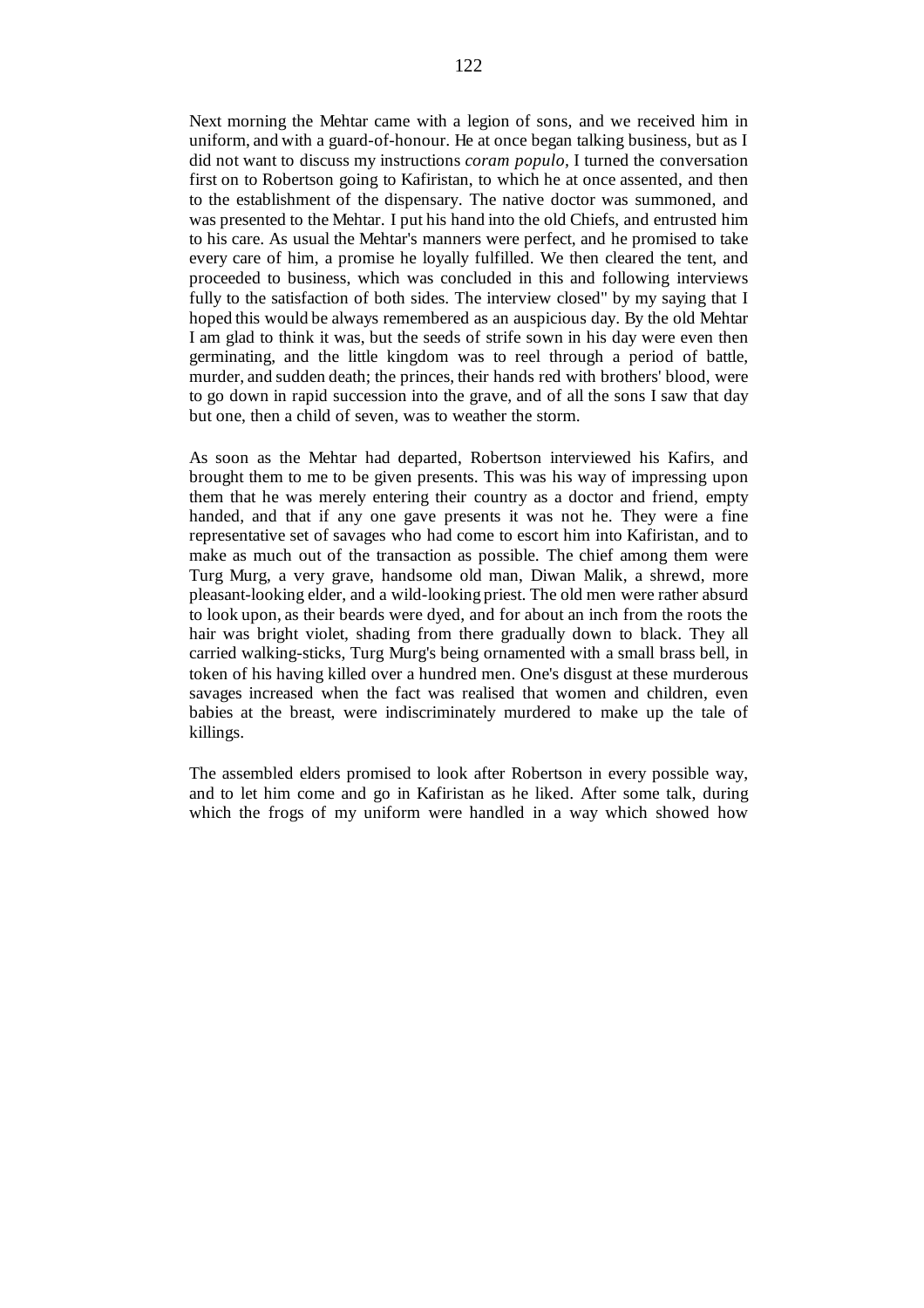maddening our new friends would be to live among, owing to their inquisitiveness, I took the Kafirs off to give them their presents. Turg Murg declined to receive his, and asked for money and breech-loading guns, which I promptly refused to give him. The others took theirs, some, of course, wanting more. It was a mistake my giving them their presents in person----it would have been wiser to send them out to them by an orderly ----but I was anxious to help Robertson in every way, and we neither of us saw the mistake till too late.

An extract from my diary sums up the Kafiristan question pretty fairly as it looked then:----"The episode showed the difficulty of dealing with these savages. They claim to be of the same stock as we are, and profess to be delighted to see us, but the moment they are given anything the trouble begins. Everyone wants the same present as his neighbour, or something a little better. One cause of the failure of previous attempts to penetrate into the country was undoubtedly the present difficulty, and the hideous jealousies raised amongst the Kafirs by it Robertson's is the only plan, to go in as a doctor, prepared to rough it, with no presents. What will be the end is curious to speculate on. The Amir is evidently anxious to conquer the country; the Mehtar has brought a certain part of it under his sway; the Pathans across the mountains in Bajour all want to wipe the Kafirs out. The end will probably be gradual annexation, incorporation in the neighbouring states, and Mahomedanism. It seems now that they are too divided amongst themselves to become a people, and with a well-armed girdle being drawn tighter and tighter round them, conquest can but be a matter of years."

Personally I did not expect the *denouement* to come so soon as it did, but I cannot say I was sorry when it did come. The only real cause of sorrow, when the Amir conquered the country, lay in the unscientific character of his methods, which destroyed the possibility of fully studying the Kafirs before their conversion to Mahomedanism. Many most interesting questions of race, of language, and of religion must go unstudied, not the least fascinating being the suggested connection being their religious songs and those used by the Greeks in the worship of Bacchus. This connection was, I think, first pointed out by Colonel Sir T. Holdich, R.E., who has localised close by in Swat, a country which must have been Kafir, both Nysa, the city of Bacchus, and Mount Meros.<sup>2</sup> From the archaeological point of view, the fact that a fanatical Mahomedan soldiery has swept over Kafiristan, and subdued it, gives much cause for grief. But the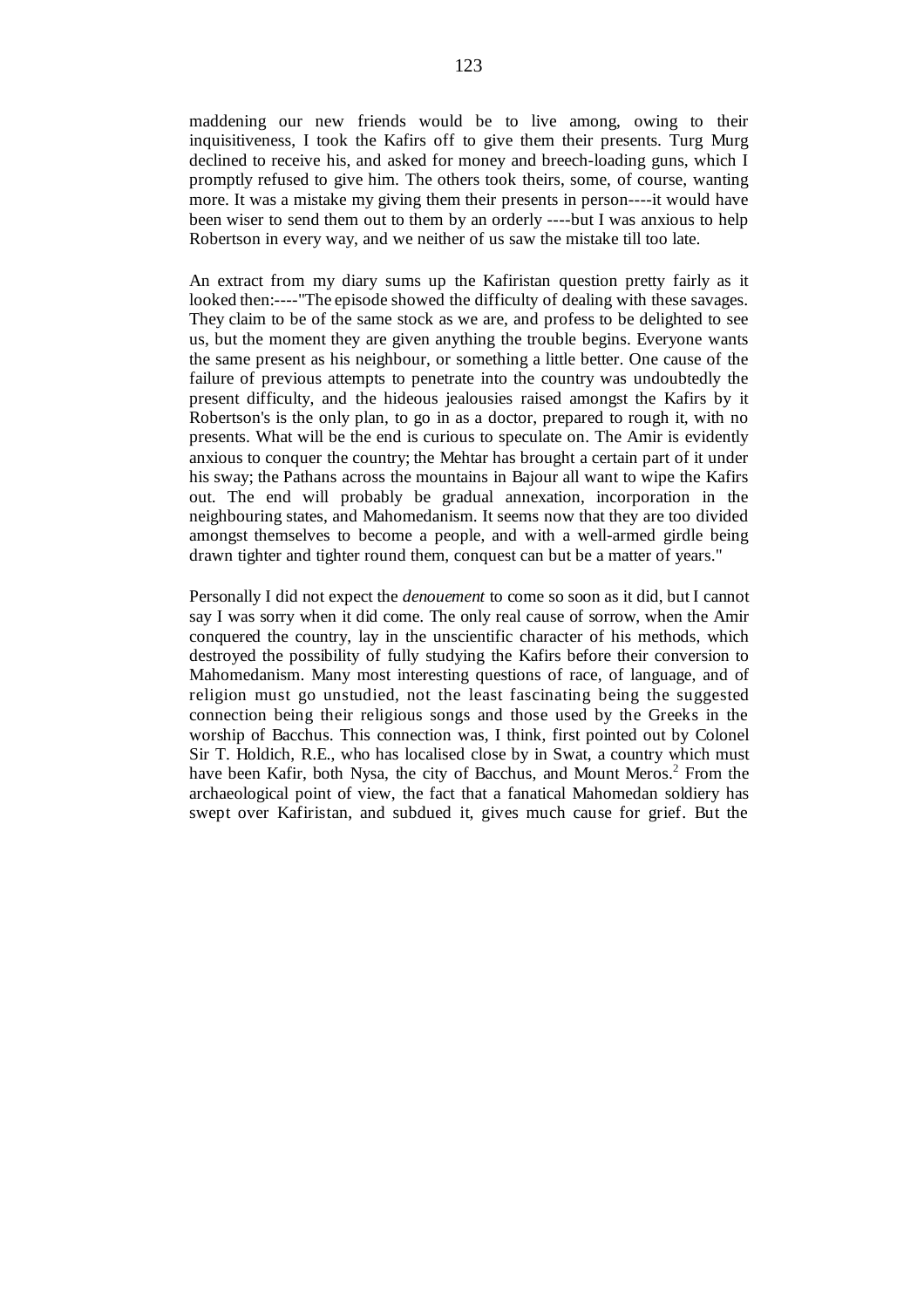sentimentalism which in the Kafir saw the noble savage stretching out his arms to welcome his brother Aryan, the Englishman, prepared to receive his religion, and to form, under his guidance, a homogeneous power, ready and willing to fall into line with our armies in the defence of the empire, was born of ignorance. The Kafir was a savage, pure and simple; every valley was held by a different clan, each alike ready to fly at its neighbour's throat, and to call in the nearest Mahomedan power to subjugate its enemy. They were a murderous set of brutes, who were a curse to their Mahomedan neighbours. The latter had, after all, just as much right to live as the Kafir, and a perfect right to conquer them if they could, in order to put a stop to their incessant frontier raids. I never understood the attitude taken up by some eminently enlightened people in England, who, while fulminating against the policy which had landed us in Chitral, and apparently desiring our withdrawal from that kingdom, cursed the Indian Government by all their gods for not establishing a protectorate over Kafiristan, and for not preventing the Amir from conquering the country. An entire ignorance of geography, and a want of appreciation of the racial and territorial questions involved, and of the ties which bind us to the Afghan ruler, alone explain the p o s i t i o n a s s u m e d .

We stayed some time in Chitral, and I saw a good deal of the Mehtar, and again was much taken with him. He must have been a strikingly handsome man in his youth; even now it was a very fine face, stern and bold, but with a charming expression when he smiled. He was in high good humour during my visits, and we used to go to the Janáli together and watch the polo. He wanted to play the first day, but I dissuaded him, not desiring to be present in Chitral during the inevitable free fight which must follow his death. When we got off our horses at the side of the ground there was but one chair, on which of course neither of us would sit, so we stood talking while another was being brought. Something I said pleased the old man so much that he turned and hugged me, and stood with his arm round my neck for some moments. It showed how pleased he was, and was satisfactory from that point of view, but it was a dreadful ordeal from another--- for the Chitrali gentleman does not wash too much, and his clothes swarm with vermin. After an interview in one of their houses it was always a case of a complete change, all one's under-linen going into boiling water and outergarments being put into the sun and searched. It is a sickening experience for the Englishman.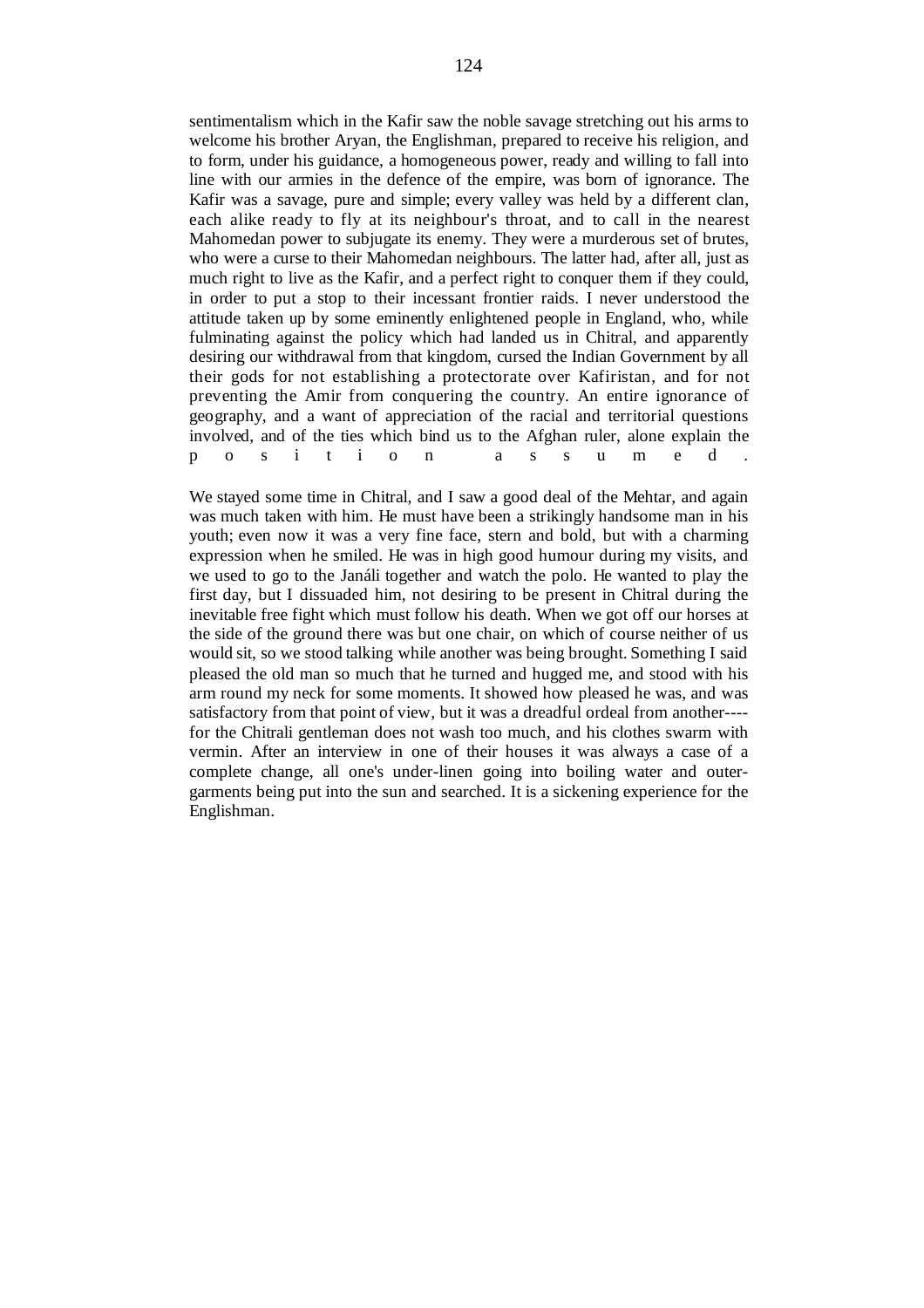After Robertson had started for Kafiristan I broke up the camp, sent off all coolies and most of the baggage, guard, etc., by single marches to Gilgit, and prepared to move myself in either direction, as the fates might decide. I paid the usual ceremonious visits to the Mehtar at the fort, took my guard with me, had them put through their drill for the Mehtar's amusement, and made them fire volleys at a mark. Their firing impressed the local people very much; they were not accustomed to the Martini. The Mehtar offered to present me with a little Kafir girl "habited proper," but I declined the embarrassing offering.

All the time I was in Chitral I was waiting for the promised instructions as to my dealings with Umra Khan. They never came, my brother's illness having caused the question to be hung up, but I expected them every post, and awaited their arrival eagerly. I spent my time seeing all the leading men, amongst others whom I interviewed with much interest being Humayun, the refugee Wazir from Hunza. He gave me a good deal of information about Hunza, mostly erroneous, and calculated to show that he, and not his brother Dadu, was the, man to make friends with. But much that he said was of value, and I knew enough of the effect of exile to sift the false from the true. He had a very strong party on his side, that I knew, but I could not fall in with his suggestion that he should compass the murder of the Thum. This man was, I think, after the Mehtar, by far the cleverest native gentleman I met in the Hindu-Kush. In some ways I think he was superior to the Mehtar; he seemed to take a more extended view of questions affecting the welfare of the frontier states. He belonged to a younger generation, and may have imbibed some knowledge of the power of the Indian Empire from men who had travelled, but that could not quite explain the difference. His appreciation of the value and power of outside states seemed to me to be almost intuitive. He had never read a book; he read men instead. He was a born diplomat, courteous, polished, and pleasant, a man who could make up his mind rapidly and act decisively, and to a winning charm of manner he added a great personal reputation for courage. He longed to have an opportunity of revenging his old master's death, and of repaying the indignities he had been put to, on the heads of Safdar Ali Khan and his own murderous brother Dadu.

Nizam-ul-Mulk came to dinner with me one night accompanied by a Kashmiri officer. Nizam regretted the absence of champagne, but I was adamant; it would never have done to have had here in Chitral a repetition of the former scene. It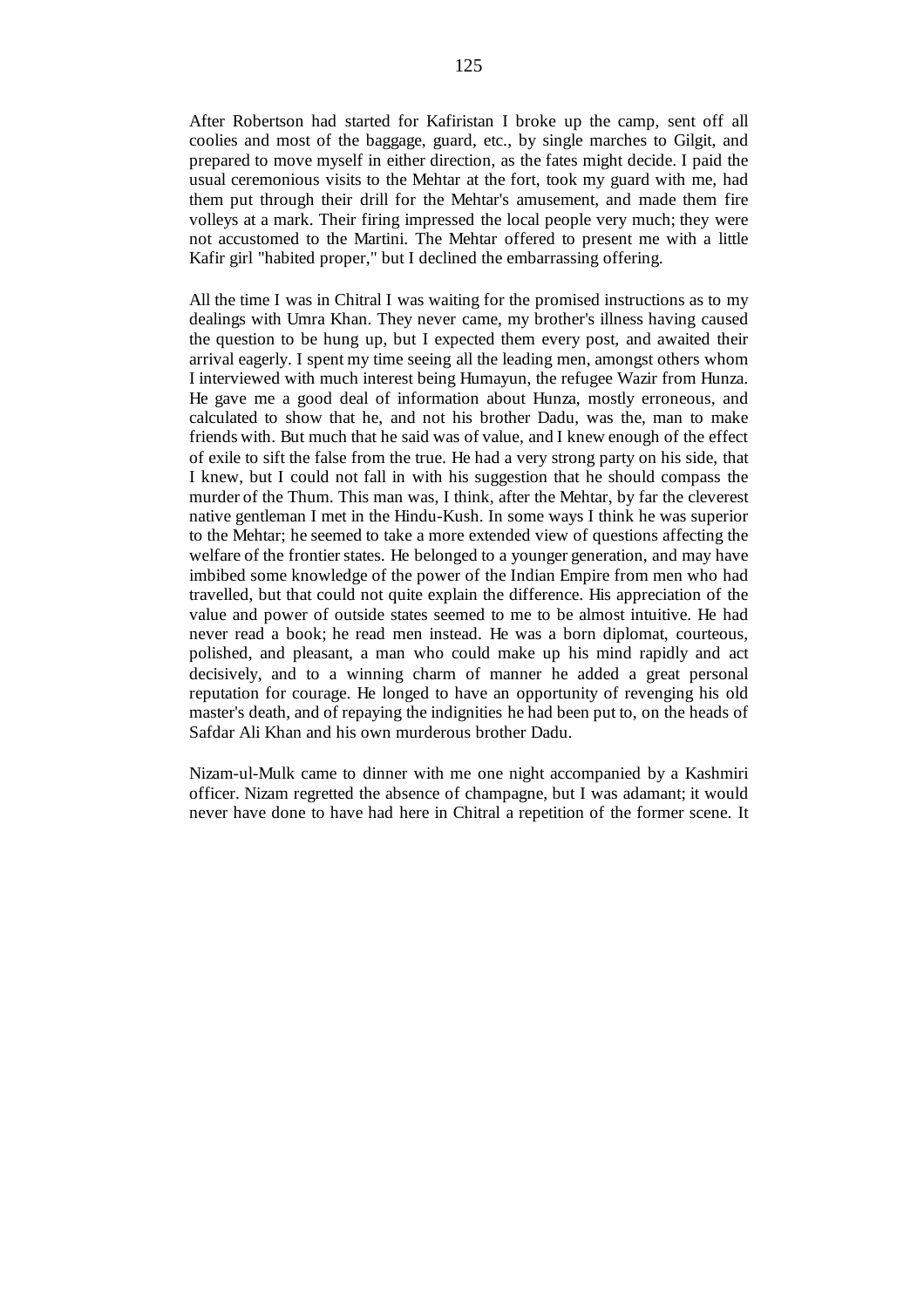was curious to see how easily these native gentlemen, who had never dined in the European fashion, adapted themselves in their new surroundings. Nizam's sole lapse from the customary manners of the dinner table was when he blew his nose on his table napkin. Otherwise the dinner was a complete success, and my cook, the best camp cook I ever had, surpassed himself. Nizam's enjoyment of foreign cookery surprised me, but everything appealed to him from a *hors d'oeuvre* of anchovy to the final strawberry ice.

At last, after many days of anxious waiting, came a letter from Umra Khan, the upshot of which was that, unless I could make definite terms with him on the part of Government, there was no use in my coming to Jandol. Unfortunately no instructions had reached me, so there was an end of the matter. I have often wondered what effect my going with full powers to treat might have had. The Napoleon of Bajour was a gentleman, as was shown by the treatment of two British officers who fell into his hands during the Chitral campaign. He was perfectly straightforward in his dealings with me; He pointed out that he had for the moment conquered his enemies, but that they were still on the watch in a ring round him, ready to take advantage of any slip. Could he be certain of the support of Government he avowed himself ready to throw in his lot with us, and he was then the most powerful factor in Swat and Baj our politics: Had I been empowered to go down, and to make definite terms with him, it is possible that the troubles of a few years later might have been avoided, but it would have been difficult to arrive at an agreement satisfactory to both sides. Umra Khan's was a personal rule, born of war. His demands might have been prohibitive, and would most likely have included the payment of a subsidy which it might have been advisable to grant, and the presentation of a number of rifles which it might not have been wise to give: Had we been able to establish a powerful and friendly Chief, ruling the country from the Swat river to the borders of Chitral, the peace of that portion of the frontier would have been assured, and the question of opening the road between Chitral and India would have been solved for the time, but there would always have been the risk of chaos in the event of his death. This is the ever-present difficulty in dealing with frontier states. You can scarcely ever count with certainty as to the succession. You may sometimes strengthen a vigorous ruler with advantage; to bolster up a weak one is, in the end, almost always useless.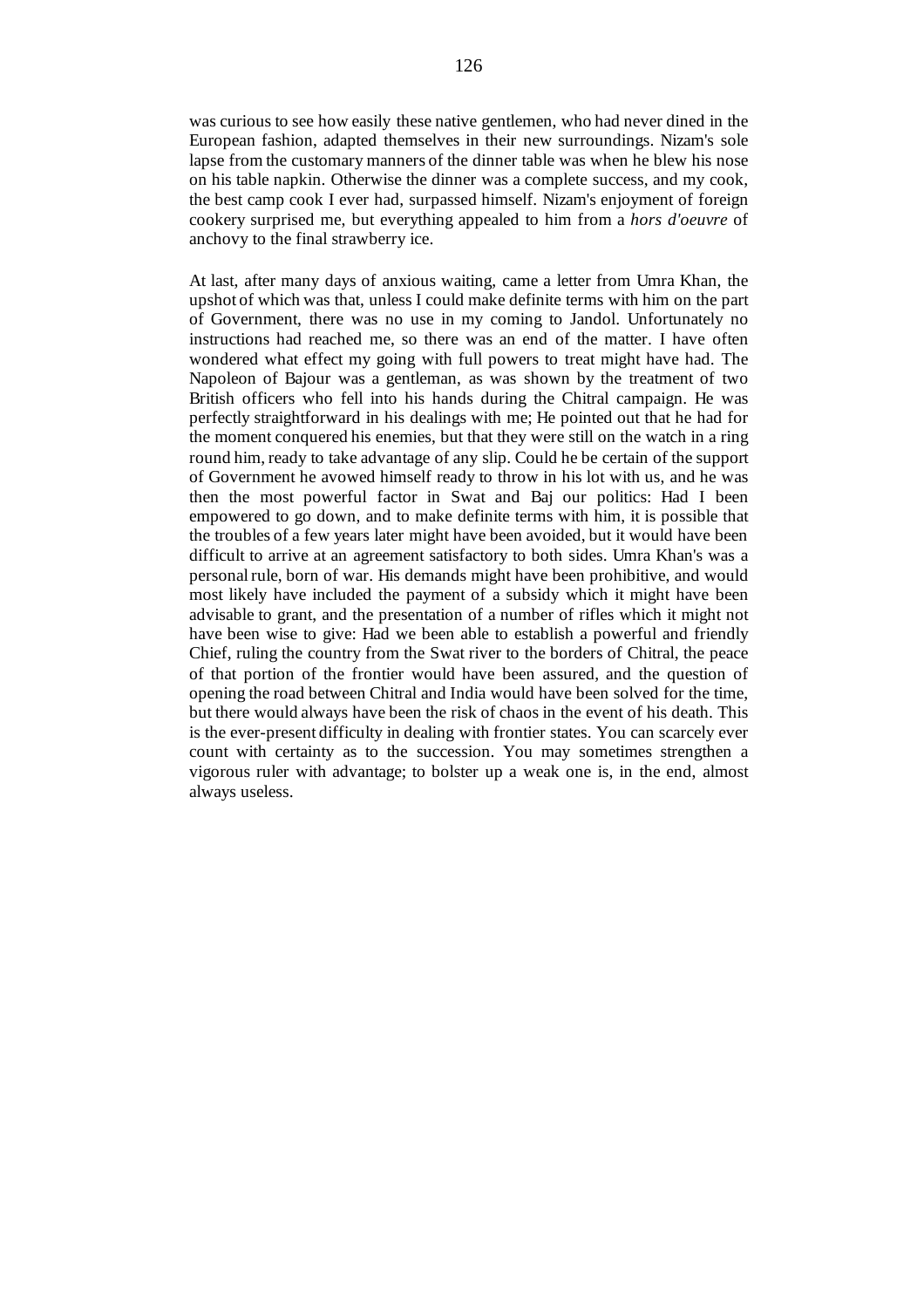The visit to Dir hinged on that to Bajour, and both now had to be abandoned. Preparations were at once made for the return march to Gilgit. Several posts reached me during my last few days in Chitral, and some had been tampered with and parcels stolen. I reported the matter to the Mehtar, who was furious, and who caused instant enquiries to be made, and a man sent for from each of the houses which had furnished the runners. The culprits were tracked, and the Mehtar proceeded to order condign punishment. The men were to be sold into slavery, but escaped at my intercession. The old Chief said it was no use he knew to offer me the wives and children of the robbers, but that he thought my Pathans would appreciate the gift. I had much difficulty in persuading him to leave the unfortunates in peace. But if no one suffered very severe pains and penalties, the fuss made had the desired result, and our posts were sacred for the future.

My last days in Chitral were full of business, and the evenings were spent as usual round a camp fire watching the dancing, and listening to the boys singing. Three Kafirs joined the circle one night, one of them having the most revolting type of face I ever saw, and danced badly for some time. Nizam then asked them for the chaunt which is sung when a successful raiding party arrives near its own village. They refused to sing it unless a goat was given them to eat, so one was brought and presented to them. To my disgust one of them rushed at it, knocked it down with a tremendous blow of his fist, and a second dashed in with his dagger. It was done like lightning. I saw his hand clutch the hilt, and the next moment the dagger crashed through the poor creature's ribs. It was a most disgusting exhibition, and one we had hot bargained for, merely the pure savage devilry and love of killing coming out. The goat was removed at once, and the Kafirs came into the ring and sang two or three times over the same few bars; the air had a very weird refrain, a sudden rise and fall in the cadence. One could well understand the effect being most telling if the song broke out suddenly in the silence of the night near some sleeping village, and roused its savage inhabitants with the glad tidings of successful raid and murder. The Kafirs had so disgusted me with their cruelty in killing the goat, and looked such low brutes, that I was glad when they went, and we returned to the "legitimate drama," our dances and singing boys. Nizam promised me a glorious reception if I would come to Yasin and visit him next year. We were to have the band and dancing boys all night, and not one of them twice over. It was a terrible prospect, and I should have had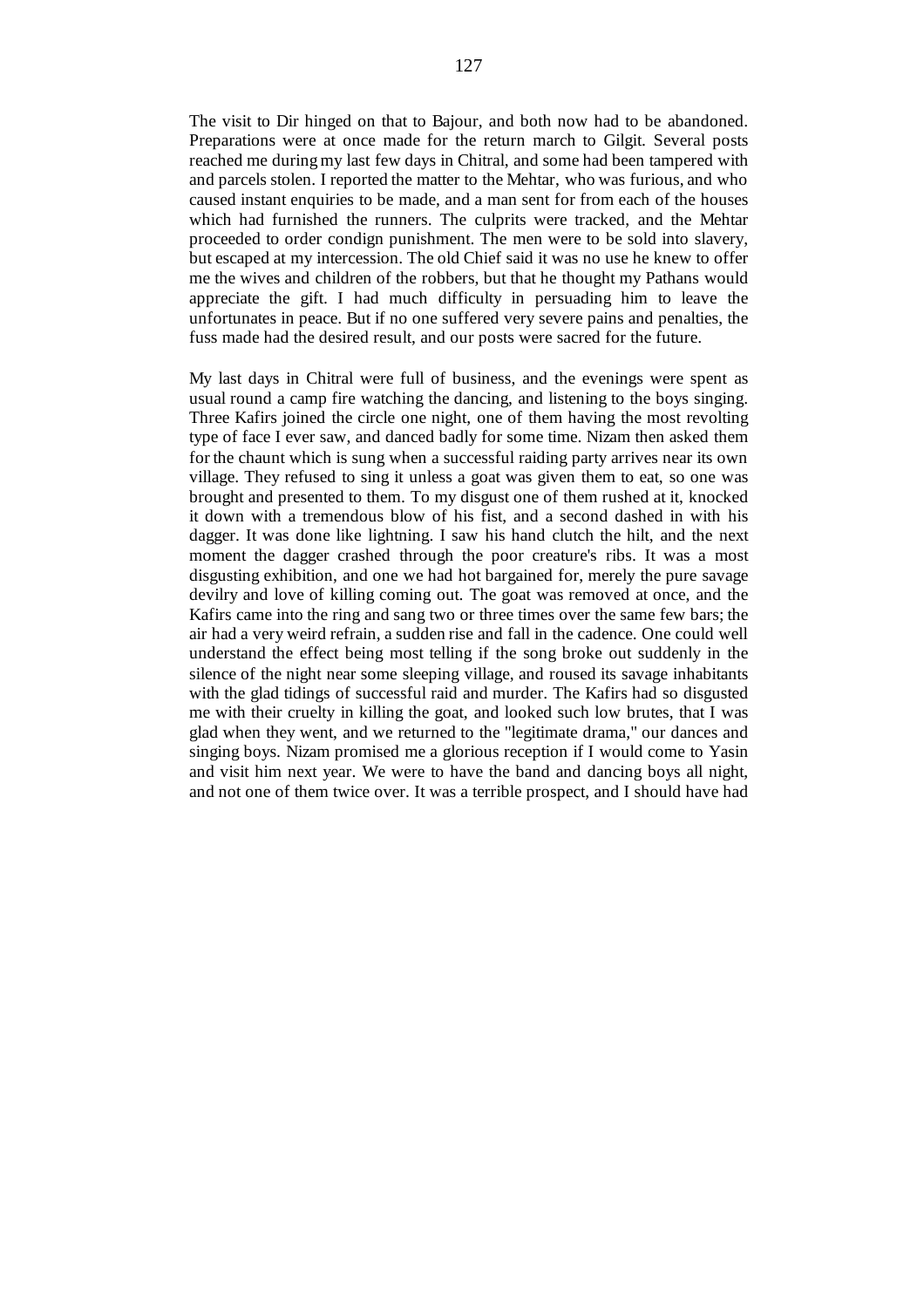to go through with it, for I meant to make friends with my host, but the visit never came off.

The last day was spent in farewell visits, in sending the Mehtar and his ladies their presents, arid in distributing rewards to my various friends. The Mehtar accompanied me for a couple of miles when I left Chitral, and after giving me some really sensible advice against wandering about my own kingdom without escorts, parted with me for the last time. I never saw him again, though we had three years more to work together in, and whatever snares he laid for me, however much he plotted to my annoyance and sometimes to my anger, my personal friendship and admiration for the old man never changed. Considering his surroundings he was a great man. He was a typical border chief of the old school; for him and his brothers the question had been whether to kill or to be killed. He had chosen the former, and had carried out his plans with unwavering determination, backed by the coolest calculation and the most ruthless execution.

The lines from Sir Alfred Lyall's well-known poem, "The Amir's Soliloquy," used to ring in my head as I sat looking at the old man's striking face:----

"The virtues of God are pardon and pity, they never were mine; They have never been ours, in a kingdom all stained with the blood of our kin; Where the brothers embrace in the war field, and the reddest sword must win."

The brothers who opposed him slept where they had embraced, and his red sword was sheathed. He ruled over a united country, and no man might gainsay him.

My return journey was uneventful. Afzul-ul-Mulk entertained me at Mastuj. We crossed the Shandur ahead of a heavy snowstorm which overtook us next day, but nothing of importance happened. I received *en route* a letter from Younghusband, forwarded by the Hunza Chief, saying that the latter was on his best behaviour, and was making all necessary preparations to speed him through his territory. This was so far satisfactory that it showed that the Thum for the present meant to abide by his engagements.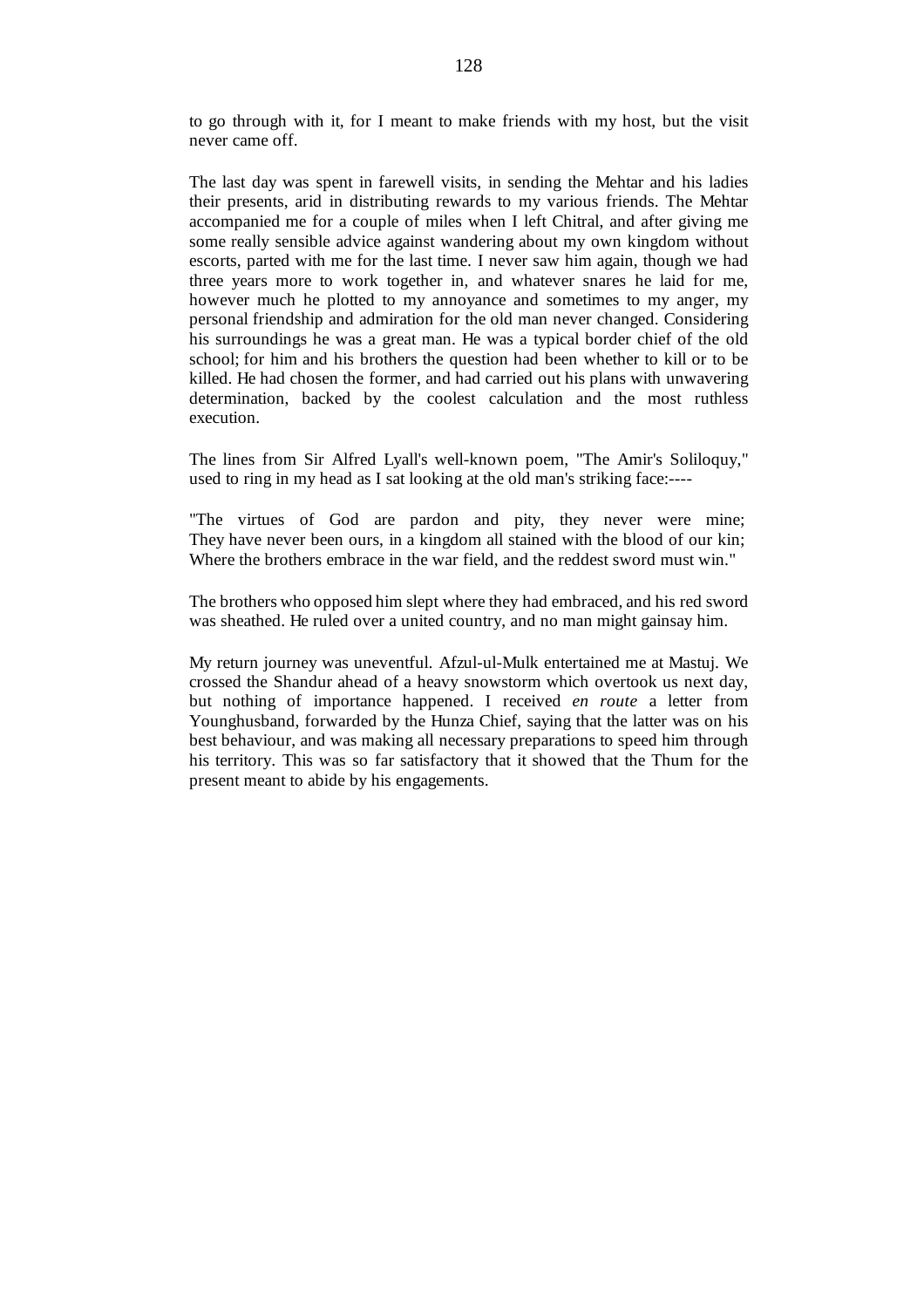And so we passed out of Chitral territory, and left "the land of mirth and murder," as we named it in opposition to "the land of gold and apricots." I was not to see its capital again until my old friends had all gone. The Mehtar was the only one to die in peace and the fulness of years; six of his sons lie in bloody shrouds.

At Gakuch, Syed Shah, the Scripture reader from Peshawar Mission, met me, too late to accompany Robertson into Kafiristan. As it turned out this was probably for the best. He gave a harrowing description of the slave trade in Chitral, and told how women were torn from their husbands and children to be given to other men, families broken up, the boys and girls sent as presents to Kabul, and the rest sold to go to Yarkhand, small children exchanged for sporting dogs, and boys for horses. The slave trade was one of the things I most wished to see put an end to in this beautiful country, but it was not a question to be approached easily. In the end I am glad to think we had our way, but if we left the country to itself tomorrow the trade would flourish again.

Four days' halt at Gakuch rested the camp, and, knowing that accumulations of work were piling up for me at Gilgit, I pushed on, and regained the shelter of my house by the middle of November, well pleased with the results of my long tour. We had been marching steadily for four months and a half from the time we left Kashmir, and had covered nearly a thousand miles.

In a few days Robertson passed through on his way to India, Younghusband followed him shortly after, having safely accomplished the object of his mission, and Manners-Smith and I settled down to our first winter in Gilgit. Within a month the first heavy snowfall of the year came down, hermetically sealing the passes in our rear, and we were left, two solitary Englishmen, shut up in the wilds of Hindu-Kush. For weeks at a time no letters were to reach us; for six months the great snow barrier would prevent all possibility of help from India in case of trouble, and all that I had to rely on in the shape of an armed force was a body of two hundred Gurkhas of the newly-organised Kashmir Imperial Service Troops. Though of excellent material this little body was entirely undisciplined, untrained, and ignorant of the use of the rifles served out to it The outlook was, however, peaceful, and I relied with confidence on the result of my visits to the neighbouring states. My confidence was not misplaced, and the winter passed quietly.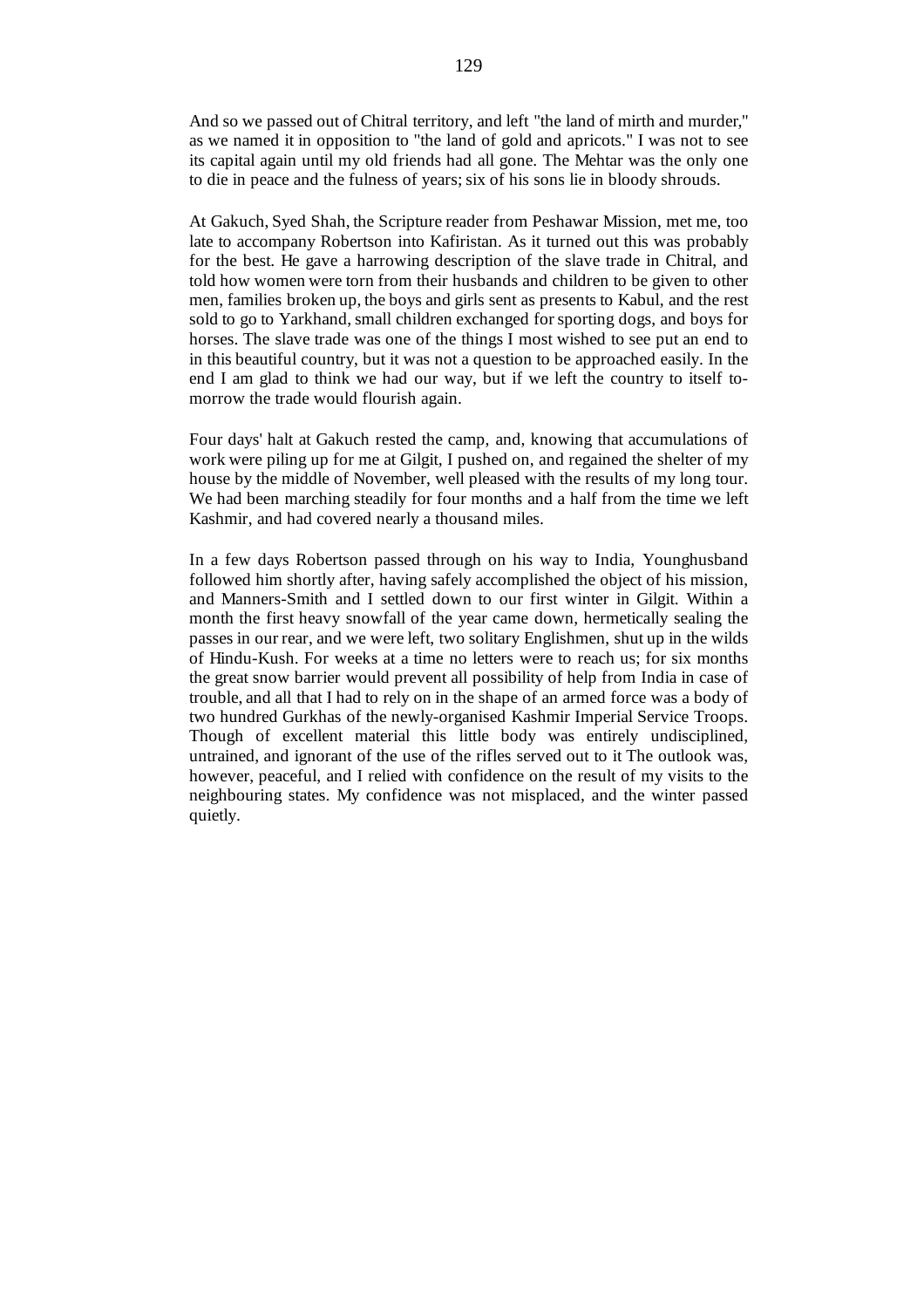2. \* *Journal, Geographical Society,* January 1896.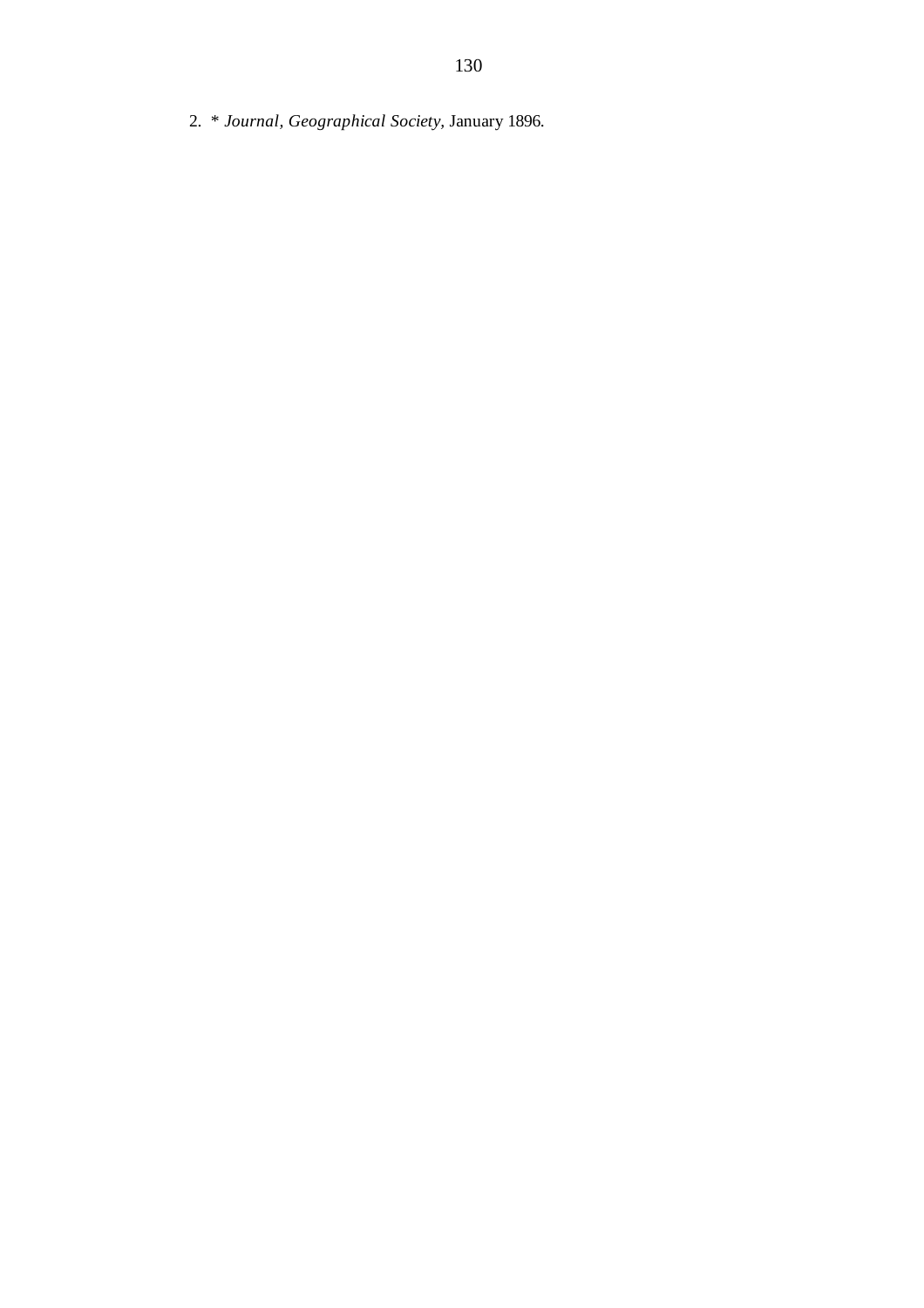# **CHAPTER VII**

### **DARDISTAN**

THE limits of the Gilgit Agency correspond roughly with the region to which has been given the name of Dardistan. The name Dardistan, or country of the Dards, is misleading, for there is no race to which the title of Dard can fairly be given, no country so called by its inhabitants. However, such as it is, the name is a convenient one, and has been adopted, if not invented, by the scientific. Dardistan comprises the whole of Chitral, Yasin, Punyal, the Gilgit valley, Hunza and Nagar, the Astor valley, the Indus valley from Bunji to Batera, the Kohistani-Malazai, that is the upper reaches of the Panjkora river, and the Kohistan of Swat Kohistan means the country of the hills, and corresponds to our word Highlands. The section of the Indus valley included in the above is again divided into two main portions, the upper containing the Shin republics of Gor, Chilas, Darel, Tangir, called Shinaka or Shinkari, and the lower generally known as Kohistan. It is in this lower portion alone, from the Kandia river to Batera, that the inhabitants of the right bank of the Indus are said to use the word Dard, and they apply it to the dwellers on the left bank. Throughout the rest of the country inhabited by the Dard races, a block roughly two hundred and fifty miles from east to west, and a hundred and fifty from north to south, the name is, to the best of my belief, entirely unknown. It is a name found in the ancient geographers, both Pliny and Ptolemy use it, but it is very difficult to define exactly the limits occupied by the tribes to whom the name was applied. It is perhaps safe to conclude that the whole of the mountainous portion of the Indus valley from the plains of India to the source of the great river, was held to be occupied by tribes so called.

Who the Dards were originally is a most puzzling question, and one for the trained ethnologist and philologist rather than for the plain soldier. However, following Leitner, Drew, and Biddulph, $3$  who made a special study of the question, it is possible to arrive at certain broad principles, which is all that the general reader requires. The Dard races may be put down as largely Aryan, and the position now held by the different classes and languages points unerringly to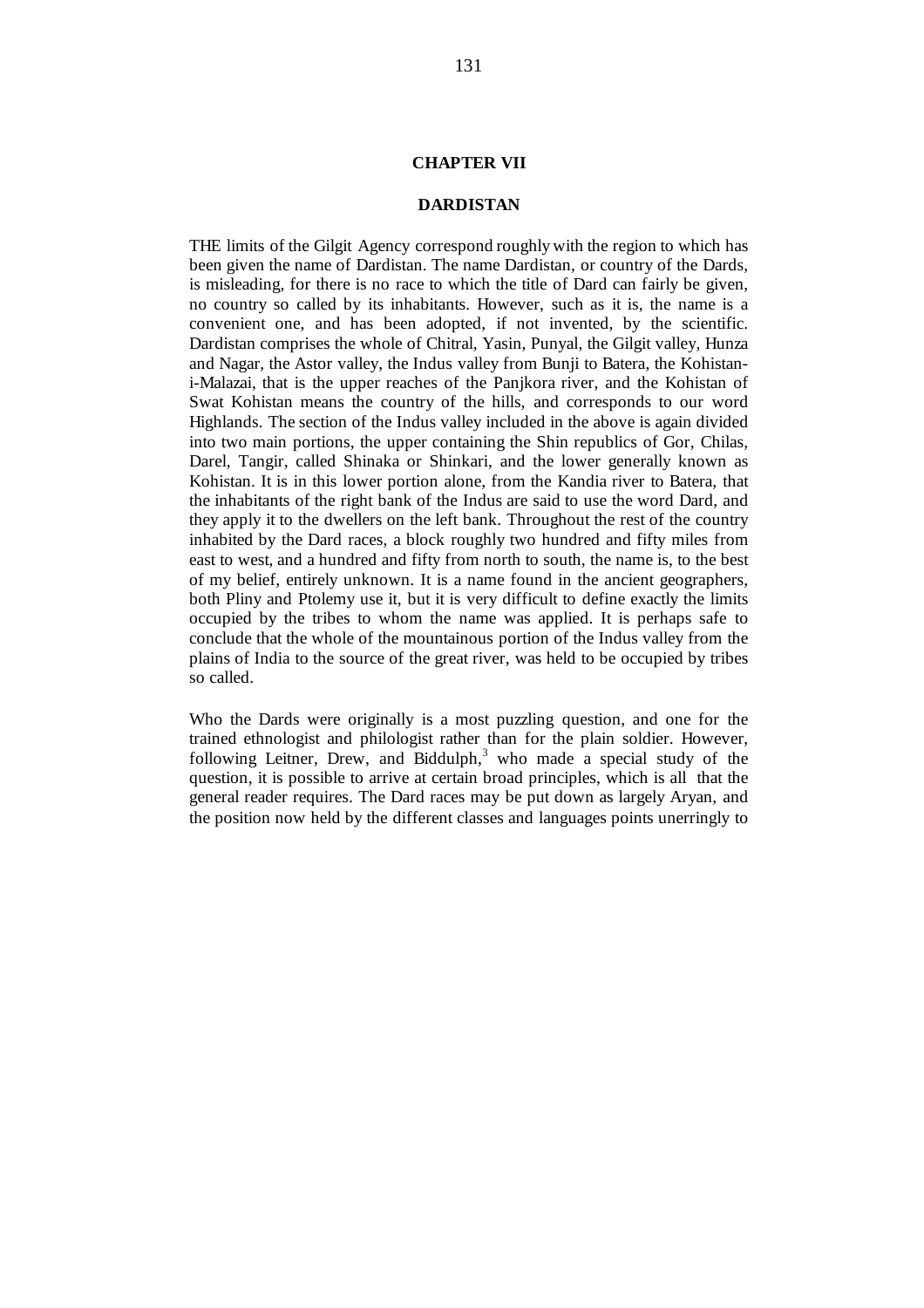waves of conquest. The mass of the population of Chitral are the Kho, speaking Khowar, and they probably represent the earliest wave of invasion which swept into Chitral from the north over the passes of the Hindu-Kush. So remote is their antiquity that they may fairly be Considered aboriginal. They owned the whole of the country of Chitral, but were dispossessed by the Ronus, the most honoured caste amongst the Dards, and by various other privileged classes, among whom are certainly the offshoots of families from Badakshan, who followed the fortunes of the founder of the present ruling dynasty. These upper classes have absorbed all the power, and treat the Kho with contempt, calling them "Fakir Mdshkin," which one might translate *les misérables.* The despised aborigines, however, have imposed their language on their superiors, and are interesting from the fact that they have no castes. This, I think, conclusively shows that they belong to the earliest Aryan race, and broke off from it before the acquisition of Hinduism*;* for in all other cases the Dard proper is emphatically a man with a caste. The principal caste is that of the Ronus, a small body held in the highest respect, always ranking next to royalty, and from whom the Wazirs are as a rule taken. Then come the Shins, below whom are the Yeshkuns, and lastly a collection of low castes, Krámins, Doms, etc., the millers, potters, and musicians of the community. There is one plainly marked rule about the three leading castes; they give their daughters in marriage to the caste above, never to the caste below. The Ronus give their daughters in marriage to the ruling families, and in return receive the illegitimate daughters of princes, but not a daughter born in wedlock. The Shins give their daughters to Ronus, the Yeshkun to Shins, but a lawful daughter is never given to a man of the lower caste.

It would seem from a study of the map, and of the proportions in which the main castes occupy the country, that the later waves of Dard invasion rolled in succession up the Indus valley from the plains of the Punjab, penetrating into the side valleys as the tide rose, and either completely submerging the aborigines, or else driving them and the wrecks of previous waves into the inmost recesses of the hills. The first of these waves must have been Yeshkun, the second Shin. There are no less than eleven different languages and dialects spoken in Dardistan, and their distribution confirms the above view. Putting aside eight of the dialects, and taking the northern half of the country under discussion, you find Khowar generally spoken in Chitral; Burishki, the language of the Yeshkuns, spoken in the inaccessible Hunza, Nagar, and Yasin valleys; Shina,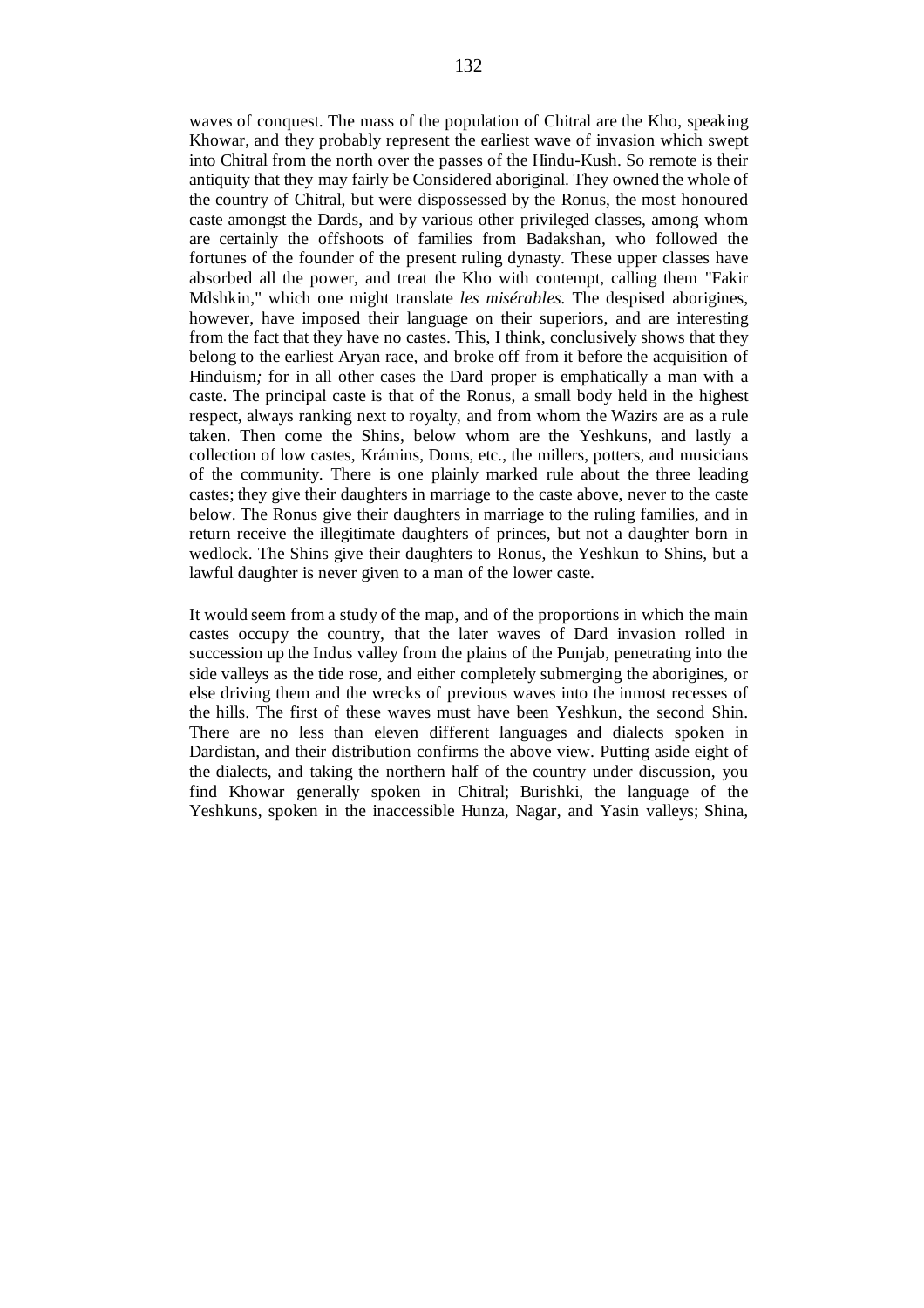the language of the Shins, in the Gilgit, Astor, Punyal, and Ghizr valleys. Roughly speaking, the proportion of Shins to the whole population falls from ninety-five per cent, at Koli, in the Lower Indus valley, to thirty-five per cent, at Gilgit. In Nagar, the Shins are about twenty per cent.; in Hunza, five per cent, of the population. The Yeshkuns are in inverse ratio. In Yasin, almost the entire population; in Hunza, eighty per cent.; in Nagar, sixty per cent; in the side valleys of Astor and Sai seventy-eight and sixty-five per cent, of the people are Yeshkuns, driven up the valleys by the advancing Shins. The numbers generally go falling as the Indus valley is descended, until at Koli you find perhaps only four per cent, of the inhabitants are Yeshkun. In Chitral you find neither Shin nor Yeshkun; the waves had spent themselves at the Chamarkand and Shandur passes. As to the dates of the different invasions, or the last stage occupied semipermanently in the tribe wandering before Yeshkun or Shin turned from the plains, and came surging up the Indus valley, who can give a definite answer? Biddulph inclines to take the Yeshkun, or Boorish, as they style themselves, to be the Yuechi who conquered Bactria about 120 B.C. Boorish, he says, may stand for Pooroosha, the ancient name of Peshawar, the seat of the Indo-Scythian kingdom founded by the son of Kitolo of the little Yuechi tribe who conquered Gandhara and Ariana in the fifth century of our era. The tribe must have swept up the Indus, and occupied it and the tributary valleys from Jalkot to the Shigar valley in Baltistan, subjugating the Aryan inhabitants as it passed. The beauty of the Aryan women----famous in all time----would soon tend to merge the races, and to stamp the Aryan type on the invader.

Buddhism must have flourished now, as the countless "mannis," or long stone altars, which abound throughout the Hindu-Kush show. The topes, chortens, and sculptured Buddhas scattered about in Chitral, Punyal, Gilgit, Nagar, and Baltistan, also testify to the spread of the gentle faith, and the voice of history in the writings of the Chinese pilgrims is not silent. With the Buddhist era came a proficiency in the arts never since equalled, as is shown by the masonry, sculpture, and clean-cut sockets to support the timbers of wooden irrigation channels taken across perpendicular cliffs near Gilgit. After an interval of some centuries, but how soon seems impossible to decide, followed the Shins. That the Shin race was Hindu there can be no reasonable doubt; this is shown by their peculiar regard for the cow, their strict regard for caste, and the absence of the slightest feeling of reverence for the Buddhist remains abounding within their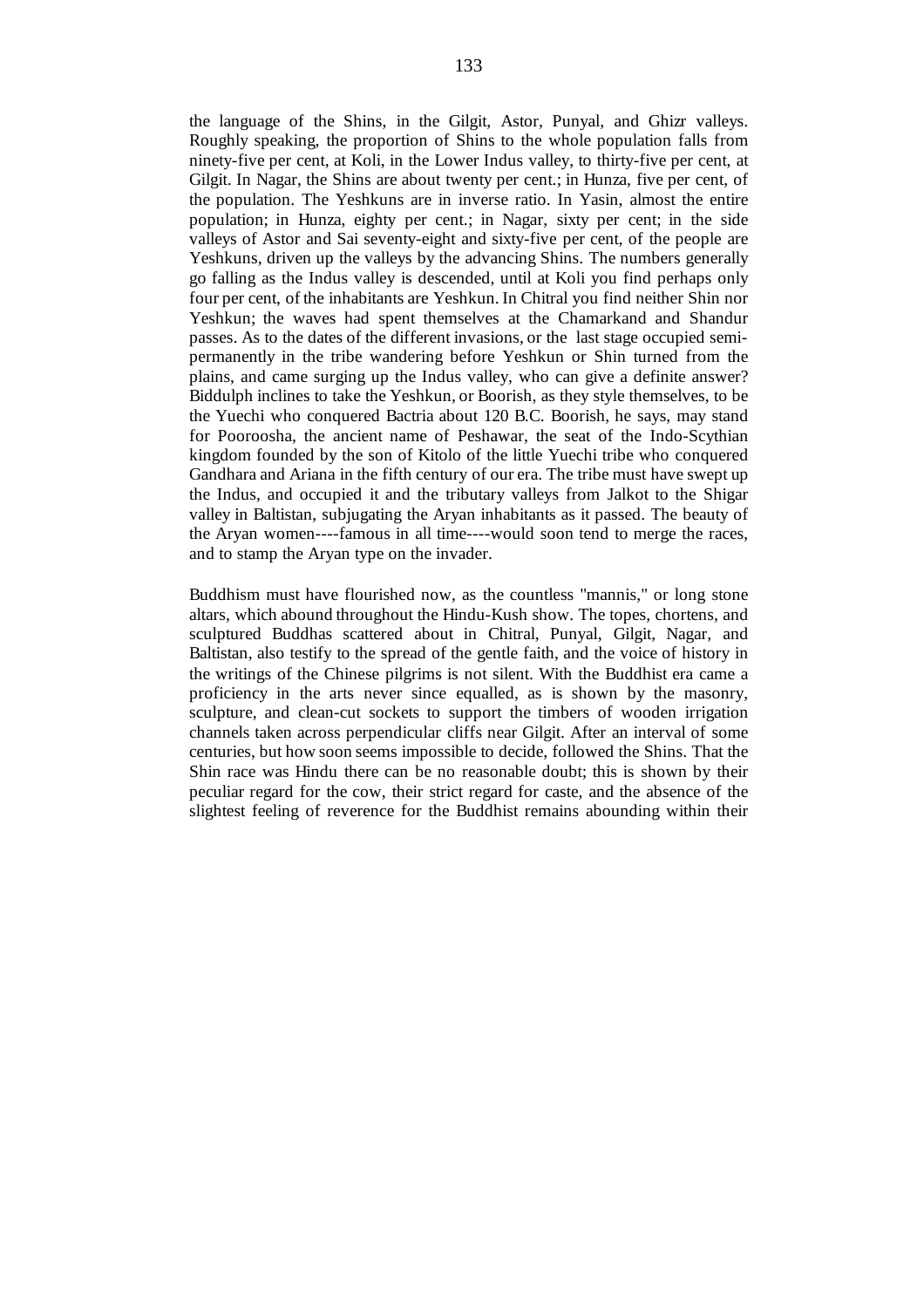limits. Biddulph places their last home before the final move at Pukli, the modern Hazara district, a corner between Kashmir, the Indus, and the plains of the Punjab, and thinks that they swept up the Indus valley as far as Leh. Certain enclaves of Shin-speaking villages in Baltistan, the inhabitants of which are called Brokpas, or Highlanders, by the Baltis, prove the latter proposition. The Baltis again are Tartars, who swept in from the east, swamped the Shin population, and drove it in its turn into inaccessible fastnesses.

The smaller broken Dard tribes, living for the most part in the southern portion of Dardistan, it is unnecessary to mention in detail. Biddulph considers that they fled from the increasing pressure of the Afghans in the sixteenth or seventeenth century. Like a shoal of small fish when attacked by a pike, they seem to have broken up and scattered in all directions, never to reunite. The Gaware of the Indus valley, and the Gabars of the Chitral valley, near Narsat, are probably of the same stock, and may be identified with the Gabrak of the Emperor Baber's Memoirs, possibly with the Gouroei of the ancients. Similarly many other of the smaller scattered tribes may be traced to a single root located probably in the north of the Punjab, or in the Swat and Panjkora valleys. But the research is tedious, and enough has been said to explain the origin of the races now occupying Dardistan.

Conjectures have been hazarded that to the northern half of Dardistan applied the name of Bolor, the country mentioned by Marco Polo immediately after his description of the Pamirs. Colonel Yule disagreed with the view, and placed Bolor north-west of the Pamirs, and in a note quotes Colonel Alexander Gardner's testimony in confirmation. In one of the final notes on Marco Polo, however, Colonel Yule leans to the opinion first held by Forsyth that the word Bolor is merely a corruption of the Persian "bálá," high. This seems extremely probable, for to the European ear the broad pronunciation of the "a," which is turned into "aw," verges very closely on "or." This would explain the great difficulty in fixing on the actual position of Bolor, for the term may well have been applied to the highlands surrounding the Bám-i-Dunya, or roof of the world, as the Pamirs are called in Central Asia, Bilauristan, the name given in a seventeenth-century Pushtu poem, as Yule points out, to the mountainous country north of Swat, on this supposition, merely means the same thing as Kohistan, the highlands. A similar use of the corresponding word occurs in Chitrali, where one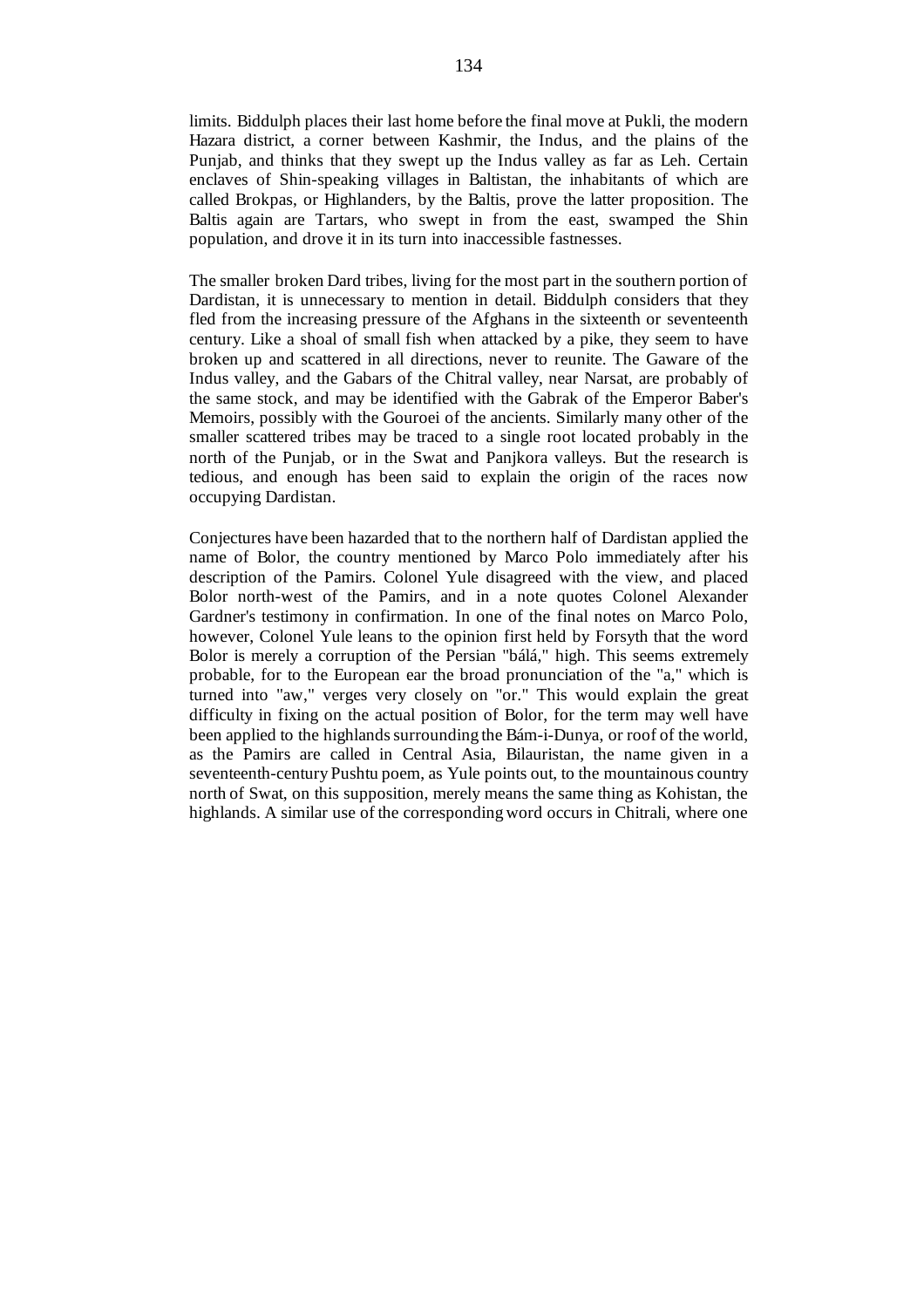of the main valleys is called Turikho in the higher half, Murikho in the lower, the literal meaning being "the upper valley" and "the lower valley." "Bálá" and "páin," high and low, are words constantly used by all the Persian-speaking people in the Hindu-Kush for describing ground, and travellers have very likely hundreds of times, on asking the name of lines of mountains, merely received the word "bálá," for with one or two very rare exceptions, mountains, and certainly mountain ranges, are never named in this part of the world. In this way one can understand the adjective passing into a name. At the same time it is difficult to account for a man like Gardner, who, living as he did as a native among natives, must have talked Persian perfectly, being taken in in this way, and it seems not unlikely that the word "Bolor" may be the corruption of "bálá," picked up by the non-Persian-speaking population from their Persian-speaking superiors, and applied to definite tracks of country north of the Hindu-Kush. The corrupted word might well, under these circumstances, have come into general use among all classes to express the highlands, which would explain its use by Marco Polo and later travellers. Personally, I never heard the word "Bolor" applied to any tract of country, but I never crossed the Hindu-Kush, and to a region north of Hindu-Kush alone was the name applied by Marco Polo and Gardner.

My time at Gilgit was too much occupied by my multifarious duties to enable me to study the race and language questions, but I was naturally constantly in contact with the people, and gained a very fair knowledge of their peculiarities. There is no doubt that the Shins are a dying race: in Chilas their numbers have dropped with dreadful rapidity during the last few years; it is the same lower down the Indus valley, and in Gilgit they are being gradually supplanted by immigrants. They are unenterprising, wanting in stamina and in perseverance. They are men of fine enough physique, but they are soft, and have little or no warlike instinct. Very much attached to their lands, they will not move except under official pressure or the compulsion of the direst poverty. Half a dozen able-bodied men of one family prefer starving on a tiny piece of ancestral land to dividing their forces and taking up ample grants, distant perhaps but a few miles from their old home. The systematic oppression of their rulers, which deprived a man of much of the fruit of his labours, accounts in part for their attitude on this particular point, but, allowing for this, the race is sadly wanting in initiative. The Yeshkun is, I am inclined to think, a better man than the Shin, there is no doubt about his being a better fighting man, and the small caste or clan of the Ronu is the best of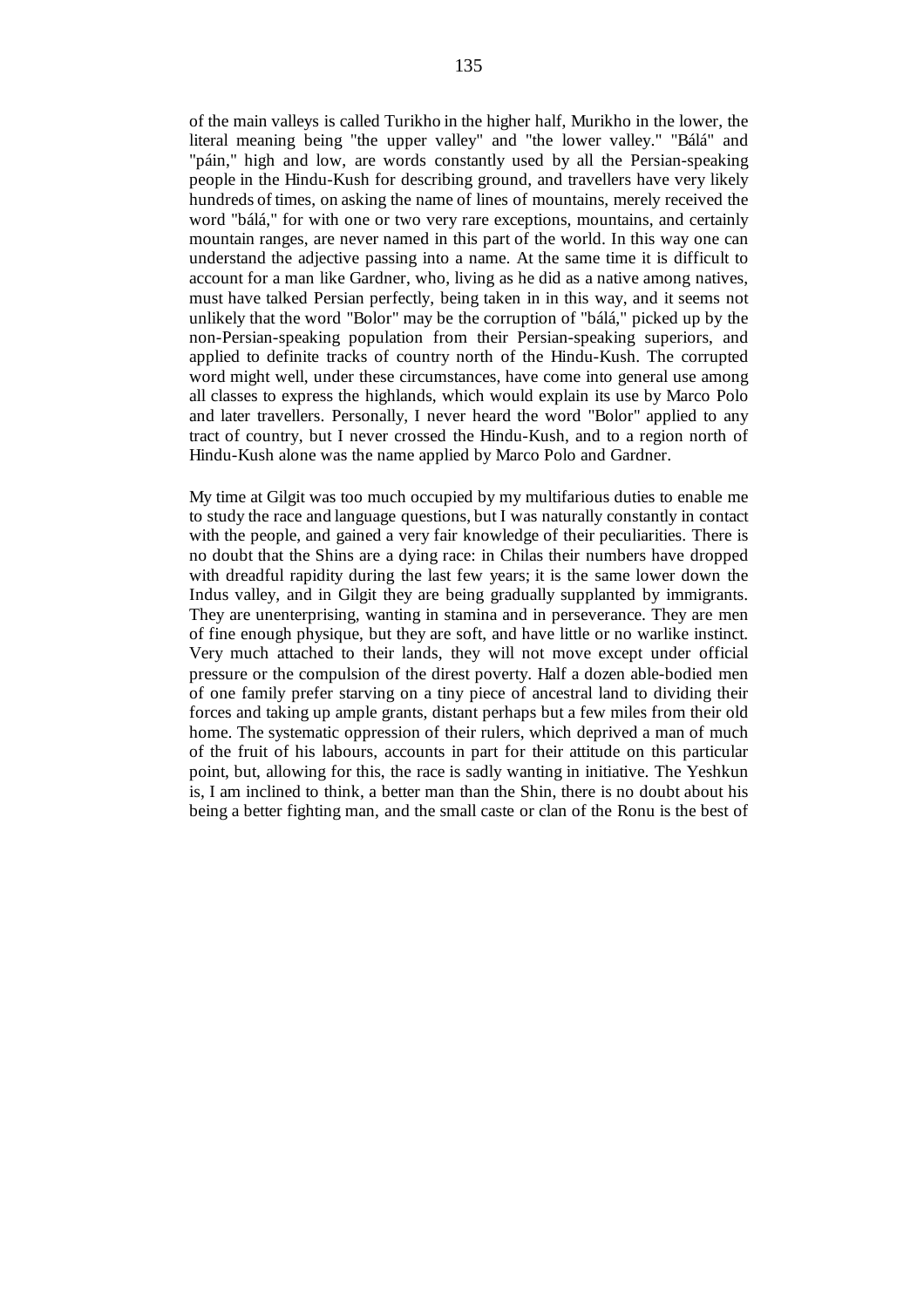all. Taking the whole of Dardistan the inhabitants are not warlike, and in the southern portion alone, which is under the religious influence of the Mullahs of Swat, do you find fanaticism. The people are peaceful; there is none of the natural devilry, dash, love of war, and enterprise, which you find in the neighbouring Pathan, and they never have stood up, and never would stand up, against severe losses. But that they could fight behind suitable defences I always felt was pretty certain, and we found this at Nilt. Centuries of desultory warfare have made them adepts at the art of field fortification, and awkward customers to deal with when on the defensive. In attack they are contemptible, and only dangerous when overwhelming numbers force disciplined troops on to the defensive, as at Chitral. Even then they would never push an attack home, it is always an affair of a ring of stone breastworks drawn tighter and tighter round the invested body, of incessant fire and perhaps mining, never of a stern open assault such as Pathans would deliver. From the soldier's point of view they are certainly not first-class fighting men. Their rulers alone are blood-thirsty, and that really from the accident of birth and of religion. Even among them, though you might find instances of ruthless severity such as must accompany succession in a Mahomedan state, you but very rarely found the cruelty of the savage who delights in the torture of his victim. It was generally a case of a short sharp shrift. Among the people murders are very rare, and are almost invariably the result of a slip on the part of a lady. By their own laws the resulting punishment, if inflicted under certain circumstances, is perfectly lawful, so that it can scarcely be called murder.

The great difference between the Dard and the Pathan cannot be better illustrated than by the condition of Hunza and Nagar after our fighting there in the year 1891. Within a day of the last fight which decided the short campaign, officers could and did traverse the country unarmed: Conway's mountaineering party wandered all over it six months later without the semblance of an escort, and not one single shot was fired at us after the power of the tribesmen had been broken. They "took their licking," and bore no malice, and within a year, from the very men who had fought against us, I had organised local levies who were ready to fight on our side, who turned out without hesitation when called on, and who did excellent work. Had the country been held by Pathans a small force could never have done what ours did, we should have lost dozens of officers and men on the line of communication, and the real trouble would have begun when the final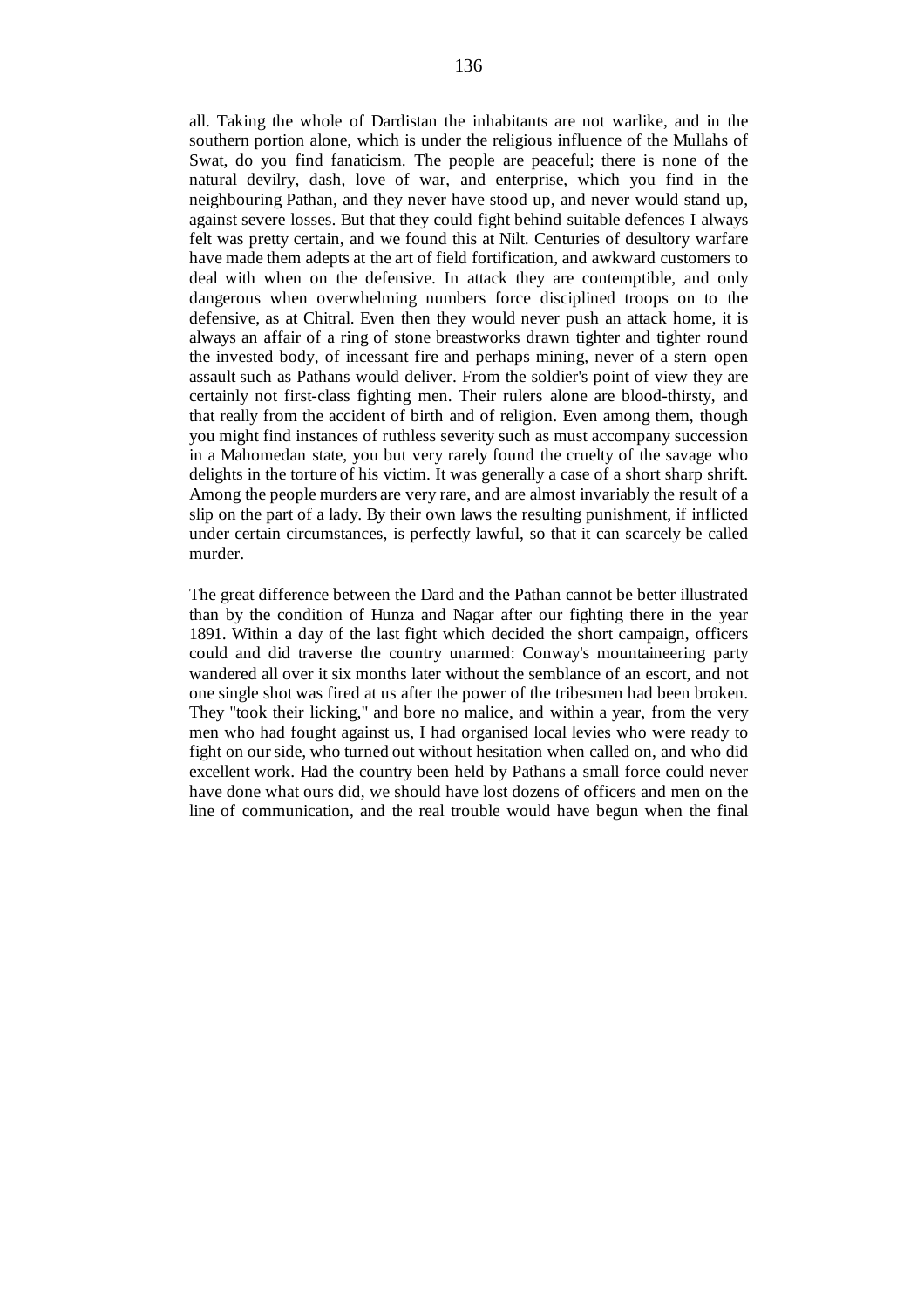successful action gave us access to the heart of their country. The characteristics of the two races could not be more dissimilar.

An incidental proof, if one were needed, of the connection of the Dards with an Aryan race is to be found in the ornaments worn by men and women. These are of gold, silver, or brass, many being of rather debased design, overloaded with filigree detail. But some of the designs are remarkable and interesting. The brooches worn by all classes are discs of metal with a large hole in the centre crossed by a pin, and are identical in design with the fibulae so common in Scotland and among the ancients. The necklaces of round and oblong beads, one of which in gold is figured in the plate of ornaments, are curious. The beads, more especially the long ones, are practically replicas in metal work of beads in coloured clay at least two thousand years old, dug up on the site of ruined Buddhist cities in India. So marked a persistence in designs would go far to prove a connection between races employing them in the common objects of everyday use.

3. \* Leitner: "Dardistan."Drew: "Jummoo and Kashmir Territories." Biddulph: "Tribes of the Hindu-Kush."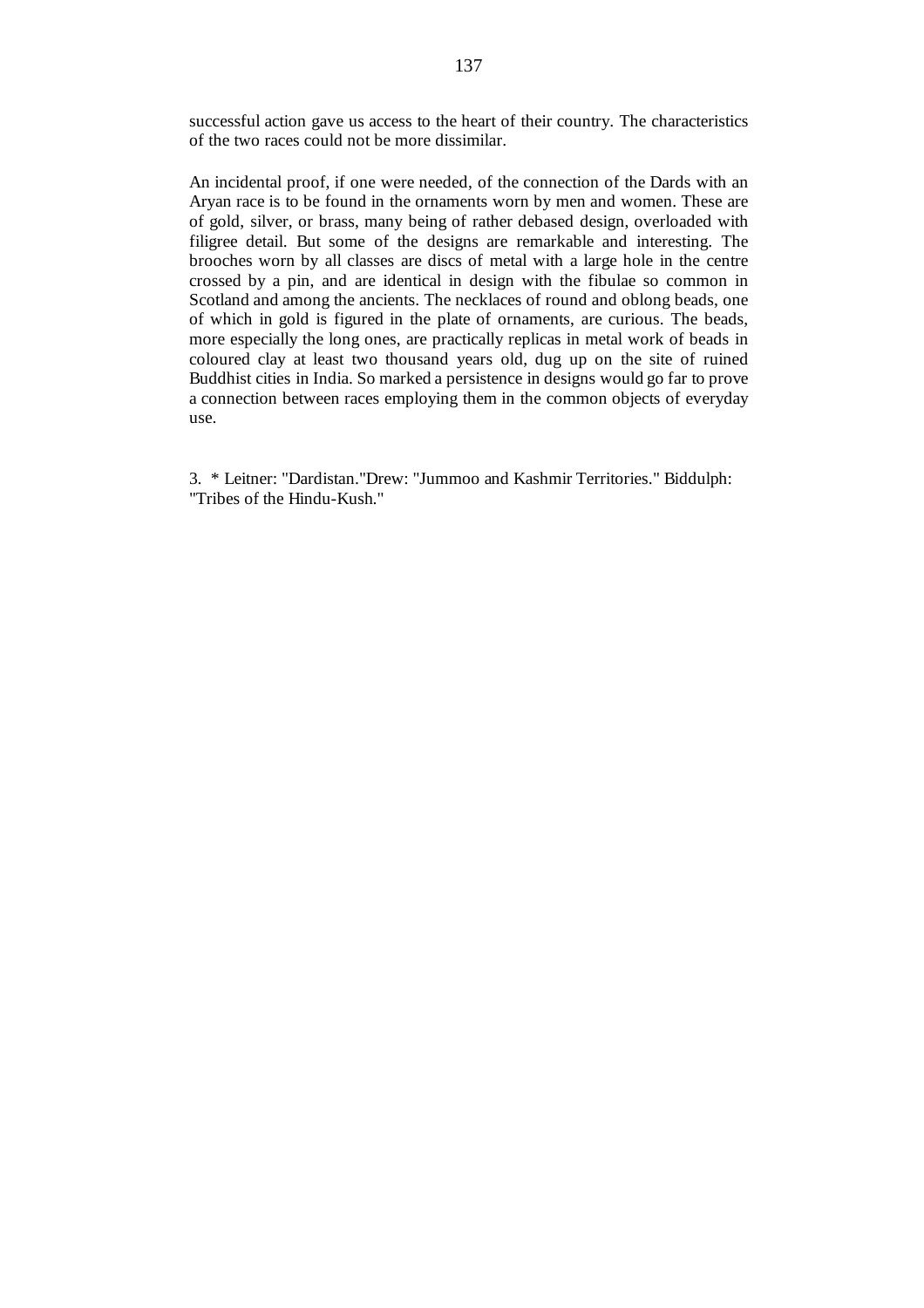# **CHAPTER VIII**

### **FOLK-LORE AND SPORT**

THE folk-lore and the festivals are most interesting, but for want of time I could not follow up the researches I should have loved to make. Vestiges of dead faiths meet you at every turn. Fires blaze at certain seasons on the hill-sides and on the mountain top, and remind you that what we call fire-worship originated but a stone's-throw to the north on the other side of the Hindu-Kush. The cedar, sacred in Kafiristan, and still exported to India for Hindu ceremonials, is sacred here; outside every village almost is a stone altar yet visited by the women, the names of the village gods are remembered, often surreptitiously invoked, and soothsayers and witchcraft abound. Some little distance up the Chaprot nulla is a clear spring of water, and if a piece of cowskin is thrown into this, by order of the Thum of Hunza, to the accompaniment of suitable incantations, the heavens are immediately obscured with clouds, and the most dreadful storms rage over the district, to the terror and danger of the obnoxious wayfarer or invader. I was solemnly warned on more than one occasion against this particular power for evil possessed by the Hunza Chief. The power was not confined to him, and seemingly in some cases lay more in the spring than in the person, for I heard of various other springs in different places, the throwing into which of any defiling substance was followed by bad weather. It is curious here to see the cowskin considered an impurity, and it shows the connection with Hinduism. Sacred as the cow is, no high-caste Hindu will touch cow leather. The regard for the cow amongst the Shins is most marked, but I think that in the main valleys, where there is now considerable communication with the outer world, it is losing its hold. It has gained for the Shins the name of Dangarik, or the cow people. The Shin used to have some one of another caste to tend his cows, and nothing would induce him to touch a new-born calf. If there was no one else handy, and it was necessary to put the calf to the mother, the little creature's head would be caught at the end of a cleft stick, and pushed to the udder. The Shin hatred of hens was another distinct link with Hinduism.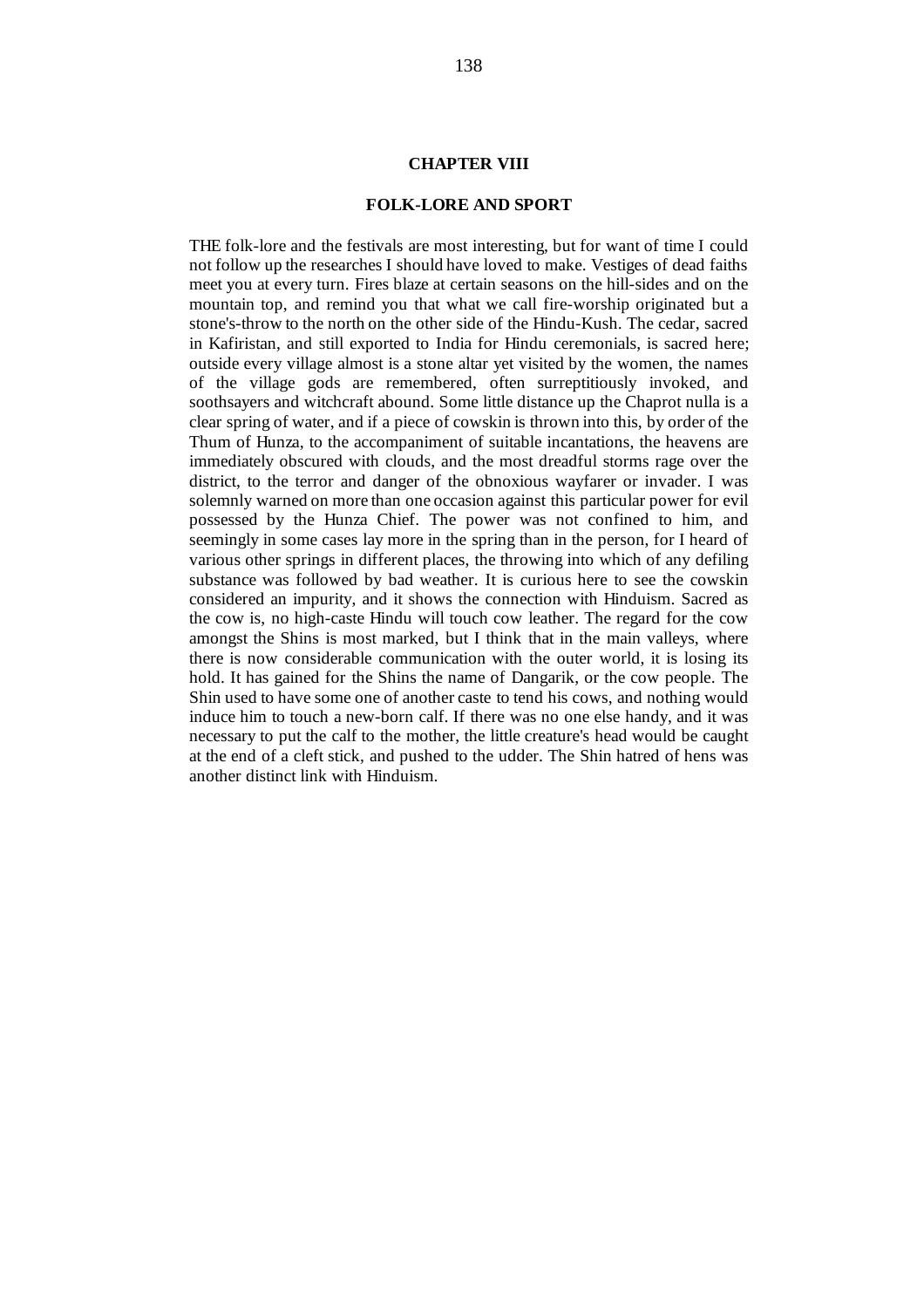The feasts, many of which must be of Hindu rather than Buddhist origin, are beginning to fall into desuetude; Mahomedanism is gradually pushing them out, but they, and the observances which accompanied them, are still to be seen in some parts. I have assisted more than once at the "Chili" festival, which marks the commencement of wheat-sowing, and which had years ago a further connection with the worship of the cedar, now in the main dropped. What the connection was I failed to find out, most probably the dates of the aboriginal feast of "Chili" or cedar worship, and of the Shin feast of sowing synchronised, and the two thus became welded together. The connection now is limited to a certain amount of wheat being smoked over a cedar wood fire, and of cedar twigs being in use next day when the sowing takes place. From a portion of the smoked grain a large unleavened bannock is made overnight, which is carried before the Rá or Chief of Gilgit when he rides out next morning to the sowing. Arrived on the selected ground the headman of the village holds up to the Rá the skirt of his choga full of the smoked grain, and into this the Rá throws small quantities of gold dust. The golden grain is then scattered amongst the circle of villagers, the ceremony being repeated till the grain has been thrown to all four points of the compass. The Rá then dismounts, a plough is brought, and, taking the handles, the Chief draws two furrows, one running east, the second west, and over these he again scatters the golden seed. A goat is then sacrificed, the drums strike up, and the Rá rides off, the rest of the day being one of continuous feasting, poloplaying, drumming, and dancing.

There are many other festivals, almost all connected with agriculture; spring-time and harvest, autumn and winter, are all marked by appropriate feasts. The Yudeni drum, or fairy's drum, which was kept on the top of every Chiefs castle, played a part in the ancient ceremonies. It was very unlucky to look towards it while the sounds rang out; if the fairy drummer was seen, the direst calamities followed. I never to my knowledge heard the fairy drum myself, but no feast in the old days was complete without its note, no warlike expedition could be expected to succeed which started without the fairy approval. But if I never heard the fairy drum, I have seen what few will ever have the chance of seeing again, the Dainyal, the diviner or soothsayer inspired by the fairies. Dainyals are usually women, but men sometimes become possessed, and the seers are seemingly of all ages. The one I saw was a buxom married village girl of about twenty, held in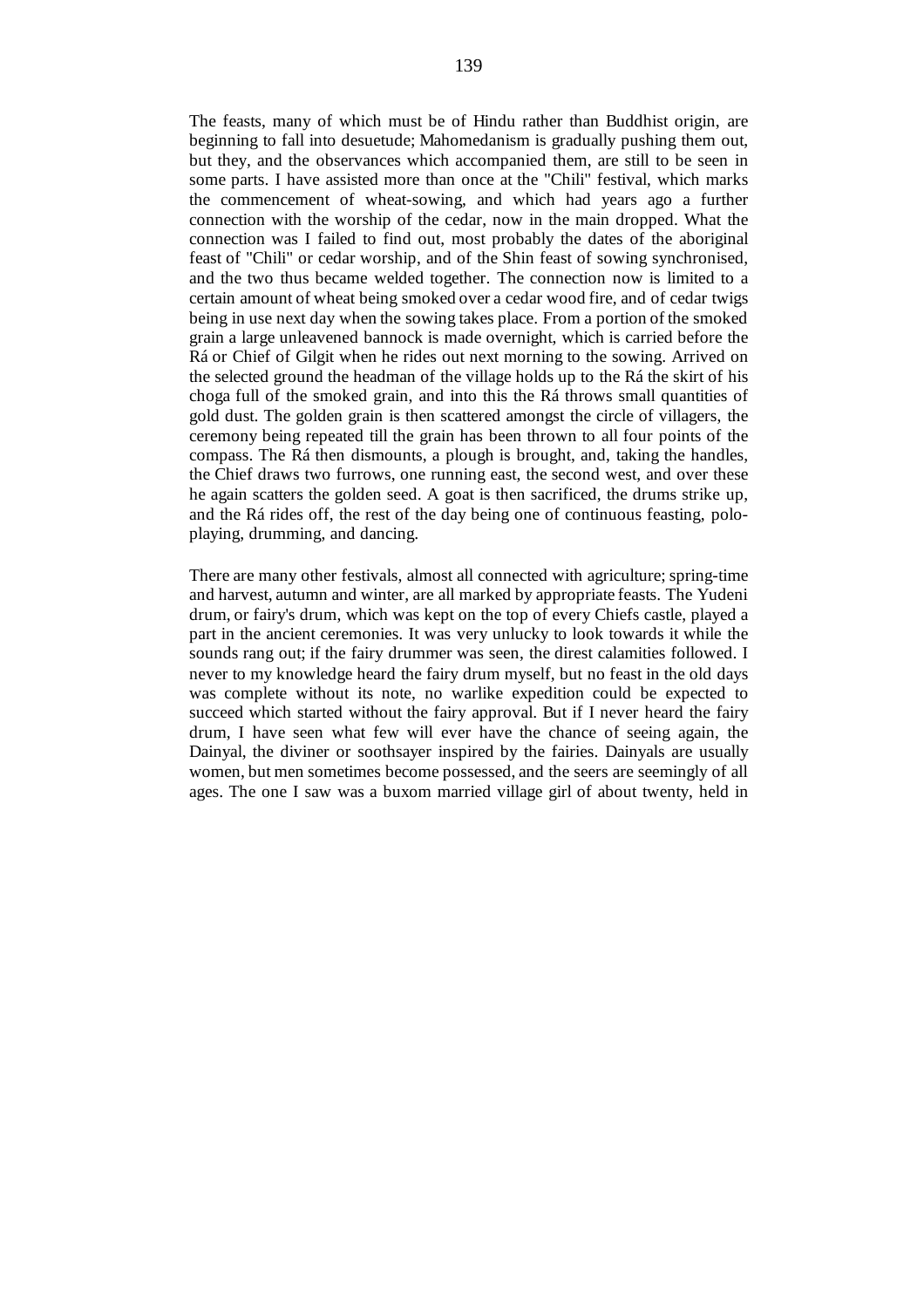great estimation in the village and district on account of her supernatural powers, and ruling her household with a rod of iron.

I had ridden up the Bagrot valley, down which a stream from the southern glaciers of Rakapushi reaches the Gilgit river, in order to see what could be done to improve the water channels, which were carried along very difficult cliffs, and which the people only kept in even partial repair with the greatest labour. It was a melancholy ride. The valley had been raided years ago by the Yasin ruler, and some two-thirds of the population carried off into slavery or killed, and the traces of the tragedy were recognisable on all sides. At the mouth of the Bagrot valley lay hundreds of acres of land gone out of cultivation, the terraced fields and the raised irrigation channels still intact, their lichen-grown and sunburnt stones showing that water had not run over them for decades. Further up the valley half, and sometimes two-thirds, of the village land lay in the same state, the dead and gone vineyards easily recognisable by the small stone vats, which had once run full of foaming must; the flat stones above them, on which the grapes had been trodden out, and the little stone runnels, through which the juice had poured, were still in their places.

For several miles the road runs up the narrow gulley between what was a lateral moraine and the hillside, not a drop of water is passed, not a tree or glimpse of vegetation is to be seen, not a sound is heard save the ring of one's horse's hoofs on the burning rock, for the stream frets a thousand feet below; not a sign of life is there, but perhaps the passing shadow of an eagle. I had been riding slowly on, lost in a reverie, my horse picking his own way, when there came a sudden change. There was a sharp turn in the path which led into a deep ravine cut by a side stream, and then rose in sharp zigzags to gain the crest of the opposite bank. The moment I turned the corner a shot rang out, the edge of the cliff "sprung to life with armed men," and a rapid *feu de joie* rippled along the crest above me. Arrived at the top I was met by the village elders, was incensed with the smoke from a platter of burning cedar twigs, and presented with a flat unleavened cake soaked in clarified butter, the local variant for bread and salt. As I broke a piece and ate it, I noticed that the bread itself was apparently consecrated, sprays of the sacred cedar lying on the dish on which it was carried.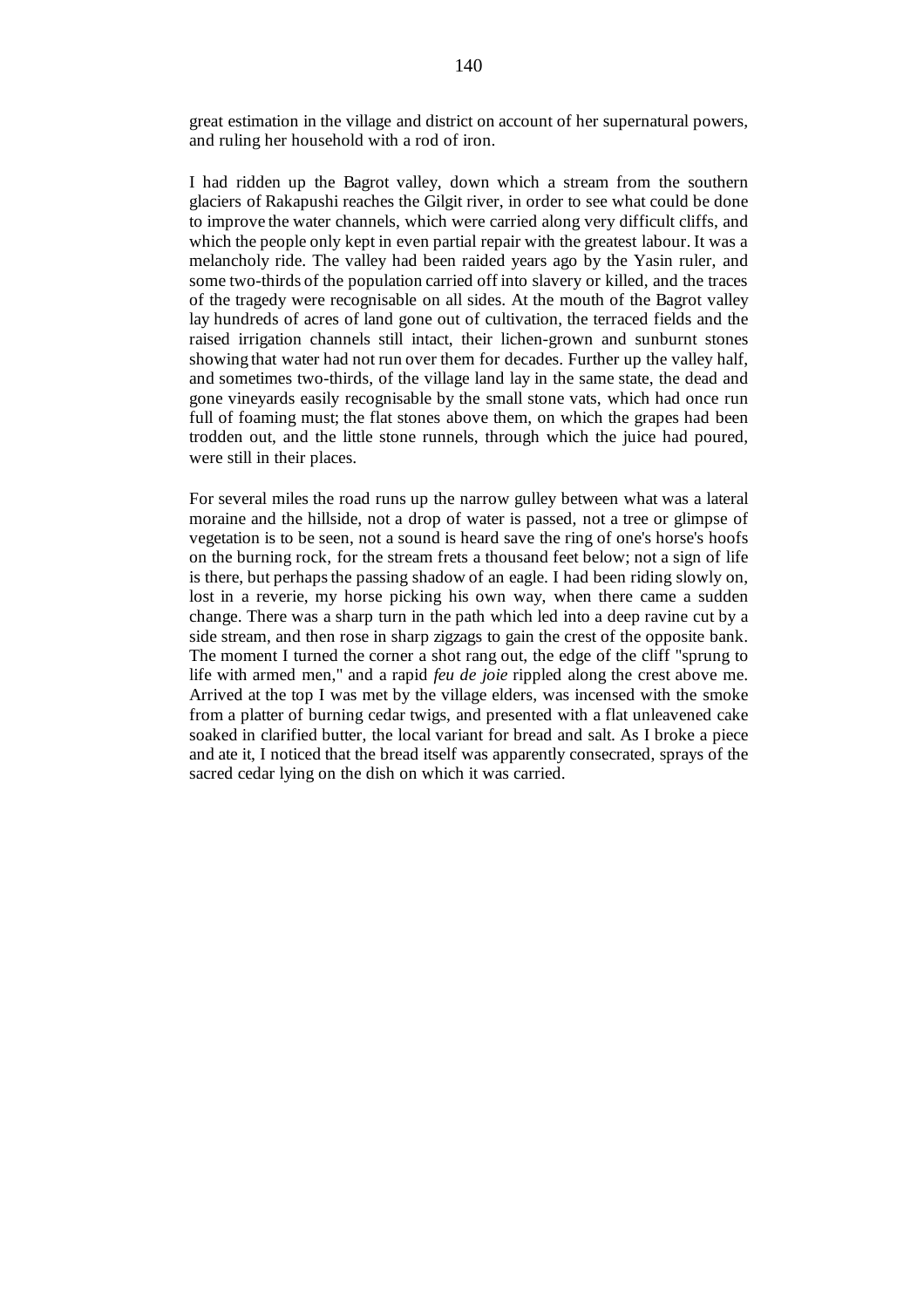I spent some days making friends with the people, and visiting every yard of their watercourses, which were, as usual, a monument of patient skill. To carry water channels across the face of perpendicular conglomerate cliffs cut out of moraines by the action of a stream which rages below, sometimes impinging on one bank, sometimes on the other, is no easy matter even for that most handy of creatures, the Royal Engineer, however well he may be equipped. For the poor villager it is a labour of Sisyphus. The stream is always cutting away a frail prop, undermining a high retaining wall, breaking the side of the water channel, or washing away the intake headworks, and the work has to be done all over again. Truly, the people compelled one's admiration by their steadfast patience and determination, and filled one with a desire to help them in every way in their desperate fight with nature.

As I passed through a stretch of abandoned cultivation given up to the barberry, the wild pomegranate, and the brier rose, we stumbled on a time-worn altar, the stones of which attested its great age. It was covered with a few cedar boughs, others lay scattered around as the wind had displaced them, and the men with me said it was the shrine of the village god, and that these were the offerings of women who had come to pray. It was a scene which made a vivid impression on me. Far away above us, the culminating point of the valley, rose a snow peak against a bright blue sky, open hillsides fell back on each hand, swept by a fresh spring wind, patches of bright cultivation lay across the stream whose voice rose from the gorge to our left, but no house marred the view. Before us, backed by the silent terraced fields of a dead generation, lay the little altar of a dead faith. And yet one felt it was not dead; the great god Pan laid his hand upon one's heart, all nature was filled by his presence, and one felt the impulse which brought the women there to offer their humble sacrifice to the living god of the stream and the hillside rather than turn to the cold deity of Mahomedanism, so essentially the god for men, and not for women. I replaced the scattered boughs, and invoked peace and prosperity on the stricken valley.

Above the village where we were camped was a conical hill inhabited by the local fairies. It is easy to realise how certain their existence is to the people. It always seems to me that it is only in the heart of the great mountains, thousands of feet above the last trace of human habitation, when you lie by some time-worn rock, lulled by a silence which can be felt, and gazing at the eternal snows, that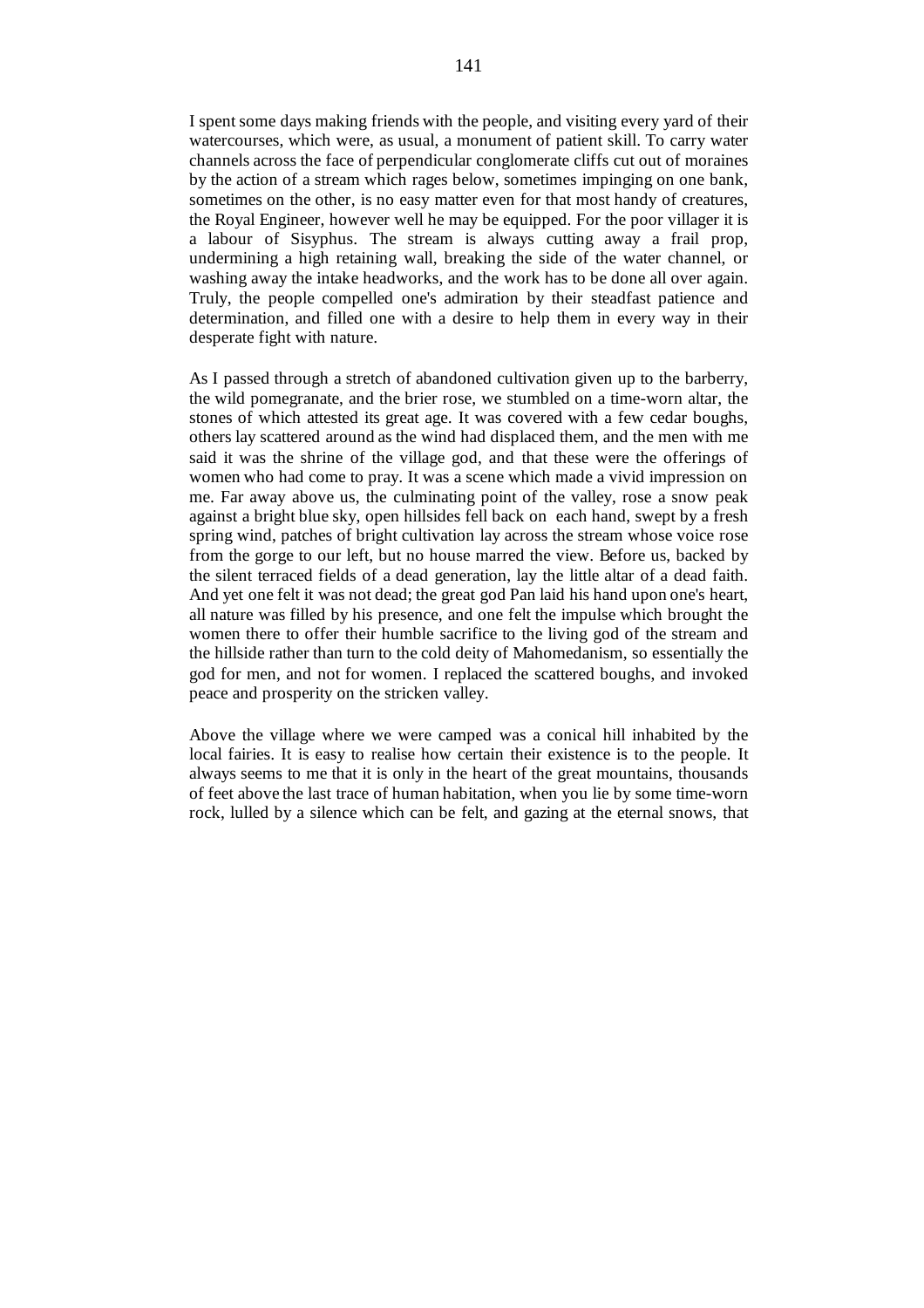the real voice of Nature speaks to you. Then truly do the heavens declare the glory of God; you feel the pulse of the All-pervading Presence, the beauty and sublimity of Nature sink into your soul, and for the moment the mysterious veil which falls between us and the light wavers and half fades away. If Nature so speaks to us what must she say to men and children who spend days and weeks of absolute solitude on the mountain sides? A simple mountain people must have a simple faith, must bow to visible and tangible deities, not to abstract objects of pious belief. It needs the pure clear skies of the desert to produce a race which can recognise that "there is no god but God," centuries of high civilisation working on the acute and introspective Indo-Aryan mind are required to produce the Buddha. The gods of the valley and the mountain, of the mist and forest, the dwellers in the glacier and the torrent, are the natural first step in worship and in the supernatural. They are born of the solitary watching of the wandering flock in the day-time, of the sheepfold at night. The supernatural is ever with the lonely shepherd; the avalanche sweeping down the mountain side is the protest of the solitary god against any attempt to scale the approaches to his throne; the mountain sickness which seizes the wayfarer on some pass is the vengeance of the disturbed fairies; the shriek of the wind behind the veil of mist attests their presence; the snow flag streaming from some great peak is a sign of the god's abode; the voice of the gods speaks in the moaning forest and the rushing waterfall. The fairy and the god seem at first to trench on each other's domains, and the distinct separation between them is a thing of later growth. At least so it seemed to me was the case in the Hindu-Kush.

The last day before I left the valley I saw the Dainyal. We were taken to the village dancing ground, round which sat all the men of the village, and were accommodated in the verandah of the guest house, from which an excellent view of the scene was obtained. A few old women and children were seated in an outer ring, but all the young women, dressed in their smartest clothes, were collected in the surrounding houses. The inevitable band formed part of the inmost ring. After a short interval of waiting the Dainyal stepped into the circle and sat down. She was at once covered with a woollen choga, and a platter of burning cedar-twigs was placed before her, over which she bent, inhaling the smoke. After a few minutes she rose, and stood facing the orchestra, leaning her hand upon a drum. Bare-headed, her long black hair streaming down her back, she stood swaying slowly backwards and forwards to the accompaniment of low music from the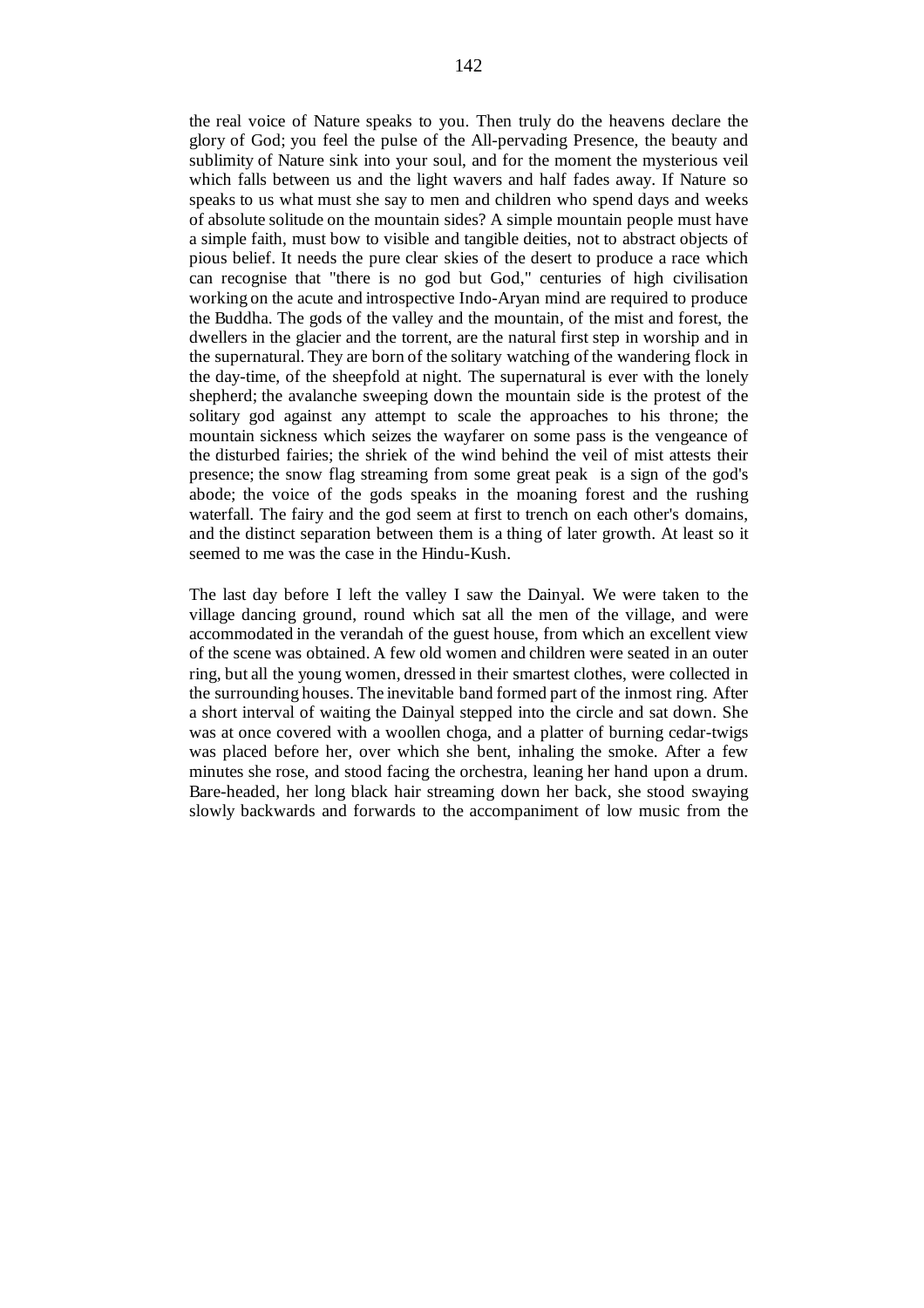band*;* gradually the band played faster and faster, the swaying quickened, until it seemed as if her neck must be dislocated by the violence of her movements, and her locks stretched to their full extent threshed in a heavy mass, at one moment over her face and bosom, the next down her back to her waist. She looked horrible, a very Maenad. Suddenly she ceased, and stood as if dazed. Then with slow and faltering step she began to wander round the circle, keeping the spectators on her right hand. The pace gradually increased until she danced round, the band keeping time to her every motion. The fairy hill lay to the northwest of the place where we were sitting, and her eyes were constantly fixed in its direction as she came round the circle and faced towards it.

I watched her very carefully, and for some time failed to detect anything but an expression of entire abstraction from her surroundings, till, in one of her circlings, she suddenly shot a glance at us, which showed that, however much the fairies possessed her, she was still fully conscious of our presence. At last, after many weary wanderings, she halted by the band, the music of which dropped to the faintest murmur, and listened first to a pipe then to a drum for the fairy voice, to be heard only by her. There was a slight pause, and then she sang a couplet, which was taken up and repeated by the village elders, who formed a sort of chorus and sat by the band. The onlookers listened with rapt attention, and it was easy to see that they were full of implicit faith in the genuineness of the "possession," and in the importance of the spoken words. Again and again the Dainyal spoke, her words being caught up and repeated by the chorus of old men. Then she wandered round the circle again, till she could think of something more to say.

We were not deprived of interludes, comic and otherwise. There was a man hanging some dyed clothes to dry in the bare branches of a walnut tree, beyond which rose the fairy hill. The man's presence, when he climbed high among the branches, infuriated the Dainyal, and she tried hard to break the ring of spectators, and to get at him. She was good-humouredly but firmly stopped, but the man was ordered out of his tree at once, and she solaced herself by throwing stones at him. I never quite made out what would have happened had she broken out of the ring while under the influence of inspiration, but it was evidently something bad, either for her or for the community at large, possibly for both.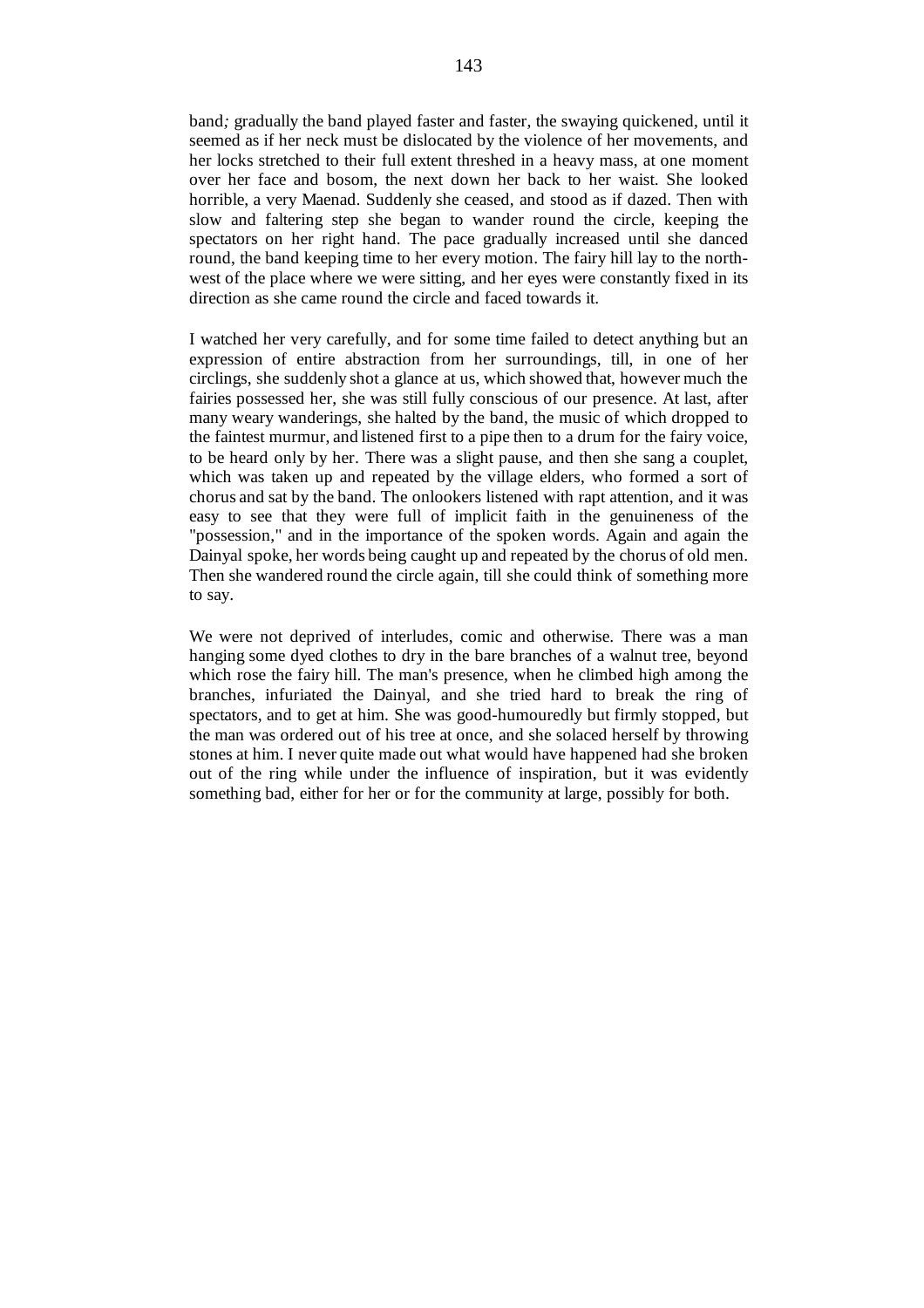At one period the Dainyal got tired, and sat down on a drum waiting for water to be brought. During this interval a baby began to cry, and was ordered to be removed by a peremptory glance and gesture, which were instantly obeyed. A dog came gently wandering by to investigate what was going on, and retired much injured in his feelings before a shower of stones, thrown by his familiar friends in the crowd, for dogs and babies were particularly distasteful to the Dainyal during her periods of active inspiration. When the water arrived, an old man pronounced a long incantation over the gourd containing it, then handed it to the woman, who, after drinking a little of it, began again her weary wanderings, sprinkling the water as she went round the circle. And so it went on, the Dainyal occasionally chewing a piece of the sacred cedar as an additional help, until all the subjects she had learnt up, or thought of interest to her hearers, were exhausted. She prophesied various things in our favour, and gave vent to one or two shrewd sayings about local abuses, which seemed to please her audience immensely. No doubt in the old days public opinion could often only reach a chief in this manner, and full advantage seems to have been occasionally taken of the opportunity, which the performance of the Dainyal afforded, of enlightening the mind of an unpopular ruler. Finally, when it was evident to all that the source of inspiration had for the day run dry, a couple of men came into the ring, and one of them stooping down and giving the Dainyal a back, she took a run and flying leap on to it, and was so gracefully carried out of the circle. A few minutes' rest in a neighbouring house, and a sprinkling of water, enabled her to come to. The whole performance was extremely curious, and there is no doubt whatever that the onlookers firmly believed in the woman being inspired.

The ceremony of initiation is unpleasant; we fortunately were spared seeing it. If any one, man or woman, claims to be inspired by the fairies, they have to go through the rites described above with a recognised Dainyal. At the end of the performance a goat is brought in and decapitated, and the novice has to seize the neck and drink the spouting blood. If successful in this, he or she is at once recognised as inspired. If the ordeal is too much, then a contemptuous pity is extended to the aspirant, as to one who has been on the verge of attaining to great things, but has failed owing to personal defect. Those who cannot fulfil the conditions are said invariably in the end to go mad.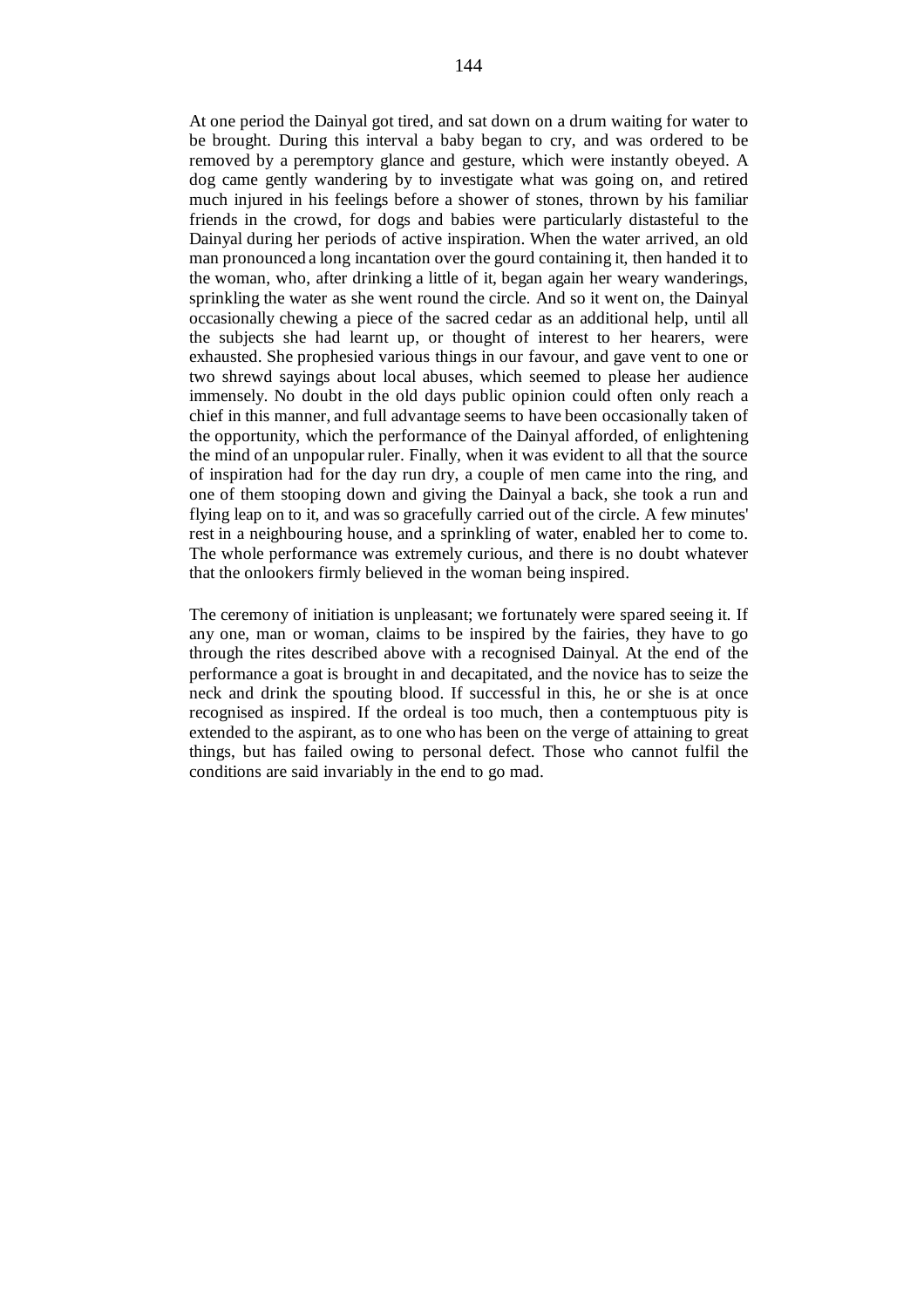The Bagrot valley, where we saw the Dainyal, was further of interest in that about the best gold of the country is found in its bed, and in the Gilgit river below where the Bagrot stream runs in. Every year, after the summer floods are over, the deposits in back waters and sand-banks are carefully washed, and a fair amount of gold, considering the rough methods and unskilled labour of the prospectors, is collected. When we first went to Gilgit pure gold was selling there at two-thirds its price in Srinagar, and the Kashmir officials and soldiers were doing a profitable trade. The amount collected by the officials each year must have been considerable. Every petitioner or visitor, as a rule, presented his little *nazzar----*the complimentary offering from an inferior to a superior always given in the East----in gold dust. The gold was poured into the blossom of a dried flower like a lupin, of a very tough texture. The mouth of the flower was screwed together, and the tiny packet was popped into another flower, and again screwed up, each packet containing a recognised weight. I have had double handfuls of the little packets poured on to my table by an anxious royal petitioner, an unsatisfactory arrangement so far as I was concerned, for my *nazzars* were returned to the donors. A native gentleman naturally keeps the offerings, and the amount of gold which left Gilgit when a Governor was changed, or his confidential man went to Kashmir, was pretty considerable. We had rather an amusing instance of the differences of method after I had been at Gilgit for a couple of years, and the local chiefs had become accustomed to having, in official language, their offerings "touched and remitted" instead of kept. One of the Kashmir princes, Raja Ram Singh, came to Gilgit, and I had summoned all the neighbouring chiefs and leading men to a Durbar held in his honour. As each man came forward he produced, according to custom, gold or silver, and the looks of horror and bewilderment which followed when the Raja with a graceful movement of his hand indicated that the offerings were to be put down and left were most entertaining. The word was soon passed, however, and the presents fell off in value with extraordinary rapidity. The disgust of the donors when their offerings were collected and sent to the Government Treasury afforded us all, even the victims, considerable amusement.

But if we could not collect gold, we set ourselves to collect heads. The sport round Gilgit was magnificent for those who could get time for it. Personally, I only managed twice to get away for any length of time, once during my last months at Gilgit, when I got the best ten days in the year, when the ibex in the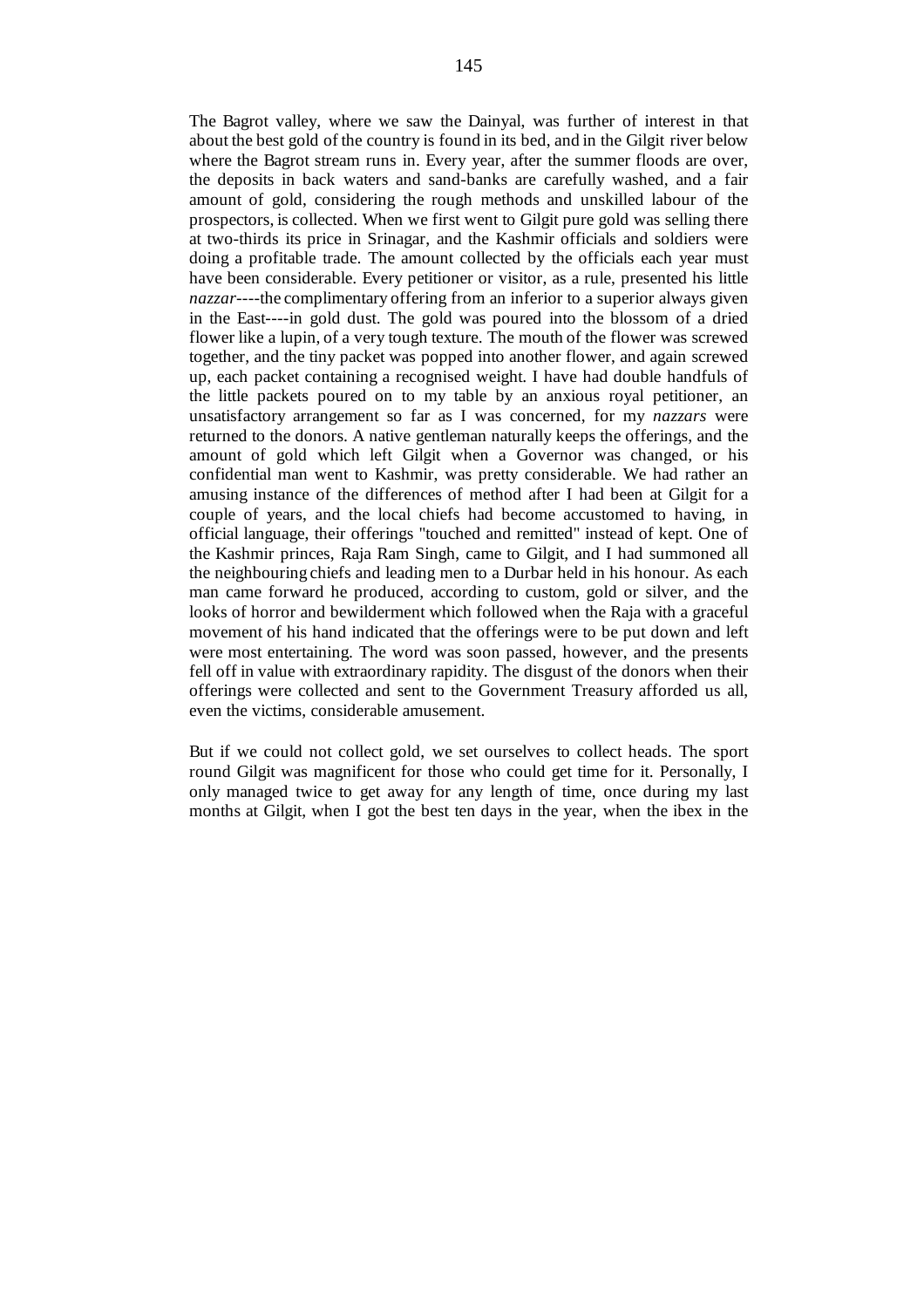spring are just off the snow enjoying the fresh spring grass, and once in winter, when I went a little way down the Indus valley after markhor.

This was within an ace of being my last shoot, for I left my escort a march below Bunji, and made a dash for a nullah ten miles lower down with only my shikari and servant. I had meant to be only one day on this ground but heavy snow and rain came, and having seen some grand markhor I stayed on three or four days. I was nearly shot for my pains, for the Chilasis heard of my move, collected fifty men, and came up the valley to rush my camp. Luckily for me the Gor men, with whom my shikari was connected, assured them that I had only remained one day, and had returned to Bunji, and they did not persevere in their search.

It was not a lucky expedition; the weather was horrible, snow leopards spoilt my best stalk, which had practically lasted three days, and as I was regaining my camp, walking along the bed of a ravine in the dusk, I found myself confronted with an absolutely impassable place. Perpendicular walls of conglomerate towered above me on either hand, the path which had run along the cliff to the right had been destroyed by a spate in the spring, and only a remnant, just visible a hundred feet away, showed where it had been. We stood on a platform forty feet above the level of the ravine bed below, the general slope of the stream bed being here broken by a band of huge rocks, at the base of which boiled sulphur springs. In the fast-growing dusk it was impossible to find a way down. To regain my camp by the way I had come meant a round of many miles and a climb for several thousand feet, some of it in very bad ground. There was nothing for it but to remain where we were, and to seek the shelter of the most convenient rock. It was not very pleasant, for there was a sharp frost, we had nothing to drink but sulphurous water, very little to eat, no spare blankets beyond one from which I never parted, and, owing to the rain of the previous days, we were in constant danger from falling stones, which had pitted the rocks in the bed of the stream as if they had been under a heavy musketry and shell fire. All night long above us we heard the roar of small stone avalanches, followed by silence as the stones shot into space a thousand feet above, and then by the rattle and crash as they struck the stream bed. However we found a small water-worn cave, the mouth of which was protected by a large rock, under the cliff from which most danger was to be expected, and we passed a safe and fairly comfortable night Next morning, after a very nasty shave of being brained by a falling stone, we discovered a way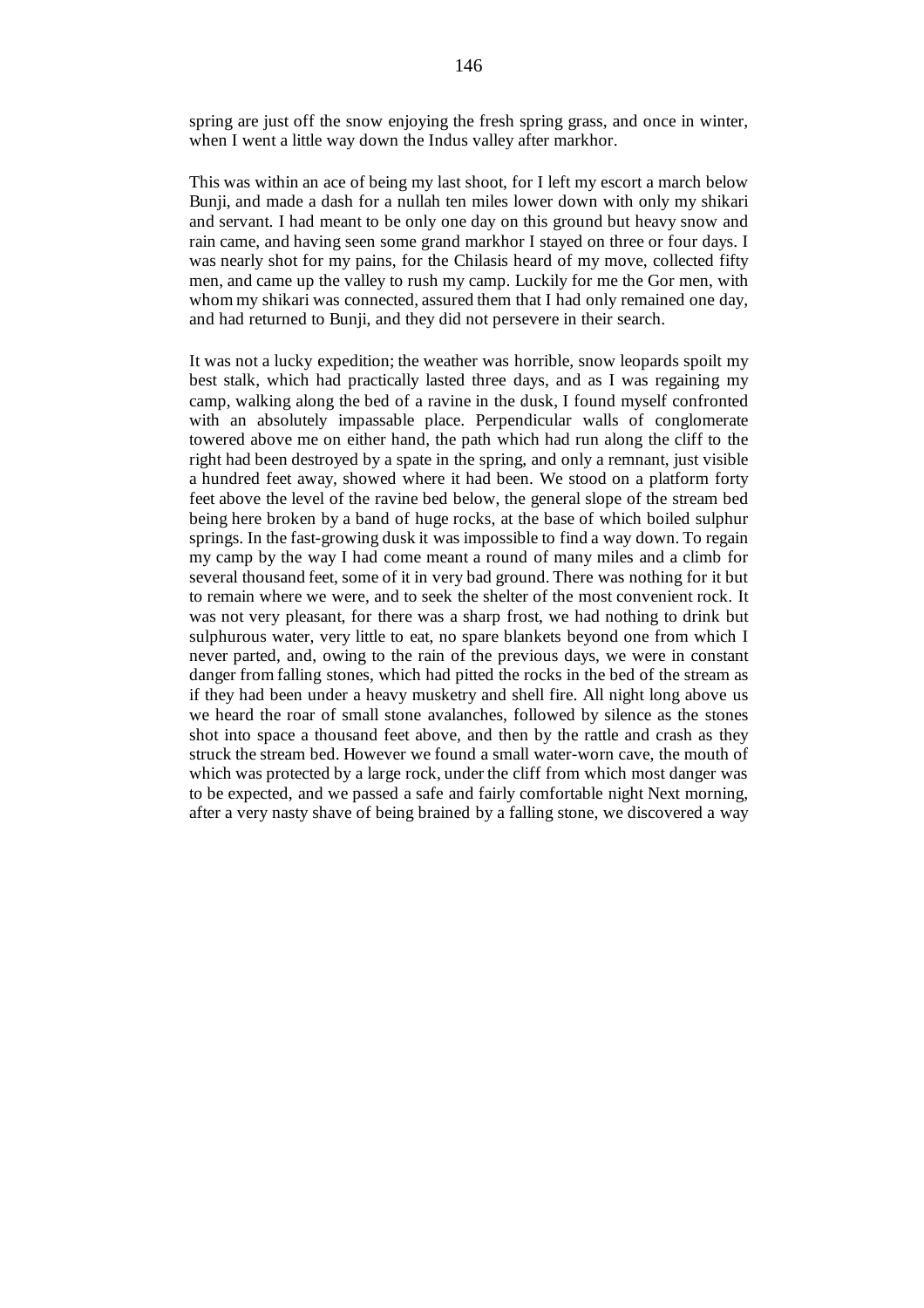down, which involved one of the worst pieces of rock-climbing I ever came across. For about fifty feet the only foothold was a line of depressions a couple of inches deep, the only hold for the hands was well above one's head, and that was the smooth round cornice of a water-worn rock round which the fingers could bend, but which gave no grip; thirty feet below steamed the boiling sulphur water. It was nearly too much for me, but the knowledge that breakfast was within half a mile, that to go back meant several hours' work, carried the day. Even then I could not have crossed without help, but my shikari, who was like a monkey, got on to the cornice above me, and dropped me the end of his turban, with the assistance of which I got over all right, the shikari moving along the ledge above. It was impossible for him to get down at the end, and he had to go back and follow by the path I had come, an easy enough job for him. My weight and height were against me at performances of this sort, and I used to envy my light and lithe shikari, to whom no ground came amiss.

One way or another we all had exciting times stalking. I have a nightmare recollection of one snow slope, which dropped a couple of thousand feet below one and ended in ghastly precipices, which we had to cross to reach ibex. The slightest slip meant death, and we had no ropes or ice axes, nothing but one small alpen stock with which to dig out steps in the frozen snow. Providence protects the ignorant mountaineer. A Pathan orderly of Manners-Smith's flew down a similar snow slope on one occasion, and, luckily for himself, took the first turn to the right, which landed him in a soft snow bank. The first turn to the left would have carried him over a cliff a couple of hundred feet high on to rocks.

On the other hand, at certain seasons, both markhor and ibex can be got on fairly easy ground, and during a severe winter we have more than once watched markhor feeding on the slopes of the mountain behind my house at Gilgit, on ground almost as easy as the South Downs. There are, generally speaking, four well-defined belts of ground on which you find game. The snow to which in summer the ibex retire, never leaving it except to feed, and the grass and junipercovered slopes immediately below the line of perpetual snow, where at the same season you will find the markhor, form the first belt; the second is generally a line of cliffs, the third a slope varying from a few hundred to some thousands of feet in depth; and the fourth, the final perpendicular cliffs into the valley. Of course this is a generalisation, and some ground goes up thousands of feet into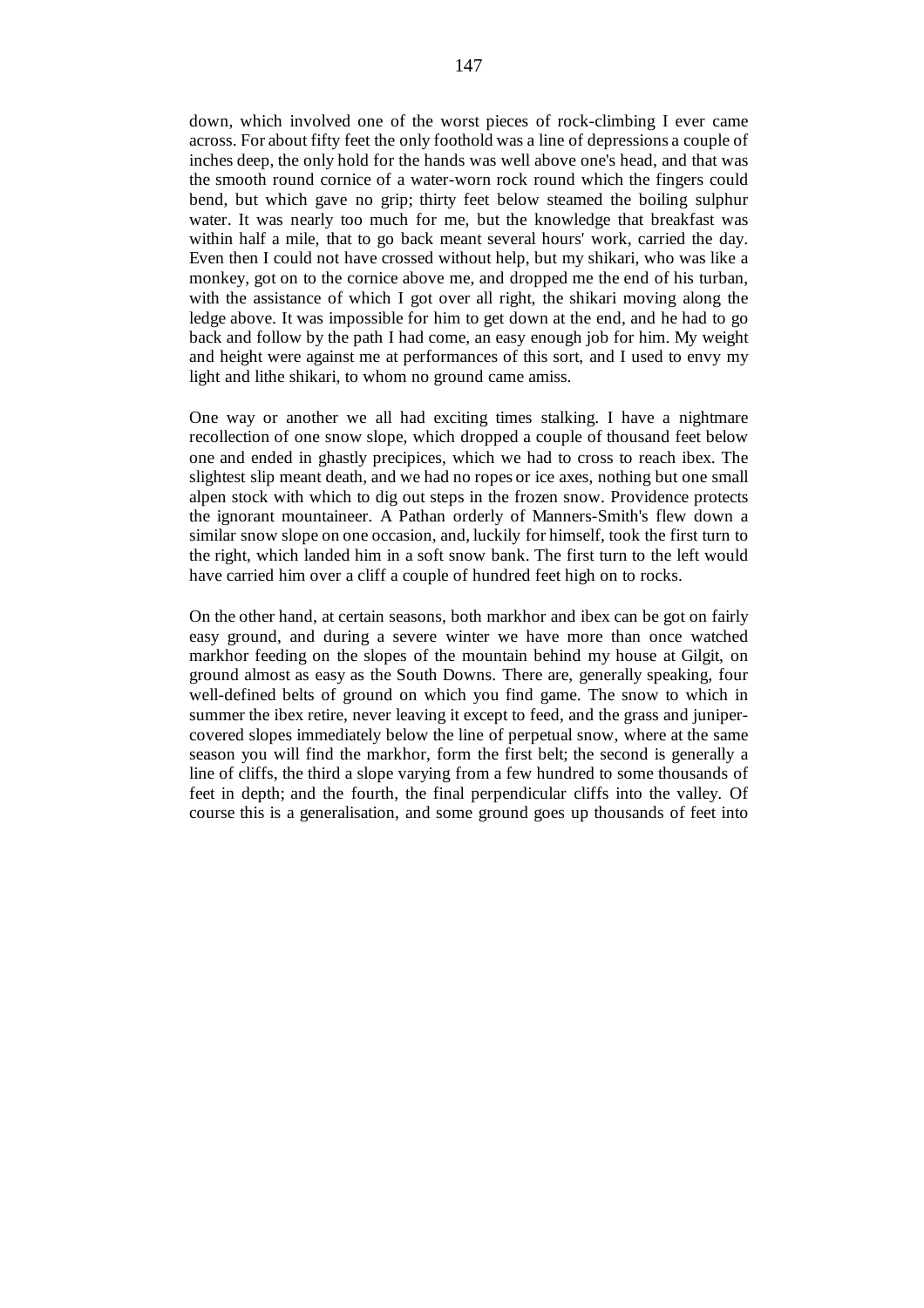the snows like a sheer wall, broken with but tiny patches of forest and narrow lines of grazing, and on this you find the biggest markhor.

The altitude at which you find game depends generally on the snow line, and the work is easier perhaps in winter than in summer, except that you are handicapped by the shortness of the days, and that in some valleys the lower ground is distinctly worse than the higher. To me three-quarters of the enjoyment of the stalk lies in the scenery, in getting up above the animals and studying them, perhaps for hours, in listening to the call of the snow cock at dawn, in lying watching the little round-eared rock rats, or the circling flight of the eagle, in the freedom and the silence of the mountains. I always feel like a murderer when successful, and miserable when I have missed, but I loved going out, and envied the easier-worked subaltern under me, who could get away fairly often for his few days' shoot. With all who worked under me I always went on one plan,----I asked of them their best work and got it, and it was often at very high pressure for weeks at a time, but the moment I could I gave leave for shooting. The results were excellent, no man was ever better or more loyally served, no man had ever a cheerier, brighter, and harder set of officers working for him.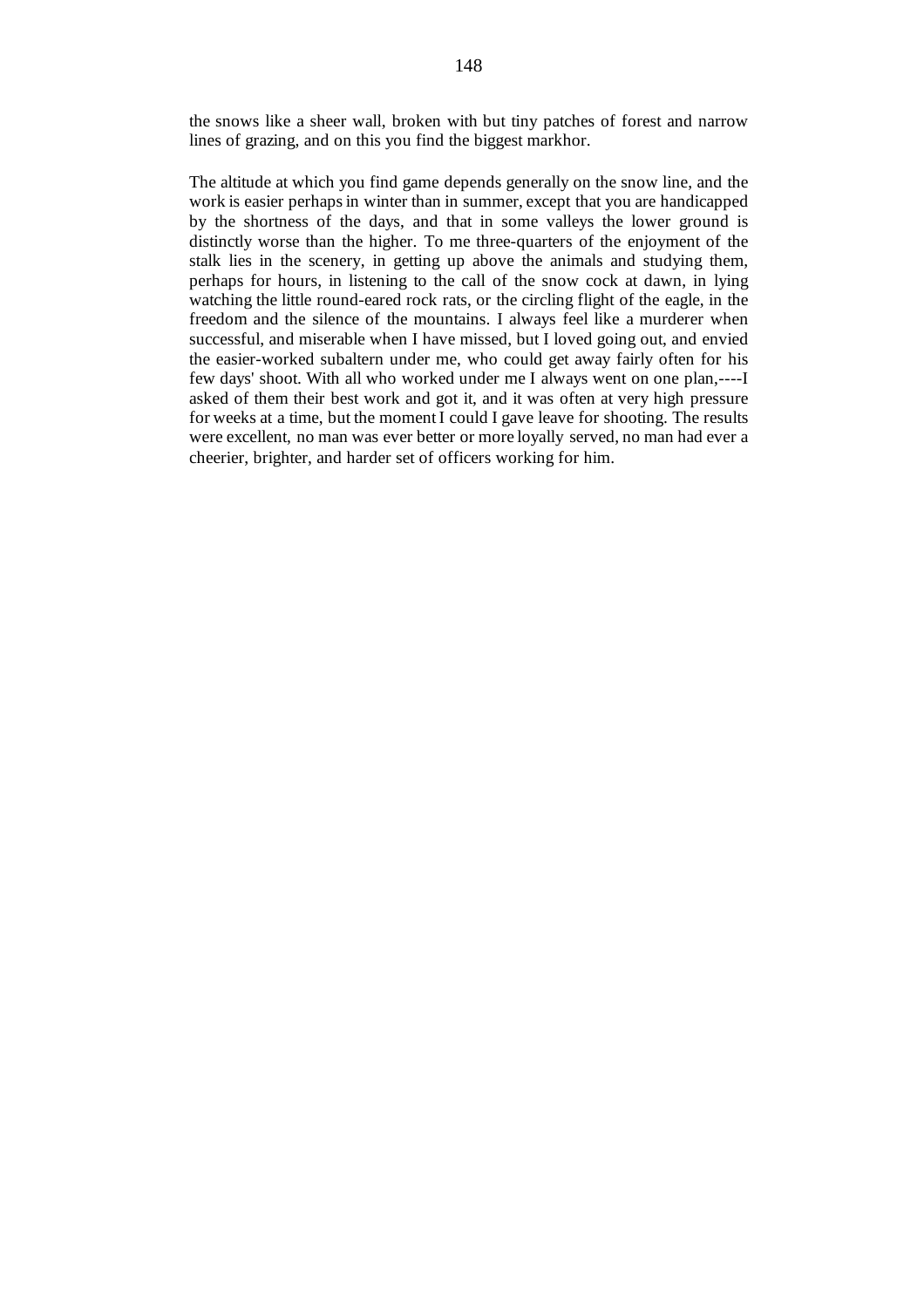## **CHAPTER IX**

# **ADMINISTRATION AND WAR**

OUR first years in Gilgit passed in peace and hard work, tempered by "excursions and alarms," born of the wild and ever-varying plots and intrigues indulged in by my native friends on all sides.

My position presented some of the curious anomalies to which the Indian Administrator on the frontier is accustomed. I was the representative of the British Government on the frontier, and the external relations with the neighbouring States were under my control. But the rule within the Gilgit border was in the hands of the Kashmir Governor, while the command of the forces rested with the Kashmiri General, with the proviso that no important move of troops should be undertaken without my sanction. It was a difficult position, for every one recognised that, in addition to my own responsibilities, I was really answerable for the proper government and progress of the Gilgit district, and for the discipline and control of the troops.

The difficulty was solved by the formation of an unrecognised Committee of Public Safety composed of the Governor, the General, and myself. We met two or three times a week at my house and discussed our various schemes, the necessary steps for which were invariably carried out in the name of the Kashmir Durbar and by order of its own officers. Even so the task set one was no easy one----a reformer's rarely is, but patience and courtesy go a long way in the East. Personally my Kashmiri colleagues and I were very good friends, and in the end what was required was generally carried through. For the first few months we turned our attention mainly to the re-modelling of the Forts occupied by the troops, with the object of replacing the foul huts in them by proper barracks, and of building suitable granaries and stores. Much time and labour were also spent in improving the irrigation channels in the Gilgit district, on which the food supply of the inhabitants and the troops depended. The whole subject of the grain and other revenue was also gone into, and the question of the improvement of the local communications exhaustively examined.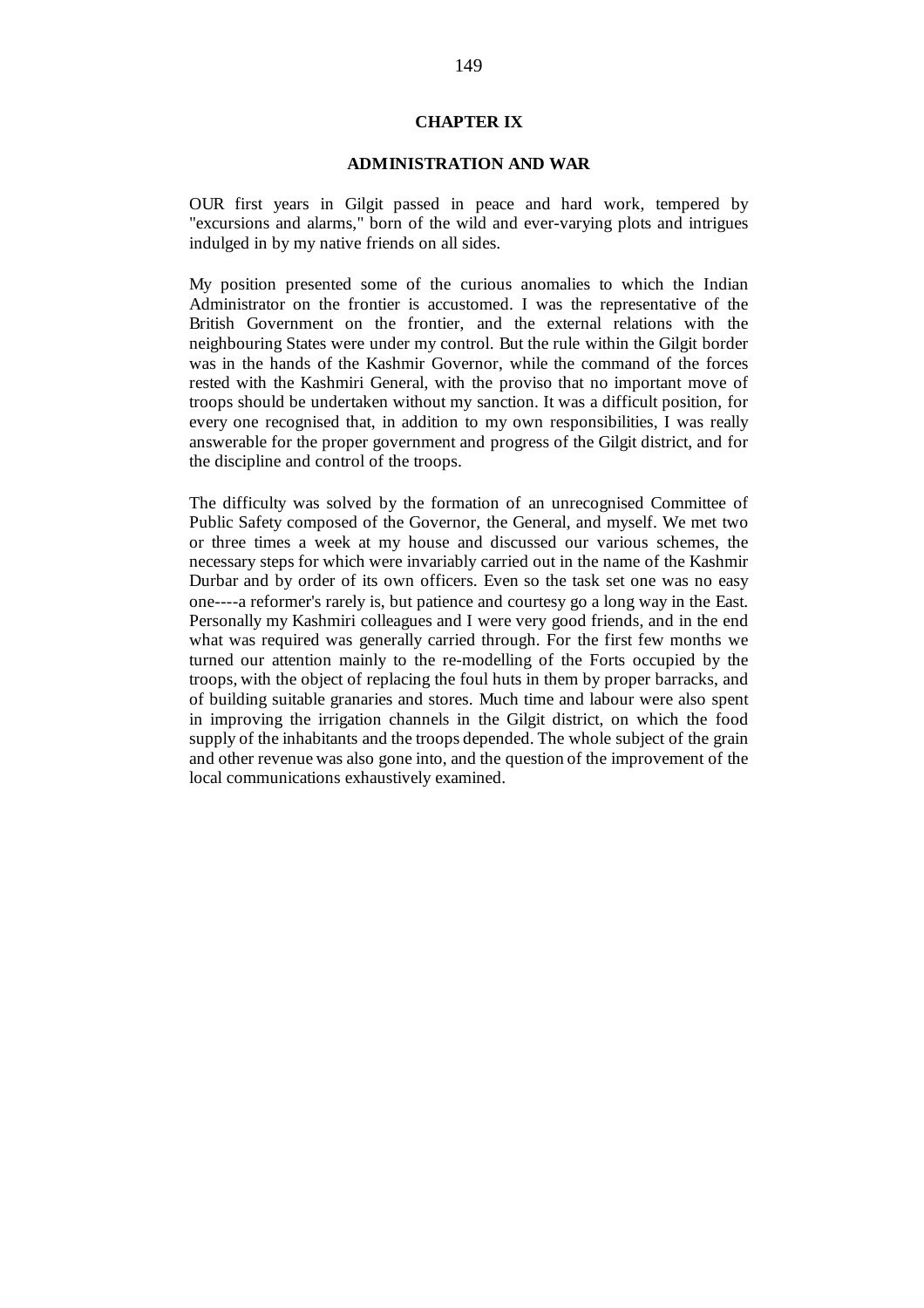Christmas, 1889, saw the beginning of a series of gatherings of the neighbouring native chiefs, and of their leading men, at Gilgit. I held a formal Durbar, and had as much trouble over the precedence of the different chiefs as might have been expected in India had all the nobles of Hyderabad, Central India, and Rajputana met at once. I took advantage of the opportunity to make a speech, informing all of the intention of Government that the British Agency should be permanent. The doubts on this point, carefully kept alive by interested people, whose power was slipping from their hands, were the main cause of all my initial difficulties. After the Durbar we had a week of sports of all kinds, during which, to our satisfaction, and to the great astonishment of the natives, Manners-Smith and I, with a couple of Gilgiti players, defeated the Nagar team completely at polo. This was one of the most useful lessons of the week, for the Nagar men were, till then, undefeated, and fancied themselves accordingly. Another little object-lesson provided for my guests lay in a small field-day, an attack on a ruined fort by my Pathan guard and the Kashmiri Gurkhas. The accuracy of the shooting impressed the tribesmen very much, but my outside friends had no intention of fighting should the necessity arise except behind good walls, and they knew that rifle-fire was of no use against those.

The spring of the year 1890 was at Gilgit itself one long struggle against incompetence and opposition on all hands. I went down to Kashmir in the summer to interview the Resident, then on to Simla and saw the Viceroy, Lord Lansdowne, and got promises of all that was wanted, and cheering words of encouragement from one whom all men in India loved to serve. The rabble in the Gilgit command were to be withdrawn, and I was to have a couple of the new Kashmir Imperial Service regiments by the autumn. As I wanted to see the engineers' stores, the staff for the new road, and all the treasure, ammunition, and troops over the passes ahead of me, all of which would take several months to collect, I took three months' leave and went home, for there was nothing much to be done at Gilgit till my wants were partially supplied, and the organisation of the troops and the collection of stores was not in my hands. I could only point out my wants, my authority only began on the Gilgit side of the passes.

During my absence, Manners-Smith acted for me; the long-expected doctor went up to Gilgit in July, George Robertson passed through, *en route* to Kafiristan, and lost all his baggage in the Indus at Bunji, much to his annoyance. On my return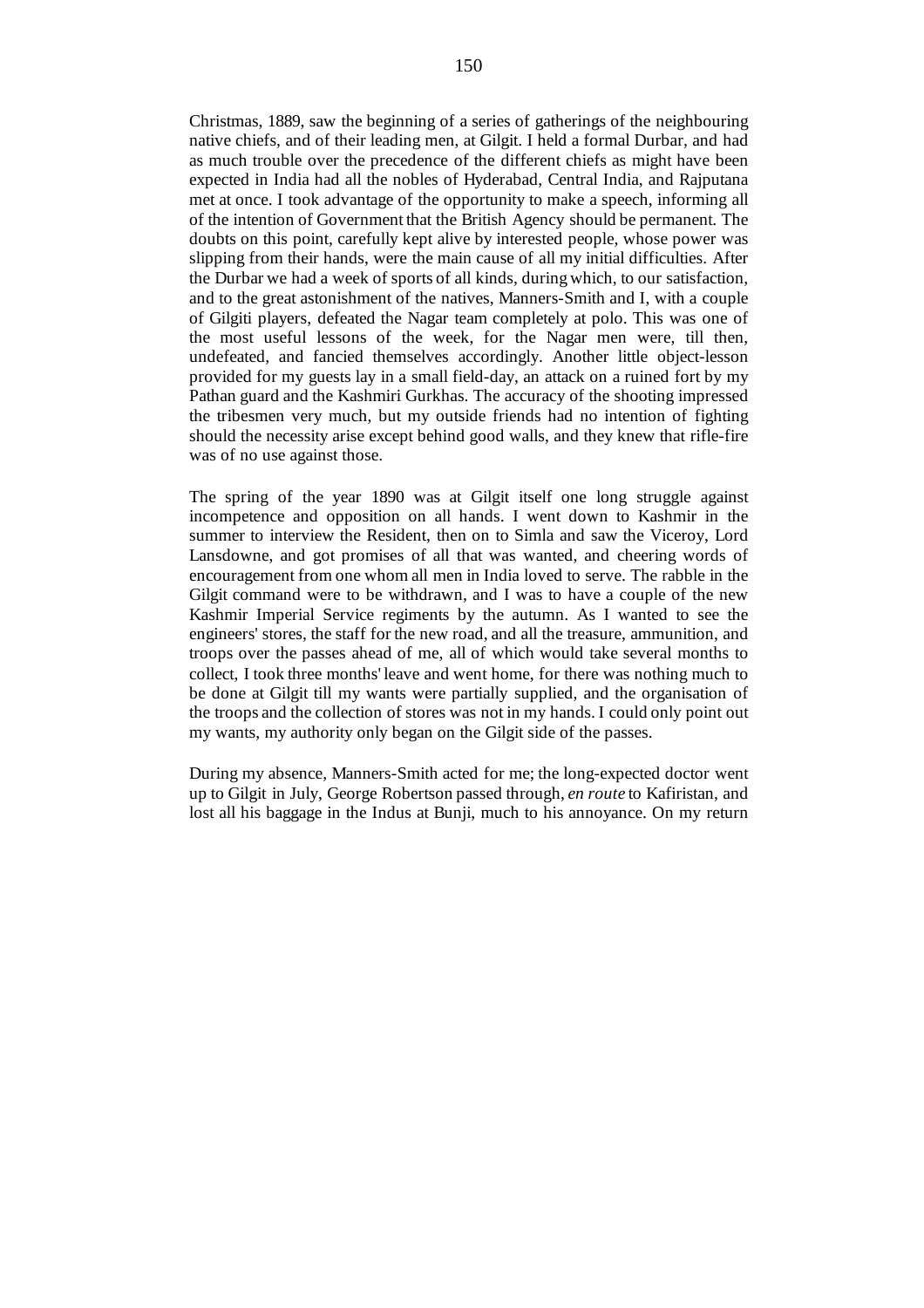from England I found things very much as I had left them, and to my great regret the Resident, Colonel Parry Nisbet, was going home, and another, who knew not Joseph, was to reign in his place. The troops had gone up, or were just leaving, but treasure, stores, and ammunition were all on the wrong side of the passes. I sat down for three weeks and worried the Governor of Kashmir daily till he must have hated the sound of my name; you realise the point of the story of the unjust judge in the East, none but the importunate can get anything done. The arrangements of the Kashmir authorities were just as inept as they had been two years before, and no proper scheme of transport had been worked out Finally, having got all the essentials in money and stores for the troops over, I crossed the passes myself, just in time to avoid the first heavy fall of snow, but having to abandon to next year most of my own stores, and, what was far more important, the *personnel* of the road-making establishment. The engineer of the road got through, but with the scantiest number of skilled workmen, the contractors, with their men, remained behind. It was very disgusting, but one learnt patience by experience, and it was better to delay the road than to have fifteen hundred Pathan and Hazara coolies, for whom no food had crossed the passes, turned loose on the country. The engineer spent his time in hunting for bridge sites, searching for lime, reconnoitring lines of road along the cliffs between Gilgit and Bunji, and in laying out the approaches and collecting material for the bridge over the Indus.

My time was now fully occupied at Gilgit. The year before I had drawn up complete schemes for putting the postal and transport arrangements on a proper footing. Both had, of necessity, been shelved, and. the matter had to be gone into again. The first difficulty was finally solved by including Kashmir in the Imperial postal system of India, the second by placing the whole of the commissariat and transport arrangements under an officer of the Indian Commissariat Department. These changes were not, however, carried out for another two years, and I had to struggle on as before.

On going into the question of supply I found that the figures given me the year before by the Governor of Gilgit, with reference to the grain revenue, were incorrect. There was a deficit of over a hundred and forty tons of grain, no light matter with no surplus grain in the country, and a brigade of troops and a mule battery to feed. By dint of the most careful supervision the troops were fed, but at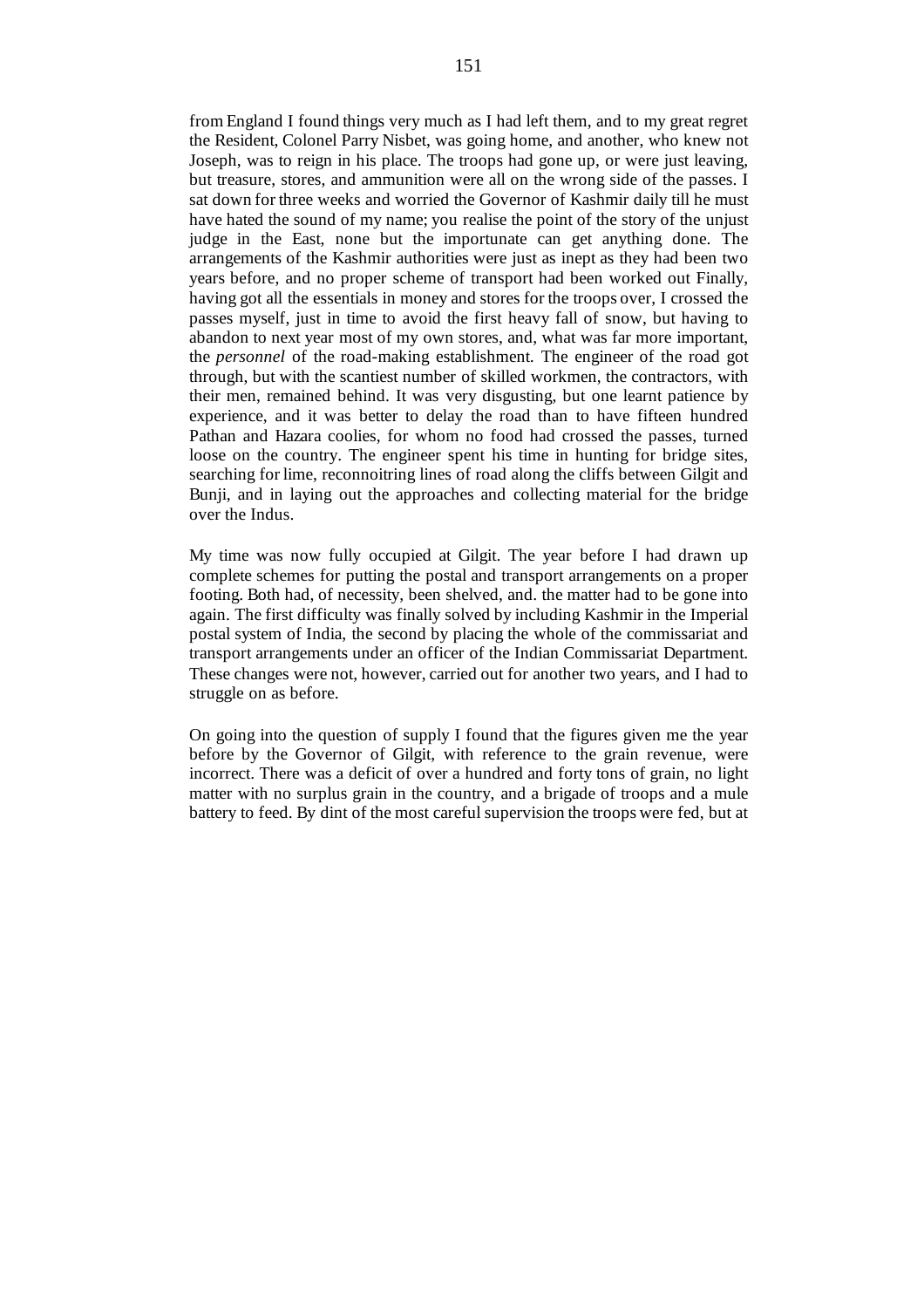grain----showed that extensive peculation was going on. After weeks of patient investigation, I found that the Governor's right-hand man was the chief culprit. I handed over the papers proving the case up to the hilt against this man to the Governor, who acknowledged his servant's guilt, but informed me that he would do all he could to prevent his being punished, and that, if necessary, he would spend five hundred pounds in Kashmir to ensure his acquittal.

The troops were now well and regularly fed so far as their grain ration went, but they received no issue of salt, clarified butter, etc., and I had another year's struggle with the Durbar before this was righted. In Kashmir the grain issue might have sufficed*;* the men could buy salt, ghi, and vegetables for a trifle, but these necessaries were ruinously dear and very scarce in Gilgit. We did our best for the men by getting up vegetable seeds from India and starting gardens for them, but this was merely a palliative. Every year, towards the beginning of spring, scurvy broke out, and the troops suffered seriously, until, when my cultivation had spread, I was able to check it by issuing Lucerne grass to the men to eat as a vegetable. The investigation of the supply difficulty showed that for my next year's consumption I should require, in addition to what the Gilgit district supplied, a little over five hundred tons of grain to be landed at Astor from Kashmir, of which four hundred and eighty tons must come on to Bunji, and of this again three hundred and sixty tons to Gilgit This was a terrible prospect with no mule road beyond Astor, and the serious result of the road contractors and their workmen not having crossed the passes became every day more evident. It was in no way their fault, but that of the authorities in Kashmir. The latter, however, were, I knew, heavily handicapped, owing to changes in the administration of the country, and to embarrassed finances.

Feeling that the whole secret of supply for the Gilgit troops lay in extending cultivation, I had turned my energies to making water channels which would bring thousands of acres of waste land under the plough. To this end I had obtained the services of a company of Kashmir sappers under a most excellent and well-trained officer, Major Gokul Chand. His men were badly equipped, but willing, and he was a tower of strength. We had done a good deal towards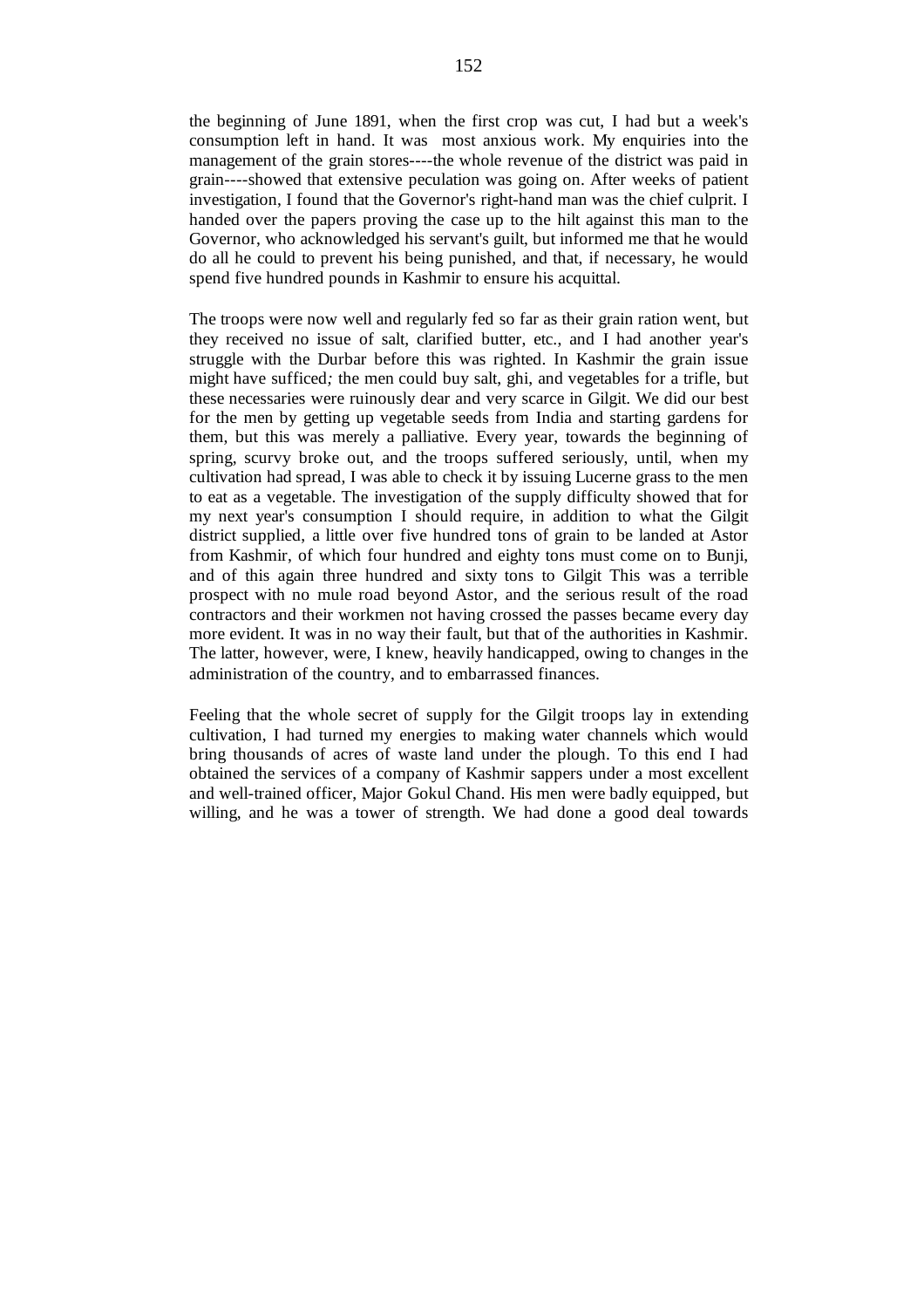improving the irrigation of the valley before I realised the full extent of my coming difficulties in supplying the troops. When I found out exactly how we stood I took off every available man from this most necessary work, and turned all my strength on to the still more urgent task of improving the existing tracks into paths fit for mule traffic. The necessity for this was evident. Over bad roads coolies can only carry a load of from sixty to eighty pounds, in addition to five day's food for themselves. After the first few days they begin to consume what they carry, and bad roads make short marches. Mules carry four and five times as much as men, and only eat twice as much. Roughly stated, that is the whole problem of supply over frontier roads.

Eighteen miles from Gilgit was the fort of Nomal, which the tribesmen had besieged three years before. For fourteen miles the road was fairly practicable for mules, but four miles were impassable in summer. In winter the road ran down into the bed of the river, and mules could use it, but when the snows began melting and poured their floods down the valleys the lower road became impassable, and only men using the upper path could reach Nomal. There were ominous mutterings of a coming storm brewing in Hunza and Nagar, and it was imperative that I should be able to move troops to Nomal and reinforce the garrison at a moment's notice. The road was therefore taken in hand in November 1890, and in a couple of months we had driven a good six-foot road through the bad piece. It was not a pleasant road to ride over when it was finished, for there were sheer drops of two and three hundred feet into the river below, but it sufficed. The last hundred yards of the worst bit of cliff nearly broke our hearts. The hillside was formed of alternate layers of sand and loose water-worn stones, and, cut back as we would, we could not get to firm ground. Four times our carefully-built supporting walls Went with a run. The men were in despair, even my ever-cheery Major Gokul began to despond. Then, at the men's request, we sacrificed a goat, and made offerings to the god whose business it was, erected a little cairn with a duly consecrated flag, rebuilt our walls with layers of brushwood between the stones, and our road stood. I could now sleep in peace so far as Nomal was concerned, and I turned my attention to the bad cliffs between Gilgit and Bunji, and to the road further back.

The labour question was an incessant difficulty. The people of the country were very bad at road-making, and, moreover, had already plenty of work, and I had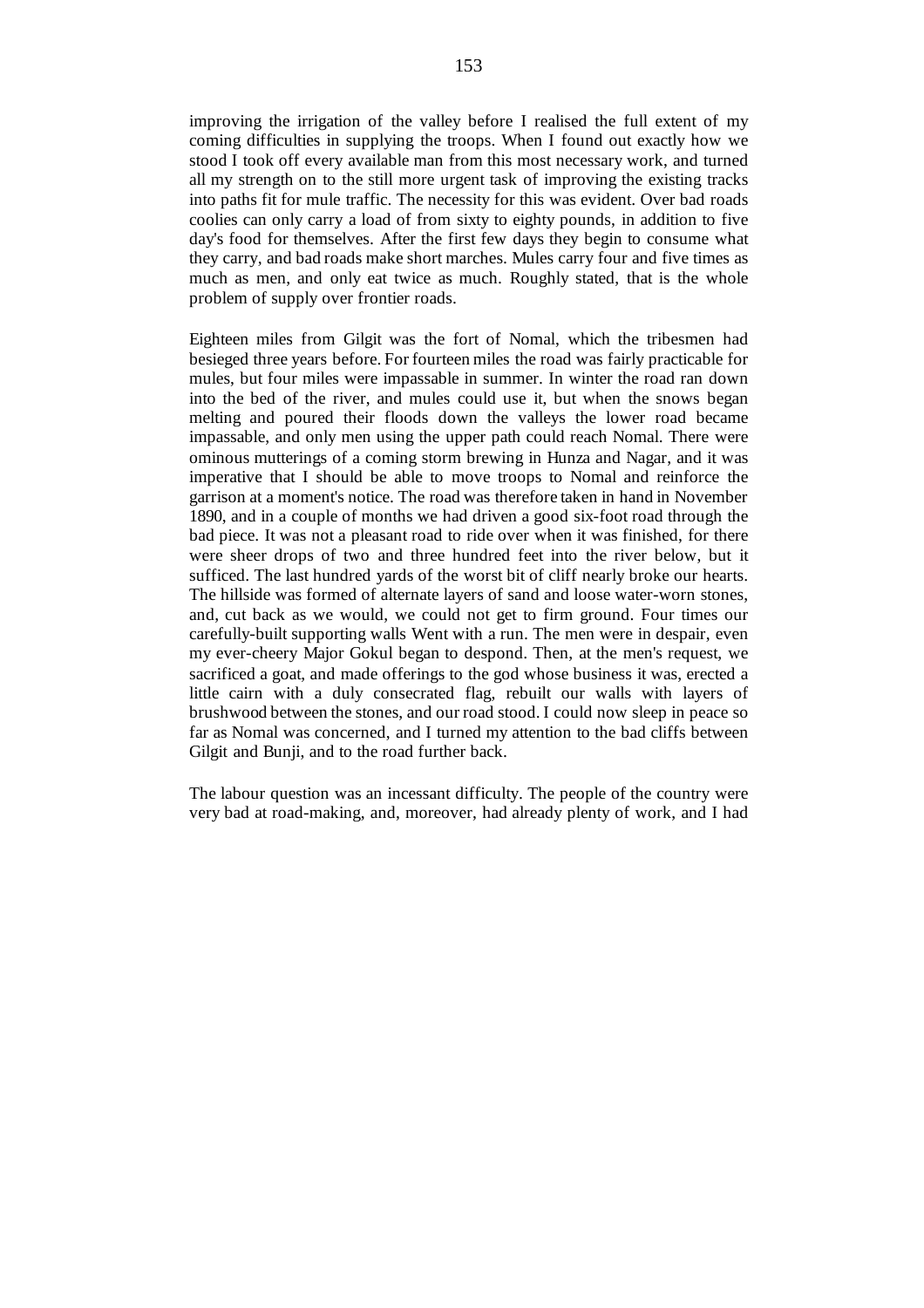not enough tools to employ, or money to pay, large numbers. The men of the Kashmir Imperial Service Troops could not be taken away from their drills, musketry, and hut-building. They had come up the autumn before made up into regiments it is true, but they had received no instruction in the use of their arms, and were useless from the military point of view when they arrived. Willing as they were, they had to be licked into shape, and taught everything from the beginning. It was out of the question to use them for road-making. I had therefore nothing but my company of sappers, and for ten months they worked on the roads practically every day, except on Sundays. It was hard on the men, for road work is very severe, but it was absolutely necessary, and I did my best by giving them extra food and pay to make it easy for them. The result was excellent; before the passes opened we had made the road to Nomal, opened a mule road between Gilgit and Bunji, a distance of thirty miles, and run a track practicable for laden animals up most of the six thousand feet of the dreadful Hattu Pir Mountain, besides improving some bridges on the road to Astor. Luckily much of the thirty miles between Gilgit and Bunji was open ground, but there were many miles of bad going, and to open a mule track through this was a triumph for my men, vile as I must admit the road was to the uninitiated. All this work kept me pretty busy, and I was in the saddle almost every day, riding backwards and forwards to inspect the work.

With the spring of 1891 from all directions came renewed rumours of trouble. The Indus valley tribes, and indeed most of my neighbours, habitually spent the winter, when there was no agricultural work to do, in discussing the advantages and disadvantages of resuming their raids on Kashmir territory, or of attacking each other, and in weaving plots. Embassies passed from republic to republic, and from ruler to ruler, suggesting combinations and general risings. It was the custom of the country, and as a rule it meant but little, but this year, as the scraps of information from all sides reached me, and were collated and pondered over, it seemed to me that all tended to show that real mischief was brewing. The threads I held in my hands persistently wove themselves into one pattern, and that pattern meant war.

However, it was no business of mine to meet my troubles half way, and we went about our work as usual. Thinking it would do the troops good, I moved in April with a couple of guns and some infantry to Gakuch in Punyal, forty miles from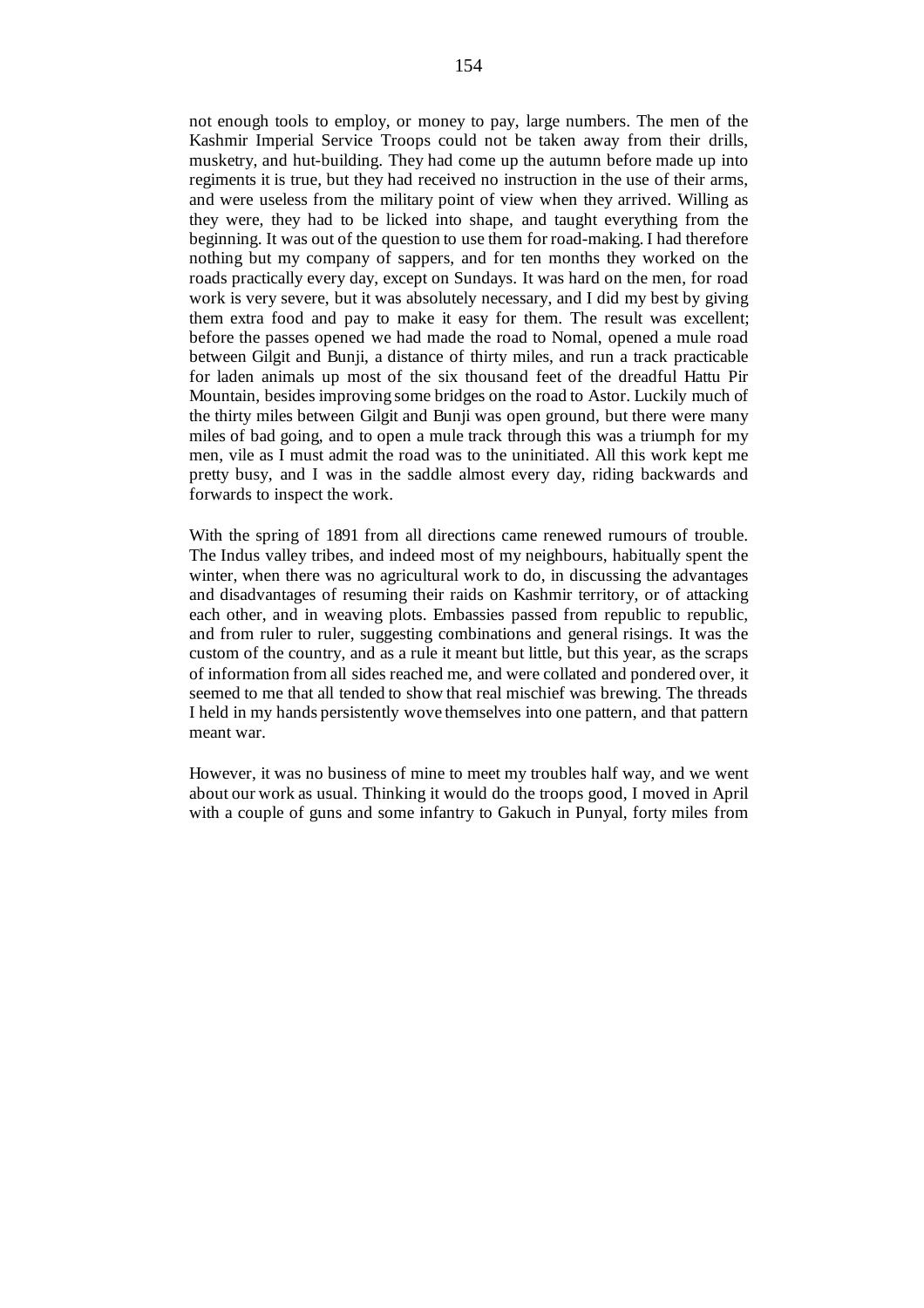Gilgit. The road I have described before; it was an education to the officers and men of the mule battery, and also taught the infantry much that was useful. The marches, short as they were, were very severe. The Governor of Gilgit and the Kashmiri General accompanied the party, of which I was very glad. We, of course, never left the troops, and saw them over the difficult pieces. I gave the men meat rations occasionally, and we saw to their comfort ourselves. This may seem not worth mentioning, but it was a revelation to the Kashmiri officers. Most of the regimental officers and the men were already with us, grateful for the increased comfort of their quarters, for the punctual issue of pay, and for the good quality of their rations, but one and all were unaccustomed to being cared for on the march by their superiors, and appreciated the attention accordingly. Our little expedition had the best effect on the troops. On our return to Gilgit it was much discussed, and I heard with satisfaction that the Governor himself, in an assembly of the senior officers at his house, had pointed the moral.

"Which of you," he said, "would have remained out in the sun on the march, and come into camp with the men? Not one. You would have all ridden on and made yourselves comfortable in camp, and left the men to look after themselves. It is the same all through; no wonder that the 'ikbal' (the fortune) of the English Government is great, and that they rule India."

In the beginning of May, as the snow was now melting and the forests were approachable, we began to fell timber, and to bring it down for the new quarters being built for the troops. The labour was very severe, for the mountain torrents were too violent to admit of floating logs down, and the whole of the wood had to be carried for ten miles by the men. The work was hardly completed by the autumn. We found good timber and a site for a summer camp a couple of hours' ride from my house, up a narrow valley at the head of which was a pass leading to Darel. I went up there one day in May to look at the timber, and to see if we could manage to erect a saw-mill, for we had nothing of the kind, and all sawing had to be done by hand. On my way down I heard that the expected storm had broken in Nagar.

The old chief of Nagar had a favourite son named Gauri Tham, who was married to the daughter of the Raja of Astor. I had met the boy there, and he had been a good deal in Gilgit. He was a very bright cheery fellow of about nineteen, a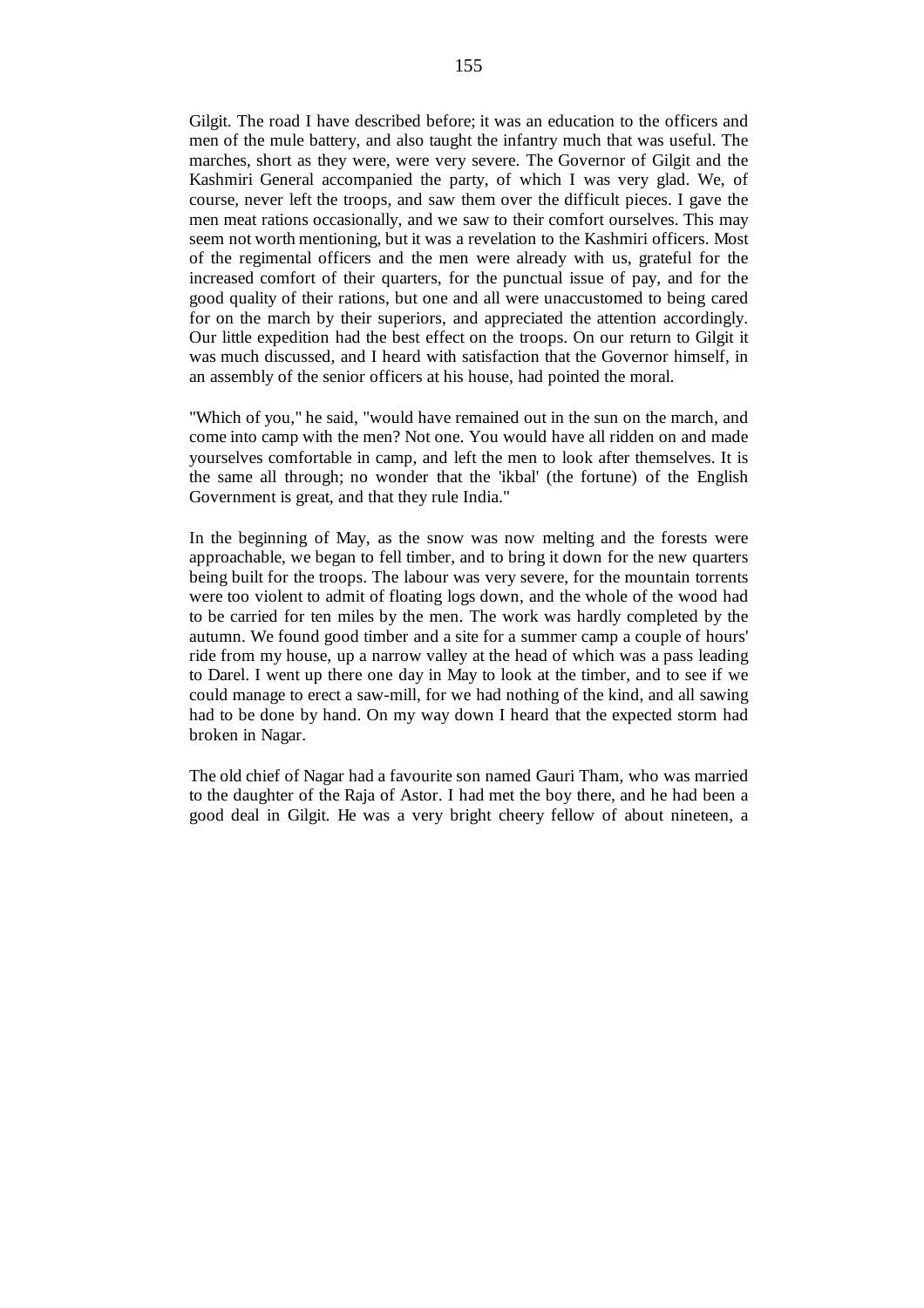capital polo player, and we were all fond of him. To my sorrow I heard that he and a younger brother had just been murdered by their elder brother, Uzr Khan. They lived in a village at the lower end of the Nagar valley, given them by their father to keep them out of Uzr Khan's way, and to enable them to reach the frontier quickly in case of trouble, and Gauri Tham had left his home on a visit to his old father. Half way between his village and Nagar is the Yol Parri, a piece of road which runs across a shingle slope some three thousand feet in height, at the far end of which the path rises through a tangle of rocks to the cultivated plateau. As Gauri Tham reached the rocks he called out to the man behind him that he smelt a burning matchlock fuze; he pulled up his pony and tried to turn, but the beast was awkward, and before he got him round he was shot dead. The pony breaking loose galloped home, and the younger brother, who was outside the village gate at the moment, caught him. Seeing blood on the saddle he jumped on the pony's back, and started to ride for his life towards the frontier. But Uzr Khan's plans were well laid, and he was at once surrounded and stopped. Seeing that all was over he threw himself off, tore open his shirt, and called on his murderers to complete their work. In another moment he was dead.

I felt the murder deeply, for, at the old chief's request, I had advised Gauri Tham to return to Nagar territory some months before. I had known for some time that Uzr Khan was desperately jealous of the boy, who was his father's favourite, and very popular with the people, that he hated his brother with added bitterness for his popularity with us, and that in his ignorant and suspicious mind lurked the fear that on the old chiefs death we should support his young brother, should he attempt to gain possession of the little kingdom. Yet I had been obliged to advise the boy to act as his father wished, and this was the result.

The murder did not affect the position on the frontier, but the news which came at the same time that I heard of it did so very seriously. Twelve miles beyond Nomal lay Chalt, a small fort held by Kashmir troops under an agreement with the Nagar Chief. Close to it lay Chaprot, in which also there was a detachment of Kashmir troops. Uzr Khan was now collecting his forces, and preparing to attack both Chalt and Chaprot. He would have moved the moment the murder was committed, but that he was not quite sure of what his father would do, and that he was in correspondence with the Hunza Chief and not in complete accord with him, Two young nephews of his were in Hunza, and he had sent to the Thum and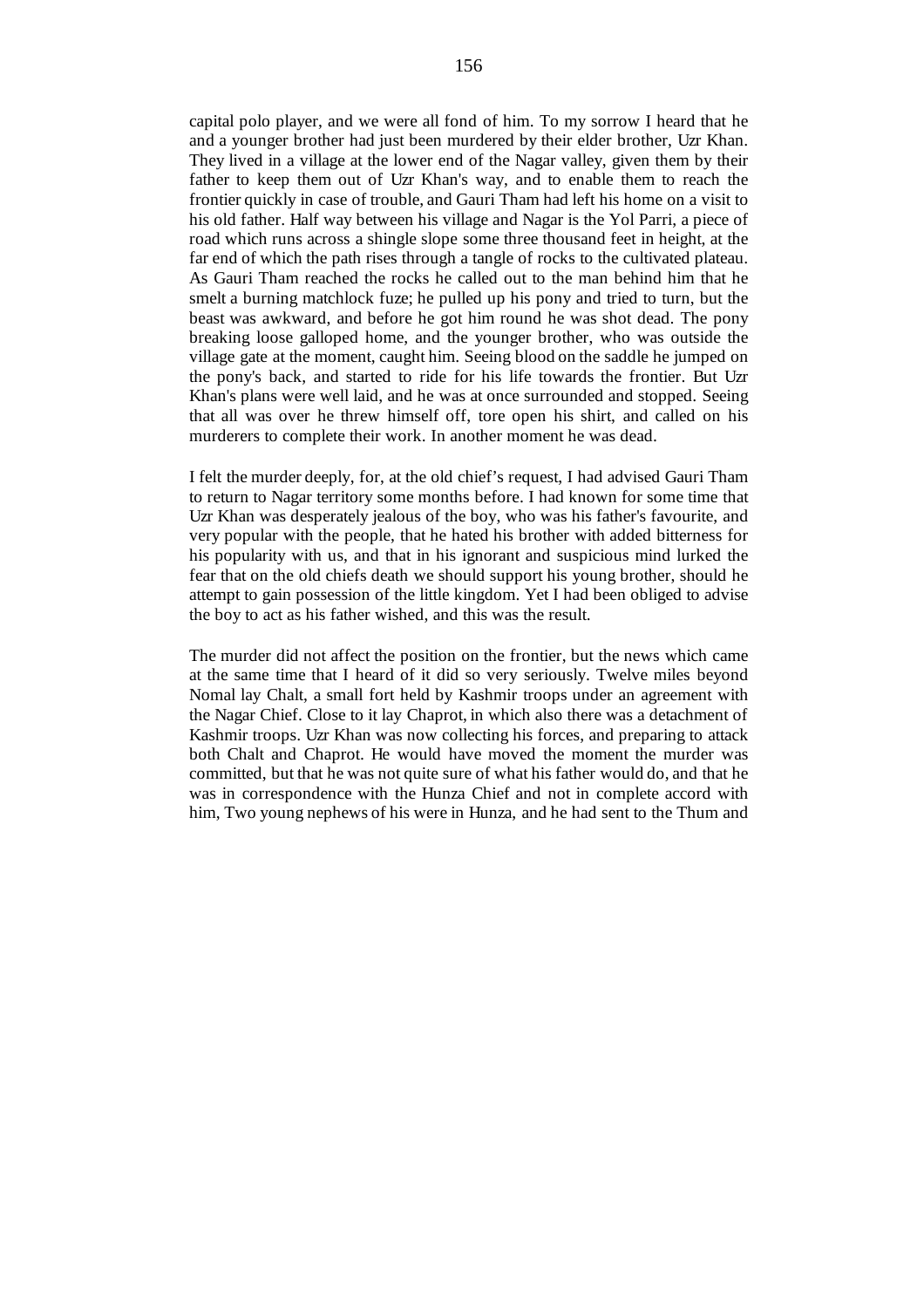asked that they might also be killed. The Hunza Chief had declined; he was apparently of opinion that they might be useful later in case of trouble with Nagar, being nearer in succession than Uzr Khan, and, moreover, they were his sister's boys. So he declined with indignation, and relations for a few days were strained between the two scoundrels.

There was not much time to think; moreover, I naturally had in mental pigeonholes plans to meet emergencies, and I decided at once to make a dash for Chalt. I thanked my stars for Major Gokul and his sappers, and for our new road to Nomal. I gave the order at three in the afternoon, and by dusk two hundred men of the Kashmir Body Guard regiment, little Gurkhas and Dogras, were over the rope bridge and on their way, with their full complement of ammunition and rations. It could not be done quicker, for not more than half a dozen men at most could be on the bridge at one time.

To cross the guns was a more difficult matter. The Gilgit river was in full flood, a hundred and fifty yards wide, and running like a mill race. The mules we swam over, their kit and ammunition crossed by the rope-bridge, but we had to make a raft and cross the guns on that. It was ticklish work, but by two in the morning the detachment of two guns was safely over.

There were other things to think of, and selecting a couple of men I could trust I started them off as hard as they could go to Chalt, with orders to cut the rope bridges over the Hunza river and over a stream which ran into it just above Chalt from the Hunza side. If they succeeded in doing this before Uzr Khan moved I knew that I should forestall him, for I calculated that he would not dare to cross on rafts even if he could, and that it would take several days to repair the bridges. At the same time I sent an express to Raja Akbar Khan of Punyal, calling on him to turn out his merry men, and to move across the hills and join me at Nomal. We had organised a couple of hundred Punyali levies, who on this and subsequent occasions did yeoman's service. The moment I decided to move I also sent off a handful of local levies to seize the Chaichar Parri, a terrible cliff position on the Gilgit side of Chalt, the possession of which was rightly held by the Hunza-Nagar people, and by the inhabitants of the neighbouring states, to be of the utmost value. Once this was in our hands our march to Chalt could not be disputed, though a column might be harassed by fire from the left bank of the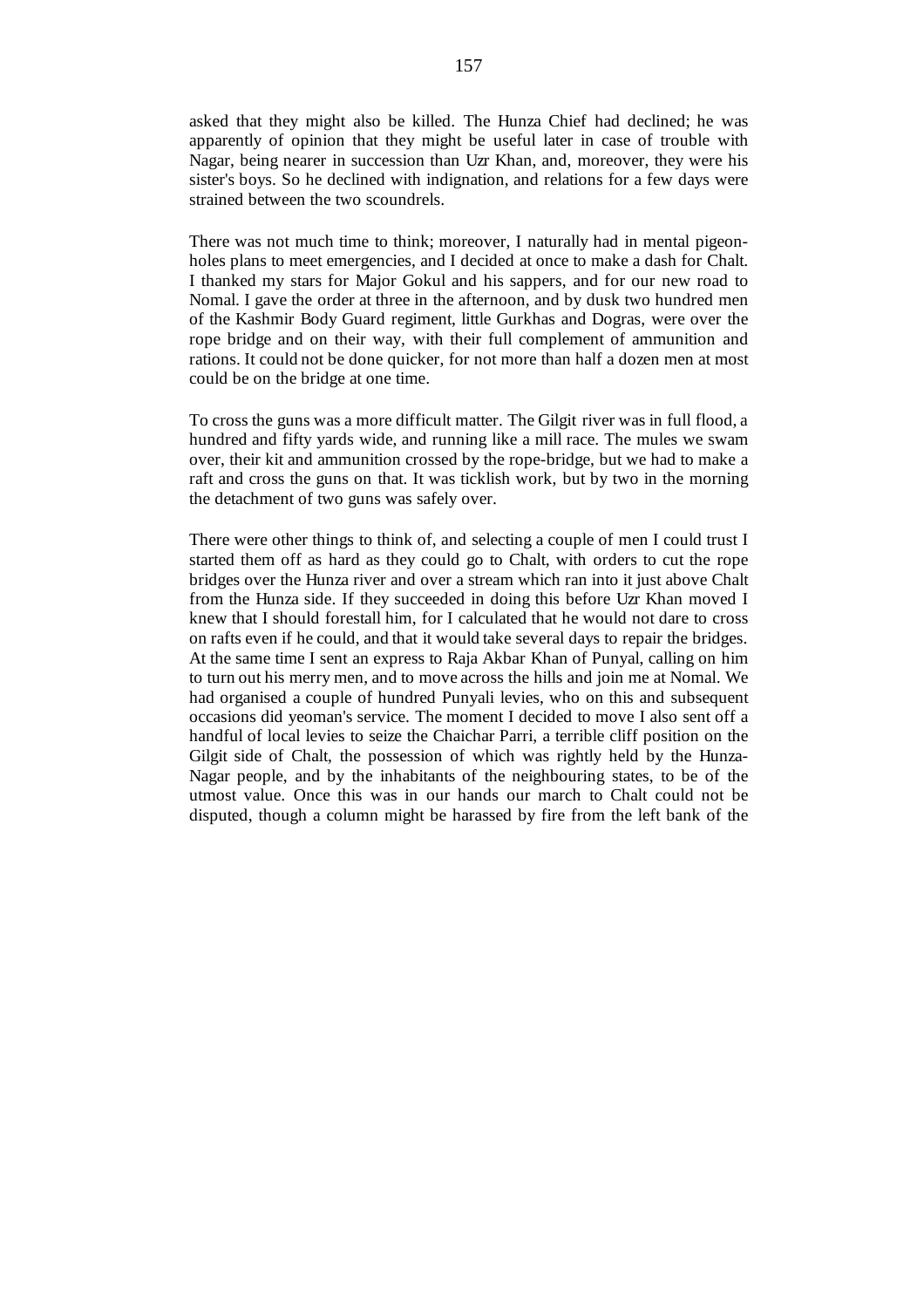This was one of the numerous occasions on which the absence of a telegraph line was a godsend. A man must be able to take responsibility on the frontier, and so long as he honestly sticks to the spirit of his general instructions, it is much better that he should have a fairly free hand.

A couple of hours' canter in the early morning carried me to Nomal, where I found my little army in high feather, and full of fight. I had left the Governor of Gilgit wringing his hands and prophesying disasters, but the General girded on his sword and came cheerfully along, confident in my star. At Nomal I heard that the Chaichar Parri was in my hands, and in the afternoon we pushed on another six miles before halting for the night. The last part of the road had been so bad that I could not bring on the guns, but I turned out every available man of the Nomal garrison and set them to work to improve it, and arranged for the guns to be brought on later. Early next morning we pushed on, being caught up half way by Raja Akbar Khan and the Punyali levies under their chiefs, mostly the Raja's cousins and brothers, and after a severe march reached Chalt in the afternoon. I found that my men had cut the bridge, and that my arrival was totally unexpected. I made the best dispositions feasible for my little force, and sat down to wait events. An attack was threatened the first and second nights, but it did not come off. I heard afterwards that my move had come as a complete surprise on Uzr Khan, who was collecting his forces at Nilt, eight miles off.

The next few days were a little anxious, but each day that passed without my being attacked made for peace. Uzr Khan wanted war, but feared to make it, and his old father and the more sensible men of the country were against fighting. Every hour's delay saw us strengthened, and the chances of an attack on Chalt by the Nagar forces being crowned with success rapidly diminished. The guns got through on the third day after my arrival, though getting over the Chaichar Parri was difficult work. The mules had to be swum across the river below the great cliff, and recrossed again above it, a reach of fairly smooth water, making this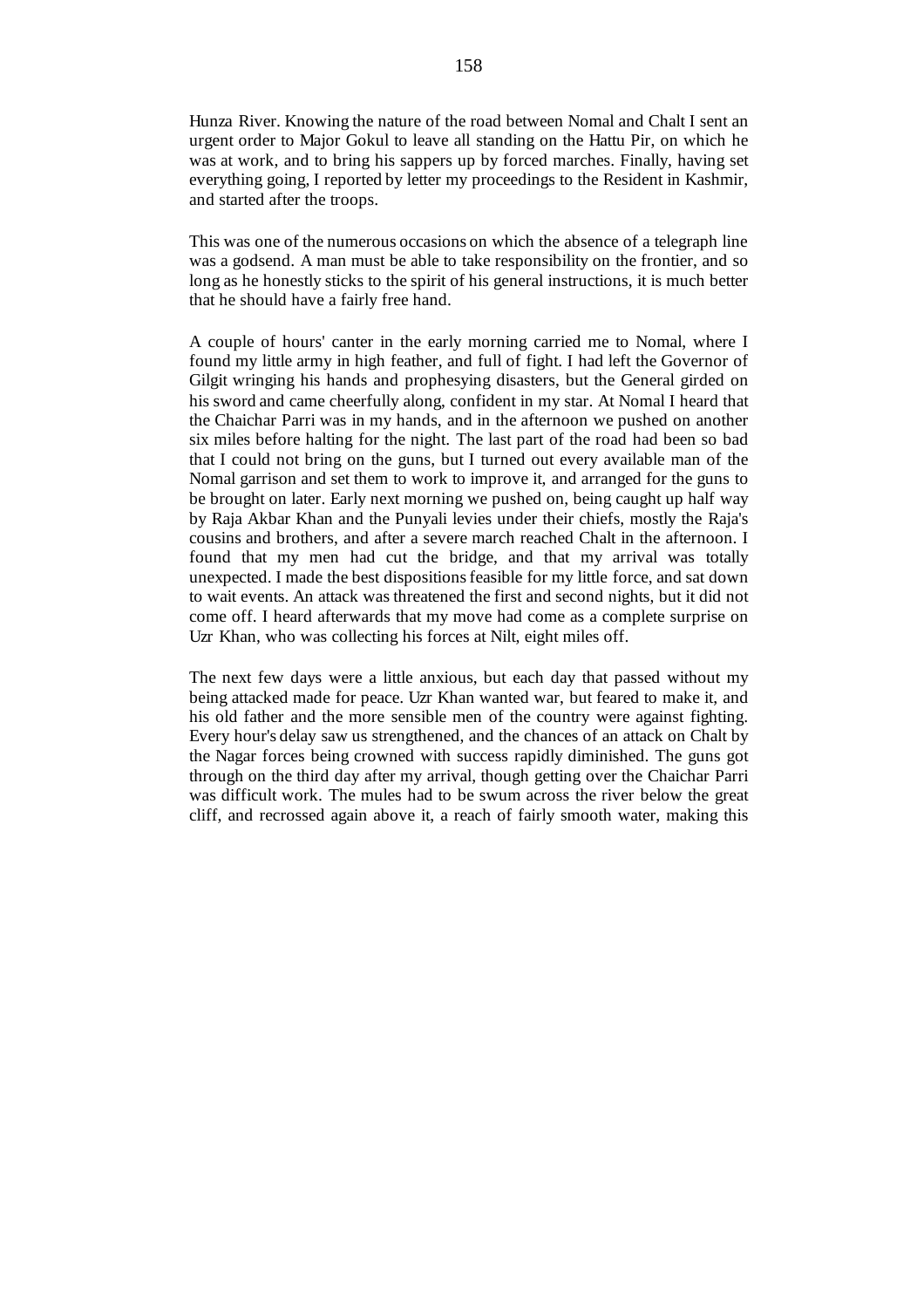possible. It was dangerous work at the best, and some of the men had narrow escapes of being carried down the river and drowned. The arrival of the guns strengthened my position very much, and I awaited events with equanimity, utilising every moment to improve the road behind me. When we marched up there were eight places where mules had to be unladen in as many miles; on our return, three weeks later, there was a practicable mule road open right through from Chalt to Gilgit, a distance of thirty miles.

After ten days or so of *pourparlers* the Hunza-Nagar envoys came to my camp in a suitable frame of mind, and we discussed the situation. Both states were for the moment honestly anxious to avoid war. Uzr Khan's contemplated coup had completely failed, and the boot was on the other, leg very completely. The fort of Chalt, though contemptible from the military point of view, was now three times as strong as we had found it; it was garrisoned by picked Kashmir troops amply provisioned, and last, but not least, we had driven a road through the Chaichar Parri. I had been told that any attempt to make a road, or to strengthen the fort, would inevitably lead to war, that the tribes looked on Chalt "as on the strings of their wives' paijamas," and by a timely move I had prevented war, strengthened the hold of Kashmir on its frontier posts, and made it easy to reach them. The first and most important step towards curbing the tribesmen and barring the road to their raids had been taken, and without firing a shot.

Having come to an understanding with the envoys, and given them some advice which I much doubted their taking, and a plain warning that any attempt to occupy the Kashmir frontier posts, or to hold the road between them and Nomal, would be taken as an "unfriendly act," and treated accordingly, I marched back to Gilgit. The storm was for the moment averted, but I had no hope that the settlement was permanent, for I knew Uzr Khan's ambition to make himself master of Chalt, and the Hunza Chief was busy breaking every one of the terms of his agreement with us. He was still raiding across the northern passes; a band of his ruffians had had the insolence to kidnap a Kashmiri subject at Nomal, and to sell him into slavery on the Pamirs, and we had further serious causes of complaint. In other ways than those mentioned above my move had been a success. The Punyali levies were radiant at our having forestalled Uzr Khan, and occupied the Chaichar Parri without striking a blow. The news spread through the country-side like wild-fire, the prestige of the Kashmir troops and their own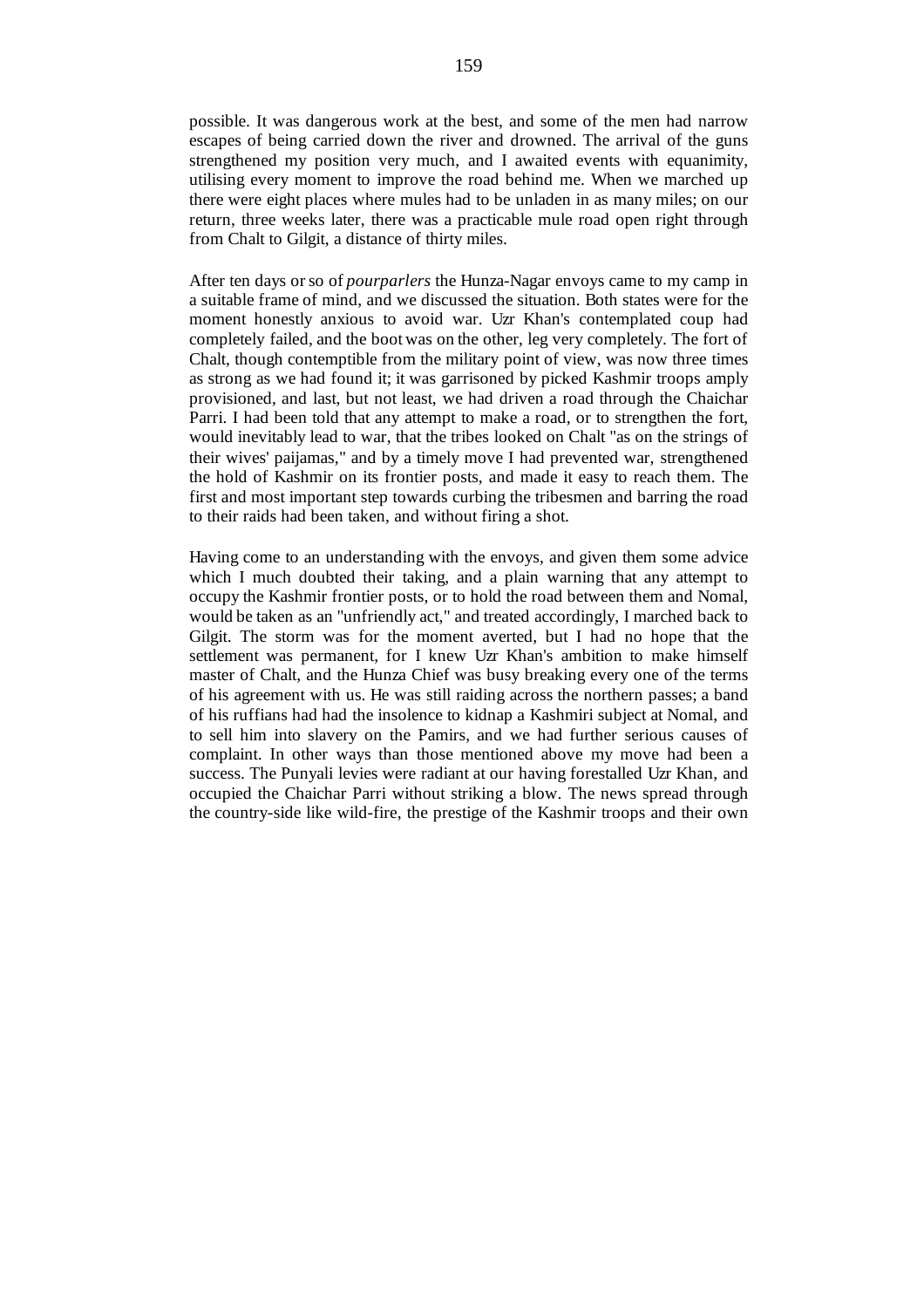which was connected with it rose with a bound, and they felt confidence in our leadership and fortune.

For the next few months nothing of importance occurred, until early in August Raja Ram Singh, the Maharaja's brother, and the Commander-in-Chief of the Kashmir army, came up to inspect Gilgit. I was delighted at his coming, for it gave me an opportunity to show him what we were doing to increase the comfort and efficiency of his troops, and to consolidate the power of the Kashmir Government on the frontier. Various little traps were set with the object of embroiling me with him, but my Intelligence Department was fairly well organised, and I was able to avoid them. It afforded me much interest to explain them to him, and they gave us both a good deal of innocent amusement. The meanest was got up by one of the military officers. I heard that he had collected the sweepings from a condemned store of old and weevil-eaten grain, and had made up a packet which he meant to submit to the Raja as a sample of the rations issued to the men.

The evening after the Raja's arrival I took him all over the fort, showed him some of the dog holes the troops had been accustomed to live in, all of which were not yet cleared away, and the fine new quarters for the men which were just approaching completion. I then took him round the grain stores, and showed him the grain being issued to the troops. After a most exhaustive inspection, for I was determined that he should see everything as it really was both good and bad, we were standing outside the fort gate in a large group; every officer, British and Native, being present, and my turn came. Turning to the Raja I said I understood that an officer had some grain he wished to show him, and that with his permission I would ask the gentleman to produce it. If a shell had burst in our midst it would not have produced a greater effect. The culprit turned white, and looked helplessly round, his fellow-conspirators showed consternation in their faces, and those who were not in the secret bent eagerly forward. I insisted on the sample of grain being brought, and when it was produced I opened it and showed it to the Raja, It was, of course, absolutely unfit for human consumption, but the visit we had paid to the granaries had completely knocked the bottom I out of the plot. Pouring the stuff on to the ground I said to the Raja that any explanation was unnecessary, and, addressing my friend, advised him to get up a better case if he wished to make mischief between his Commander-in-Chief and myself.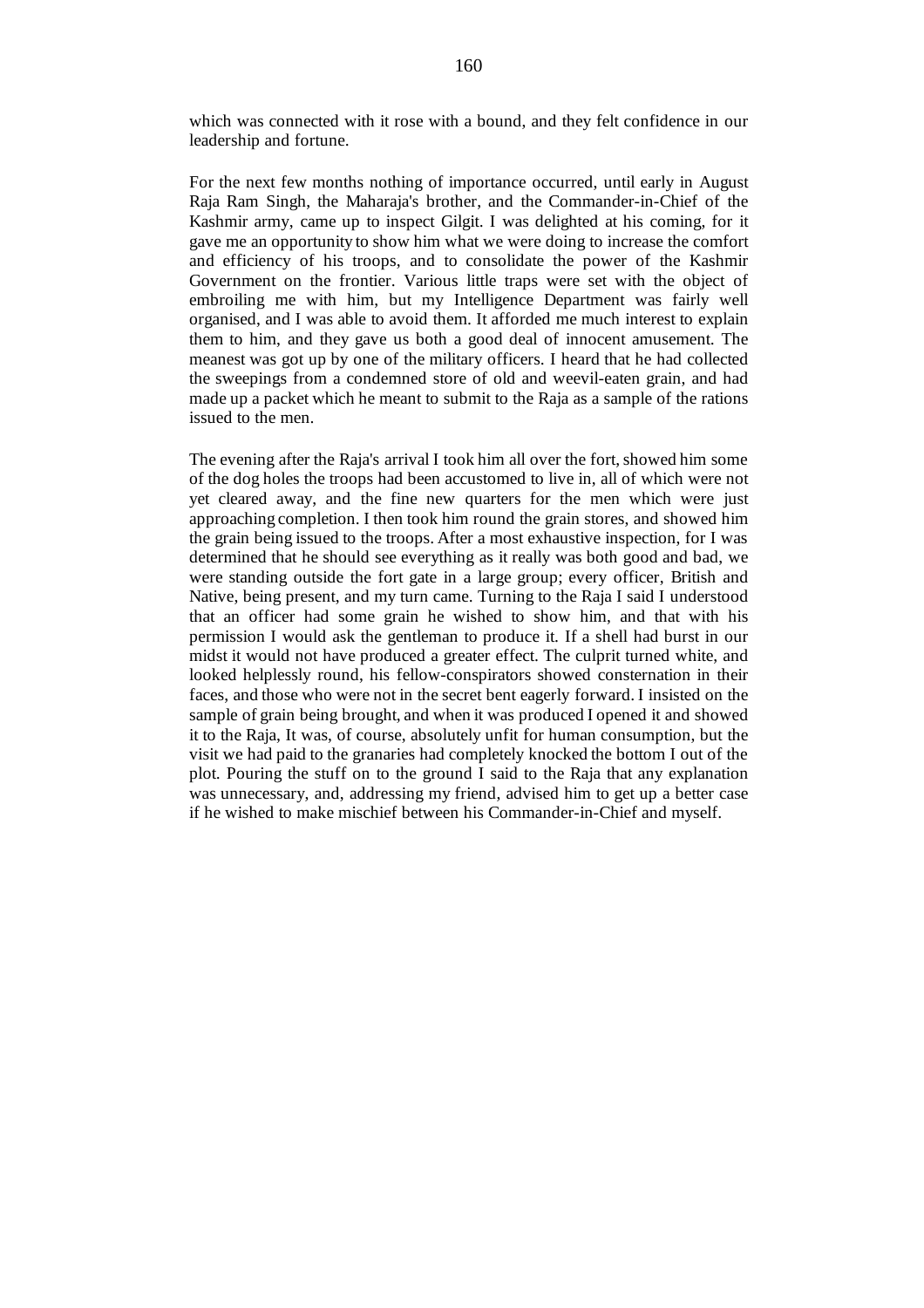In consequence of my reports as to the condition of the frontier, and of the difficulties likely to arise with Hunza and Nagar, war with which had only been averted by my dash to Chalt, I had been summoned to Simla. Taking leave therefore of Raja Ram Singh, who extended his tour to Nomal, I started for India. During my absence the frontier was much excited by the military promenade of the Russians on the Pamirs, portions of which they annexed, and by their arresting Captain Younghusband on them, and marching him back to the limits of their newly acquired territory. On my arrival in Simla the whole question of the Gilgit frontier was exhaustively examined, and the Government of India decided to reinforce the Kashmir troops in the Gilgit Agency by a detachment of two hundred men belonging to the 5th Gurkha regiment, and by two guns of one of our native mountain batteries.<sup>4</sup>

Further, in consideration of the fact that the Hunza ruler had broken all his engagements with us, that an attack on the Kashmir garrison of Chalt had only just been prevented, and that it was more than likely that a further attempt would be made in the autumn by the tribesmen, the Government of India decided to order me to move troops to Chalt in October, to build a small fort there, and to improve the road between that place and Gilgit. I was instructed, when I moved the troops to Chalt, to write to the Chiefs of Hunza and Nagar, saying nothing about their misconduct, but informing them that it was necessary for their safety, and for that of Kashmir, that we should have free access to their territory, in order to make all requisite arrangements for holding the line of the frontier. They were to be told that we had no intention of interfering in their form of Government, but that our arrangements would include the making of military roads, and that, as they owed allegiance to the British Government, they would be expected to give any aid in their power. If the Chiefs refused their consent to the road-making they were to be told that the roads must be made, and that unless they complied with our demands, troops would enter their country, and make the roads in spite of them. In this case, or in that of the Chiefs assembling their forces to prevent the building of the Chalt fort, I had orders to move across the frontier.

In order further to strengthen my hands, the want of British officers having been much felt by me in the previous May when I had moved to Chalt, I was given a picked lot of fifteen young officers. Orders were also sent to Gilgit to occupy at once the Chaichar Parri. It took some time to settle all this, and it was October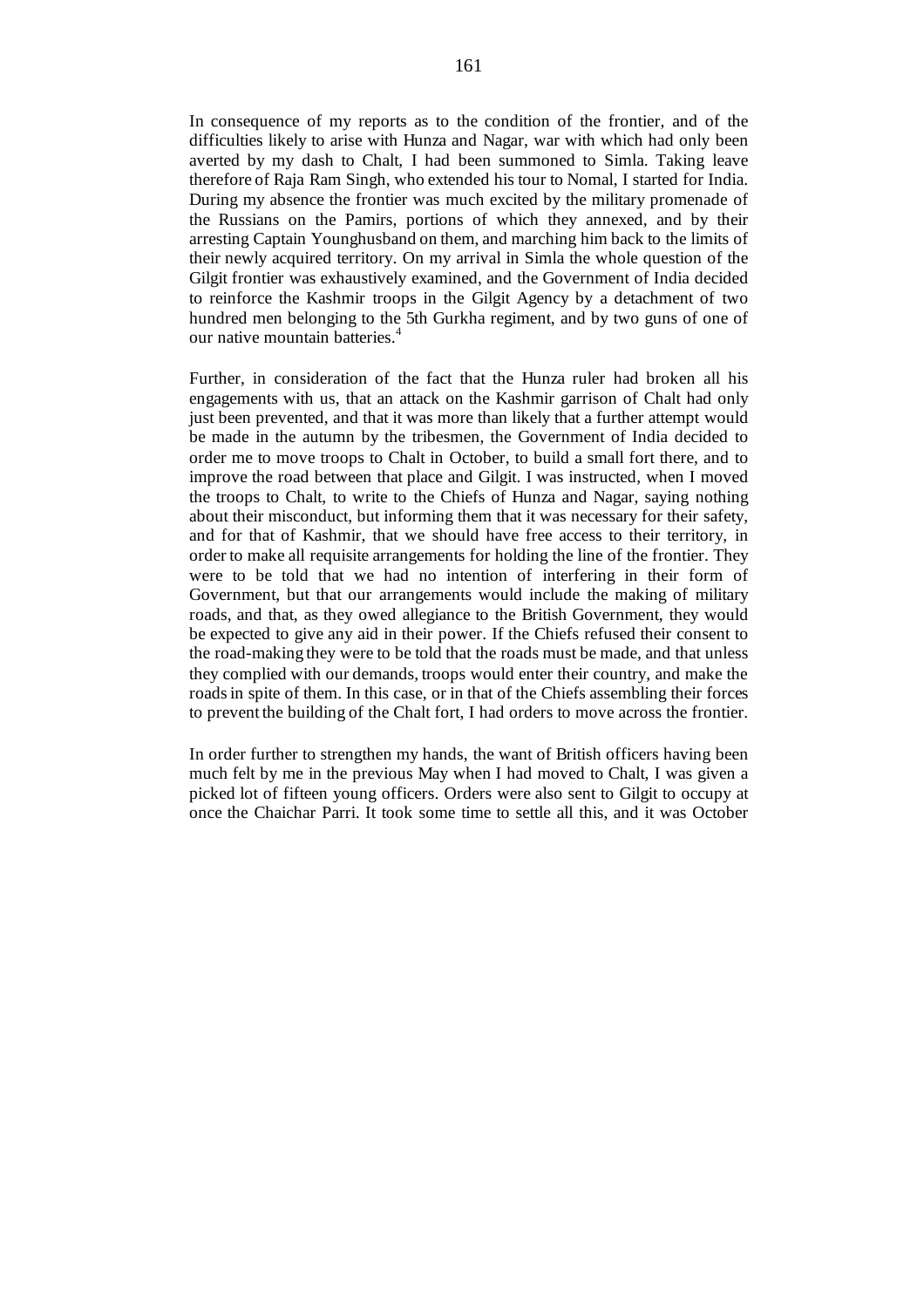before I left Simla. From there I went to Srinagar to see the Resident in Kashmir, and to make various final arrangements for the move through Kashmir and up to Gilgit of my reinforcements. I found the Durbar fully occupied in making arrangements in connection with Lord Lansdowne's coming visit to Kashmir, and from what I heard of the transport arrangements I feared that the supply of the Gilgit force was in a bad way. How bad matters were I did not discover until I had crossed the passes. We crossed the Burzil in a heavy snowstorm, which entailed some danger and two days of extreme discomfort, and which boded ill for the troops coming up behind us, and for the transport on the road. The shelter houses on each side of the pass, the construction of which I had unavailingly urged, were not completed, and the lives of many men were in consequence sacrificed.

On arrival at Astor the full measure of my difficulties disclosed itself. The arrangements for the supply of the Gilgit force had this year been put by the Durbar into the hands of a great contractor in the Punjab, totally ignorant of the conditions existing on the frontier, and of the nature of the roads over which transport had to work. His arrangements had absolutely broken down, nine-tenths of the grain and stores were lying at Astor, eighty miles from Gilgit, and the contractor's agent was waiting my arrival at Astor utterly helpless. Again I was thrown on to my own resources, but this year the difficulties to be solved were greater than usual. War on the frontier was almost a certainty, and in addition to the Kashmir brigade I had to feed two hundred of our own men, a section of a mule battery, and some thousands of coolies. I spent a few days at Astor trying to evolve order out of chaos. I ordered Manners-Smith from Gilgit to Skardu in Baltistan to collect coolies and send them to Astor, placed an officer in charge of the transport, granaries, and stores at the latter place, and scattered others along the road to act as transport officers. All responded well to the calls I made on them, and in little over a month I had a sufficiency of grain and stores landed at Gilgit, at the expense of tremendous exertions on the part of officers and men, and of considerable suffering to coolies and transport animals. For the third year in succession I cursed the ignorance and mismanagement of the authorities in Kashmir.

Before leaving Astor I received bad news. The detachment of Gurkhas, crossing the Burzil in cloudy weather, had been caught in fresh snowstorms, and eighty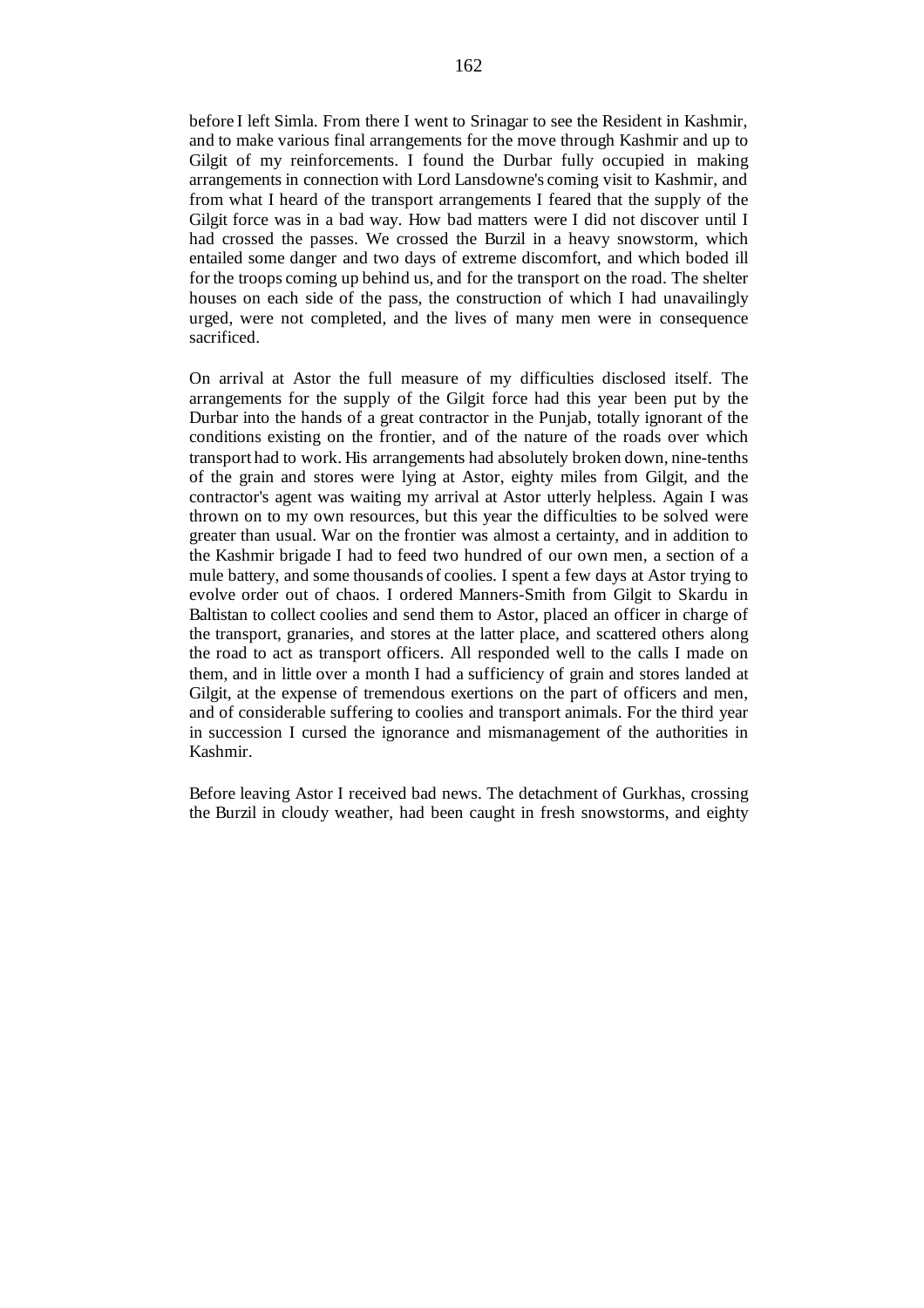men and coolies were seriously frost-bitten. Among the sufferers was their Commanding Officer, Captain Barrett. Many of the unfortunate men died, and many more were maimed for life. Having made the best arrangements possible for the relief of the sufferers, I pushed on rapidly to Gilgit, and was not altogether pleased with the news which awaited me there. There were fresh persistent rumours of an intended attack on Chalt, and the garrison of that post had been allowed to fall short of food supplies. Foreseeing the necessity which might arise for rapidly preparing flour for the troops, I had given orders for a number of water-mills to be constructed; not one had been built. However, if there were shortcomings on the one hand, on the other there was cause for satisfaction. The two best Kashmir regiments under the careful instruction of my staff officer, Captain Twigg, and of Captain Townshend, now Lieutenant-Colonel Townshend, C.B., D.S.O., of Chitral fame, had made rapid strides, and were in fairly efficient condition.

It was a time of stress and anxiety, and I sent pressing representations to Kashmir, urging that every effort should be made to push on stores and munitions of war to Astor. Late as the season was, I kept a thousand mules working between Astor and Bunji for another month, at the risk of having the passes closed behind them, and of having to sacrifice the greater number, for I had no fodder to keep them during the winter. They were sent back late in November, and got through to Kashmir after great hardships, but with no serious loss.

I had obtained the services of a lot of boatmen and boat-builders from Attock, in the Punjab, men accustomed to dealing with the Indus in flood, and with their help we had built several good boats, and established a ferry across the Indus above Bunji. But, great as their help was, it would have been but of little use but for the talent of my friend, Captain Aylmer, R.E., who had come up with me. Some fifty miles of telegraph wire was lying at Bunji, sent up by the Durbar, with the object of opening a line between Gilgit and Skardu in Baltistan. This we impounded, and with it and such frail timbers and scraps of wood as we could hastily collect, Aylmer, in three weeks after his arrival, built a temporary bridge over the Astor river, another over the Gilgit river, and established a wire-rope ferry over the Indus, which worked the big boats, and crossed hundreds of tons of grain and military stores, and thousands of baggage animals and coolies. It is impossible to over-estimate the value of this work to me at the moment. Duncan,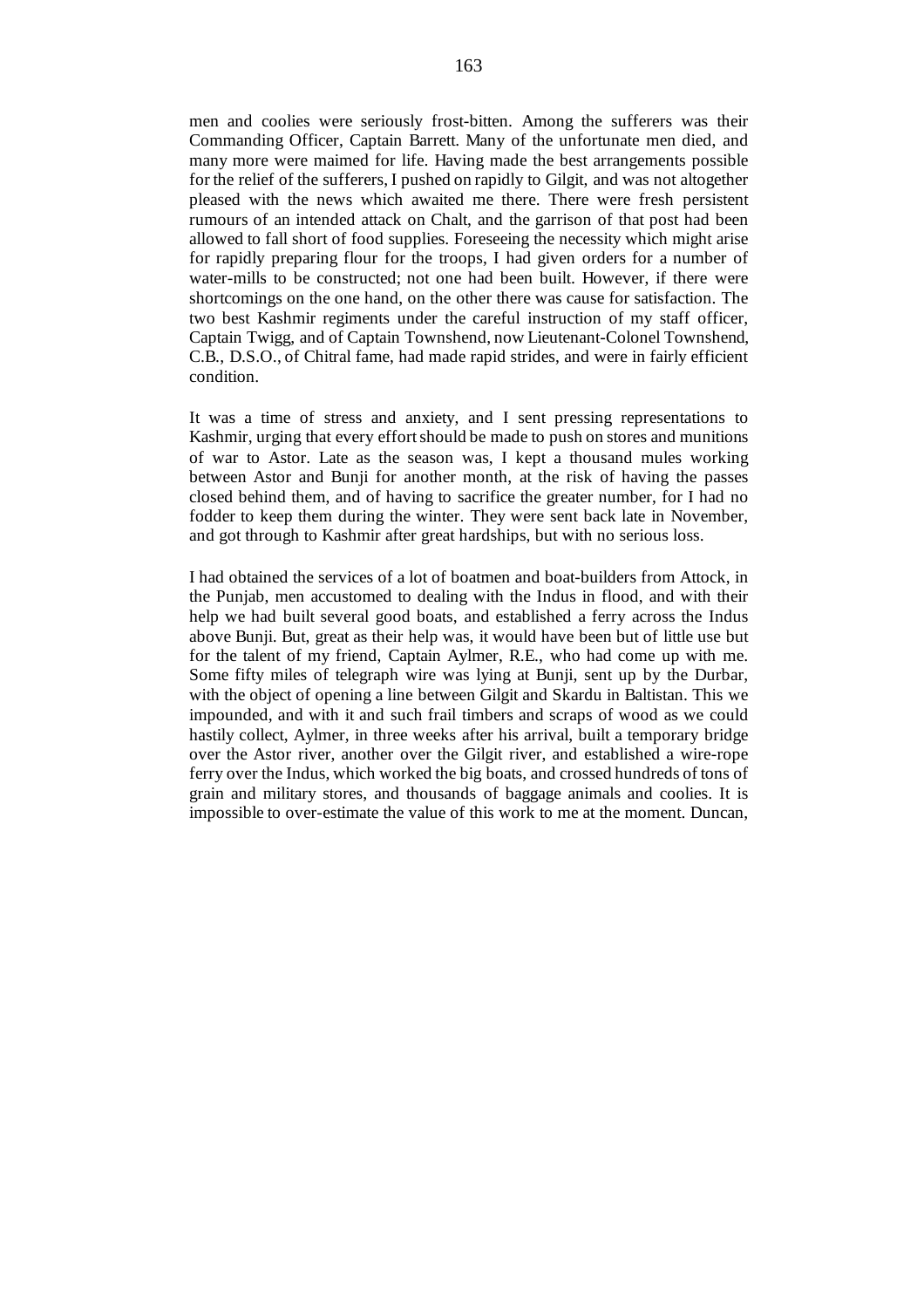of the Pioneers, was in transport charge at Bunji, and his indomitable energy, and that of the other officers working behind him, piled the landing stages with mounds of grain and munitions of war. But even his ceaseless activity could not have conquered the difficulty of crossing convoys over the Indus in barges that had to be rowed, and of landing the stores in Gilgit in time. The establishment of the wire-rope ferry over the great river solved the question. A good Royal Engineer officer on the frontier is worth his weight in gold, and Aylmer was one of the best He was invaluable; without him my force would have been paralysed.

By the middle of November all was ready. The necessary troops were collected at Gilgit, and I had a month's supply in hand, and more coming in daily. It was a month later than the Government had meant me to move, but that was not my fault. The position was not without elements of risk. To the south the Indus valley tribes, as usual on the approach of winter, were discussing the advisability of forming a strong coalition, and of attacking Bunji. If we failed in Hunza, I knew that the attack would come off. I had, therefore, to leave one Kashmir regiment at Bunji, and on the road near it, guarding the line of communication with Astor, where my grain reserves were, and holding the posts at bridges and ferries. Chitral was uneasy, and my friend Prince Hal, from his headquarters in Yasin, was in communication with the Indus valley tribes, and was ready for a dash at Gilgit in case we came to grief.

No one on the frontier believed in the possibility of a peaceful settlement of our differences with Hunza and Nagar. These states were arming. Confident in the strength of their defiles, and of their power to seize Chalt, and to defeat Kashmir troops as of yore, they meditated seizing the Chaichar Parri, and possibly besieging Nomal. A spy of theirs had been captured near Nomal, and gave valuable information as to the intended move. The tribesmen were collecting for a dash, and the time was come to advance. The detachment of the 5th Gurkhas reduced by losses from frost bite to a little over a hundred and eighty men, and the two guns of the Hazara mountain battery were accordingly moved to Chalt, and the improvement of the road behind them was undertaken. Mr. Spedding, the head of the firm of contractors which was making the road from Gilgit to Kashmir, had placed his European staff and a body of picked Pathan labourers at my disposal, and they did splendid work on the road, and subsequently advanced with the force as far as Nilt.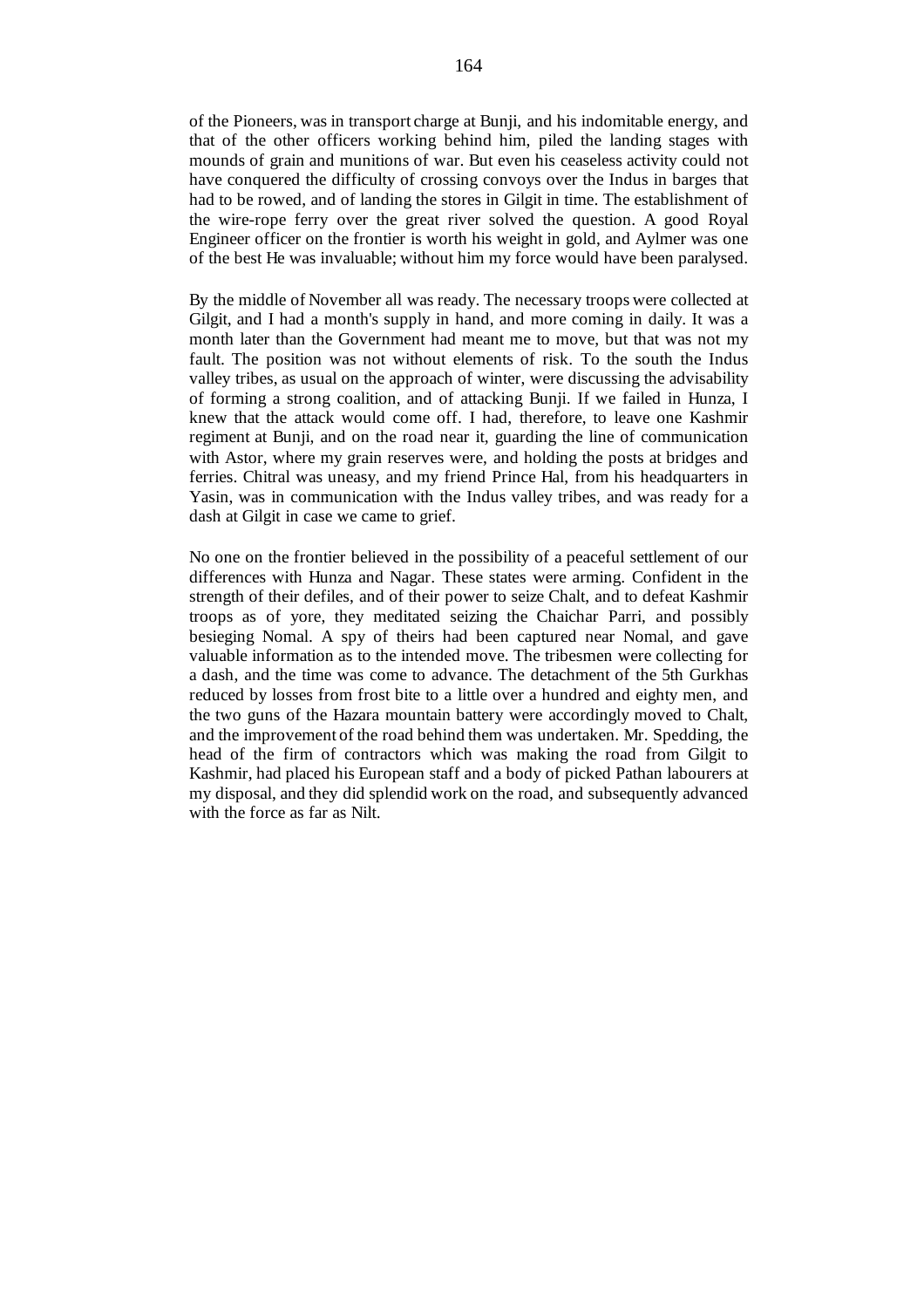A few days before I started the remainder of my force to the front George Robertson rejoined me from Kafiristan. We had much to talk over. Having a presentiment that I should not see the little campaign through, and feeling that the next senior officer, from his ignorance of the people and country, would not be in a position to deal with the chiefs when opposition was over, I wrote an order appointing Robertson chief political officer to the force, in the event of the command passing out of my hands. I had reason later to congratulate myself on having done so.

By the end of November my troops were concentrated at Chalt, and I moved there myself. I had for some time been in constant communication with the chiefs, and had exhausted every means of persuasion by letter, and by the mouth of trusted envoys, in the hopes of arriving at a peaceful solution, but in vain. Finally, on the 28th of November, I sent in my ultimatum to the chiefs who were with their forces, Safdar Ali Khan of Hunza at Mayun, and Uzr Khan at Nilt, about eight miles from my camp. I gave them three days to think it over, but on the second my envoy returned on foot, having been robbed of his horse, insulted, and threatened with murder, and informed me that the chiefs had decided to fight The Nagar Chief wished for peace, but Uzr Khan and the war party were too strong for him to resist. The Hunza Wazir had drawn his sword during the deliberations, and sworn to kill the first man who spoke of agreeing to our demands. The answer from Nagar was firm and dignified, that of the Hunza Chief was couched in the most insulting terms. There was nothing more to be done, and on the afternoon of the 1st December 1891 we crossed the Hunza river above Chalt by a temporary bridge thrown by Aylmer, and bivouacked on what was now the enemy's ground. I had done my best to preserve peace, and I had failed. But as I lay under the stars, listening to the talk and laughter of the bivouac, and went over again and again in my mind the events of the last few months, I knew that I had left no stone unturned to avoid war. The tribesmen had rushed on their fate, the die was cast, and all that remained was to strike quick and to strike hard.

There is a certain school which is never tired of accusing soldiers and political officers on the frontier of stirring up strife out of a desire to extend the limits of our power at any cost, and to snatch personal distinction from the resulting war. If these critics had ever commanded, even in the smallest expedition, they would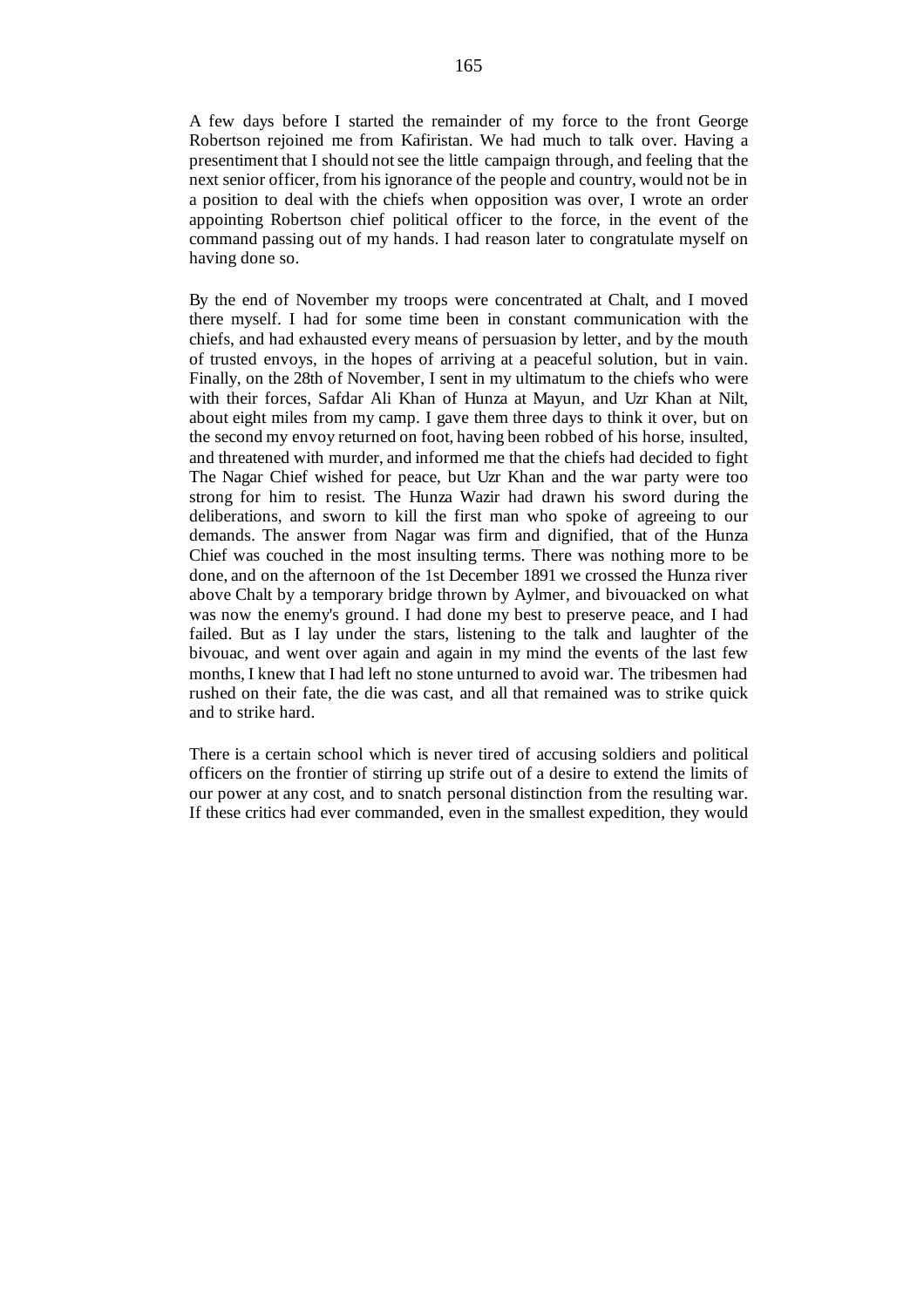understand the terrible responsibility which weighs on a leader, not alone on account of the hundreds of lives depending on his judgment, but from the fact that the honour of his country's arms, and its good name for truth and honesty are in his hands. Had they once felt what this means they would be less free with their unworthy imputations. If there are responsible English gentlemen who would plunge their country into the smallest war *le coeur léger* for the pure lust of conquest, or for the sake of their own paltry personal ambition, I thank God that I have not met them. Such men must be few and far between.

4. \* Blue Book. Correspondence relating to the operations in Hunza Nagar, 1892.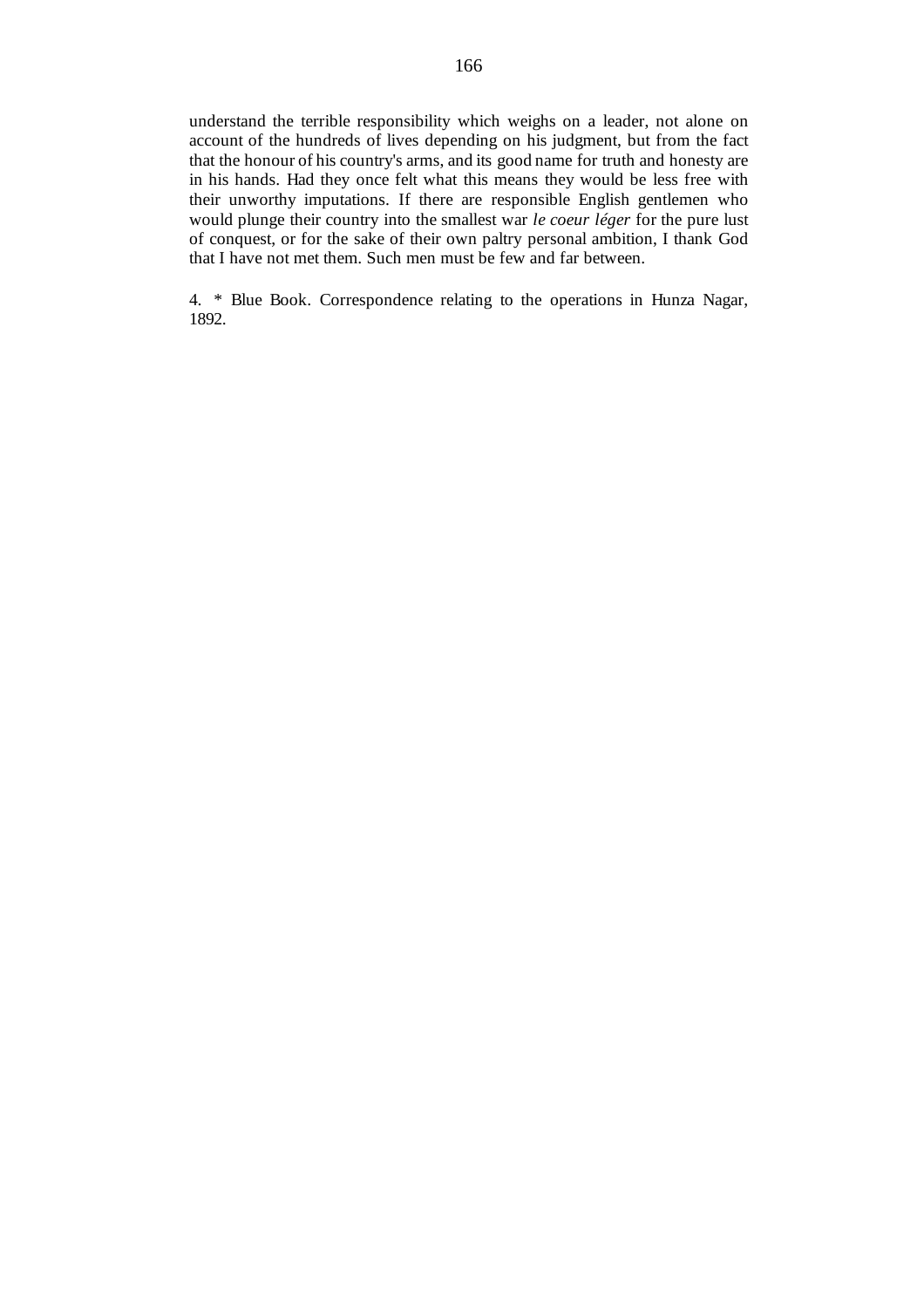## **CHAPTER X**

#### **THE HUNZA-NAGAR EXPEDITION**

I HAD chosen the Nagar bank to advance on, although it involved leaving a bridge in my rear which had to be guarded, because the left bank of the Hunza river was easier to move along, and I could make certain of reaching my objective, the fort of Nilt, in one march by midday. The fort of Mayun on the Hunza bank, though the same distance as Nilt from Chalt by the map, was further by road, and the last mile of the approach to it lay under precipitous cliffs, the tops of which I could not crown with my little force, and to pass under which, without holding them, would have been insane. The task before us was difficult. Nilt, I knew, had been strongly fortified, and it was essential to storm it the day we moved, for the road to it ran several hundred feet above the river for some miles, there was no way down to the water within a reasonable distance of the fort, and without water I could not keep my force before the place. With the first streak of dawn the little force fell in, and small as it was as I saw it defile past me, I felt full confidence in its power to do the work appointed. I had a thousand rifles and two guns. There were a hundred and eighty of the 5th Gurkhas, the backbone of the force, four hundred Gurkhas and Dogras of the Kashmir Body Guard Regiment, two hundred and fifty Dogras of the Kashmir Ragu Pertab Regiment, a hundred and fifty Punyali levies, and a small detachment of twenty men of the Twentieth Punjab Infantry, my personal escort, half with a gatling gun and half attached to the Punyalis to stiffen them, and the seven-pounders of the Hazara mountain battery. A larger force could not have been fed in the country, a smaller could not have undertaken the job. Opposed to us I counted on finding some four or five thousand men indifferently armed, but very skilful and dangerous enemies behind stone walls.

Our advance was unopposed, but the path had been cut away in places, and the march was slightly delayed, so that it was about midday before we crossed the last rising ground and saw Nilt and Mayun before us. Flags fluttered gaily from their walls, and a burst of cheering and a roll of drums told us we were expected. Men could be seen hurrying into the fort and entering the sungahs, stone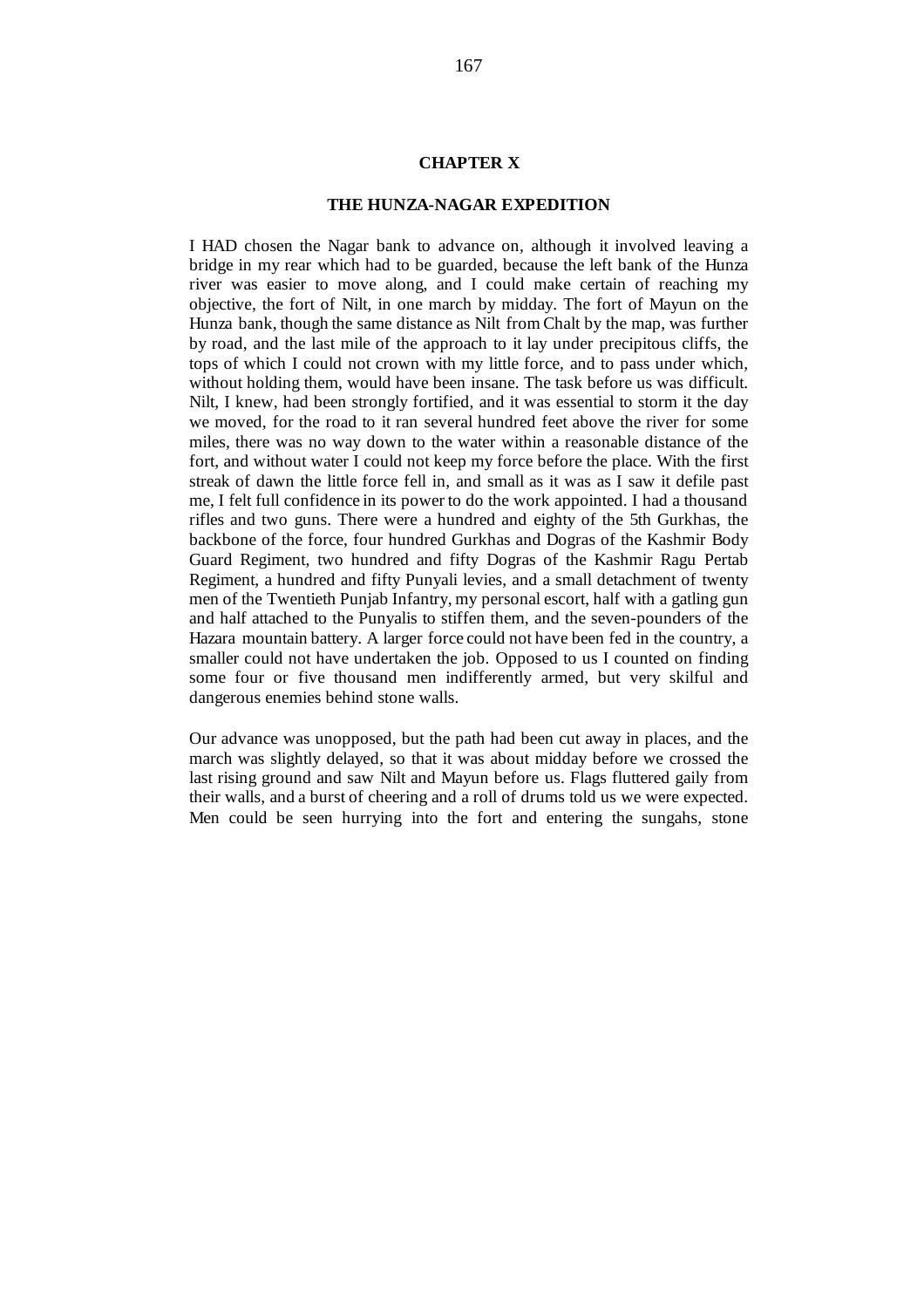breastworks, on the hills behind it. At the foot of the slope we were descending I halted my little army, which looked tinier than ever as the detachments closed up, and I sent for the officers commanding the different bodies to explain my plan of attack.

The forts in the Hindu-Kush are generally square, with towers at the corners, the solid walls, often ten to fifteen feet thick for some feet from the base, are built of stones and mud strengthened by timbers, but the towers, which are high, are more flimsy, and the loosening of a timber frame might bring them down with a run. My intention was to try the corner of a tower with my pop guns, in the hopes of bringing down the tower and giving us a point to storm; if this failed, Aylmer, with a handful of sappers covered by the Gurkhas, was to make a dash for the gate, and blow it in with gun cotton. The necessity of storming the fort at all costs was known to all. The moment the fort was ours the Body Guard Regiment, which was held in reserve, was to be pushed past it into the ravine behind to storm the defences on the far side. The fort stood at the junction with the river of a great ravine coming down from the snows of Rakapushi. The cliffs forming the ravine and river bank from which the walls rose were some three hundred-feet in height.

The fort was too far off for the little guns to make the necessary accurate shooting, and every one having their orders we pushed on. The river here took a sudden bend, and we had to march round this to our right, and in doing so lost sight of the fort, which was hidden by a spur of hill. Closer and closer we moved, till we were right under the spur, which I occupied with the Punyalis; as we rounded its end the top of a tower came into view. But only a foot or so was visible, and we had to get nearer in. At last, when about ten feet of the towers and half the wall could be seen, we halted the guns and came into action. A death-like silence had prevailed, and the enemy made no sign, but as the first shell sailed over the wall and burst behind the fort a wild cheer rose from the garrison, which was caught up from point to point and went rolling up the valley ahead of us. We had got in closer than the officer commanding the guns, Lieutenant Gorton, R.A., thought, and the range was only two hundred and fifty yards.

Then the game began in earnest; the little guns pegged away at the corner tower and burst shells inside the fort, and the enemy opened a very heavy but ill-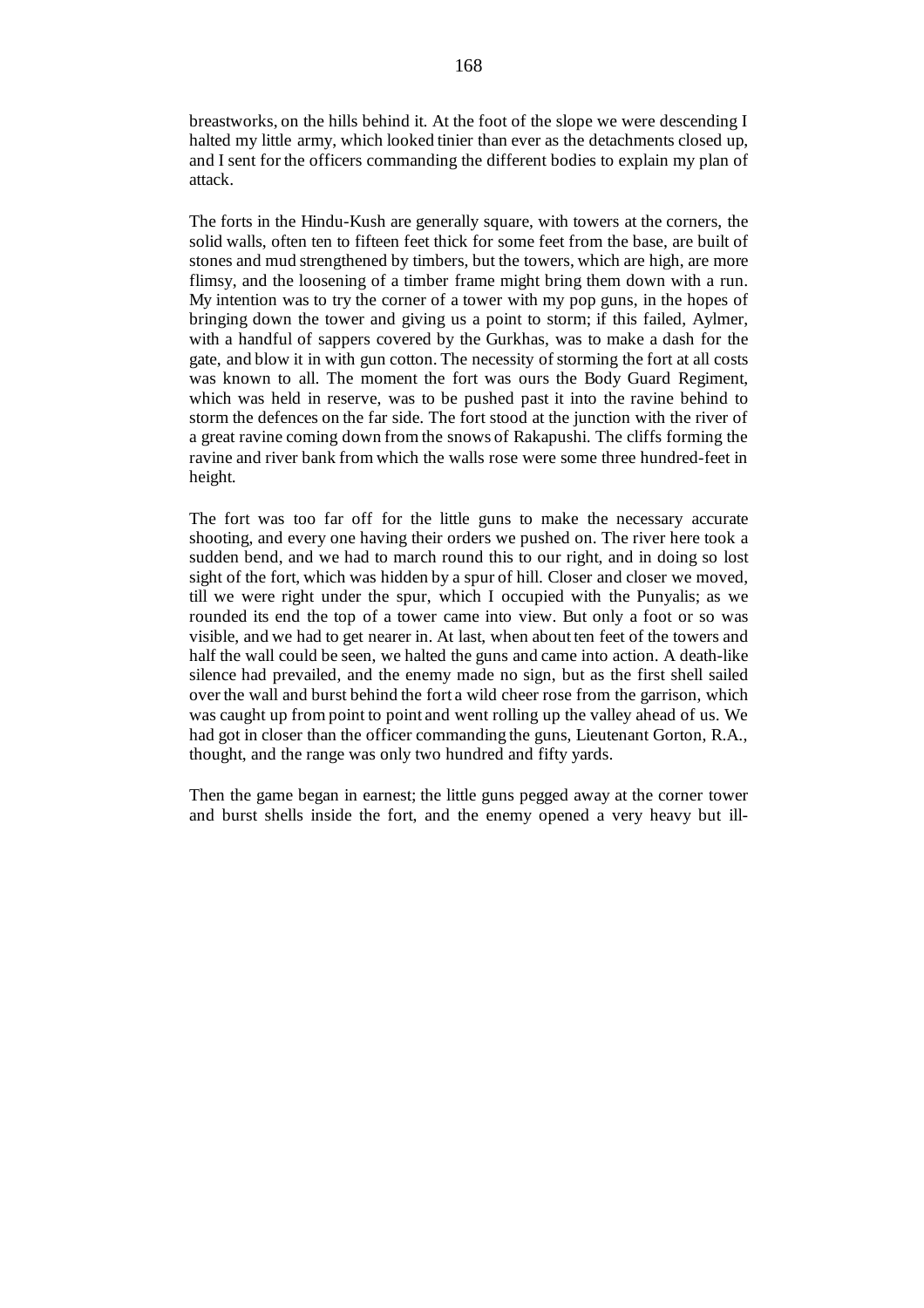directed fire on us, from which we suffered but little, for they were firing down hill, and our men were fairly well under cover of the walls of the terraced fields, and the bank of a big irrigation channel. Ten minutes was enough to show Gorton and me that we were doing no good; the tower, we found out afterwards, had been built up solid to the top, and the time had come for the decisive attack. The order was given, and with a cheer a covering party of Gurkhas dashed forward, lined the last terrace wall, and opened a hot fire on the loopholes of the fort; under cover of their fire Aylmer and his storming party crossed the open and threw themselves into the ditch.

The gate of the fort was in the centre of the main wall, and was hidden from our view by a six-foot wall built on the edge of the ditch, which the enemy had loopholed but had omitted to hold. The ditch was full of abattis made of whole trees, which also stretched from it to the end of the spur above the fort. A path was found through the abattis leading to a small door which gave access to the passage between the outer and main wall, this door was under a heavy fire from the sungahs across the ravine, but it was speedily forced with the loss of one man, and once through it the little party found themselves in comparative safety, for there was no flanking fire covering the gate.

Aylmer laid his gun cotton, lit the fuse and stepped back under the wall; the fuse did not burn, and he had to return, cut it, and relight it. It was a desperate venture, for the defenders now knew what was going on, and were firing through loopholes in the gate itself. But the second time the explosion succeeded, and the gate was blown open. The little party dashed in, and were at once engaged in a furious hand-to-hand fight in the tunnel through the wall behind the gate. It was then that Boisragon, who was commanding the Gurkhas, found that he had only half-a-dozen men with him; the rest were still struggling through the abattis, and had missed the only possible path. His bugler had picked up a rifle and was in the thick of the fight, and he himself never thought of sounding the "advance," which would have told us the place was ours. There was nothing to be done but to go back under a hot cross fire and fetch up more men. Badcock, his junior officer, volunteered to go, but Boisragon insisted on going himself. The little party, too weak to push on, held their own grimly, repelling gallant and repeated attacks, till their reinforcements arrived and the fort was stormed. Badcock was severely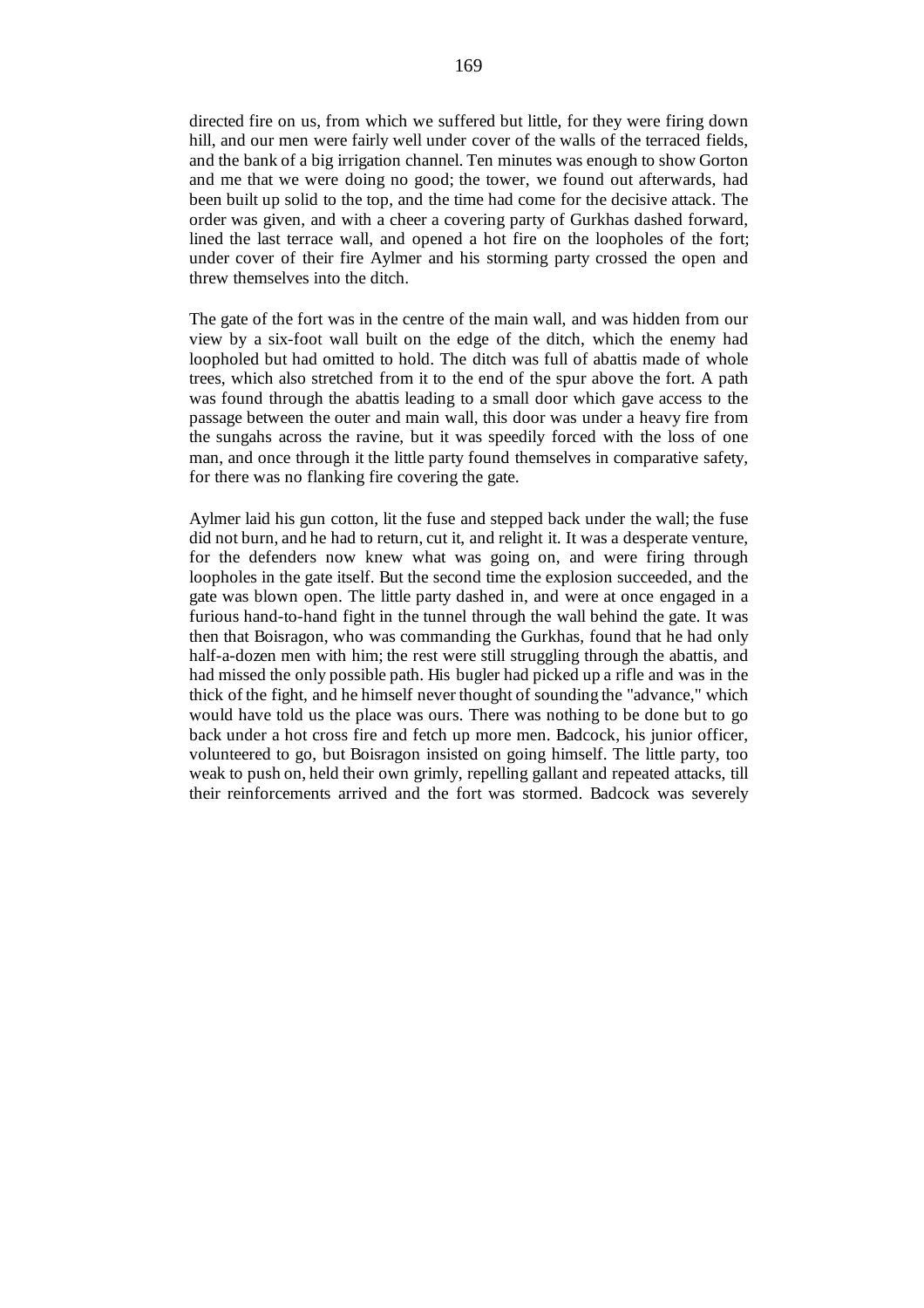wounded, and Aylmer desperately hurt, hit in three places. The struggle lasted twenty minutes.

I meanwhile was getting a little anxious. Only a couple of minutes after ordering the assault, I had seen a column of smoke from an explosion behind the covering wall, but it was so soon after the party had rushed forward that I hardly dared believe it was Aylmer's gun-cotton, and I was inclined to put it down to the blowing up of a magazine of the enemy's, who had a small gun in action firing through a loophole in the wall quite close to the spot. There was no bugle call, no cheer of troops dashing into the assault, and there was nothing to be done but to possess one's soul in patience for a few minutes. I walked across accordingly from the guns near which I had been standing, and after looking at the position of the Kashmir troops, who had been pushed up under cover of the irrigation channel to within a hundred yards of the fort, I moved back a few yards to take cover under the end of the spur of the hill, where Robertson and others were standing.

As I stepped into the irrigation channel I halted a second to take another look at the fort, and was knocked over. It was hard luck, for the command passed out of my hands in the moment of victory. Picked up and my wound hastily dressed, I was put into a litter and lay for a couple of hours listening to the firing in front of me, watching the wounded as they came dropping in, and longing for news. At last it came; the fort was ours and the wounded were to be moved into it. As my litter was carried into the fort we passed within eighty yards of the sungahs on the opposite bank of the ravine without a shot being fired at us; their defenders had bolted, and a golden opportunity had been lost. The Body Guard Regiment, specially kept in reserve for the duty by me, instead of being led across the ravine after the flying enemy, had been allowed to enter the fort, and once in had become broken up in the desultory fighting which was going on within. Officers and men, flushed with victory, had been ferreting about the fort, taking prisoners and capturing useless flags. When the idea of advancing had been taken up it was considered too late, and the advance was put off till next day. It was to be three weeks before that advance could be made.

Early next morning Robertson came to my bedside, told me the troops were falling in, and explained to me the programme. As we spoke a couple of bullets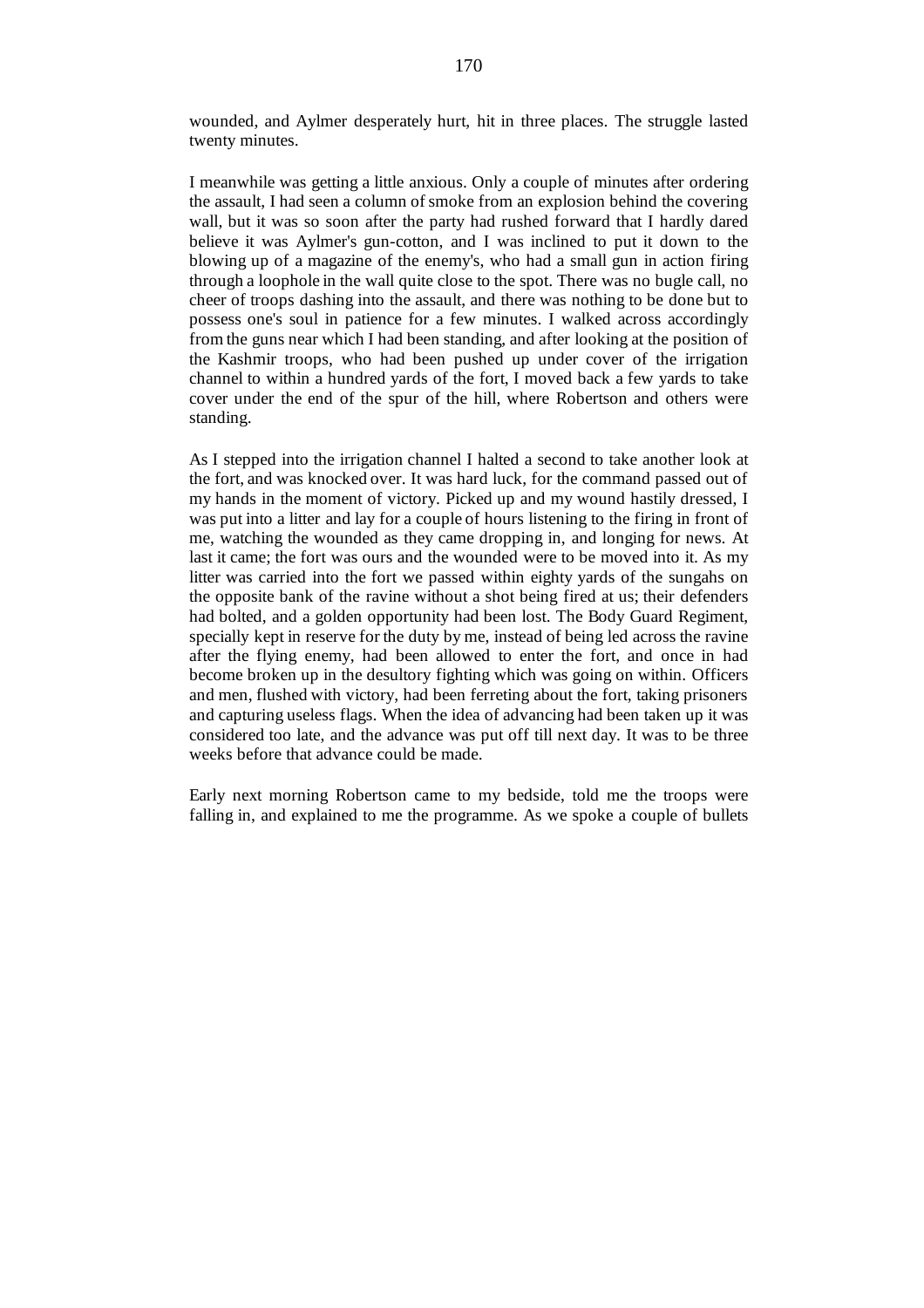whizzed over the little tent I was in, and it had to be hurriedly struck and my bed pushed under the wall for safety. In a few minutes Gorton came in wounded, and later I heard that the troops were checked and could not move They had been formed up to descend into the ravine behind the fort, when it was found that the path up the other side had been cut away during the night, and that an impracticable cliff faced them; the guns exposed on the edge of the ravine had in a few minutes lost their only officer, several men and mules had been killed and wounded, and they had been withdrawn. It was a bad business; we had lost four British officers, and close on forty men killed and wounded, and owing to the failure to advance after storming the fort half the value of our success was discounted.

Three days afterwards all of us wounded were sent back to Gilgit, where I think I spent the most miserable fortnight of my existence. Lying helpless, I was consumed by terrible anxiety. My calculations had been, I knew, correct, and the little campaign should have been a brilliant success. If it failed, not only was my reputation as a soldier gone, a bitter enough prospect, but I felt that the Government of India would be landed in serious difficulties. The Indus Valley tribes would be certain to rise, the Chitralis might join in, the whole frontier might be in a blaze, and though I knew neither Gilgit nor Bunji could possibly fall, the difficulty of feeding the troops at the front would become insuperable; added to this the passes were closed, and no help could possibly come till June. I knew I should not want troops to enable me to hold my own, but the anxiety of the authorities in India might prompt them to try and despatch them; and failure now would necessarily entail the despatch of a costly relief expedition in the spring. It was a miserable time, and nothing but the knowledge that George Robertson was political officer with the force, and that his fiery courage and stern determination would brook of no failure, kept me confident.

Day by day reports reached me from the front, and they were not very cheerful reading. Our troops occupied the captured fort of Nilt and the open ground over which we had advanced. Their water supply was assured, and there was a sufficiency of food. The enemy were unenterprising, were wedded to a passive resistance, and showed no desire to attempt the recapture of Nilt, or to work round the little force and to attack the line of communications. So far all was well; the question was, how to break through their guard?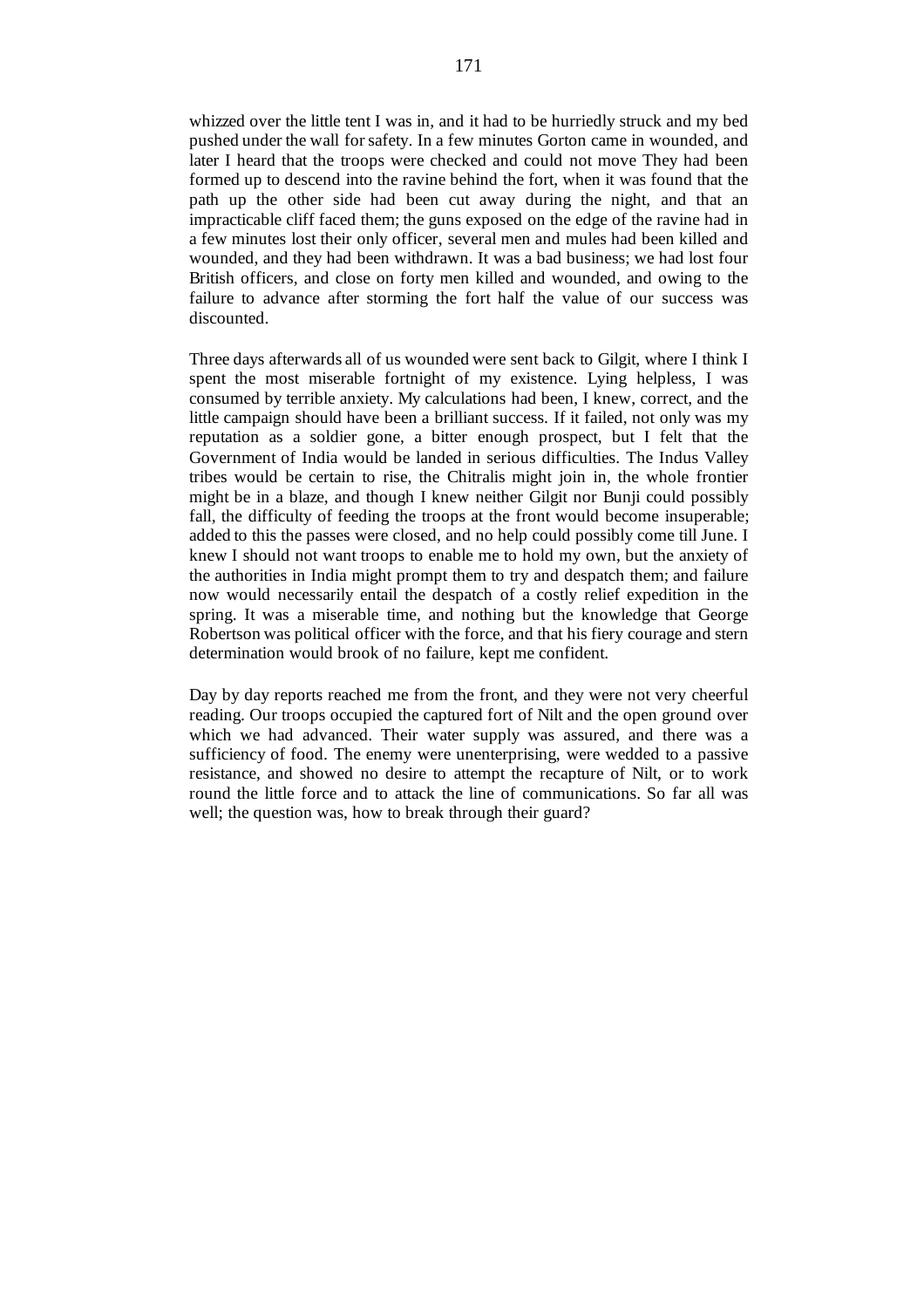There were the traditional three courses open. It was a case of either crossing the Hunza river and storming the fort of Mayun, or of pushing up the river bed and thus turning the enemy's position on the Nagar bank, or, lastly, of finding a way up the opposing cliffs and piercing his line of defence by direct attack. There was yet another alternative ----to blow up the captured fort and to retire to Chalt to await the arrival, six months later, of help from India. The last had but to be raised to be at once rejected. That way madness lay, and a general conflagration of the frontier.

It was decided to try and tackle Mayun, and one night a force crossed the river and felt its way silently towards the walls. The reconnaissance----for such the movement resolved itself into----effected nothing, and the troops were back in Nilt by daylight. The first course held out no promise of success. The fort was strongly fortified and held, and was very difficult of approach.

The feasibility of moving troops up the river bed and of turning the enemy's position was next considered. The game was too risky. Our troops would have had to pass for six hundred yards under a line of cliffs held at every point, and then to push up the river, exposed to a raking fire from both banks, before they could get round the right of the Nagar position. The cliffs into the river were some hundreds of feet high. Only at rare intervals did a path lead up a ravine to the plateau above, and down these well-known passes the enemy had turned water, which, freezing at once, converted them into sheets of ice. To storm up such paths seemed impossible, and the enemy, ever on the alert, redoubled the difficulty by letting down fire balls at night into the river bed, which lit it up plainly. The second alternative, after careful consideration, had to be given up.

There remained but the third course----to find a way up the clififs opposite Nilt and to deliver a direct assault. Night after night reconnaissances were pushed up the great ravine leading to the glaciers of Rakapushi, and the opposing cliff was explored. The enemy's posts ran right up to the glaciers, and the cliffs became more forbidding the farther our men pushed their researches. Finally, with the necessity came the man. A little Dogra sepoy called Nagdu one night succeeded in climbing twelve hundred feet up the cliff, and found a practicable path, and preparations were made for the final assault.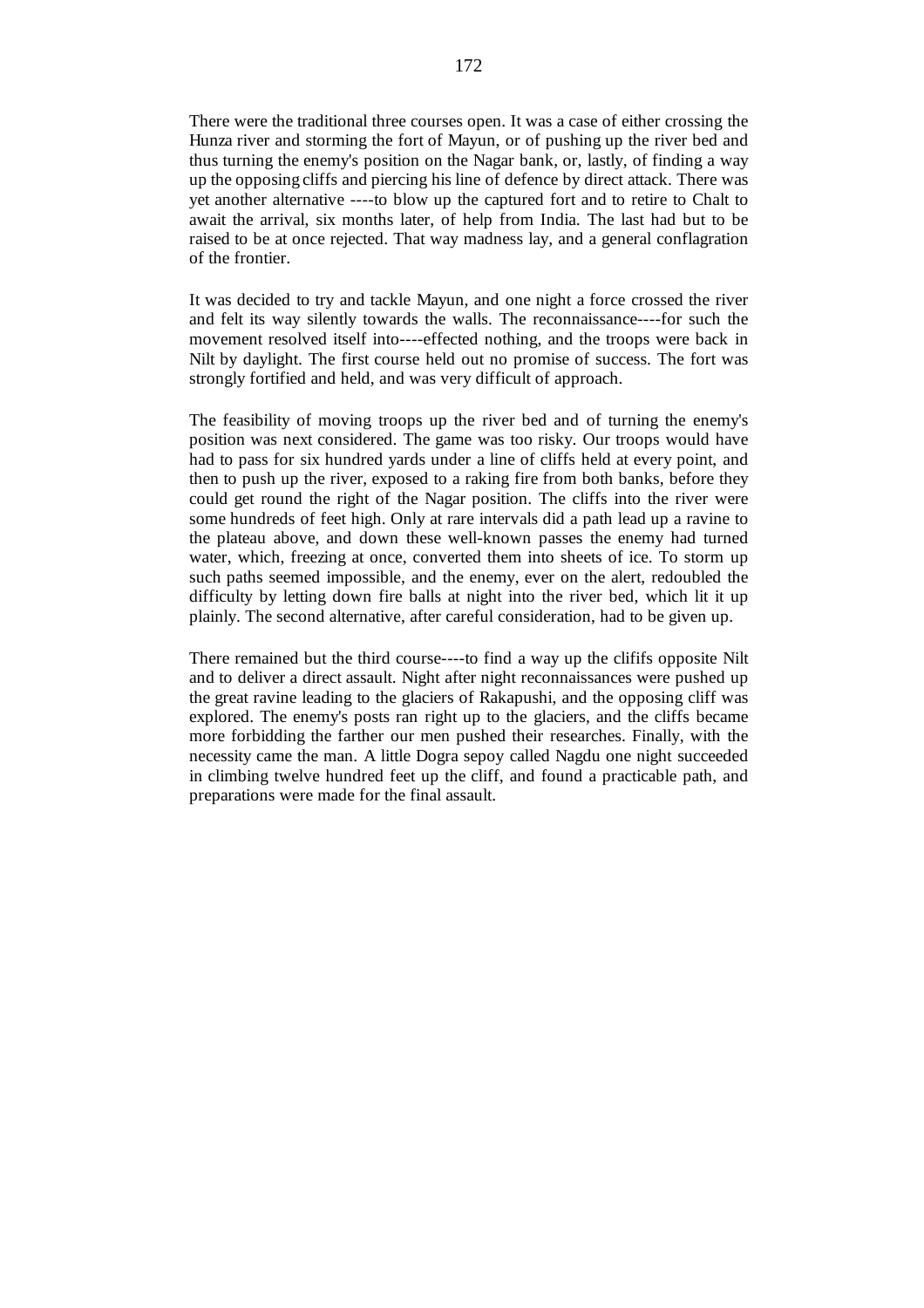For some days I had heard nothing definite, though I knew the decisive moment had nearly come. At length one morning, after days of horrible anxiety and nights of ceaseless pain had almost worn me out, Manners-Smith burst into my room with the glad news that the position had been carried and that the troops were far on their way to Nagar. The success had been obtained under the command of Captain Colin Mackenzie of the Seaforth Highlanders, an Aide-de-Camp of Lord Roberts', who had come up with me, and whom I had made quartermastergeneral of my little force. The officer in command had been obliged to return to Gilgit for a few days to see about the ever-anxious question of supply; an opening had offered in his absence, and Mackenzie, who was in temporary command, had seized it. The action is admirably described in my friend Knight's book, *Where three Empires meet,* and does not call for description from a man who was not present. Suffice it to say that Manners-Smith led a little body of Kashmir troops up a cliff a thousand feet in height, under cover of a tremendous fire from our side of the ravine, that the attacking column was not discovered until more than half of the ascent was completed, that in consequence it escaped the danger of an avalanche of stones hurled down from the sungahs covering the path, and that these sungahs once taken the enemy's line was pierced, his opposition ceased, and the campaign was over. Within two days we had occupied Nagar, the Hunza Chief and Uzr Khan fled northwards across the frontier, the Hunza people made submission without striking a blow, and our plans were crowned with success.

It was an open secret that Safdar Ali Khan had counted on help from the north, and had sent an embassy to the Russians, at Tashkent. The Governor-General had refused any assistance, but by all accounts his staff had held very different language, and Safdar Ali Khan had apparently attached some importance to the reports his messenger brought In his reply to my ultimatum he had threatened me with the wrath of the three Empires----Hunza, Russia, and China. The help expected had not been forthcoming, and the "descendant of Alexander" was now an exile. The result of the little war may best be summed up in the words of a well-known Russian statesman, who said when he heard of our occupation of Hunza: *"Ils nous ont fermés la porte au nez"* (They have slammed the door in our faces).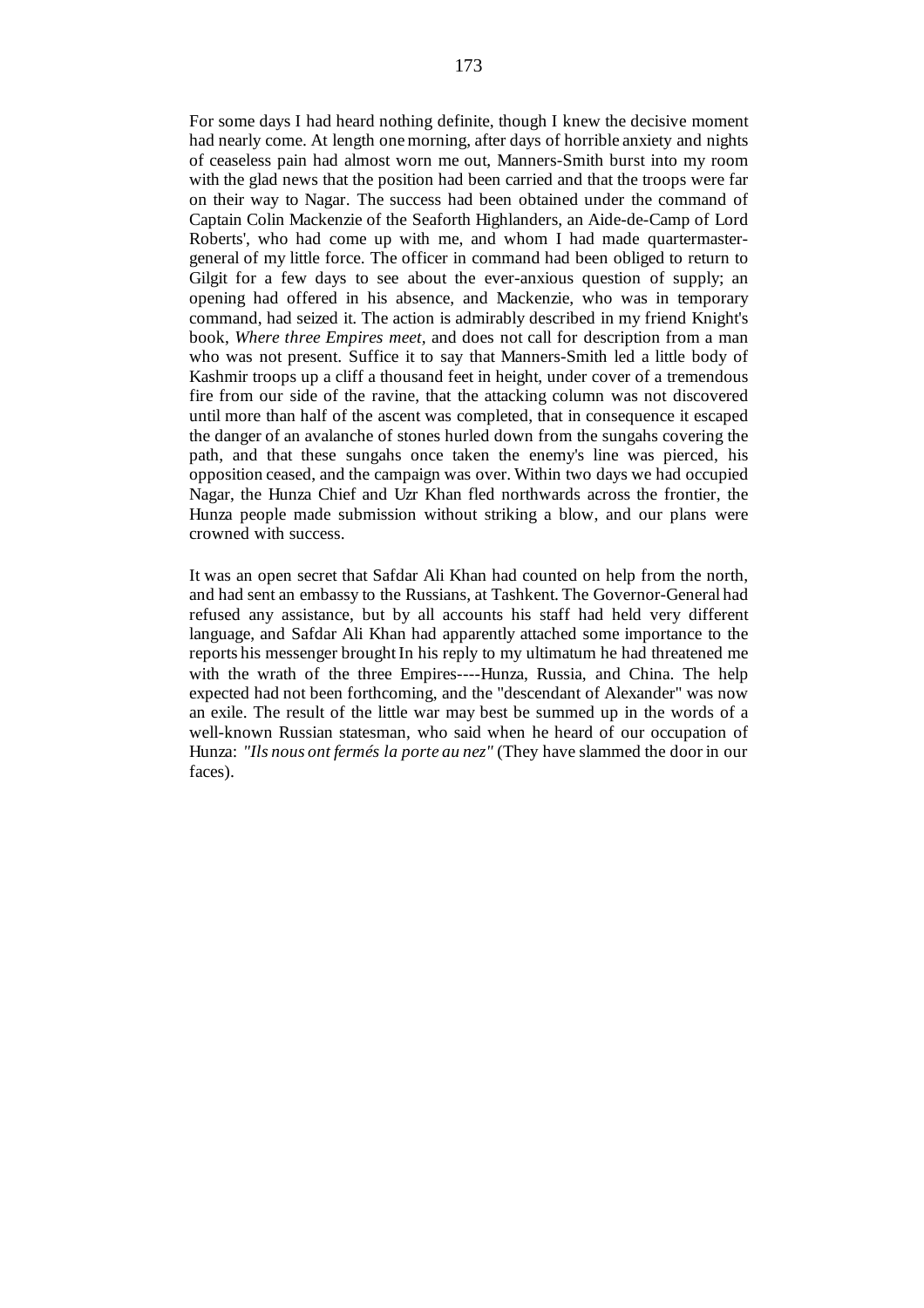The gallantry of officers and men during the operations was fittingly rewarded. Aylmer, Boisragon, and Manners-Smith received the Victoria Cross, and a number of Orders of Merit, the equivalent to the Victoria Cross in the native army, were distributed among the rank and file.

My friend Humayun, the ex-Wazir of Hunza, had naturally been with us, and arrangements having been made for the civil government of the country, and a small body of troops left there temporarily, the force was withdrawn, and the headquarters reached Gilgit six weeks after the first move from Chalt. I may mention that no interference in the internal affairs of the states was attempted. Nazim, a half-brother of Safdar Ali Khan, was installed later as Chief of Hunza, with Humayun as his Wazir, and the old King of Nagar continued to reign, with his son Sikandur Khan as heir-apparent. Uzr Khan came back, gave himself up, and was deported to Kashmir, where he now lives. Safdar Ali Khan fled to Yarkhand, where he lives on a small property granted to his father by the Chinese, and his truculent Wazir Dadu died in exile.

Robertson returned with the troops and started in a few days for India, taking in his train a selection of chiefs and head men from Punyal Hunza and Nagar, to whom I thought a visit to India would prove instructive, and some Kafirs who had followed him from their native home. These last had accompanied us to Nilt to see the fun, to which they had looked forward with much interest, but they had not enjoyed themselves at all, and had been terrified by the heavy fire and serious fighting.

I was now much better, though really unfit for hard work, but there was no one else to do it, and I had to set to at once. Not that I was the only one. Aylmer, though still suffering severely from his wounds, spent all his time designing bridges, and, as soon as he could crawl, passed his days on the river bank, superintending the preparations for throwing a wire-rope suspension bridge over the Gilgit River. The bridge he had built in the previous November was only a temporary one to serve while the river was low.

My first difficulty was food, and I had to send one regiment away at once eighty miles up the Indus valley to Skardu in Baltistan, where the state granaries were full. There was no danger in doing this now, for the sound of our success in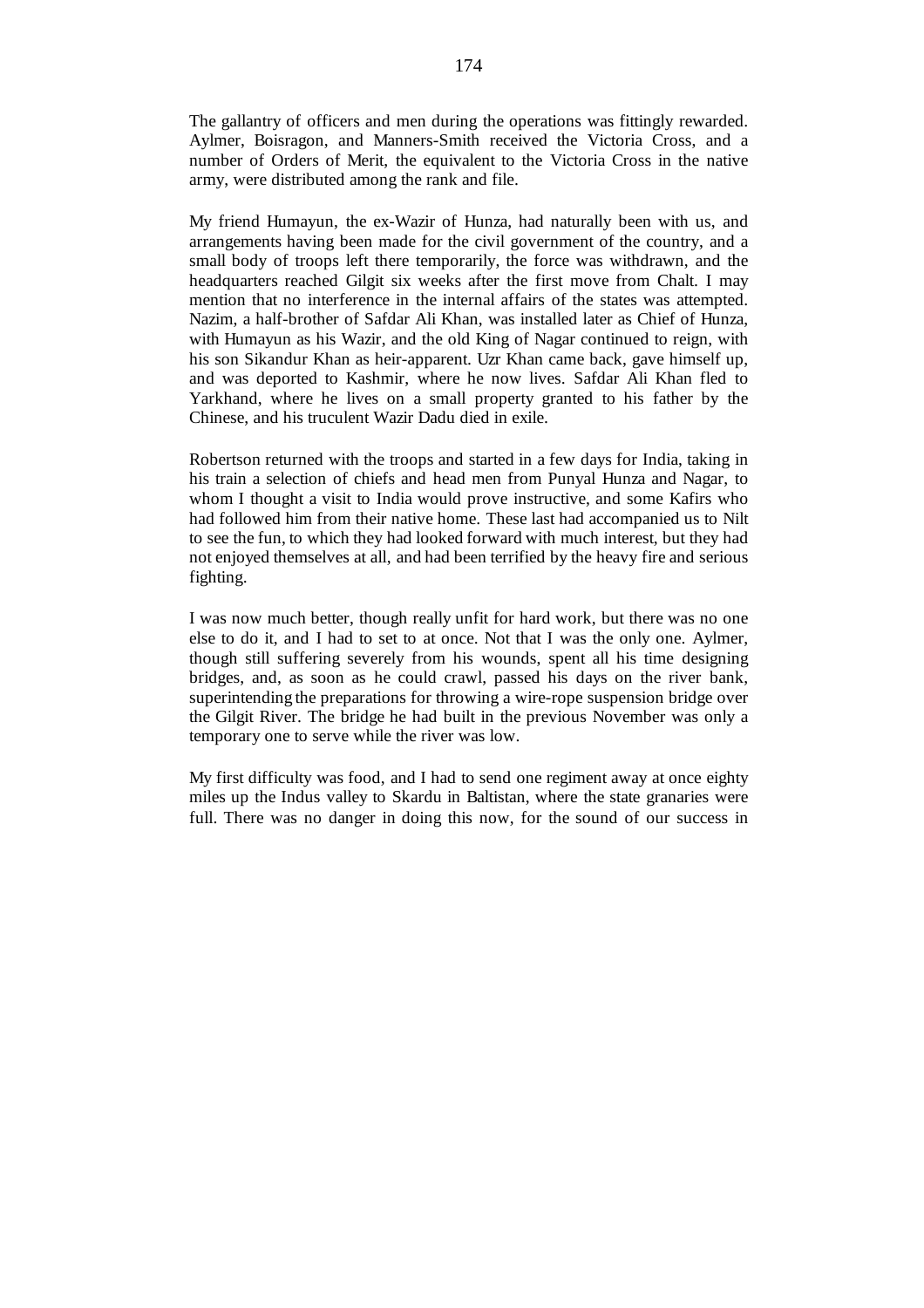Hunza and Nagar had reverberated through Chitral, and rolled down the Indus valley. No one felt in the least inclined to attack us at the moment.

The failure of the Kashmir transport arrangements during the previous autumn had been too marked to be overlooked, and I received orders from the Resident in Kashmir to submit a scheme to remedy the existing evils. I was pretty sick of submitting schemes, but I knew what was wanted and could point out the difficulties, which no one who had not visited Gilgit would ever believe in or realise. The result was that the whole commissariat arrangements for Gilgit were put into the hands of an officer of the Indian Commissariat Department, and that the difficulties properly grappled with were conquered.

An untoward event occurred in the spring of 1892. I had started vaccination in the Gilgit district with marked success, but the work had been put a stop to by the campaign, and our supply of lymph had run out. More was sent for, but the first consignment was frozen crossing the passes and proved useless. Before the second lot arrived small-pox broke out, and most unfortunately one of the prisoners taken at Nilt contracted it. This was not discovered before the men were dismissed to their homes, and the disease went up with them. In a few weeks it was raging, and in Nagar alone two hundred and fifty people died of it. The danger was increased by the habit of inoculating which obtained in the country.

By the beginning of April I was sufficiently recovered to travel, and I started to visit Hunza, and Nagar. Colin MacKenzie, now a Major for his conduct of affairs, accompanied me, and we visited Nilt with interest and fought the battles over again. The country was recovering, but showed traces of the war. Nilt and Mayun were in ruins, many villages along the road had been set fire to by Uzr Khan in his flight to spite us, and the people, sore and angry with him for the losses his folly had entailed on them, were civil but depressed. Small-pox was raging---- almost every man, woman, and child you met showed signs of the disease. I received the old chief of Nagar at the village of Sumayar opposite Hunza, and had to sit for an hour hand in hand with him discussing the affairs of his country. He had been inoculated and had small-pox on him. It was not a pleasant experience, but I had been vaccinated shortly before, and it had to be gone through.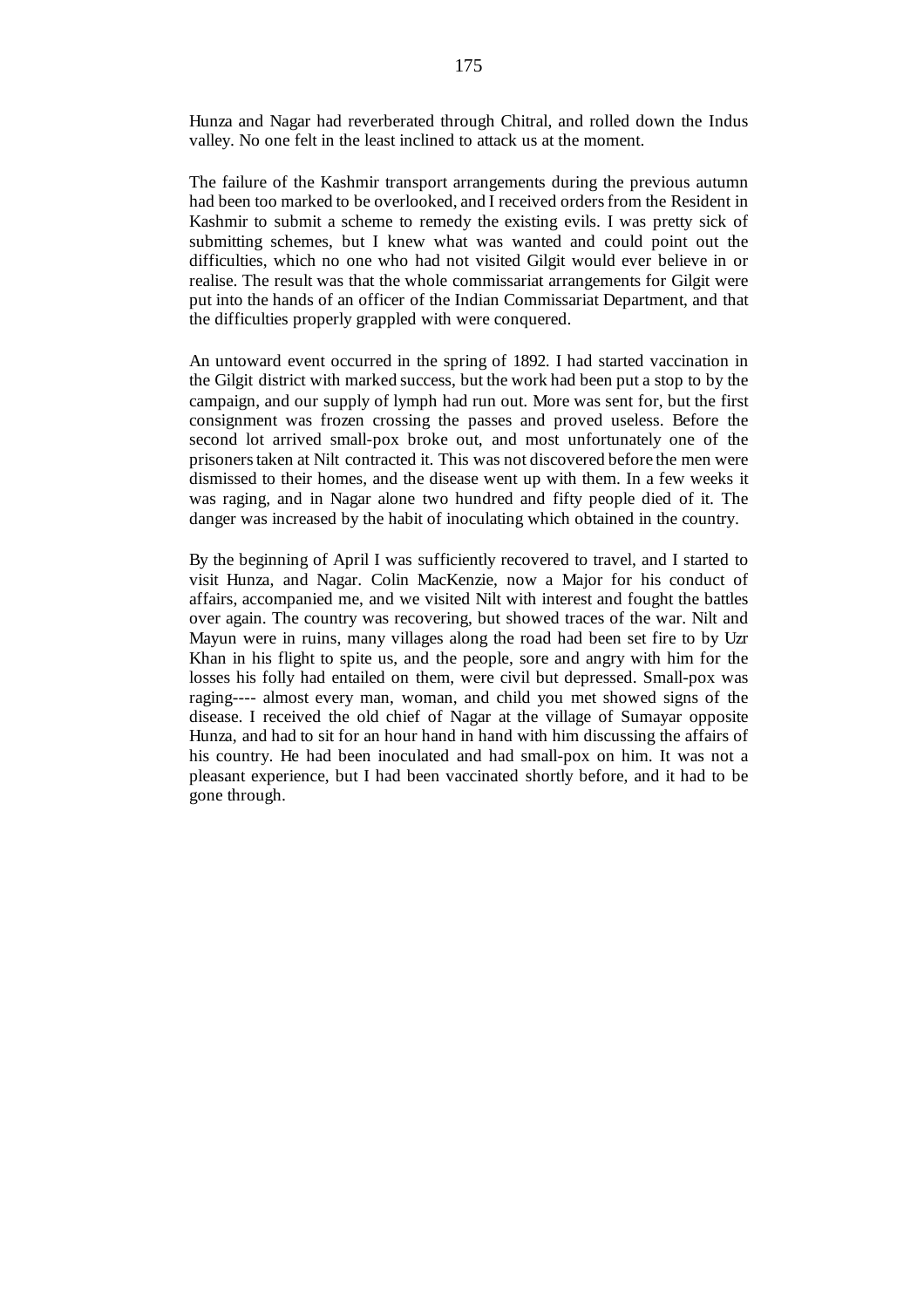We had a very pleasant time in Hunza, where the people were delighted to have got rid of their tyrant, and rejoiced at Mahomed Nazim reigning over them. Moreover, in consequence of our attack having been directed on Nilt and not on Mayun they had suffered trifling losses, half a dozen men or so, and they were proportionately delighted, and chaffed the Nagar men, who had suffered heavily, most unmercifully. While on this expedition I laid the foundation for raising the Hunza-Nagar levies, which were within a year to do good work for us.

Leaving Hunza we went up, escorted by Humayun, then, as always, a most interesting companion, to the foot of the northern passes, seeing some of the wildest and most picturesque country in the world. The roads were appalling, but luckily the water in the river was only just beginning to rise, and we used the river bed both going and returning. The fords were getting very deep, and in one place we all had to swim for it, only for a few yards, but enough to wet one through with icy water. On our way back one of my assistants developed smallpox; he was the only officer unvaccinated, having put off the operation in order to play a polo match in Hunza, and we had some difficulty in getting him back.

I returned to Gilgit after a pleasant month's tour, very much better in health for the change, but with the knee of my wounded leg seriously injured from climbing too soon up one of the horrible cliffs of the country. The injury was of no moment at the time, but it was a serious handicap a few months later. I had felt for three months that I was not fit to carry on my work, and had begged to be relieved, and now heard that George Robertson was to come up and take my place. Before I left for India, Conway arrived in Gilgit with his mountaineering expedition, and it was very pleasant to greet someone from the outside world. It was not the time I should have selected to send a party touring through Hunza and Nagar, for the people wanted rest, but I did the best I could for them, and then in May 1892 started for India.

I remained some time in Simla, and having settled my business, prepared to go home on leave. I was on the point of starting when the news came that my old friend the Mehtar of Chitral had died, that Afzul-ul-Mulk had seized the throne, and that Nazim-ul-Mulk had fled to Gilgit without striking a blow. At the same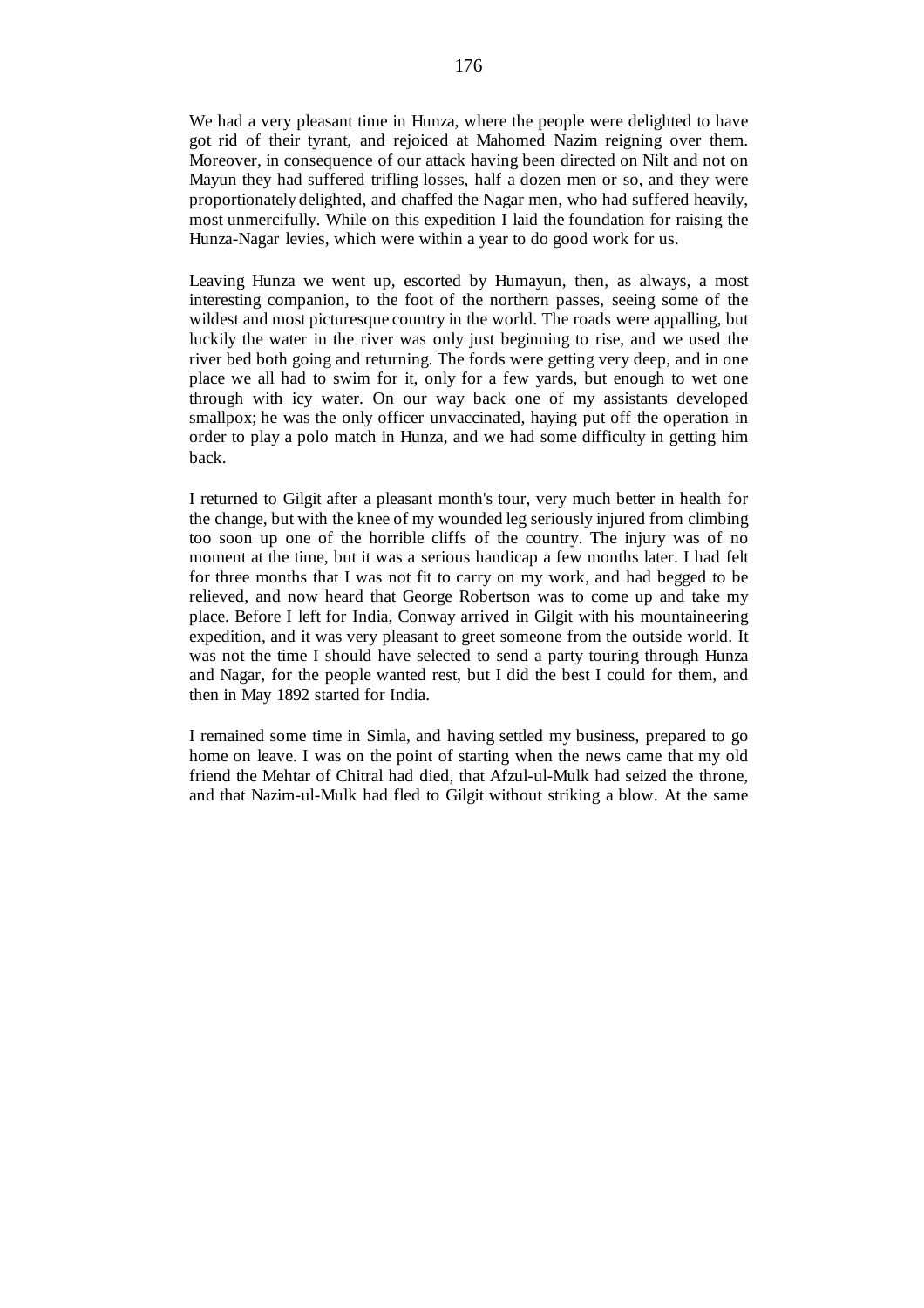time came reports of unrest in the Indus valley, of Chilasi raids and murders in Kashmir territory near Gilgit, and the customary threats of coalition and attack.

There was nothing for it but to offer to return to Gilgit, and a couple of days after I should have started for home I was on my way back to the frontier. The Gurkhas and guns were on their way down, and a couple of hundred Sikhs were to take their place as my escort. Not liking the look of things, I had wanted some more, but I saw that it would be a fight to get them, and I did not care to press the demand, thinking I might with luck pull through without them. I did pull through, but it was a near thing, and a couple of hundred more men would have made all the difference.

On the way to Gilgit I heard that the agent representing the Kashmir Government in Chilas had been turned out by the wayward tributaries of that power, and that he had arrived at Gilgit alive, but with a bullet through his shoulder. The path of the diplomatist is not always smooth on the frontier; he was the same man who had carried my ultimatum to Hunza and Nagar, and who had then also escaped by the skin of his teeth.

At Astor I had a conversation over the telegraph wires with Robertson, and found he had stopped the Body Guard regiment, which was on its way back to Kashmir, at Bunji. I did not like it; I had the strictest orders against any interference in the Indus valley, and I naturally meant to stick to them, but it looked as if the tribes meant to be the aggressors, and that keeping an extra regiment was a necessary precaution. In any case there was nothing to be done until I had seen Robertson, and resumed charge of my appointment. Feeling anxious to know exactly how things stood I pushed on and rode into Gilgit a couple of days later.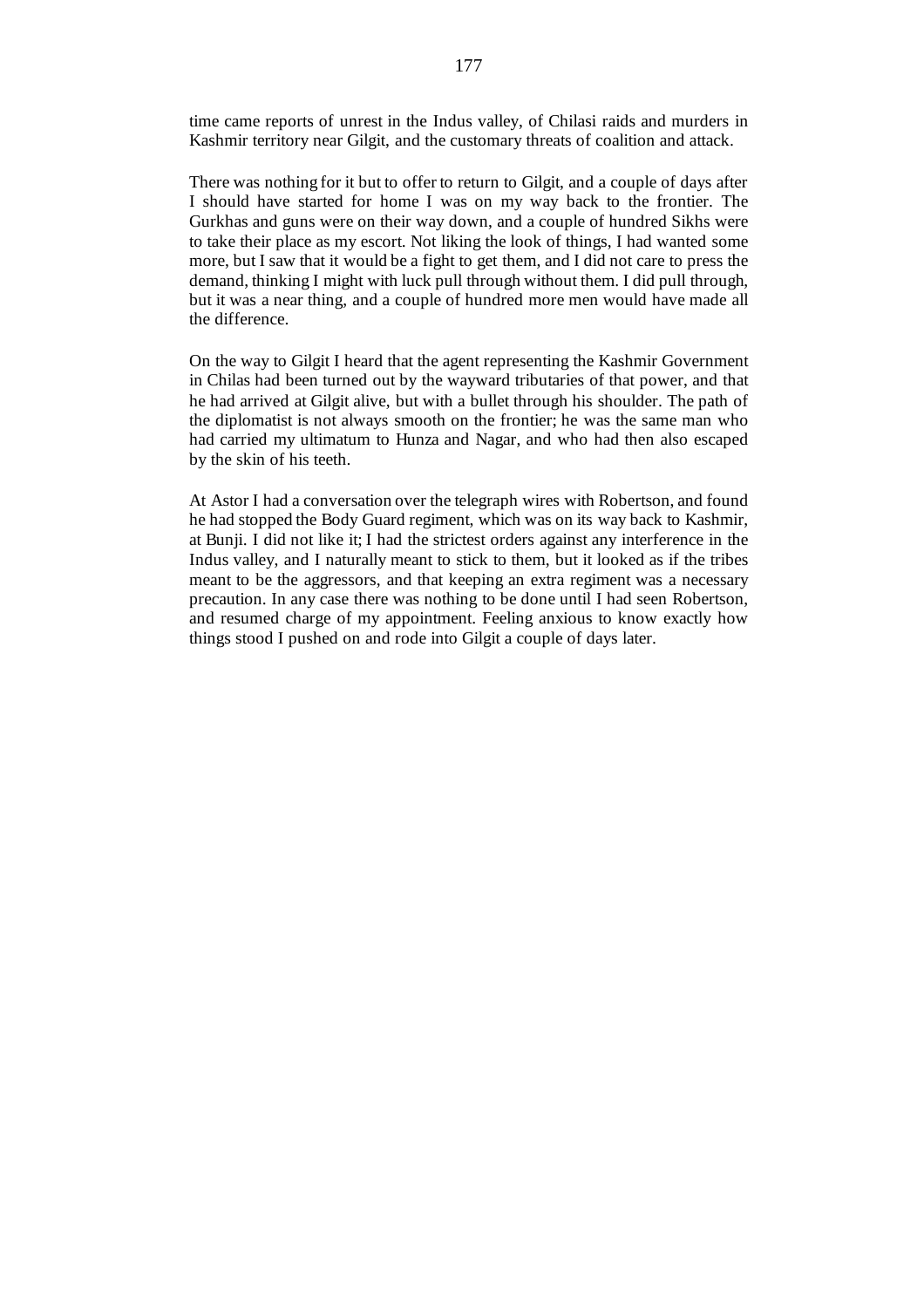## **CHAPTER XI**

#### **THE INDUS VALLEY RISING**

THERE were many changes since I had first come up to Gilgit. A ten-foot mule road now ran through all the way from Kashmir, only a few bad cliffs were still being worked on, good bridges existed over the Kishengunga and Astor rivers, and the Indus bridge, a wire-rope suspension bridge, was being rapidly constructed. Aylmer, who to my great regret had been transferred elsewhere, had before leaving built a temporary four-foot wide suspension bridge of telegraph wire over the Indus, just below the site of the permanent structure, which was of the greatest assistance, and for the first time in the history of the mighty river its upper reaches had been spanned by a bridge over which men, if they dared, could ride, and across which laden baggage animals could pass. I found the whole road covered with long trains of properly organised transport, and, *mirabile dictu,* on arrival in Gilgit, eighteen months' supply for the troops in hand. The change was startling and welcome.

There was much to discuss with Robertson after I had again taken over command.<sup>5</sup> The Government of India were considering the advisability of despatching a mission to Chitral in accordance with the wish of Afzul-ul-Mulk, who seemed to be establishing his power firmly throughout the country. My unlucky friend Nizam-ul-Mulk was a refugee in Gilgit, and his affairs required delicate handling; and last, but not least, the Indus valley tribes were uneasy.

A word of explanation as to the position of these tribes and their relation to Kashmir may not be amiss. Looking down the Indus from Bunji, there were on the right bank of the river three independent Shin republics----Gor, Darel and Tangir; on the left bank, some forty miles below Bunji, was the Shin republic of Chilas. The Chilasis had been confirmed disturbers of the peace of old, and had raided into Kashmir territories much to the detriment of the valleys between Astor and Kashmir proper, some of which had been practically ruined and depopulated in consequence of their incursions. In 1855 the Kashmir Durbar had in retaliation invaded Chilas and captured the principal fort. Since that time the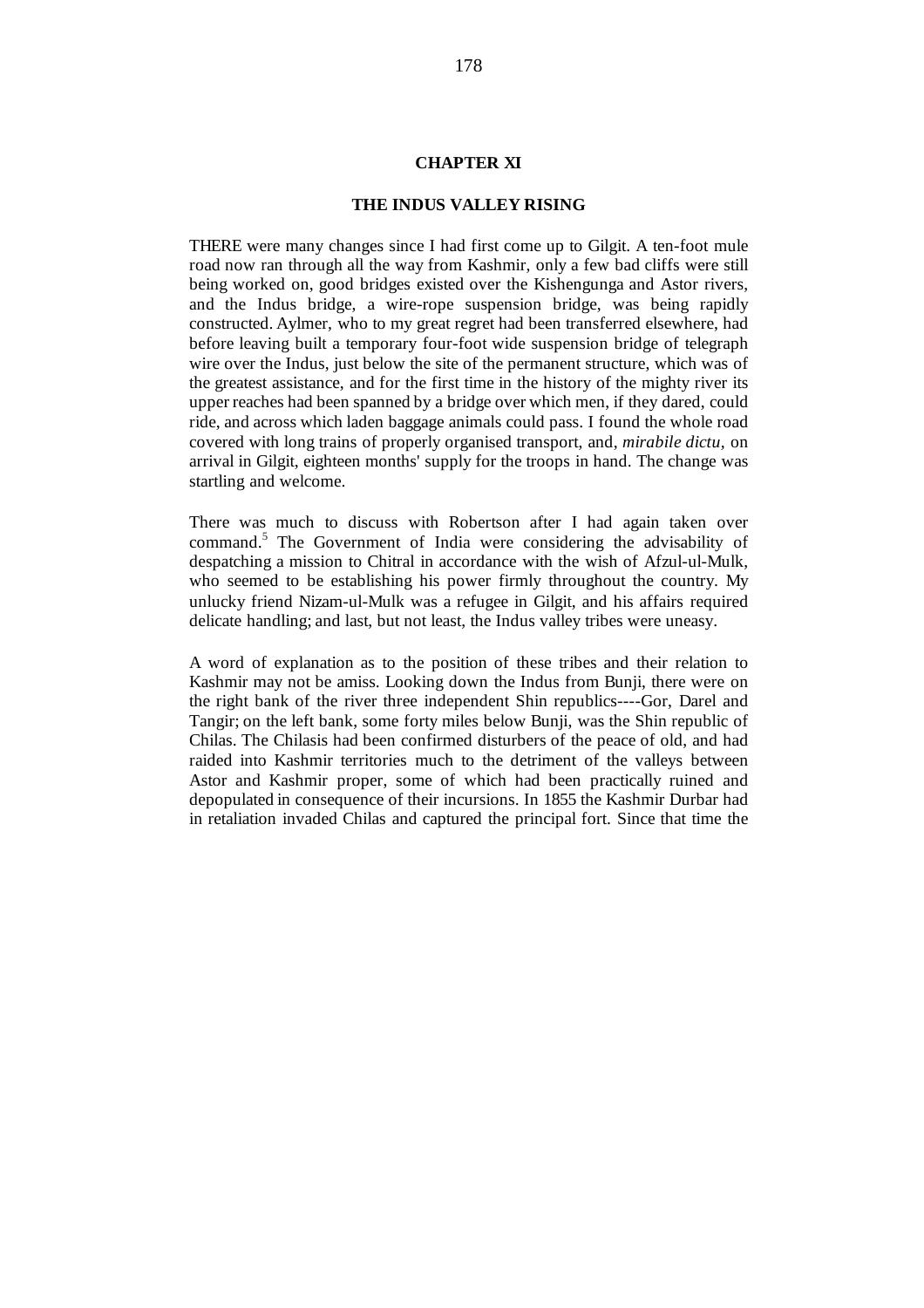Chilasis had been tributary to Kashmir, and an agent of the Durbar's had resided amongst them. The fighting strength of the tribe was estimated at between two and three thousand men, but the calculation was too high, for the race had suffered very severely of late years from the ravages of small-pox. The Chilasis were bigoted Sunni Mahomedans, much under the influence of the Mullahs from Swat who visited the country. Gor, the smallest of the republics, lay nearest Bunji, and was a group of village forts perched thousands of feet above the Indus. The people were quiet and inoffensive, and much in fear of the Chilasis, who in any raids in the Gilgit direction had to pass through their territory. The fighting force of Gor was insignificant, and the little state was tributary to Kashmir. The next republic was Darel; it was more important than Gor, and could turn out from a thousand to fifteen hundred men. The Durbar troops had in 1866 penetrated into the country, the people of which had made submission, and every year hostages were sent in to Kashmir, and a small tribute paid. Tangir, which lay next, was about equal in importance to Darel, and paid tribute to the rulers of Yasin. Below these tribes stretched a band of country inhabited by Kohistanis of different clans until the Pathan border was reached.

I found on my arrival at Gilgit that the Gor headmen had expressed their anxiety to come more directly under the protection of Kashmir. They were anxious to avoid being drawn into trouble should the Chilasis, as seemed likely, create disturbances, and to throw in their lot openly with Kashmir seemed to offer them the best chance of security. In a few days their representative deputation arrived, and after listening to their views I dismissed them to their homes with suitable presents, pointing out that they had nothing to fear from our side.

Rather disturbing news now began to come from Chitral. Umra Khan of Jandol had moved over his border, and occupied a portion of Chitral territory, and Afzul-ul-Mulk clamoured for the despatch of the mission. The arrival of a mission and his recognition as Mehtar by the Government of India would strengthen his hands, and would tend to prevent aggression from the neighbouring powers. To my disgust but not surprise, for I knew the little savage well, he had signalised his acquisition of the throne by wholesale murders of his elder brother's adherents, and had killed three of his brothers in cold blood. However it was no business of mine to interfere, and I could only watch from a distance. Robertson was very anxious to reciprocate the advances made by the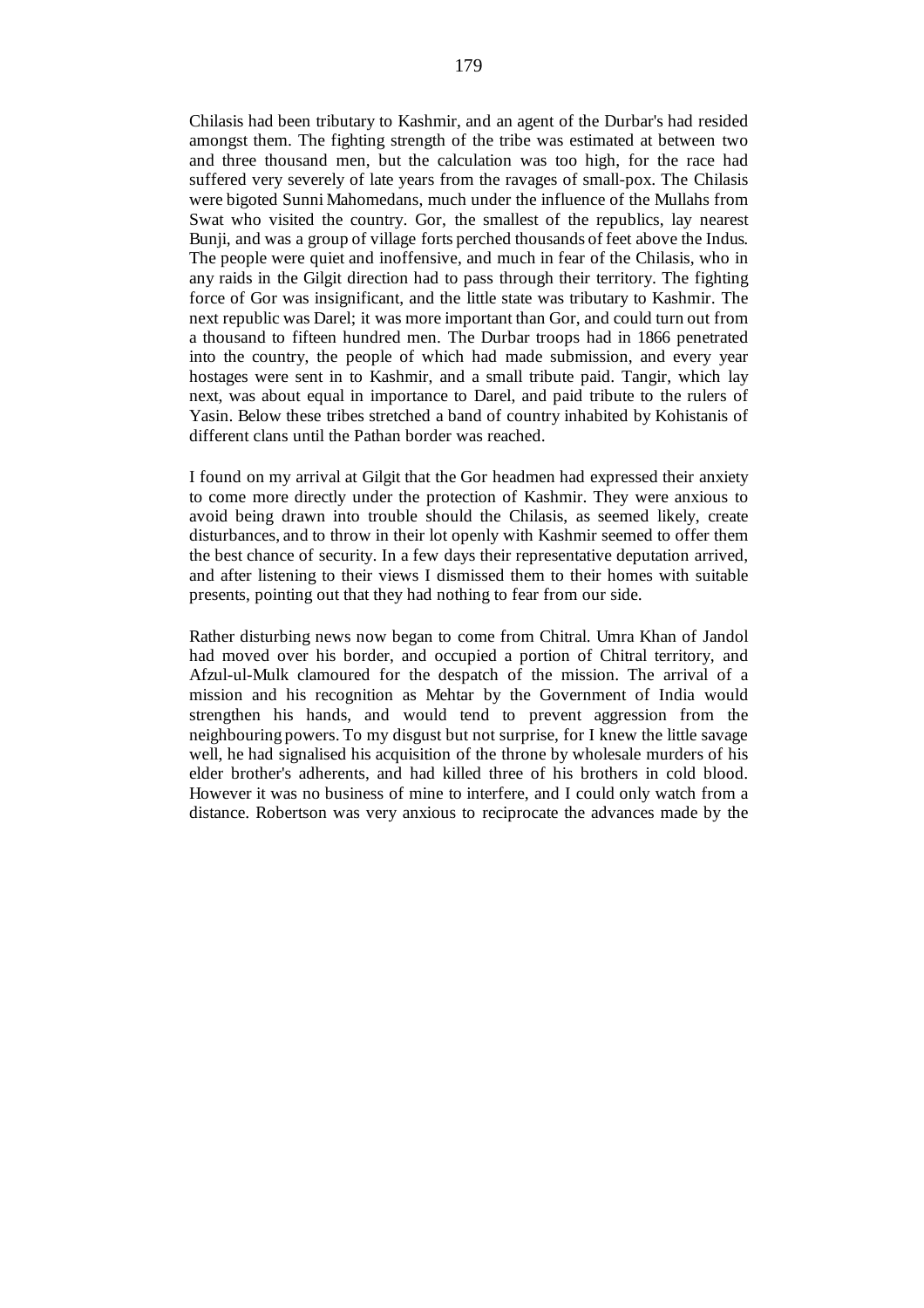Gor people, and I suggested to the Government of India that the wishes of their representative should be acceded to, and that he should visit the country. Sanction was accorded to the proposal, and early in November Robertson started for Gor.

The day he was to leave Bunji came a messenger in frantic haste, bearing the news that Sher Afzul, a brother of the old Mehtar, who had been in exile for years in Afghanistan a pensioner of the Amir's, had crossed the frontier by the Dorah, surprised and killed Afzul-ul-Mulk in his fort at Chitral, and proclaimed himself Mehtar. This was bad, but the most serious news was that he had proclaimed a religious war against us, that our native agent and doctor were in danger of their lives, and that troops were being collected and hurried towards Yasin, the tract of Chitral just beyond our borders. Later in the day the late Mehtar's minister and the Governor of Mastuj rode up to my door. I could hardly recognise in the haggard travel-stained man, carrying his favourite son on his saddle-bow, who swung himself off his horse and stood broken with hard riding before me, the picturesque, cheery gentleman, who, clothed in silks and cloth of gold, had ridden, hawk on fist, so many a pleasant mile beside me. He had ridden a hundred and forty miles for his life, only stopping to change horses.

The story the refugees brought tallied with the first news received; Afzul was dead, the country in the wildest confusion, and no man's life was safe. For the next few days refugees poured in, until I had nearly all the leading men of the old *régime* in Chitral camped outside my gates. The news they brought, and that which reached me from other sources, tended to show that unless I acted at once and decisively the whole frontier would be in a ferment. There was no possibility of referring to Government for orders, and once more I had to act on my own responsibility. Nizam-ul-Mulk and his nobles came hourly to see me, vowed that the audacious usurper whose successful *coup de main* had put Chitral under his feet had no real following either among the leading men or the people, and that once Nizam crossed the frontier he would be received with acclamation, and his uncle's power would crumble to pieces.

I knew enough of the effect of exile to discount their views, and did not attach too much importance to them, but I was in a difficulty. Nizam-ul-Mulk was our guest, free to come and go as he pleased*;* he had not dared to face Afzul-ul-Mulk,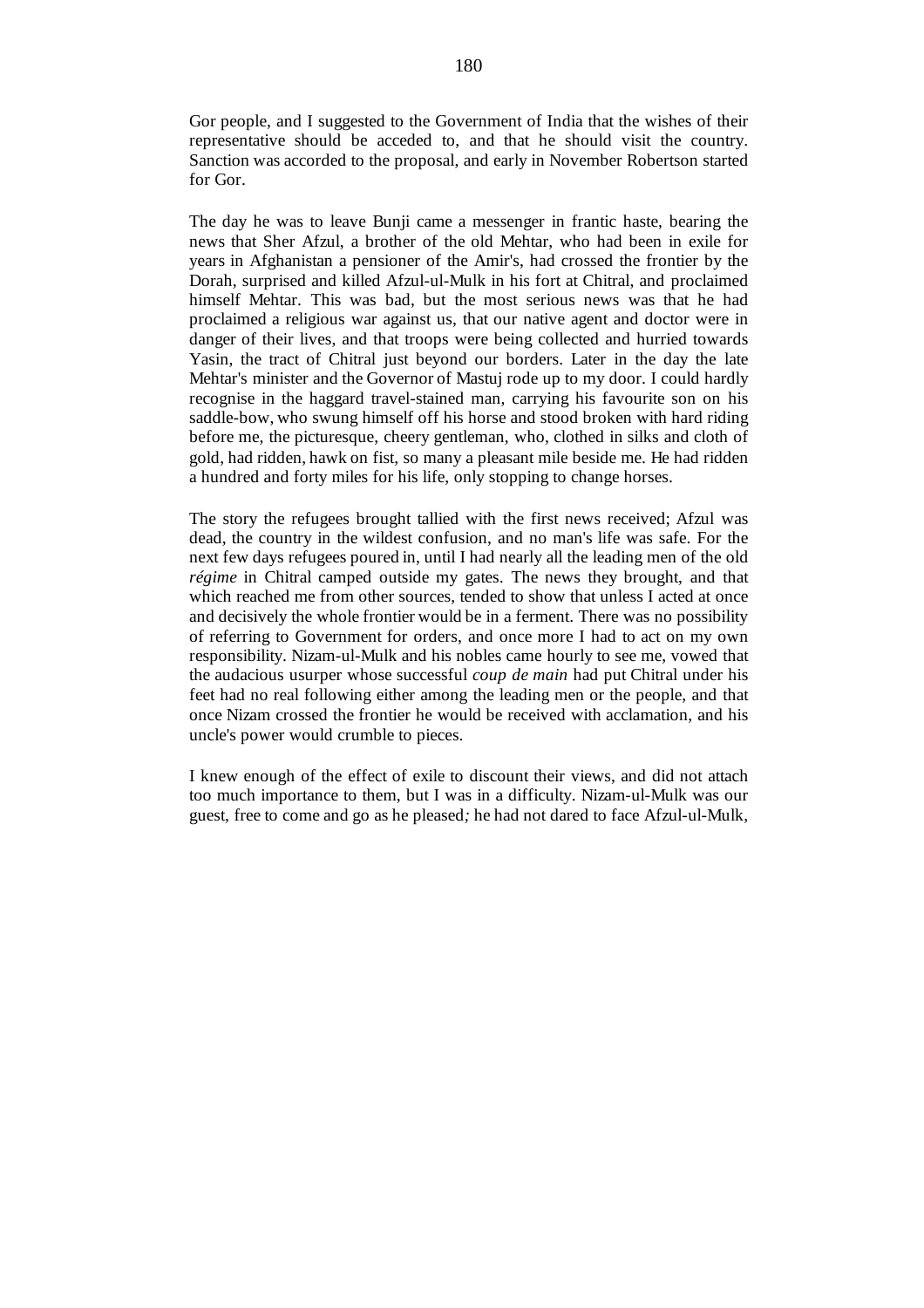but he seemed determined now to make a bid for power. I could not prevent his going without violating the right of asylum, and making him a prisoner. This was out of the question. On the other hand, if I did nothing, and he failed in his enterprise, I should have his beaten forces flying into our territory pursued by his uncle's exultant following, the Indus valley tribes probably pouring over the yet open passes to join Sher Afzul in an attack on Gilgit, and serious fighting within our borders. I decided therefore to move a force to a point just beyond our border, opposite to the mouth of the Yasin valley. Here I could watch events, and should be in a position to close the road into our territory, to prevent disturbances in Yasin and our western border, and to treat with Sher Afzul if necessary.

Hunza and Nagar I was fairly sure of, and the moment I had made up my mind I sent an express to Captain Frank Younghusband, who was now my assistant political officer in Hunza, and called on him to start at once bringing the Hunza-Nagar levies with him. In sixty hours they were in Gilgit, full of enthusiasm and spoiling for a fight. There was very little carriage at my command, but I took all there was, and started with two hundred and fifty men and two guns and the levies for the border. When I arrived at Gakuch, our last post to the west, I heard that Sher Afzul's forces had crossed the Shandur pass sixty miles or so further to the west, and had advanced two marches down the valley. I halted here awaiting news of Robertson, who was, I hoped, on his way out of Gor, and took leave of Nizam, who started on his venture to recover the throne of his fathers.

A curious episode now happened which I did not hear of till later, but which turned many waverers to Nizam. I had taken my confidential Persian-writing clerk with me to carry on correspondence. At the last camp before Gakuch the local headman had brought him a present of a water melon, and some grain for his horse. Both had been put down in the shelter where he slept, and were overlooked in the morning. After we had marched the headman of the village went round the camp to see if anything had been left behind, and found his little present. Giving it to a passing postal runner, he told him to deliver it at the next camp. We had established a service of runners all the way to Chitral, and being men of the country the disturbance did not affect them, and they remained at their posts. The first runner handed the parcel at the end of his six miles to his relief, but apparently with no message. The parcel sped on its way, passed our camp, which was off the postal road, and went from hand to hand till the last runner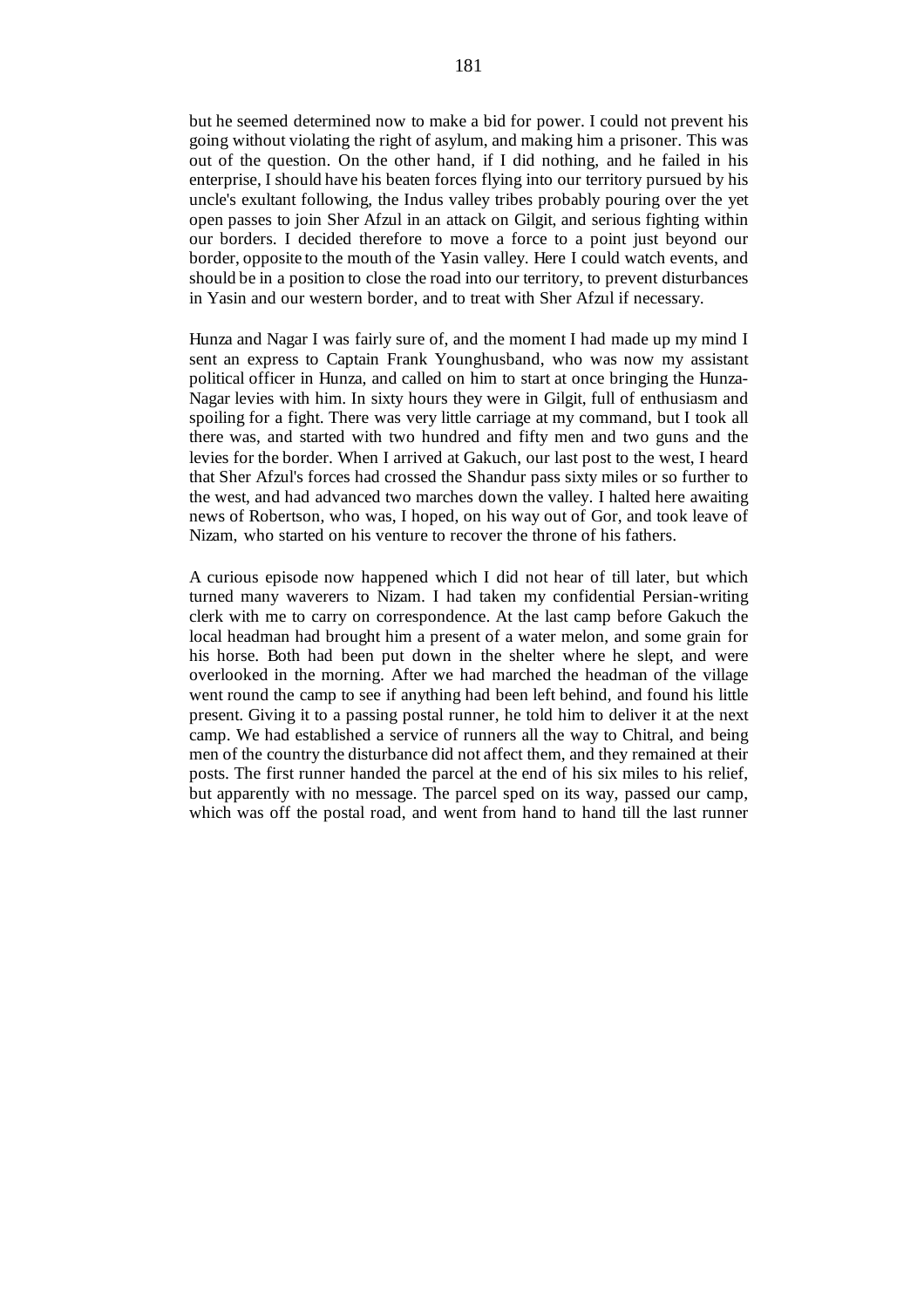carried it into the camp of Sher Afzul's forces. The parcel was taken to the men in command, and the bearer was interrogated as to its meaning. He was, of course, unable to throw any light on the subject. The question was discussed at length, and the conclusion arrived at was that this was a message from me. Its purport was deciphered; the grain meant the number of the army which I was moving into Chitral, and the water melon, that as a melon is cut to pieces so would those be who opposed our wishes. The interpretation, I was told, had a marked effect, and Nizam reaped the benefit.

The second day after my arrival at Gakuch came news from the Indus valley, and it was my turn to receive a bolt from the blue. I heard that Robertson, instead of being as I hoped safe at Bunji, was forty miles below it at Thalpen, that he had been attacked, had retaliated by crossing the Indus with fifty men and burning Chilas, that the Indus valley was up, and he himself in urgent need. As he had gone in to Gor on a peaceful mission I had given him an escort of fifty rifles of the Body Guard regiment, and some of the Punyali levies, and had moved another small body to a point within our border a few miles below Bunji, to keep up communication with him. Before leaving Gilgit for Gakuch I had written to him explaining my movement and its object, and recalling my staff officer, Major Twigg, who had accompanied him. I was under the impression that, Robertson's visit to Gor over, he would at once return to Bunji, and that the whole party would be out of Gor by the time I had reached Gakuch. What had taken him to Thalpen I could not for the moment imagine.

The fighting in the Indus valley had come at the most inopportune moment. There were plenty of troops, it is true, at Gilgit and Bunji, but I was absolutely devoid of carriage, and to send troops in any adequate number forty miles down the Indus through one continuous and most difficult defile, along a path over which no animal could be taken, seemed an almost impossible task. My presence was urgently required on the Chitral frontier, but I could not remain there, and handing over the command of the troops to Major Daniell, my second in command, and the political duties to Captain Younghusband, and leaving them to early out my programme, I started back for Gilgit next day. The moment I received the news I had sent an express into Gilgit with orders to collect every available man in the country, and to send them to Bunji to carry loads. I sent at the time to Bunji and asked Captain Capper, R.E., who was there as Executive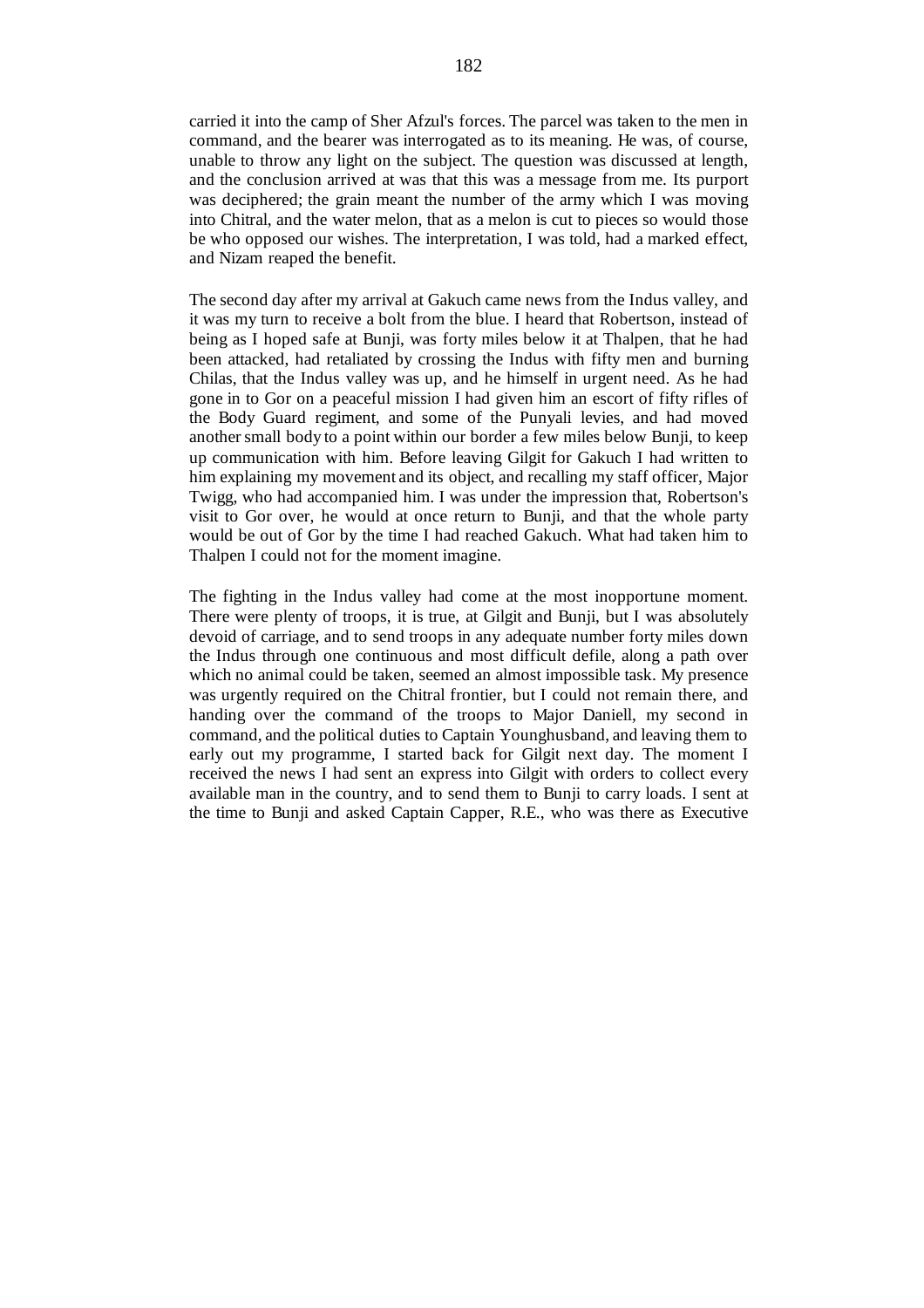Engineer, to take command and to push reinforcements at all hazards down the river. I also asked the Governor of Gilgit to send expresses to Skardu in Baltistan to collect a corps of Balti coolies. They could not reach Bunji, I knew, for three weeks at least.

My ride to Gilgit was not a pleasant one. I had come up from India charged as usual with instructions to keep the peace, and especially to avoid at all costs trouble in the Indus valley, and here were we in the thick of a fight with the tribes. There was no saying how far the conflagration, once started, might spread. My closest friend and a handful of troops were besieged by thousands of tribesmen, and I had not enough carriage to move a strong body of troops forty, miles down the Indus. There was no food to be found on the road below Bunji, so that it was useless to push troops down trusting to their living for a few days on the country. Every ration, and every spare round of ammunition, must be carried by coolies. I had to watch Hunza and Nagar pretty closely, for though the former state was I knew sound, and I had drawn the teeth of both for the moment by sending the levies towards Chitral, the latter was very shaky, Last, but for me not least, my knee had gone wrong, and though I could ride any distance, I could barely walk half a mile on the flat, and to try and walk down the Indus valley with the troops was out of the question. I had to sit chafing at Gilgit, and to devote the whole of my energies to getting Robertson out of the hole into which he had fallen.

What had happened was simple enough. Robertson, at the invitation of the Gor people, had moved down the valley to their border, and while there had received the headman of Chilas, who had visited his camp. This worthy on leaving confided to one of our men that the Chilasis were collecting, that he meant to fool Robertson, to seize the most difficult point in the defile behind him at once, and to cut up the whole party. Robertson's position was bad, he could not move his escort with the rapidity of the tribesmen; if he started back hurriedly it would only precipitate matters, and he might after one short march find himself confronted by a strong cliff position held by the tribesmen, and also attacked in rear by a force coming up the valley. A march lower down lay Thalpen, a small village fort which, if he seized it, he could hold against twenty times his strength. He naturally chose the boldest course, made a dash for Thalpen, entrenched himself, and sat down to await events. They developed rapidly; a raft manned by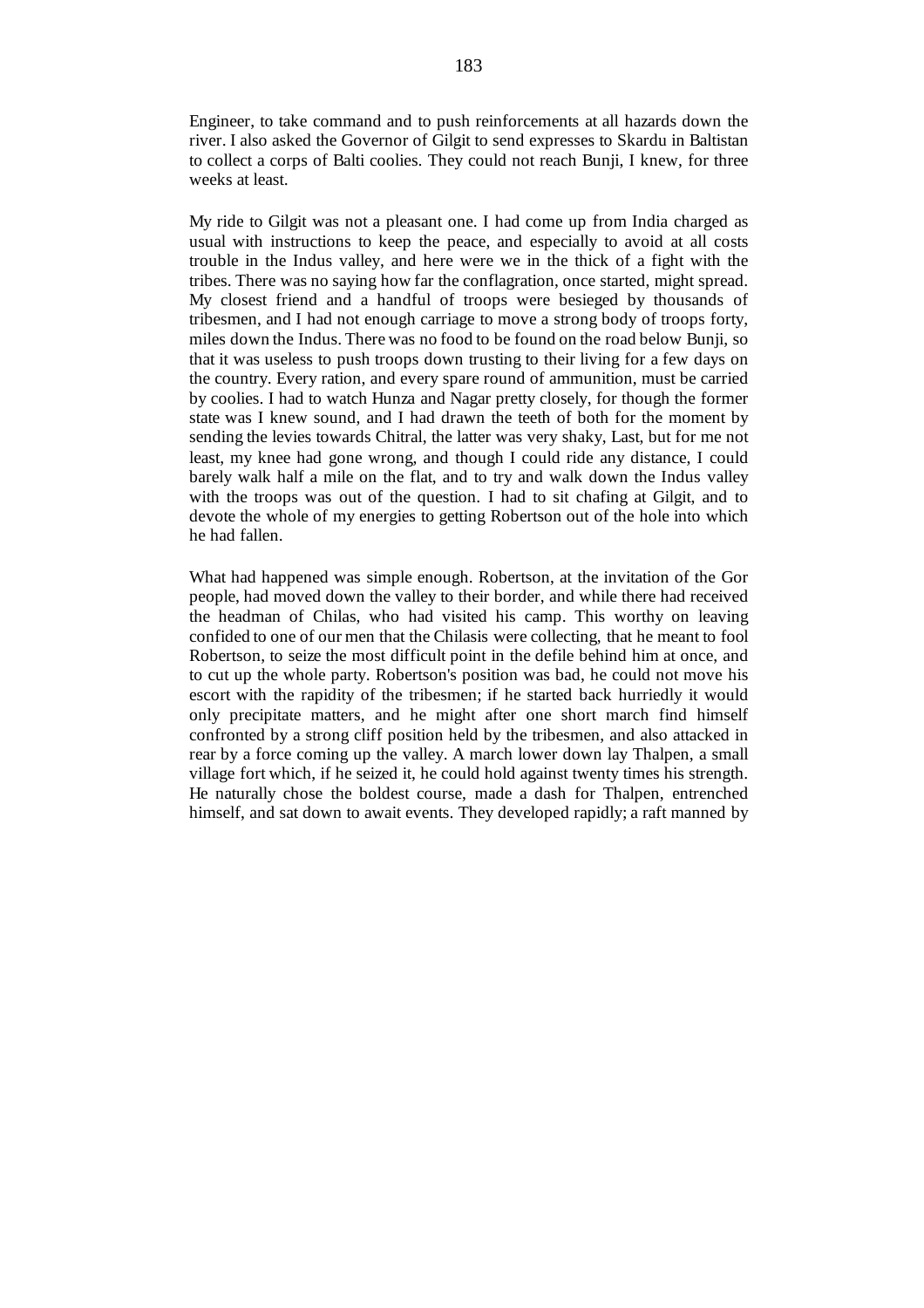Gurkhas which had been sent over the river to bring back a deputation was treacherously fired on, three men killed, and Captain Wallace, who had replaced Major Twigg in command of the escort, was wounded while exposing himself in a vain attempt to save the men. Desultory fighting went on for some days, culminating in an attack on Thalpen by thousands of tribesmen which was beaten off. Robertson then turned the tables, and with the sublime disregard for odds which characterised him, attacked in his turn with about eighty men, and routed the enemy. Reinforcements began to arrive, one body under a native officer after some very pretty fighting in which the Kashmir troops cleared a hill held by ten times their number at the point of the bayonet, and after an anxious fortnight our troops were installed in Chilas, the line of communication was shifted to that side of the river, and the first round of the game was over. There had been many instances of gallantry and devotion amongst men and officers. The troops had responded to the call made on them with the greatest eagerness, detachments had carried double the usual allowance of cartridges and several days' food, and had marched cheerfully forty miles with no real halts. The Sikh native officer commanding a detachment, seeing Capper was anxious, had asked him what was the matter, and was told that there was no sign of an expected convoy of supplies. "Never mind, Sahib," was the answer; "give us another hundred cartridges, we can tighten our waist-belts and go three days without food." With such men much can be dared.

Major Twigg had an extraordinary escape. He had left Robertson in compliance with my order, which had reached them before the trouble began. On his way back he was fired on while crossing a cliff by men posted above him; charging them single-handed, he put them to flight and pursued his way. He and his orderlies had been taken for the survivors of the little mission, for his attackers belonged to a party who knew of the intended treachery, and were on the lookout to kill stragglers. A short distance further on was the ferry where he was to cross the Indus, but the raft could not be found, and in the search his orderlies got separated from him. There was nothing to do but to pass the night in the rocks by the river, emerging from which in the morning he saw moving off a party of the tribesmen who had evidently been searching for him. Mounting the bank, he hastily built a little sungah with the help of his shikari. It was not long before he was attacked, and all day long he lay behind his little stone wall returning the fire of his cowardly assailants, who had not the pluck to come to close quarters. Late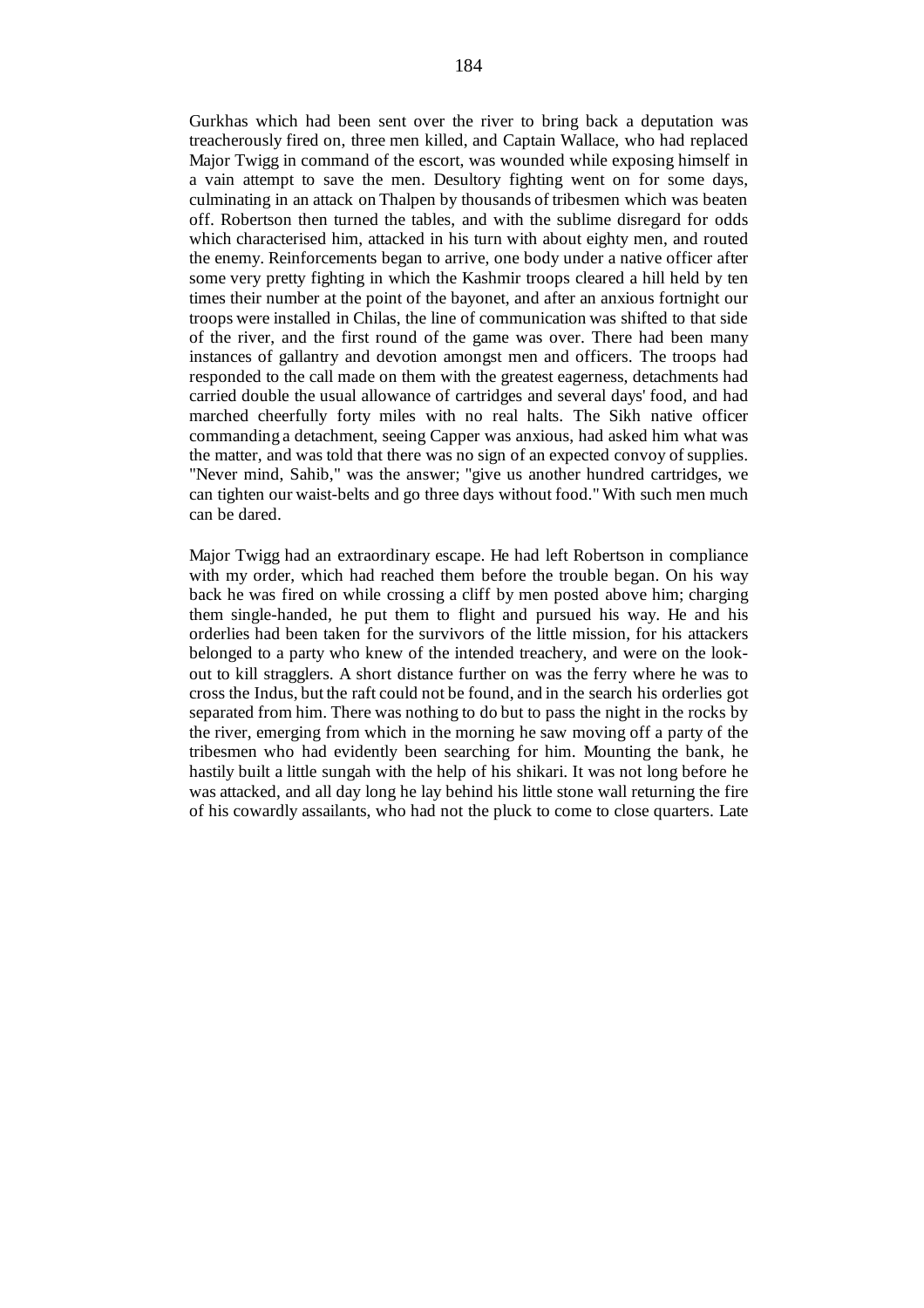in the afternoon a detachment of troops appeared, the enemy drew off, and he was in safety.

Chilas having in this manner fallen into our hands, I decided to retain possession of it until the orders of Government were received, and we set to work making a six-foot track down the river to it. Chilas was occupied by three hundred men of the Body Guard regiment under Major Daniell, and a line of posts was established between it and Bunji. Robertson returned to Gilgit in December, and prepared to carry out the mission to Chitral'which Afzul-ul-Mulk's death had prevented. For Nizam-ul-Mulk had recovered the kingdom, his uncle having fled without striking a blow, and he was most anxious to receive an officer deputed by the Government of India. Early in January 1893, Robertson started for Chitral, taking with him fifty Sikhs of my escort, and accompanied by Captain Younghusband, who was selected to remain as political officer in Chitral should Government decide on keeping an officer there. Robertson found the people as usual excellently inclined towards us, but the condition of the country was bad. The successive revolutions had shaken the little kingdom to its foundations, the leading men mistrusted each other, and feared they knew not what. The weak and vacillating prince sat on an unstable throne, and had not character and decision enough to make himself respected and obeyed; his promise to me not to indulge in a carnival of slaughter tied his hands, and the absence of reprisals caused him to be not even feared.

In February, I received certain information that a great rising of the Indus valley tribes was really preparing, that large detachments from the Indus valley Kohistan were mustering, and that in conjunction with the forces of Darel, Tangir, and Chilas, they meant to make a determined attack on Chilas and the post ten miles in rear of it. I warned Daniell at once, and a few days later was able to tell him the day----a day of great virtue amongst Mahomedans----on which the attack was to be delivered. With Daniell was the Kashmir Agent in Chilas, a Mahomedan who knew the frontier well. By some unfortunate mistake this man, working out the dates from his Mahomedan calendar, calculated wrong. The mistake was found out, and a fresh calculation made, but I believe a confusion still existed. The day passed off quietly, and the last letter I got from Daniell expressed his belief that the enemy would not come. So certain was he of this that he gave Lieutenant Moberly, the only British officer with him, leave to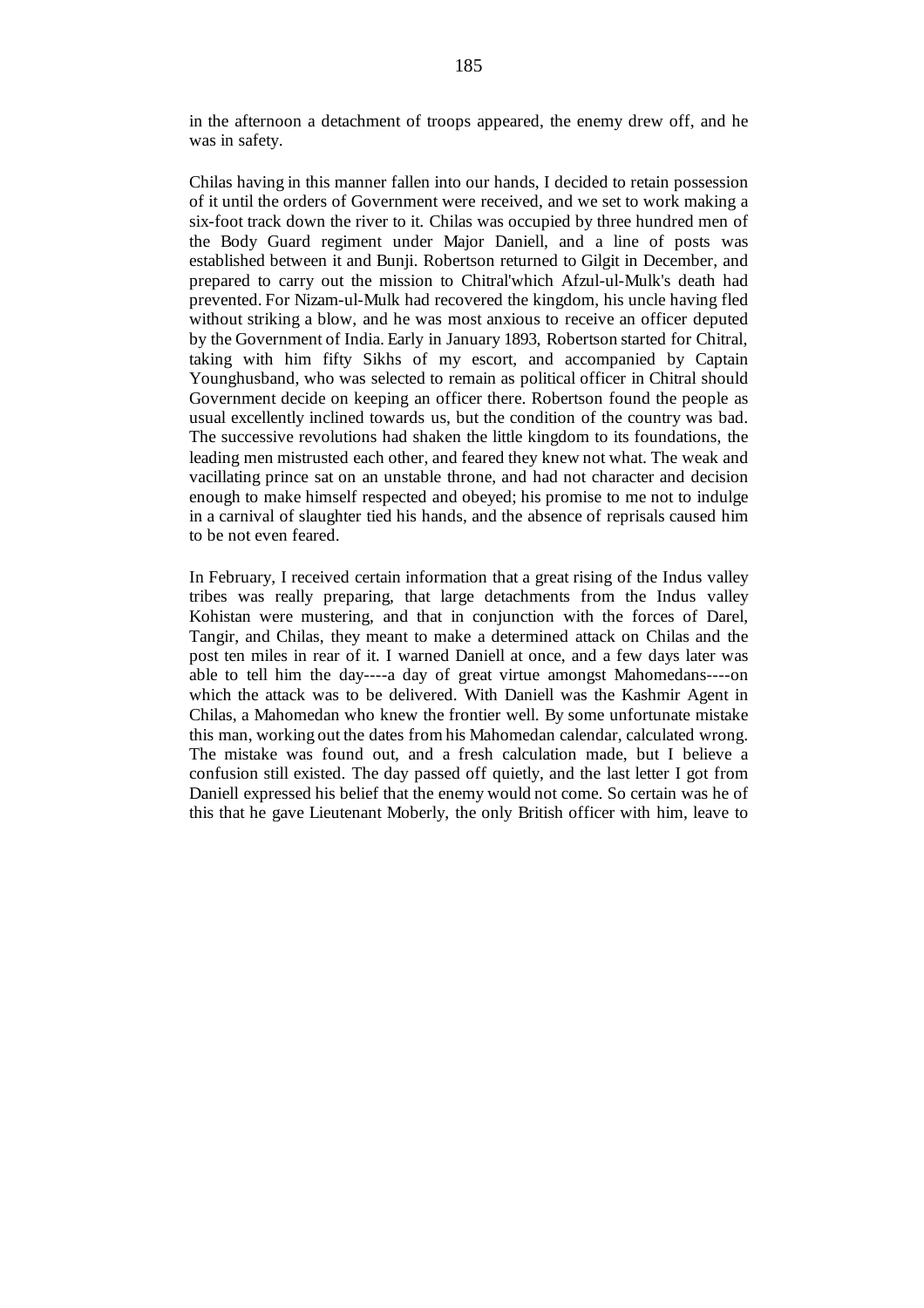go for a few days' shooting. Luckily for him, he put off starting till next day. It had been the custom to post a picquet every day a mile below the enclosure held by the troops. from this point a native officer with a telescope commanded the Indus valley for ten miles down. On this day, as no signs of the enemy had been seen, and the men were very hard worked building up the stone breastwork round their enclosure, the picquet was not posted. Had it been in its accustomed place, the enemy's advance must have been noted. In the middle of the night Moberly was awakened by the sentry challenging the officer going the rounds, and heard them talking. He got up and asked what was wrong, and was informed by the sentry that he had heard many men in the ruined village a couple of hundred yards off. Hastily waking Daniell, Moberly turned the men out of their tents and lined the walls. As he did so a couple of shots rang out in the village, and an instant later a dark mass of men left its cover and advanced to the attack, to be driven back by a couple of quietly delivered volleys. The long foretold Indus valley rising was a fact.

At three o'clock Moberly with a handful of men left the enclosure, with orders to clear the village. He got into it to find himself in the face of overwhelming numbers, and after twenty minutes of fighting, at the end of which he had lost a couple of men and had been stunned by a bullet which grazed the top of his head, he saw that the thing was hopeless, and withdrew his men. The available number of rifles in Chilas on that day was two hundred and seventy, a detachment being on the road to Bunji on convoy duty. At half-past eight Daniell moved out with a hundred and fifty men----more could not be spared, as the enemy were now holding positions all round the entrenchment----and attacked the village. Heavy fighting went on till eleven when wounded men began to dribble in, and Daniell's orderly returned reporting that his officer had been killed. Shortly after Moberly heard that the men were running short of ammunition, and sent some out. Then came news that three native officers were killed, and shortly after the attacking party fell back in good order under the remaining native officer. Our loss was severe: one British officer, three native officers and twenty-two men killed*;* one native officer and twenty-five wounded, most of them severely.

For the rest of the day a desultory fire was kept up, and all night Moberly lined the walls. No further attack came, and in the morning the enemy were gone. Their loss had been very heavy *;* a hundred and twenty men lay in the village.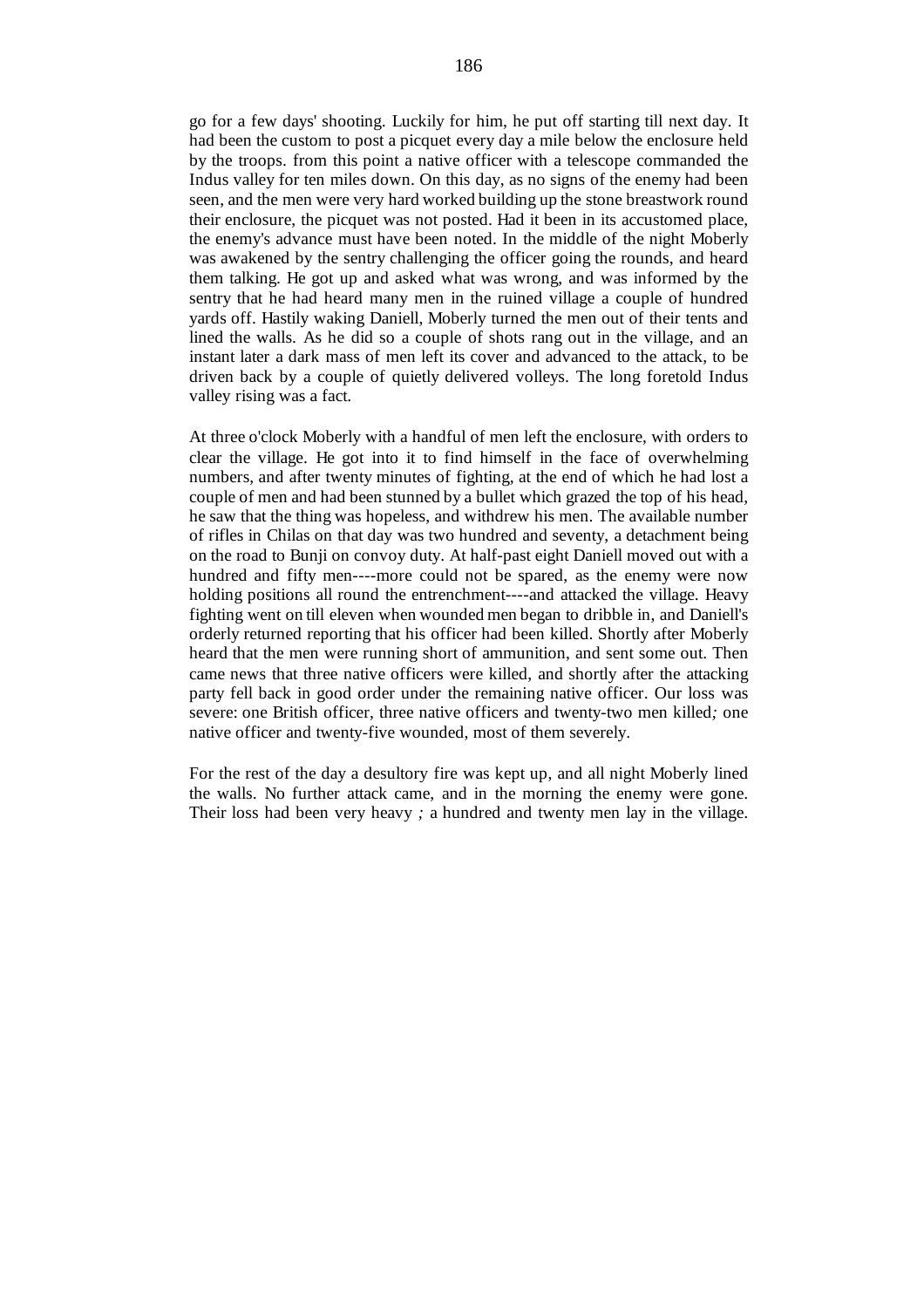Eighty more were buried in their flight down the valley, and at their first camp. The wounded were not so numerous, the fighting had been too close and deadly. We had to mourn in Major Daniell one of the most gallant and experienced soldiers on the frontier, and in Adjutant Nain Singh, Subadars Man Singh and Dir Singh, three of the most fearless of their race. The little Gurkhas and Dogras had fought like men, but they had been tried a trifle too high; another hundred men with the attacking party, had it only been possible to spare them, would have achieved a complete and immediate success. As it was, fifty-one officers and men were down out of a hundred and fifty, and all their leaders but one were dead, before they acknowledged that the task set them was too heavy. Then they fell back sullenly in good order, checking by steady fire any attempt of the enemy to follow. It was a grand piece of work.

I had been playing polo at Gilgit, and was changing my pony when I saw my cheery staff officer coming up to me, with a more serious face than usual. I was anxiously awaiting news from Chilas, and he brought a telegram from Bunji giving it. To prevent worse rumours getting about, I read out the telegram to the Rá of Gilgit and the leading men, who had all been playing with us, and rode home to see what could be done.

I sent down Twigg at once to take command, pushed down reinforcements, and gave orders that the village which the enemy had held was to be razed. An instance of shutting the door after the horse was stolen, perhaps, but an instance also of the importance of seeing everything with one's own eyes. I had heard that the ruined fort of Chilas was close to our entrenchment, and also of the village, but I had understood that, as is generally the case in the Hindu-Kush, village and fort were one, and I had sent orders to raze the fort. This had been done, but the village allowed to stand, with dire results. A second attack was threatened, and as for various reasons the entrenchment could not be moved, the village should not a second time give cover to the enemy.

I remained myself long enough in Gilgit to inform Robertson, who was still in Chitral, of what had happened, and to discover what effect the action was likely to have on the frontier. There were rumours of difficulty in Chitral, and warnings from there of a great coalition of the Indus valley tribes to avenge their heavy losses. The second attack was to come off after the forty days of mourning for the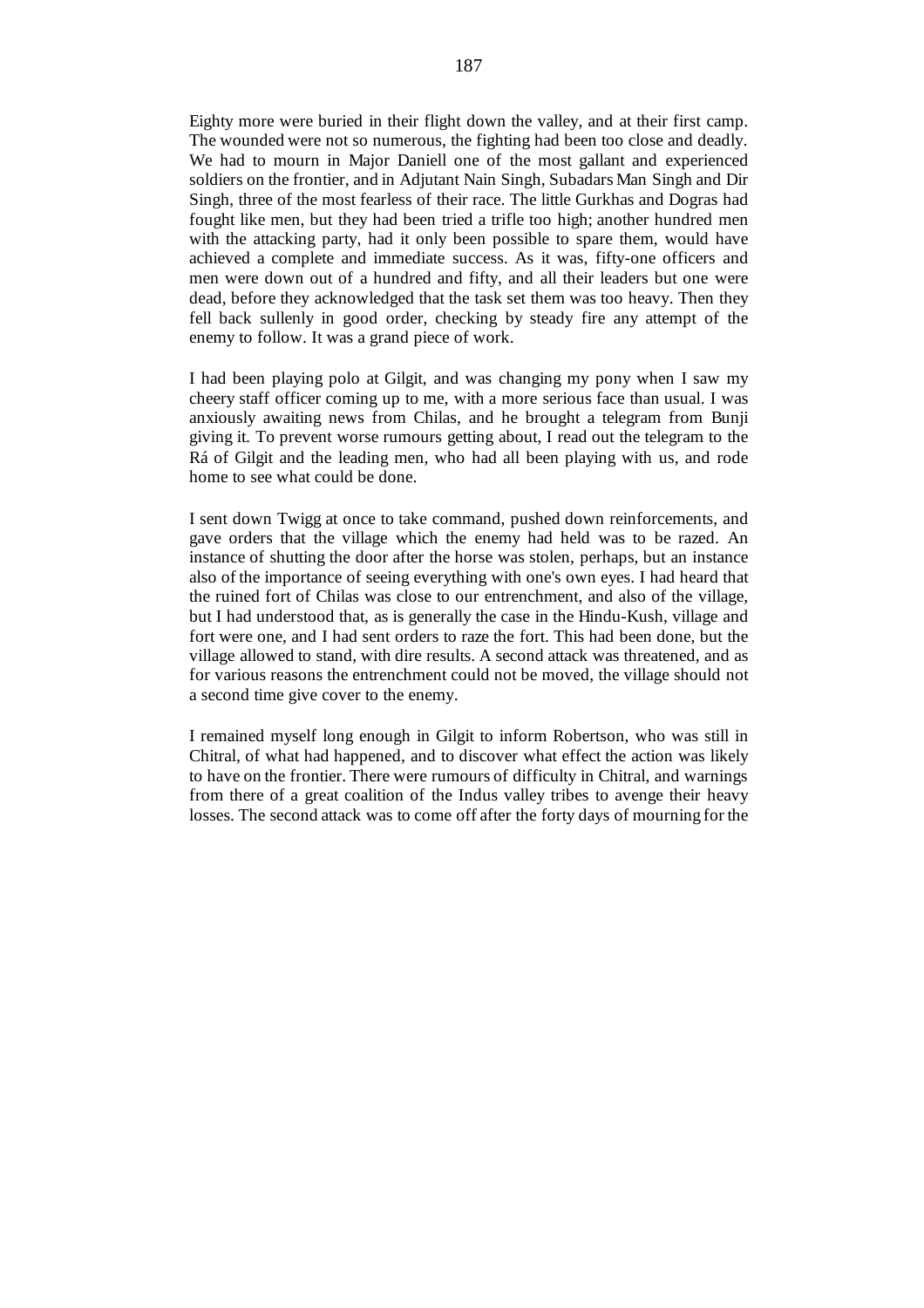dead were passed. Robertson wanted troops pushed up in his support to Ghizr, seventy miles to the west from Gilgit, I had the Hunza-Nagar valley to watch carefully fifty miles to the north, a reverse on our part might upset the latter state, and Chilas, seventy miles to the south, was none too strong. I felt like a man throwing up three balls in the air; it is a pretty game to watch, but a difficult one, and one ball going a little out of its course brings down the others. Fortunately for me my knee was now all right, and I started a week before the promised attack was to come off for Chilas.

I took with me my last reserve, my old guard, two hundred men and two guns. I had not one single man more available anywhere. The two hundred extra Sikhs I had wanted to bring from India would have been worth their weight in gold now, and I felt their absence every day. The further I went down the Indus valley the less I liked it, and the more I wondered at Robertson's audacity in going below Gor. I could only get the mules down two marches, and even then I lost a couple down precipices. I tried to take the guns with me on coolies, but the first march it took them two hours to do a mile, and I pushed on with the infantry alone. The road was awful, even for the Hindu-Kush; it ran along the face of precipices a thousand feet above the river, plunged down into great ravines with perpendicular conglomerate sides hundreds of feet high, and offered a series of positions almost impossible to force. The posts I found the troops in nearly turned my hair grey; they were a nightmare from the military point of view. The only water to be obtained was from the great river, and they had been built here and there in the best places available. But these places were either close to the water, and therefore commanded on all sides, or far from it, and with no means of reaching it in case of siege. There was no timber available, and consequently no possibility of making proper head cover for the men, and I could only be thankful that the tribesmen had been stupid enough to break their heads against Chilas instead of masking it and attacking the other posts. I reached Chilas a day before the attack was expected, and was honestly very glad when Twigg came into my tent late at night and said that information just received showed that the tribesmen's hearts had failed them, and that the gathering some miles below us had broken up. Those posts behind were too great an anxiety for me to wish for any further fighting.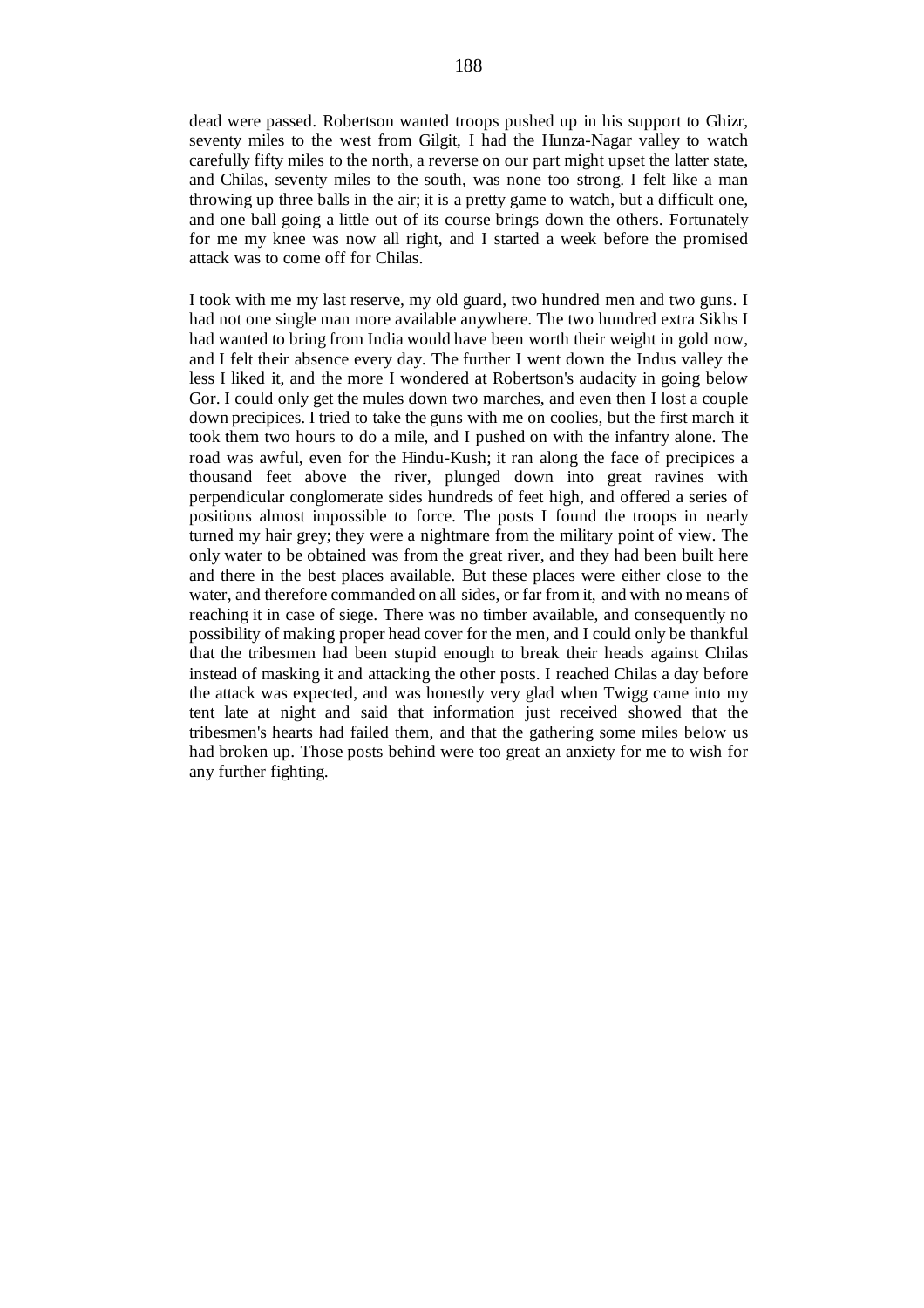I found now that the explanation of the very determined fighting the month before was that the bulk of Daniell's opponents were Kohistanis, much better fighting men than the Shins, who had been Robertson's opponents in November. They had reviled the latter for their cowardice, and had killed one of their headmen to encourage the others. There had been two detachments of Kohistanis, five hundred strong each, the first one day's march ahead of the second. The Chilasis had told the first lot that there were only fifty men in our entrenchment, and, anxious to get all the loot they could, they had forded the fighting without waiting for the second detachment. About one-half of the party never returned to their homes, and it was, I believe, the fact of the patent very severe punishment which had fallen on half a dozen villages eighty miles down the Indus, which prevented a second great gathering assembling and making another attempt When it was evident that no more fighting was to be expected, I returned to Gilgit, leaving Chilas now really impregnable, and with two guns in position there.

I had gone through grave anxiety during the last two months, but the worst was over. I had to play a game of bluff, and I held my annual durbar somewhat later in the year than usual, and spoke to the assembled kings like a father. After the failure of the second coalition to effect anything, the frontier very rapidly quieted down, and in a month affairs had resumed their normal condition.

My move to the Chitral frontier was considered by the Government of India to have been justified by events, and they conveyed officially to me through the Resident in Kashmir their approval of my conduct. I was glad to get it, for the game, though it had turned out well and had prevented a conflagration, had been risky, and I expected to be sharply criticised. Lord Lansdowne's approval was worth having, and the kindly terms in which it was conveyed gave me great pleasure. The Chilas business would I knew raise a storm, and I was not disappointed. The occupation of Chilas was, however, a *fait accompli,* and the Government of India eventually decided to retain it. Its position on the flank of the Gilgit-Kashmir road made it of considerable military importance, and a force stationed there effectually barred the way to any incursion of the Indus valley tribes. Moreover, it gave us command of new and shorter road to British territory crossing only one pass, the Babusar, and leading through the uplands of Kaghan to Abbotabad in the Punjab.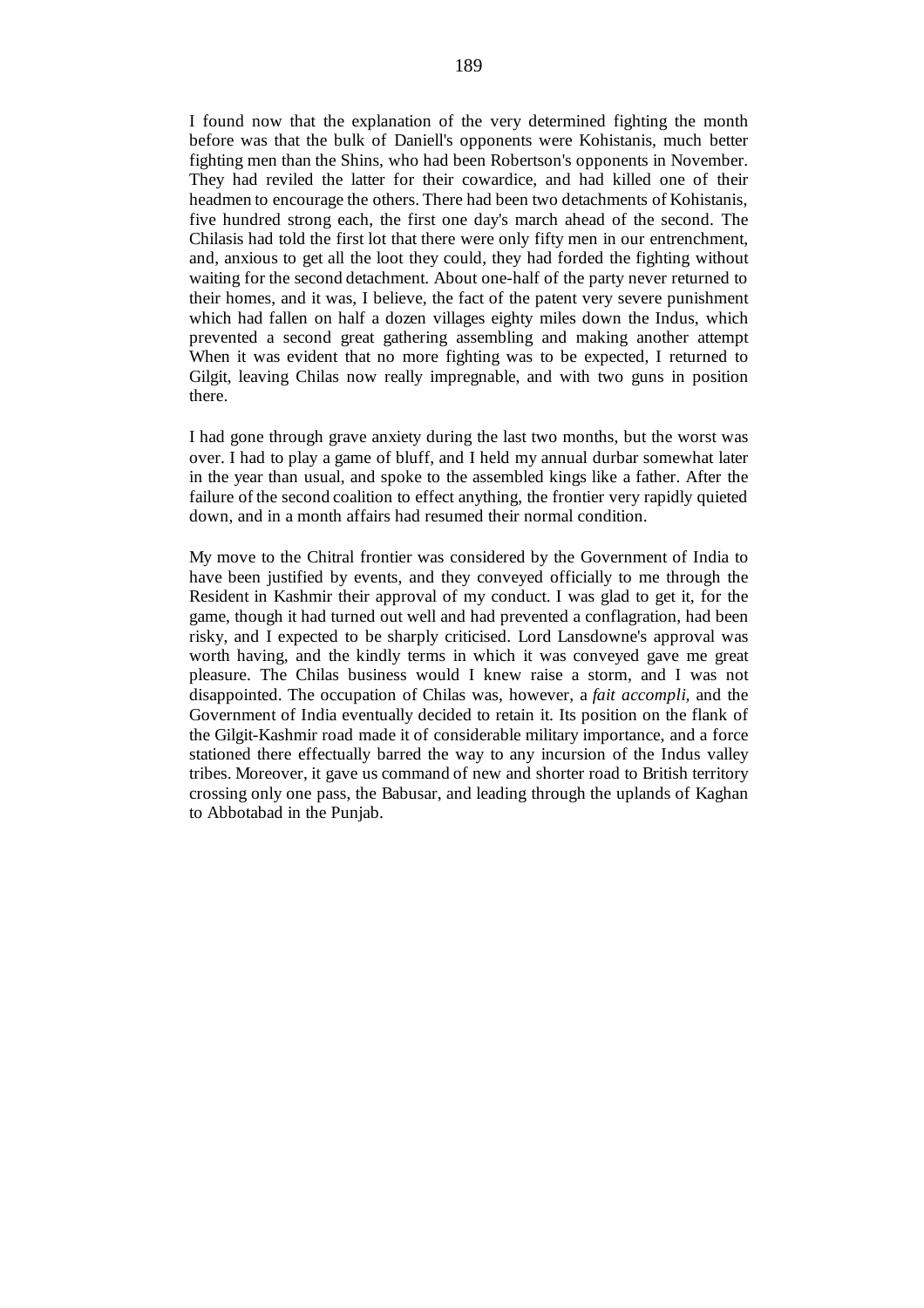In the month of May I left Gilgit for India, as it turned out for good, Robertson, who reached Gilgit a few days after I left, taking over the work of the Agency. My last official act was of a pleasing and peaceful character, and consisted in unlocking with a silver key the gates of the completed Indus Bridge, which was declared open and named after His Highness the Maharaja of Kashmir.

I spent some weeks at Simla, during which the affairs of the Gilgit frontier were again gone into. It was decided that a regiment of British Indian troops, one of the pioneer battalions, should be sent up, and some other modifications were made in the arrangement of the frontier garrisons. The whole of the troops were to be placed formally under my command. Matters having been settled satisfactorily, I took three months' leave and went home, intending to return again in the autumn. But the fates decreed otherwise, and I did not rejoin my appointment.

And so I parted without formal leave-taking from the people I had learnt to love so well, from the work into which I had for five years thrown my whole heart, and from the great mountains whose fascination can never be forgotten. The changes five years had wrought were great; the Kashmir troops on the frontier, instead of an ill-paid, undisciplined and ill-armed rabble, were an efficient body of troops regularly paid and well fed, who had given their proofs in severe fighting; good roads existed in the place of tracks torturing alike to baggage animals and laden men using them, and the rivers were bridged*;* extensive irrigation schemes, which were to prove of inestimable value to the people, were in hand; the authority of the Kashmir Government was firmly established on its frontier, and the influence of the British Government was paramount in the tract of country immediately south of the Hindu-Kush.

I do not mean for a moment to infer that the work was complete, that perfection was attained, or that what credit there may have been was due to us on the frontier alone. The Kashmir troops, for instance, were but part of the great force of Imperial Service troops put at the disposal of the British Government in India by the Native Chiefs, but under us they had received their baptism of fire. It had been a great source of pride to me, who had followed the novel experiment with such cordial interest, to command Imperial Service troops at Nilt on the first occasion they had been in action, and to see them later in Chilas and elsewhere